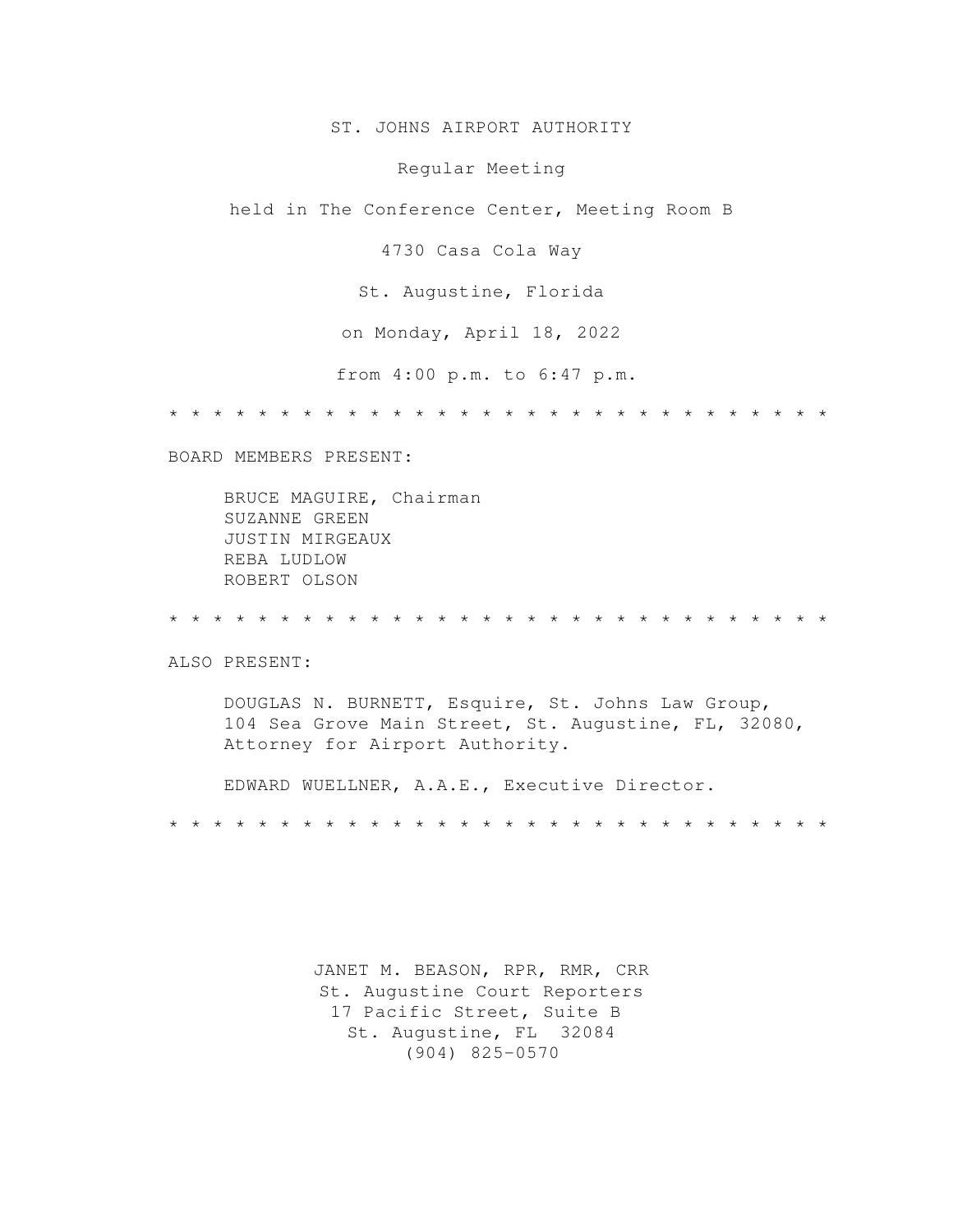| $\mathbf 1$                | INDEX                                                                                                                                                                                                                                                                                |                                                 |
|----------------------------|--------------------------------------------------------------------------------------------------------------------------------------------------------------------------------------------------------------------------------------------------------------------------------------|-------------------------------------------------|
| $\overline{2}$             |                                                                                                                                                                                                                                                                                      | PAGE                                            |
| 3                          | PLEDGE OF ALLEGIANCE                                                                                                                                                                                                                                                                 | 3                                               |
| 4                          | MEETING MINUTES                                                                                                                                                                                                                                                                      | 3                                               |
| 5                          | FINANCIAL REPORT ACCEPTANCE                                                                                                                                                                                                                                                          | 6                                               |
| 6                          | AGENDA APPROVAL                                                                                                                                                                                                                                                                      | 18                                              |
| 7                          | STAFF REPORTS                                                                                                                                                                                                                                                                        | 24                                              |
| $8\,$                      | BUSINESS PARTNER UPDATES                                                                                                                                                                                                                                                             | 33                                              |
| $\mathcal{G}$              | BUSINESS ITEMS                                                                                                                                                                                                                                                                       |                                                 |
| 10<br>11<br>12<br>13<br>14 | A. Resolution 2022-02<br>B. SJRWMD Proclamation<br>C. Performing Arts Center Presentation<br>D. Eastside Development Alternatives<br>E. Airport Emergency Response Overview<br>F. Safety Review Committee Update<br>G. Authority Staffing Considerations<br>PUBLIC COMMENT - GENERAL | 38<br>42<br>45<br>49<br>96<br>116<br>138<br>149 |
| 15                         | AUTHORITY MEMBER COMMENTS AND REPORTS                                                                                                                                                                                                                                                | 155                                             |
| 16                         | ADJOURNMENT                                                                                                                                                                                                                                                                          | 157                                             |
| 17                         | REPORTER'S CERTIFICATE                                                                                                                                                                                                                                                               | 158                                             |
| 18                         |                                                                                                                                                                                                                                                                                      |                                                 |
| 19                         |                                                                                                                                                                                                                                                                                      |                                                 |
| 20                         |                                                                                                                                                                                                                                                                                      |                                                 |
| 21                         |                                                                                                                                                                                                                                                                                      |                                                 |
| 22                         |                                                                                                                                                                                                                                                                                      |                                                 |
| 23                         |                                                                                                                                                                                                                                                                                      |                                                 |
| 24                         |                                                                                                                                                                                                                                                                                      |                                                 |
| 25                         |                                                                                                                                                                                                                                                                                      |                                                 |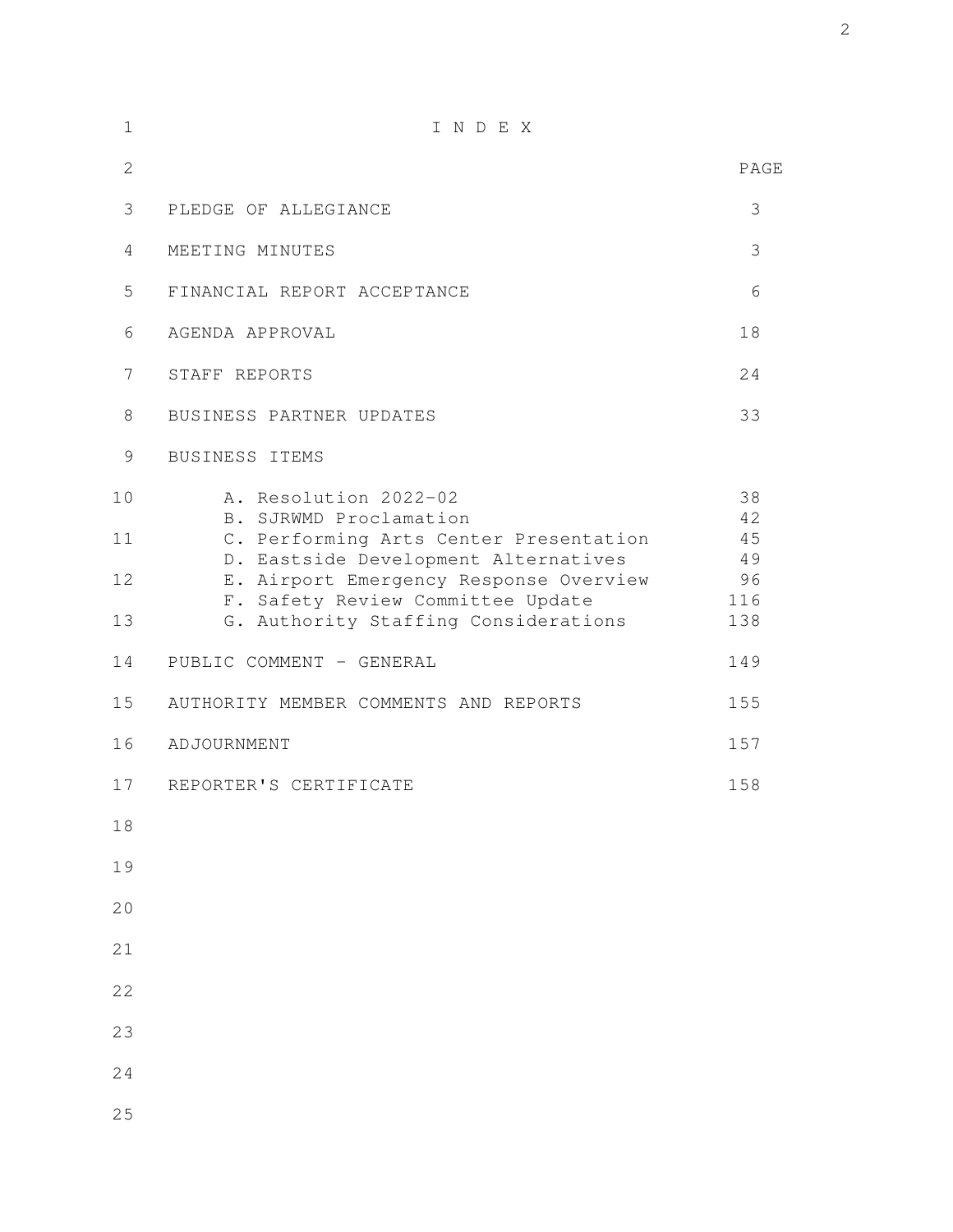| $\mathbf 1$ | P R O C E E D I N G S                               |  |  |
|-------------|-----------------------------------------------------|--|--|
| 2           | CHAIRMAN MAGUIRE: All right. Okay. Reba,            |  |  |
| 3           | will you lead us in the pledge?                     |  |  |
| 4           | (Pledge of Allegiance.)                             |  |  |
| 5           | MEETING MINUTES                                     |  |  |
| 6           | CHAIRMAN MAGUIRE: All right. Meeting                |  |  |
| 7           | minutes. Start off with anybody have any            |  |  |
| 8           | changes/modifications to the minutes?               |  |  |
| 9           | MS. LUDLOW: I do.                                   |  |  |
| 10          | CHAIRMAN MAGUIRE: Okay. Reba.                       |  |  |
| 11          | MS. LUDLOW: I have a question. It says our          |  |  |
| 12          | minutes were approved and then they were taken off. |  |  |
| 13          | Do we reapprove them or what?                       |  |  |
| 14          | MR. WUELLNER: Yes.                                  |  |  |
| 15          | CHAIRMAN MAGUIRE: Yes.                              |  |  |
| 16          | MR. WUELLNER: Yes, we will reapprove them.          |  |  |
| 17          | CHAIRMAN MAGUIRE: Yes, we do.                       |  |  |
| 18          | MS. LUDLOW: Oh.                                     |  |  |
| 19          | CHAIRMAN MAGUIRE: We do. Okay.                      |  |  |
| 20          | MS. LUDLOW: Was -- and that was the only            |  |  |
| 21          | change made in the whole minutes?                   |  |  |
| 22          | MR. WUELLNER: Yes, ma'am. It was a cover            |  |  |
| 23          | issue.                                              |  |  |
| 24          | MS. LUDLOW: I know.                                 |  |  |
| 25          | CHAIRMAN MAGUIRE: Okay.                             |  |  |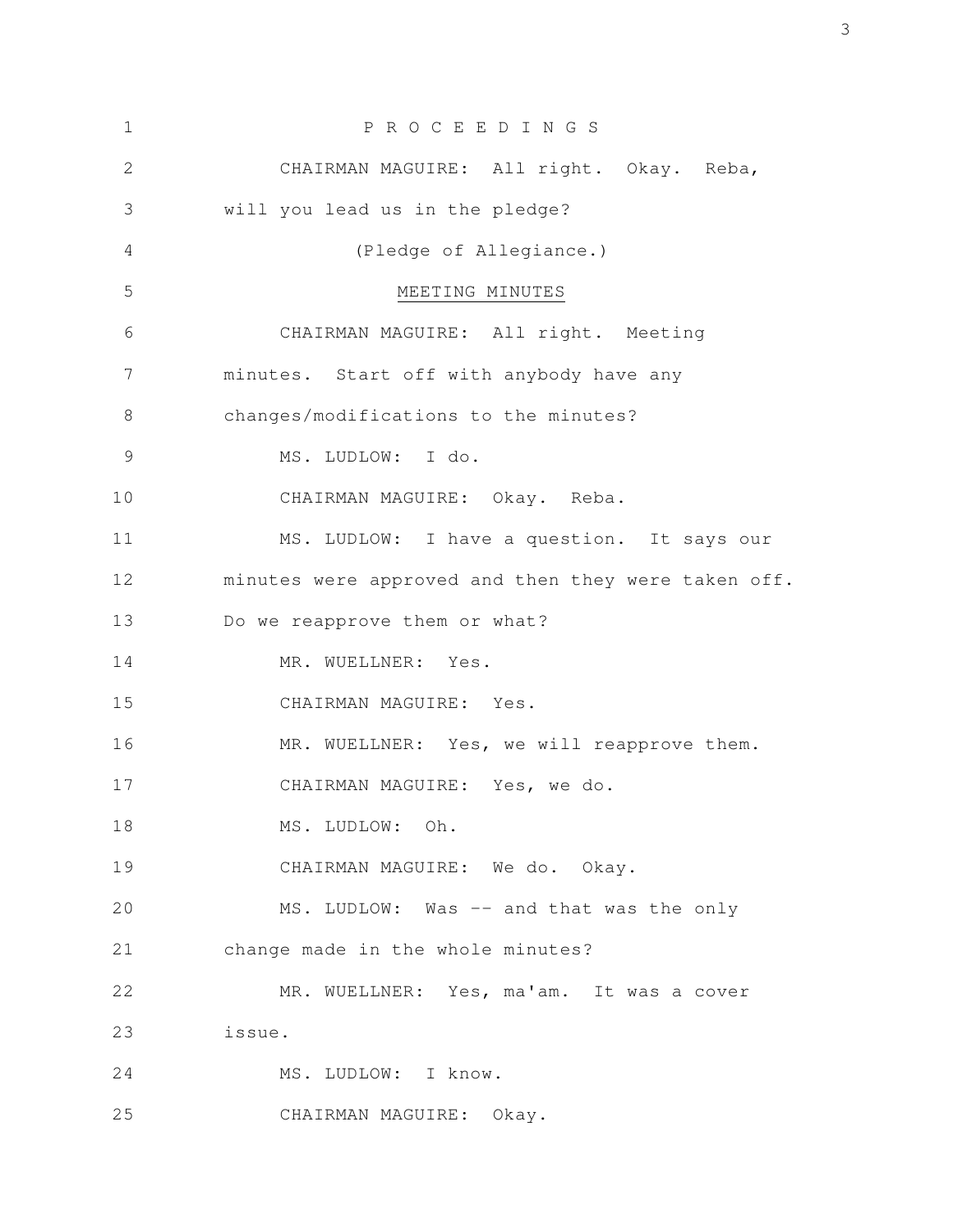MR. BURNETT: You would have -- Mr. Chair, if I might? 1 2

CHAIRMAN MAGUIRE: Go ahead. MR. BURNETT: You'd have two issues. One, I think what  $-$  what would be on the agenda would be the March minutes for review and approval. The issue that Ms. Ludlow raised is -- which I was going to discuss, which is the February 28th minutes, February 28, 2022 is the minutes from two months ago where James Wilson was here serving as Authority attorney. Mr. Wilson's not affiliated with St. Johns Law Group and it gave the incorrect impression to the 3 4 5 6 7 8 9 10 11 12 13

public. So the court reporter was gracious enough to change the cover page, send us a new cover page, your staff uploaded the cover page. 14 15 16

And so that would be what's for review and consideration regarding the February 28th minutes, which is the change of the  $-$ - the cover page to the minutes that correctly reflects James -- James P. Wilson's business address and not in affiliation with St. Johns Law Group and our address. And then also what's in the agenda, though, is the March meeting minutes. 17 18 19 20 21 22 23 24

CHAIRMAN MAGUIRE: Okay. All right. Does 25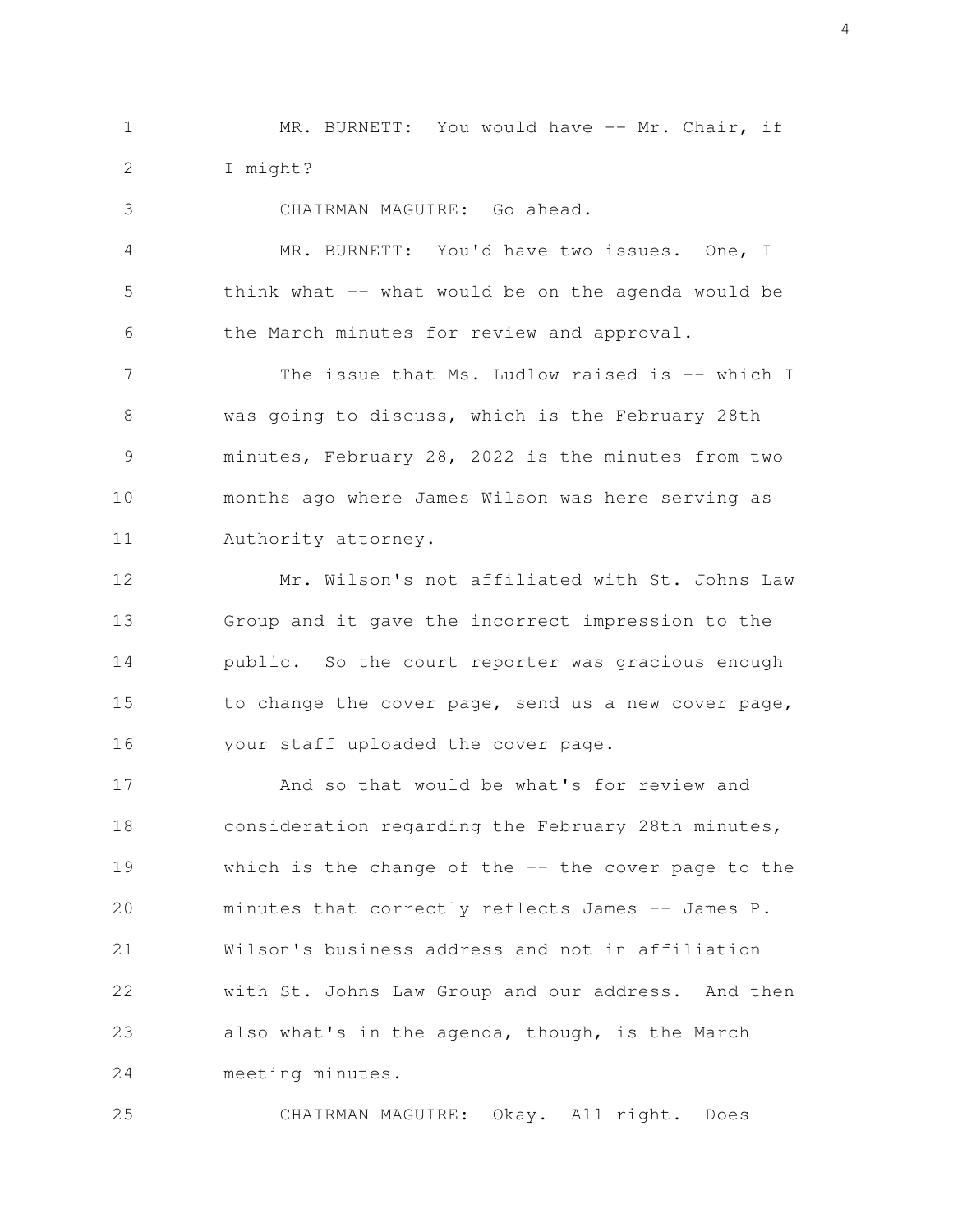that answer your question? 1

MS. LUDLOW: Yes, it -- nothing was changed in the February 28 minutes except the cover page. MR. WUELLNER: Correct. MS. LUDLOW: Right? Okay. CHAIRMAN MAGUIRE: Correct. MS. LUDLOW: So we do -- and we approve this, then I vote to reapprove the minutes as stated. CHAIRMAN MAGUIRE: Let's see if there's any other modifications first. MS. LUDLOW: Oh, thank you. CHAIRMAN MAGUIRE: Any other changes or modifications? MS. GREEN: No, and I've reviewed the minutes from both. CHAIRMAN MAGUIRE: Say again. MS. GREEN: I've reviewed minutes from both and that's correct. CHAIRMAN MAGUIRE: Okay. Motion to approve? MS. GREEN: Approve. MR. OLSON: Second. CHAIRMAN MAGUIRE: Second. All in favor? MS. GREEN: Aye. MR. MIRGEAUX: Aye. MS. LUDLOW: Aye. 2 3 4 5 6 7 8 9 10 11 12 13 14 15 16 17 18 19 20 21 22 23 24 25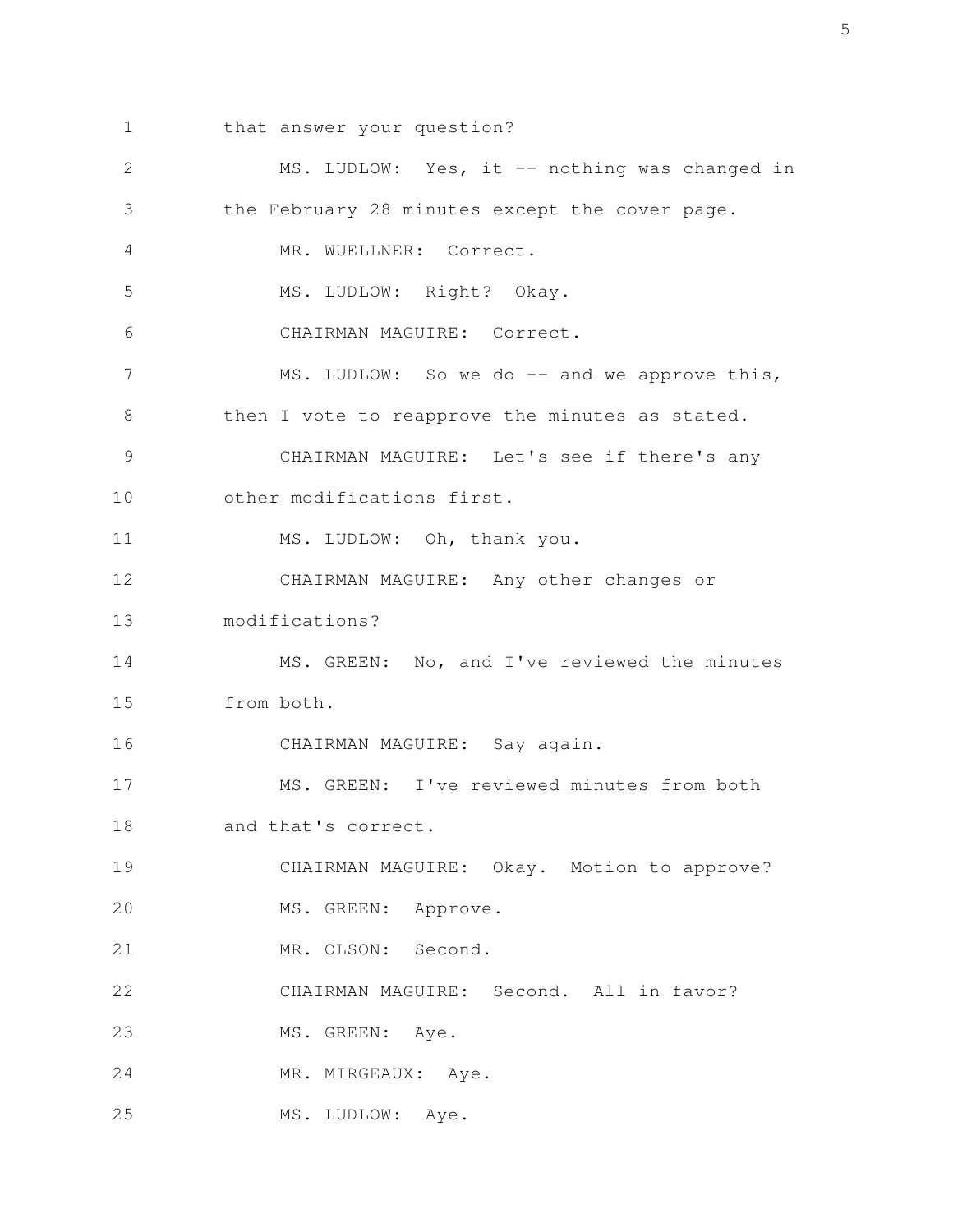MR. OLSON: Aye. CHAIRMAN MAGUIRE: Aye. Opposed? (None.) CHAIRMAN MAGUIRE: Okay. The minutes are approved. FINANCIAL REPORT CHAIRMAN MAGUIRE: The financial report. MS. LUDLOW: February. Now we're going to do March. CHAIRMAN MAGUIRE: Yeah, the ones we -- go ahead. MR. WUELLNER: If I may, Ms. -- Mrs. Ludlow was nice enough to send us some comments earlier today regarding the potential -- the financial statements for March as transmitted to you-all, and I do want to report that there is a misassociation, as you pointed out, within the  $-$  appears to be the commercial tenant revenue line. Two tenants that are -- it doesn't affect the bottom line at all, but it does affect where they're being categorized, especially as you look at the statement of operating revenues and expenses, the single sheet item where it's pretty easy to see. We have two tenants that are being associated currently with corporate -- with 1 2 3 4 5 6 7 8 9 10 11 12 13 14 15 16 17 18 19 20 21 22 23 24 25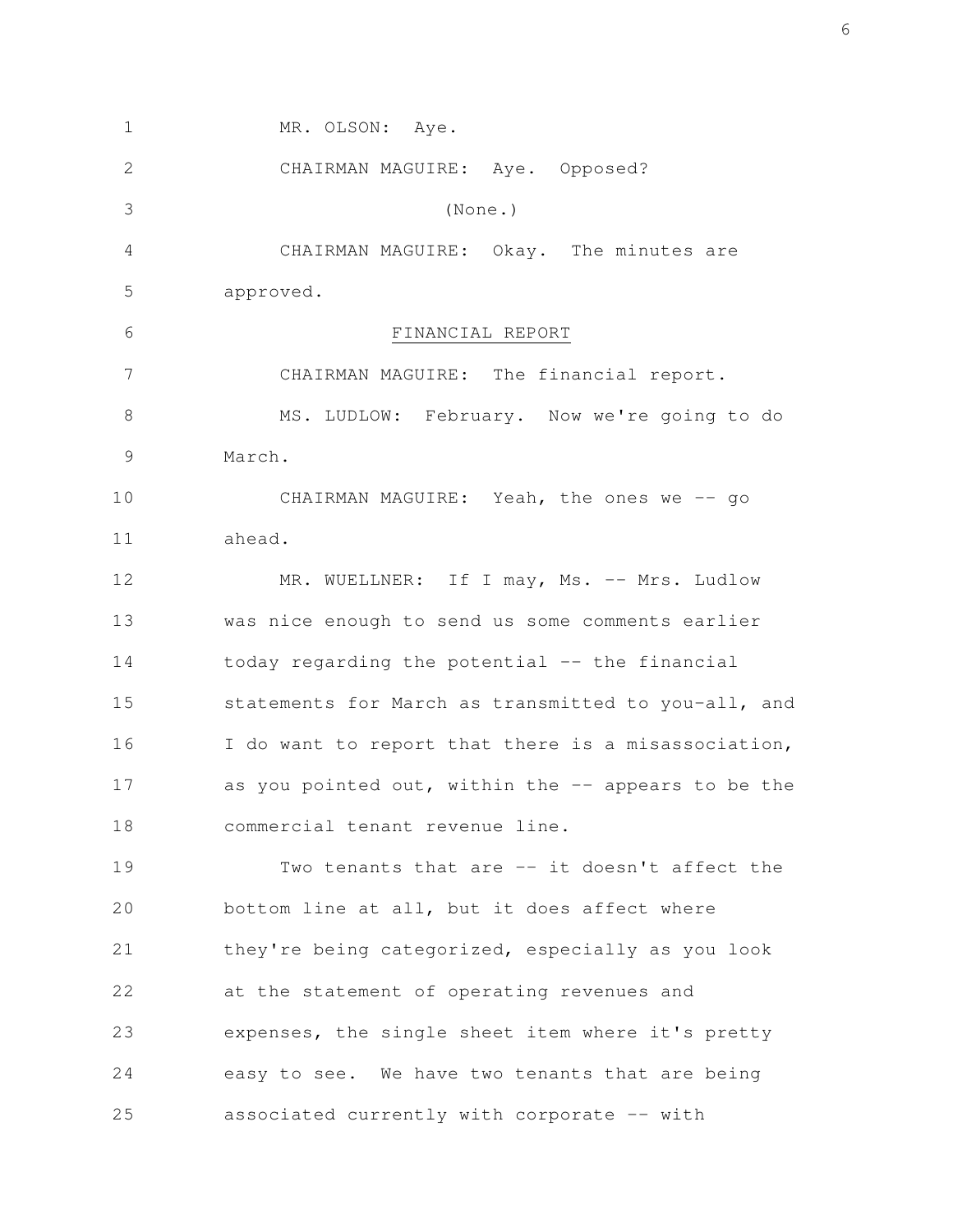corporate leases and they should be under commercial leases. 1 2

And this really stems back -- it's probably been going on a while, and our accountant failed to pick up that when the tenant, the individuals occupying those lease -- excuse me, those leaseholds changed, that the accounting system wasn't updated to point them to the right classification within the -- within the financial statement. MS. LUDLOW: So doesn't that statement of revenue and expenses -- MR. WUELLNER: Yes. MS. LUDLOW: -- when the, I'm going to get my glasses in a second, but commercial tenant revenue was down 45 percent, but then other lease revenue -- MR. WUELLNER: Correct. MS. LUDLOW: -- was up 185 percent. MR. WUELLNER: Correct. All --MS. LUDLOW: That was --MR. WUELLNER: We'll get the -- the next ones to reflect and have them pointing correctly, but a quick review of the numbers, there's no -- there's no material change in the numbers -- there's no 3 4 5 6 7 8 9 10 11 12 13 14 15 16 17 18 19 20 21 22 23 24 25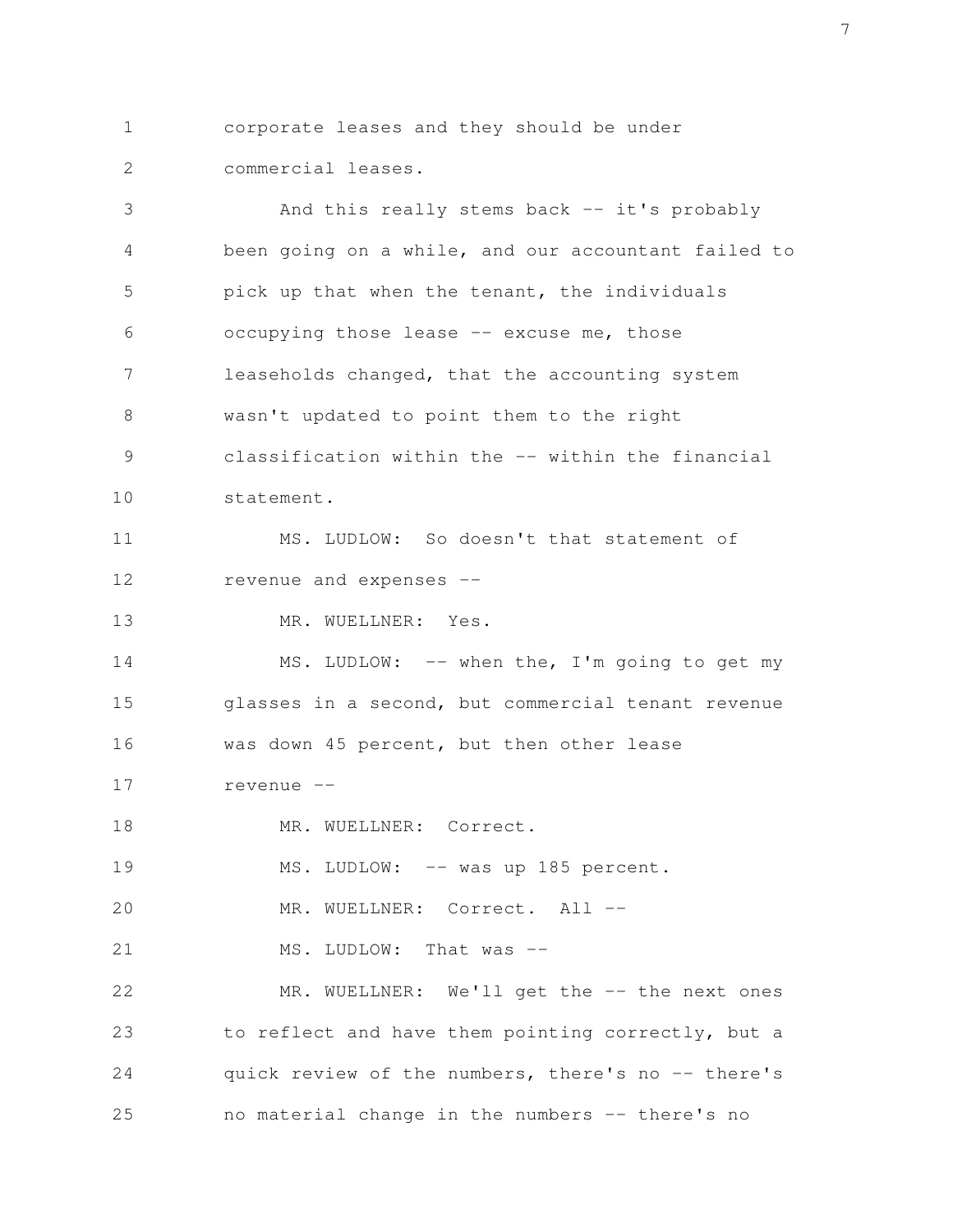number change at all in fact. It's just how they're classified. So we'll get that fixed for next month. 1 2 3

MR. OLSON: So, while we're talking about that, could you just encapsulate the difference between the commercial tenant and the corporate - corporate tenant? 4 5 6 7

MR. WUELLNER: Corporate's primarily a storage-related tenant, whereas a commercial lease would be someone in business, actually operating an aviation business. 8 9 10 11

MR. OLSON: Okay. So storage --12

MR. WUELLNER: Storage versus -- for instance, Ring Power is a storage tenant. They don't operate Ring Power out of the thing or  $-$ 13 14 15

MR. OLSON: Okay. Thank you. 16

MR. WUELLNER: Uh-huh. 17

MS. GREEN: And it doesn't change the bottom line. 18 19

MR. WUELLNER: Not at all. 20

MS. GREEN: Okay. 21

on Customs.

25

MS. LUDLOW: Okay. There was one more. And I didn't understand this. You know, I had - someone's going to have to really give me a lesson 22 23 24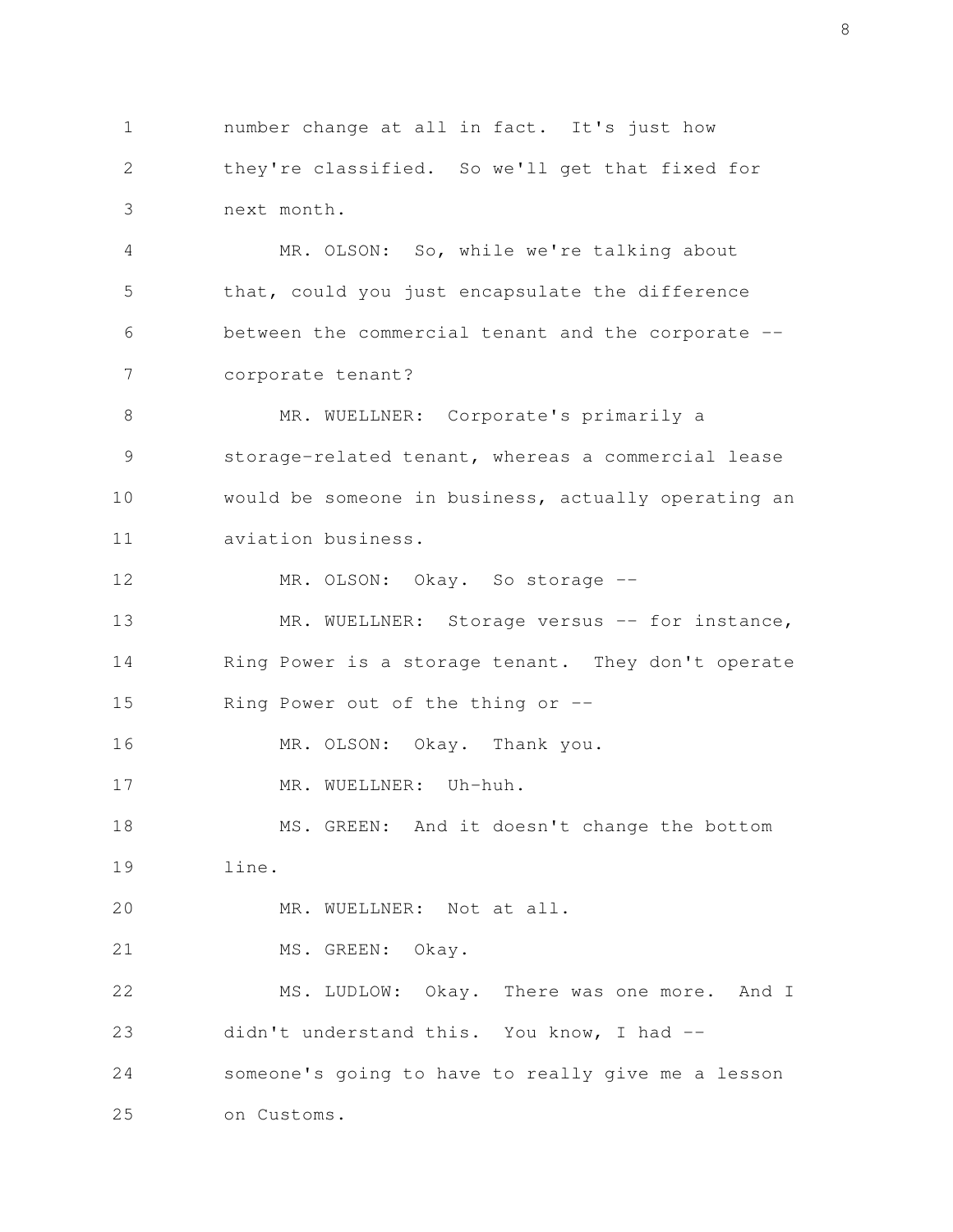Because U.S. Customs, you know, here to date we  $--$  our revenue we brought in 8,000 and so far we brought in 40, but then our expenses are still like they're -- expenses are still too high, like \$8 and \$10,000 a month. 1 2 3 4 5

MR. WUELLNER: Yeah. Keep in mind that the -since its inception, the U.S. Customs has never been a cost center that was profitable or even equals its own cost. It's always been an expenditure to the general Airport Authority's budget. We attempt to recover as much as possible with the revenue line item with the fees charged by users, but it has never been. 6 7 8 9 10 11 12 13

MS. LUDLOW: Okay. So it looks like we pay \$17,000 a month? 14 15

MR. WUELLNER: It's probably close to that. MS. LUDLOW: And most of that is for late people? We pay extra for late planes coming in? MR. WUELLNER: No. There -- a portion of that is, but it's a really small component of that. It's the monthly -- they actually bill it in quarters now, but the monthly charge that U.S. Customs has for general staffing of that facility during normal working hours -- MS. LUDLOW: Okay. The whole --16 17 18 19 20 21 22 23 24 25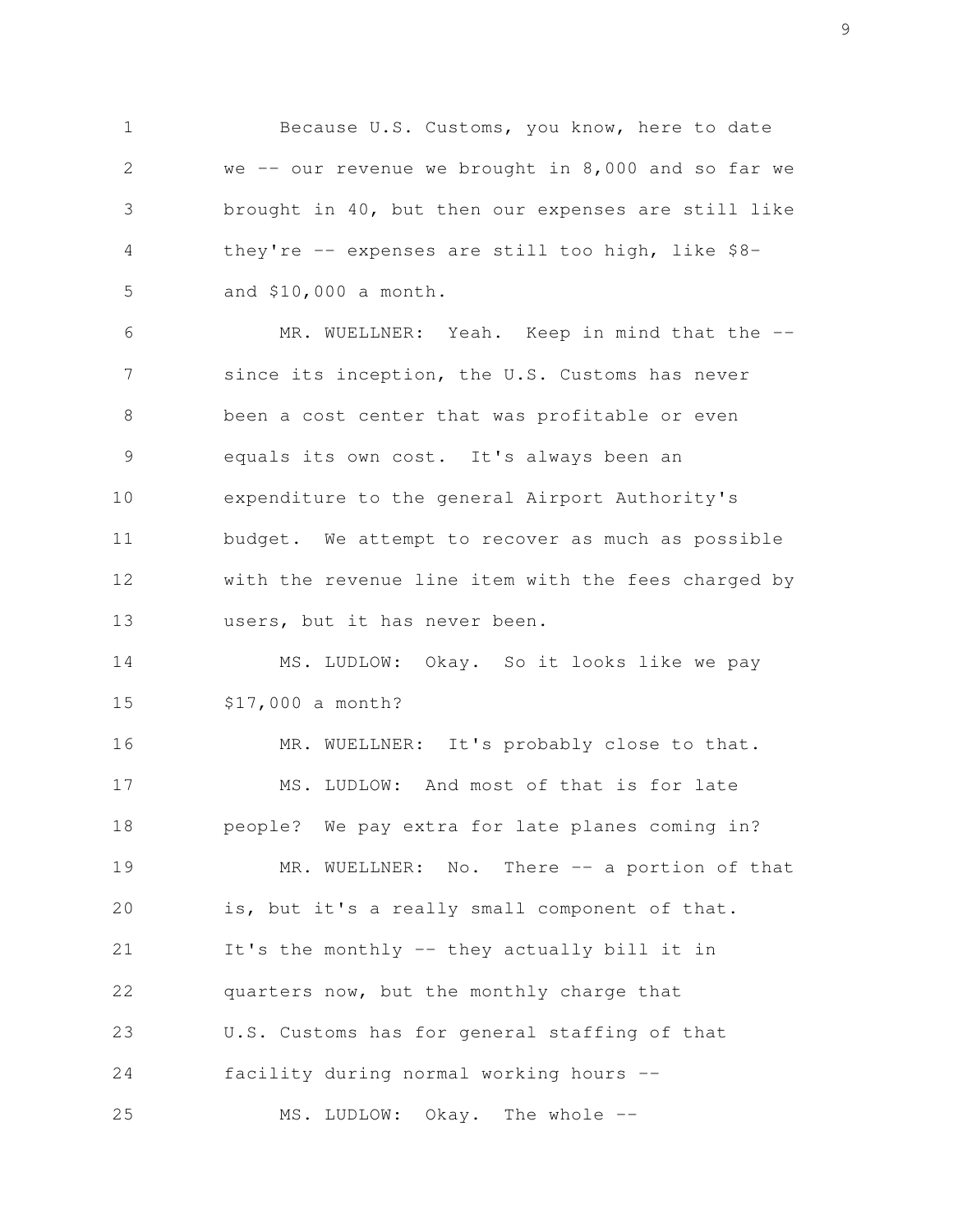MR. WUELLNER: -- you pay for all that. MS. LUDLOW: The whole facility, lighting, grounds -- MR. WUELLNER: No, no, no, no. Just staff. MS. LUDLOW: Just that building. MR. WUELLNER: No --MS. GREEN: Staff. MR. WUELLNER: -- just staff. MS. LUDLOW: Oh, just staff. MR. WUELLNER: That's the -- that's what you pay the federal government to staff 40 hours a week with U.S. Customs. MS. LUDLOW: 17,000 a month. MR. WUELLNER: Uh-huh. MS. LUDLOW: Can I get that job? MR. WUELLNER: It's close to that, if it's not right. MS. LUDLOW: No, it's there, 17,000. Okay. So do we know what -- what our total income is from Customs? MR. WUELLNER: It's --MS. LUDLOW: I mean, you have revenue here. You know, like we brought in \$40,000 year to date. MR. WUELLNER: It's a part of the use fees line. It is not broken out on the sheet I'm 1 2 3 4 5 6 7 8 9 10 11 12 13 14 15 16 17 18 19 20 21 22 23 24 25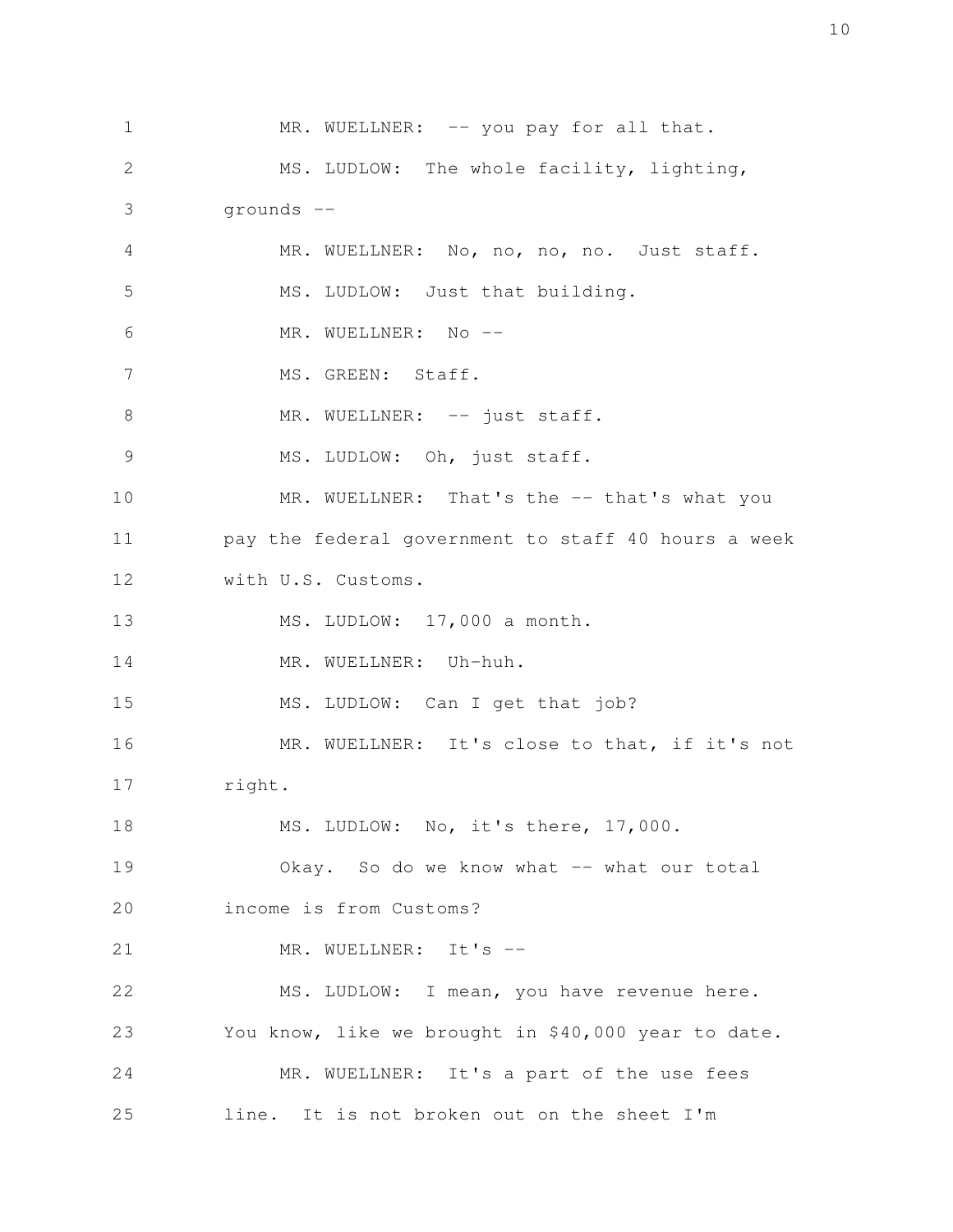looking at, anyway. We can get -- we can get you that number, but it's -- 1 2

MS. LUDLOW: Broken out. Okay. MR. WUELLNER: It does not --MS. LUDLOW: Yeah, it's 17,000. So it's on Page 3. Right. And so loss of Customs operations this month year-to-date is 63. Who is our biggest user of Customs? 3 4 5 6 7 8

MR. WUELLNER: Primarily your corporate and commercial users of the airport. We do not charge currently and have really never charged, other than the first few months in existence, single-engine access and -- and I would refer to as light twin pistons. 9 10 11 12 13 14

MS. LUDLOW: Don't we have one client/tenant on the field that uses it more than the rest of Customs combined? 15 16 17

MR. WUELLNER: I can think of several that are using it. One is AeroGo. One of the bigger users is Ring Power. 18 19 20

MS. LUDLOW: Yes. 21

MR. WUELLNER: And I believe Regency -- I think it has a different name now. 22 23

MS. LUDLOW: So my thought is why don't we go up on the fees to cover our losses? 24 25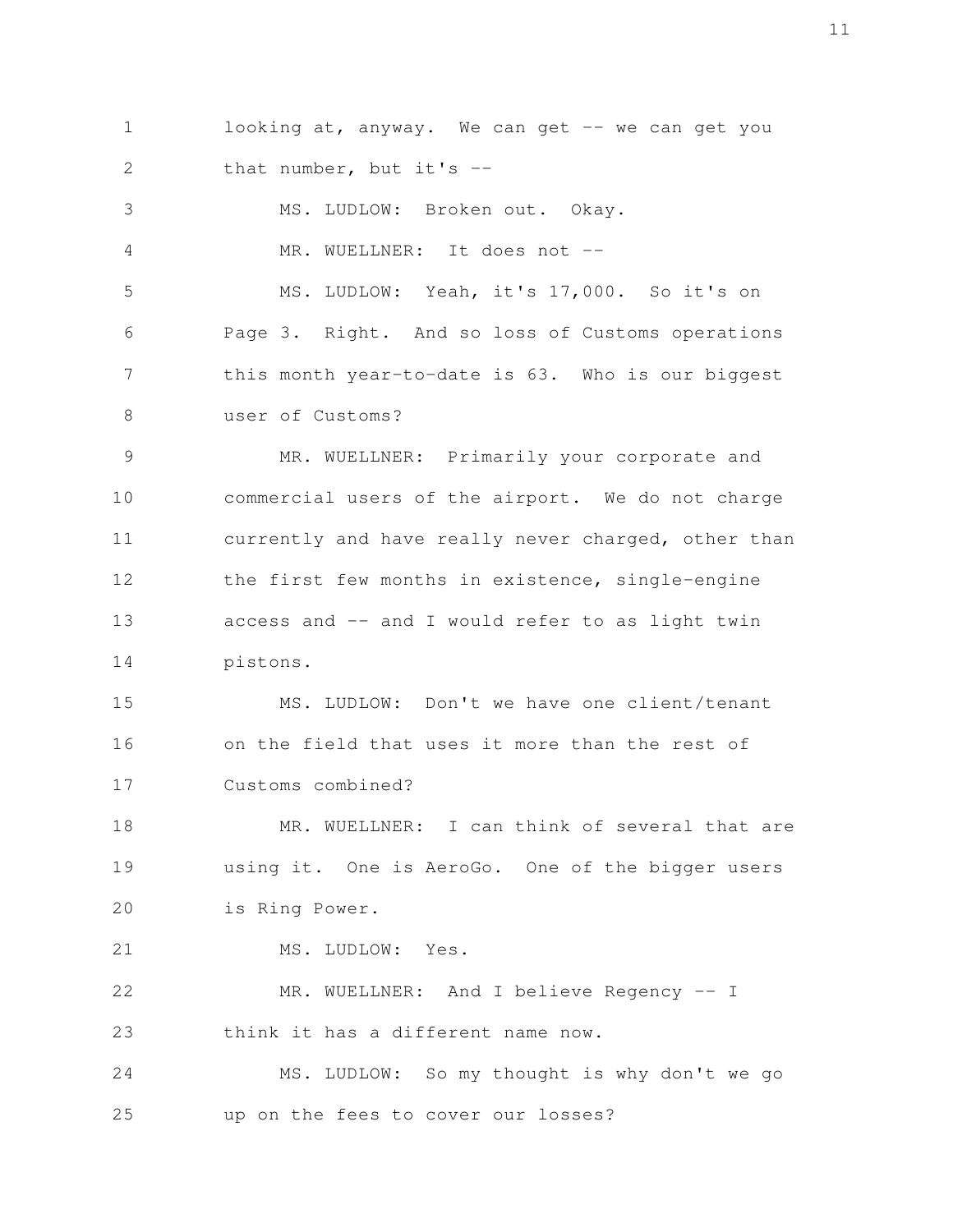MR. WUELLNER: We can. We can. MS. LUDLOW: I mean, because the deal with Ring Power was a special  $-$  I understand, you know, was a special understanding that they got so much for a certain price and it's less than what most other people pay. So I thought maybe we should relook over the Customs contract with Ring Power. MR. WUELLNER: Well, we don't have a specific contract with Ring Power. They pay per use. MS. LUDLOW: An agreement. MR. WUELLNER: Yeah. Well, they pay per use like everyone else. MR. OLSON: Just user fees, that sounds like a good thing to look at. And I just -- recently, one of our tenants at the airport generated a list of all the international travel in and out of our airport and it's pretty impressive. Most of it is to the islands. MS. LUDLOW: Uh-huh. MR. OLSON: A lot of it is to Bahamas. But there's even flights in last year between here and Iceland and several other European countries. MS. LUDLOW: Thank God it's not Russia. I got 1 2 3 4 5 6 7 8 9 10 11 12 13 14 15 16 17 18 19 20 21 22 23

in enough trouble -- 24

MR. OLSON: Well, we'll see. 25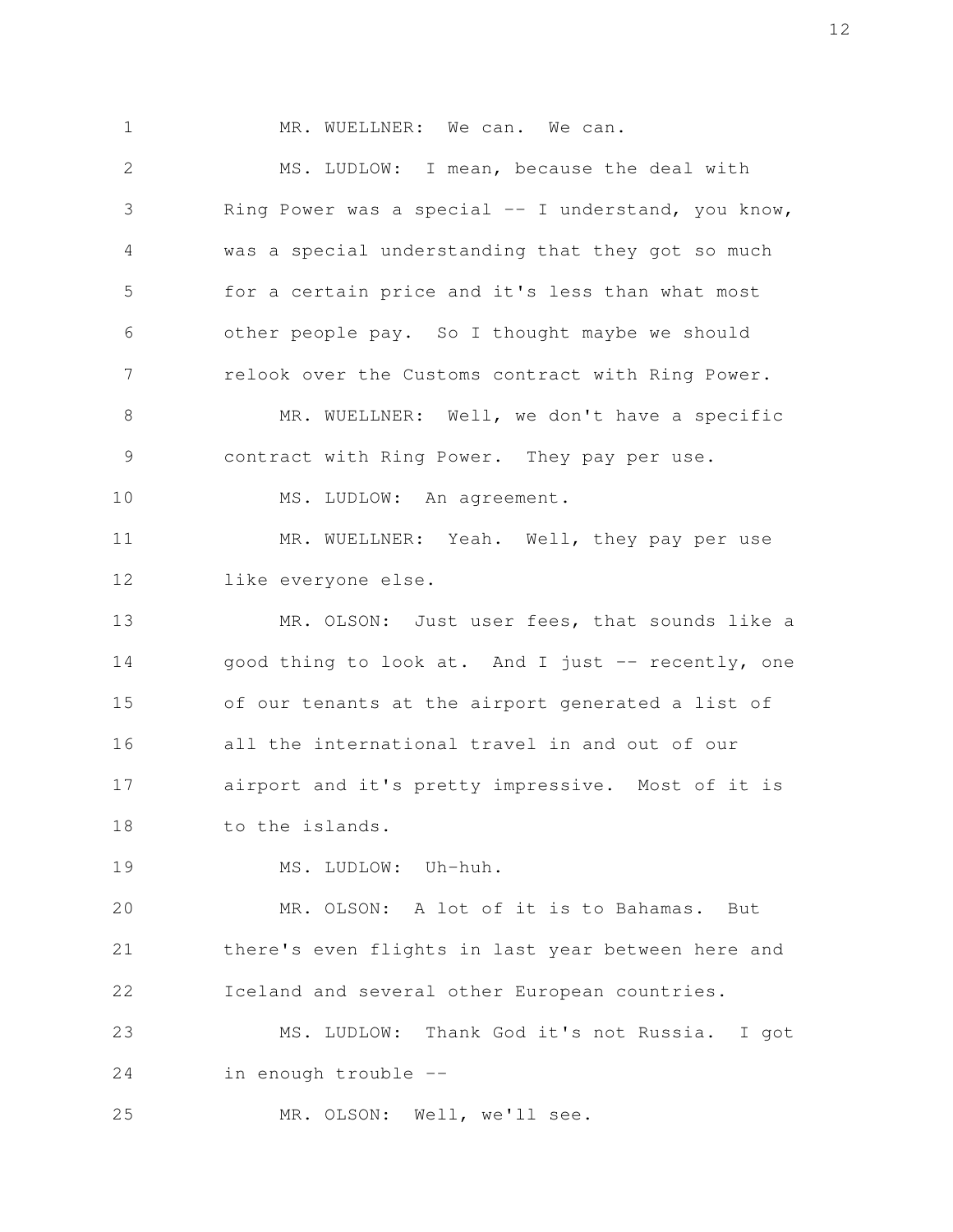MS. LUDLOW: With that one.

1

MR. OLSON: Maybe they're on the list. I don't know. 2 3

MS. LUDLOW: Yeah, they only did like -- last two years they haven't come in. But the year before, it's only been like 15 trips a year or the year before that was 19 trips a year. 4 5 6 7

MR. WUELLNER: I would recommend we look at it in the context of budget. But I would also just put on the table that you need to remind yourselves that this service is free at many locations. 8 9 10 11

MS. LUDLOW: Okay. 12

MR. WUELLNER: So before you go crazy with fees. 13 14

MS. LUDLOW: Can -- can I make a motion that this be addressed at the next meeting? MR. WUELLNER: Sure. Well, at -- at budget, which is coming up over the next two months  $-$ 15 16 17 18

CHAIRMAN MAGUIRE: Yeah. And you don't have to make a motion. 19 20

MR. WUELLNER: -- the process. 21

CHAIRMAN MAGUIRE: You can ask the board their opinion. If we get concurrence, we don't need a motion, just general direction to -- 22 23 24

MS. LUDLOW: But somehow it doesn't come up 25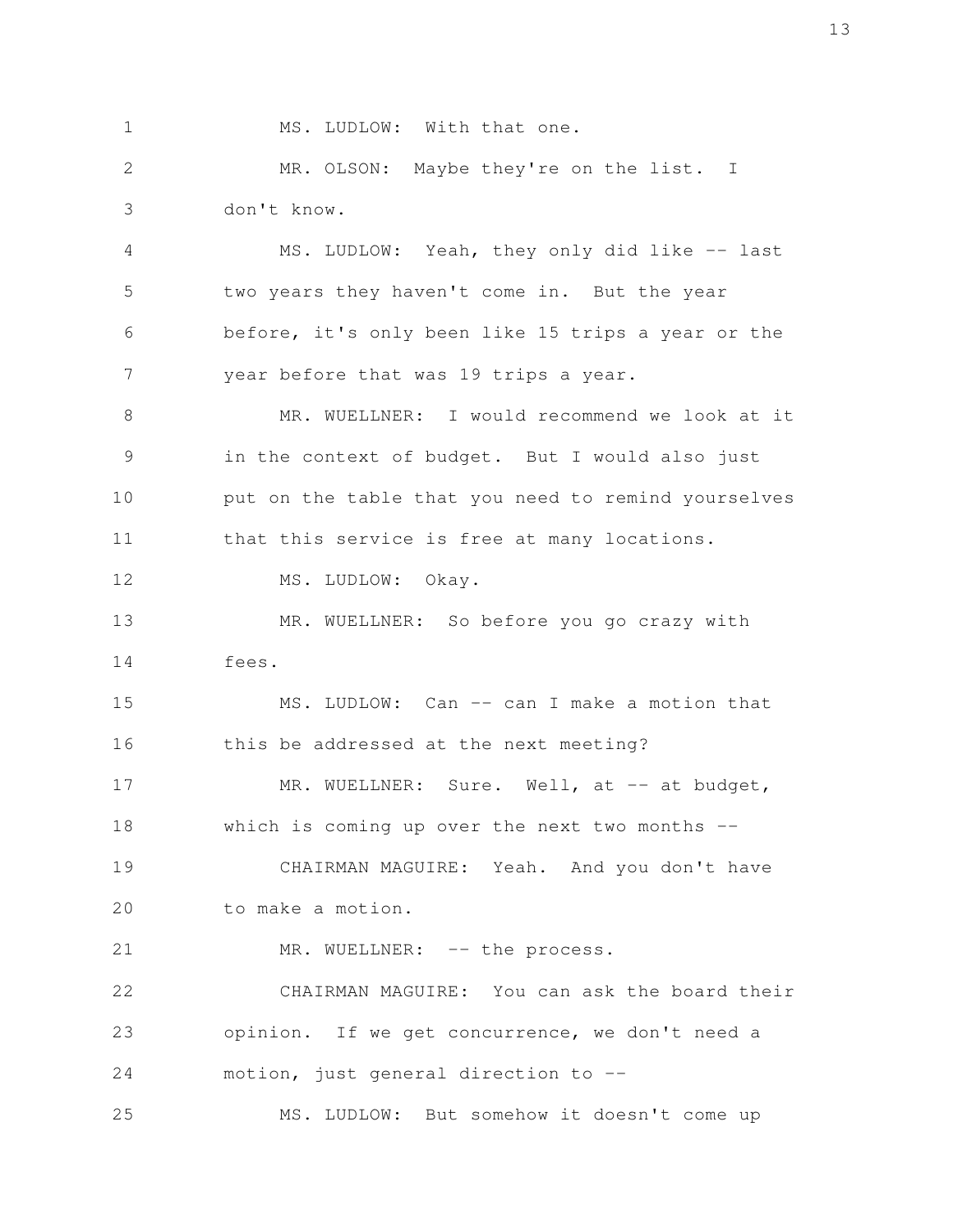again. 1

CHAIRMAN MAGUIRE: Hmm? MS. LUDLOW: Somehow sometimes it doesn't come up again. Just like we missed Holesko's report last time. You know it was supposed to be on the agenda for this time -- MR. MIRGEAUX: Well, annual budget will come  $up$   $--$ MS. LUDLOW: -- but isn't. MR. MIRGEAUX: -- and this is a good thing for that. CHAIRMAN MAGUIRE: Does anyone have any problems with doing some research and evaluation -- MR. OLSON: No. CHAIRMAN MAGUIRE: -- of the fees? MS. GREEN: Not at all, no. MR. OLSON: No, I think that's --CHAIRMAN MAGUIRE: I think one of the biggest issues is what Ed brought up, is we have to compare it with what other airport are doing, okay? If we can raise it, I'm all for always increasing revenues to the airport. And if we can do it and make more money, then we ought to do it. MR. MIRGEAUX: I -- I just -- I don't have anything bad to say about researching the issue 2 3 4 5 6 7 8 9 10 11 12 13 14 15 16 17 18 19 20 21 22 23 24 25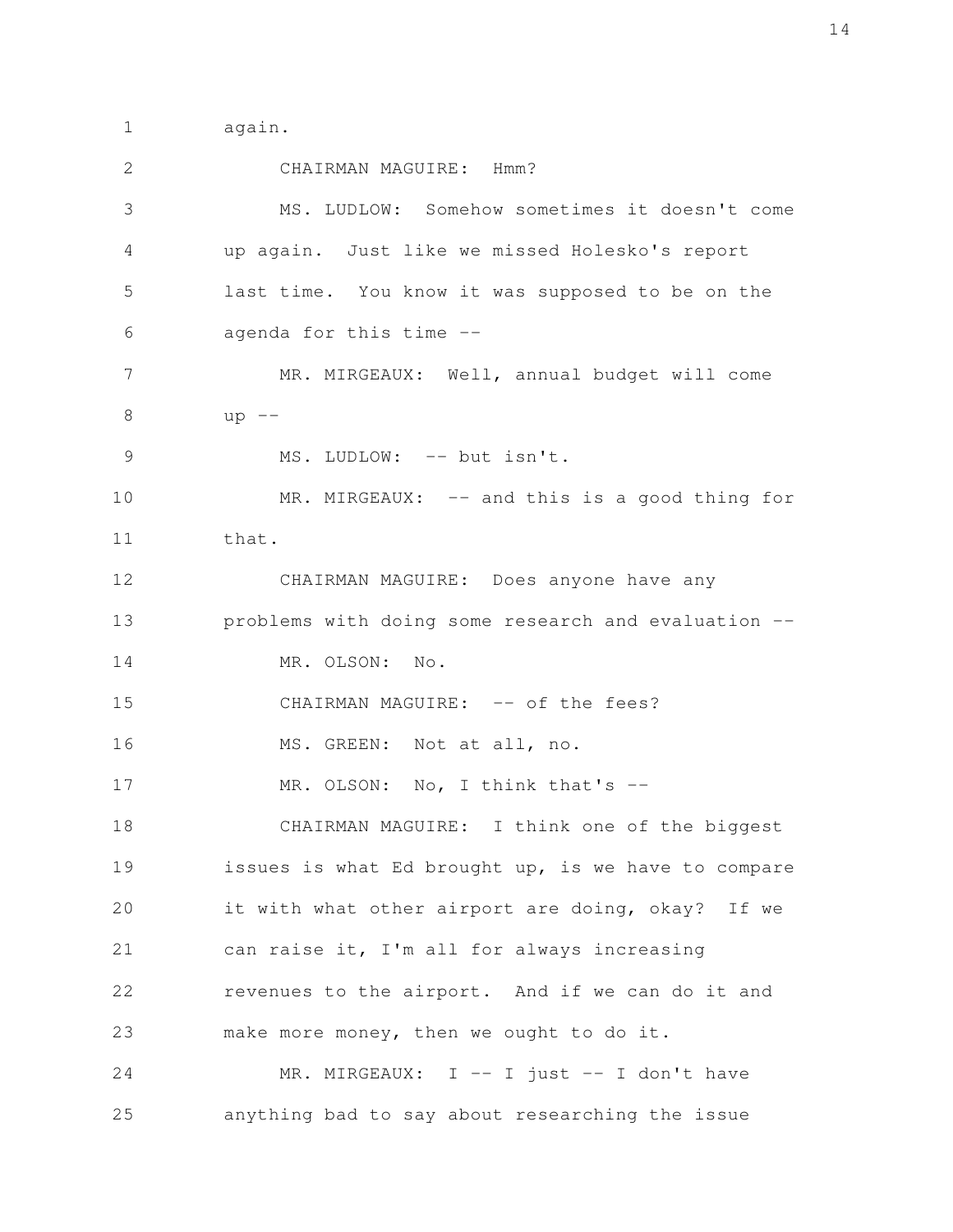and, you know, more information is better, but if you increase user fees, you're going to drive traffic down. Like they're going to go someplace else. 1 2 3 4

And, you know, instead of  $-$ - you know, the Customs and Border patrol cost is fixed. We have -- you know, the number of FTEs, the number of hourly employees that we have there that we're paying for, that's fixed. 5 6 7 8 9

So if we want to, you know, recoup the cost of it, it's actually to drive traffic up, not drive traffic down. I think, you know, if we establish a user fee, it's going to drive traffic away. 10 11 12 13

MS. LUDLOW: But we should not play sparse -partiality to any one tenant. 14 15

MR. MIRGEAUX: I agree with that. And I don't think the taxpayers should be subsidizing, you know, the -- you know, two or three users. But again, the solution to that is to drive traffic up, not drive traffic down. 16 17 18 19 20

MS. LUDLOW: Well, and what's our next closest Customs? There's not one within a hundred miles. Fort Pierce, Daytona -- 21 22 23

MR. WUELLNER: Jacksonville. 24

MS. LUDLOW: -- Orlando? 25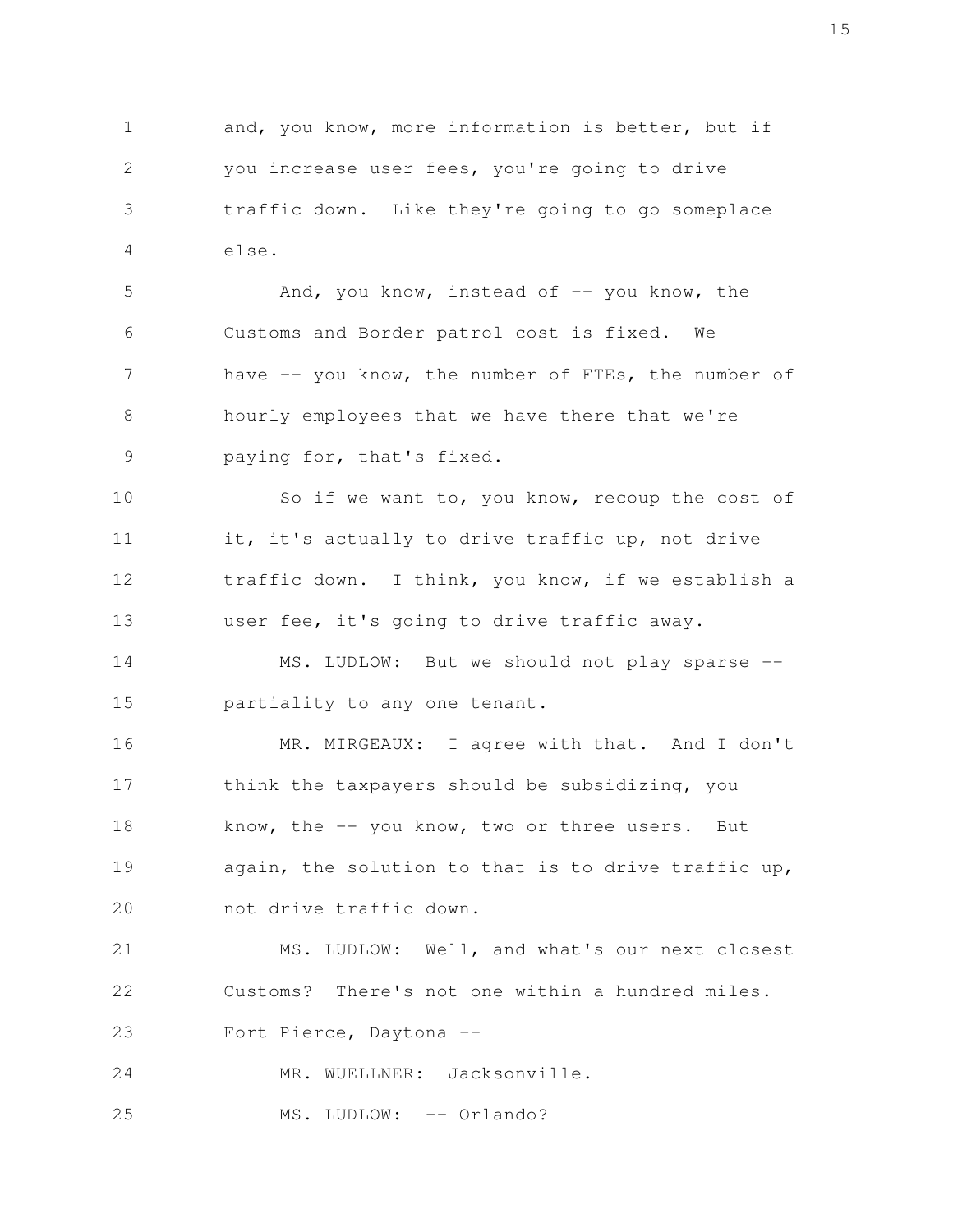MR. MIRGEAUX: Jacksonville. MS. LUDLOW: Jacksonville. Who wants to go there? But, yes, I see what you mean, Justin, and  $--$ MR. OLSON: That's something to look at, but it's probably a question of degrees. MS. LUDLOW: Yeah. MR. OLSON: And -- and benchmarking with what other airports are doing. MR. MIRGEAUX: Yeah, but I agree more information is better, I'm sure. CHAIRMAN MAGUIRE: Okay. Can you provide more information? MR. WUELLNER: Yeah, absolutely. Sure. CHAIRMAN MAGUIRE: Okay. Is that satisfactory, Reba? MS. LUDLOW: Yes, it is. Thank you. CHAIRMAN MAGUIRE: What else? MS. LUDLOW: Oh, are we still on the agenda? I see we have performing arts center request to present? CHAIRMAN MAGUIRE: Did we finish the financial report? MS. LUDLOW: Oh. I'm sorry. You're right. CHAIRMAN MAGUIRE: Any other comments or 1 2 3 4 5 6 7 8 9 10 11 12 13 14 15 16 17 18 19 20 21 22 23 24 25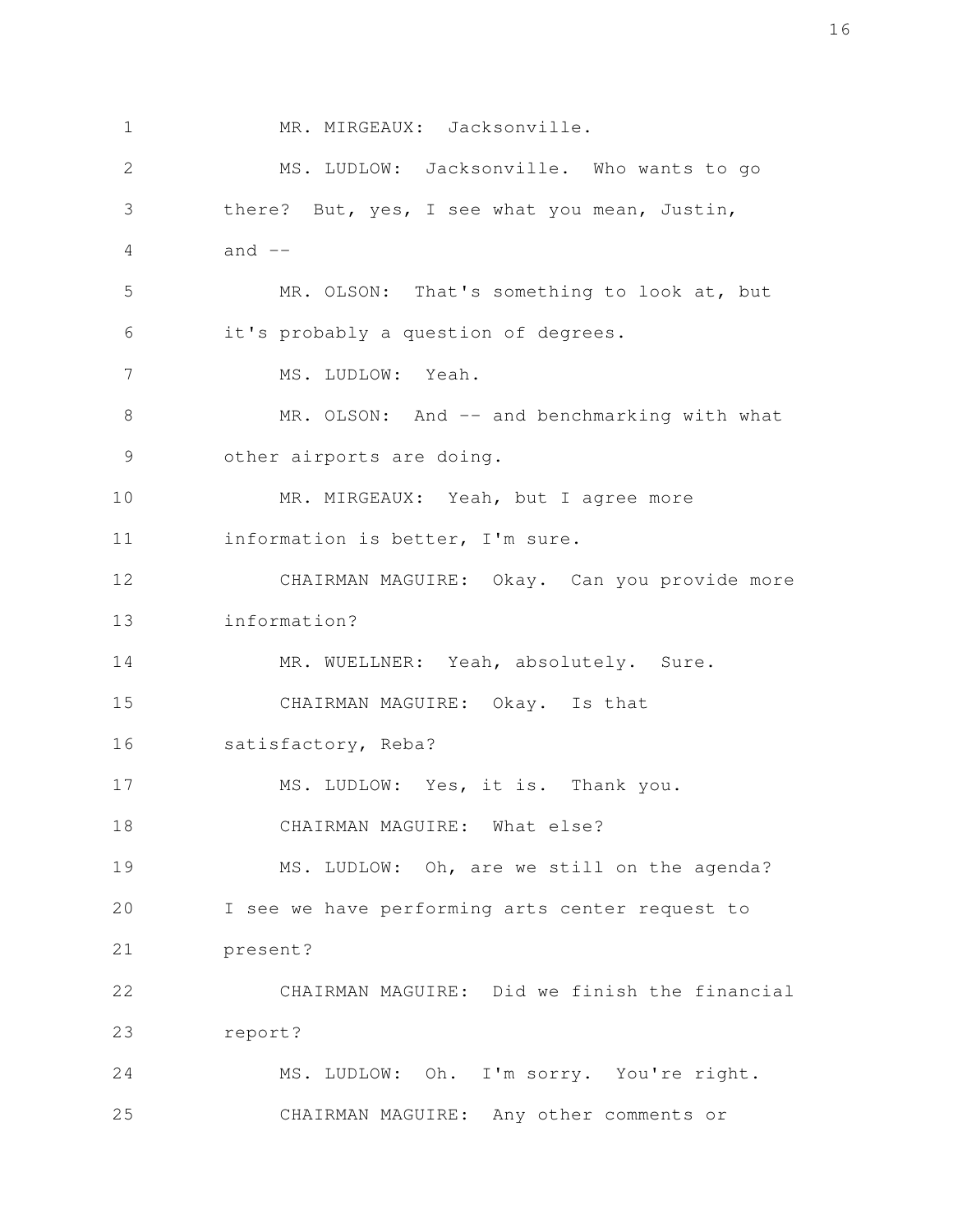questions on the financial? 1

MS. GREEN: No. 2

CHAIRMAN MAGUIRE: Okay. 3

MS. LUDLOW: Then I vote to approve them as corrected. 4 5

CHAIRMAN MAGUIRE: Well, if there are no -- if they're presented with no questions, we can accept them as is. 6 7 8

MS. LUDLOW: But --9

MR. MIRGEAUX: Do we need a motion for that? CHAIRMAN MAGUIRE: No. 10 11

MS. GREEN: Huh-uh. 12

CHAIRMAN MAGUIRE: If there are no changes to the financial report, you do not need a motion, you just accept them as presented. 13 14 15

MS. LUDLOW: But there -- there are changes. He said the numbers are basically the same --16 17

CHAIRMAN MAGUIRE: Oh, the 45 percent. 18

MR. WUELLNER: They are the same. 19

CHAIRMAN MAGUIRE: Oh, the bottom line. 20

MR. WUELLNER: The bottom line is exactly the same. 21 22

CHAIRMAN MAGUIRE: Okay. To clarify, though, there were internal changes to that? MR. WUELLNER: Correct. 23 24 25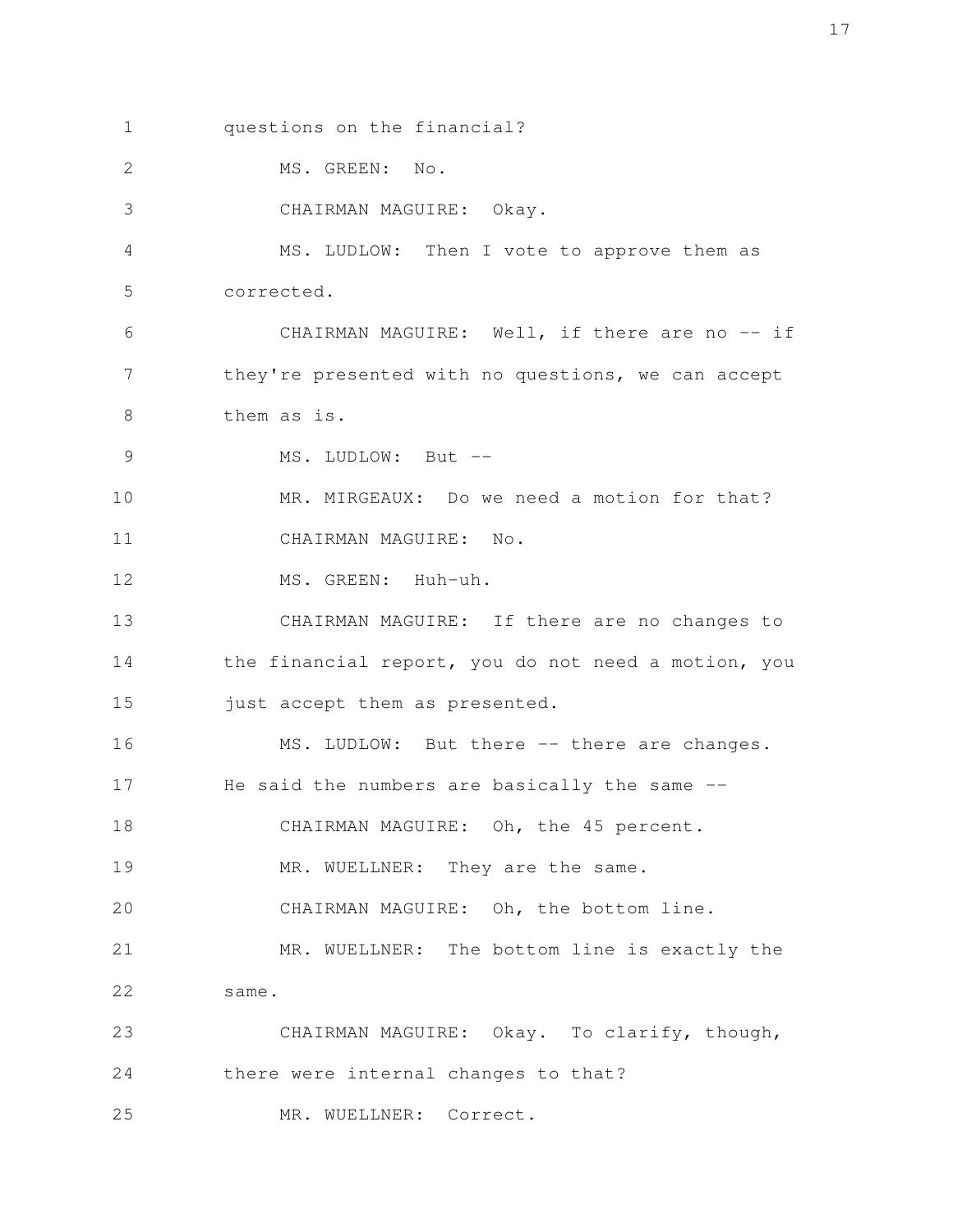CHAIRMAN MAGUIRE: So let's go ahead and make a motion. Okay. You can make a motion. MR. WUELLNER: Well, there's no -- we're not changing the presentation of the statements today. We will have it fixed for next month so it will be pointing properly. CHAIRMAN MAGUIRE: Okay. MR. WUELLNER: So there's no change to the actual statements. CHAIRMAN MAGUIRE: All right. So we'll carry that over to the next meeting. MS. LUDLOW: Thank you. CHAIRMAN MAGUIRE: Okay. AGENDA APPROVAL CHAIRMAN MAGUIRE: All right. Agenda approval. We have a lengthy agenda. Any comments, questions, concerns, deletions? MS. LUDLOW: I do. I'm sorry, am I the only one who -- I must not have a life. Anyway, I take this seriously. So -- and of course I printed out the first agenda which had the performing arts on there, which wasted all my ink and all my paper, you know, because then it was taken off to just say a request for -- to present. 1 2 3 4 5 6 7 8 9 10 11 12 13 14 15 16 17 18 19 20 21 22 23 24 25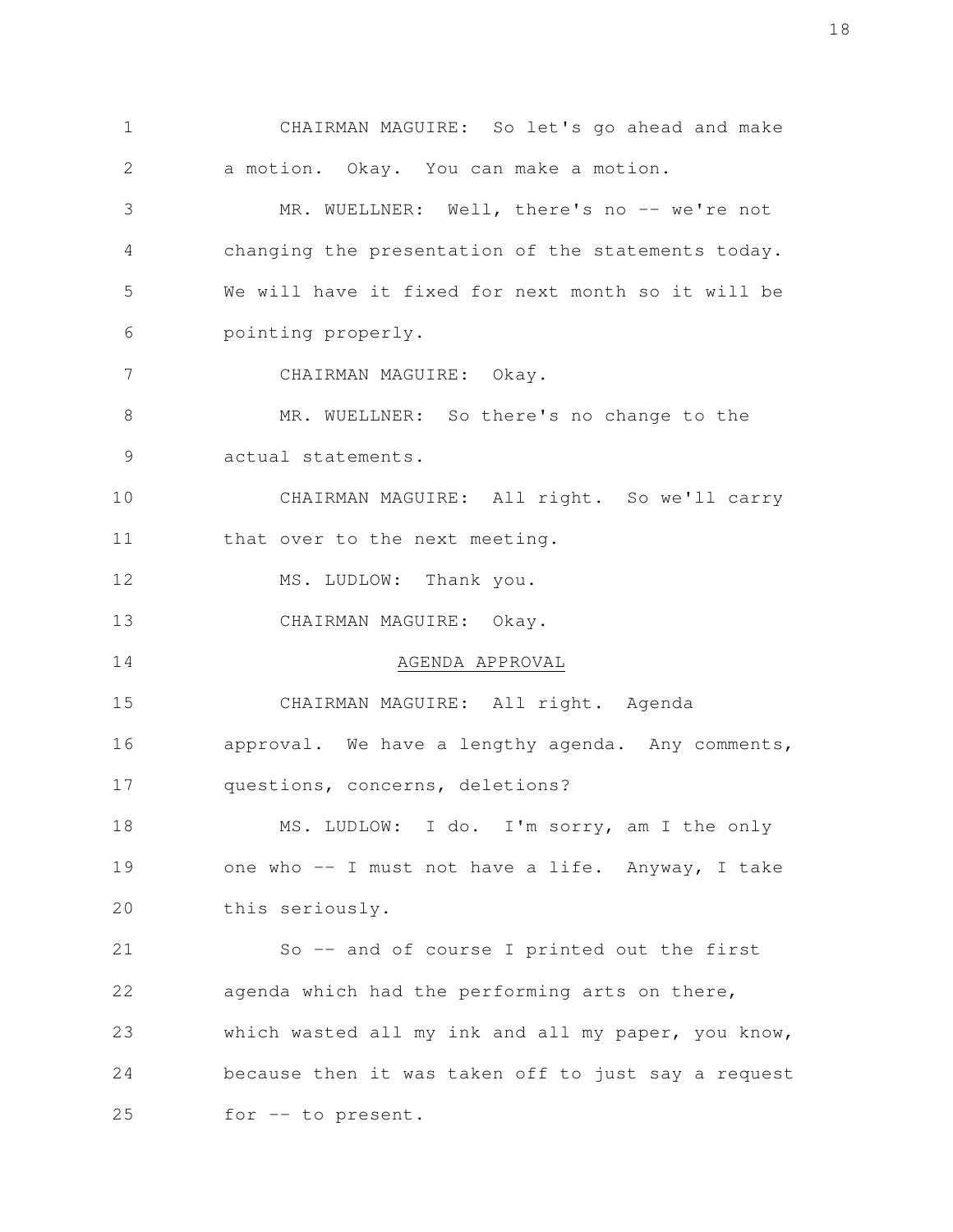Okay. My question is, why do we want a request to present a performing arts center when we can't get a -- a request to present from someone on our airport that has to do with airport facilities? Can we have that on the -- on the request for a talk? You're giving performing arts how many minutes? 13 or something? So somebody that is interested and has a valid interest in the airport should be given  $-$  should be put on the agenda  $-$ CHAIRMAN MAGUIRE: Sure. MS. LUDLOW: -- at -- for the same --MR. WUELLNER: What are we missing? What am I missing? What are you -- MS. LUDLOW: Okay. MR. WUELLNER: What wrong has been done that I'm not aware of? MS. LUDLOW: Okay. All right. Well, I can tell you. I have three months of requests for Volato. MR. WUELLNER: As an agenda item? MS. LUDLOW: I have three -- I know you don't like the word. MR. WUELLNER: As an agenda item? MS. LUDLOW: No. Of -- of asking information from you that, you know, has not been really 1 2 3 4 5 6 7 8 9 10 11 12 13 14 15 16 17 18 19 20 21 22 23 24 25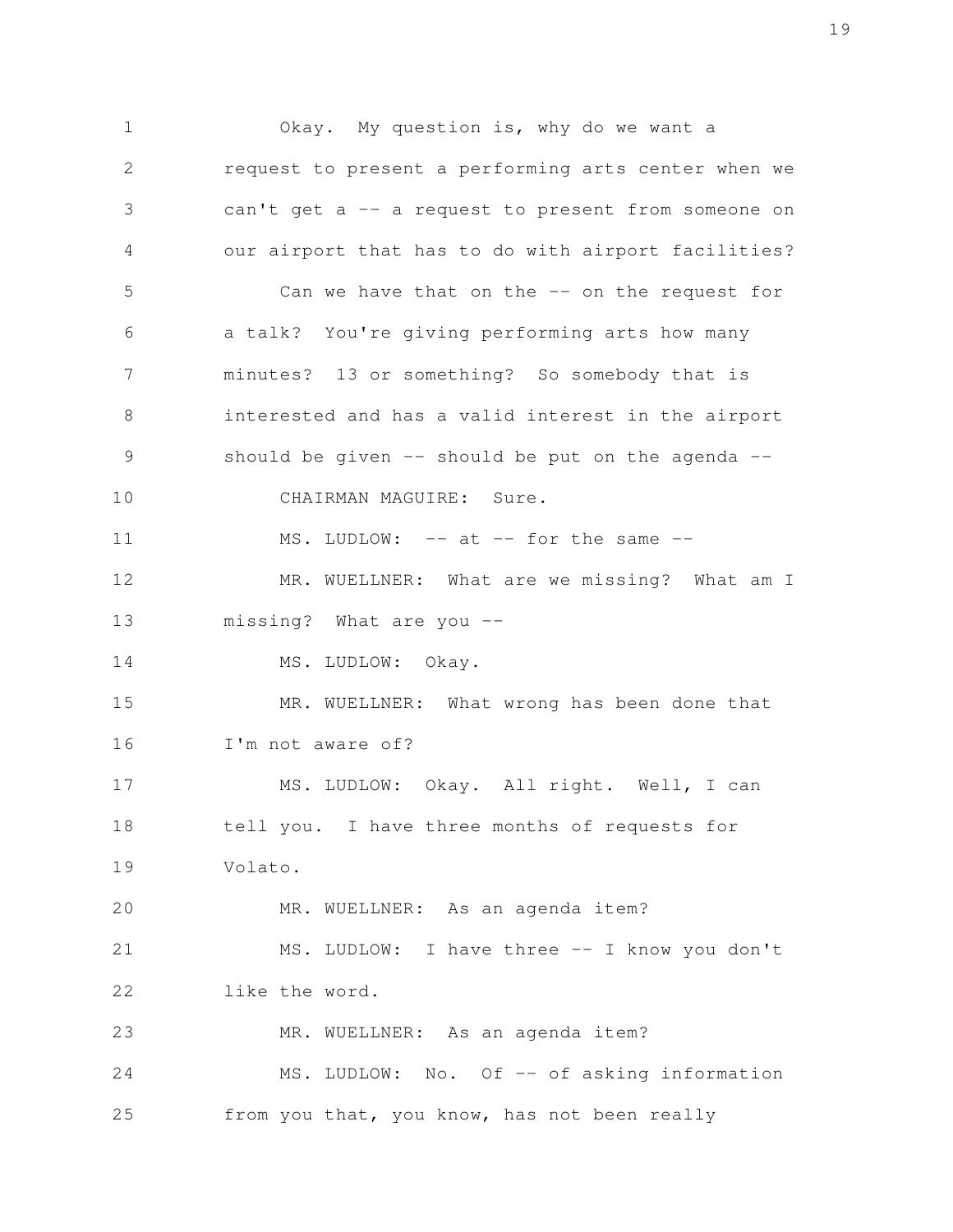forthcoming. 1

| 2             | So I would like to see it on -- as -- as an         |
|---------------|-----------------------------------------------------|
| 3             | agenda item so that they can explain their position |
| 4             | than listen to performing arts. Shouldn't we        |
| 5             | listen to somebody --                               |
| 6             | CHAIRMAN MAGUIRE: I really don't understand.        |
| 7             | If they want to present something --                |
| $8\,$         | MS. LUDLOW: Uh-huh.                                 |
| $\mathcal{G}$ | CHAIRMAN MAGUIRE: -- they can get on the            |
| 10            | agenda just like anybody else can. That's not an    |
| 11            | issue.                                              |
| 12            | MS. LUDLOW: No, it doesn't seem possible.           |
| 13            | Because Ed said that he -- that that falls under    |
| 14            | discussion of Option Number 3 that he doesn't get.  |
| 15            | CHAIRMAN MAGUIRE: Is -- is he going to be           |
| 16            | discussing something --                             |
| 17            | MR. WUELLNER: No.                                   |
| 18            | CHAIRMAN MAGUIRE: -- that's already on the          |
| 19            | agenda?                                             |
| 20            | MS. LUDLOW: Well, no more than performing           |
| 21            | arts is.                                            |
| 22            | MR. WUELLNER: I think you're terribly               |
| 23            | confused, but okay. I'll -- when we get to the      |
| 24            | agenda item --                                      |
| 25            | CHAIRMAN MAGUIRE: Am I missing something?           |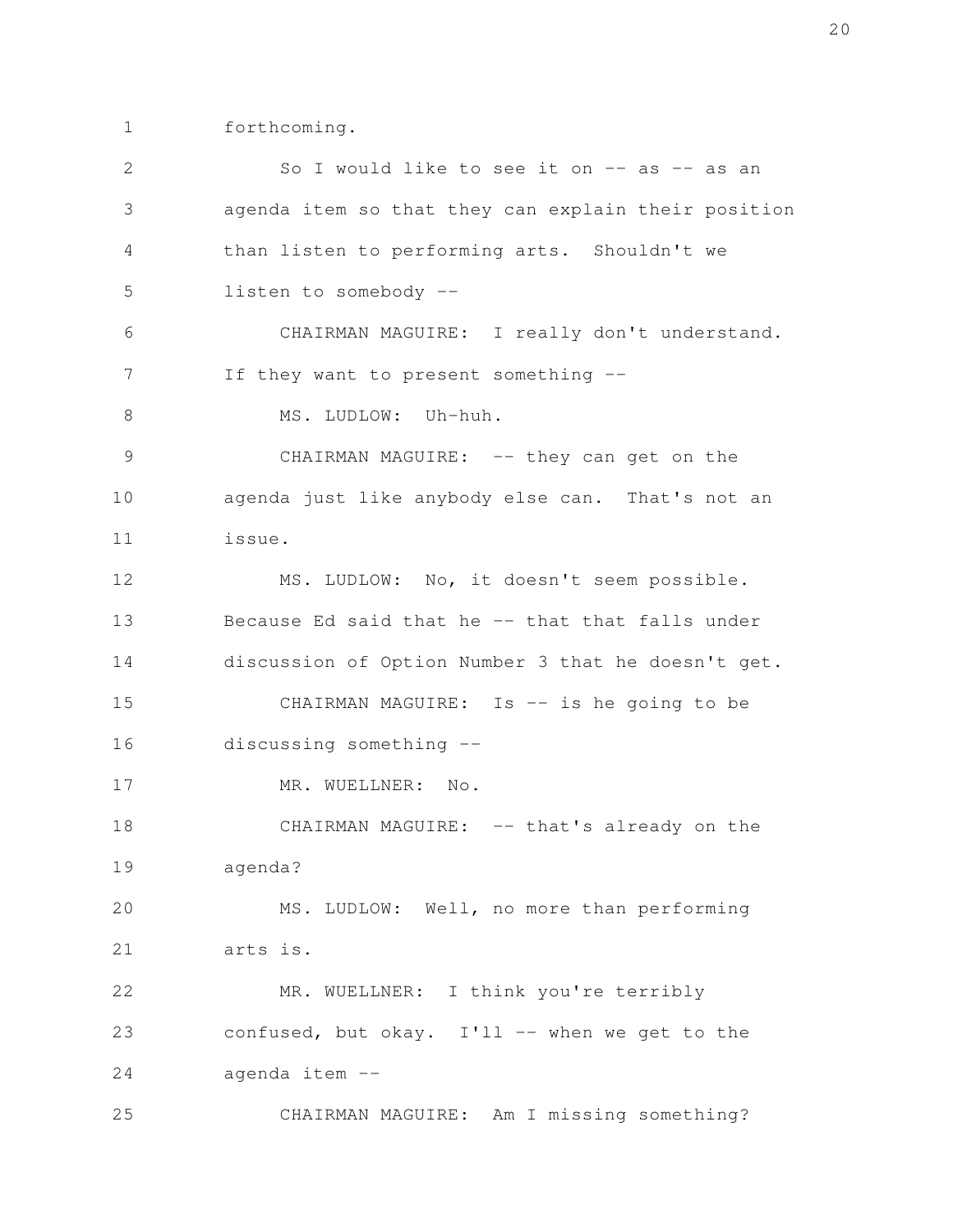Does another board member have any comment on that? Robert? MR. OLSON: No, I don't, other than I believe the performing arts center is not going to be presenting today. MS. LUDLOW: I know. It's just a request. MR. OLSON: Yeah. MS. LUDLOW: But you have 19 minutes for it to be next month. So I'm saying if we can afford 19 minutes to performing arts, why can't we afford 19 minutes to a business on the airport? MR. WUELLNER: May I ask where the 19 minutes is coming from? CHAIRMAN MAGUIRE: Where did the 19 minutes come from? MS. LUDLOW: Maybe it was 19 pages. MR. WUELLNER: Oh. MS. GREEN: Okay. MR. WUELLNER: Okay. CHAIRMAN MAGUIRE: Okay. Okay. MS. LUDLOW: But -- but it was more than three minutes. You know, it's like 10 minutes or something. MR. WUELLNER: If you agree to hear them present it, yes. 1 2 3 4 5 6 7 8 9 10 11 12 13 14 15 16 17 18 19 20 21 22 23 24 25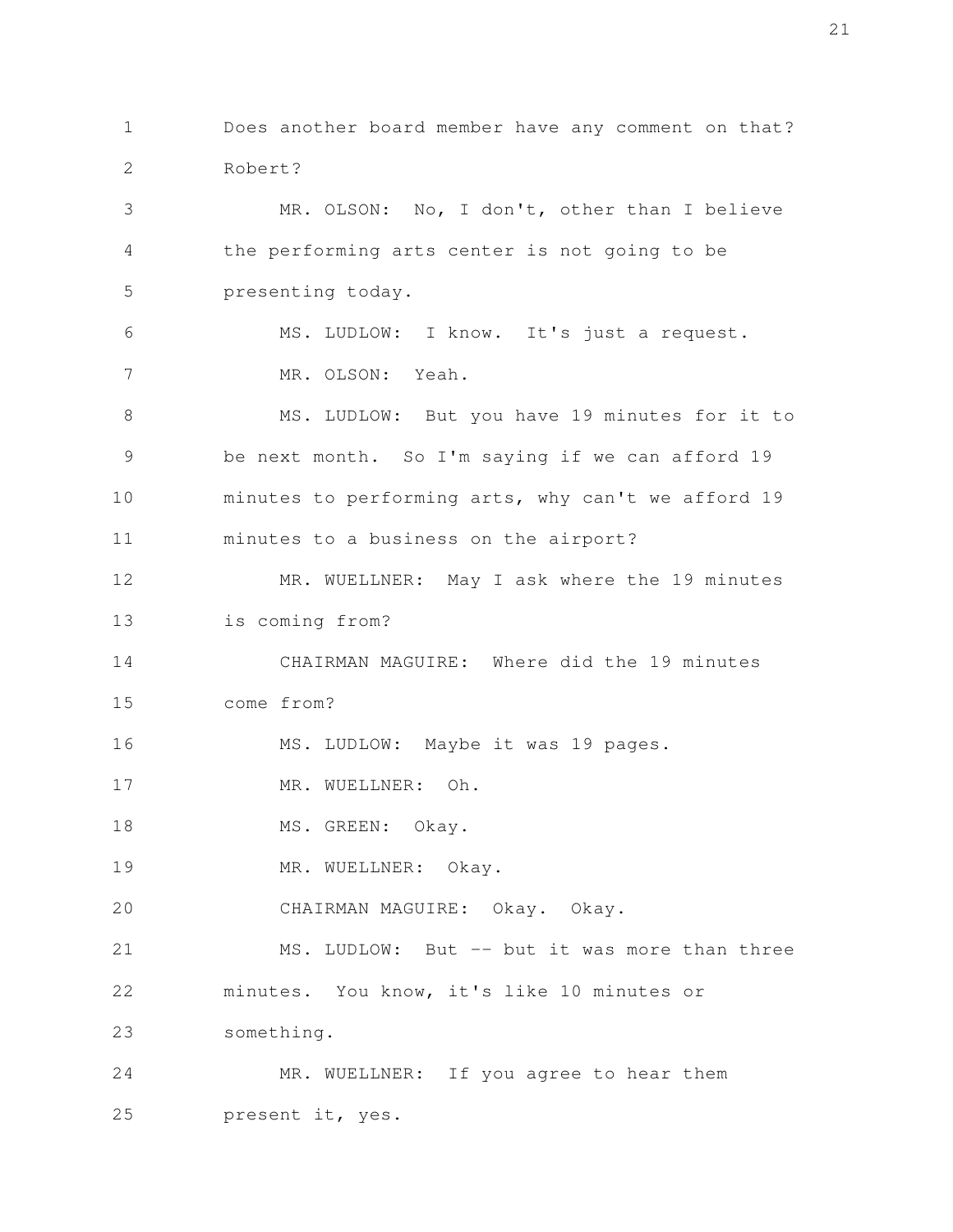MS. LUDLOW: Okay. So can we agree to have --I'll say Volato, but Volato do a request to present on the next agenda? 1 2 3

CHAIRMAN MAGUIRE: If Mr. -- if he wants to present something, he can talk to Ed and put it on the agenda, yes. 4 5 6

MS. LUDLOW: Okay. But Ed told him he could not put it on the agenda because he fell in Option Number 3 of what's on today. 7 8 9

CHAIRMAN MAGUIRE: Is it a discussion or something that involves Option Number 3? So why can't he answer or discuss it that way? 10 11 12

MS. LUDLOW: Well, he can do that. But it's like 19 minutes -- 19 pages that we're giving performing arts. So why don't we give somebody that's interested in the airport the same amount of time, is what I'm saying is fair. 13 14 15 16 17

So can we have  $--$  I make a motion, if I can  $-$ whatever I do now, Suzanne will tell me -- to make a motion to have a  $-$  a request to present  $-$  no, a presentation from Volato on our next business agenda? 18 19 20 21 22

CHAIRMAN MAGUIRE: On what issue? MS. LUDLOW: On leasing 21 acres, their business bringing 500 employees into the airport. 23 24 25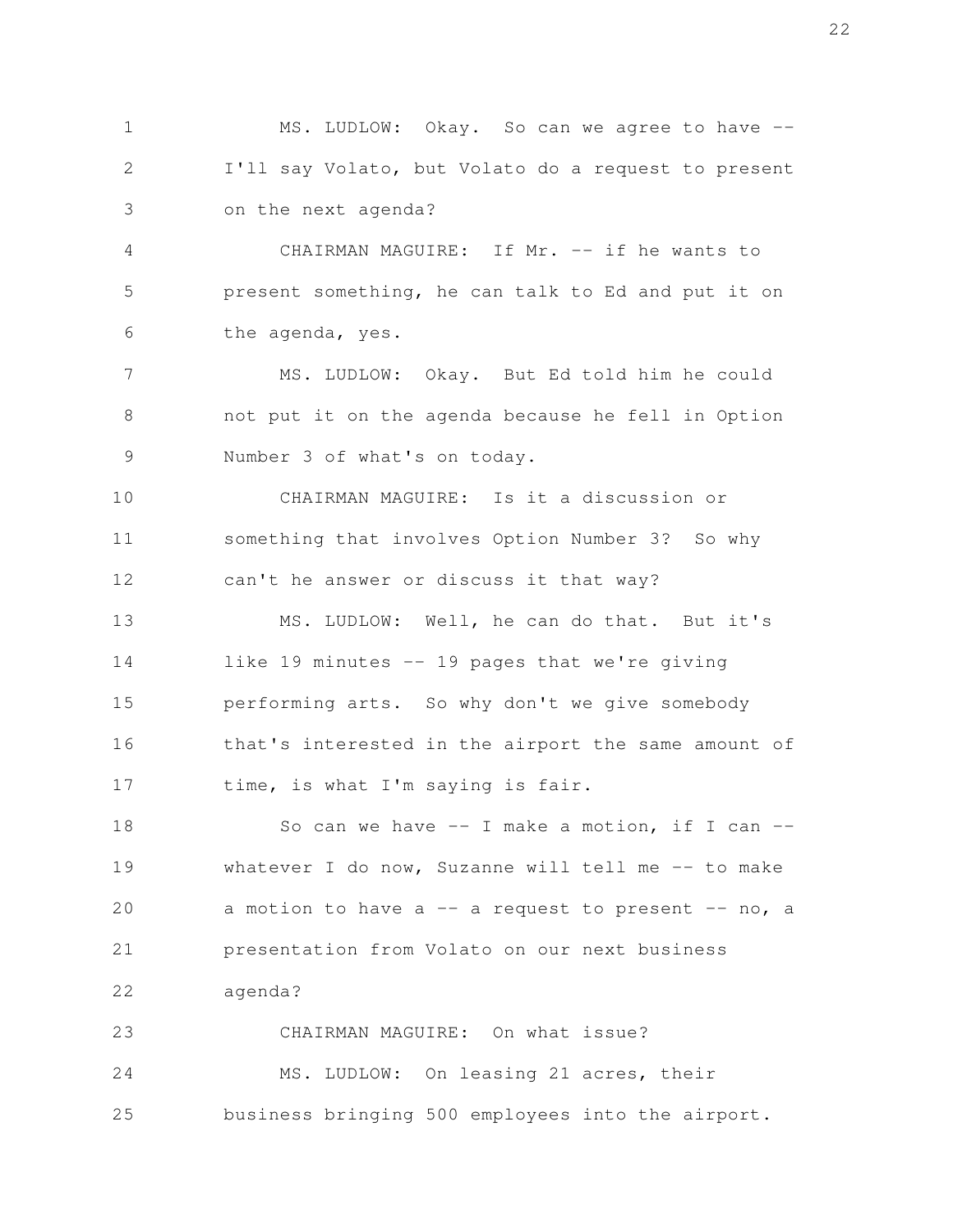CHAIRMAN MAGUIRE: Just leasing 21 acres, correct? Keep it simple. MS. LUDLOW: Okay. But that --CHAIRMAN MAGUIRE: Does anybody have an objection to him making a presentation next meeting? MR. WUELLNER: Why don't we have your discussion first, which is today's meeting. CHAIRMAN MAGUIRE: We're going to still discuss what we're discussing today. MR. WUELLNER: Yeah. CHAIRMAN MAGUIRE: Okay. Can we hold that one, then? MR. WUELLNER: Then you can decide whether you want to have a separate presentation on it. We haven't gotten to that agenda item yet. CHAIRMAN MAGUIRE: Okay. We have a motion on the table. Is there a second? MS. LUDLOW: I meant -- my motion was that I would like there to be a business item on next month's agenda with more than -- a business item, not an answer to Option 3 that gives you three minutes. 1 2 3 4 5 6 7 8 9 10 11 12 13 14 15 16 17 18 19 20 21 22 23

Nobody knows what's going on here. I'm the only one down there. Nobody knows what's going on. 24 25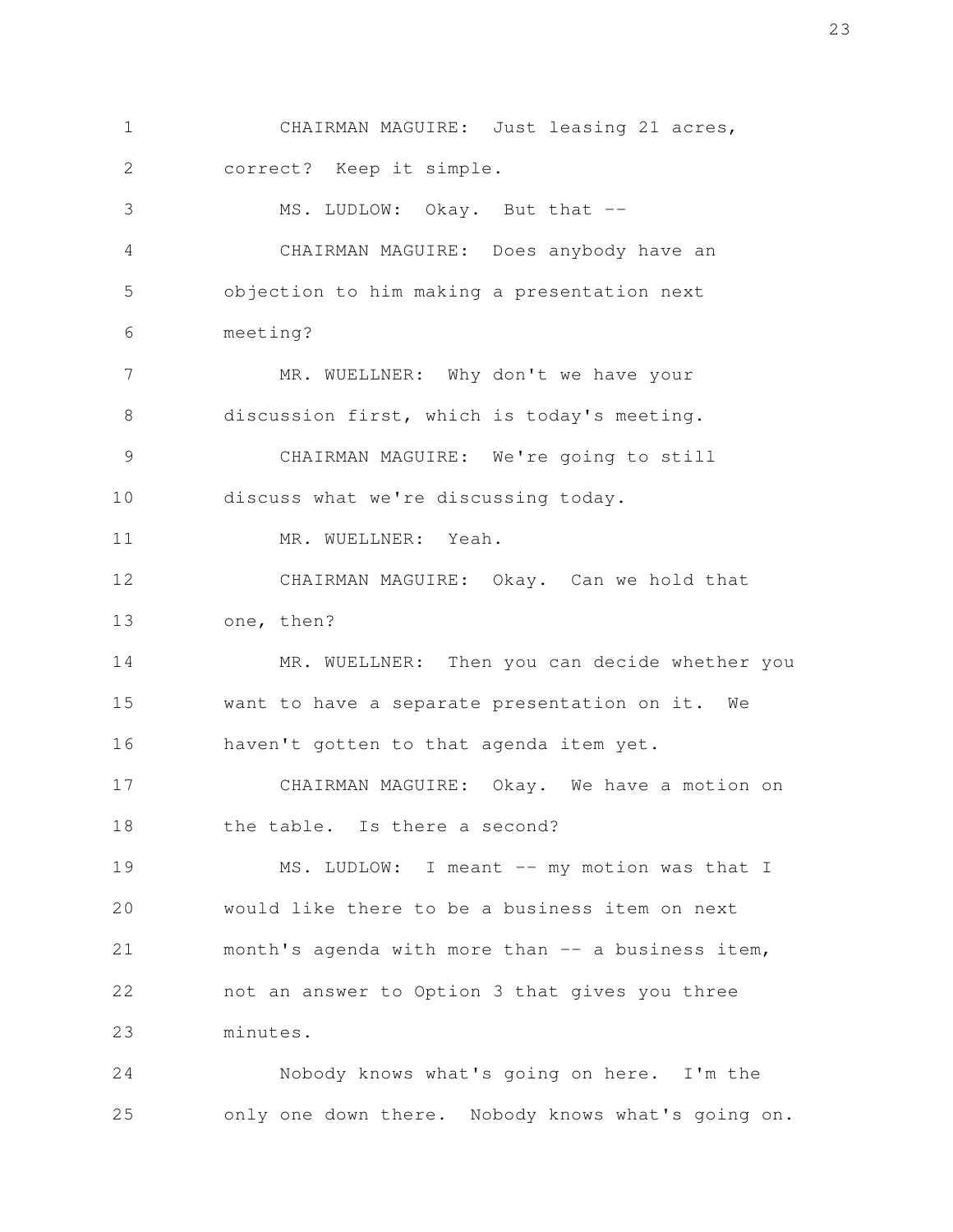I mean, I have  $-$ CHAIRMAN MAGUIRE: Do I hear a second? (None.) MS. GREEN: No second. CHAIRMAN MAGUIRE: No second. Okay. So the motion's dead. Okay. Any other agenda item or changes? (None.) CHAIRMAN MAGUIRE: All right. So the agenda stands as approved with no changes. Let's go into staff reports. Ed? STAFF REPORTS MR. WUELLNER: A couple of items to go over. Terminal entrance road, just a reminder that will begin April 25th, so next Monday. (Phone interruption.) MR. OLSON: I'm sorry. Sorry, sorry, sorry. MR. WUELLNER: That's one of the more interesting ones I've heard. Anyway, will begin the 25th in the GA terminal area. Phase 2 works continues at this point. We're working with Grumman on a -- what's referred to as a cross-utilization easement for a portion of that -- that route. Problem development schedule for 1 2 3 4 5 6 7 8 9 10 11 12 13 14 15 16 17 18 19 20 21 22 23 24 25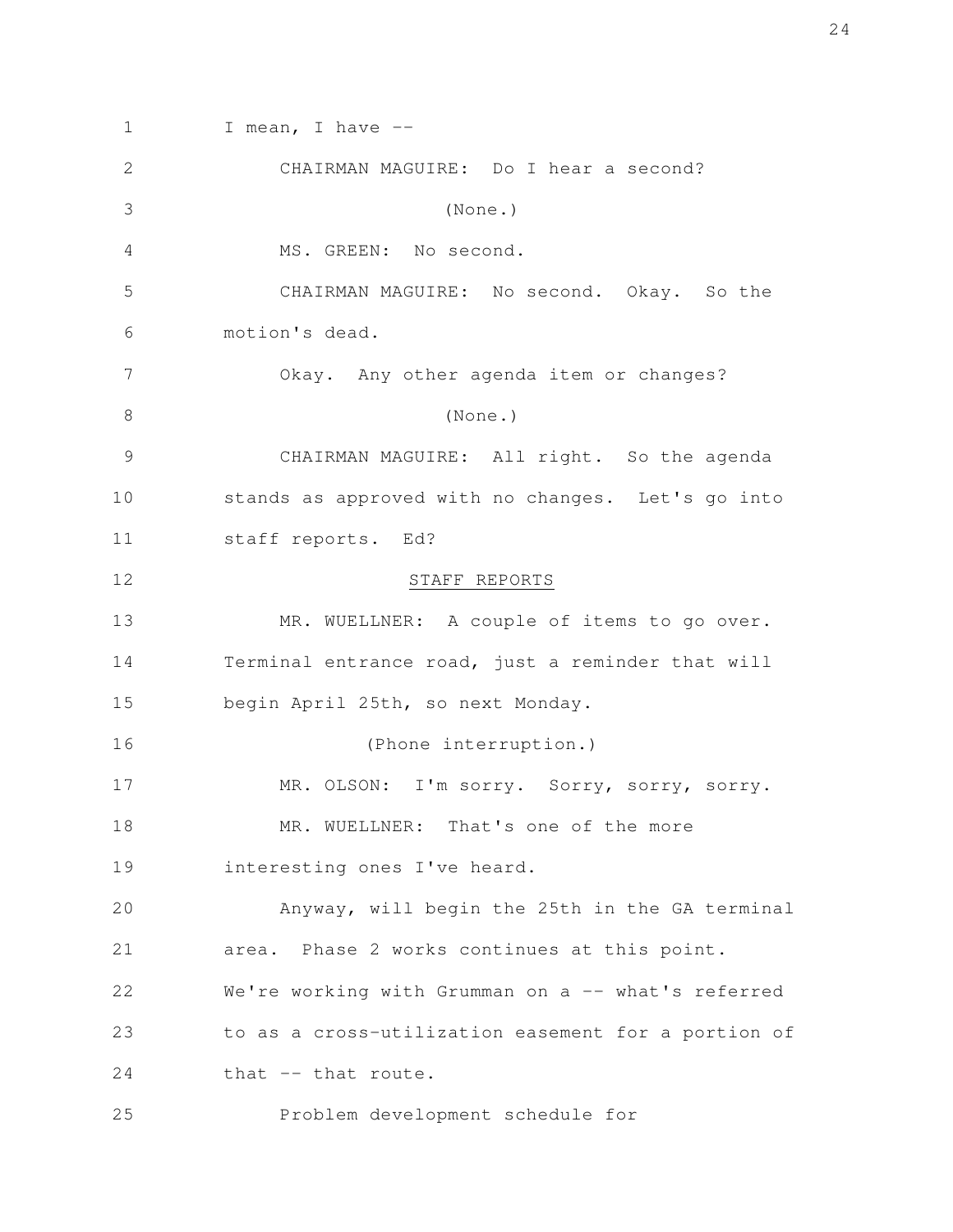Taxiway Bravo, that's out for bid currently as we await grants from FAA over the summer for that project. I'm going to come back to that one in just a second, but fencing and gates project will be out for bid. 1 2 3 4 5

There's a potential of it being awarded by FAA over the summer. It is programmed with FAA for next year. So one way or the other, over the next year, that project will be funded at this point. 6 7 8 9

And the Runway 13/31 threshold lights is included in the Taxiway Bravo project as far as bidding is concerned. We are still unclear from FAA as to whether that will one grant or two grants, but either way, both elements will get accomplished within this current -- within the grant award cycle that kind of peaks this summer with FAA. 10 11 12 13 14 15 16 17

And a reminder that the FDOT, the  $-$  we're waiting on the public grant related to if there are some surplus funds for the business and strategic planning. 18 19 20 21

I do want to call your attention to the next slide. FAA has, through the Runway Safety Action Committee, I believe is the proper name for it, but a group of airport users as well as the FAA the 22 23 24 25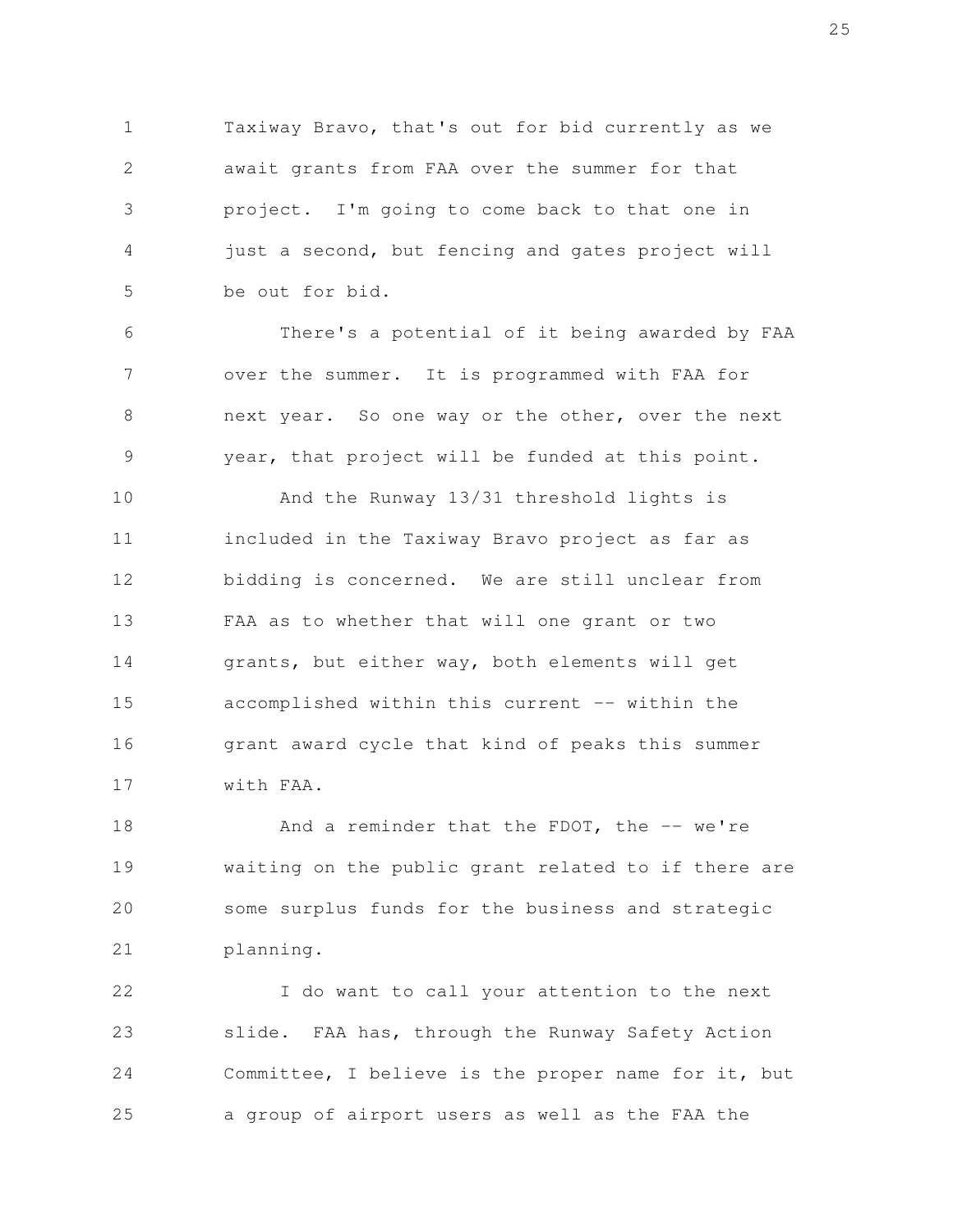tower and others, held a -- what felt like a marathon session of six-plus hours about a month ago, and through that conversation, they have designated the Taxiway Bravo 2 intersection with Bravo and -- between Bravo and Runway 13/31 as a hot spot, a designated hot spot almost simultaneous with our discussion with FAA following that meeting -- which was about what, two weeks after, something like that. A couple of days before that meeting, FAA released new airport design standards as they relate to pavement design and as a result, we have an opportunity as a part of Taxiway B to mitigate the hot spot. 1 2 3 4 5 6 7 8 9 10 11 12 13

FAA's in -- on board with this, but it basically states that FAA's new guidance, we must have 90-degree taxiway intersections for the most part with runways. The only exception to that are designated high-speed exits in certain airports, certain locations, and certain circumstances. 14 15 16 17 18 19

This exit would not qualify as a high-speed exit. It simply doesn't get down the runway far enough to meet that requirement. So it would require a bit of a redesign -- I'm going to stand up a second and try to point through that. But you can see in the background the old 20 21 22 23 24 25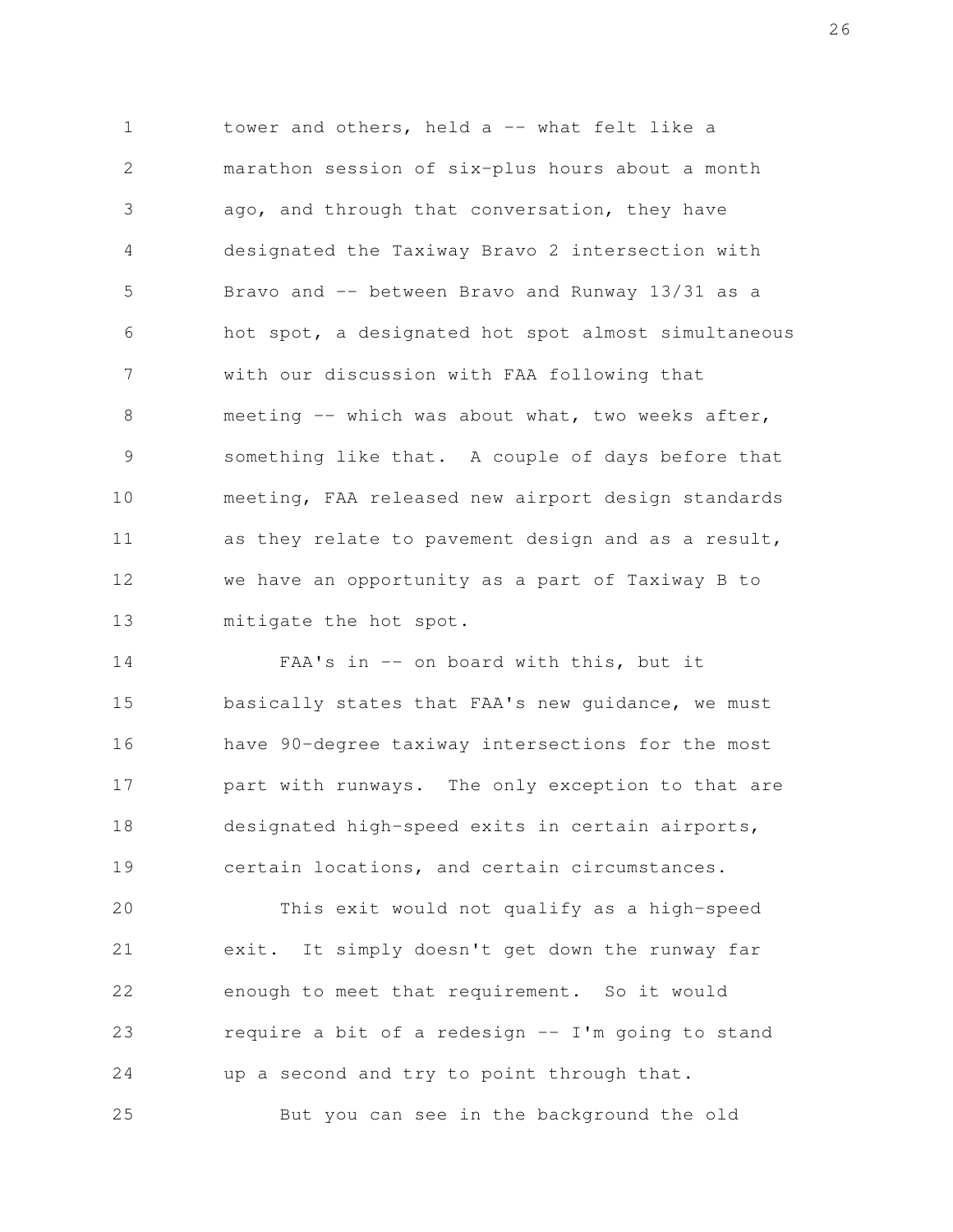pavement as it exists. The redesigned intersection. A part of this is they're concerned with the overall expanse of existing pavement and the confusion that can potentially exist with multiple centerlines that cross the -- the hold bar, which is this line here, with the expanse of 1 2 3 4 5 6

pavement there. 7

So they're asking -- this meets all the current design standards, the current dimensioning as it relates to the airport. It's Design Group 5 for that matter in terms of diam- -- or the geometry. It would -- this would remove the hashed areas. The pink looks like red or pink hashmarks, that pavement would be removed in the project. 8 9 10 11 12 13 14

The existing pavement is there. It's just simply a matter of relocating some lights, some associated signage, removing and then replacing some markings, primarily lead-in stripes, the pavement hold signs or pavement hold markings, and designation signs or mandatory signs that are painted there. All those things would be basically new. The lighting would be replaced as  $a - -$  excuse me, as a part of the Taxiway B project in this case. 15 16 17 18 19 20 21 22 23 24

25

So it's a bit of a change of course at the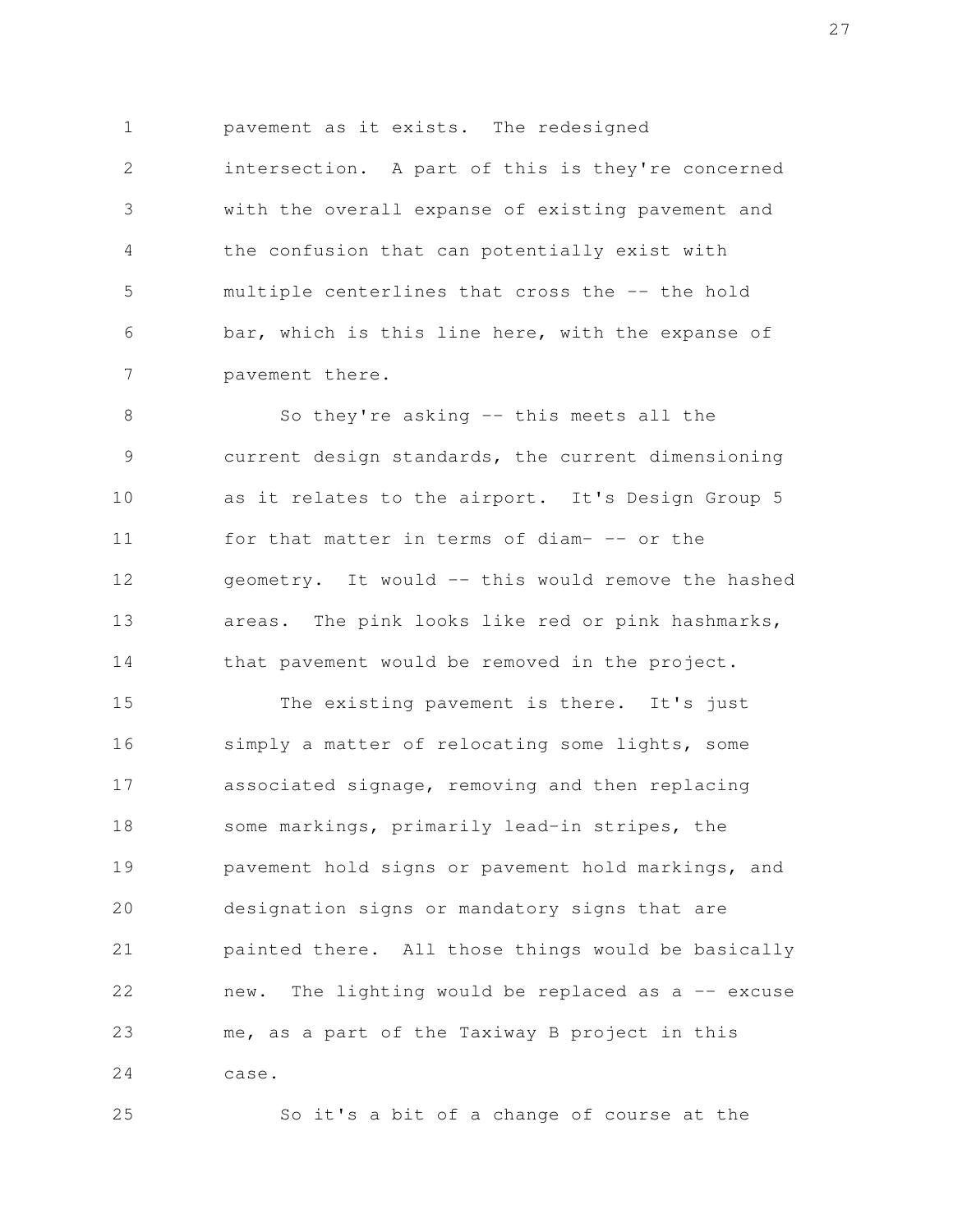extreme end of the current Taxiway B middle project, but it does bring the airport back into compliance, back into standards, and then eliminates the hot spot that has been designated. FAA ADO, the Airport District's Office, is in agreement with this approach to resolution and if you're fine with it, we'll just proceed as a part of the addendum process. The project is out for bid currently, so it's just some tweaking. No material change in the cost of the project. FAA's already aware of any potential changes, so they're agreeable to that, whatever it  $-$ - whatever it bids out at. CHAIRMAN MAGUIRE: Do you need anything from us? MR. WUELLNER: Not more. Just making you aware that that's going to change. So when you hear questions about what the heck's going on, why did this change or whatever, you'll have some idea what -- what driving that decision-making. CHAIRMAN MAGUIRE: Any questions? MR. MIRGEAUX: The drive -- the driver is the confusing multiple centerlines? MR. WUELLNER: And the width of the pavement at that location. 1 2 3 4 5 6 7 8 9 10 11 12 13 14 15 16 17 18 19 20 21 22 23 24 25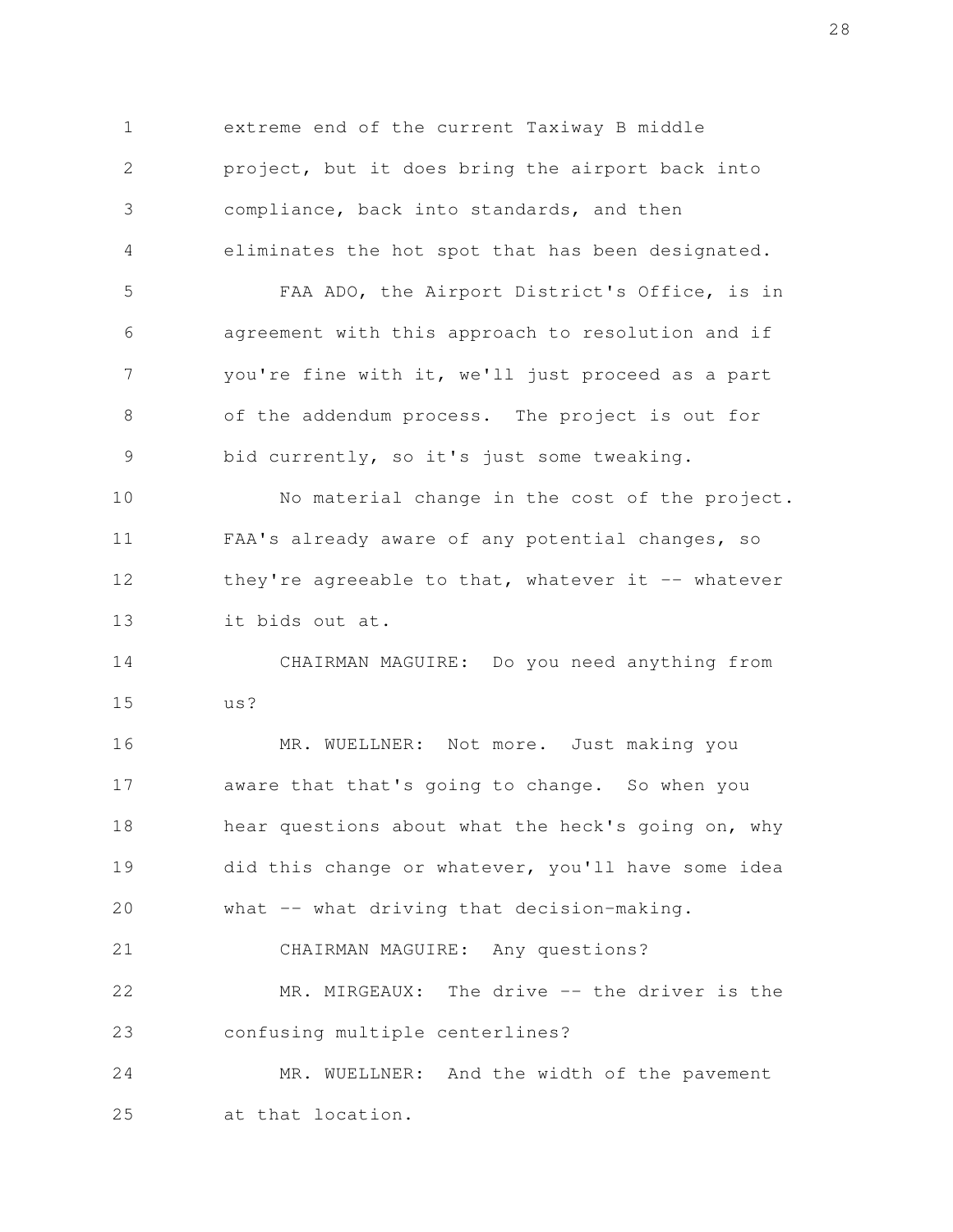MR. MIRGEAUX: So we're making a -- we're making a taxiway narrower. 1 2

MR. WUELLNER: Narrower and at a 90-degree angle to  $--$  or 90  $--$  making it perpendicular, if you will, to both the taxiway and the runway. MR. MIRGEAUX: It just seems --MS. GREEN: This is from FAA? MR. WUELLNER: This is from FAA. MR. MIRGEAUX: This just seems less safe. MR. WUELLNER: Welcome to our world. MR. MIRGEAUX: Yeah. I mean, can we get a waiver? Can we ask for one? MR. WUELLNER: You are not getting a waiver for this. It's the new design standard. Deviations to standards, the only way you get those are if some insanely unusual situations develop. We have one in the entire airport and it's the extreme north corner of the runway protection zone as it meets U.S. Highway 1 for about 40 feet of fence line. Yeah, sure. MS. LUDLOW: When I read, it was like they were just  $-$  you had to move the lights 18  $-$  nine lights on that side and nine lights on that side. You just had to widen the lights. 3 4 5 6 7 8 9 10 11 12 13 14 15 16 17 18 19 20 21 22 23 24

MR. WUELLNER: We're actually narrowing the 25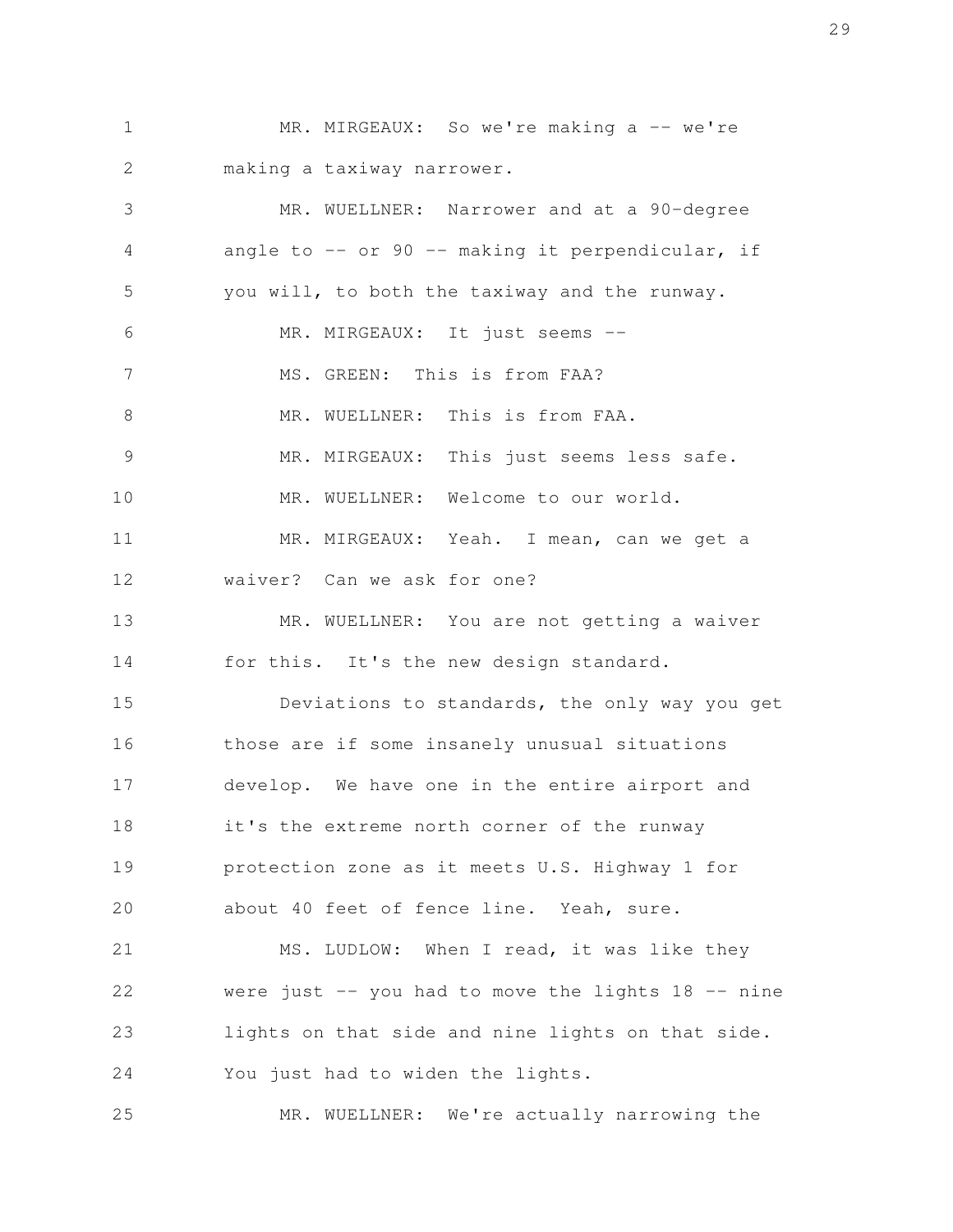lights. 1

MS. LUDLOW: Oh, to be brought in? MR. WUELLNER: We're bringing the lights into that gray configuration. MS. LUDLOW: Yeah. MS. GREEN: And they're -- MR. WUELLNER: All the hatched pavement --MS. GREEN: -- cutting a lot of it out. MR. WUELLNER: -- would go away. MS. GREEN: I mean, that's --MS. LUDLOW: Yeah. MR. WUELLNER: The pavement is existing, it would just be cut to that configuration. MR. MIRGEAUX: How common -- I guess this is a question for tower, but how common is it for aircraft to exit at Bravo 2 if they're landing Runway 13? MR. WUELLNER: If they're landing 13, it's unusual because it's a very short distance -- MR. MIRGEAUX: Short. MR. WUELLNER: -- to the -- which is why it doesn't qualify as a high-speed exit. It's just not enough distance for an aircraft to touch down and be useful. 2 3 4 5 6 7 8 9 10 11 12 13 14 15 16 17 18 19 20 21 22 23 24

It's a holdover -- if you look back at our old 25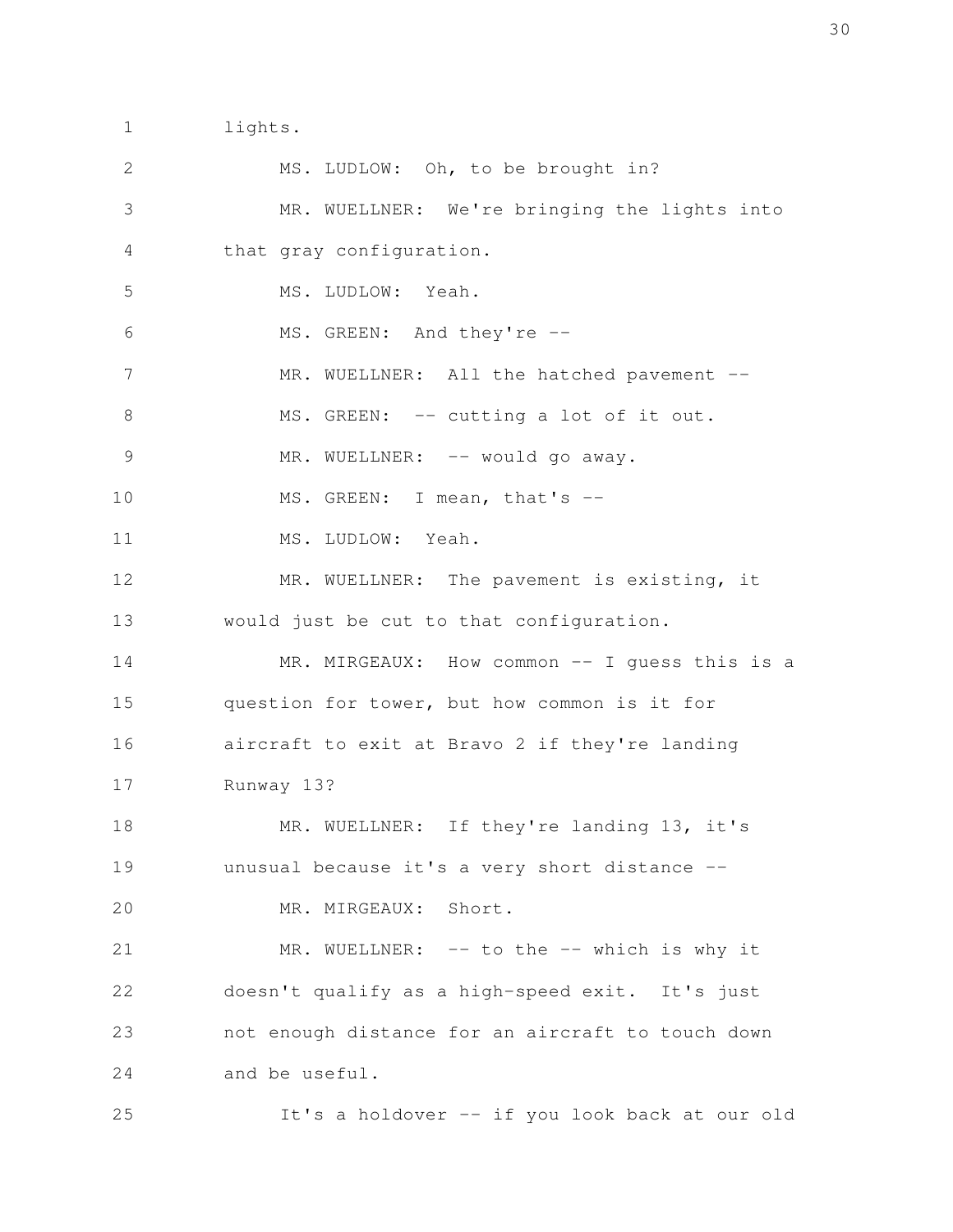airfield diagrams back when the airport was built, the pavement that is now Bravo 2 was a runway at one time. But the runway has been closed probably shortly after the airport was acquired or donated, if you will, by the War Assets Administration with the city as surplus. So it was never maintained or occupied as a runway. Maybe as a brief period when we got the airport. 1 2 3 4 5 6 7 8

MS. LUDLOW: Okay. But not Runway 2/20? MR. WUELLNER: No, it's not  $--$  I'm  $--$  yeah, it's not -- it's Bravo 2, not Runway 2. So if I've been saying that wrong, I apologize. It's not the runway; it's the taxiway. 9 10 11 12 13

MS. LUDLOW: Okay. 2/20 stays as it is? MR. WUELLNER: Yeah, there's -- this is about, what, a thousand feet from -- from the runway. This is directly across -- those of you that know where the compass rose is at Northrop Grumman, it's directly across the runway from that. That's where that entrance is. 14 15 16 17 18 19 20

CHAIRMAN MAGUIRE: Okay. 21

MR. WUELLNER: Okay. Any other questions? MS. GREEN: And we can't do anything about it? I mean, that's -- FAA dictating -- 22 23 24

MR. WUELLNER: That's their preferred method 25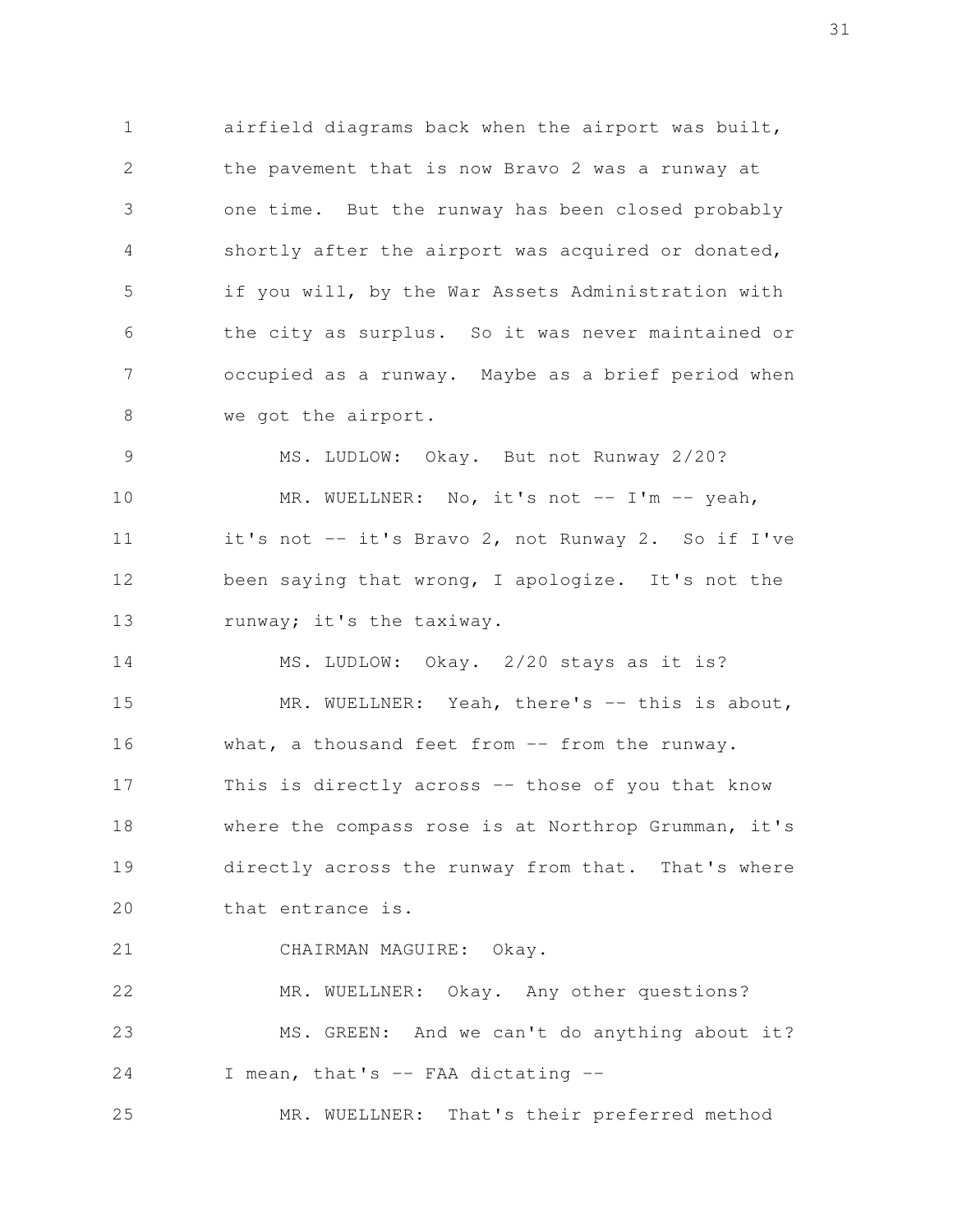of resolution. 1

MS. LUDLOW: Okay. Show -- show me Runway 2. Is it on here? MR. WUELLNER: I don't think we have it out -a scale out, but... MR. MIRGEAUX: There's 2/20. CHAIRMAN MAGUIRE: You have to probably look at one of these maps. MR. MIRGEAUX: You have bravo 2 up here. MR. WUELLNER: This is where -- this is where Runway 2 crosses, as an example. This is where we're talking about. MS. LUDLOW: Okay. MR. WUELLNER: 2's down here. This is where we're talking about. MS. LUDLOW: But that is Runway 2 that you're talking about changing. MR. WUELLNER: No. Runway 2 is here. MS. LUDLOW: Oh, I see. I see. MR. WUELLNER: This is Bravo 2. MS. LUDLOW: Okay. MS. GREEN: Taxiway. MR. WUELLNER: And it's -- and it's really just right here at the intersection. MS. LUDLOW: Okay. 2 3 4 5 6 7 8 9 10 11 12 13 14 15 16 17 18 19 20 21 22 23 24 25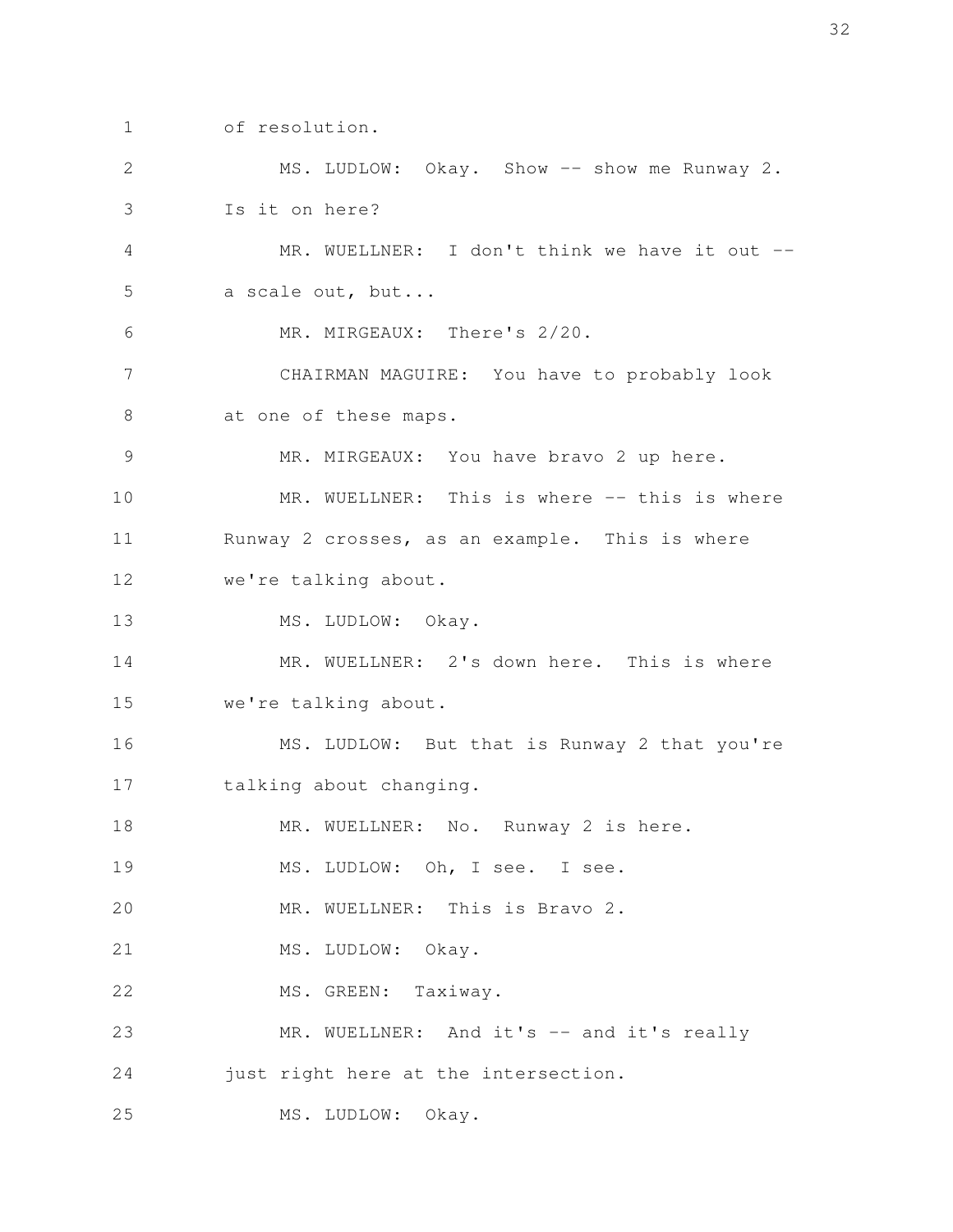CHAIRMAN MAGUIRE: Okay. Further comments? Anything else on  $--$  Ed, with you? MR. WUELLNER: I'm good if you're good. I'm just making you aware of it. MR. MIRGEAUX: Does this have grant money tied to it or is it just -- MR. WUELLNER: It does. It would be 95 percent paid for by others. BUSINESS PARTNER UPDATES CHAIRMAN MAGUIRE: Okay. Moving on, business partner, Mr. Henry Dean. COMMISSIONER DEAN: Hey. Hello. I hope everyone -- is this on? CHAIRMAN MAGUIRE: Yes. COMMISSIONER DEAN: I hope everyone had an enjoyable Easter weekend, a blessed Easter. I'll be quick this afternoon, unless there are any questions. There are a couple of things I wanted to mention that sort of caught my eye in the last couple of days. We continue to have very very strong, almost exponential growth in this county, particularly in the residential field, and I saw I think it was Friday the report of the increase in the median price of a home. 1 2 3 4 5 6 7 8 9 10 11 12 13 14 15 16 17 18 19 20 21 22 23 24 25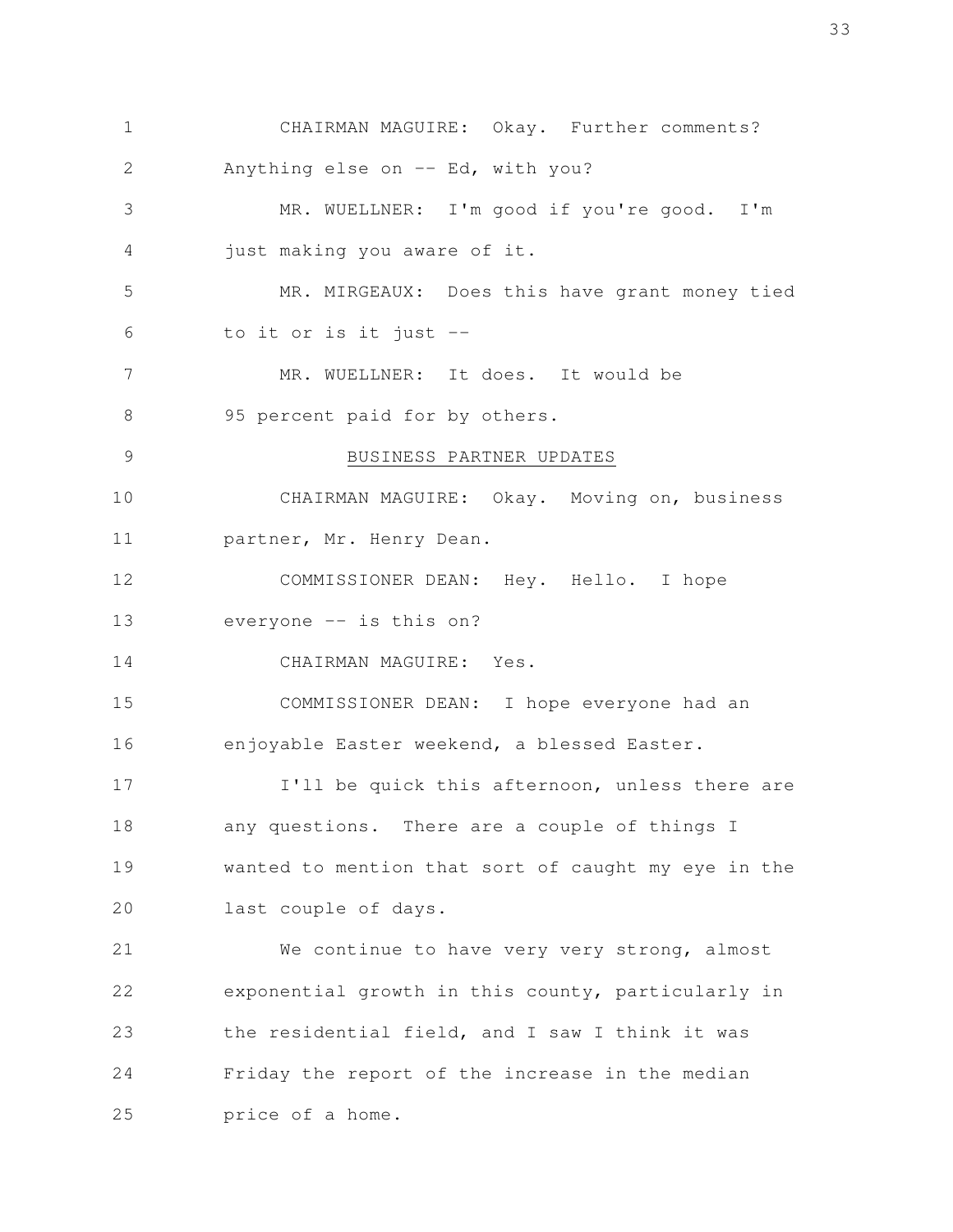A single-family home from February to March, the median price was -- went up 16 percent from 425,000 to 467,000, and it sort of makes one wonder where this is all going to end in one way. Also, we continue to issue over 500 building permits for single-family homes each month and we continue to get more and more requests for approval. 1 2 3 4 5 6 7

I will point out we're reaching a -- sort of a tipping point in some areas of the county where traffic has just gotten really really congested. And, you know, most of you know where those areas are. 8 9 10 11 12

But in the last two months, we've actually denied two residential development projects on our agenda, one in -- one in early March and one in early April, based on traffic congestion and roads that were below capacity. One was on Highway 16 in the northwest quadrant out there west of the outlet mall and one was in the -- off the 207 corridor. 13 14 15 16 17 18 19

So, we continue to deal with growth issues, particularly with traffic and other infrastructure, which is one of the reasons I mentioned last month that we are  $-$  we did vote to put the one cent sales tax increase on the November 8th ballot. And I simply will ask the public to look at the facts 20 21 22 23 24 25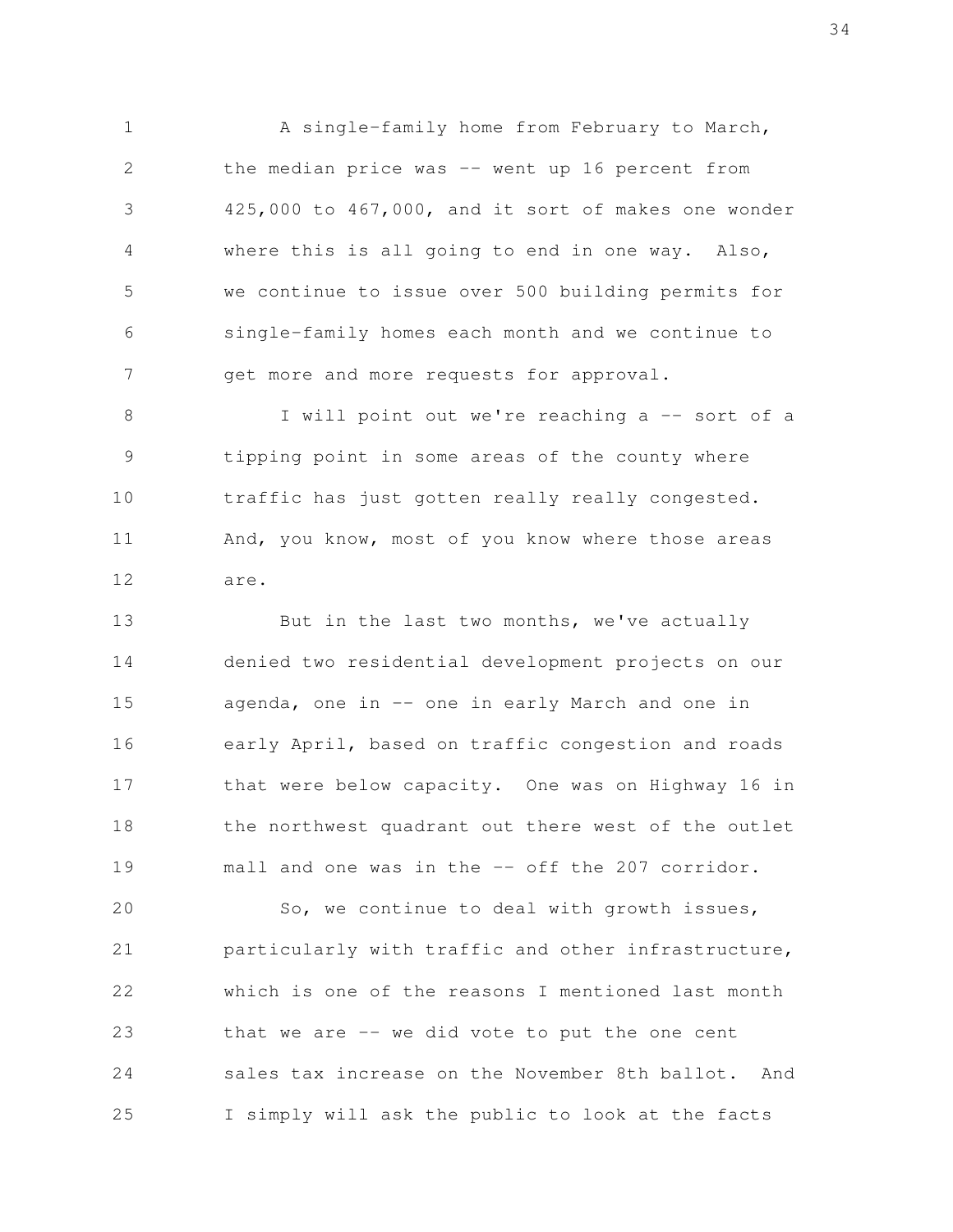1

and make a choice and vote that up or down.

I also want to mention, for those who follow, one of my sort of interesting parts of my job is being involved with beach renourishment, trying to make sure our  $-$ - our beaches stay healthy, all 42 miles. 2 3 4 5 6

And if you look out, if you're at say The Reef restaurant or somewhere in that general area, you'll see some activity going on offshore with respect to a sand dredge that will be moving sand, a hopper dredge that will be using a slurry system to move sand onto the beach. This is the project that Reba's quite familiar with that will be the one-time placement from Serenata Beach Club up to South Ponte Vedra, about a five-mile stretch. 7 8 9 10 11 12 13 14 15

And for the first time in history of St. Johns County beach renourishment, we're using an offshore sand source. That's two good things happen then. You don't have the dump trucks running up and down, for example, 16 17 18 19 20

Ponte Vedra Boulevard. 21

So if we get to Ponte Vedra Beach with this project, hopefully we'll use that same sand source and not have to clog Ponte Vedra Boulevard or do damage to the road if we can use the offshore sand 22 23 24 25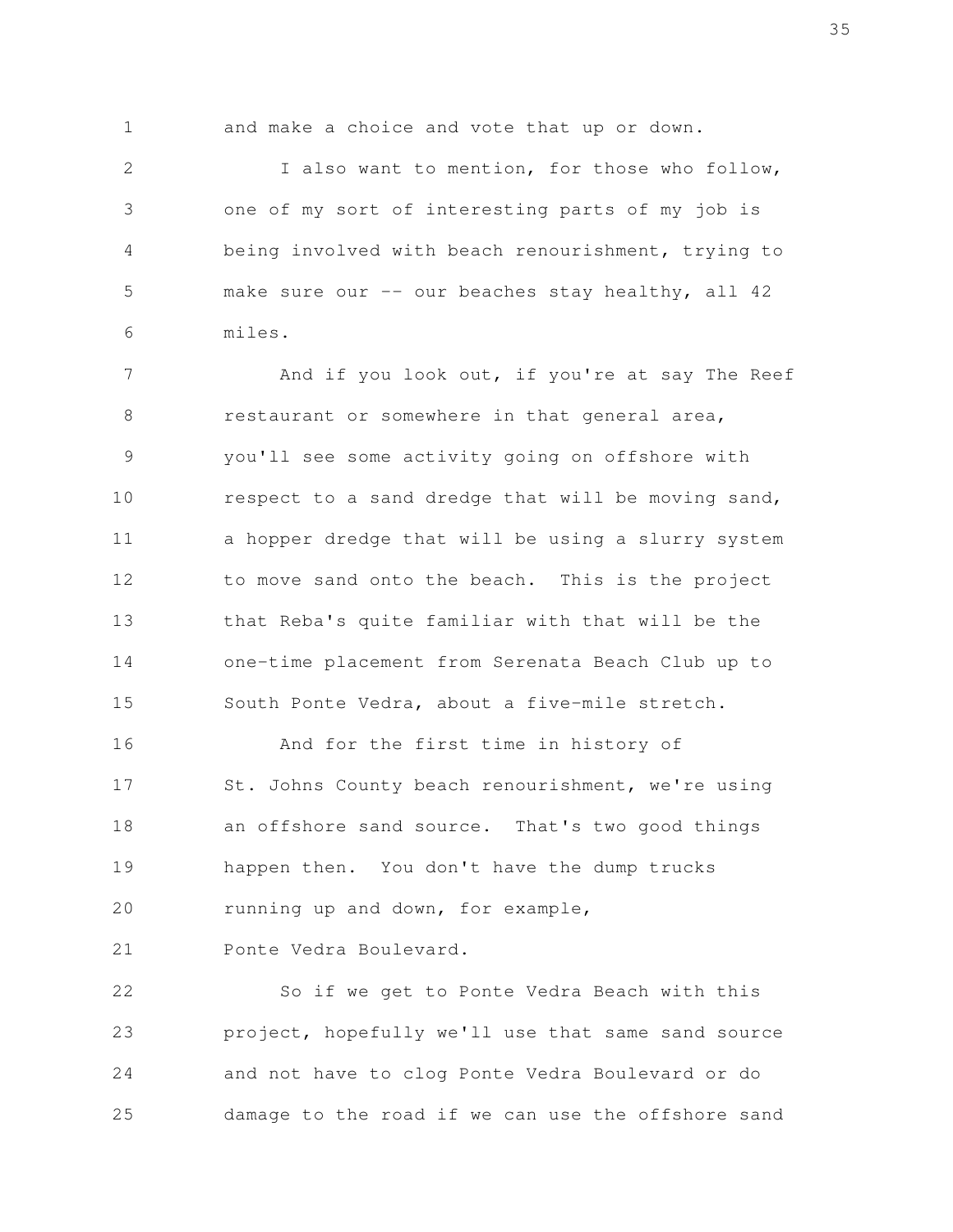source. And so that project is going to be underway soon, probably within the next week or two, that will be doing the one-time placement from Serenata up to the south end of Guana River Preserve. So that was my quick report today and I'll be happy to answer questions, Mr. Chairman, if there are any. CHAIRMAN MAGUIRE: Any questions for Commissioner Dean? MS. LUDLOW: How is your golf game? COMMISSIONER DEAN: Well, actually I'm - nevermind. I can go on into great detail, but I'll pass. CHAIRMAN MAGUIRE: Okay. No questions? Thank you, very much Commissioner. COMMISSIONER DEAN: All right. I'm going to sneak out because I have -- we've got a pretty long agenda tomorrow, so I'm going to do a little more homework tonight for our meeting tomorrow. So y'all have a good meeting. CHAIRMAN MAGUIRE: Thank you very much. MS. LUDLOW: Good luck. COMMISSIONER DEAN: Say hi to my Water Management guys, too, my alma mater. 1 2 3 4 5 6 7 8 9 10 11 12 13 14 15 16 17 18 19 20 21 22 23 24 25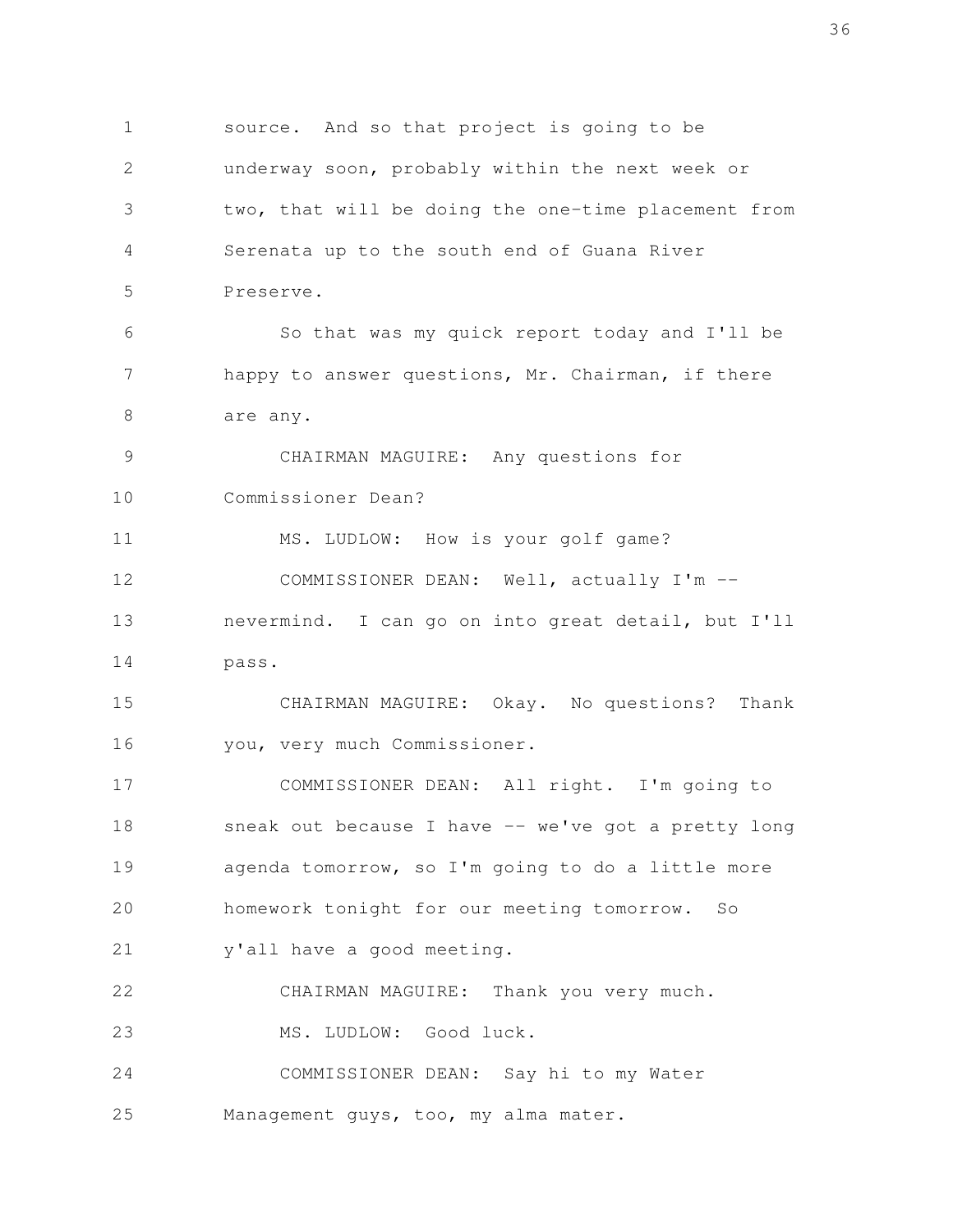CHAIRMAN MAGUIRE: Okay. Atlanta Aviation --MR. BEYERS: No comment. CHAIRMAN MAGUIRE: -- any comments? MR. BEYERS: No comment. CHAIRMAN MAGUIRE: No comment. Okay. SAAPA liaison, Jaime or Mike? MR. TUCKER: Neither one are here and there is nothing to report. There was no meeting this month. CHAIRMAN MAGUIRE: Okay. MR. BOCK: Can I say something on SAAPA's behalf? Going back to the taxiway project -- MS. GREEN: If you're -- you need to --CHAIRMAN MAGUIRE: If you're going to talk --MR. BOCK: I'm Alan Bock -- MS. LUDLOW: He's SAAPA. MR. BOCK: -- with SAAPA. The taxiway, old taxiway 2 would run right directly into the runways. What the FAA is trying to do is get you to make a Z traffic pattern, which I think you missed on the explanation. So you'll turn off, you'll have to stop, you won't be able to taxi down the taxiway and go onto the runway. You'll have to make that -- that Z-shaped turn. So that's the -- the new thing with 1 2 3 4 5 6 7 8 9 10 11 12 13 14 15 16 17 18 19 20 21 22 23 24 25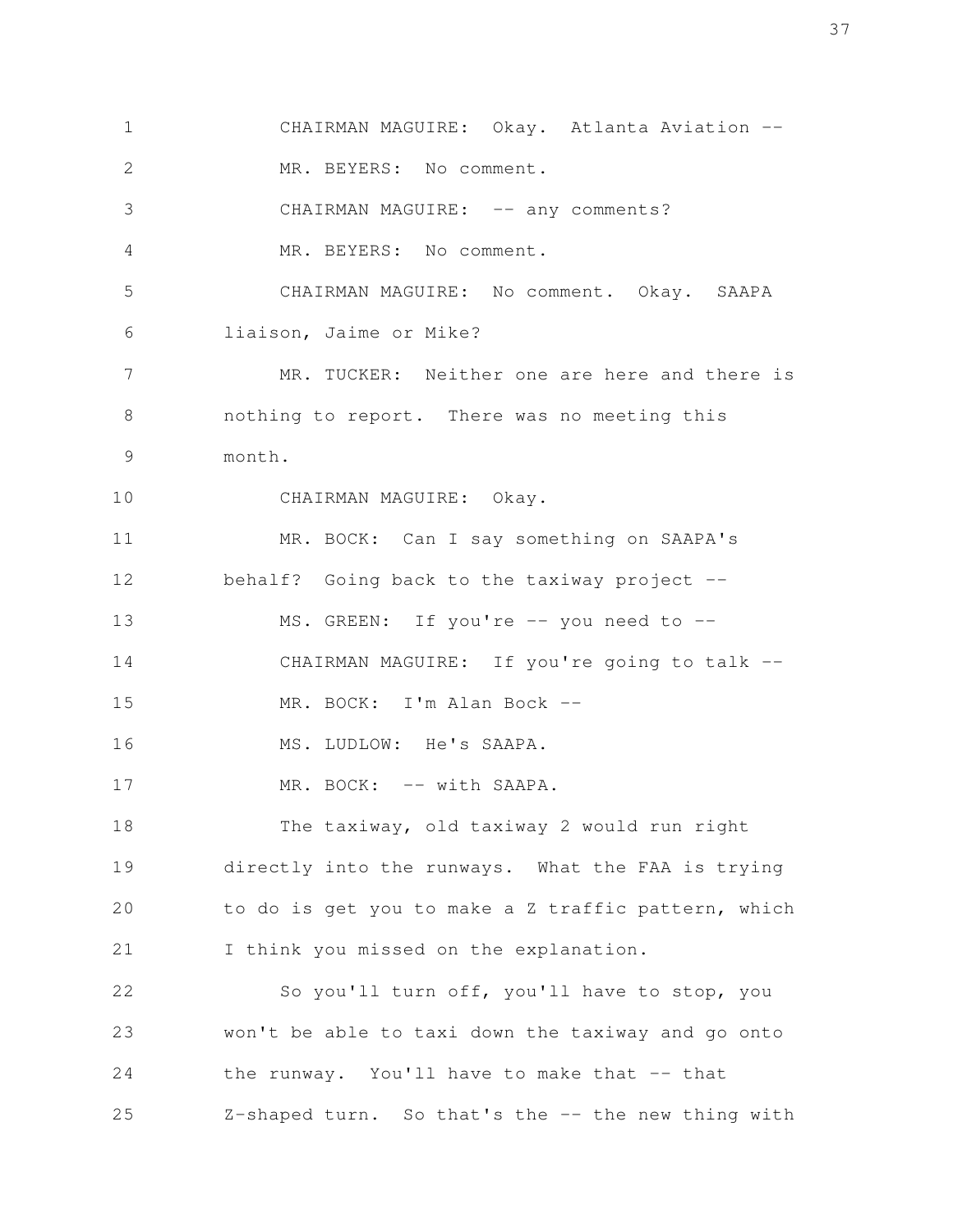safety; they want to keep you from taxiing directly into the runway. 1 2

CHAIRMAN MAGUIRE: Okay. MS. LUDLOW: Thanks. CHAIRMAN MAGUIRE: Okay. Thank you. Let's see. Nate McKendrick? MR. McKENDRICK: I'm here, but I have nothing to add. CHAIRMAN MAGUIRE: Okay. Nothing to add from Nate McKendrick. Courtney Pittman, ATCT. (Not present.) CHAIRMAN MAGUIRE: Okay. Don't see him. Mr. Doug Burnett, airport attorney. MR. BURNETT: Nothing to report, sir. CHAIRMAN MAGUIRE: Nothing to report. RESOLUTION 2022-02 CHAIRMAN MAGUIRE: All right. Let's go to business items. First off, we have Resolution 2022-02, recognition of service for Carol Saviak. Ed, do you want to read it? MR. WUELLNER: Actually Doug does. CHAIRMAN MAGUIRE: Doug's going to read it? MR. BURNETT: Yes, sir. This would be Resolution 2022-02. Whereas, Carol C. Saviak has served with 3 4 5 6 7 8 9 10 11 12 13 14 15 16 17 18 19 20 21 22 23 24 25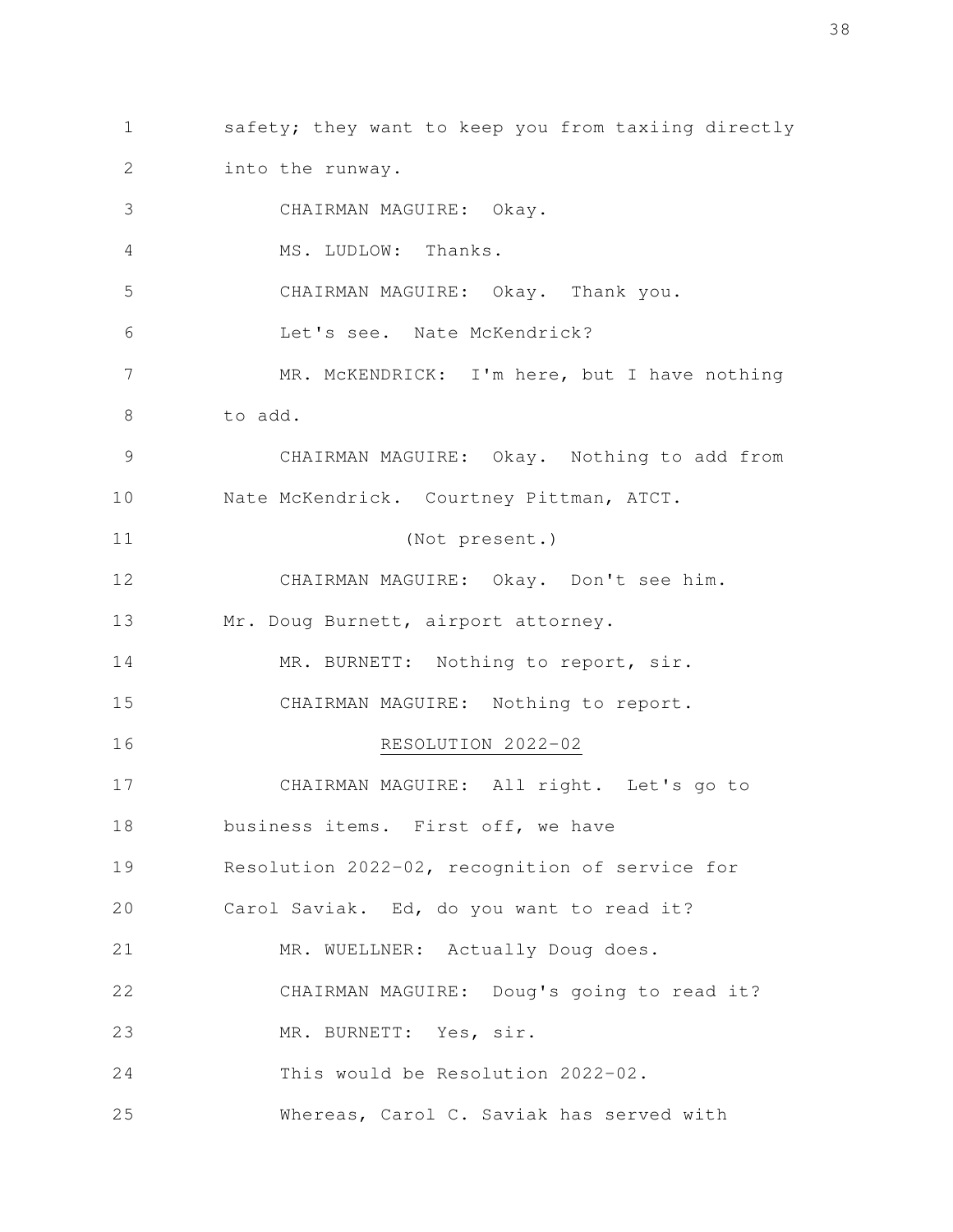distinction as an employee of the St. Johns County Airport Authority; and, 1 2

Whereas, Carol C. Saviak has been a very valuable member of airport staff serving during her tenure in the capacity of Strategic Partnerships Manager; and, 3 4 5 6

Whereas, Carol C. Saviak served three years with the Airport Authority; and, 7 8

Whereas, Carol C. Saviak's zest for learn -living, learning and thoroughness of task will forever be the hallmark of her time spent at the Northeast Florida Regional Airport; and, 9 10 11 12

Whereas, Carol C. Saviak has now decided it is now time to leave the employ of the St. Johns County Airport Authority and pursue a private-sector employment opportunity: Now, therefore, be it resolved that the membership of the St. Johns County Airport Authority and the entirety of the Staff of 13 14 15 16 17 18 19

the Northeast Florida Regional Airport does hereby express to Ms. Carol C. Saviak its heartfelt appreciation for all that she has done to continue the Authority's effective work on behalf of St. Johns County's only publicly owned and operated airport; and, 20 21 22 23 24 25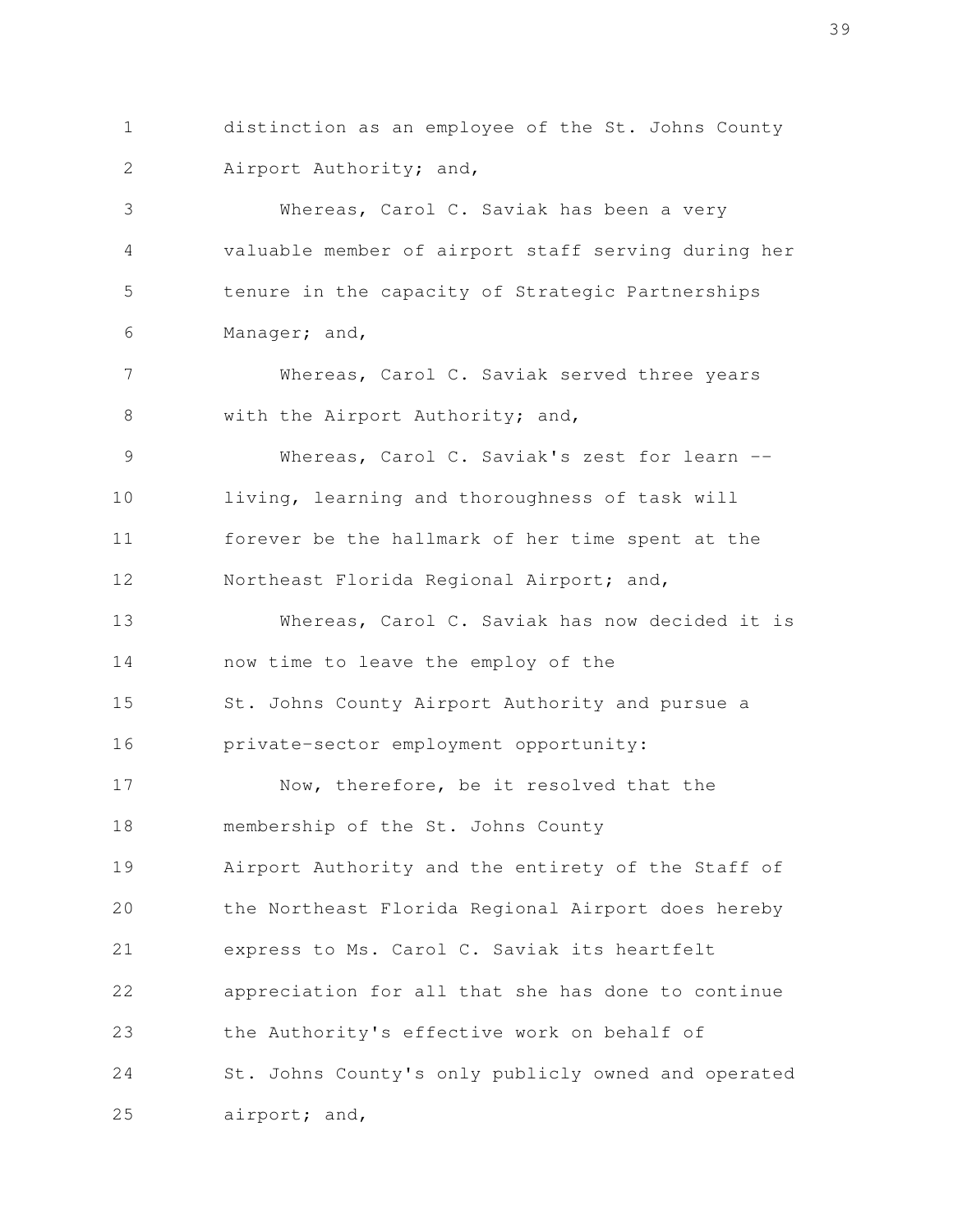Be it further resolved that the St. Johns Airport Authority will leave a light burning in the window for our dear friend, colleague, peer and leader. We wish Carol only the best and brightest skies for the future. Witnesseth: Adopted this 18th day of April, 2022 in Regular Session by the St. Johns County Airport Authority. CHAIRMAN MAGUIRE: All right. Comments? (None.) CHAIRMAN MAGUIRE: Motion to approve the resolution. Robert. MR. OLSON: I move. CHAIRMAN MAGUIRE: Second? MS. GREEN: Second. CHAIRMAN MAGUIRE: Second. MS. GREEN: Absolutely. CHAIRMAN MAGUIRE: Okay. All in favor? MS. GREEN: Aye. MR. MIRGEAUX: Aye. MS. LUDLOW: Aye. MR. OLSON: Aye. CHAIRMAN MAGUIRE: Aye. MS. LUDLOW: Excuse me. CHAIRMAN MAGUIRE: What? 1 2 3 4 5 6 7 8 9 10 11 12 13 14 15 16 17 18 19 20 21 22 23 24 25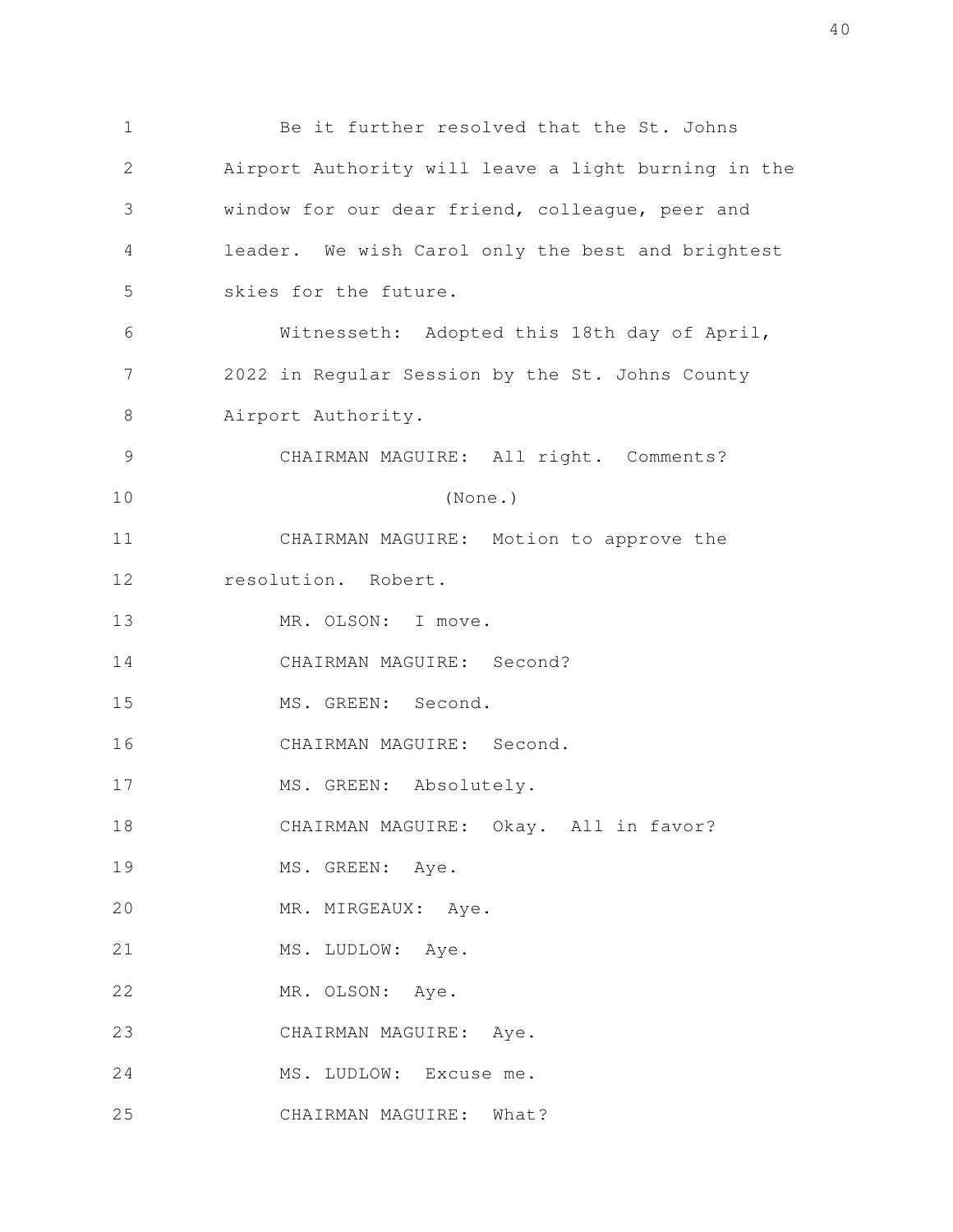MS. LUDLOW: Can I be excused one moment --CHAIRMAN MAGUIRE: Sure. MS. LUDLOW: -- while you do that? CHAIRMAN MAGUIRE: We're going to do the next resolution. Is that okay? MS. LUDLOW: Yes, darling. MS. GREEN: Are we --MS. LUDLOW: Yes, Mr. Chairman. (Ms. Ludlow exits the room.) MS. GREEN: -- voting with her -- there was a motion seconded. Did we vote? CHAIRMAN MAGUIRE: Yes. I said all in favor. MS. GREEN: Okay. I'm sorry. I just wanted to make sure. That's all. CHAIRMAN MAGUIRE: Okay? MS. GREEN: Yes. CHAIRMAN MAGUIRE: Did anybody disagree with that motion? MS. GREEN: No. I just wanted to make sure it was all -- CHAIRMAN MAGUIRE: Okay. MS. GREEN: Thank you. CHAIRMAN MAGUIRE: Making sure. MR. WUELLNER: Making sure it's finished. CHAIRMAN MAGUIRE: All right. Another -- 1 2 3 4 5 6 7 8 9 10 11 12 13 14 15 16 17 18 19 20 21 22 23 24 25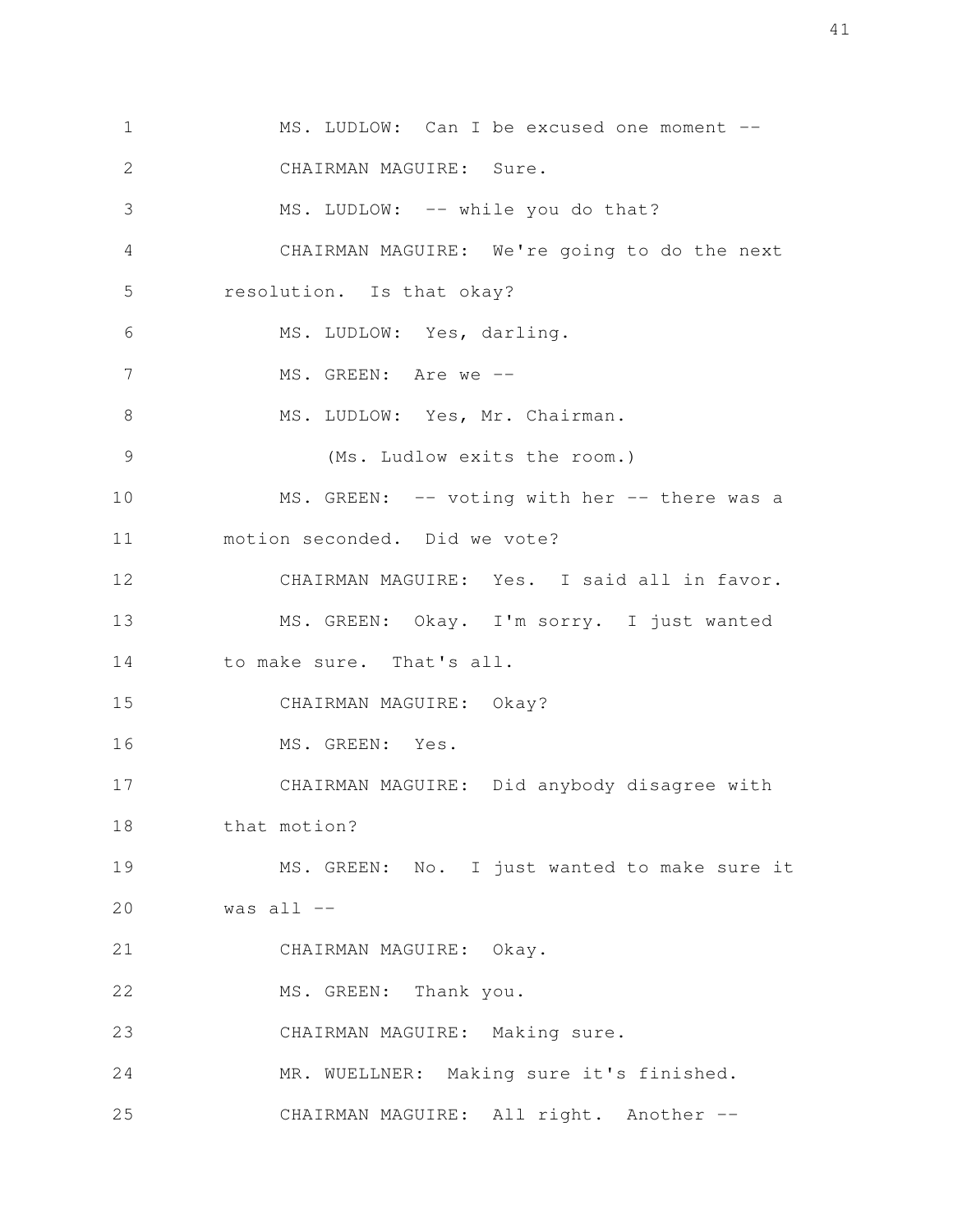MS. GREEN: She left. I just wasn't sure if she was voting. SJRWMD PROCLAMATION CHAIRMAN MAGUIRE: Okay. Doug, another proclamation. MR. BURNETT: Mr. Chair, I'll read it into the record. Proclamation. St. Johns County Airport Authority Northeast Florida Regional Airport. Whereas, water is a basic and essential need of every living creature; and, Whereas, the State of Florida, Water Management Districts, and St. Johns County Airport Authority are working together to increase awareness about the importance of water conservation; and, Whereas, St. Johns County Airport Authority and the State of Florida has designated April, typically a dry month from when water demands are most acute, Florida's Water Conservation Month -- (Ms. Ludlow reenters the room.) MR. BURNETT: -- to educate citizens about how they can save Florida's precious water resources; and, 1 2 3 4 5 6 7 8 9 10 11 12 13 14 15 16 17 18 19 20 21 22 23 24 25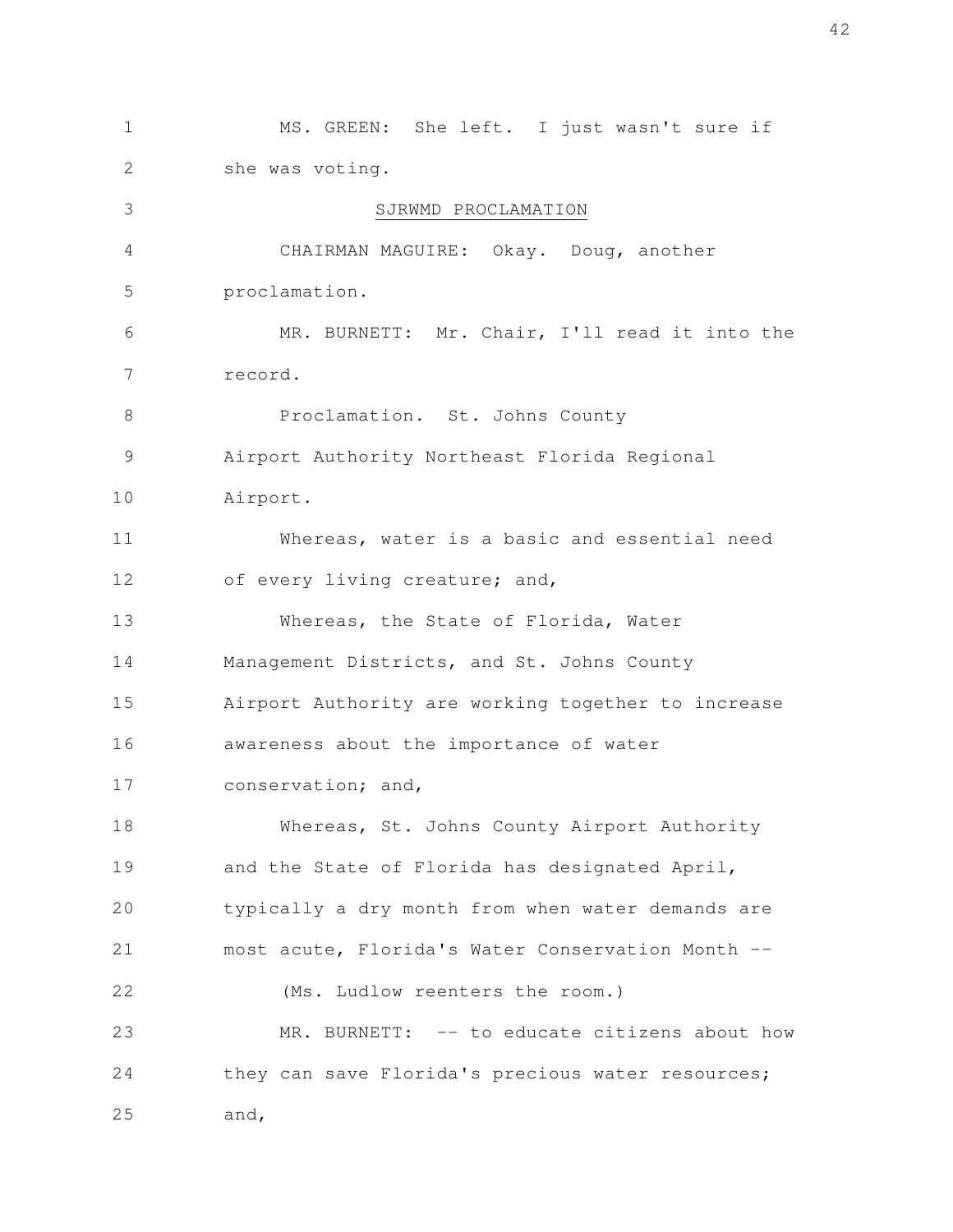Whereas, every business, industry, school and citizen can make a difference when it comes to conserving water; and, 1 2 3

Whereas, every business, industry, school and citizen can help by saving water and thus promoting a healthy economy and community; and, 4 5 6

Now, therefore, be it resolved that by virtue of the authority vested in the St. Johns County Airport Authority Board Members do hereby proclaim the month of April as: 7 8 9 10

Water Conservation Month. 11

St. Johns County Airport Authority is calling upon each citizen and business to help protect our precious resource by practicing water-saving measures and becoming more aware of the need to save water. 12 13 14 15 16

Witnesseth: Adopted the 18th day of April, 2022 in Regular Session by the St. Johns County Airport Authority. 17 18 19

CHAIRMAN MAGUIRE: Okay. Do we have somebody from the Water Management here? Did you want to say something? 20 21 22

MR. CONKEY: Yes, sir. Thank you. I'm Doug Conkey. I'm the intergovernmental coordinator for the St. Johns River Water Management District. 23 24 25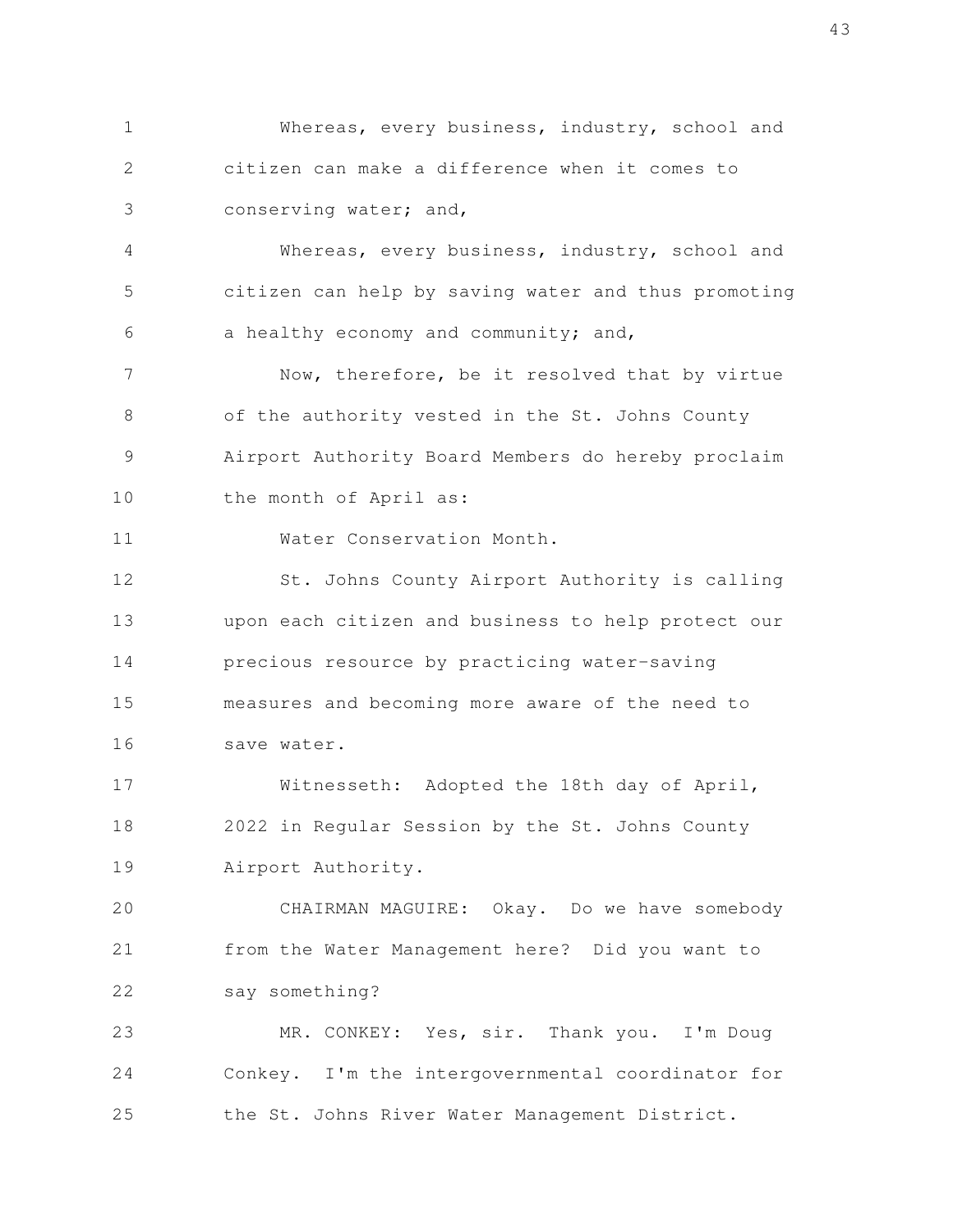Fellow board members, I want to thank you for your support of water conservation. It is our 24th anniversary of water conservation in the state of Florida dating back to when Commissioner Dean was the wonderful leader of the district. 1 2 3 4 5

The reality is water conservation is not a month or a day; it's an everyday methodology that we should be practicing if we're to preserve our precious resource, especially as you noted the amount of growth going on. 6 7 8 9 10

Our board has been committed to conservation with the chairman being  $-$  the chair, Rob Bradley, they waived the plugging fees for abandoned and unused artesian wells last year so that in the first six months of this fiscal year, the results have been off the charts. 11 12 13 14 15 16

We've plugged 62 wells, which is more than any full fiscal year in the previous 50 full years of the -- of the district. Most importantly, that ends up saving 10.4 million gallons of water a day. So I want to thank you for your support and your leadership on this issue and with this airport. Being a retired aviator, it's always fun to come to these meetings and talk aviation. Thank you, so much. 17 18 19 20 21 22 23 24 25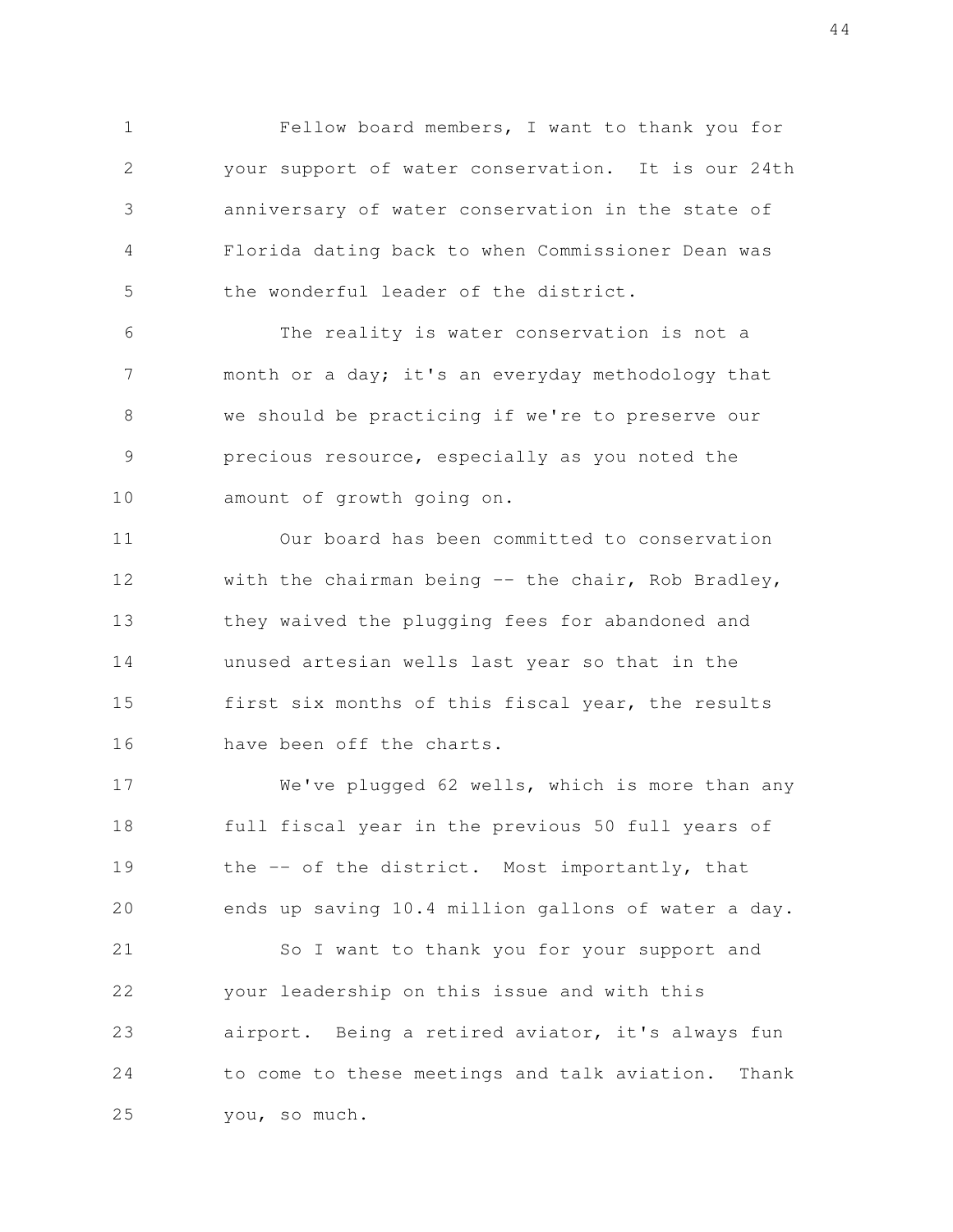| $\mathbf 1$ | CHAIRMAN MAGUIRE: Thank you very much. Okay.        |
|-------------|-----------------------------------------------------|
| 2           | Comments from the board?                            |
| 3           | (None.)                                             |
| 4           | CHAIRMAN MAGUIRE: A motion?                         |
| 5           | MR. MIRGEAUX: Motion to approve.                    |
| 6           | CHAIRMAN MAGUIRE: Motion. Second?                   |
| 7           | MS. LUDLOW: Second.                                 |
| 8           | CHAIRMAN MAGUIRE: Second. All in favor?             |
| 9           | MS. GREEN: Aye.                                     |
| 10          | MR. MIRGEAUX: Aye.                                  |
| 11          | MS. LUDLOW: Aye.                                    |
| 12          | MR. OLSON: Aye.                                     |
| 13          | CHAIRMAN MAGUIRE: Aye. Opposed?                     |
| 14          | (None.)                                             |
| 15          | CHAIRMAN MAGUIRE: Five to zero the                  |
| 16          | proclamation is approved.                           |
| 17          | PERFORMING ARTS CENTER PRESENTATION                 |
| 18          | CHAIRMAN MAGUIRE: Next item. The performing         |
| 19          | arts center request to present.                     |
| 20          | MR. WUELLNER: Yeah, we received a request --        |
| 21          | I apologize if the first version of this had the    |
| 22          | entire presentation in there, but we -- I apologize |
| 23          | for your ink.                                       |
| 24          | MS. LUDLOW: I walked away.                          |
| 25          | MR. WUELLNER: But a request to present and          |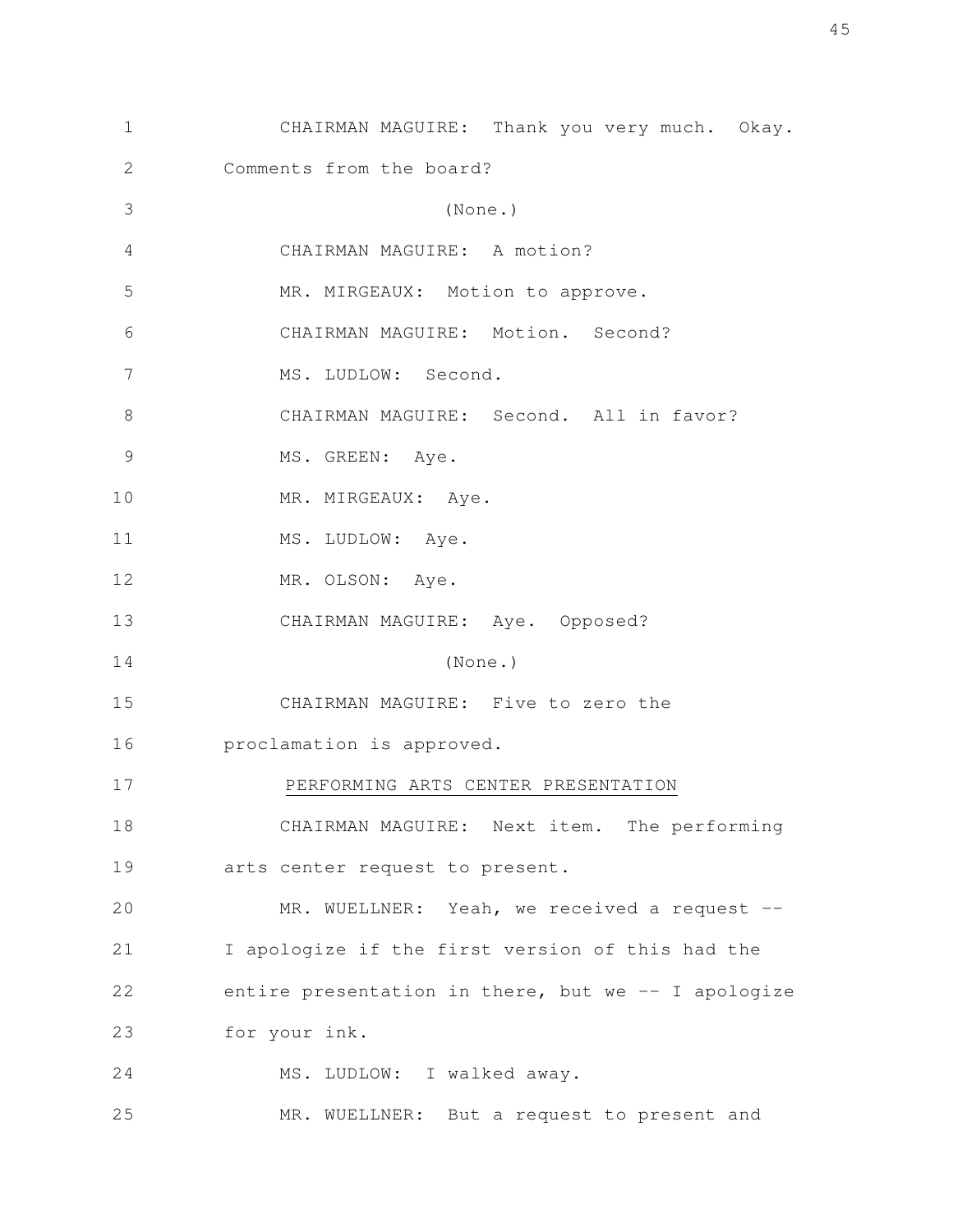discuss potential opportunities, explain the project, explain perhaps the -- any Authority -- or seek any Authority's interest in perhaps being involved in the project in some way. So we just simply are bringing it forward to ask if you even want to hear about the project and whether there's any interest related to that. CHAIRMAN MAGUIRE: Okay. Robert? MR. OLSON: I'm very interested in before we allocate a lot of meeting time, what is the - is -- is there a specific connection that they see with the airport? And if so, could they let us know before we schedule this? MR. WUELLNER: I -- I am not aware of specific other than they are interested in becoming a tenant or using property or whatever. I don't know that that  $--$ MS. GREEN: Yeah, I'd like to see -- MR. WUELLNER: I have no idea what the details are. MS. GREEN: -- some more definitive of what are we talking about. MR. OLSON: Yeah. What -- I mean, because generally performing arts facilities are -- don't work well next to airports. And so I'm just 1 2 3 4 5 6 7 8 9 10 11 12 13 14 15 16 17 18 19 20 21 22 23 24 25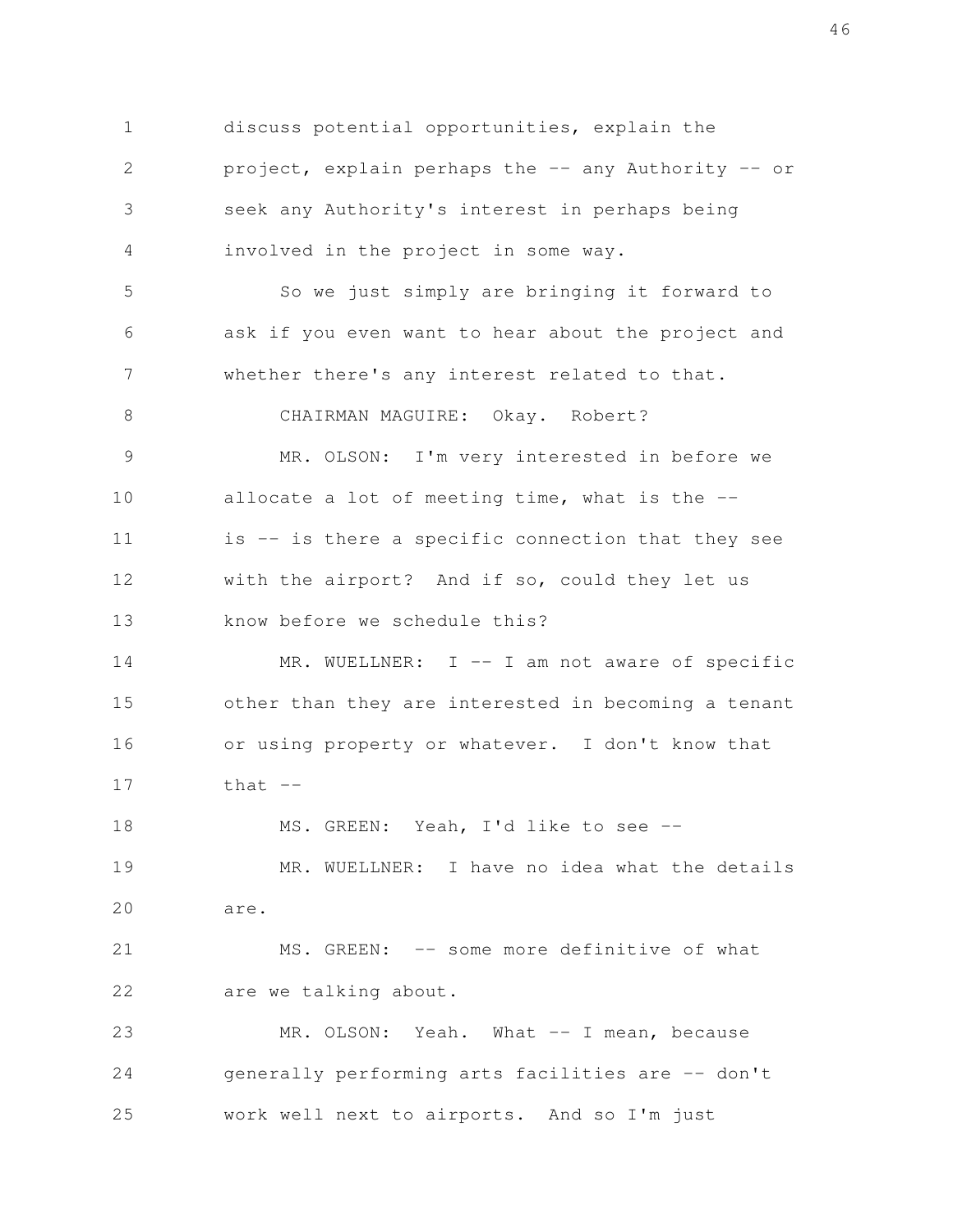wondering what -- what their presentation's about. And maybe they could, I don't know, submit something so that  $-$  1 2 3

MS. GREEN: Yeah, a little more definitive so we know what they're looking at. MR. WUELLNER: That's fine. MS. LUDLOW: It's a long presentation. CHAIRMAN MAGUIRE: If it's the performing arts that I'm familiar with that made a presentation to the City of St. Augustine, they are looking for some land to which they can locate their performing arts facility. They asked the City for one and the City turned them down. 4 5 6 7 8 9 10 11 12 13

MR. WUELLNER: Okay. 14

CHAIRMAN MAGUIRE: Not because they didn't like it; because it's inappropriate for that location. 15 16 17

MS. GREEN: It didn't fit. So that's -that's what I'd like to see. What are they looking for to see if it's even a fit at all. 18 19 20

CHAIRMAN MAGUIRE: Yeah. 21

MS. LUDLOW: He knows we don't -- he knows we don't have any property around here, but he has stayed in touch with Ed and stayed in touch with Bob and -- no, back in the beginning when he asked 22 23 24 25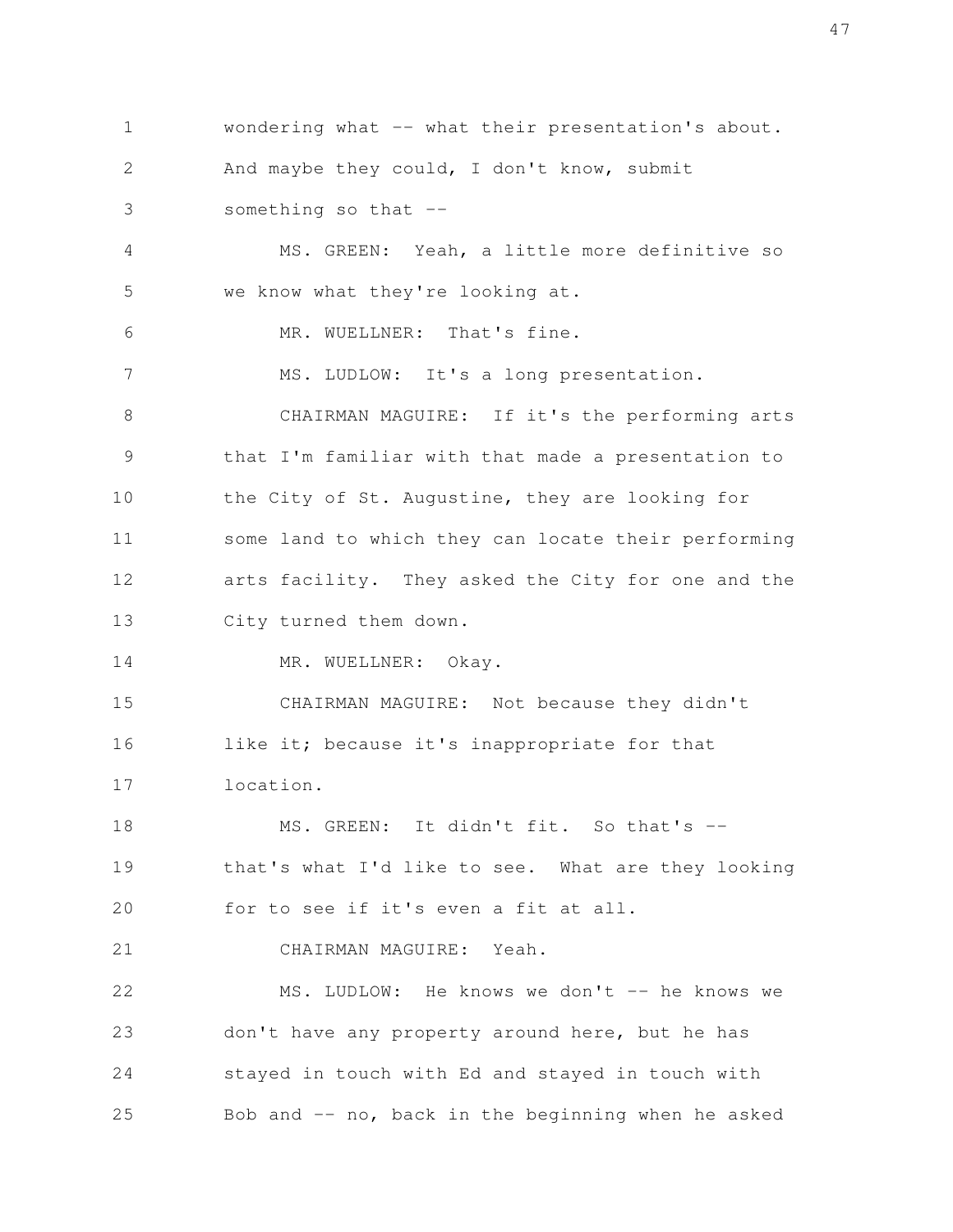you would you bring that up or something. MR. OLSON: I don't remember that request. MS. LUDLOW: That was with Dr. Fields. MR. OLSON: I remember that there was a presentation to the Civic Round Table that I - where I sat as part of the Syeles presentation. MS. LUDLOW: Yes. Well, but I -- he has tried to engage the airport and the Airport Authority board, and I think this is his way to try to engage it, but I don't think we need to use that time. CHAIRMAN MAGUIRE: Okay. All right. So, can you pass on to provide more information and we'll consider -- MS. GREEN: They can present it to staff and then we could -- CHAIRMAN MAGUIRE: Yeah. MS. GREEN: Is that all right with the Chair? CHAIRMAN MAGUIRE: Yes. Get some information and send it out via e-mail so we can all review  $it$   $--$ MR. WUELLNER: Okay. CHAIRMAN MAGUIRE: -- before the meeting. Any other comments? (None.) 1 2 3 4 5 6 7 8 9 10 11 12 13 14 15 16 17 18 19 20 21 22 23 24 25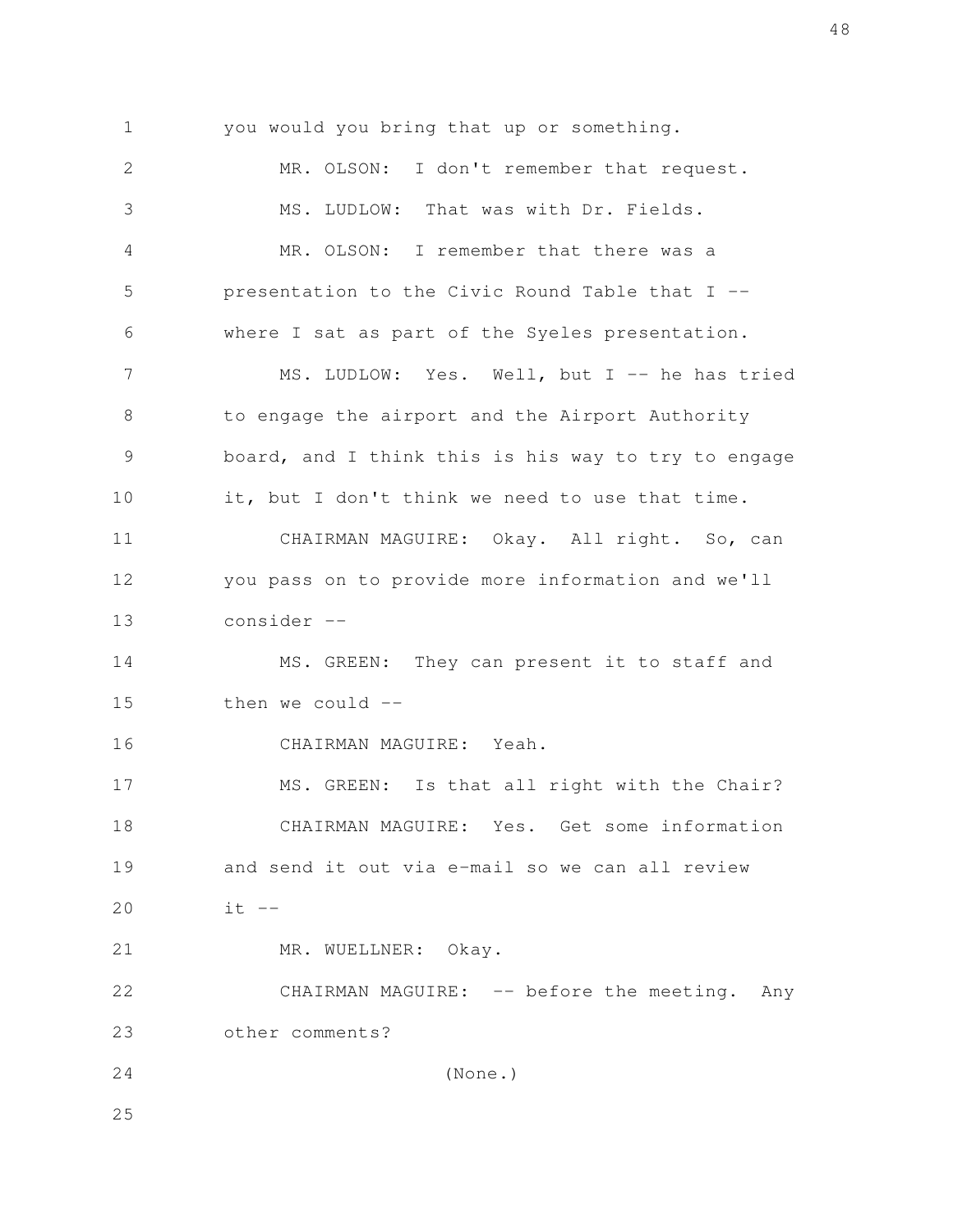EASTSIDE DEVELOPMENT ALTERNATIVES CHAIRMAN MAGUIRE: Okay. East side development alternatives. This is yours, Ed? MR. WUELLNER: Yeah. Yes, it is, more or less. A couple of months back, we received  $-$  you know, we've been working with Volato, et al. relative to finding a home for them on the airport or finding a suitable home for them on the airport. In the -- in those conversations, there were a couple of parcels of property, one of which is the one we're talking about today, and I'll detail that in a second, where right of first refusals exist on the property, or existed on the property, one of which was the FBO parcel that we just granted just a few months ago to the FBO. 1 2 3 4 5 6 7 8 9 10 11 12 13 14 15 16

And the second one is an older right of first refusal that's been in place through, I'm going to tell you about 15 years, probably longer than that actually, with Northrop Grumman. And it involves a parcel -- and we'll pull up the map here in just a second to locate you. But between the runup facility on the east side and the Northrop Grumman facility on the east side is a parcel of property that is the subject of the right of first refusal. 17 18 19 20 21 22 23 24 25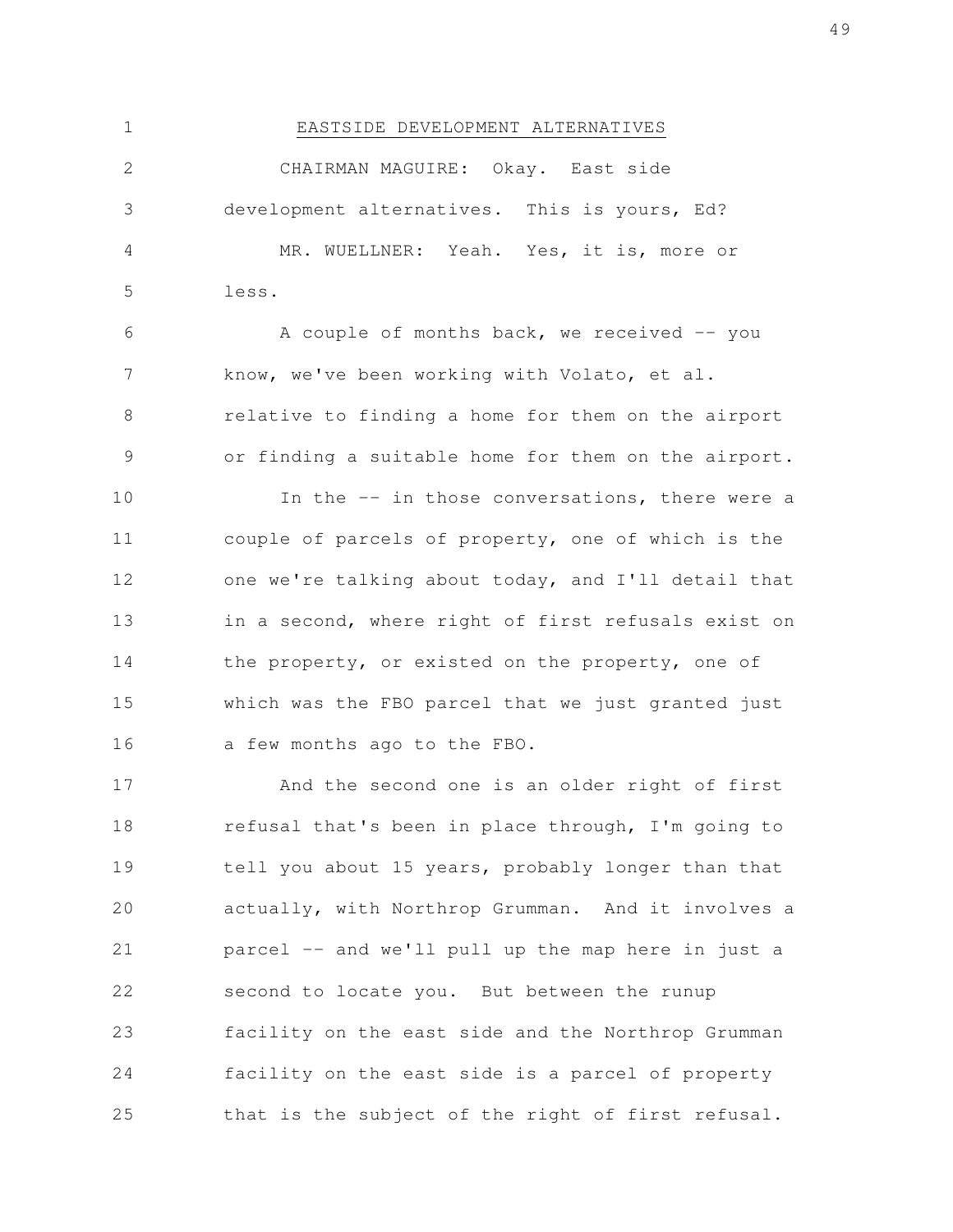We received a  $-$  sort of a formal ask from  $$ from Matt Liotta's group about seeing if we could get that parcel released. We communicated that interest to Northrop Grumman. 1 2 3 4

Northrop Grumman in the past has indicated - we have not had a formal request until now, but up until then, we have -- the conversations we've had Northrop Grumman indicated that they would -- they intended to lease it in the event somebody wanted it, that they were not going to let that property go, blah, blah, blah. 5 6 7 8 9 10 11

Well, as it turns out, Northrop Grumman after looking at it has decided that they are going to relinquish their claim on the right of first refusal for that particular parcel of property which involves 21.1 acres, I believe it is, and that brings that piece of property effectively into airport inventory for development consideration. 12 13 14 15 16 17 18

I'm here today to just kind of highlight three possible alternatives, as we see it, that the Airport Authority could move down toward developing and finding homes for both Volato as well as potentially other tenants. 19 20 21 22 23

All I'm doing is trying to give you an idea of what those directions are, what some pros and cons 24 25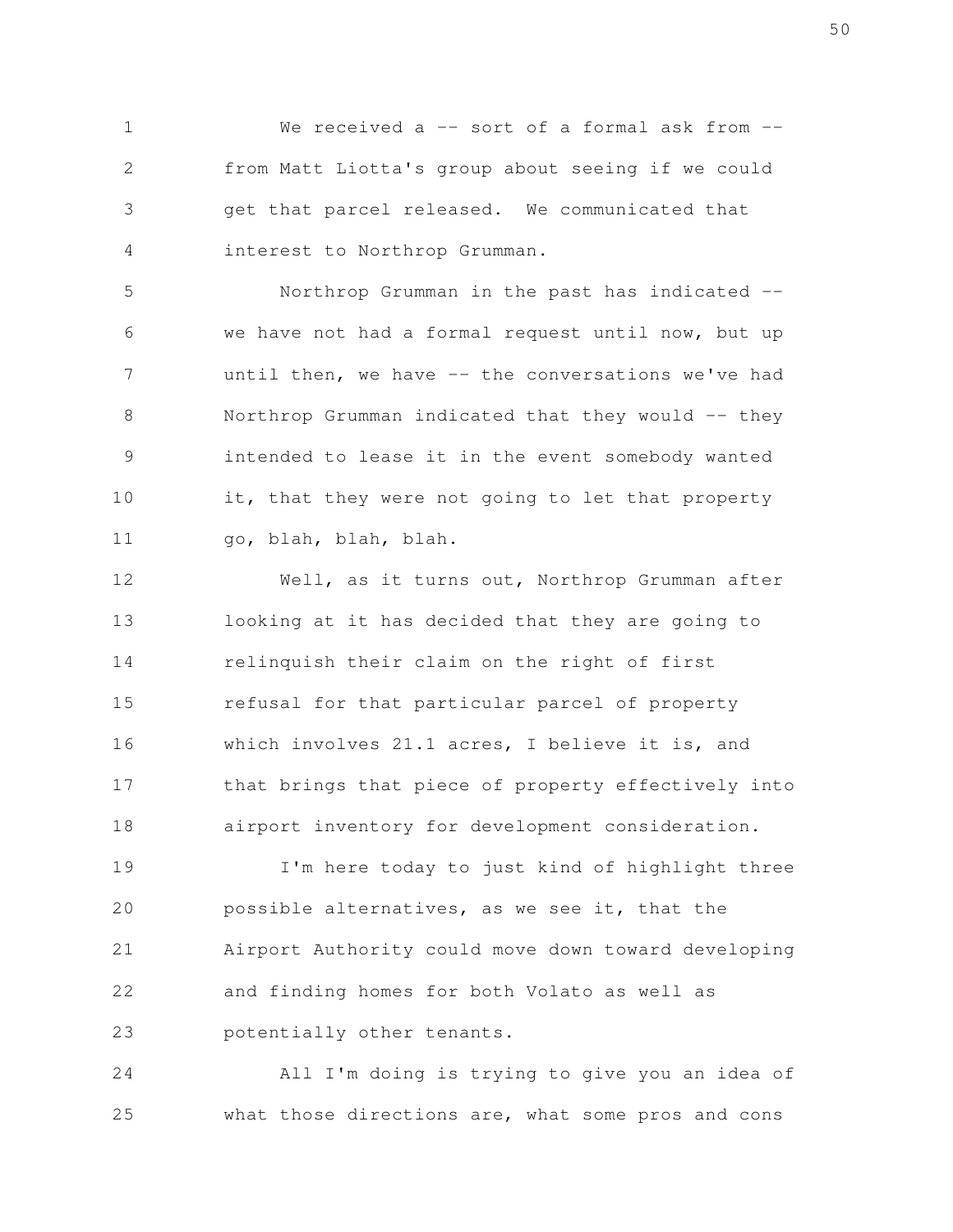of each are. Ultimately it comes down to Airport Authority decision-making. We're not looking for firm decisions this month. What we are looking for is some direction so that we can further develop the concept and continue to put meat on the bone. 1 2 3 4 5 6

And I'd like to keep this on a very short suspense, the decision-making ultimately, so that we're not holding up not only Matt's project, or Matt Liotta's project, but we have others that are interested in larger facilities also. 7 8 9 10 11

This is probably the only meaningful larger parcel on the property that's left, so it deserves due consideration by the board as to what they  $$ and how they would like to proceed with the development of that property. 12 13 14 15 16

With that said, the release from Northrop Grumman at this point is still just verbal; they're in -- they're kind of swamped there, so we will be getting a written release on it. But I've been assured by numerous sources there they are intending to release it, so I feel comfortable enough having that conversation now. 17 18 19 20 21 22 23

They are asking as a part of that conversation that the parcel that's immediately to its south, 24 25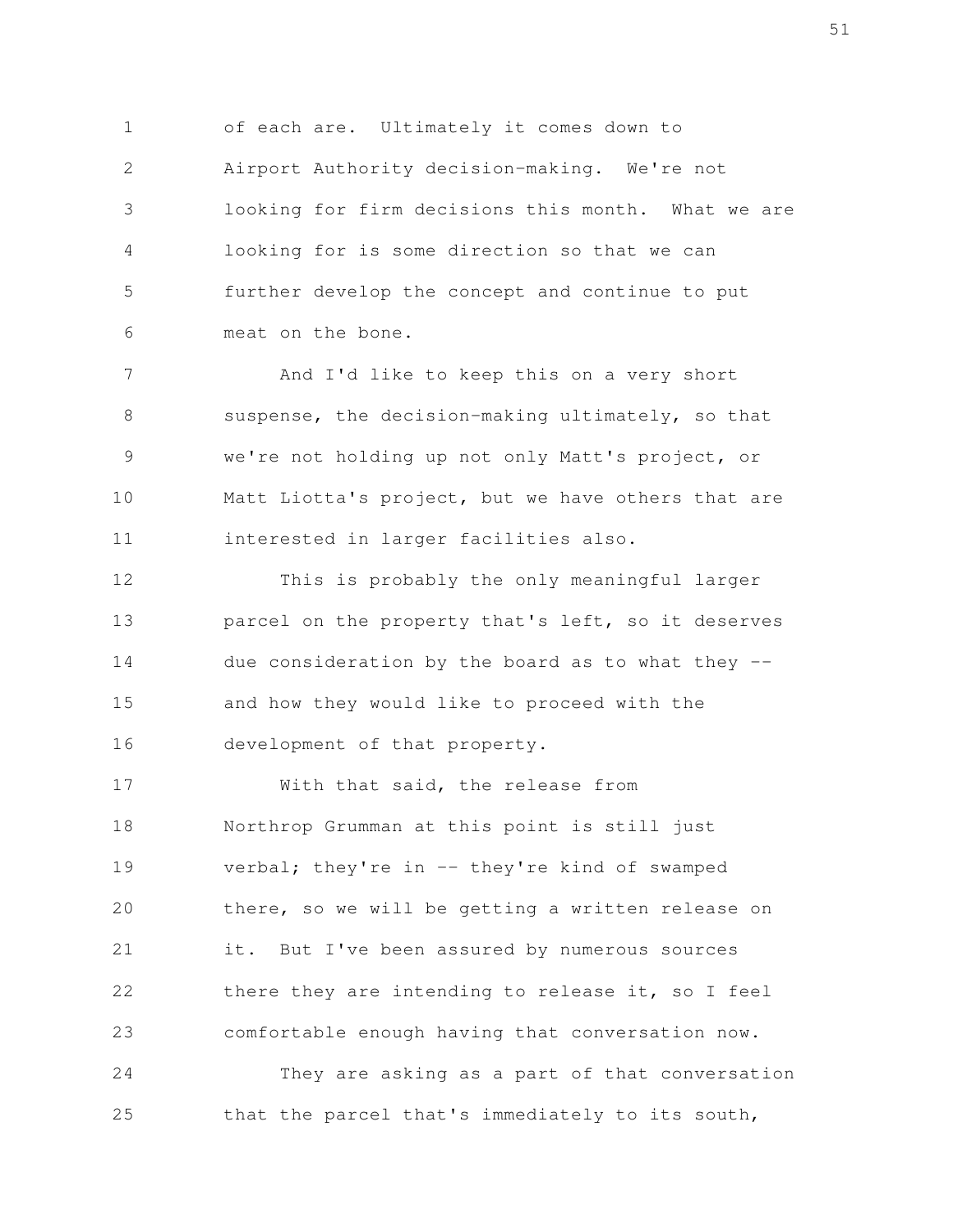which is the parcel that includes the runup facility, has been on a nonexclusive lease, if you will, so it's basically almost a user fee kind of lease, that allows them to use the runup facility that's been -- that was built there. 1 2 3 4 5

Just a reminder. About 26 or so years ago, 27 years ago, the Airport Authority allowed or facilitated a partnership with Florida DOT and Northrop Grumman to construct that facility originally. 6 7 8 9 10

The Airport Authority was not a financial partner, however was the technical sponsor with Florida DOT at a 50/50 rate. Northrop Grumman paid for the Airport Authority's share of that project with Florida DOT to get it built and it's been under some version of a lease since that time. 11 12 13 14 15 16

Northrop would like to make that agreement exclusive to them, meaning they would have sole use of the runup facility. I'm not aware of really anyone using the facility other than them. I don't see that as being a big issue for  $-$  or a sticking point with the Authority. 17 18 19 20 21 22

The other item they wanted to bring to the table was mostly to make us aware that the development that we do ultimately approve between 23 24 25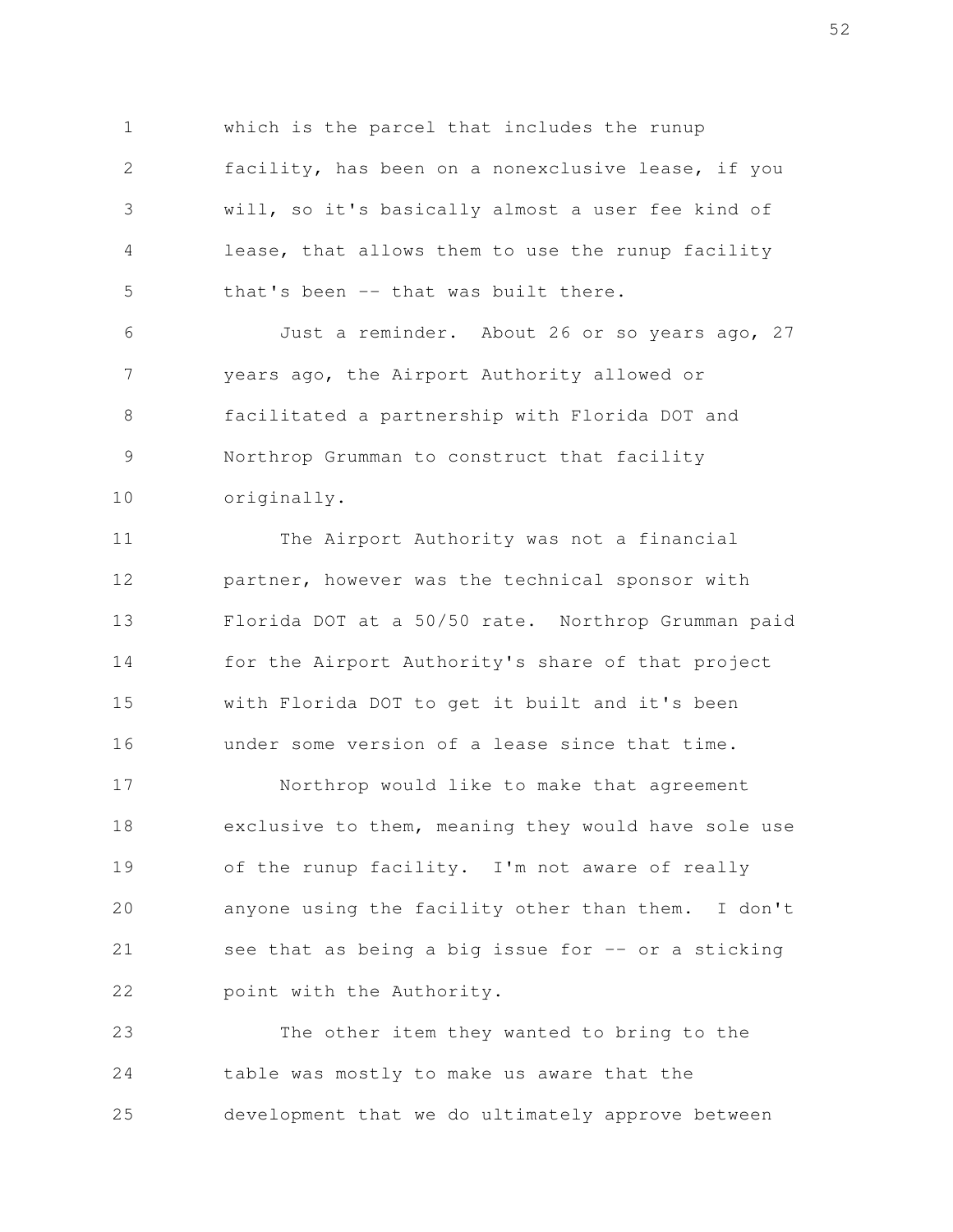their facilities, they would like to be able to place a couple of additional buildings on the runup facility leasehold, not as a part of the -- what we're talking about today. But just making you aware that they would be coming back at some point, just making you aware that they might want to put a couple of buildings up. 1 2 3 4 5 6 7

They don't seem to know at this point what those buildings would be or the size; they just know that they would like to place them at that location, or they're not able to share is probably more -- more appropriate. As we learn more, we'll share with you as what those buildings would be. But it would be an allowable use within the lease as we work through it with Northrop Grumman to make it a permanent lease, if that's agreeable. 8 9 10 11 12 13 14 15 16

Okay. With -- on with kind of the three options here. Get the next slide there, Cindy. MR. OLSON: Oh, could you stop? Could you 17 18 19

outline the 21 acres? 20

MR. WUELLNER: It's right here, this (indicating). 21 22

MR. OLSON: Because there's the red line -- I don't know. And if you could show where the -- the end of a platted county road is -- or is there even 23 24 25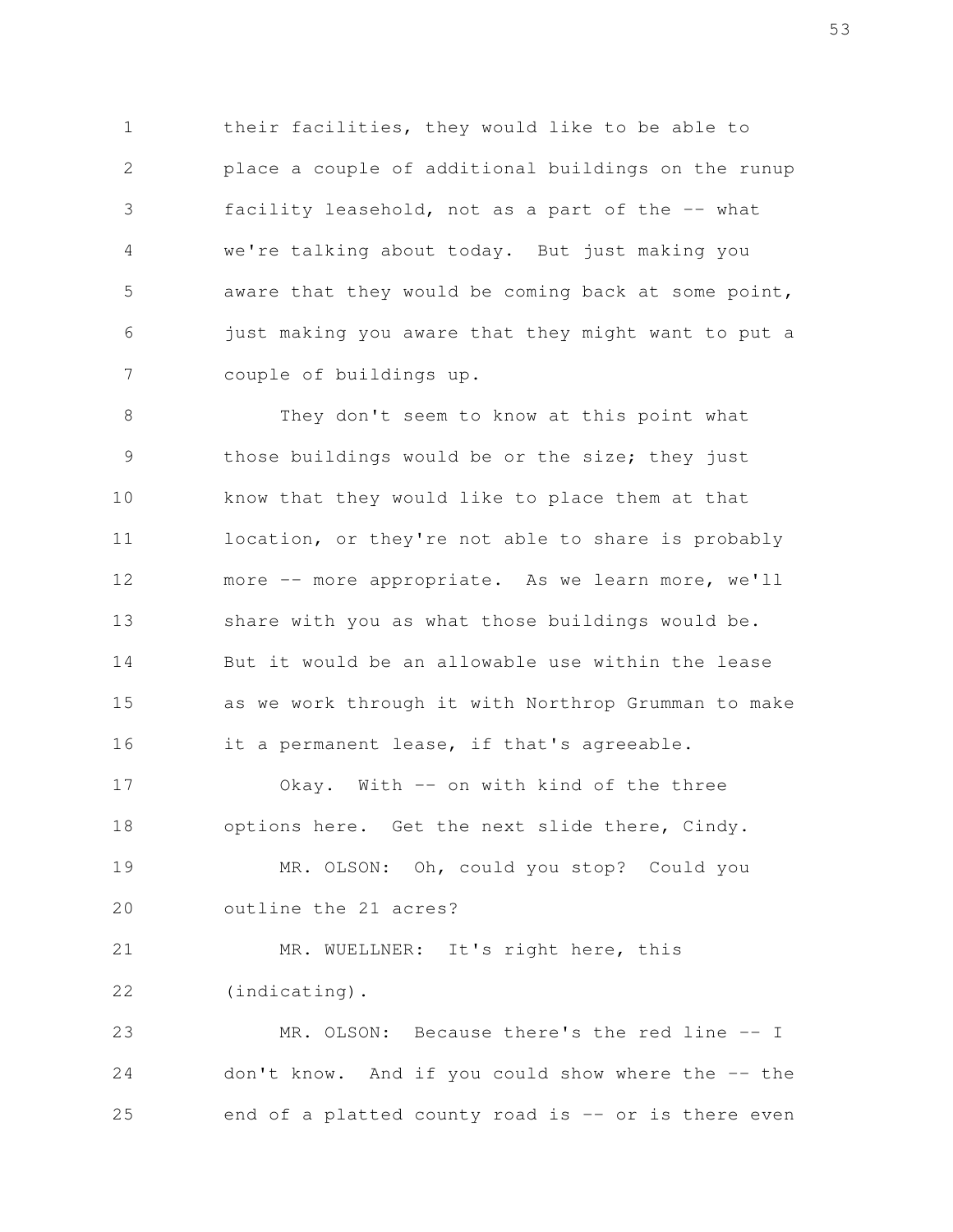one on this? 1

MR. WUELLNER: Okay. Let me -- let me try to deal with it between -- I think we've got two graphics in a row. If you would, why don't we put the other one up first, if you wouldn't mind. Should be the next slide, I believe. Okay. One too far. There we go. All right. This gives you an idea of where the location is. The 21 acres is -- MR. OLSON: Okay. MR. WUELLNER: -- approximately this, it looks kind of bluish outline. MR. OLSON: Okay. MR. WUELLNER: That's not really what that is. That's really a drainage swale, but you get the idea it is approximately the perimeter of the property. The access road, for the most part, follows this red line currently (indicating), but it's meant -- the red line is meant to show you water service as it exists today. MR. OLSON: Is that a county road? MR. WUELLNER: Technically, no. The county road ends -- MR. OLSON: Okay. 2 3 4 5 6 7 8 9 10 11 12 13 14 15 16 17 18 19 20 21 22 23 24 25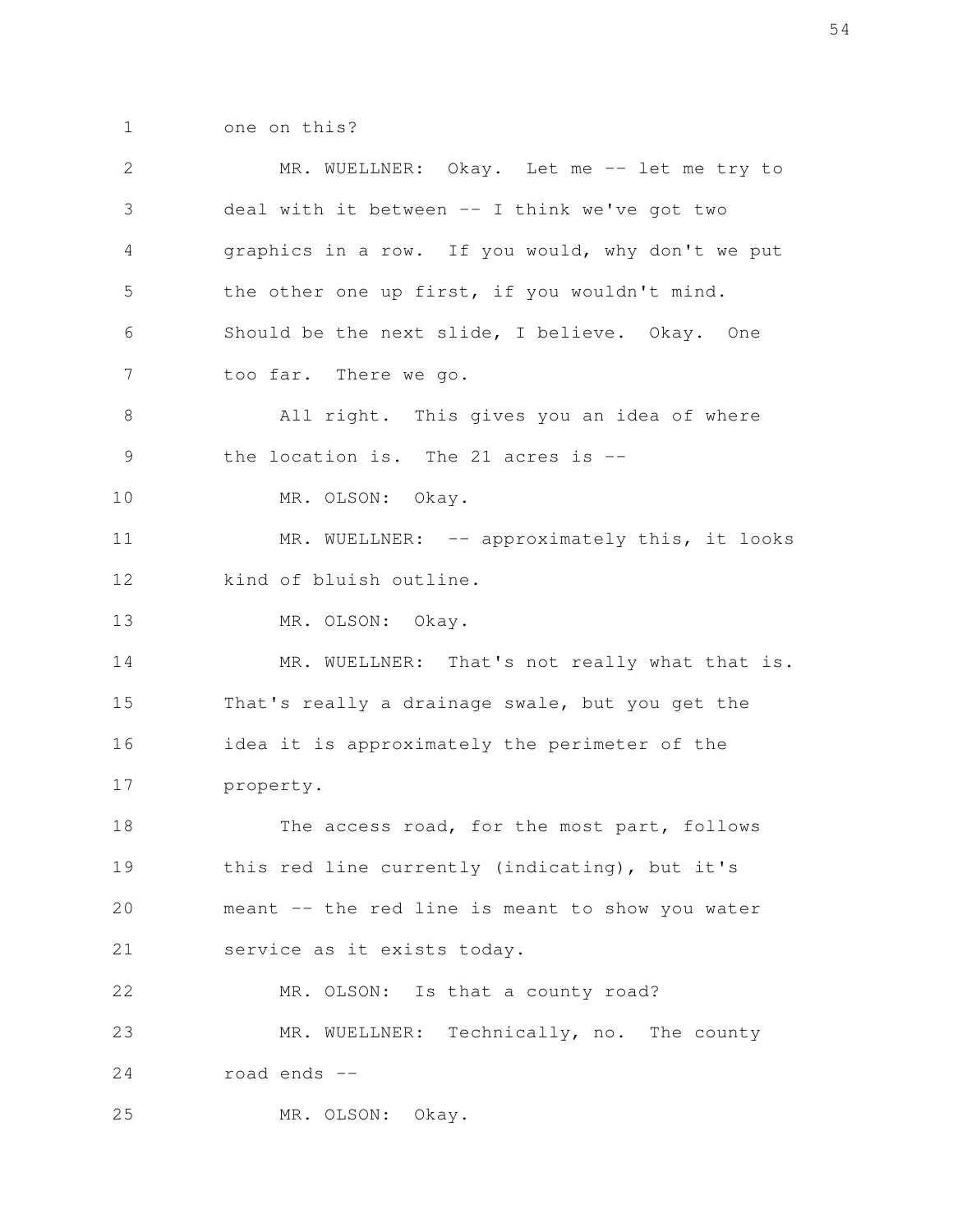MR. WUELLNER: -- at this location here (indicating). The Airport Authority -- MR. OLSON: So it's all Airport. MR. WUELLNER: The Airport owns that road. MR. OLSON: And the elevation of the site, is -- are there elevation issues at that site? MR. WUELLNER: For the most part, it's the same as what -- the entire parcel is. It's -- it's within the range of being able to be developed. MR. OLSON: Okay. MR. WUELLNER: I do want to make you aware we didn't go to the trouble of putting it on the graphic, but, you know, you have additional projects coming up on this side of the airport that will change the access that will come up. Over the next four years, four to five years, that project will reach its maturity with the grant agencies. The first piece of it is the acquisition of, it's about 11 to 13 acres  $-$  I've had  $-$  we've done it two different ways over the years in conversation, but there's 11 to 13 acres that would be acquired ultimately from the Rod and Gun Club. That would bring -- essentially we're looking at extending this road straight across instead of this -- skewed kind of the way it goes. 1 2 3 4 5 6 7 8 9 10 11 12 13 14 15 16 17 18 19 20 21 22 23 24 25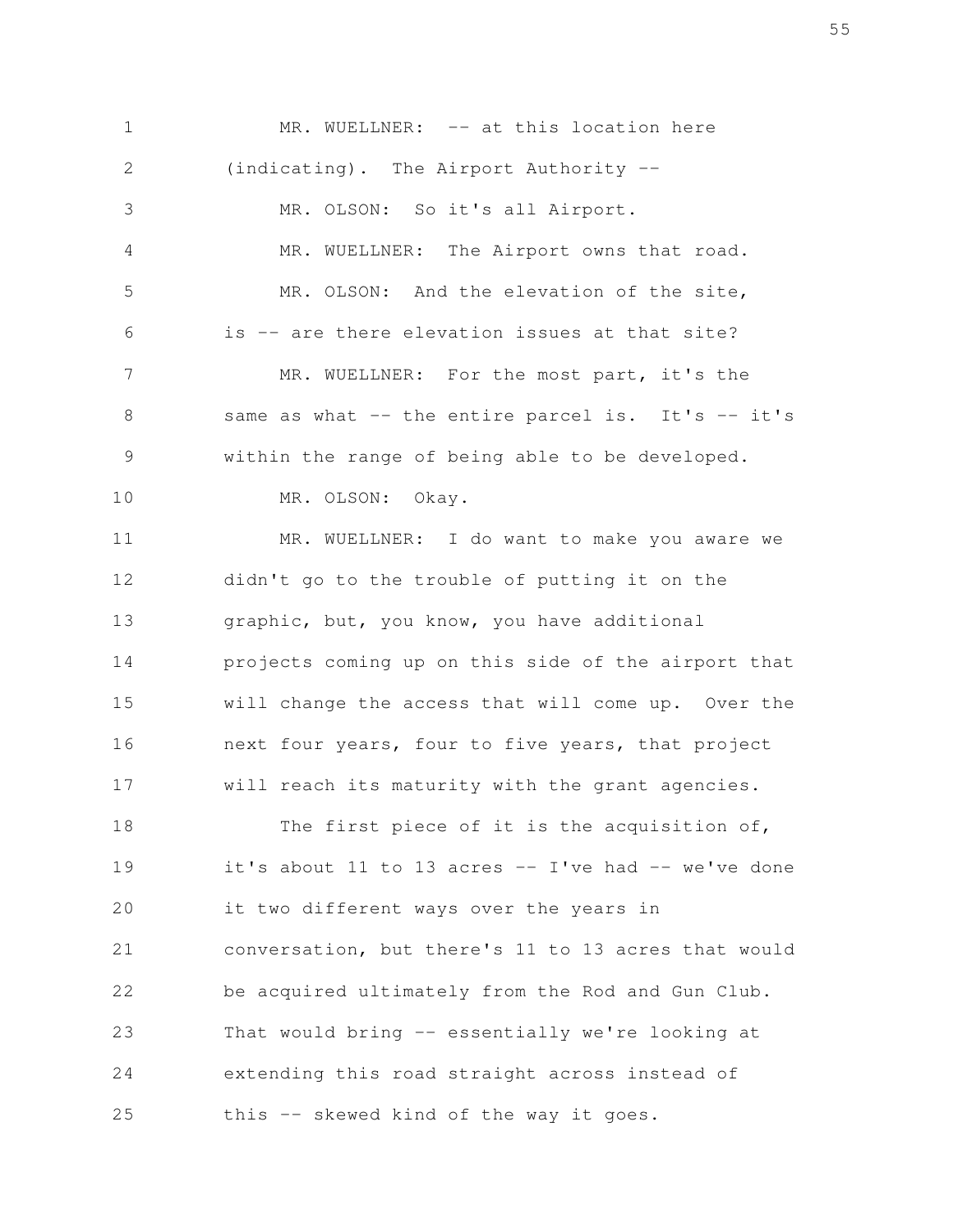That land acquisition is being funded by the modal funds from DOT. That has just made it into programming. I believe the land acquisition component for the road comes into play in 2024 with that new state fiscal year at that time. The  $-1$ think it skips a year and then after that, there are two years that has the construction money to actually build the road access through here. So you'll -- you'll get the land, essentially skip a year, and at that point will be -- would be in the construction phase or it would be a design and construction phase of a straightened road. 1 2 3 4 5 6 7 8 9 10 11 12

When you look at our master plan and if you remember how that east side kind of develops, that would allow this to be then developed as additional hangar space, or however you choose -- you know, the master plan calls it as corporate hangar and commercial kinds of hangar development on the east side. But that will come into play. It can't really happen until the road is located. 13 14 15 16 17 18 19 20

MR. OLSON: Is this a -- I'm sorry asking a lot of questions. 21 22

CHAIRMAN MAGUIRE: Go ahead. 23

MR. OLSON: Is this a recent aerial photo that this was taken of? 24 25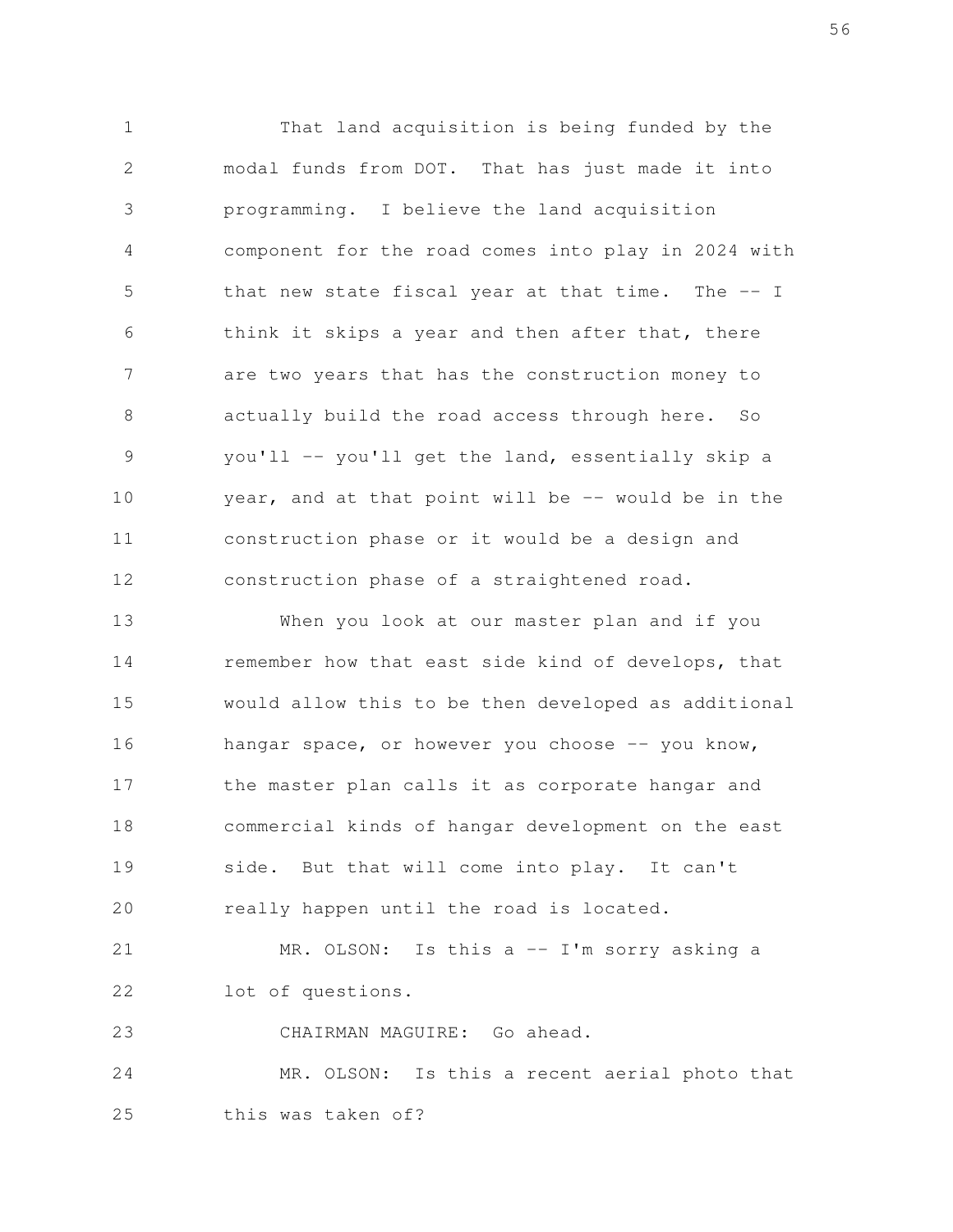MR. WUELLNER: The photo's about two -- two three years old, probably. MR. OLSON: Is the -- MR. WUELLNER: I want to say '18 or '19. MR. OLSON: Would the -- based on what you just said, would the runup facility be really the last line of parcel development along there going south? MR. WUELLNER: Yes. MR. OLSON: Okay. MR. WUELLNER: Yeah, this becomes I'll describe as pristine saltwater marsh at this line. MR. OLSON: Okay. And so, presumably the new road project would provide vehicular access to - all the way to the extent -- MR. WUELLNER: All of -- the entirety of everything. MR. OLSON: And what is that scarred area above it? MR. WUELLNER: The --MR. OLSON: What is that? MR. WUELLNER: This (indicating)? MR. OLSON: No. Off -- MR. BURNETT: The 78, Ed. MR. WUELLNER: I'm sorry. What am I not 1 2 3 4 5 6 7 8 9 10 11 12 13 14 15 16 17 18 19 20 21 22 23 24 25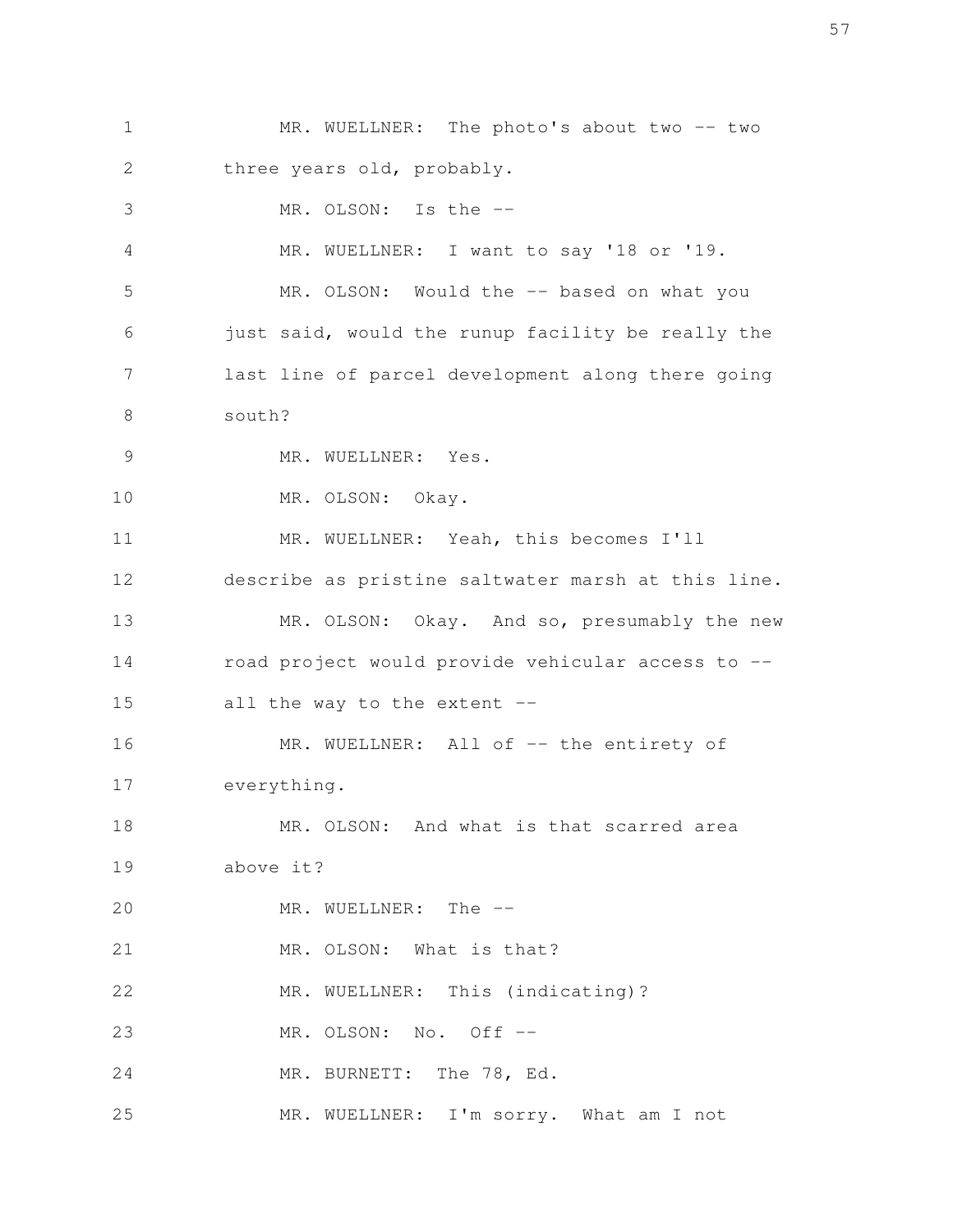seeing? 1

| $\mathbf{2}$   | MR. OLSON: That --                                   |
|----------------|------------------------------------------------------|
| $\mathfrak{Z}$ | MR. BURNETT: The 78. The total big piece.            |
| 4              | MR. OLSON: I'm looking at --                         |
| 5              | MS. LUDLOW: Start pointing.                          |
| 6              | MR. OLSON: The area that's been --                   |
| 7              | MR. WUELLNER: This piece (indicating)?               |
| $\,8\,$        | MR. OLSON: -- that appears to be cleared on          |
| 9              | off site.                                            |
| 10             | MR. WUELLNER: Here (indicating)?                     |
| 11             | MR. OLSON: Further. Move your -- there.              |
| 12             | MR. WUELLNER: Oh, that is the -- that was a          |
| 13             | spoil island restoration project done with FAA.      |
| 14             | MR. OLSON: Okay.                                     |
| 15             | MR. WUELLNER: It reclaimed 14 acres of spoil         |
| 16             | island and returned it to marsh.                     |
| 17             | MR. OLSON: Okay. Thank you.                          |
| 18             | MS. GREEN: Right.                                    |
| 19             | MR. WUELLNER: That actually allowed the              |
| 20             | Taxiway B project to be extended to the south.<br>It |
| 21             | also allowed the shoreline restoration of the        |
| 22             | entire runway. The mitigation that came from that    |
| 23             | allowed this.                                        |
| 24             | MR. OLSON: Okay.                                     |
| 25             | MR. WUELLNER: About 50 percent of that area          |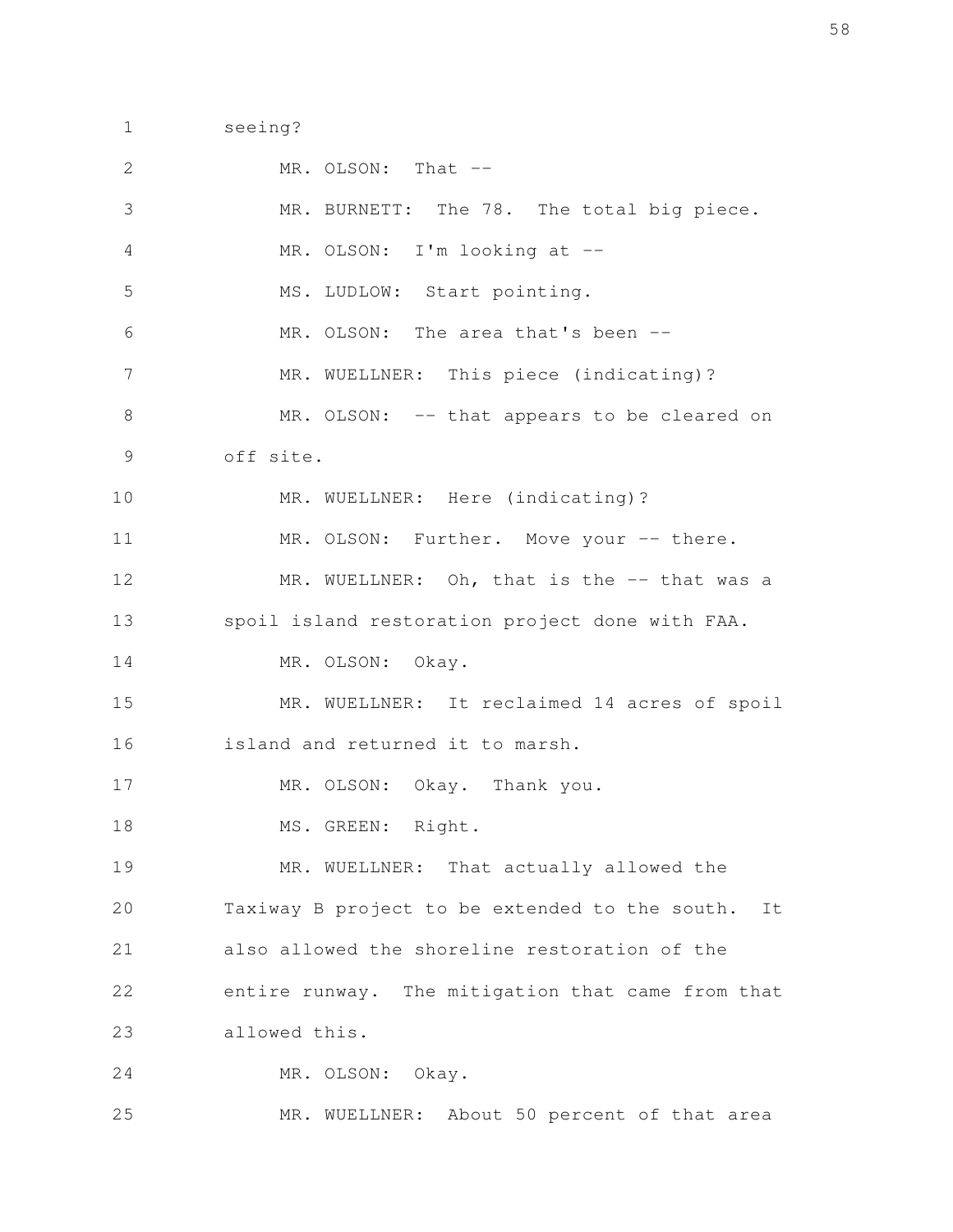belonged to the airport, the other half belonged to the state. But the state was in agreement that they wanted the spoil island to go away. MS. GREEN: Right. MR. WUELLNER: Okay. So that's that parcel. This is the runup parcel I was referring to. This is where they do aircraft runups, some version or another, Northrop Grumman. And this is the actual Northrop Grumman complex that referred to universally as the North 40 (indicating). MS. LUDLOW: Now. MR. WUELLNER: That's where it exists now. That adds approximately around a hundred -round numbers about 170,000 square foot of building there under that, that site. And then immediately to its left is our east side corporate area. This is now working on  $20 - - it's$  a little over 20 years old now when that project started, added corporate hangars over there. That's where Southeast Aero is, Sheriff's Office, and others, and then the other development up by the corner. Okay. Can you go back one more? There we go. So this is  $-$  in a large version right around there, you see the runup facility a little closer, also referred all over the airport 1 2 3 4 5 6 7 8 9 10 11 12 13 14 15 16 17 18 19 20 21 22 23 24 25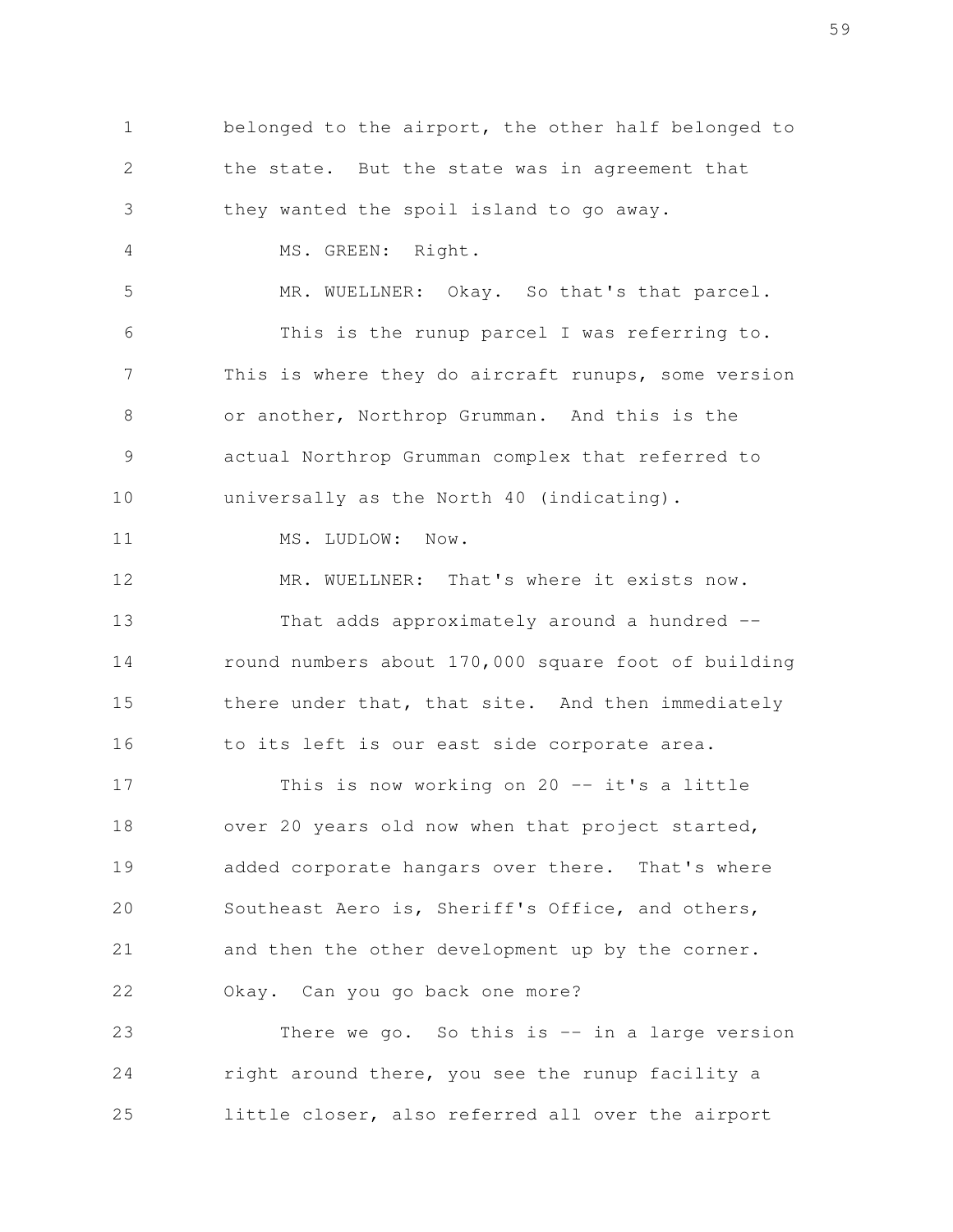as the hush house. So if you may have heard it called that, that's what it's referring. 1 2

This is the Northrop Grumman complex itself today (indicating). Fire suppression tanks that feed the sprinkler system in the big complex of Northrop Grumman. One of the -- you could get a general layout here with parking. 3 4 5 6 7

We've been able to tentatively lay it out with about six -- this is just for illustrative purposes, it's not like how it has to develop - but we were trying to get a feel for how much space could be developed there, get some kind of a layout going, but you'd see how it would connect to Taxiway Alpha out here. Apron could be put together however. 8 9 10 11 12 13 14 15

You have  $--$  we built  $--$  we just showed there 25,000 square foot hangars. That seems to be the bare bones kinds of development out there for the size hangars that could go. And we showed 5,000 or so square footage of office. 16 17 18 19 20

Those can be -- actually can be run length or widths of buildings. You'd get significantly more square footage of office out of all that. It could also be double-storied for anybody that was interested in that. And trying to get enough 21 22 23 24 25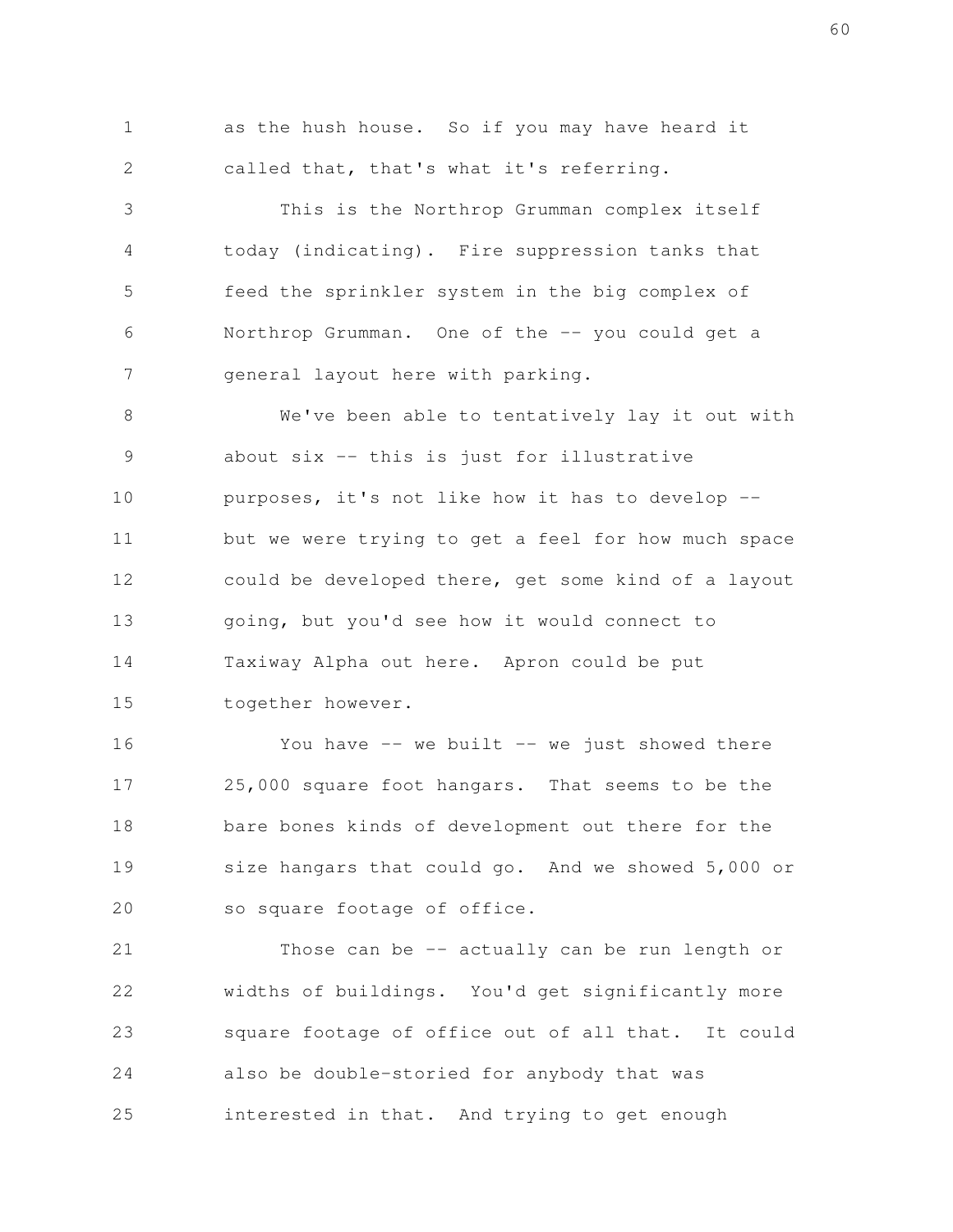1

parking places to just get a feel for it.

The challenges out there include the adjacent property that you see kind of in a teal color, for lack of better words, to the north there or the top of the picture, complements the existing stormwater -- or, excuse me, wetland system that's up in that area. So we're looking at improving that area a little bit; would have to in order to get drainage to go that direction. 2 3 4 5 6 7 8 9

One of the bigger site challenges up there not only is finishing the access or -- to serve those future buildings, but is getting fire -- water pressure fire waterflow to the site. 10 11 12 13

So if you  $-$  if we go back to the drawing we were on before, you see the red line kind of as it comes down to the east and then cuts across the airfield and goes back out to U.S. 1, this would be a larger -- it wouldn't necessarily follow that route, but it's just showing feasibility again. But this would be a much upscaled water line that would allow those buildings to be sprinkled, as going to be required by the fire code for any development back there. 14 15 16 17 18 19 20 21 22 23

One of the challenges is the size line that what was placed there when Grumman built the 24 25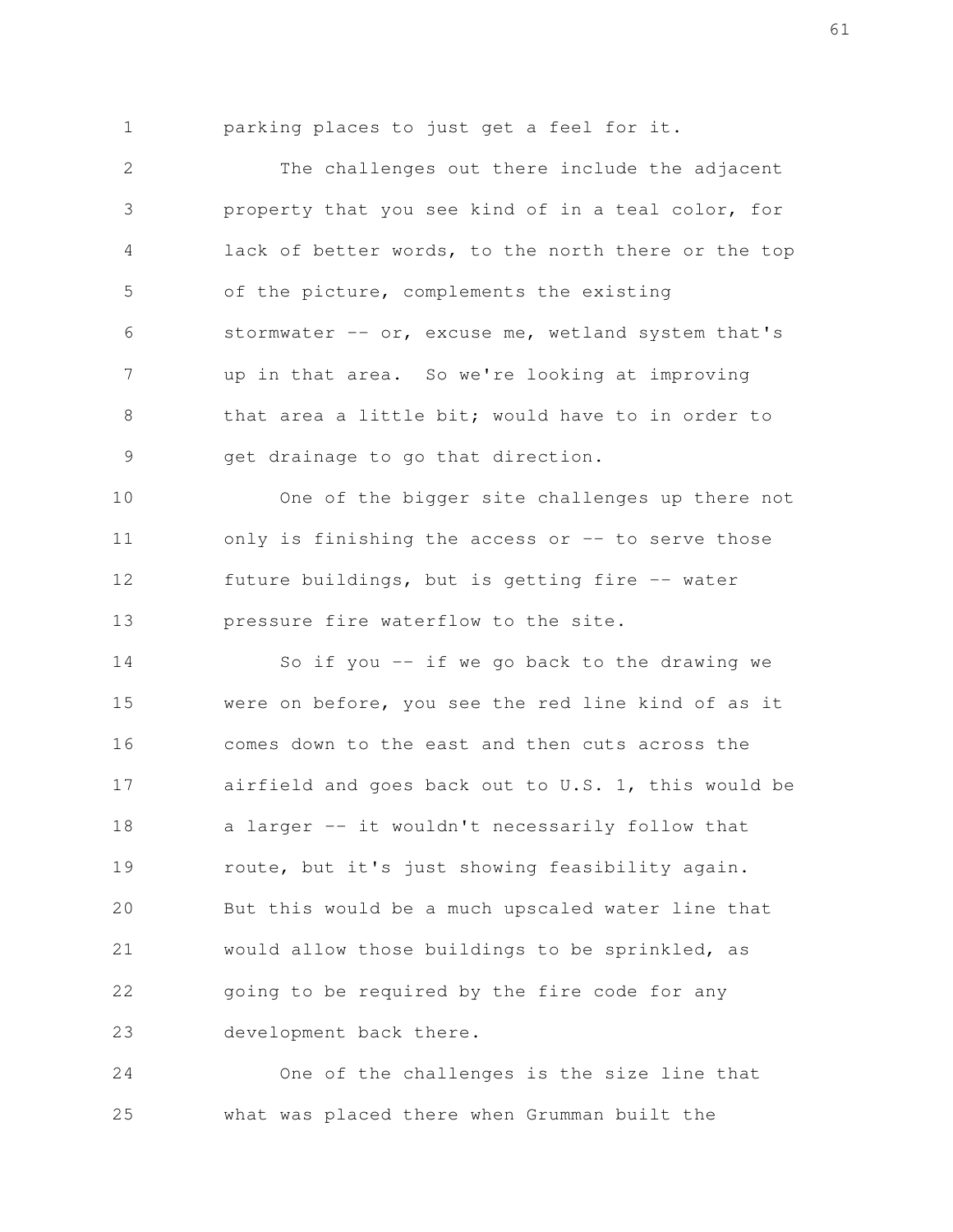North 40 would be -- is today's standard very undersized, which is why the water tanks that I called attention to earlier had to exist, because you had to store a significant quantity of water in order to mix and be able to distribute within the hangar in order to meet fire code even back in 1988 when those buildings were built. 1 2 3 4 5 6 7

So, this provides hopefully the water flow that would be required to be able to do that without creating bulk water storage facilities back there and elaborate pumping systems that would get fire pressure in to sprinkle buildings like that. So that's why that's shown on the -- on the drawings there. 8 9 10 11 12 13 14

All right. With that, I mentioned three alternatives or three -- there are likely more. I'm not -- but three that come to mind that could be kind of built off of, the first one would be the Airport Authority building and leasing all the buildings and doing all that development back there. 15 16 17 18 19 20 21

I worked with Passero over the last month or so and -- you know, but we worked trying to get an idea of what the potential cost was to develop. I know we're sitting at least \$70 million, is the 22 23 24 25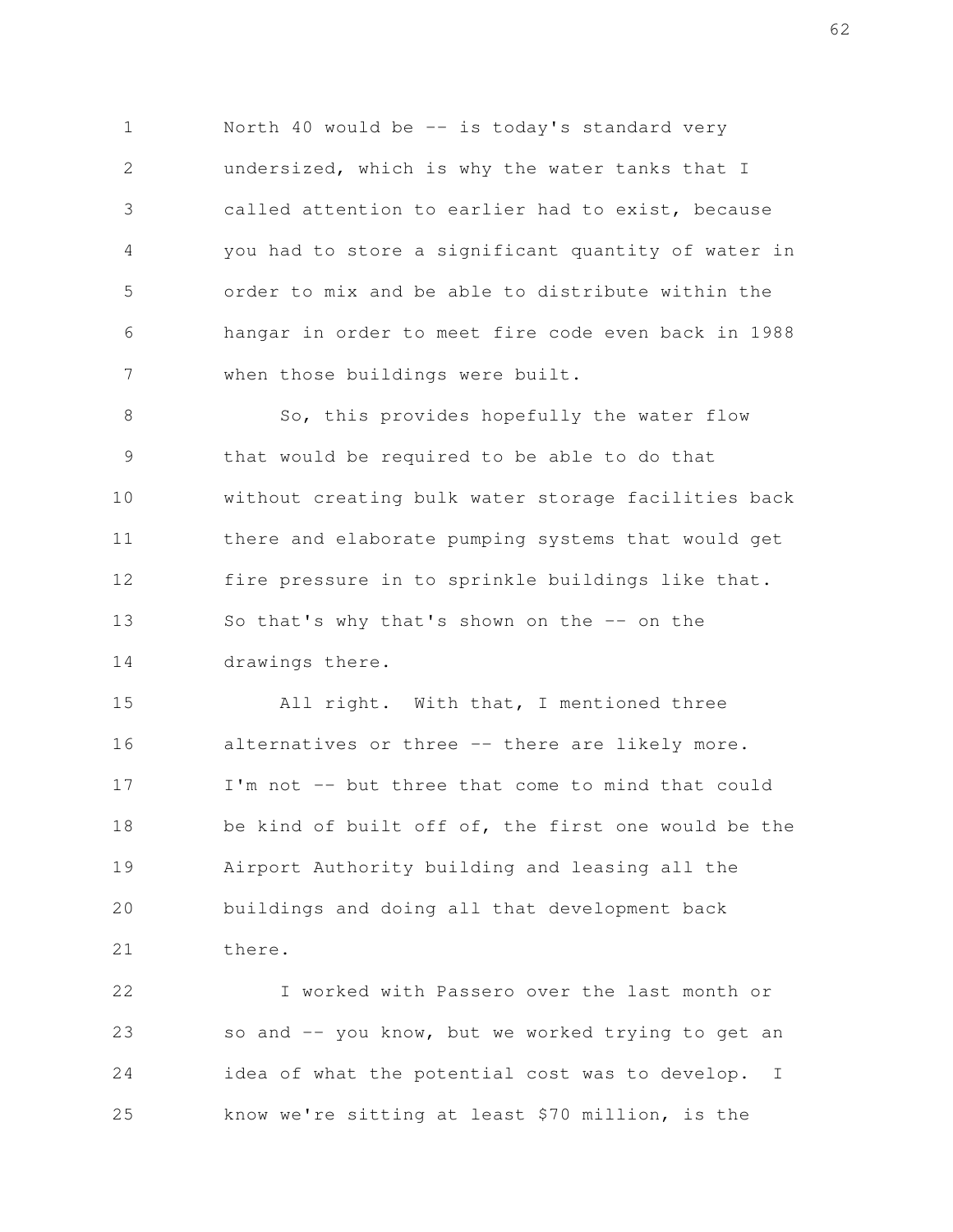kind of number to be able to develop that facility and then lease it. 1 2

The challenge we have is two-fold. One, do we really want to tie up, you know, all the -- all the bonding capability the airport likely has for a project like this as well as when you look at the rental structure, the ability to recover our money and the like out of rents, you end up with extremely high rents in this equation. 3 4 5 6 7 8 9

So it kind of doesn't make a ton of sense for the Authority to take it en masse, anyway. I mean, you could potentially do it in chunks if you wished to. We could potentially try to partner with Florida DOT as we go. But keeping in mind the size of buildings that we're suggesting here, these are, you know, 10-plus million dollar kinds of buildings to  $-$  to get up and running, plus the  $-$  all the other components of it. 10 11 12 13 14 15 16 17 18

So it's still huge partnership with DOT to get buildings like that. That's much beyond a \$5 million contribution, is a -- is a multiyear agreement with Florida DOT per building, assuming you could get that out there and programmed. 19 20 21 22 23

And frankly, we're -- you're pretty well programmed for the next five years, so in order to 24 25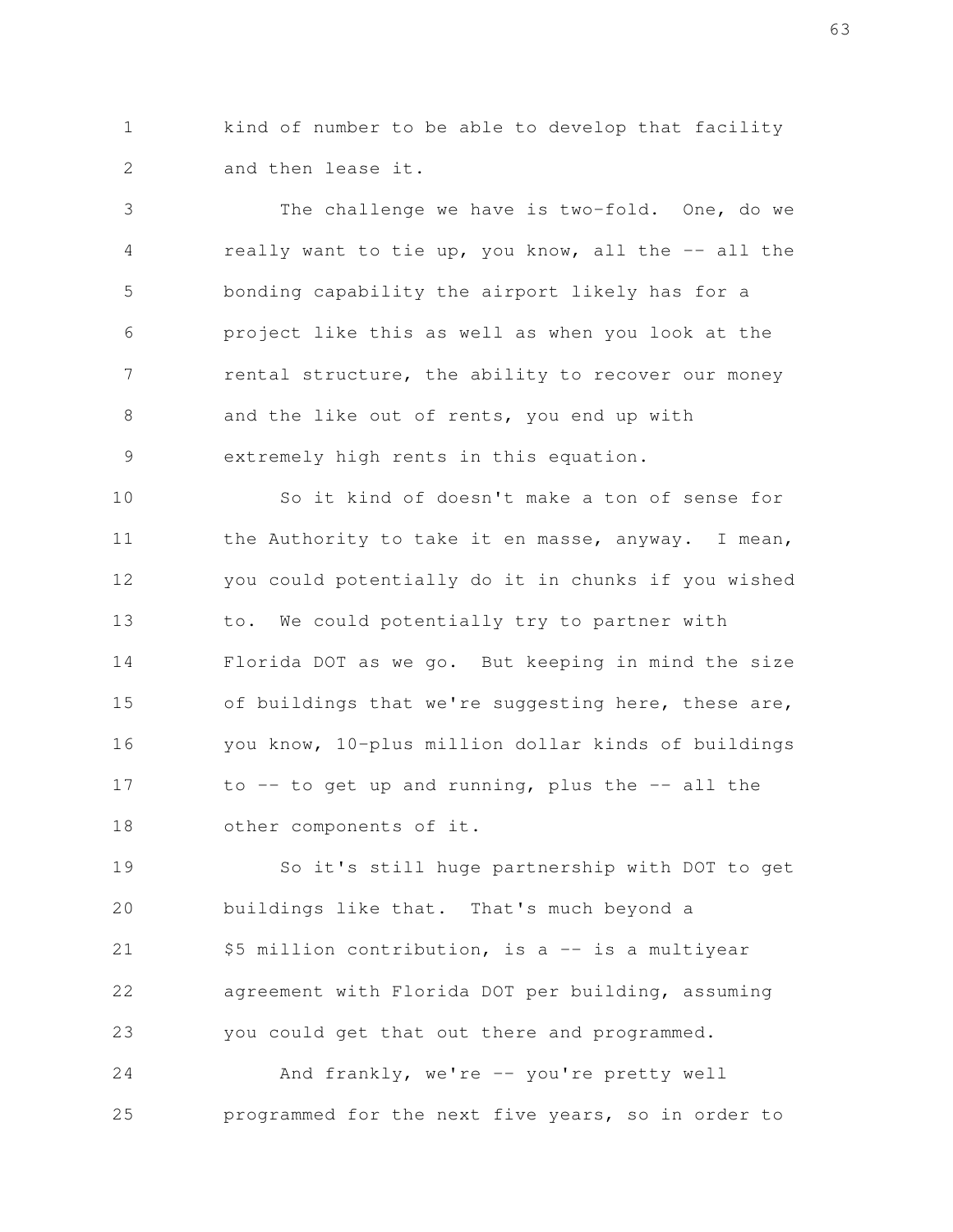get those kind of dollars freed up, you're looking at years five and beyond and dedicating basically everything you get from DOT toward that kind of a project. That's your call, but it seems like it would be a -- an expensive way to go for us. There are pluses to the project, that being the Authority would control the entirety of the 1 2 3 4 5 6 7

project. That -- that has some benefits to it. We would get any and all profits, should they be able to be squeaked out of this, and I mentioned earlier we'd get some DOT participation as we go through it. 8 9 10 11 12

MR. OLSON: For a \$10 million say if it were phased by the Authority -- 13 14

MR. WUELLNER: Uh-huh.

15

MR. OLSON: -- how much would the typical or expected that we would -- that FDOT would participate in a \$10 million project? 16 17 18

MR. WUELLNER: I would tell you that a really great year with DOT hangs about \$2 million. 19 20

MR. OLSON: Okay. 21

MR. WUELLNER: That's -- that's a big year. MR. OLSON: Okay. 22 23

MR. WUELLNER: Now, you also have the ability  $-$  I don't know that you'd get any success, 24 25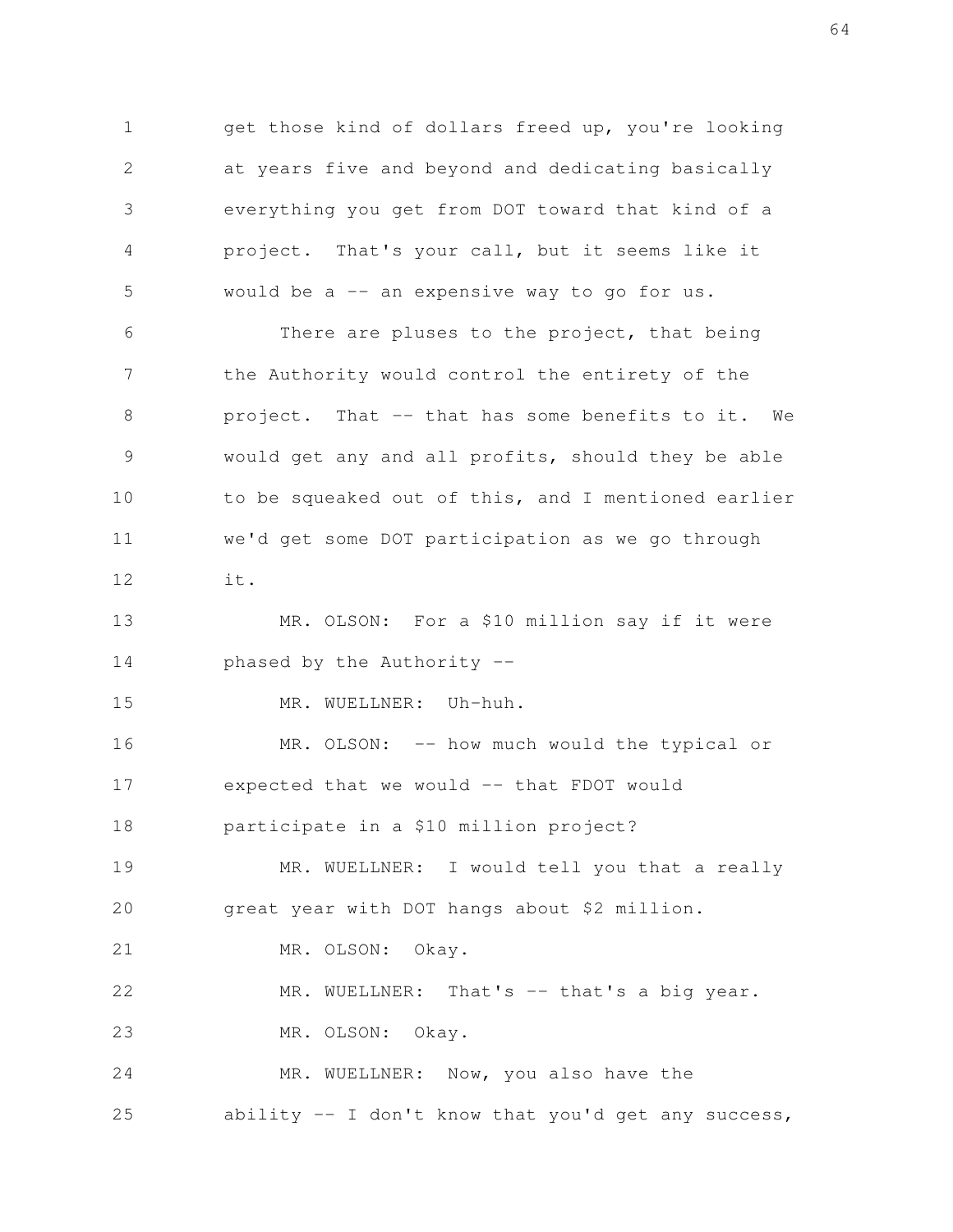but you would have the ability to perhaps go to the legislature and try to get appropriation of some sort to kickstart it, considering the economic development impacts, things of that nature. 1 2 3 4

You may get some traction at least one time. Whether you'd, you know, get anywhere near 50 percent of the money and could make it, I wouldn't speculate, but  $I$  -- it seems doubtful. That's still a lot of money for a local project. Next one, please. 5 6 7 8 9 10

Alternative 2 is a little bit of a hybrid, but basically it puts the Airport Authority in control of the development itself, but it  $-$  really we're just looking at developing the infrastructure, the supporting -- much like a site developer might go into a project and put the utilities, the roads, perhaps the basic drainage structures in place, create development covenants. I know Doug has a better term for that, but I kind of grew up with the term "covenants" on these. But essentially create the restrictions, as they were, to how projects develop back there and -- and how the Authority retains overall control of the development plan back there. 11 12 13 14 15 16 17 18 19 20 21 22 23 24

It would be land leases to individuals to 25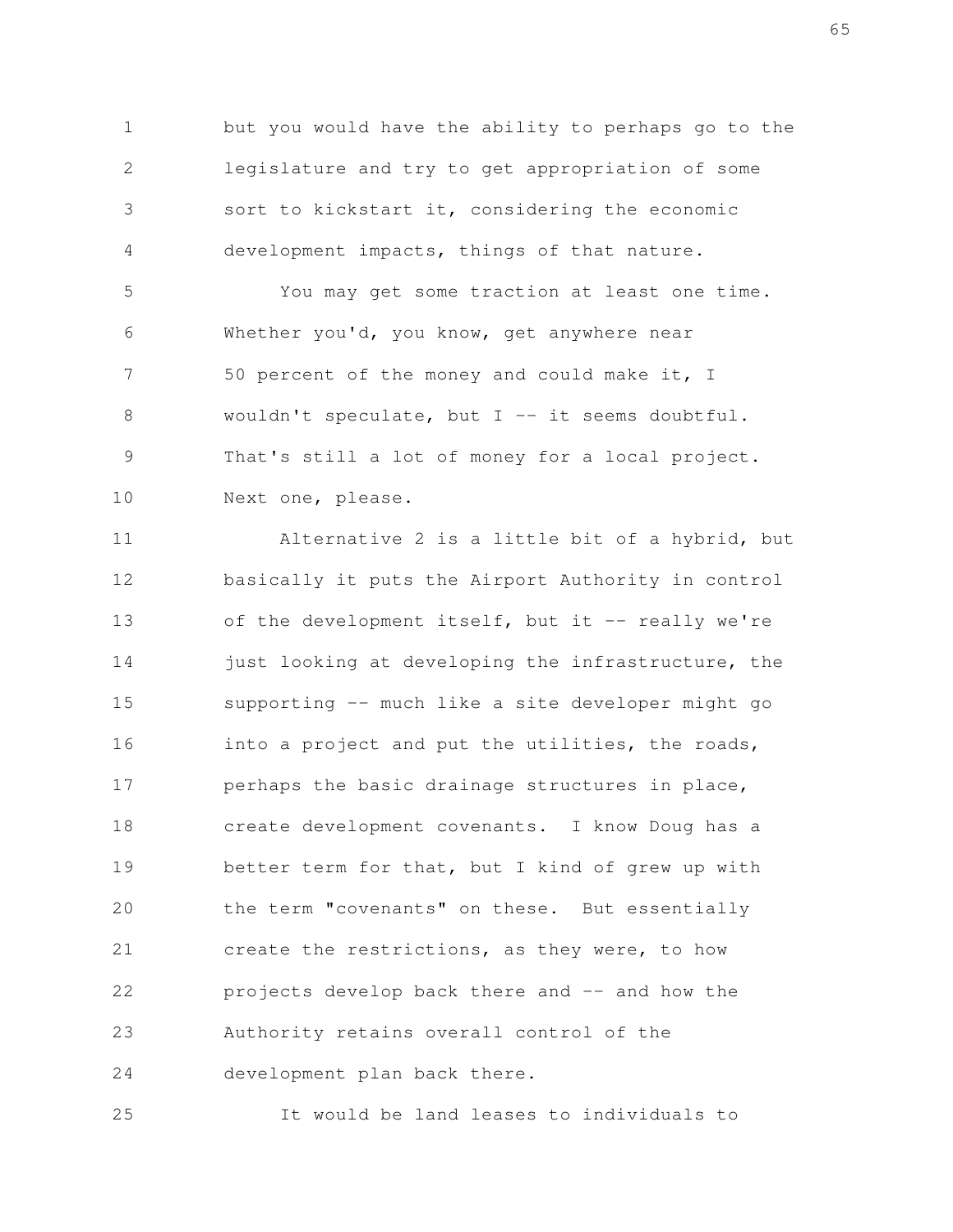build their own facilities at the end of the day. The -- all you'd be involved in is collecting ground leases and/or -- and depending on how you structure that, recovery of the cost of the infrastructure to get it started. 1 2 3 4 5

Best guess is that's somewhere around \$7 to \$8 million, is the current guess to get the access secured drainage in place, the water line run, those kinds of things and get it in place. I think that includes the taxiway access into the project but doesn't include the ramp developments. 6 7 8 9 10 11

Obviously it's a much lower or much more favorable entry point in terms of cost to the Authority. But it's still, in order to do this in one fell swoop, the Authority would probably bond at least a component of this in order to make it work and that would have to be figured into the cost of the lease -- the leases we execute with individuals. 12 13 14 15 16 17 18 19

We do  $-$  we don't have to create  $-$  define parcels, if you will. We can create that on an as-need basis, meaning when someone needs -- the parcels you saw up there are about 3.2 to 3.6 kind of acre parcels that would be developed. There's six of them there. But they could easily be a 20 21 22 23 24 25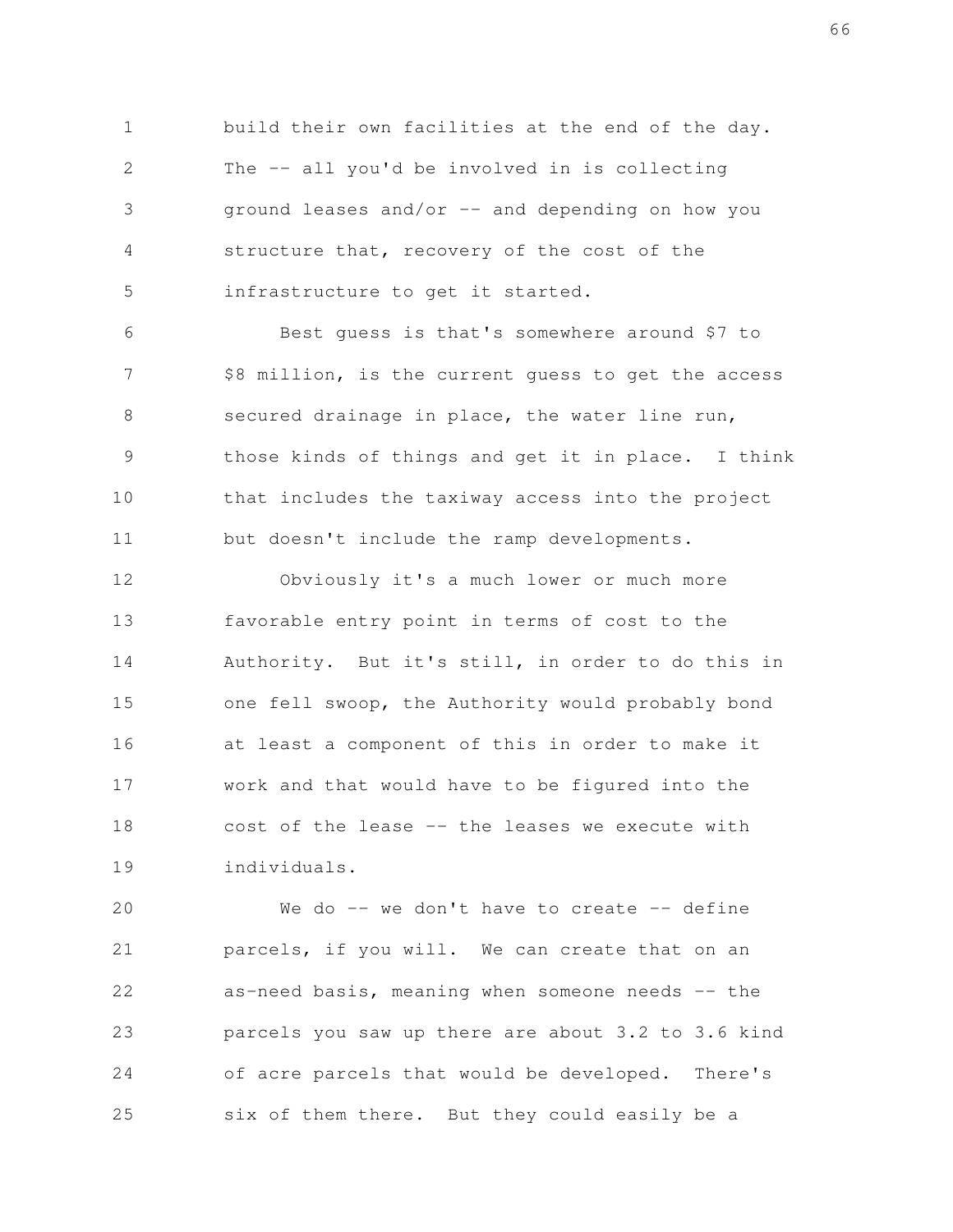five- or seven-acre parcel for a particular project. It doesn't have to be of any particular size. You're not creating lots out of it as such. We do want to try to create an environment where we don't have a lot of dead space that ends up at the end of the day. We want to keep it as marketable as possible or as useful as possible. I mentioned -- I think that's it for now, if you want to go ahead and get the -- MS. GREEN: Well, I was just asking about land leases, are we talking about hangars, commercial, all of the above? MR. WUELLNER: I'm sorry? MS. GREEN: The land leases that we -- if we have to get tenants. MR. WUELLNER: Uh-huh. MS. GREEN: So what type of land leases are we talking about? Commercial hangars? I mean -- MR. WUELLNER: Well, it would be aviation. MS. GREEN: All --MR. WUELLNER: It could be commercial or corporate. MS. GREEN: -- whatever aviation --MR. WUELLNER: But clearly designed around larger hangars. 1 2 3 4 5 6 7 8 9 10 11 12 13 14 15 16 17 18 19 20 21 22 23 24 25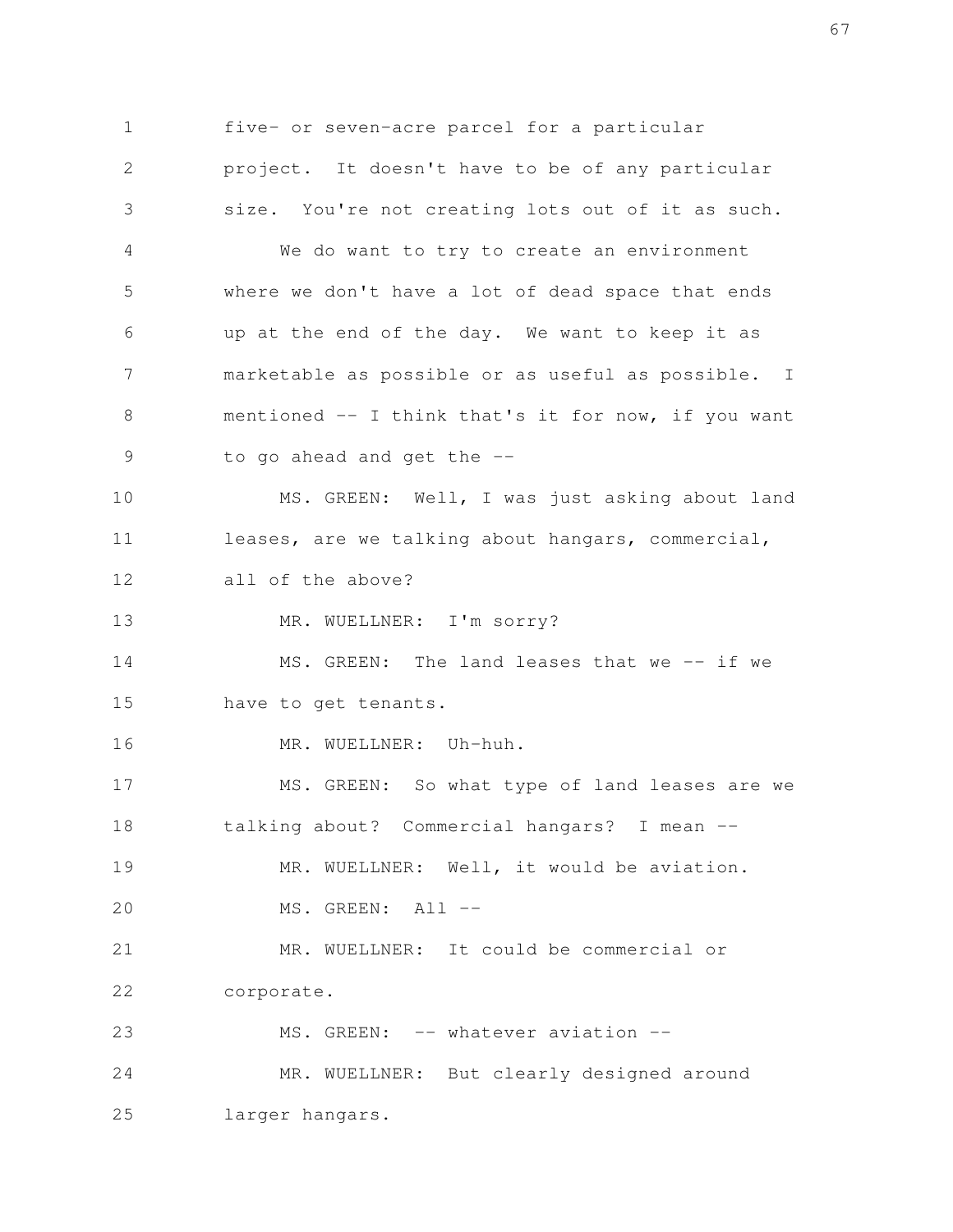MS. GREEN: Okay. I'm just asking who are tenants that were looking for, in other words. MR. WUELLNER: Yeah. Well, certainly Matt Liotta's project fits within the scope of that. We have several other interested parties in doing hangar projects back there also. Interestingly, there's -- out of six parcels, I would tell you four to five of them are already -- there's interest there for them. MS. GREEN: Good. That's what I was asking. There's -- MR. WUELLNER: They're not just going to sit there waiting for something to happen. But we would have to  $-$  in that version have to get the infrastructure going. And we could even get started on that information right away. I mean, beginning to figure out, you know, the geotech, the survey work done, get those kind of things rolling, even while we're trying to define it because we're -- we'd eventually need to know that information one way or the other. MS. GREEN: Right. 1 2 3 4 5 6 7 8 9 10 11 12 13 14 15 16 17 18 19 20 21 22 23

MR. OLSON: Does your infrastructure estimate include in-tract infrastructure as well as getting 24 25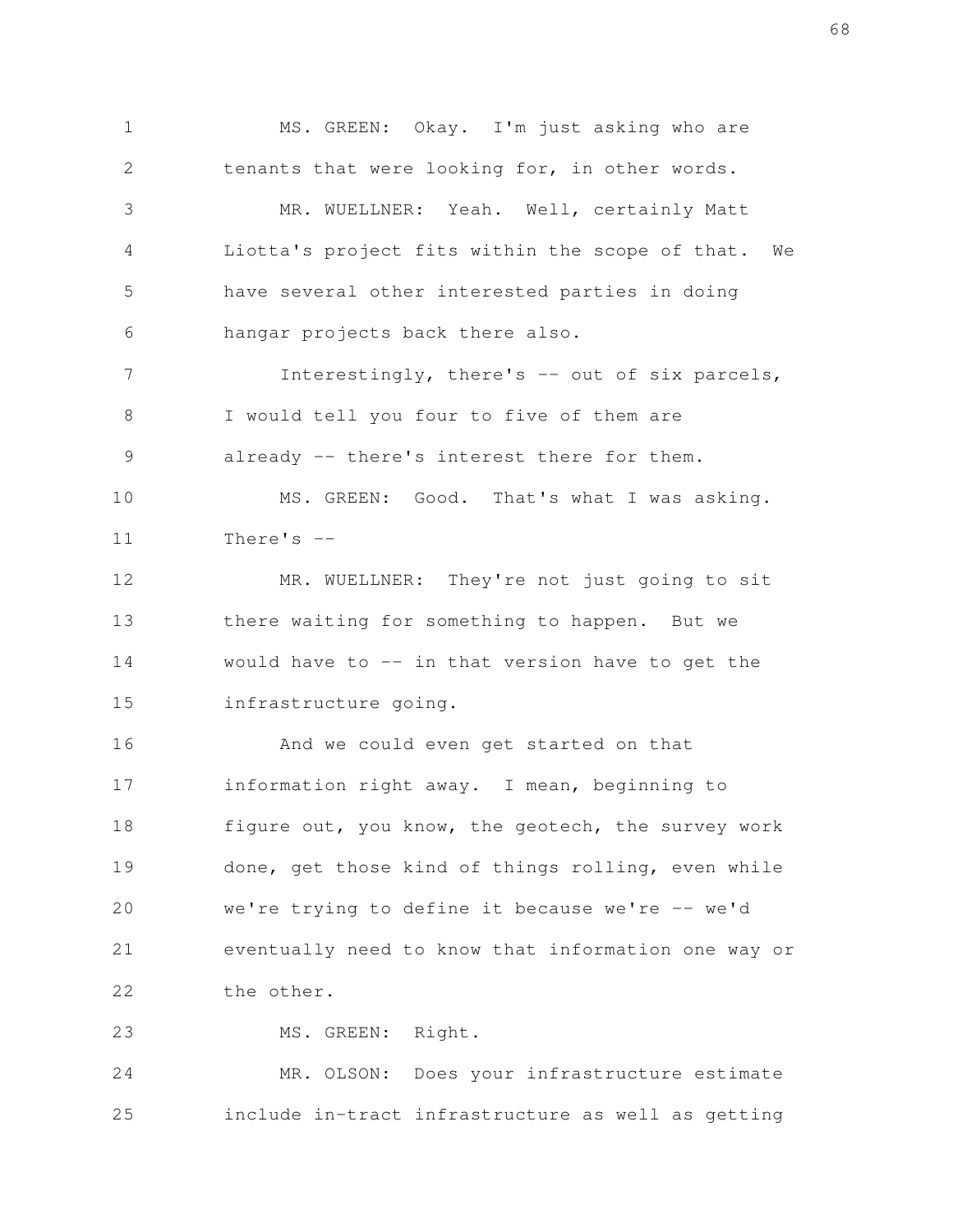1

the utilities to the site?

MR. WUELLNER: To the site it would be their connections. 2 3

MR. OLSON: So the in-tract stuff, if it were separate parcels that we were setting up for someone to ground lease and build their own building, there'd still be some shared infrastructure on the -- in the acreage that would be -- MR. WUELLNER: Sure. MR. OLSON: -- considered --MR. WUELLNER: Well, you know, the main water lines, the road -- the access road, the taxiway access into the facility, of course those are all common. Even the general drainage -- MR. OLSON: But that's --MR. WUELLNER: -- system. MR. OLSON: -- not in the six to seven? MR. WUELLNER: It is. MR. OLSON: Isn't. MR. WUELLNER: Is. MS. GREEN: Is. MR. OLSON: Is. Okay. Thank you. MR. BURNETT: The parking and the access --MR. WUELLNER: Yeah. 4 5 6 7 8 9 10 11 12 13 14 15 16 17 18 19 20 21 22 23 24 25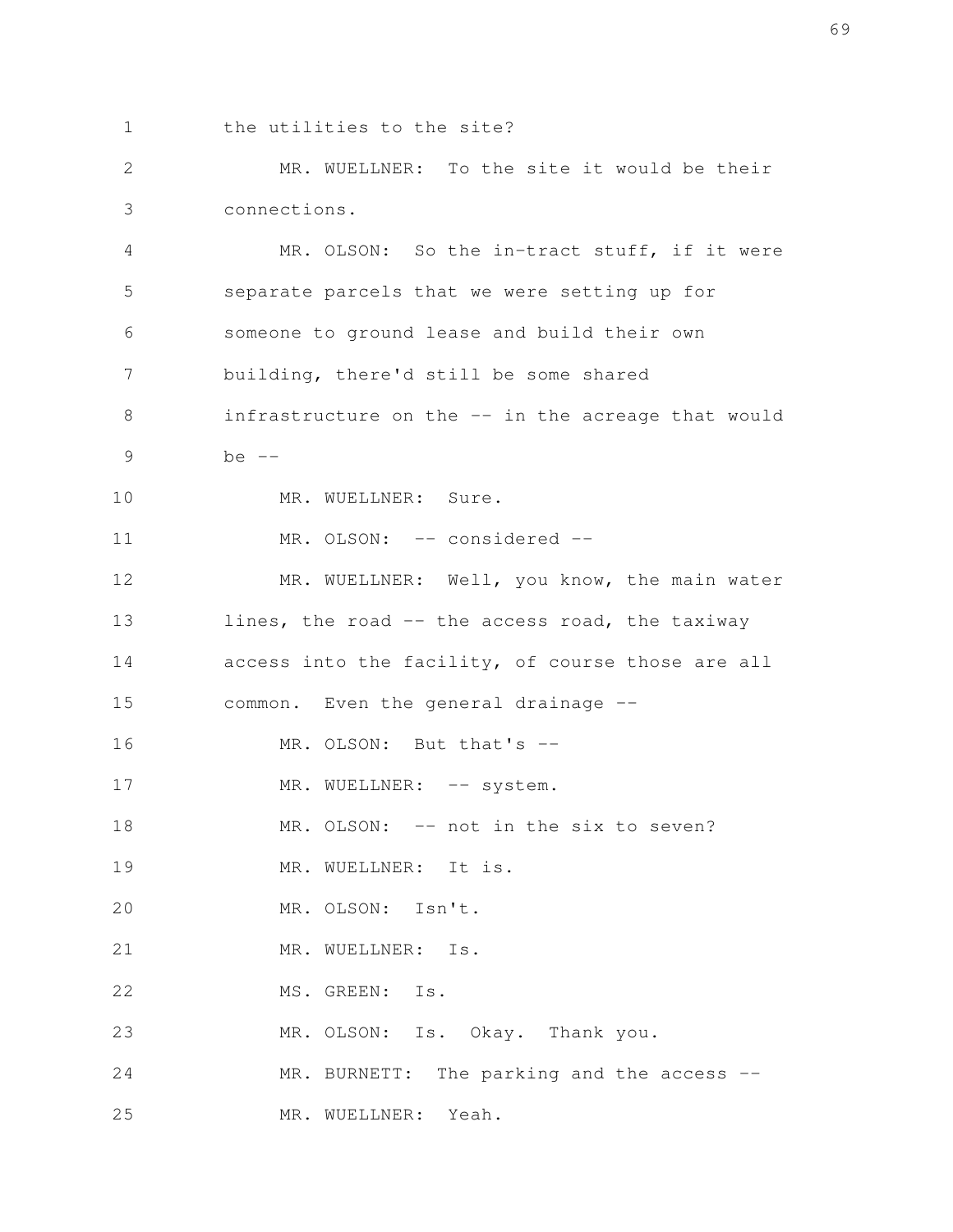MR. BURNETT: -- all of those types of things as well. 1 2

MR. WUELLNER: Well, parking is not in the -in the number, but access is. The tenant would need to develop their own parking for whatever they're doing. It's just drawn there to give you an idea of how much could be developed, not it will be developed that way. 3 4 5 6 7 8

Last option that's on the table, and we've had interest not only from -- from Matt's group, but we've also had other developers interested in taking projects on this size. We have not had recent conversations with them, but certainly would love to have a parcel of land and incur all those costs and, you know, lease it out as  $-$  as they develop it. 9 10 11 12 13 14 15 16

The only challenge there is we do lose some control over the project, meaning the ultimate use you would have to be very very specific, as you would anyway, in your leasing to that developer to make sure that the basic controls of those -- those facilities remain intact. 17 18 19 20 21 22

Keeping in mind in most cases, not necessarily every case, but probably most cases, there's some lender or lenders involved in this, which means 23 24 25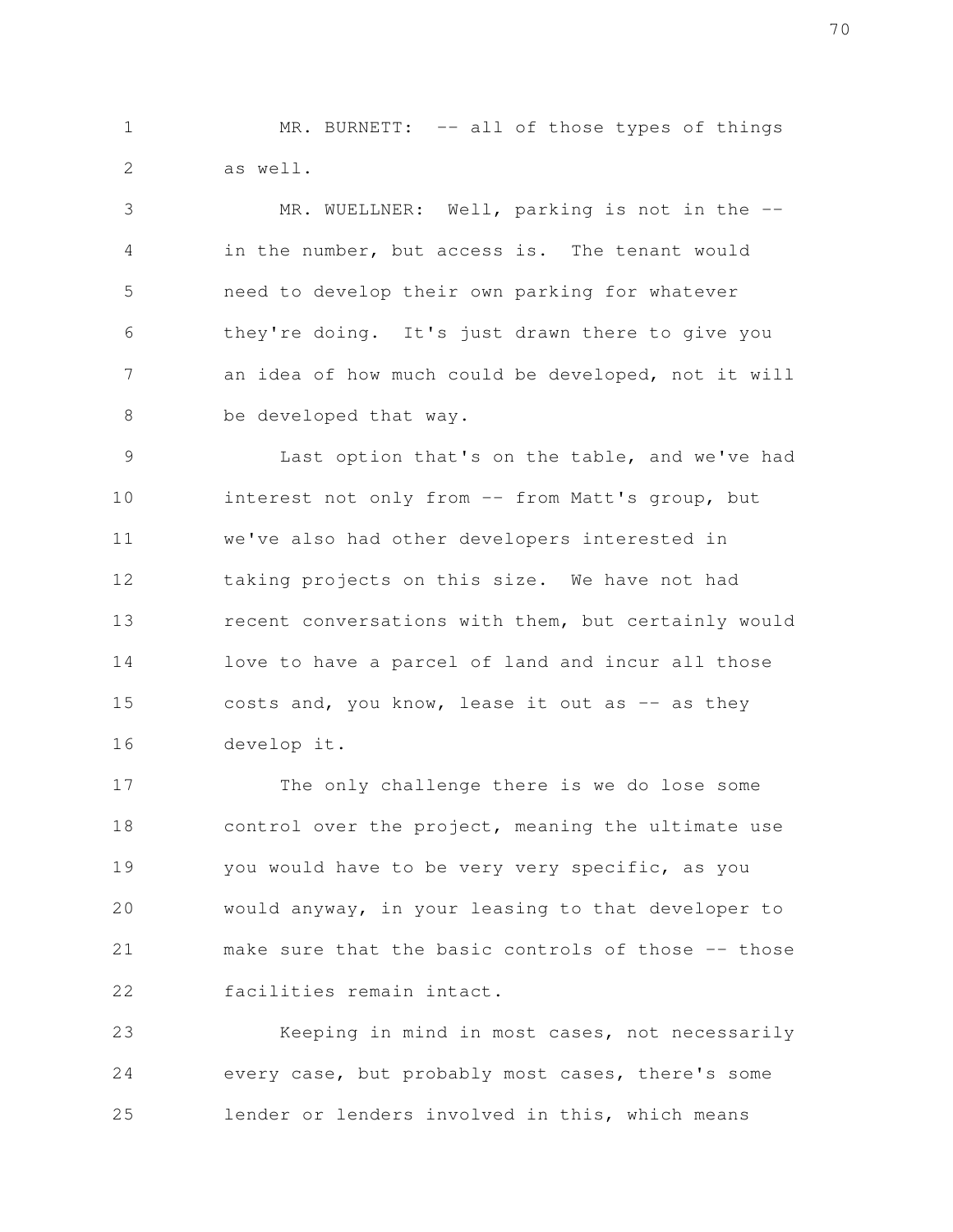they're going to want to make claims to  $-$ - would like to make claims to property, which we will be unable to do because we  $-$ - because it's government owned. 1 2 3 4

There are ways to work through some of those issues, but at the end of the day, the long-term concern I would express -- not that this is going to happen, but I've seen it happen at an airport I was involved with coming before here, is that  $$ and it was an industrial park kind of property, but there are times when the -- you can't find a tenant that meets the lease agreement covenants. 5 6 7 8 9 10 11 12

So you could end up with a situation where a developer is trying to -- to shoehorn something in there that's completely nonaviation in order to recover their investment or -- in that project, and you have to be extremely careful on the front end to make sure that that option is precluded. You could find yourself with a Walmart storage area -- MR. OLSON: Yeah, the developer --MR. WUELLNER: -- or something else. MR. OLSON: -- or the lender, if there's a foreclosure. MR. WUELLNER: Exactly. It can get really 13 14 15 16 17 18 19 20 21 22 23 24

weird. 25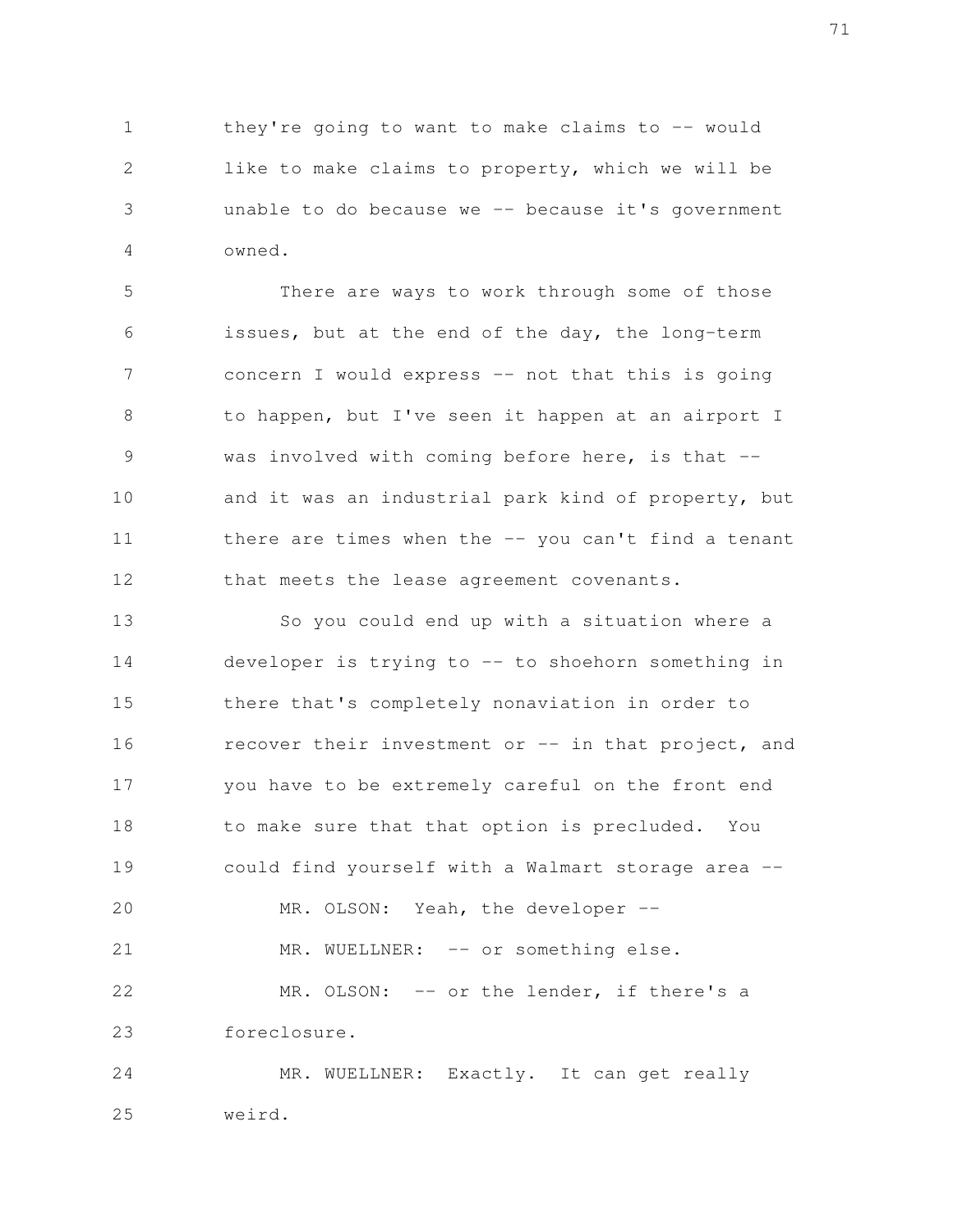The projects I'm talking about had to do with some of those, I don't even remember the entity, but where a lot of commercial loans fell apart in the -- in the 80s there, and some of those got really weird when you tried -- when they tried to re-lease them to other parties. 1 2 3 4 5 6

So, we have had indicate -- Mr. Liotta has indicated an interest in leasing the whole thing. Fundamentally not an issue, but it's basically a third-party developer or private developer scenario. 7 8 9 10 11

I think no matter what, we need to develop the parameters. Whichever option you guys want to head us down, that's fine, but I think we need to then develop the parameters that would lead to the lease. 12 13 14 15 16

We -- this is catching us, meaning staff and the like, a little off guard because of the timing of it. We weren't expecting to be dealing with land leases in this -- a project of this size on the east side this quickly. 17 18 19 20 21

In fact, frankly we weren't expecting it till we got to the road relocation project and that parcel opened up. So he's a little -- a little ahead of us in terms of the time he's  $-$  and his 22 23 24 25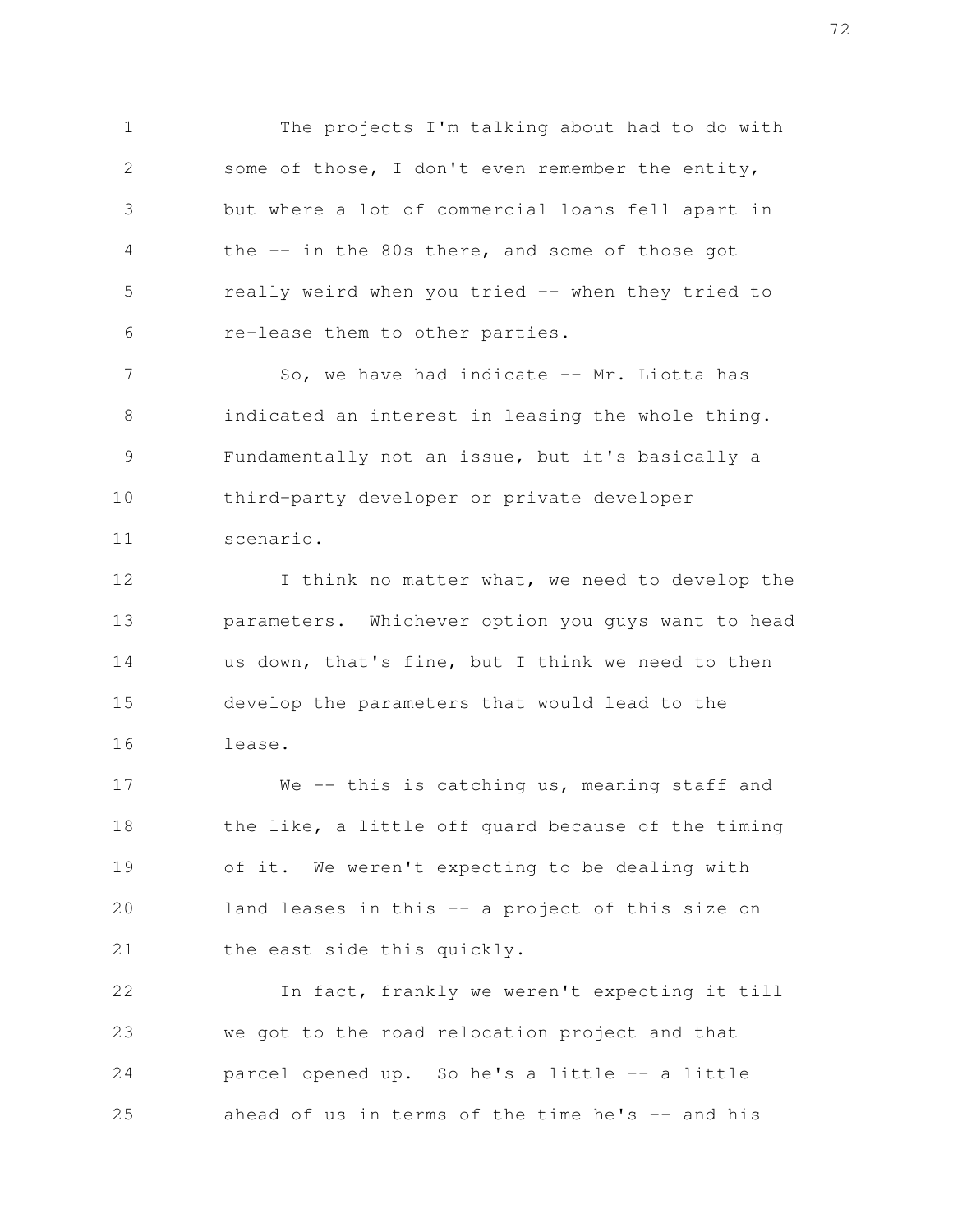willingness and desire to get moving, which I get. But, you know, we've got to catch up so that we don't make genuinely bad decisions related to these kind of things. 1 2 3 4

CHAIRMAN MAGUIRE: The -- I'll start off. First of all, looking at Option Number 3, the first two items, airport control limited and sig- -- significant land parcel, to me those are cons, not pros, because when you limit your control, that is always a negative because you want to get control. 5 6 7 8 9 10 11

I am -- my philosophy is I am a landlord or an owner and I am not a tenant. So I think in terms of landlord and tenant -- landlord and owner issues. 12 13 14 15

As a landlord, we just leased a five-acre parcel, a land lease, commercial lease, and it's one of the best things we've ever done because we said, Here's the property, you pay a net fee, which means you pay everything above what you write us a check for, that's taxes, insurance, maintenance, the whole works. 16 17 18 19 20 21 22

And so we have no headaches, we have no labor issues, we have no issues at all; we just collect a check. Except we have total control over the 23 24 25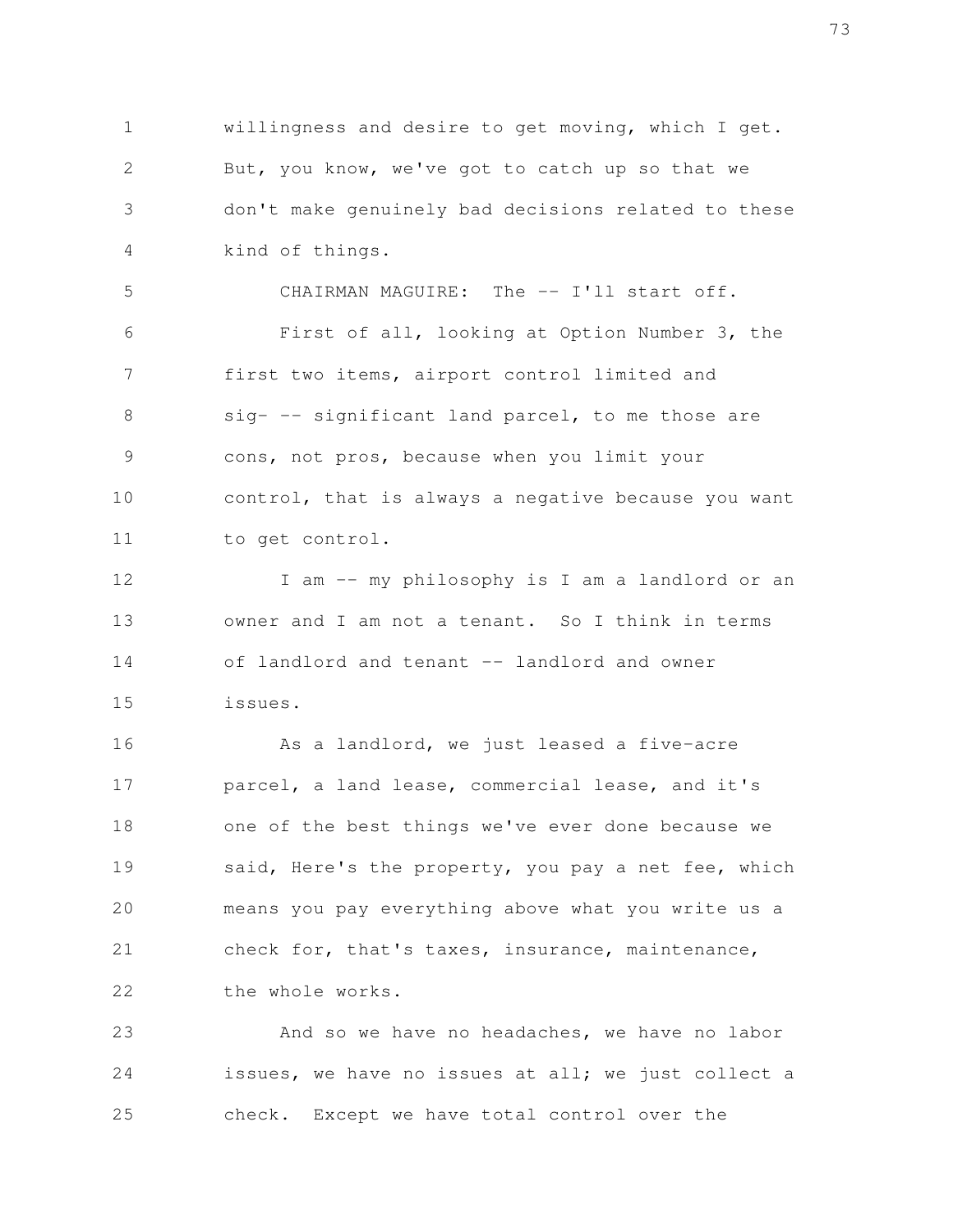development project as part of the land lease. 1

Land leases are a very good way to handle 2

something -- something like this. 3

The downside of a land lease that a tenant may look at is that they're going to spend \$10 million building a facility, then invariably they're going to look at some way to recoup that or amortize it over life -- 4 5 6 7 8

9

MR. WUELLNER: Sure.

CHAIRMAN MAGUIRE: -- so you're going to have a 30-, 40-year lifespan. Not necessarily bad. But a lender, if they have to go through a lender, they're going to want some security in that facility, and they may try to require some type of subordinate position for the Airport Authority which we can't do. 10 11 12 13 14 15 16

So the other issue is as -- as a landlord, I've always avoided the extremes, okay? I don't believe in going whole hog to one tenant and I don't believe in spending \$70 million to maximize the product because it takes 20 years to recoup. You're not going to see a return in the first couple of years. 17 18 19 20 21 22 23

So I tend to go with the middle. Lay out the infrastructure. What's going to take the board an 24 25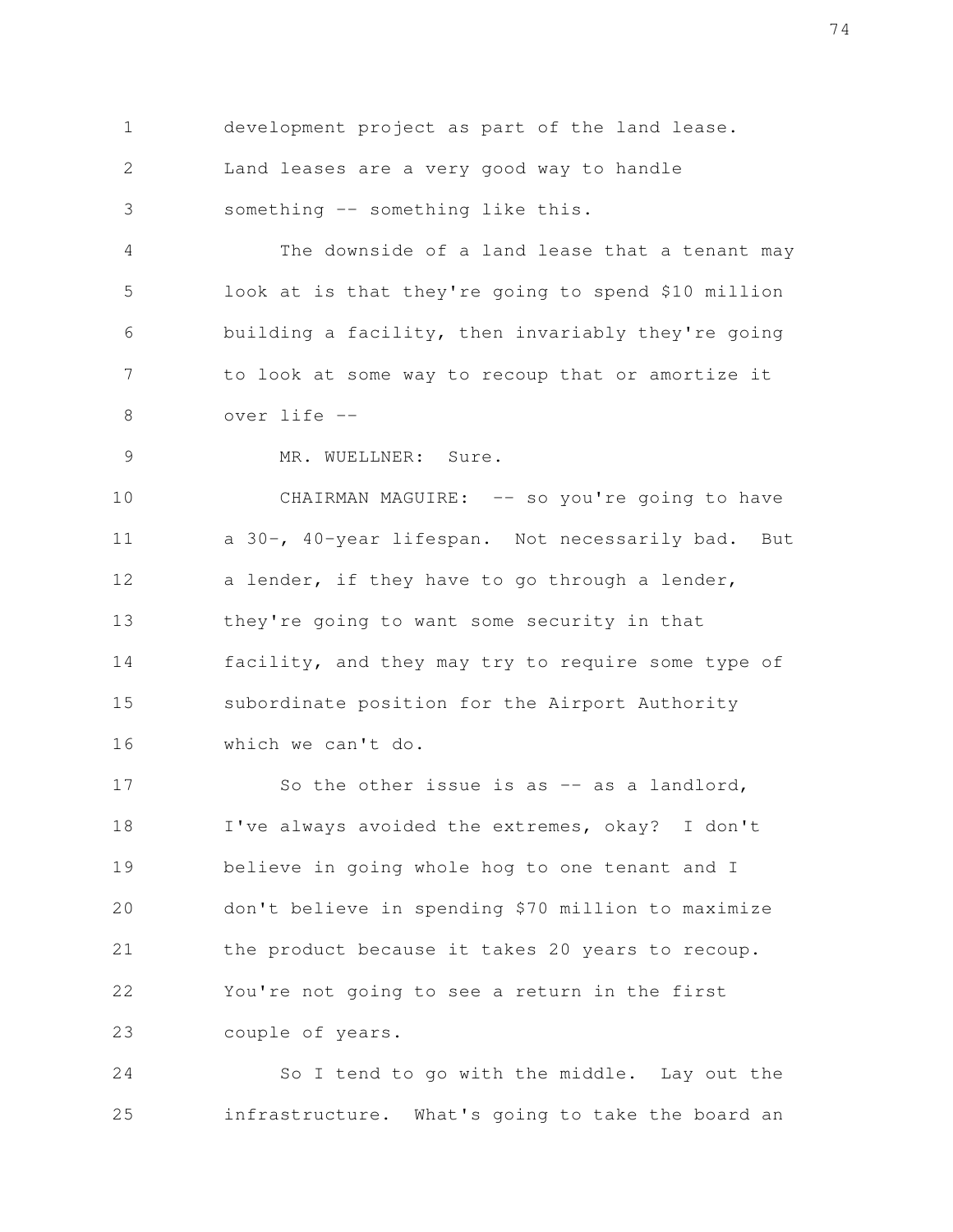issue is how do we design the parcel layout, the size of the parcels, and so forth to lease? Because that has invariably always proven to be the best way to go for a landlord that doesn't have \$70 million, okay? So my philosophy is, look in terms of the middle option because we have a lot of flexibility. And if we already have, you know, four, five, six people looking at those potential buildings, what an opportunity. That's terrific -- MR. WUELLNER: Oh, yeah. CHAIRMAN MAGUIRE: -- okay? So open up to the board. Robert, you raised your hand first. MR. OLSON: I'm going to hold off right now.  $So$   $--$ CHAIRMAN MAGUIRE: Okay. MR. OLSON: -- I'll pass on to others. CHAIRMAN MAGUIRE: Justin? MR. MIRGEAUX: So I'll just say that it's in there, our master plan for the east corporate area of which this development would be a part of; is that correct? MR. WUELLNER: This is shown as a future aviation development area. It's not really been dissected down to the specific, you know, the 1 2 3 4 5 6 7 8 9 10 11 12 13 14 15 16 17 18 19 20 21 22 23 24 25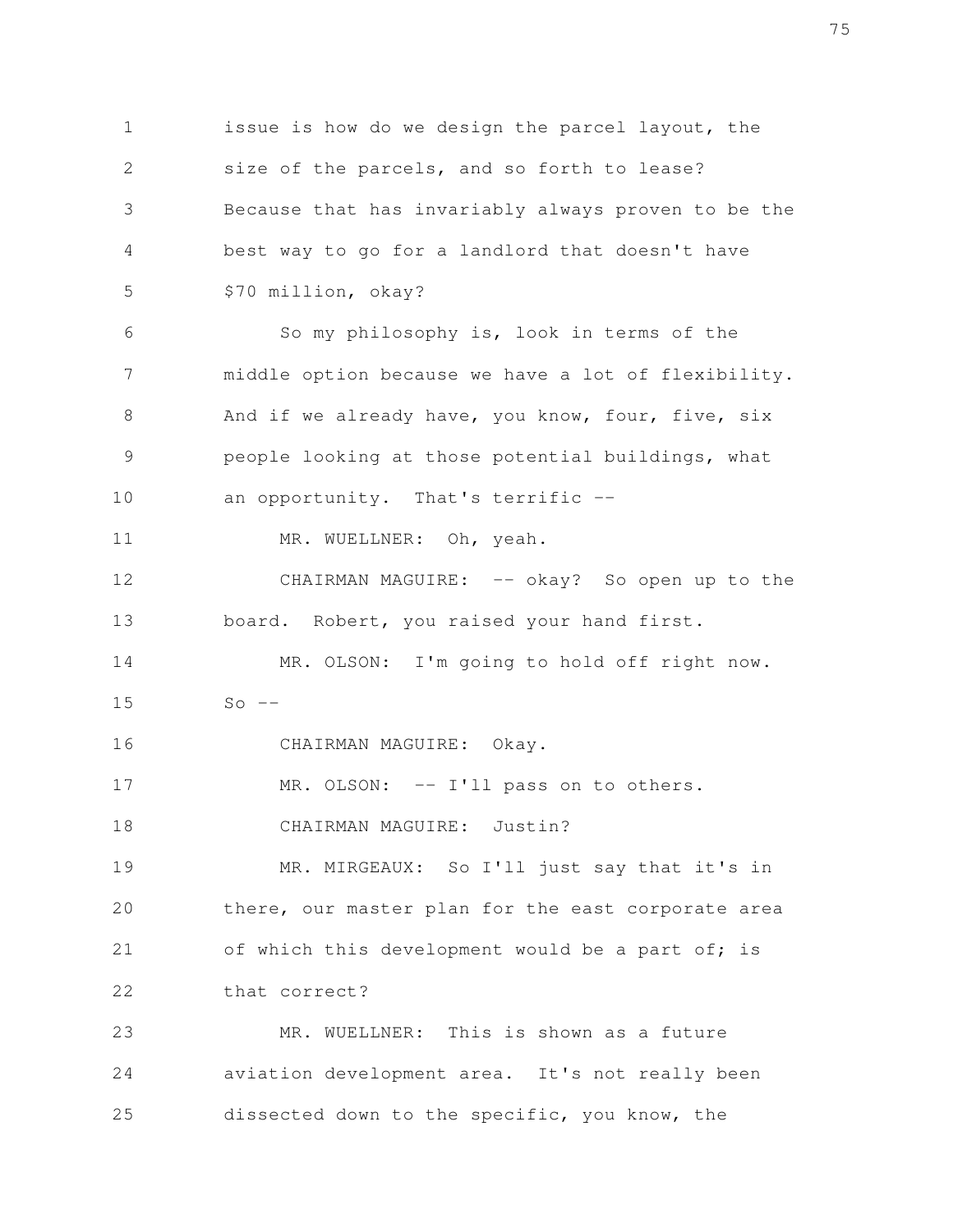layouts of buildings and all, primarily because it's been under a right of first refusal, so it wasn't -- while it was considered a potential area, it wasn't a likely development area in a short suspense. That kind of has turned upside down with Grumman deciding they do not intend to lease it or freeing that parcel up, however you want to think of it. 1 2 3 4 5 6 7 8

MR. MIRGEAUX: So, but I'm just saying, this parcel exists in the east corporate area. 9 10

MR. WUELLNER: Yes. Just geographically, yes. MR. MIRGEAUX: Geographically it does. And we have in the master plan right now a recommendation to construct 11 additional hangars -- I'm sorry, yeah, 12 additional large conventional hangars which they identify as 10,000 square feet each, but you're talking about two and a half times that size. 11 12 13 14 15 16 17 18

MR. WUELLNER: Correct. 19

MR. MIRGEAUX: So, yeah, I mean, this is --MS. GREEN: It would accommodate what we're talking about. 20 21 22

MR. MIRGEAUX: -- this is in line with, you know, how we envisioned the growth of the airport going. And I agree with the chairman, the second 23 24 25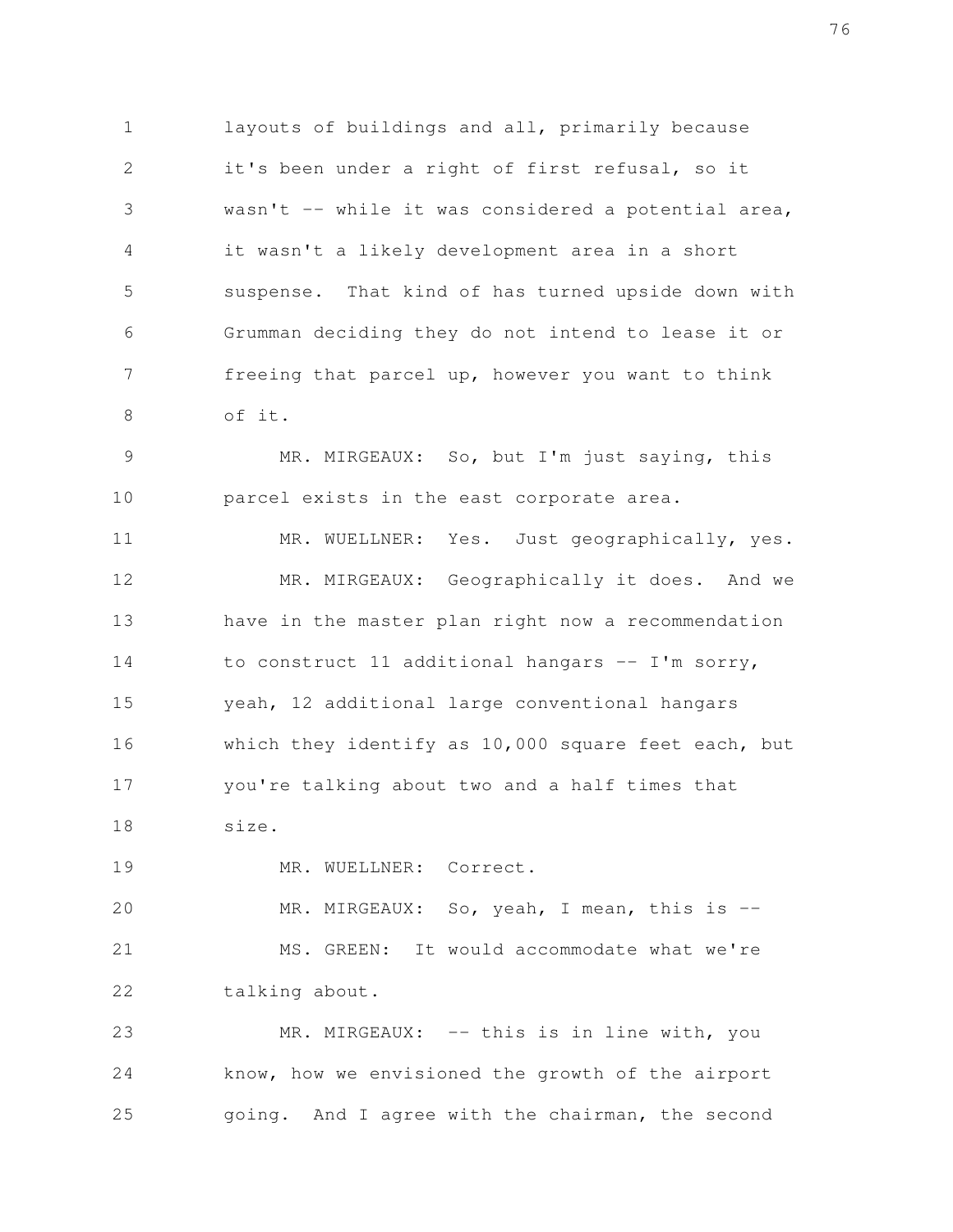option is probably the most desirable of the three. MR. WUELLNER: And one of the deficits in really the entirety of the southeast is hangar space of that size in general or the ability to accommodate hangars of that size, there's just nothing that handles, you know, your G5 and larger aircraft. Even -- even -- it's just been very difficult to find. Just no one builds it because that kind of -- it's a lot of money to have out on speculation, even though you'd be leasing. CHAIRMAN MAGUIRE: Okay. MS. GREEN: I agree. I was -- I didn't want to reiterate what Justin said, but I'm tending towards Alternative 2. It seems to be in line with our master plan, what we were talking about to develop that area and a little more control -- CHAIRMAN MAGUIRE: Yeah. MS. GREEN: -- that we need. CHAIRMAN MAGUIRE: Okay. Reba? MS. LUDLOW: I am going for Alternative 3. Airport Authority cost, nothing. By the way, so you're saying we have a  $-$  a backlog of large hangars -- or how many large hangars do you know of that we could build there? MR. WUELLNER: I think we know of at least 1 2 3 4 5 6 7 8 9 10 11 12 13 14 15 16 17 18 19 20 21 22 23 24 25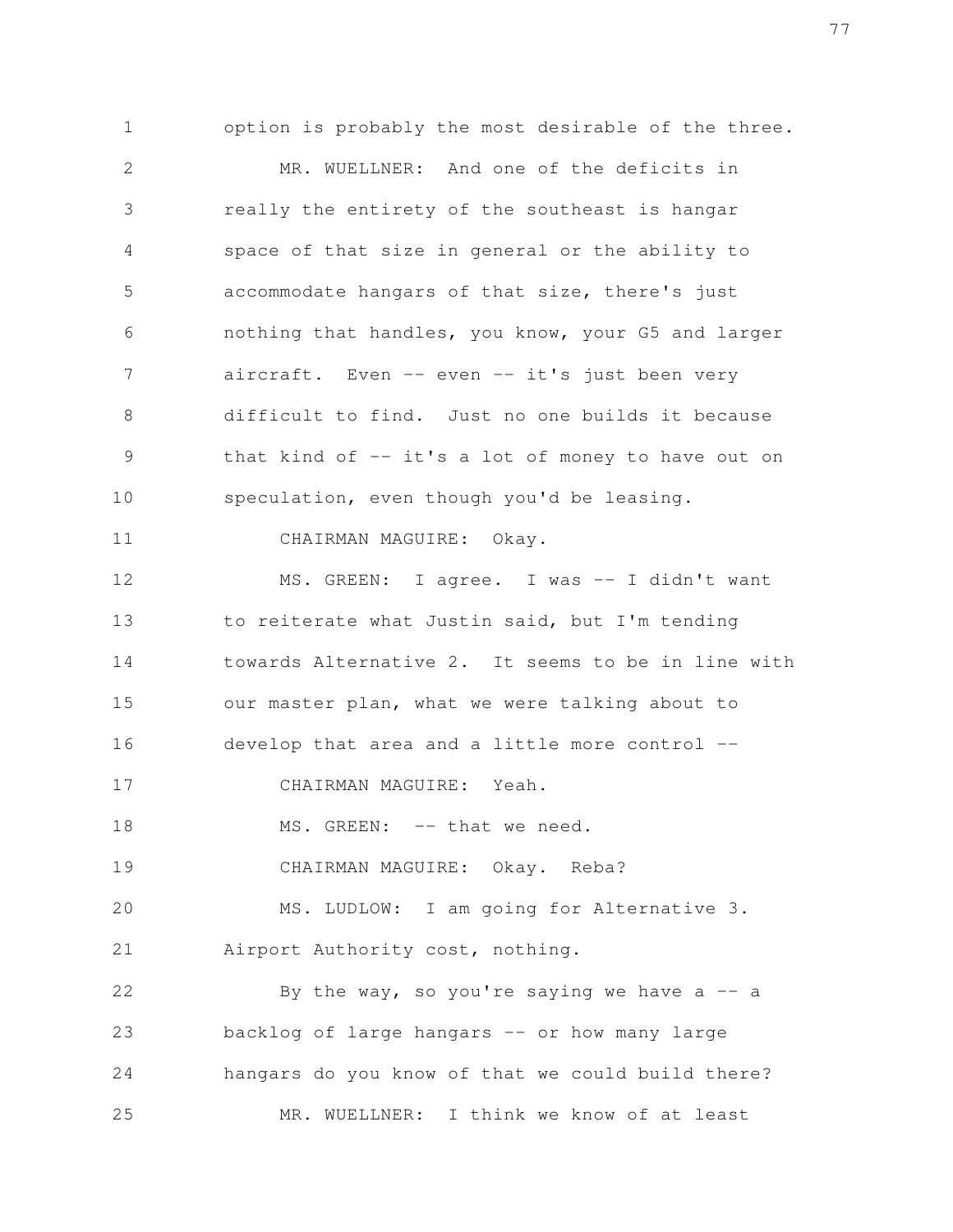four right now that have significant interest. Of course we have not inked anything with anyone because it's way too early for that, but -- MS. LUDLOW: So, I mean, that's not a very big backlog, four. MR. WUELLNER: Especially with this kind of space. This is not hard space to lease compared  $to$   $--$ MS. LUDLOW: Right. MR. WUELLNER: -- any --MS. LUDLOW: You know, and we don't have to worry about the bonding because a developer - would they do their own bonding? We're not involved in that. And they're governed by all the building codes. We don't govern them by the building codes. MR. WUELLNER: Correct. MS. LUDLOW: They're governed by the building codes just like the other things you build here. And we have some infrastructure would be available. Would allow establishments to limit risk. I mean, you know, we're into that. Long-term lease to amortize. You know what? At least it's bringing in money. How much money has that been bringing in for the last 15 years? None. 1 2 3 4 5 6 7 8 9 10 11 12 13 14 15 16 17 18 19 20 21 22 23 24 25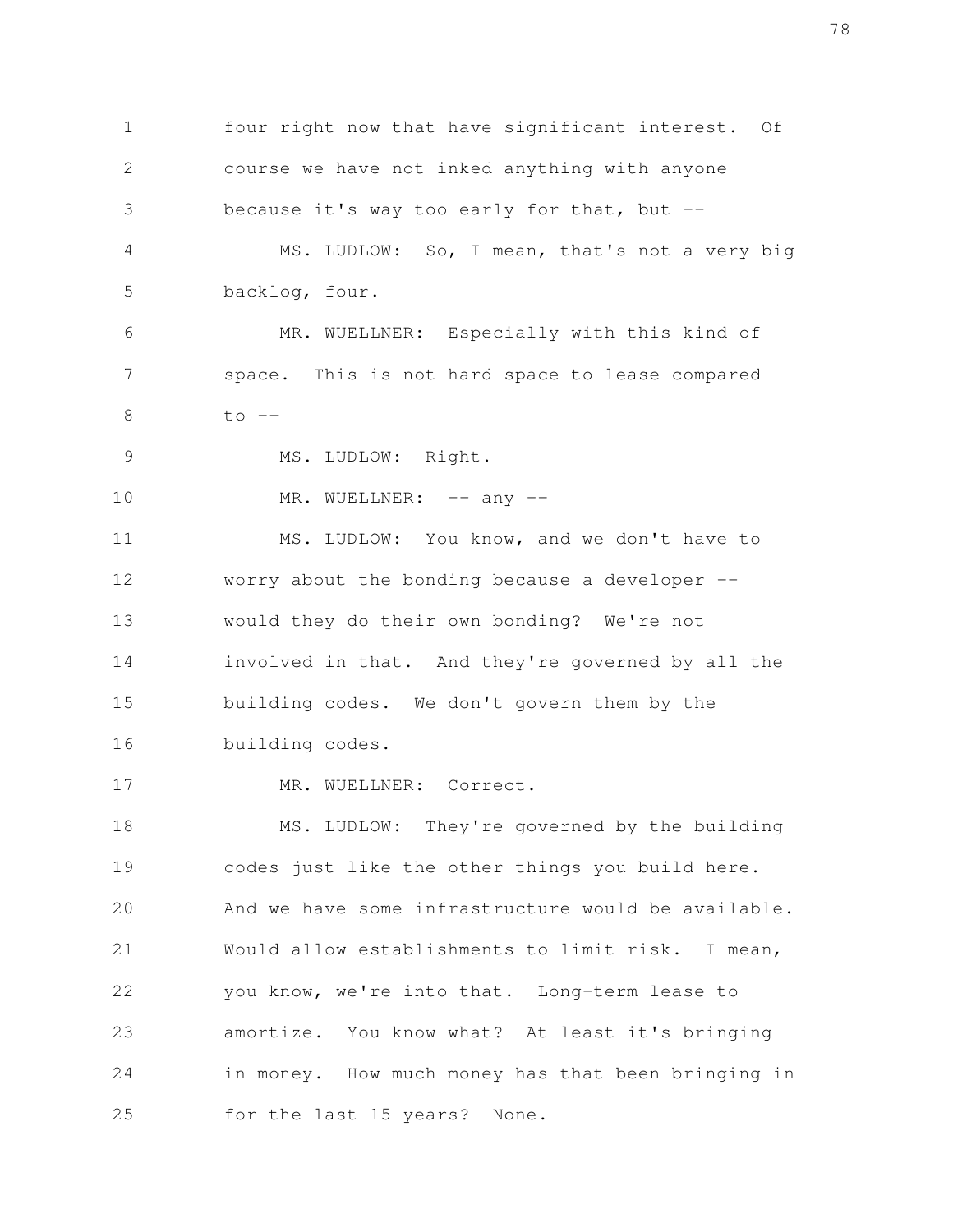1

MR. WUELLNER: Correct.

MS. LUDLOW: So I go for Option 3. Let them build it. They're governed. We don't have to worry about the code. But we would have input. I mean, we would have input. We couldn't say -- I mean, we couldn't let them say we're going to build a Costco over there, you know. So we do have input. CHAIRMAN MAGUIRE: Okay. Robert? MR. OLSON: Yeah. Under Alternative 2, which 2 3 4 5 6 7 8 9 10

is the one I'm focusing on also, if we decided today or next month or whatever to go ahead and pursue Alternative 2, there's -- there's -- the first step is to engineer and do the infrastructure, the off-site and further planning of the on-site, based on I guess more, even closer look at how the -- and interest is for the thing. So that's going to take a while. I mean, things don't happen fast. Is -- what's the level of engineering that's been done for the 11 12 13 14 15 16 17 18 19 20

infrastructure? 21

MR. WUELLNER: Zero engineering's been done. All we've done is some planning work with Passero to get a site and, you know, talk through what would need to be done in order to develop. 22 23 24 25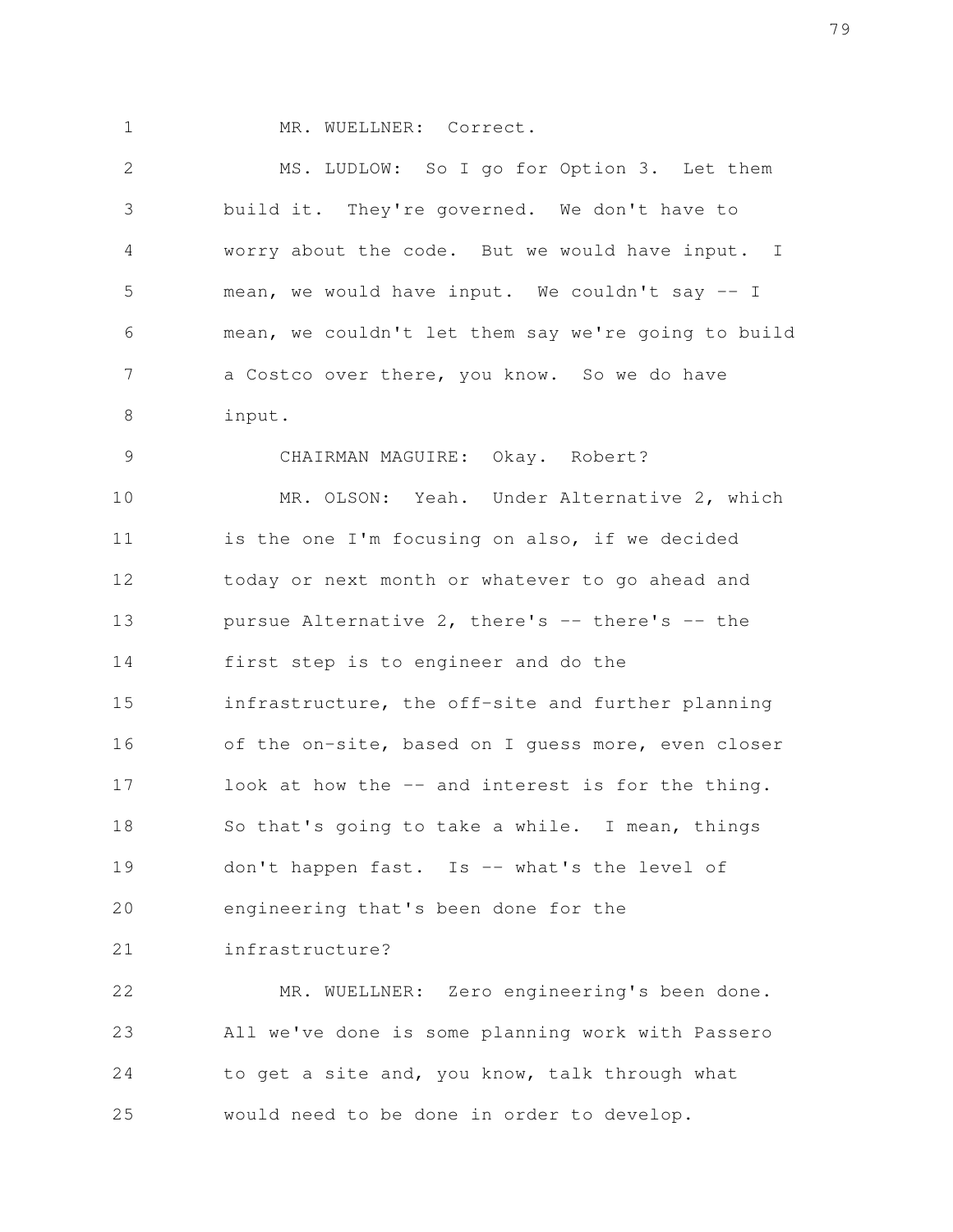CHAIRMAN MAGUIRE: Robert, I think what you're leading into is we're probably looking at two years down the road, three years. MR. WUELLNER: Well, whether a developer does it or we do it  $-$ CHAIRMAN MAGUIRE: Yeah. MR. WUELLNER: -- I mean, this is a two-year effort till somebody's -- CHAIRMAN MAGUIRE: Yeah, this is not make a decision in the next 30 days -- MR. WUELLNER: You might cut a month here or there, but you're  $-$  this is  $-$ MR. OLSON: You know, that's what I'm -- I'm thinking that, you know, our first -- while we all may have ideas about an alternative, and again I'm -- I think Alternative 2 is one that works possibly best in my view, but we -- we could now focus on just planning and engineering the infrastructure, because any of these alternatives need that -- MR. WUELLNER: Well --MR. OLSON: -- and in fact the airport needs what you're talking about, right? MR. WUELLNER: We do. We do ultimately. But I think there are many items here that could be 1 2 3 4 5 6 7 8 9 10 11 12 13 14 15 16 17 18 19 20 21 22 23 24 25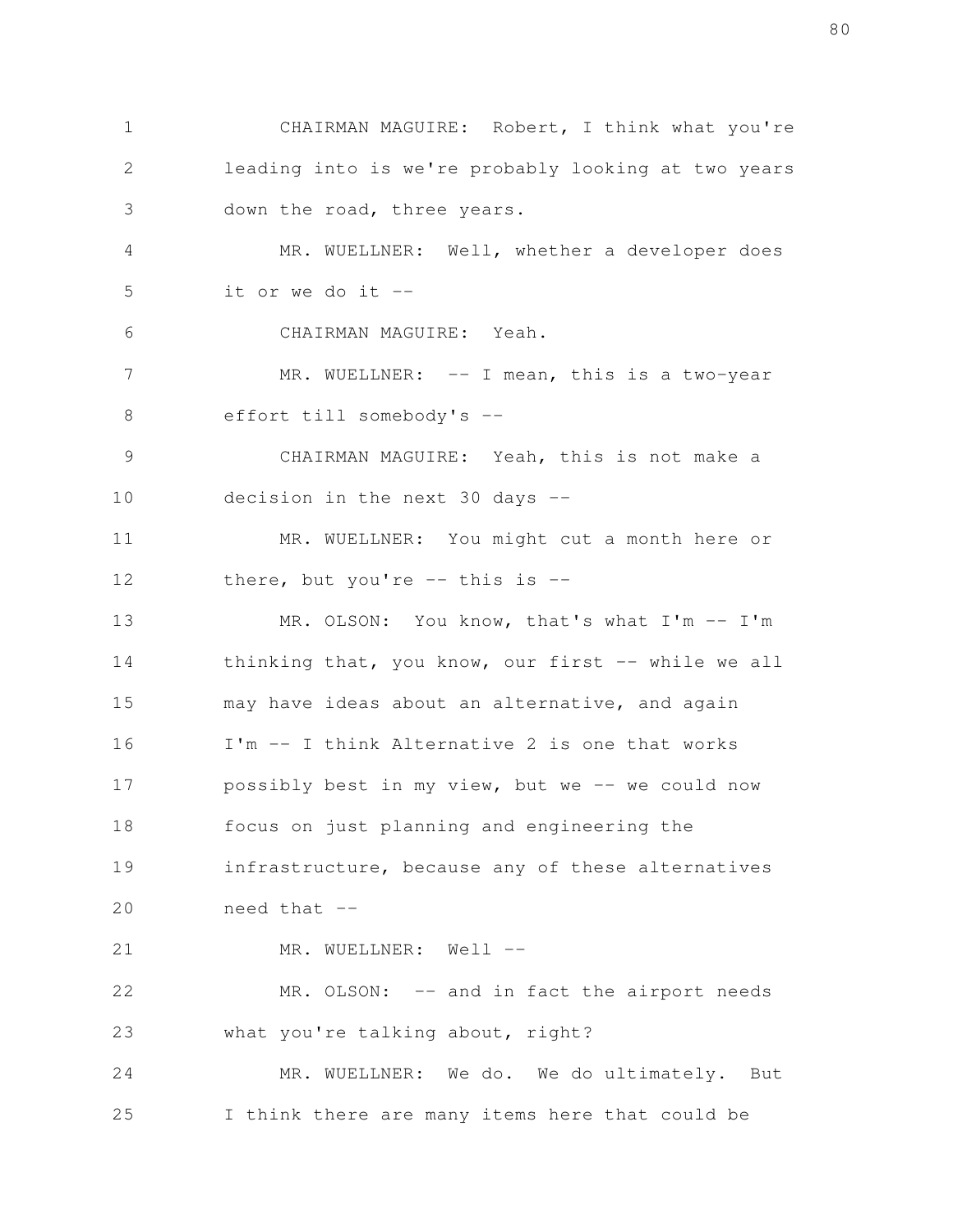1

done concurrently with the future tenants.

So  $I$  -- I would say let us -- let us work through this over the next  $-$  till the next meeting again. But I think if  $-$  if 2 is the direction you want to go, then I would -- I would like to get with Matt and others who are potential lessees there. 2 3 4 5 6 7

Let's get their needs kind of narrowed into that parcel. Let's do some preliminary work, make sure we don't have any geotech issue that's -that's lurking out there or some Water Management issue that we're all blissfully unaware of or utility extension. We can be doing those things concurrently with working with them. 8 9 10 11 12 13 14

At the point we look  $-$  we think we're a go, meaning we're ready to kind of launch this as a real project, get the engineering, get going, then we can be at a point where we execute leases with a timeline or an agreement to lease or whatever you want to call it that lets them go out and get going on their own building engineering. 15 16 17 18 19 20 21

There's no reason most of this can't be being -- being done concurrently so that we're not going two years and then somebody else has got two years till they get in -- 22 23 24 25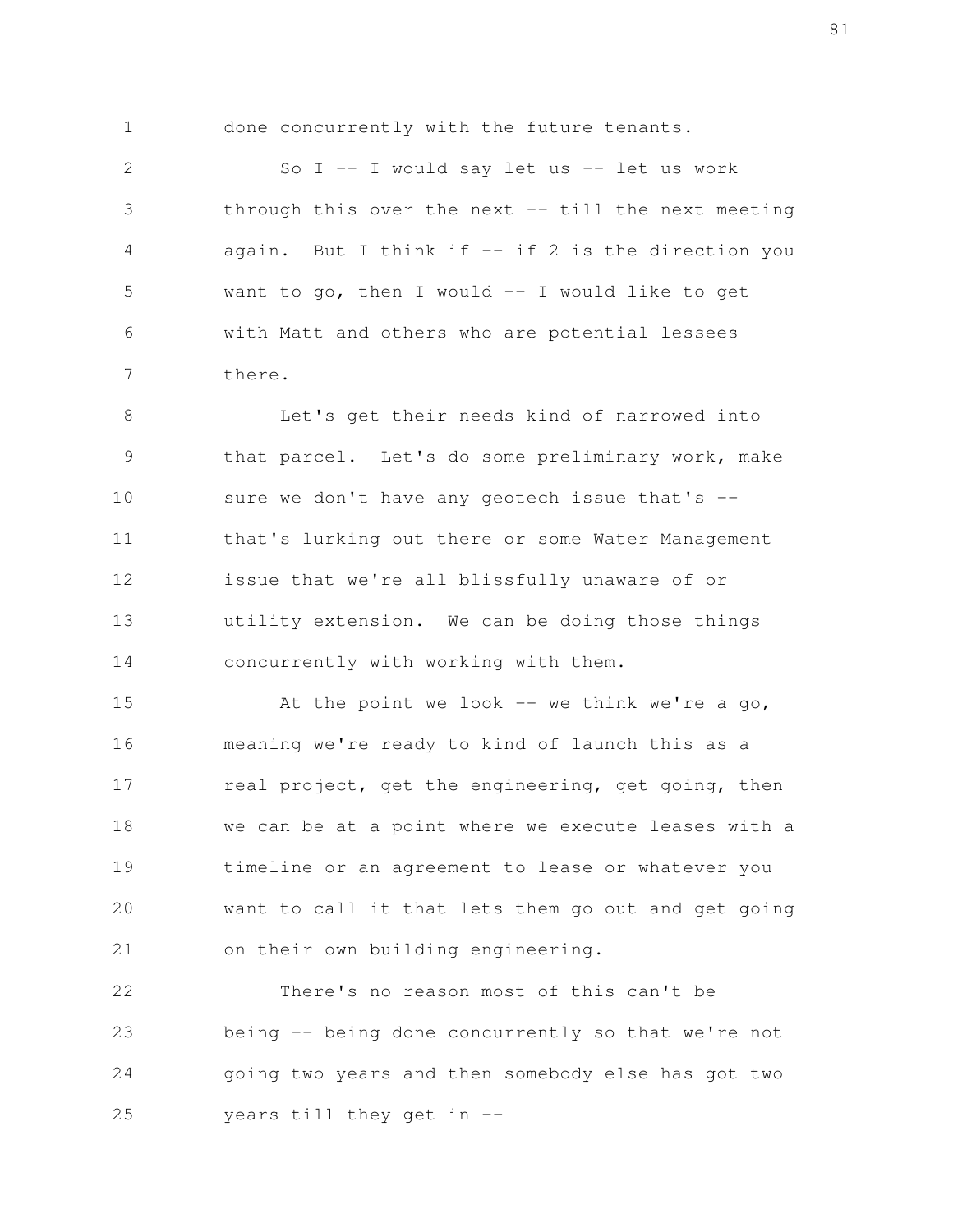CHAIRMAN MAGUIRE: Yeah. No, and you're right there. We -- there's a lot of preliminary stuff that has to be done. One of the issues that might be a good -- a factor is this. Sometimes on land leases, you can collect advance money on the rents  $to$   $--$  1 2 3 4 5 6

MR. WUELLNER: Potentially.

7

CHAIRMAN MAGUIRE: -- cover the upfront costs so you don't pay for it and then you reduce over the term of the lease the payoff. So you reduce your up -- you know, your outlay. You also reduce your revenue. But you didn't pay as much. So those are things to look at. 8 9 10 11 12 13

And Liotta may say, well, I want this type of structure that would require a certain amount of engineering and somebody else wants a different type with a different facet of engineering, and all that has to come together. 14 15 16 17 18

We're not going to be experienced enough to do that. We're going to have to hire somebody to design all the demands and criteria and inputs that people would have. 19 20 21 22

MS. GREEN: Which is why I like 2 versus 3, because we still have some control over that and help with the tenants needs as well. 23 24 25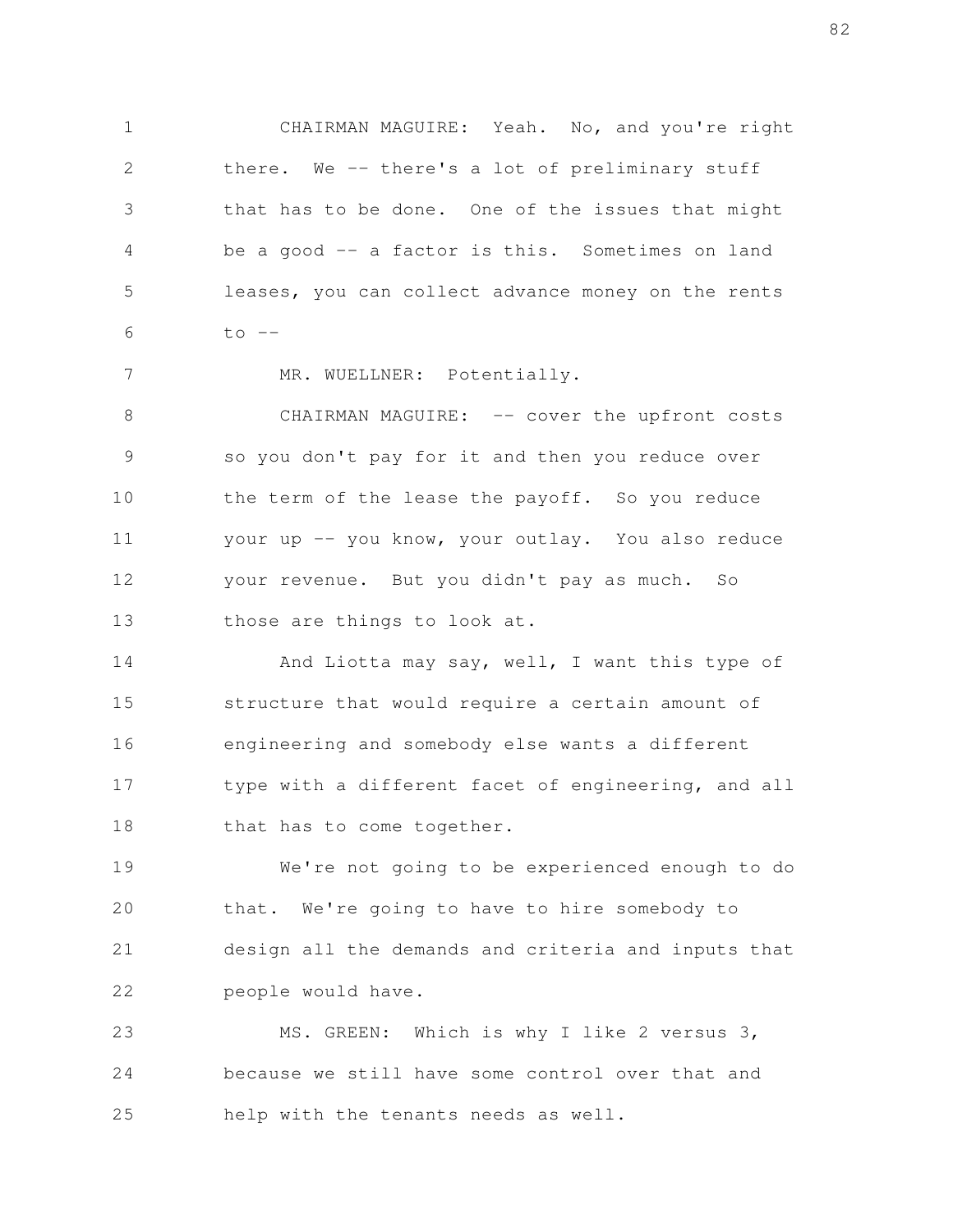CHAIRMAN MAGUIRE: Lack of control is a major issue when you lease land, a major issue. And you brought up a good point. If you go with a single person, they quite often may have to parlay a little something in the middle to maximize their return that doesn't really fit into the grand scheme. How do you handle that? 1 2 3 4 5 6 7

MR. WUELLNER: And I would never suggest that something like this could happen, but the option is there. I mean, things happen to where projects don't even get completed and you're stuck with a half-built project for whatever reason. I'm not suggesting that would be the case here. 8 9 10 11 12 13

CHAIRMAN MAGUIRE: Yes? 14

MS. LUDLOW: I -- do we know, is everyone aware of Nimbus right here? That was a land lease. He built the building faster than the airport could say boo. So a developer can build faster than the airport. You don't have to plan the whole 21 acres to get something going. 15 16 17 18 19 20

MR. WUELLNER: Well --21

MS. LUDLOW: You know, we're dragging our feet again. 22 23

MR. OLSON: Scenario 2 would be --MR. WUELLNER: Well, I would --24 25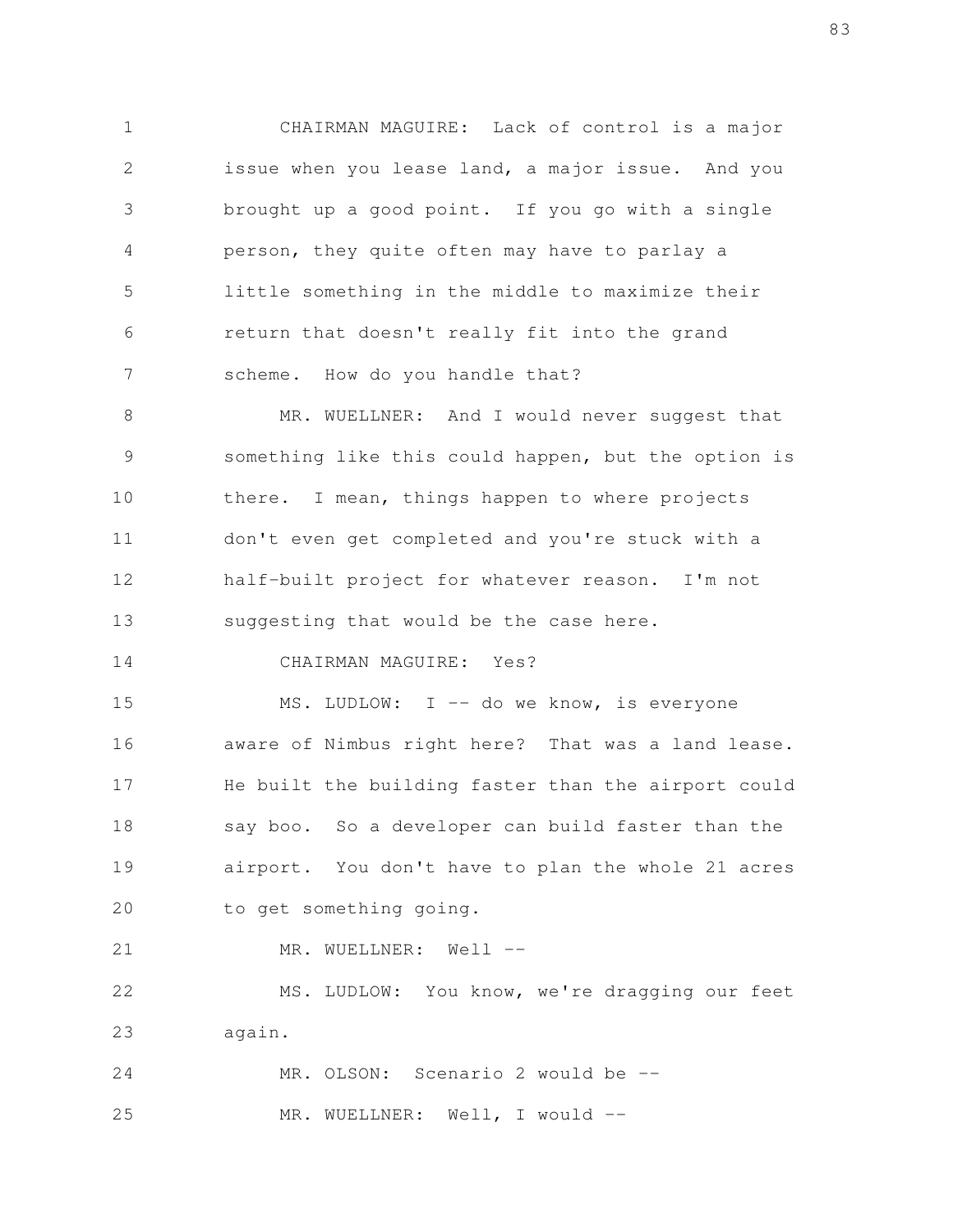MR. OLSON: -- the developer building the building. 1 2

MS. LUDLOW: Yes. Yeah, I see that.

3

MR. WUELLNER: -- put off -- there is a bit of an apple/orange thing going there relative to where Nimbus is located. 4 5 6

All that stormwater management was accomplished. Access was there. Utilities were down the street. All of the core infrastructure was in place at the point of leasing. So it is a little different scenario than where we are now. This is really undeveloped or un -- 7 8 9 10 11 12

MS. LUDLOW: It took them four years to negotiate that, and I certainly hope we don't have to work four years on developing this. 13 14 15

CHAIRMAN MAGUIRE: Okay. Do we have a -- yes, Doug? 16 17

MR. BURNETT: I was just going to add a few observations with this. And I understand the direction the board's going. 18 19 20

On Alternative 1, if you were to bond the cost, it's so significant that an underwriter is going to want the Airport Authority to pledge its tax revenue, which means you're going to have to put it on a ballot for the electors. It's 21 22 23 24 25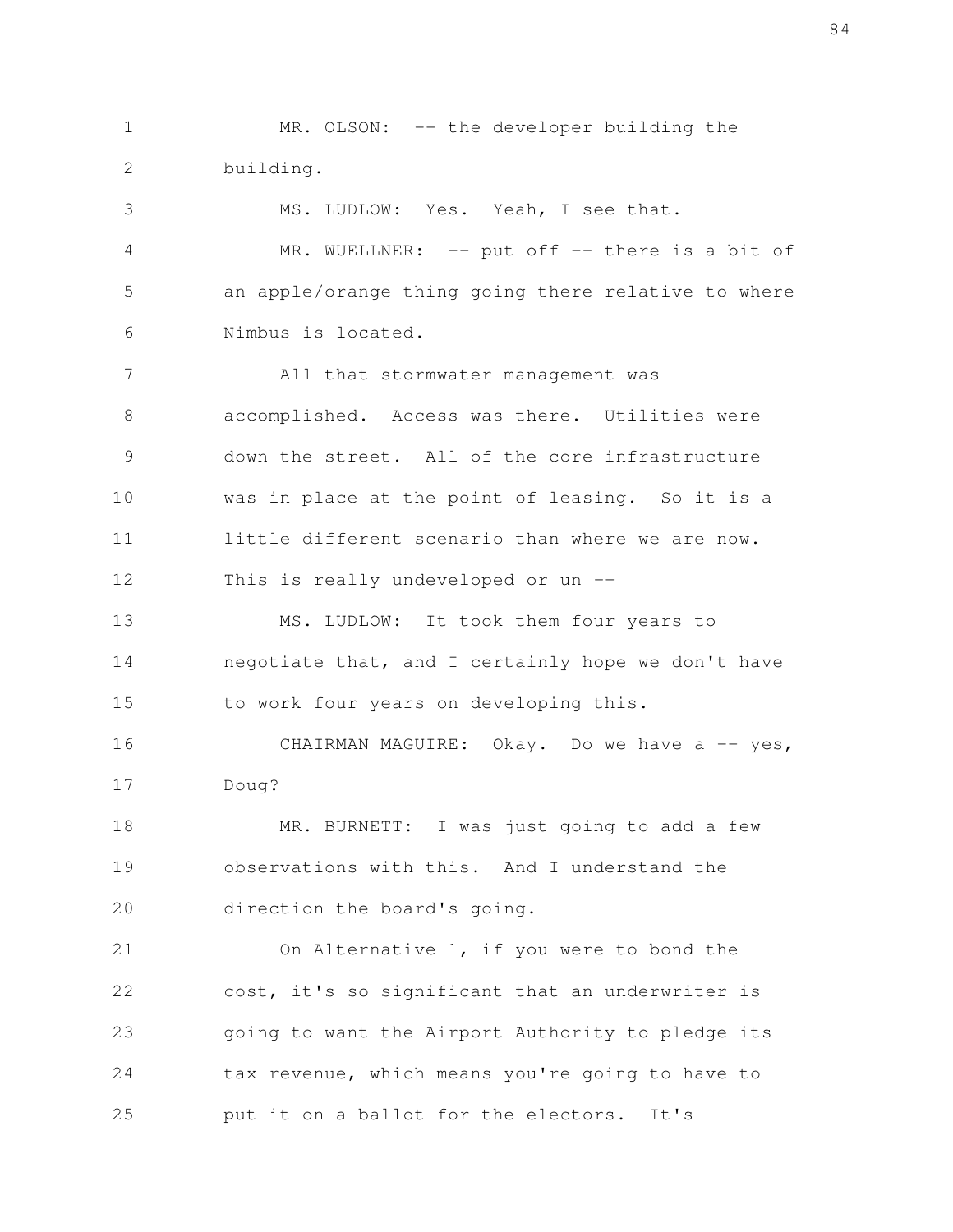significant. So Alternative 1 is, you know, probably not one that you would ever consider. Between 2 and 3, you did touch on a point, Mr. Chairman, with your observation that it may be that a group of four or six, however many are going to go there, could front-load some of their lease. I don't know the number, but I'll throw a number out there. 1 2 3 4 5 6 7 8

If it was \$500,000 each and you've got six of them, there's \$3 million of your \$6 million infrastructure. They front-load their lease and maybe it works out that way that some portion of the lease is paid up front that helps offset the airport's cost and gets this moving faster. So, from your perspective in which you raised, it does sound like that may be something that's possible, kind of a hybrid between 2 and 3, if you will. 9 10 11 12 13 14 15 16 17

I think 2 is challenging from the standpoint of infrastructure if you're going to try and rely on, say, six -- going by the drawing that's been put forward where there's six 25,000-square-foot buildings with office space. So you're really talking about six 30,000-square-foot buildings. 18 19 20 21 22 23

180,000 square feet and the infrastructure to go in there, if you're going to rely on six people 24 25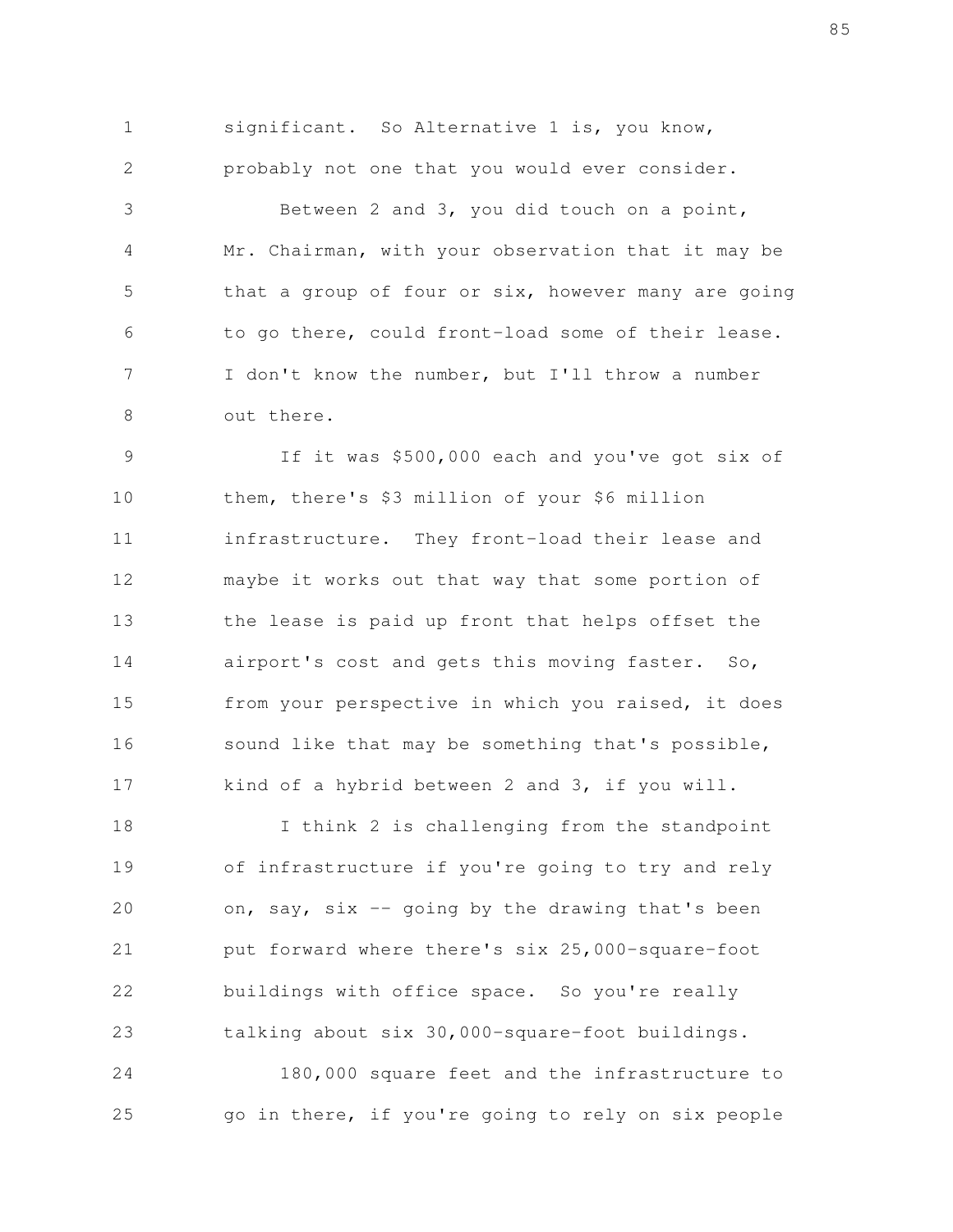trying to agree to select an engineer, it's a little bit like herding cats. It may be more challenging to get it across the finish line, and you're talking about improvements in public right-of-way and the like. The County's going to want the improvements related to the public utility -- or I guess it's City? 1 2 3 4 5 6 7

8

MR. WUELLNER: City.

MR. BURNETT: City is going to want those improvements bonded more than likely, and you're dealing with County and Airport Authority right-of-way. So it may be better from that perspective, at least the infrastructure piece of it. So I think one way or the another, you're looking at a hybrid between 2 and 3. 9 10 11 12 13 14 15

The other thing that I would tell you is if you look at -- going back to control, if you look at, for example, the movie theater parcel, I think we're all familiar with that, at 207 and 312 in that general area, the movie theater, the owner of that project was the movie theater, kind of like the Airport Authority here, and then you've got outparcels and they developed the infrastructure for the outparcels. 16 17 18 19 20 21 22 23 24

25

And so, when you have McDonald's come in and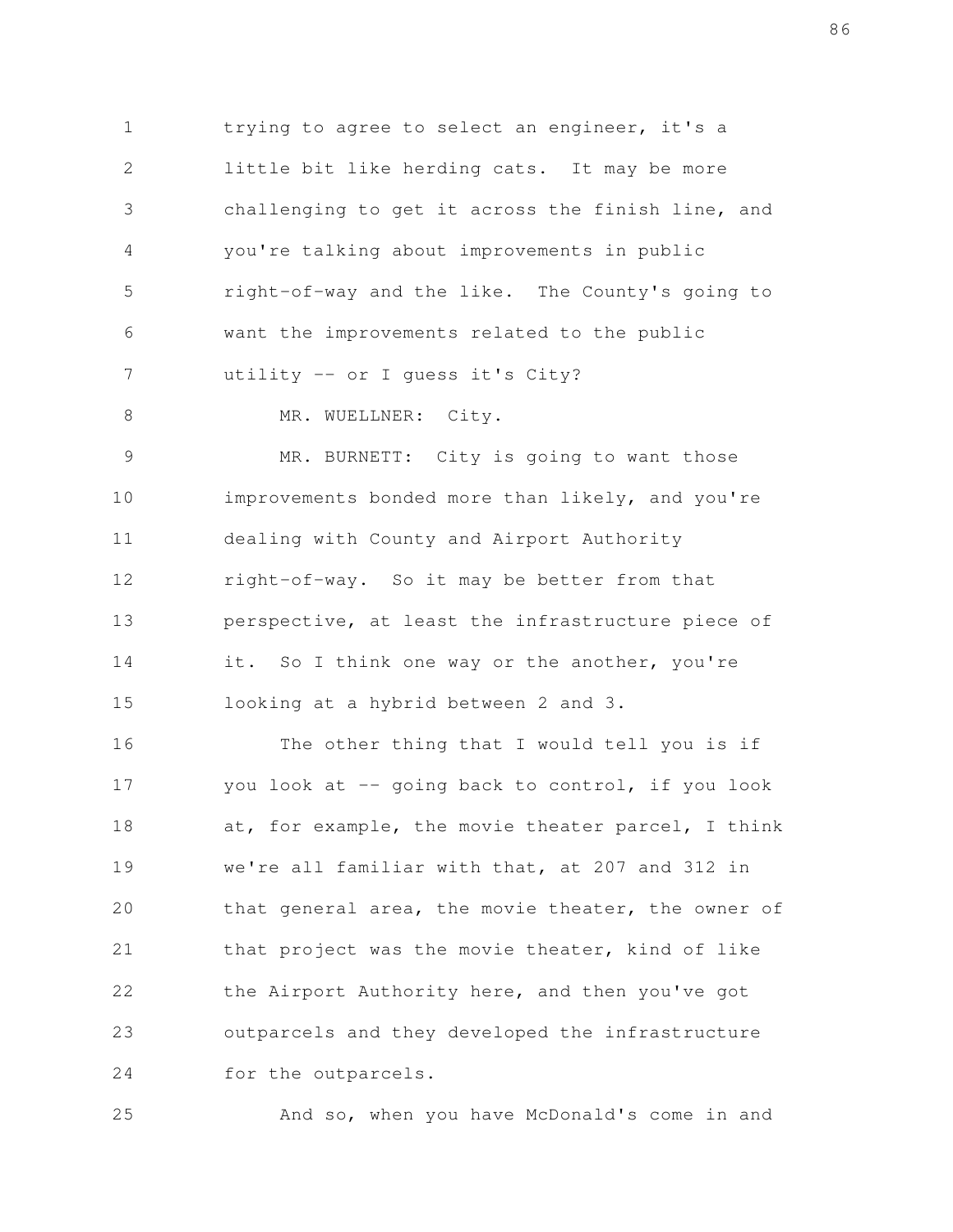the carwash come in and whatever that is there, Planet Fitness, they had sites that were ready to go. 1 2 3

The thing that I would tell you is, that developer you can bet has a lot of control over it, had a lot of control over how they individually developed their sites. Same thing you would want here. 4 5 6 7 8

You may even want to have things such as architectural control so you don't have the dynamic of when you look at the dynamic of McDonald's building to a carwash building to a Planet Fitness, they're very very different. You may want to have some minimum cohesiveness to the building to where it looks like everything else that's on the property in one way or the other to where they're all similar. 9 10 11 12 13 14 15 16 17

But you're also going to have a lot of basic requirements that you're going to impose related to the wind loading of the structures that you want to make sure is accommodated. And so -- the doors and the manufacturer of the doors. 18 19 20 21 22

We've had issues with doors and some of the door manufacturers over the years. So, you know, I think a lot of those things you will  $-$ - you would 23 24 25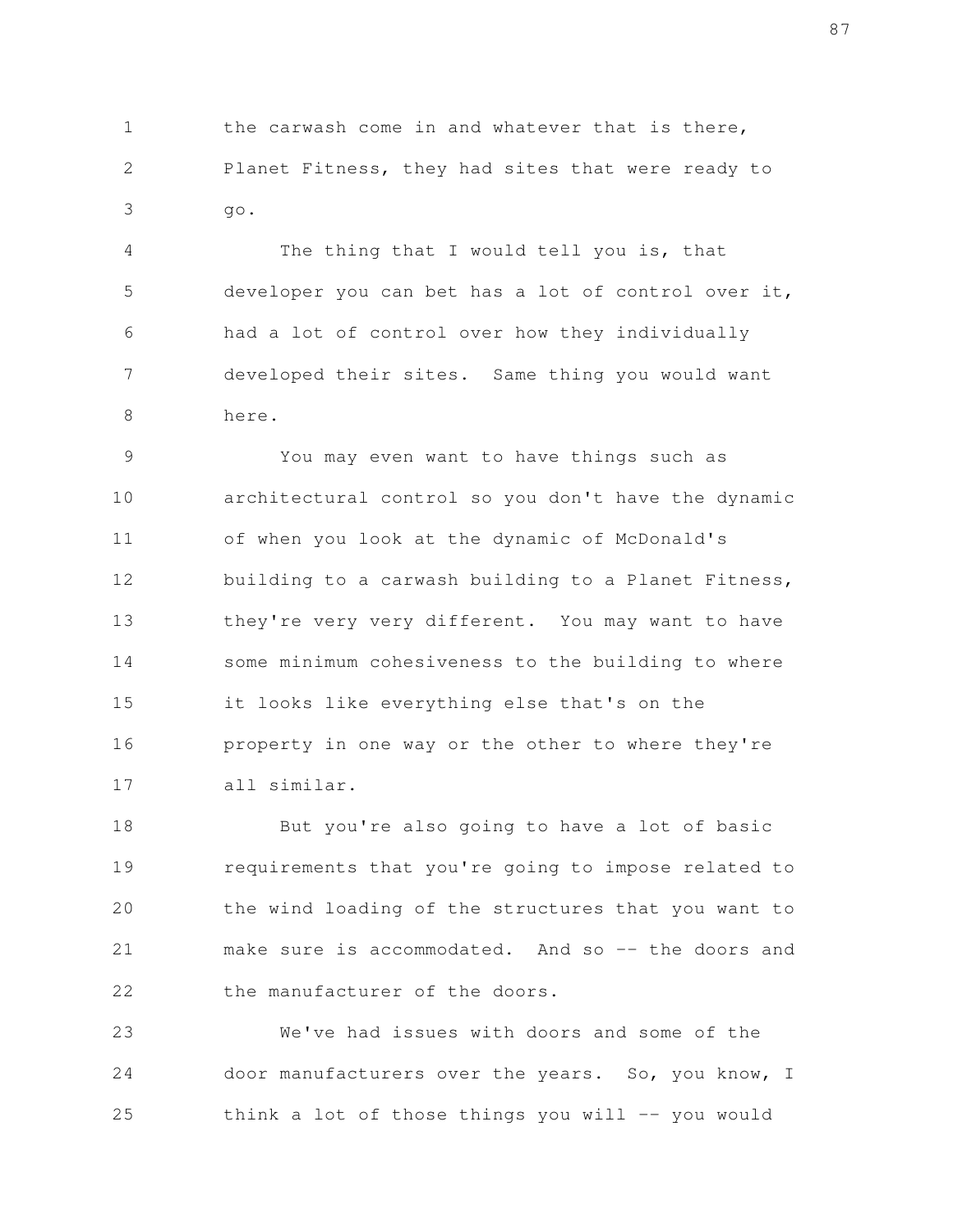address the leasing whether you pick 2 or 3. And so I guess that's my main points that I had. CHAIRMAN MAGUIRE: Okay. Yes, Robert. MR. OLSON: I'm not sure I completely understood the issue with Alternative 2 that would cause us to want to hybridize it with 3. What was the issue that would be obstruct  $-$  or difficult for the -- MR. BURNETT: Oh, I think 3 -- I think 2 works great. The only thing that's not written into 2, if this is your question, the only thing that's not written into 2 is maybe you have the  $-$ - the individual tenants front-load some of the lease. MR. OLSON: Yeah, correct. MR. BURNETT: And I don't know that dollar amount. MR. OLSON: Okay. MR. BURNETT: If it's \$500,000 -- MR. OLSON: So you're not saying that we have to take features from 3 and incorporate it into 2. MR. BURNETT: No, sir. I'm just saying, for example, in  $2$ , you could  $-$  because right there it says the cost is 6 to 7 million. It may be that the cost to airport up front is 3 or 4 million because you're reduce it -- 1 2 3 4 5 6 7 8 9 10 11 12 13 14 15 16 17 18 19 20 21 22 23 24 25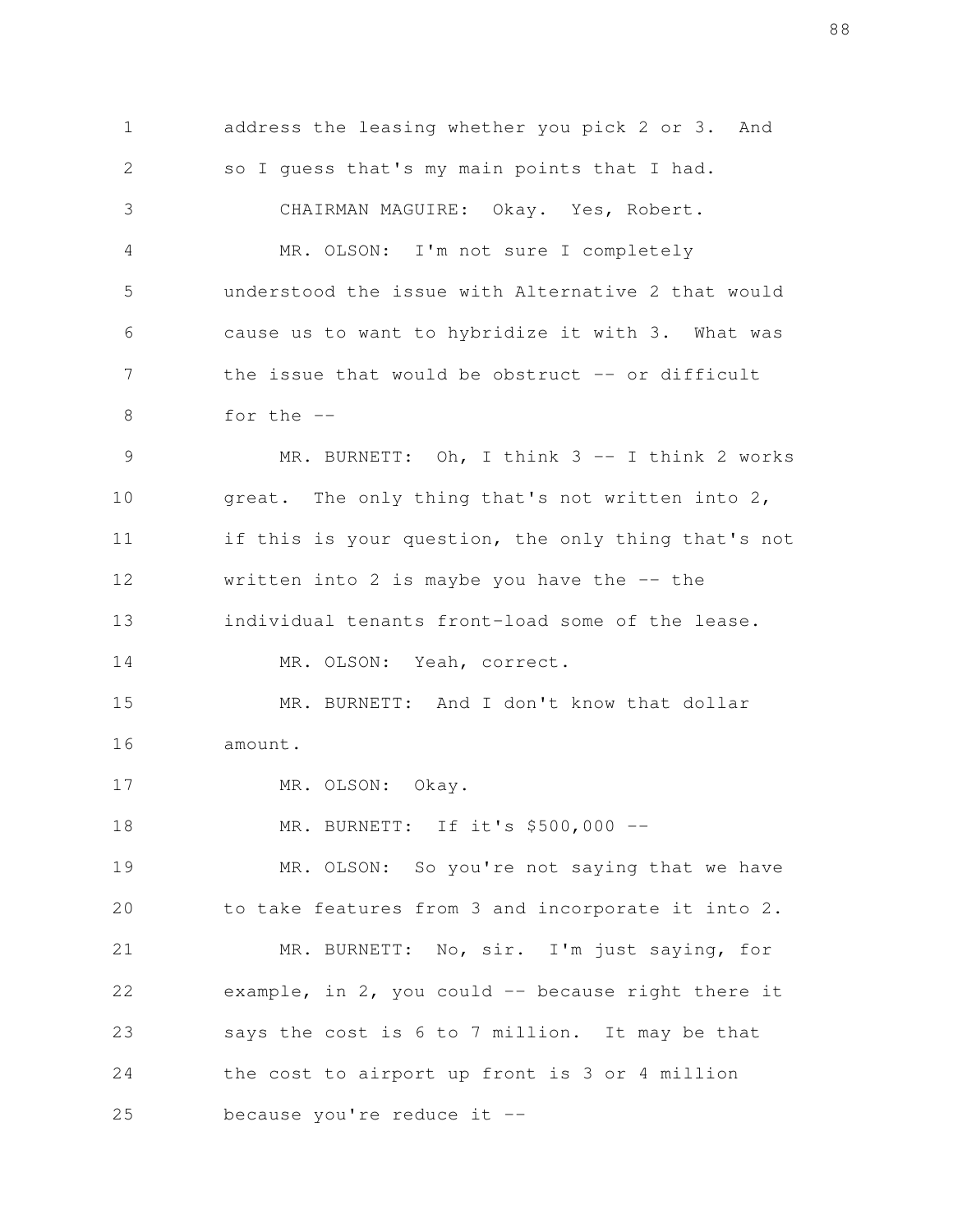MR. OLSON: Yeah, we could get --MR. BURNETT: -- with some money coming from those things. MR. OLSON: We could get FDOT participation with the airport's piece. MR. BURNETT: Yes. MR. OLSON: Yeah. Okay. MR. BURNETT: And then you get into the area that the Airport Authority can actually borrow the money or has in reserves. MR. OLSON: Yeah, yeah. CHAIRMAN MAGUIRE: Okay. MS. LUDLOW: One more thing. On 3, though, it would require solicitation of proposals to assure maximum return to the Airport Authority for FAA. So if -- if, you know, you've got solicitation of proposals and we approve them, then, you know, that would be good if you want to put that in 2, also. CHAIRMAN MAGUIRE: That's a valid point. I think that's going to be a requirement, that we have to maximize. MS. LUDLOW: But it says it in 3, not 2. CHAIRMAN MAGUIRE: Well, he was just generalizing there. But the reality is whichever 1 2 3 4 5 6 7 8 9 10 11 12 13 14 15 16 17 18 19 20 21 22 23 24 25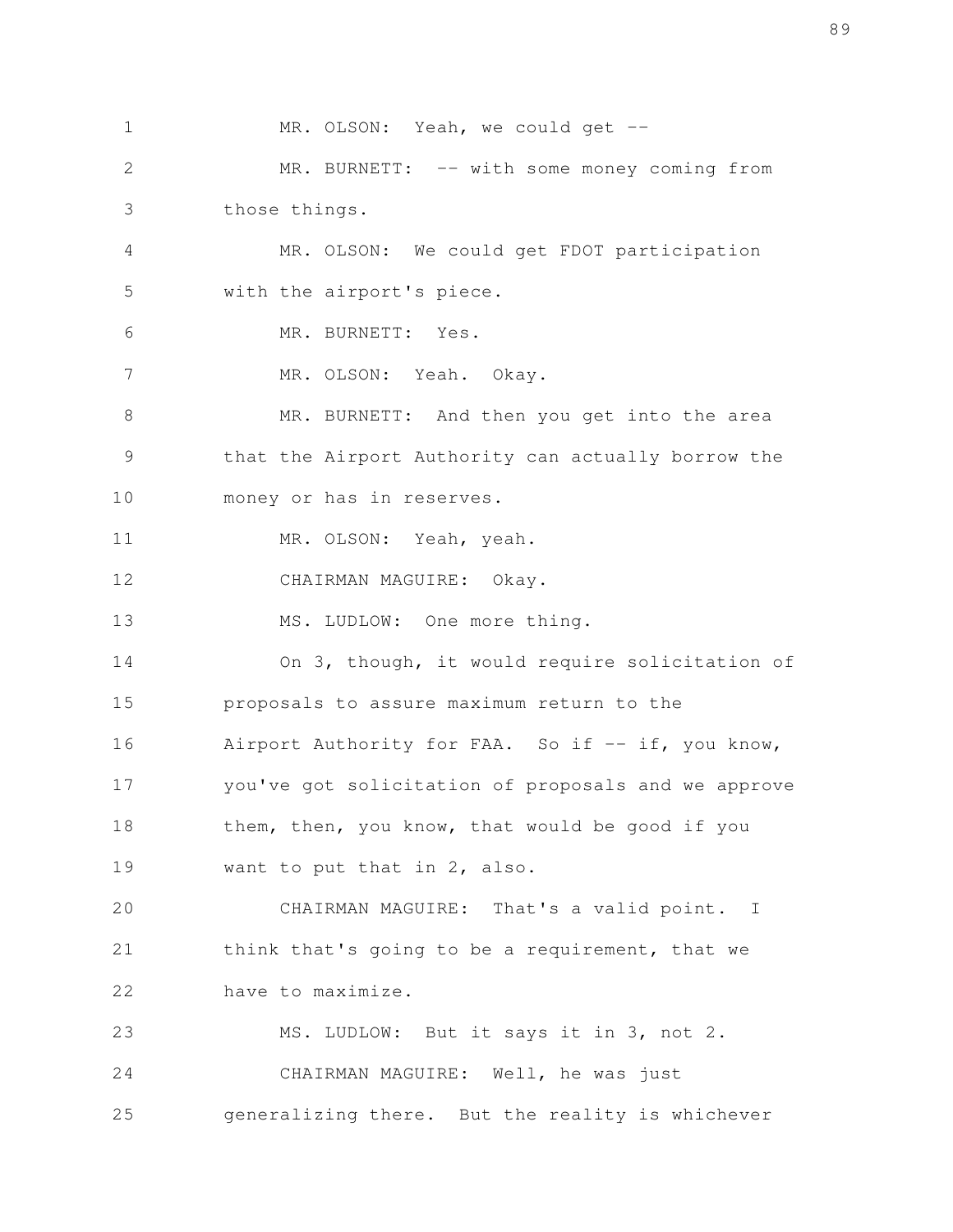option we choose, we will get solicitation to maximize everything to the airport. MS. GREEN: Correct. CHAIRMAN MAGUIRE: So that one -- that one line would go to all three options. MR. OLSON: Yeah. MR. MIRGEAUX: And the way I understood it --I read that, too. But the way I understood it is because you're -- the Authority, the airport is ceding control to the developer, that that's the requirement there for the solicitation of proposals to assure maximum return. That's the FAA requirement for that type of -- MS. LUDLOW: So, what's the next step? CHAIRMAN MAGUIRE: Well, do we have a general agreement among us -- MS. GREEN: I think it's a general agreement. CHAIRMAN MAGUIRE: -- to start --MS. GREEN: We just have to direct staff to look at  $2$   $-$ CHAIRMAN MAGUIRE: -- go the direction of 2 --MS. GREEN: -- kind of a hybrid, looking at 2 and 3. MR. WUELLNER: We'll get to work with it. MS. GREEN: Right. 1 2 3 4 5 6 7 8 9 10 11 12 13 14 15 16 17 18 19 20 21 22 23 24 25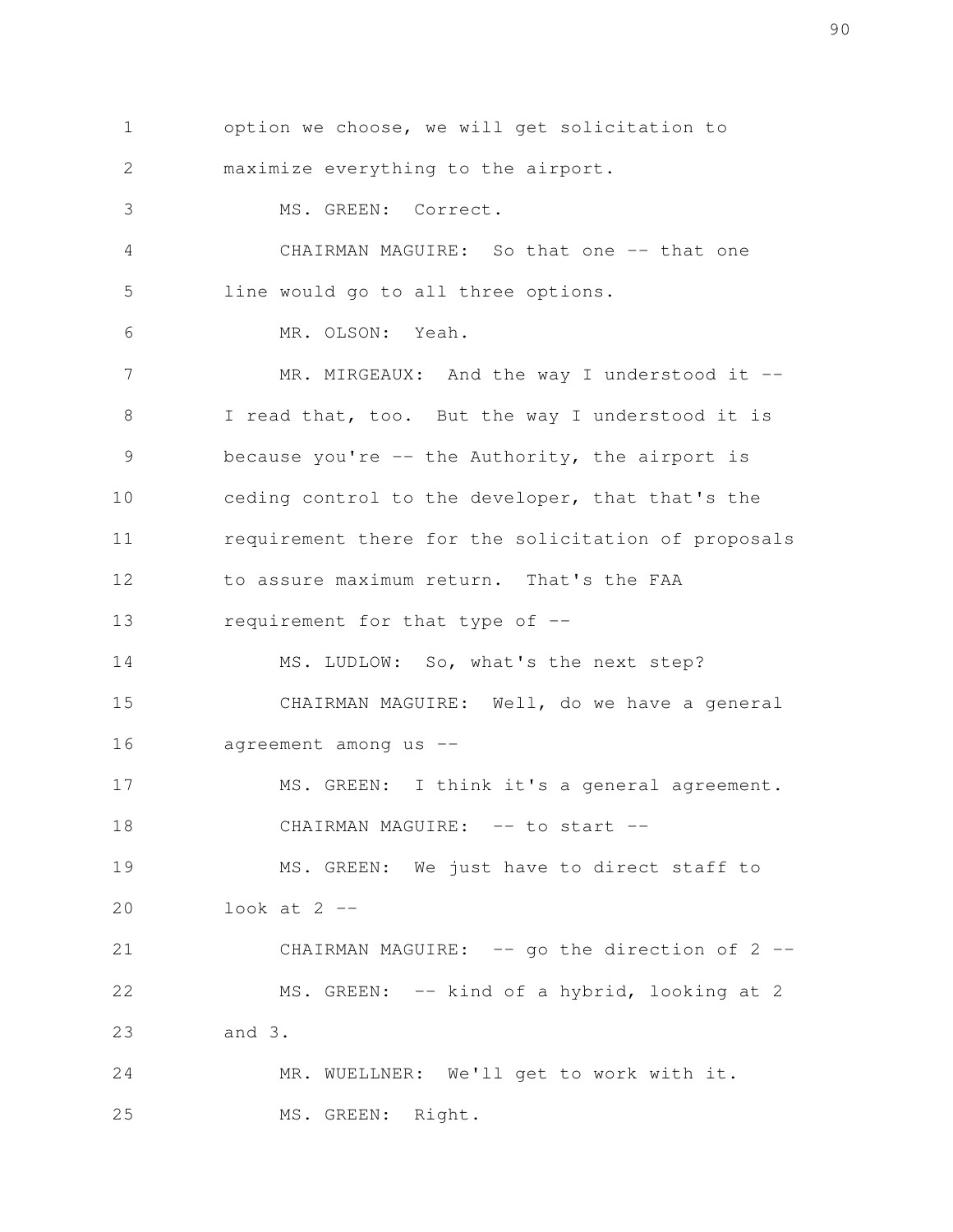CHAIRMAN MAGUIRE: Okay. MS. GREEN: And work with --MR. WUELLNER: This will be an ongoing discussion -- CHAIRMAN MAGUIRE: Yes. MS. GREEN: Yeah. MR. WUELLNER: -- but I hope we get meat on the bone very quickly. It doesn't need to be -- MS. LUDLOW: Will it be on the agenda next month? CHAIRMAN MAGUIRE: There will be something on the agenda. It will be a recurring item on the agenda as we go forward. But don't expect answers and resol- -- you know, motions to approve for several months. MR. WUELLNER: Oh, no, no. CHAIRMAN MAGUIRE: Because I'm not -- I'm not ready to say, if we  $--$  if we chose Option 2, I'm not ready to say, six tenants or three tenants -- MR. WUELLNER: Right. CHAIRMAN MAGUIRE: -- okay? Because it could be, and using Mr. Liotta as an example, he may say, I want  $10$  acres  $-$ MS. GREEN: Sure. CHAIRMAN MAGUIRE: -- okay? And that's a 1 2 3 4 5 6 7 8 9 10 11 12 13 14 15 16 17 18 19 20 21 22 23 24 25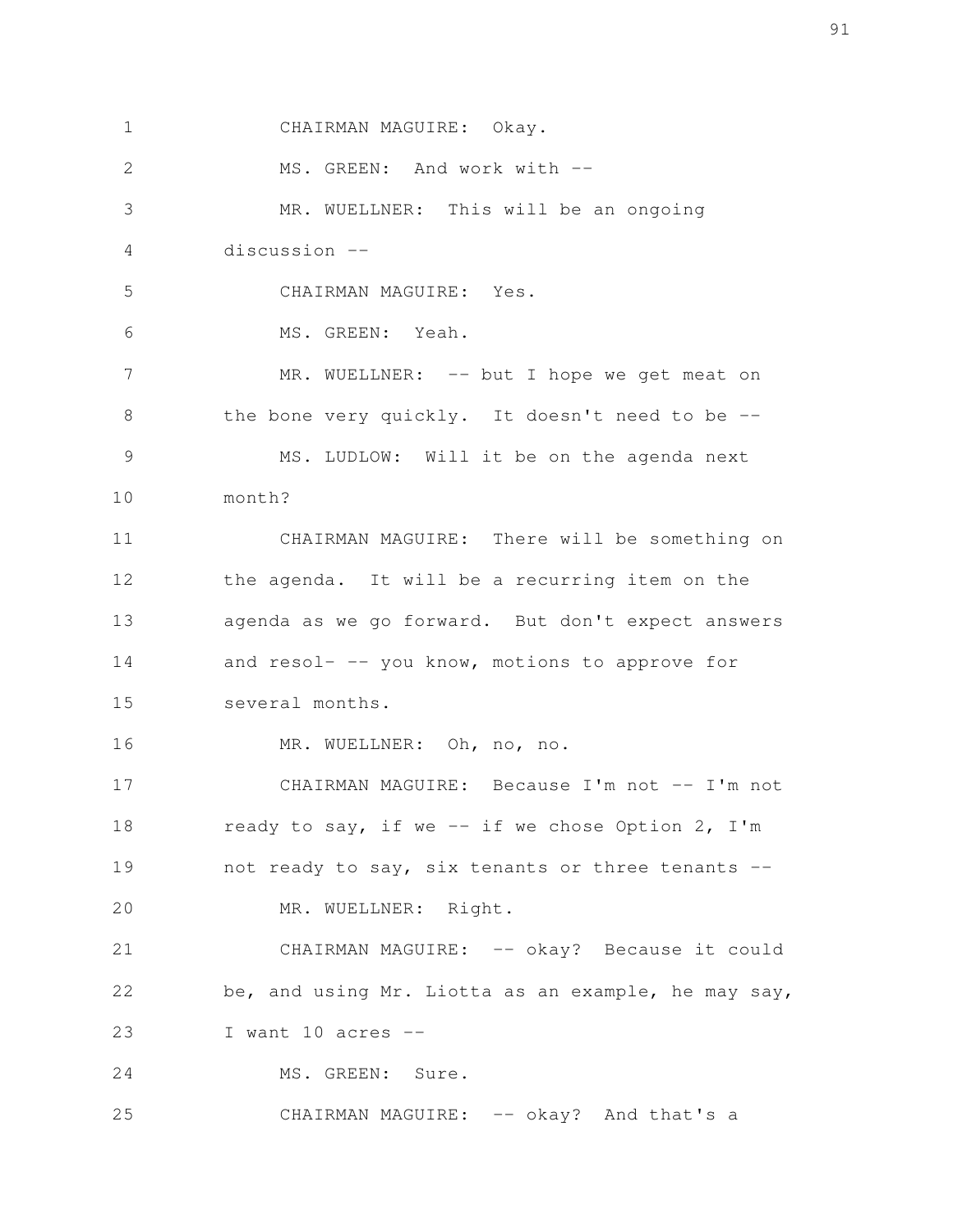major issue with us. So, it's just -- there are a lot of questions that have to be developed with a specialist that comes in to help put it together, okay? 1 2 3 4

MS. LUDLOW: Okay. But we have other available land on the property to be -- on our property to be leased. We could still -- land -like if Atlantic gave up their right of first refusal, then that could go into another lease. MR. WUELLNER: Sure. CHAIRMAN MAGUIRE: Yes. MR. WUELLNER: And then eventually with that road relocation, you'll pick up even additional property -- MS. LUDLOW: Right. MR. WUELLNER: -- significant additional property. CHAIRMAN MAGUIRE: Correct. Okay. MS. LUDLOW: Got it. CHAIRMAN MAGUIRE: Do you have the direction? MR. WUELLNER: Yeah. CHAIRMAN MAGUIRE: Okay. Next issue. MR. WUELLNER: Well -- so we're not -- you don't want any input comments or anything from  $or --$  5 6 7 8 9 10 11 12 13 14 15 16 17 18 19 20 21 22 23 24 25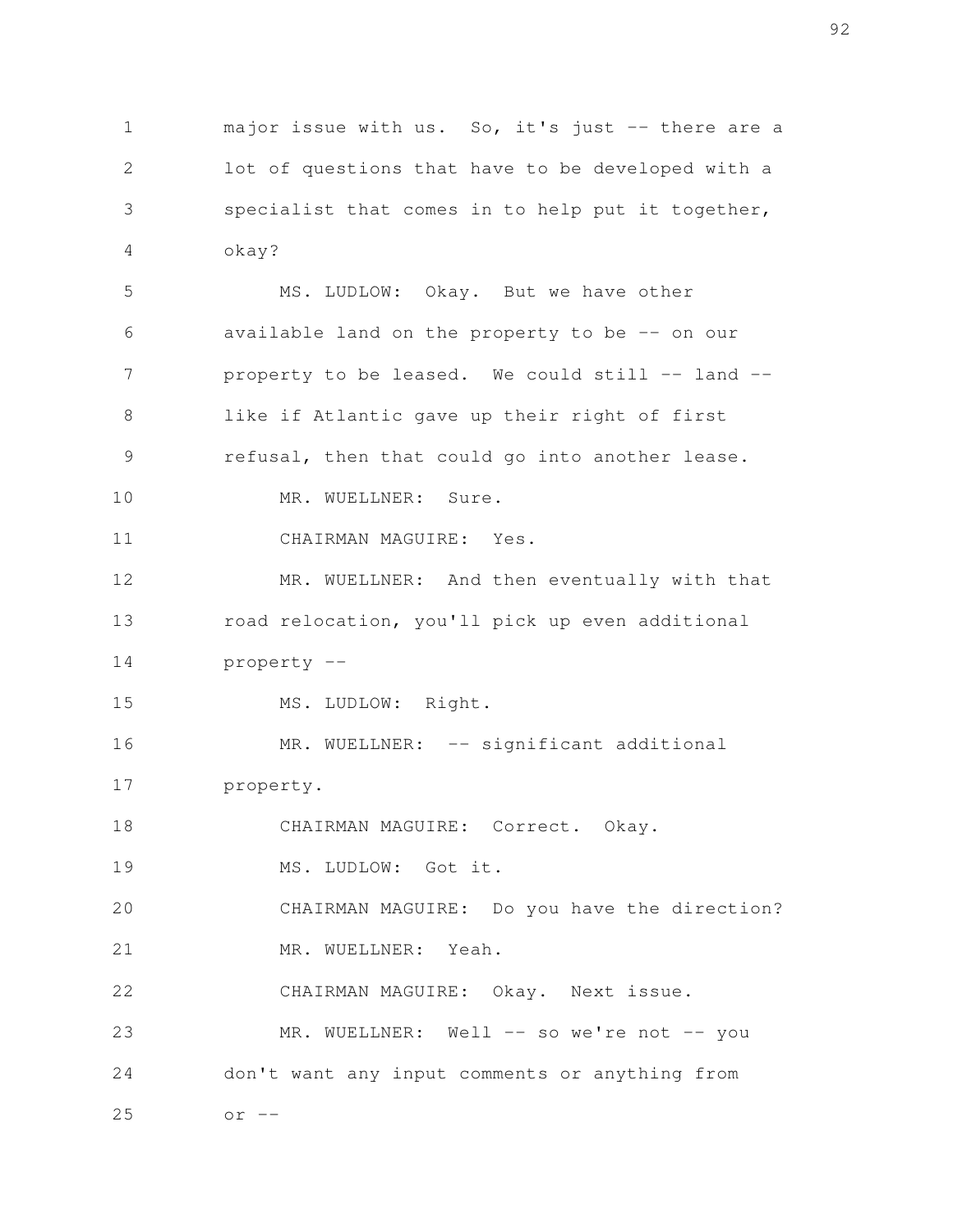MS. GREEN: No, I think you've got direction -- CHAIRMAN MAGUIRE: You have direction from us which one to start developing. MR. WUELLNER: I'm good with you guys; I'm just talking public comment. MS. GREEN: Oh, I'm sorry. MR. MIRGEAUX: Do you want to take public comment on this? CHAIRMAN MAGUIRE: I'm sorry. Yeah, Len Tucker and Matt both had comments. MR. TUCKER: I'll pass. CHAIRMAN MAGUIRE: Mr. Liotta? MR. LIOTTA: Matt Liotta, St. Johns. Obviously we all heard the discussion that the board had. I think it was very wise conceptually, but I think we have some data that tells us that it's not going to work in practice exactly like that. And to that end, I have some concrete ideas for you to show that. In addition to the request for land lease that I put in for the 21 acres, also on February 15th, I sent a letter requesting the land that is to the east of Southeast Aero, which would allow for 1 2 3 4 5 6 7 8 9 10 11 12 13 14 15 16 17 18 19 20 21 22 23 24

approximately a 25,000-square-foot hangar build,

25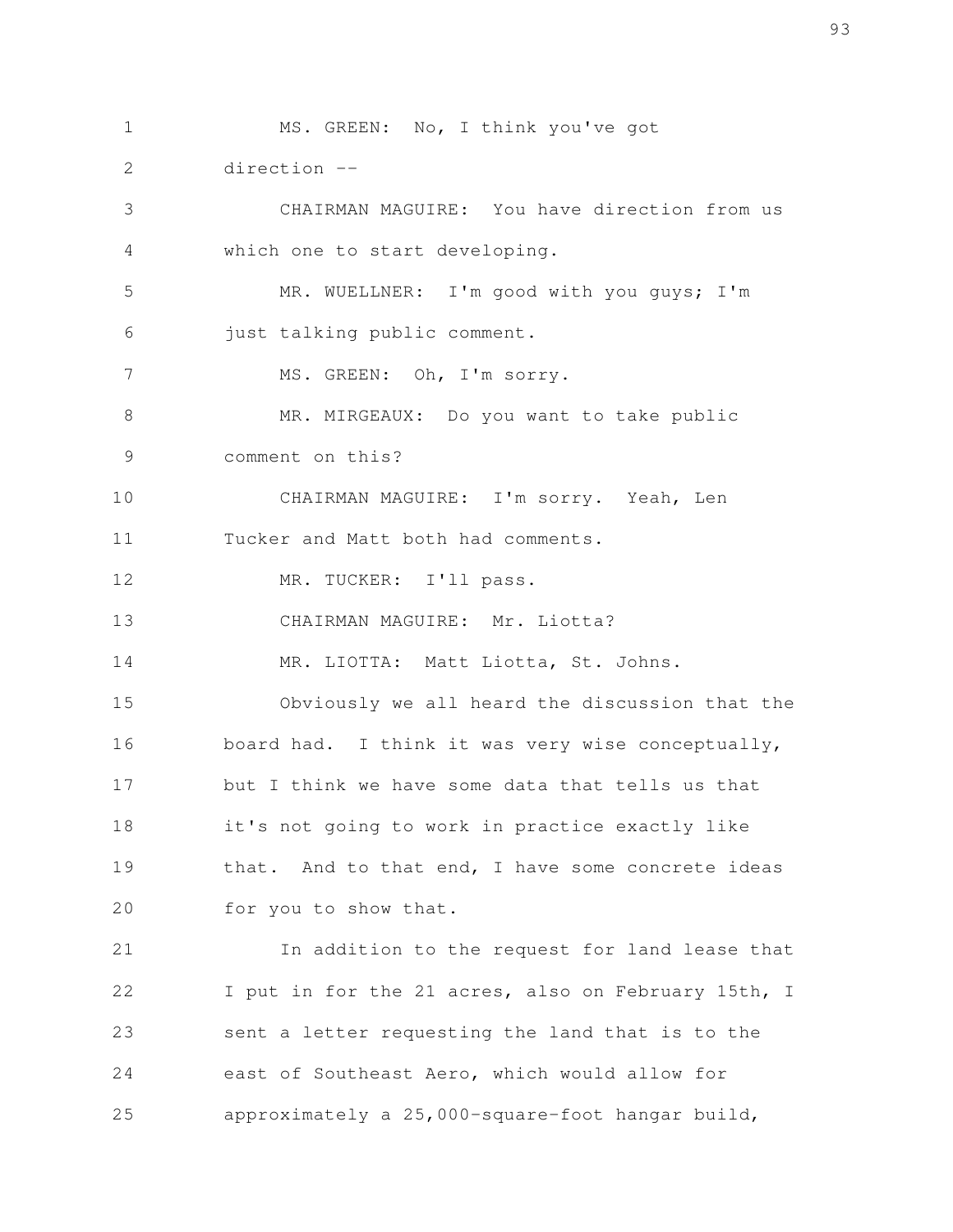which is incidentally the same size as what you guys are proposing that you could potentially develop in either Option 1 or 2, just, you know, obviously multiple 25,000-square-foot buildings. The director has said that he's got interest in them. So let's go develop that 25,000-square-foot building right there at Southeast Aero right now. Let's see who has interest in it. Let's trigger Atlantic's right of first refusal. See if they want to build it. 1 2 3 4 5 6 7 8 9 10

If they don't want, let's open it up to others and you will quickly see if there is in fact all of that interest that would fit with your plan number 2., and also whether the airport can even have the staff to respond to this. 11 12 13 14 15

You want control? Control takes time and effort. I've been trying to get a lease amended for Casa Cola for almost a year now. We can't even get calls returned or e-mails returned. How are we going to do this when you want to develop something that takes millions of dollars and coordinates with the city? You have got multiple cats to herd in terms of individual developers. 16 17 18 19 20 21 22 23

I think you're asking a lot for an understaffed airport to pull that off. It has 24 25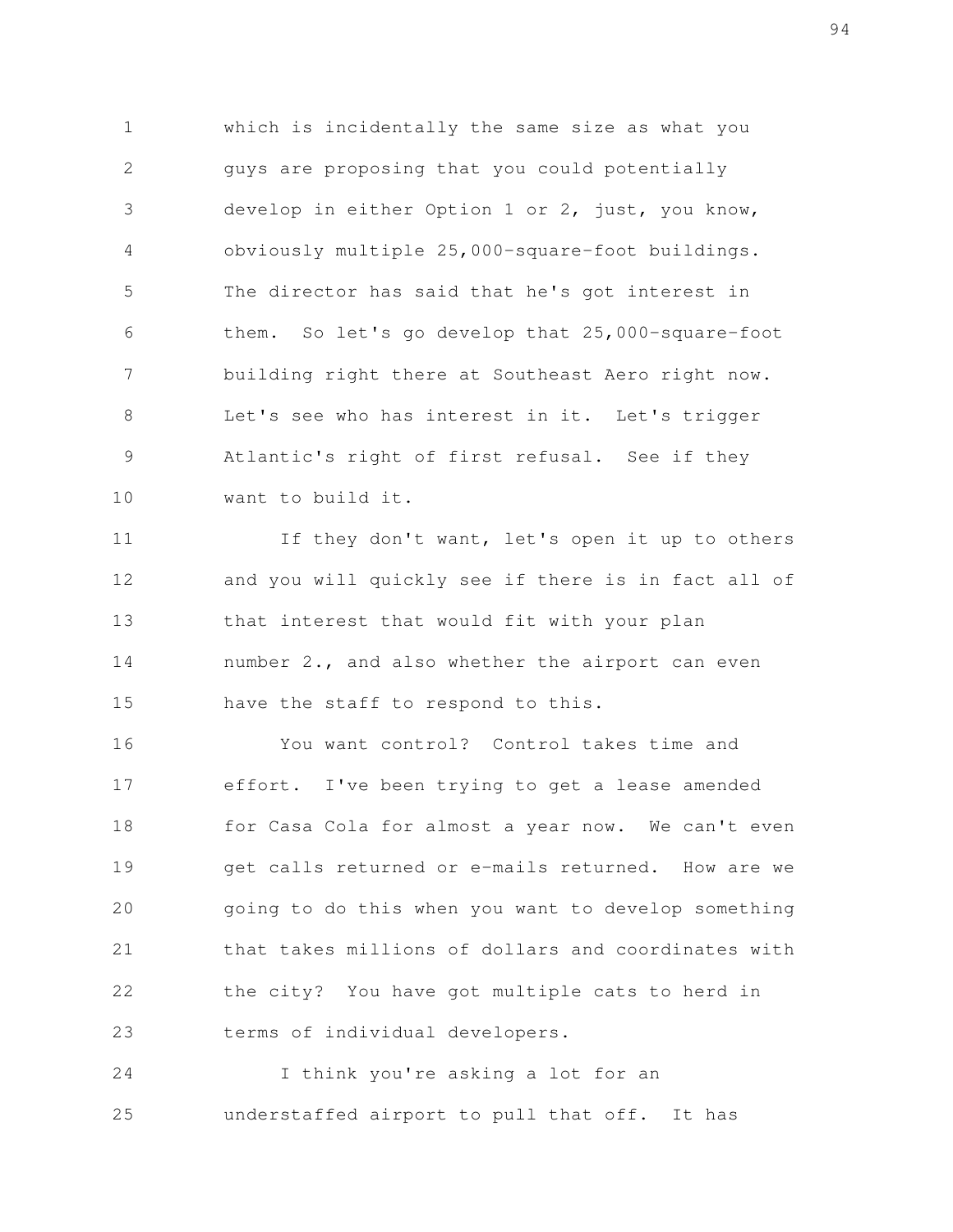nothing to do with their willingness; there's just not enough people. And if we can't get a lease amended in a timely fashion, if this one parcel over here with the 25,000-acre (sic) building can't get done -- in a 25 -- in quick fashion, how can you reasonably believe that you can take on such a big project in a timely fashion? 1 2 3 4 5 6 7

So I want you to consider that. I think that one developer can solve for your problems of control and can move it along with their staff and their resources faster than the airport can do alone. 8 9 10 11 12

I have already solicited many of the people who want to build hangars and they're willing to join us and develop it together. So we can really support multiple users and solve this problem and take all those resources off of the airport and deliver something that is holistically better for all the tenants of the airport. 13 14 15 16 17 18 19

And we're happy to show who those people are. Many of those people are already known to Ed. And I think when you see tenants working together for the betterment of the airport, that's really a win-win. 20 21 22 23 24

25

Finally, I brought each of the board members a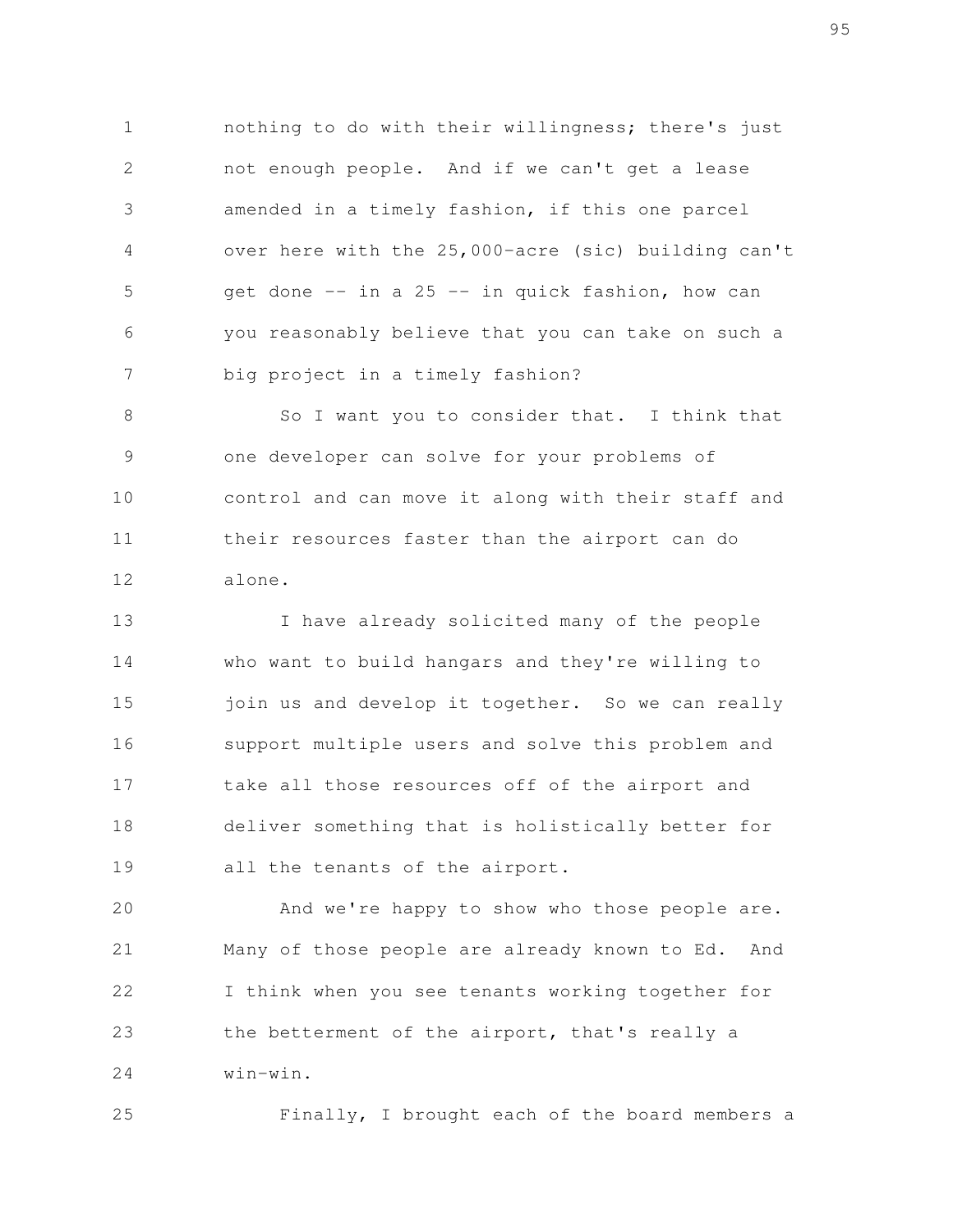copy of a proposal I was given by another airport. And I just want you to see when an airport thinks about the economic development of their area and solicits commercial aviation, the amazing things they can accomplish. Just food for thought. Thanks. CHAIRMAN MAGUIRE: Thank you. Okay. Any other comments? I don't have any papers up here. (None.) CHAIRMAN MAGUIRE: Okay. Bring it back. Okay. You now have direction, Ed? MR. WUELLNER: Yes. CHAIRMAN MAGUIRE: Okay. Do you have a copy to give -- MR. LIOTTA: I only brought five copies. I apologize, but I can send it electronically. MR. WUELLNER: That's all right. We just need to make sure it gets part of the minutes. CHAIRMAN MAGUIRE: Yes. Okay, Ed. AIRPORT EMERGENCY RESPONSE OVERVIEW MR. WUELLNER: All right. Last month, not only did I feel like we got a little ambushed on the topic, but there was a lot, a lot, a lot of misinformation thrown out there by -- by folks well intended; however, didn't quite reflect the real 1 2 3 4 5 6 7 8 9 10 11 12 13 14 15 16 17 18 19 20 21 22 23 24 25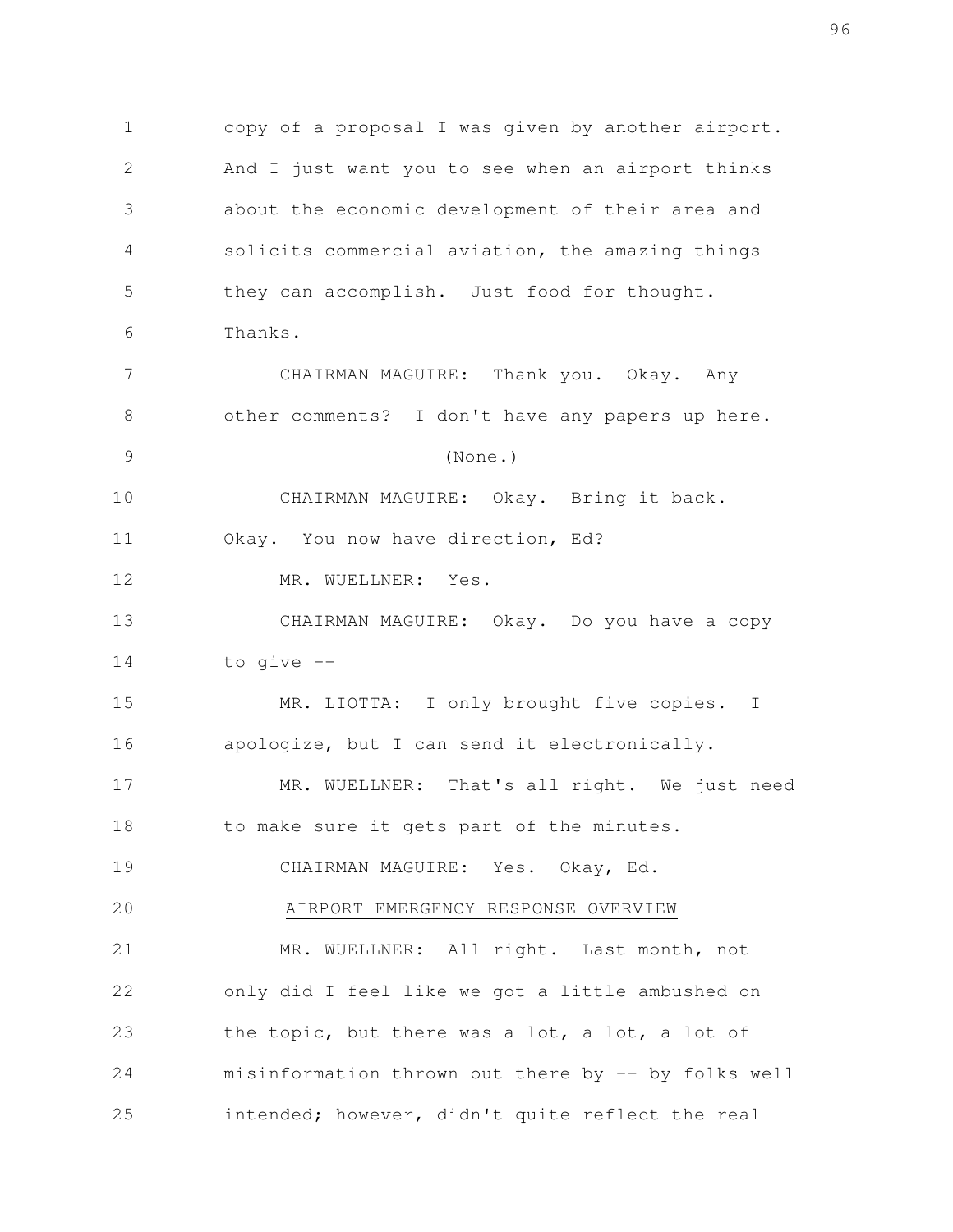situation of how things get done or how things are done relative to emergency response on the airport.

1

2

So I wanted to hit with  $a$  -- I'm hoping it's relatively brief. There's quite a few pictures in this, so it should be relatively brief. I wanted to review those requirements with the Authority so that they're back on the same page that, you know, we've had to go through over the years. 3 4 5 6 7 8

I want to walk you through. I'll make a few editorial comments as we go, but I think you ought to be quite pleased with where these are, despite how, you know, situations develop and they're very difficult to respond to. 9 10 11 12 13

So I just want to give you the overview and, you know, you -- ultimately this is what goes on every day, and you're welcome to take that wherever you want in the future deliberations you might have. 14 15 16 17 18

CHAIRMAN MAGUIRE: Just remind you. If -- if you talk about the accident -- 19 20

MR. WUELLNER: Uh-huh. 21

CHAIRMAN MAGUIRE: -- don't make anything that sounds like an accusation -- 22 23

MR. WUELLNER: Absolutely not. 24

CHAIRMAN MAGUIRE: -- or an implication --25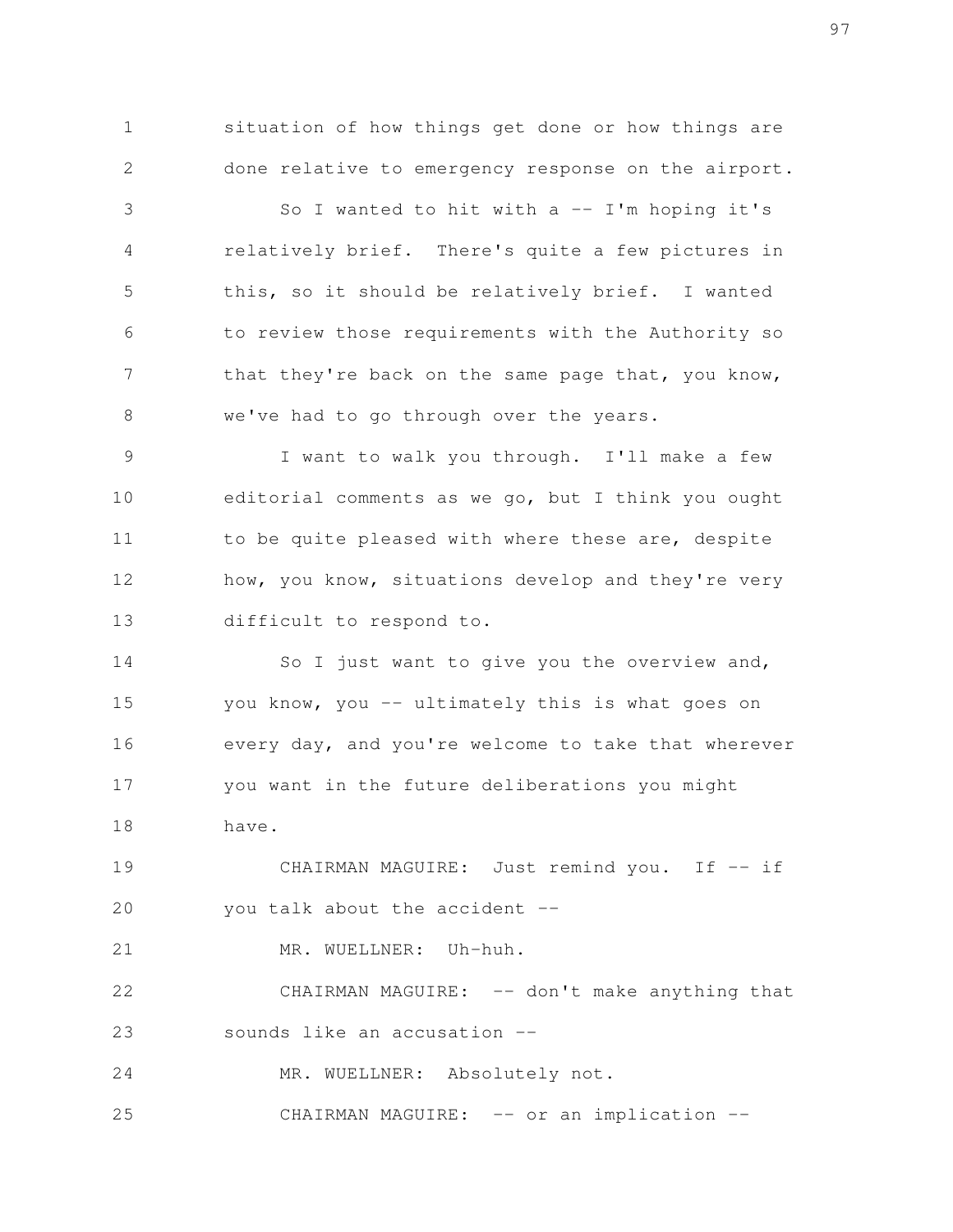MR. WUELLNER: Not a problem. CHAIRMAN MAGUIRE: -- anything of that. MR. WUELLNER: First let's start off with we're -- we're an FAA -- or an FAR Part 139 airport. Means we're an FAA-certificated airport under a federal regulations. 1 2 3 4 5 6

For those purposes, we are only required to have ARFF response, meaning Airport Rescue and Firefighting Response, capabilities during a prescribed period of time associated with actual air service when it's being flown. So we have to have those requirements met slightly ahead of and slightly after actual aircraft operations associated with FAR Part 139 121 aircraft, aircraft certified under Part 121. 7 8 9 10 11 12 13 14 15

Part 139 has a myriad of requirements. The airport is certificated, and that certificate includes virtually everything you see on the airfield including everything from how maintenance is done and recordkeeping done to how fuel systems on the airport are constructed and maintained, how the personnel that respond to those things are - are maintained also in terms of certifications. 16 17 18 19 20 21 22 23

One of the big chunks under 139 of course is related to fire rescue response or ARFF -- ARFF 24 25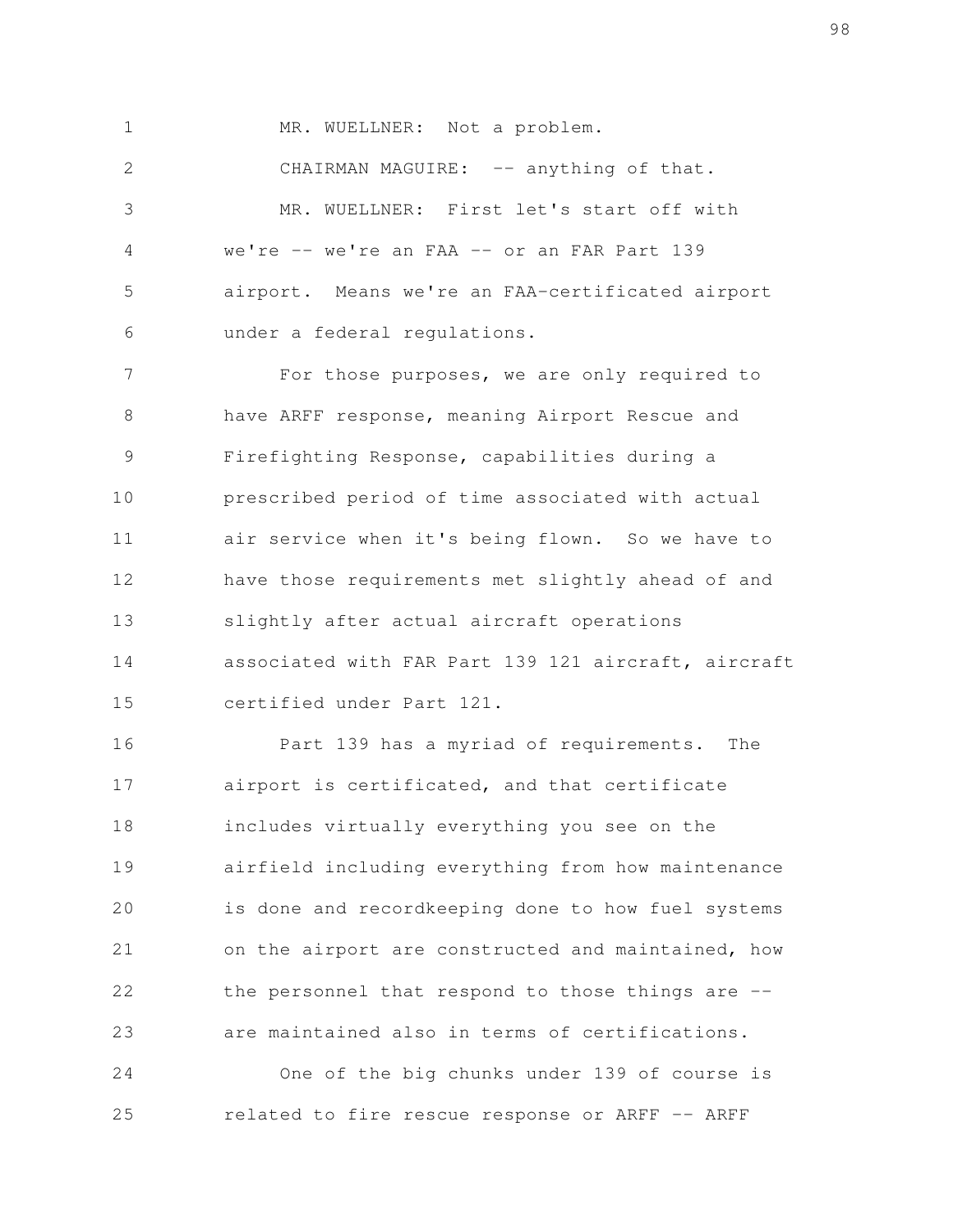response. 1

Response times -- staffing, equipment, the type of extinguishing agents used, the training required -- all of those things are absolutely required and are prescribed to us under Part 139. We have to meet those requirements annually as a part of our an -- our inspection process with the FAA. 2 3 4 5 6 7 8

They come down here every year. They review every record. They take multiple tours of the airfield. They conduct response time drills for fire rescue. They review all the training records for fire rescue responders to be sure they're meeting the requirements of Part 139. 9 10 11 12 13 14

Their review -- as a side remark, they review the fuel certifications, of which Vinny can certainly testify to; we're on his -- his company's rear end as needed -- to make sure that that facility as well as all the people that handle fuel are certified and meet the training requirements under Part 139 as an example. 15 16 17 18 19 20 21

As a part of our emergency plan, which is a requirement also under Part 139, the air -- that emergency plan requires us to have emergency action plans as  $a$  -- as  $a$  -- as a focus on various 22 23 24 25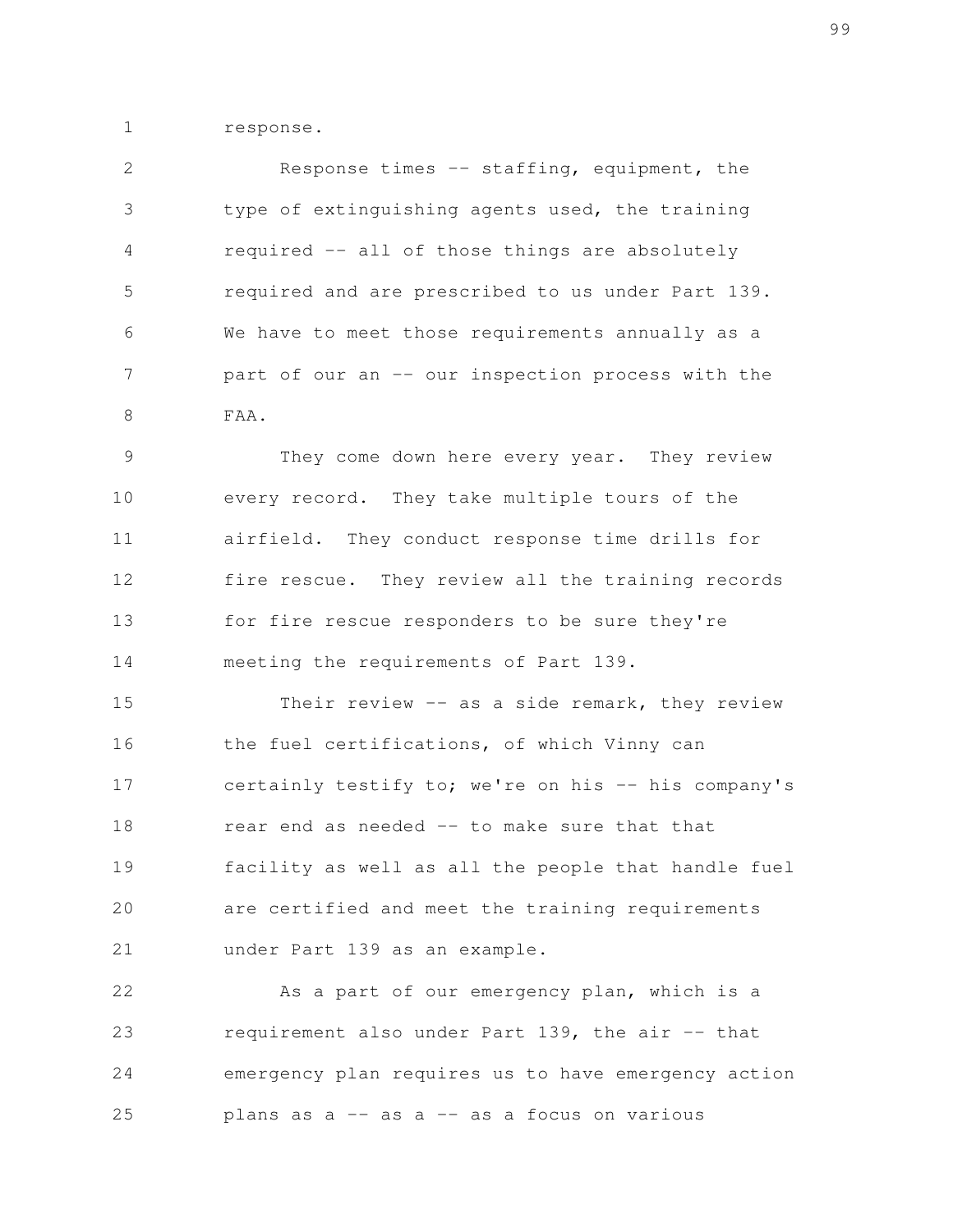different kinds of responses the airport might have to be involved in. 1 2

And those things include things like hazmat responses, sabotage, hijacking, bomb threats, power outages believe it or not. All of those -- severe weather. All those kinds of events are also in our emergency response plan as required under 139 in addition to just responding as you would say to aircraft-related emergencies. I'd we can get the next slide, Cindy. Thanks. 3 4 5 6 7 8 9 10

I mentioned about the inspections and the like, but a part of 139 also mandates that the airport conduct a full-blown drill related to that response on a triennial basis, so every three years -- 11 12 13 14 15

(Chairman Maguire exits the room.) MR. WUELLNER:  $--$  which, by the way, is coming up this May. So, in May we will conduct a full live exercise. I know Ms. Reba's been involved in those in the past. Just come out and, you know, get yourselves dirty being a victim or whatever the job is for that particular day, but it's -- MS. LUDLOW: They forgot me when I was laying out there in the grass. 16 17 18 19 20 21 22 23 24

MR. WUELLNER: But it's a -- it's a very 25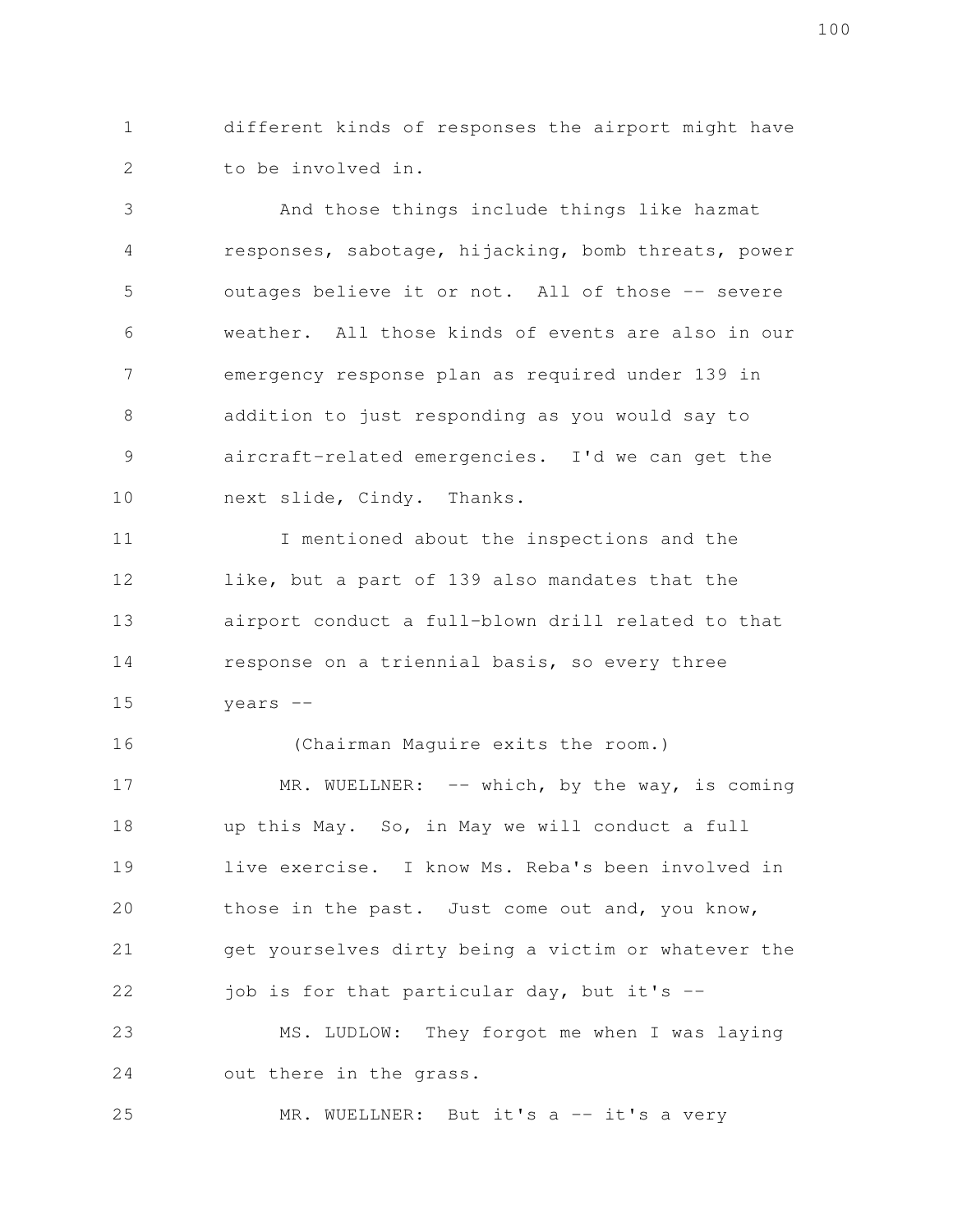1

comprehensive response --

MS. GREEN: I've been there and done that years ago. 2 3

MR. WUELLNER: It is a very comprehensive response and it involves many, many, many agencies that are not located on the airport to come together to not only plan it, but to work through the response, and then there's a very significant debriefing that occurs following that event where everyone gets input on what worked, what doesn't work, those kind of things, and we all work toward making that better every time. 4 5 6 7 8 9 10 11 12

And in fact, larger responses on the airport, we do that debrief as a matter of course. So when a significant accident has occurred on the airport, we will meet shortly after that event with fire rescue, sheriff, you name it, responding agencies, and go over again what worked, what didn't work, what were the obstacles to making this better, faster, or whatever. We go through that as a matter of course and a matter of routine. 13 14 15 16 17 18 19 20 21

That response I mentioned is coming up on May 18th, that drill, and I would encourage you if you have time to come out, if you just want to watch, that's great, too. We can set you off to 22 23 24 25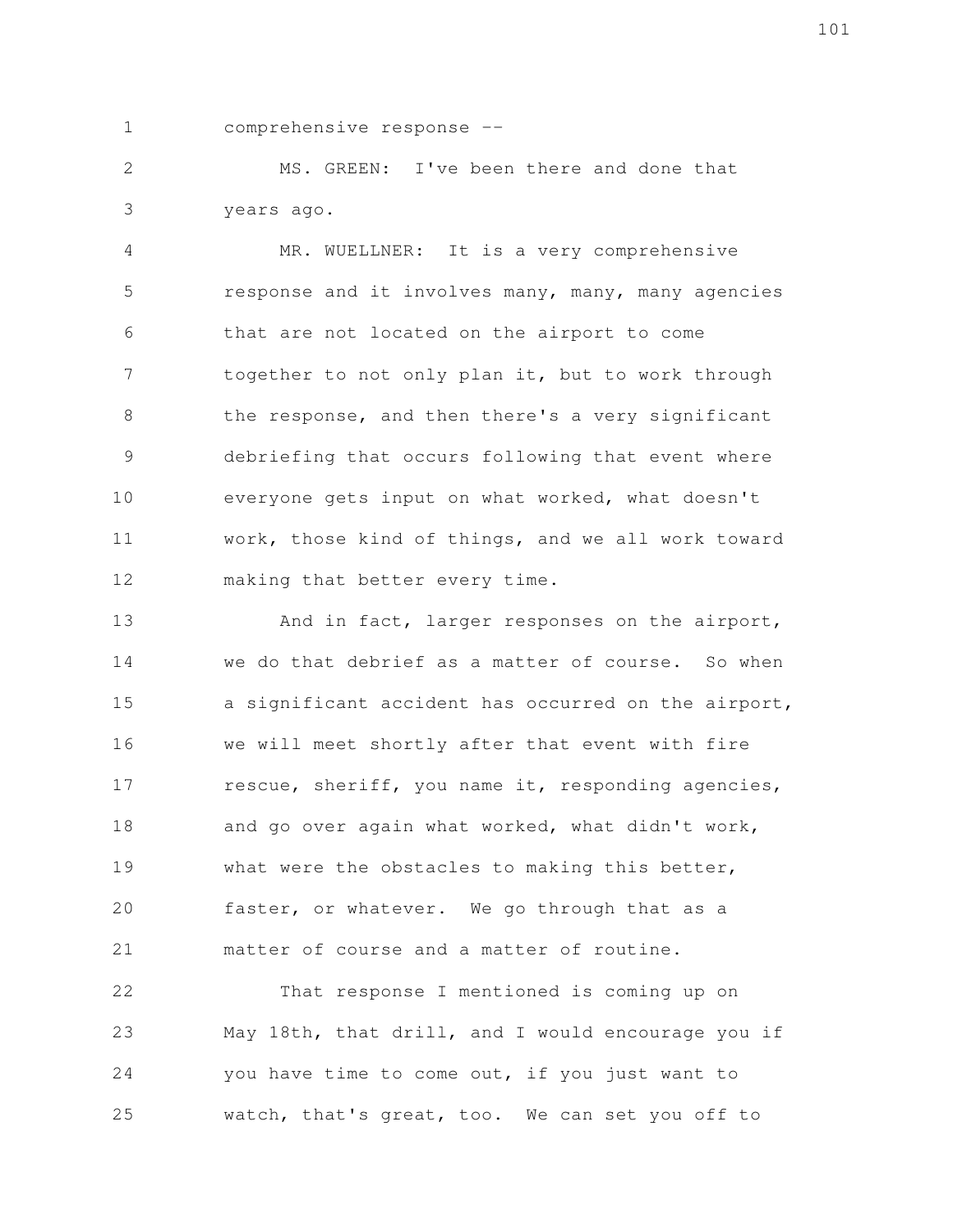the side as an observer and you can just watch that go down. But we stimulate an event -- (Chairman Maguire reenters the room.) MR. WUELLNER: -- and the response is as realistic as they can make it with short of 1 2 3 4 5

actually hurting people.

6

I want to remind the board that there is no current 139 or other requirement that we have 24/7 fire rescue coverage from a legal standpoint. Is it a good idea? Of course it's a good idea. It's a great idea. And I really think we've got the county engaged for the first time to perhaps make that come and be real in  $a$  -- in a sense starting as early as this fall. 7 8 9 10 11 12 13 14

We are working with senior county staff, the county administrator, the assistant county administrator. We are making every possible -- or turning every possible stone with them to jointly get the fire rescue station here manned on a 24/7 basis so that response times are even better than what they used to be. 15 16 17 18 19 20 21

But there is no legal requirement to cover this airport as a GA airport in terms of creating an actual fire rescue station on the airport in those kind of responses. Again, I think it's a 22 23 24 25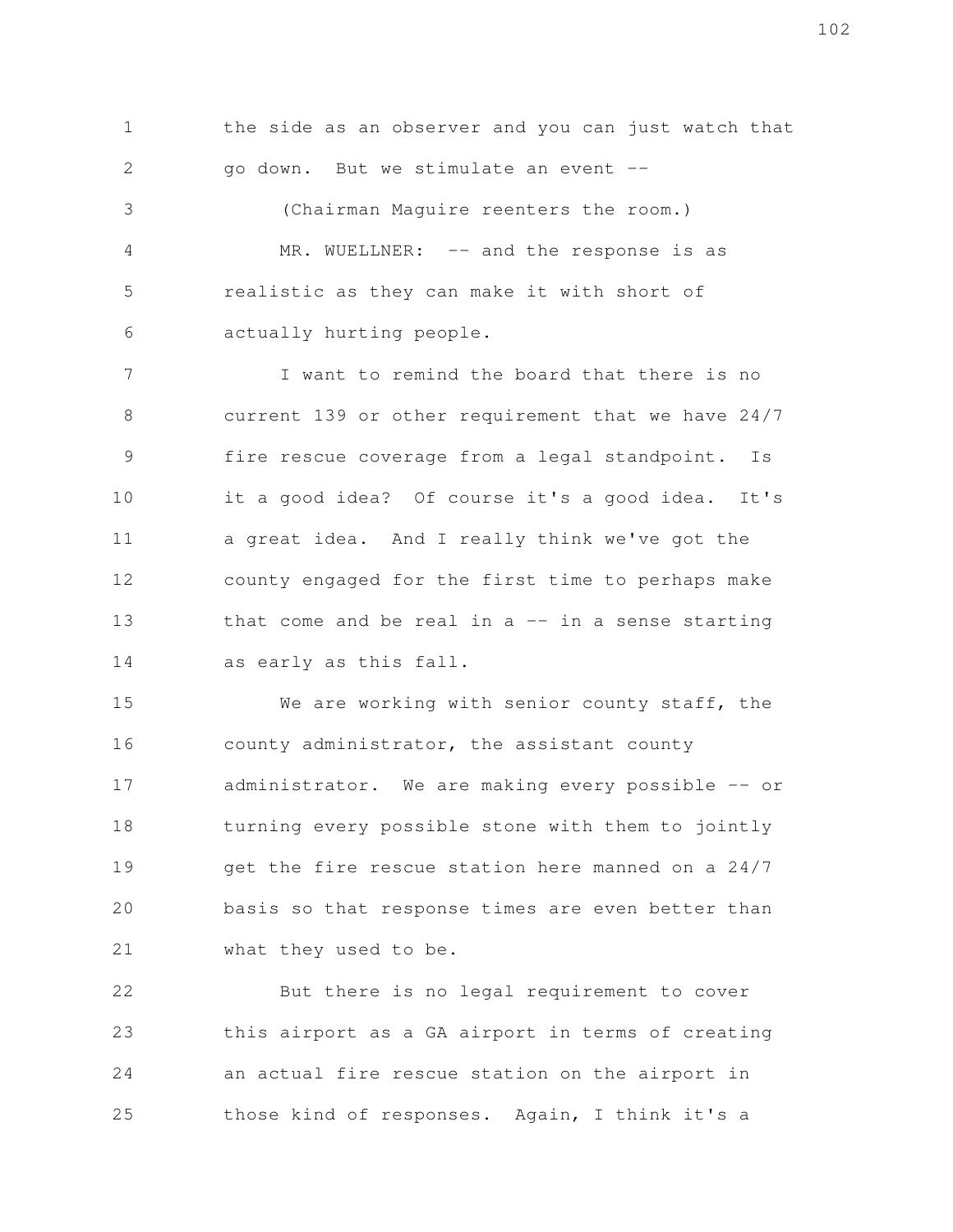great idea we do that, but the obstacle is and generally has always been, how much does it cost and how do we get that cost covered in the operation of the airport? Again -- next. 1 2 3 4

We threw a few slides up here. You're welcome to come up and look at those afterwards if you want, but just some pictures of the last drill that was accomplished right at three years ago at this point. But you get a feeling for the scale and scope of this kind of response, the training that goes into this. 5 6 7 8 9 10 11

We tie up significant county -- countywide resources during that event so that everyone gets a flavor for being on the airport and what those responses typically are going to require. So I think there -- that's probably it for that. 12 13 14 15 16

We want you to know that all the airfield or all the airport's fire rescue vehicles are continually tested, inspected. When corrective action's required, it's accomplished immediately. Keep in mind the Airport Authority owns two wheeled vehicles, I'll call them. You have two crash fire rescue vehicles that the Airport Authority owns. 17 18 19 20 21 22 23

Far 139 classifies fire response by alphabet number, A, B -- A through F, I believe it is. A is 24 25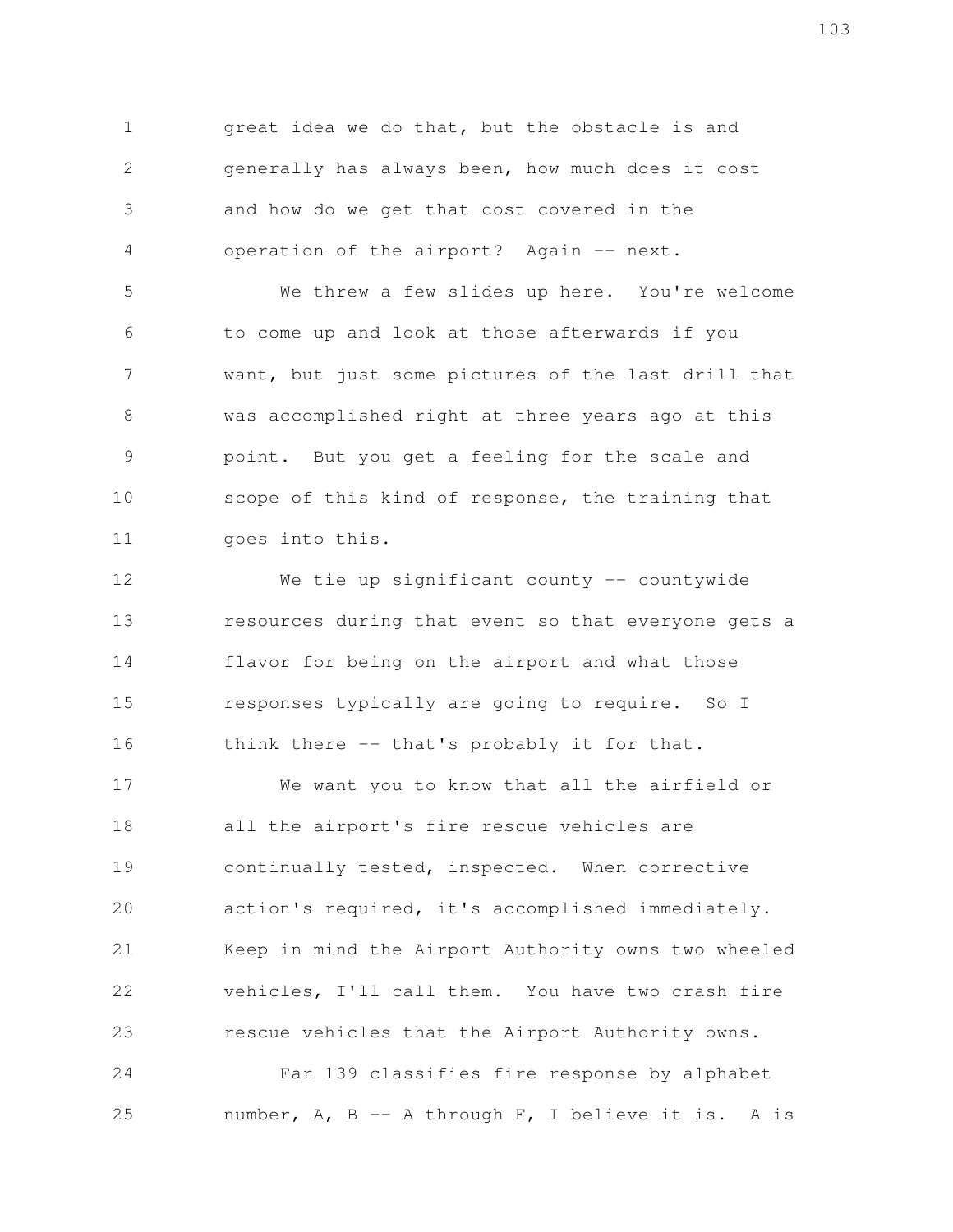the minimal or the minimum response required for commercial service. As you have more and more air service at your airport, you -- you ratchet that requirement up under Part 139. 1 2 3 4

So with five daily departures of a significant aircraft, as FAA determines it, you would move into an Index B as  $a$  -- as a minimum requirement for fire rescue response. Likewise, as more of those occur, you'd move to a C, a D, or an E. And obviously your biggest airports in the country are E's and F's, as you might expect, with multiple fire stations on the property in order to respond properly. 5 6 7 8 9 10 11 12 13

All right. All the other equipment that we use -- well, we also own an airboat, so you know that. The Airport Authority owns an airboat that we make available to emergency responders for those -- for any accident that occurs around the perimeter whether it's on airport or not on airport. 14 15 16 17 18 19 20

We -- we kind of have a loose mutual aid agreement, if you will, with fire rescue and the Sheriff's Office. If they need that resource or the need that asset, they are welcome to come get it and use it as they need to in an emergency. We 21 22 23 24 25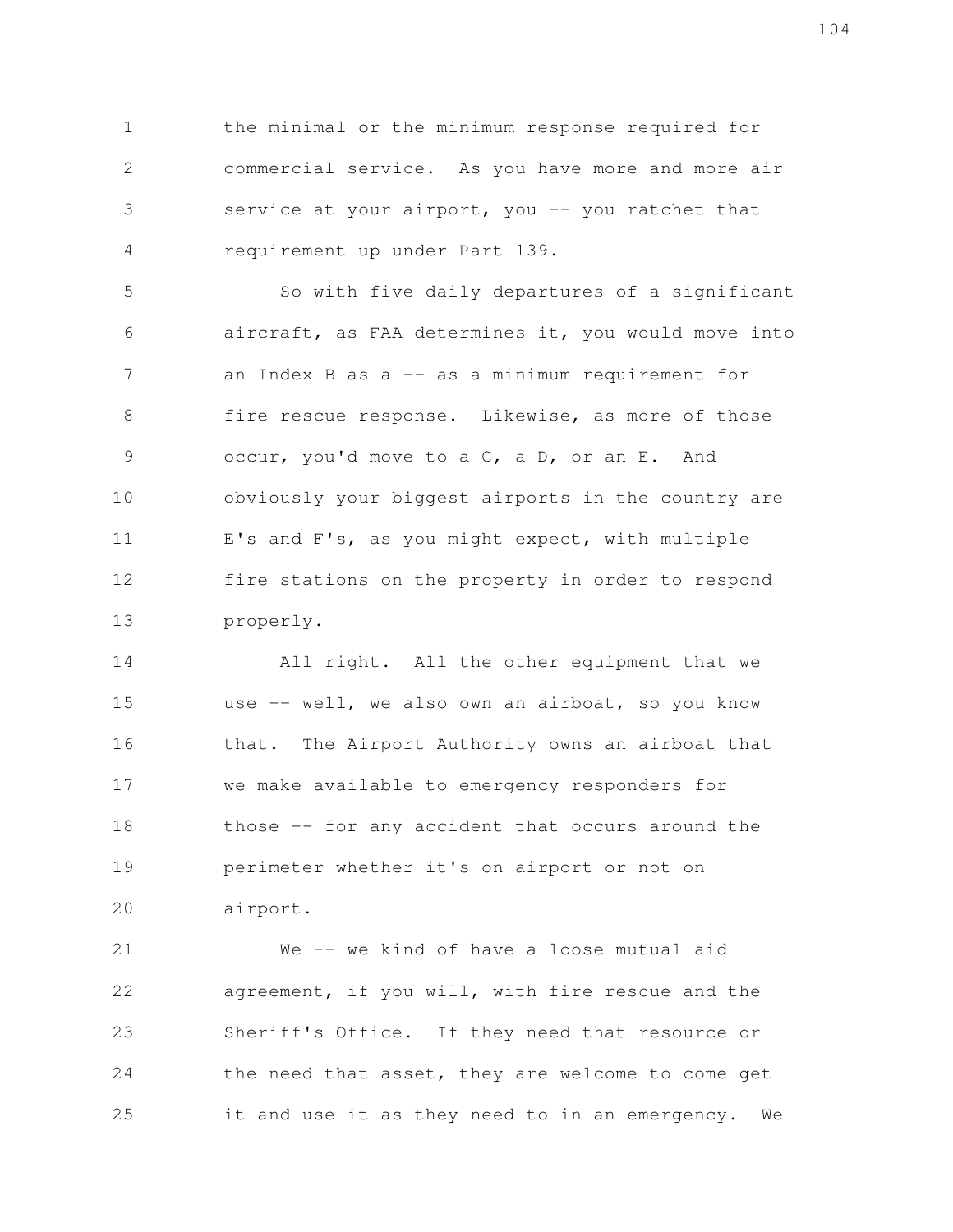do not -- you know, the only vehicles that remain on property are the ones required for Part 139 and especially during the hours where they're absolutely required in order to accommodate 121 aircraft operations. 1 2 3 4 5

We continually inspect, as does the city and the county, hydrants, fire rescue ARFF vehicles, the buildings, the chemicals used, which includes AFFF -- there's a significant supply of dry chem that's a part of the A vehicle that responds. 6 7 8 9 10

SCEA, the self-contained breathing apparatus, all that equipment is maintained. St. Johns County Fire Rescue has been insanely helpful to us over the last five years or more in making sure that all that equipment meets standards, is current, works, is what they use so that their people when they respond and need the resources on the airport, they can immediately plug into that equipment and use it because they've used it in the field. It's what's on their vehicles at times also. 11 12 13 14 15 16 17 18 19 20

Kevin on our behalf conducts multiple times a year day and night orientation exercises with fire rescue personnel as well as sheriff's personnel helping them understand where to respond on the airport, how to respond on the airport, what's 21 22 23 24 25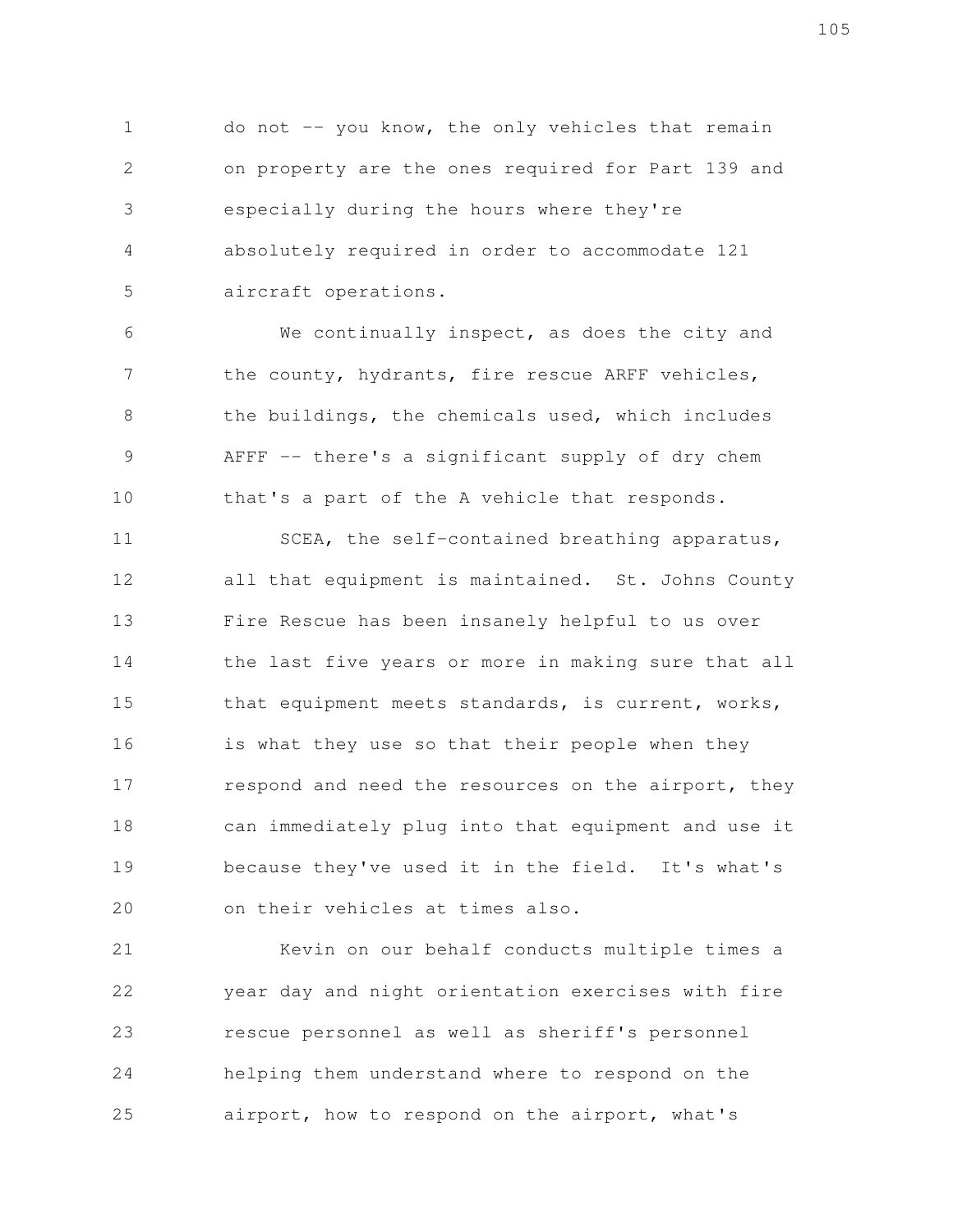expected, what does the airport look like when it's dark, when it's light, how to talk with the tower should it be necessary. 1 2 3

They work through those details frequently during the year. He also accomplishes airfield driver training. It's no secret that fire rescue personnel in St. Johns County rotate from time to time through the different firehouses that are in the county. So it's a nonstop stream of personnel that need to be trained, need to be oriented to the airport and the unique situation the airport has. 4 5 6 7 8 9 10 11

Before we used to engage or be able to be engaged at this level with folks at the county, it was an absolute scene of chaos for a general aviation response on this airport. We had vehicles showing up at every possible gate, coming in every possible way with no consideration whether the airfield's open or closed, aircraft are moving around on the field or whatever. It was chaos. 12 13 14 15 16 17 18 19

It was not unusual to finally end up with 30 sheriff's deputies on the field when you really need one or two to control an access point on our behalf or do the investigation. FHP, similar. Fire rescue, whatever gate they could find, they'd break down and come on in with no regard for what's 20 21 22 23 24 25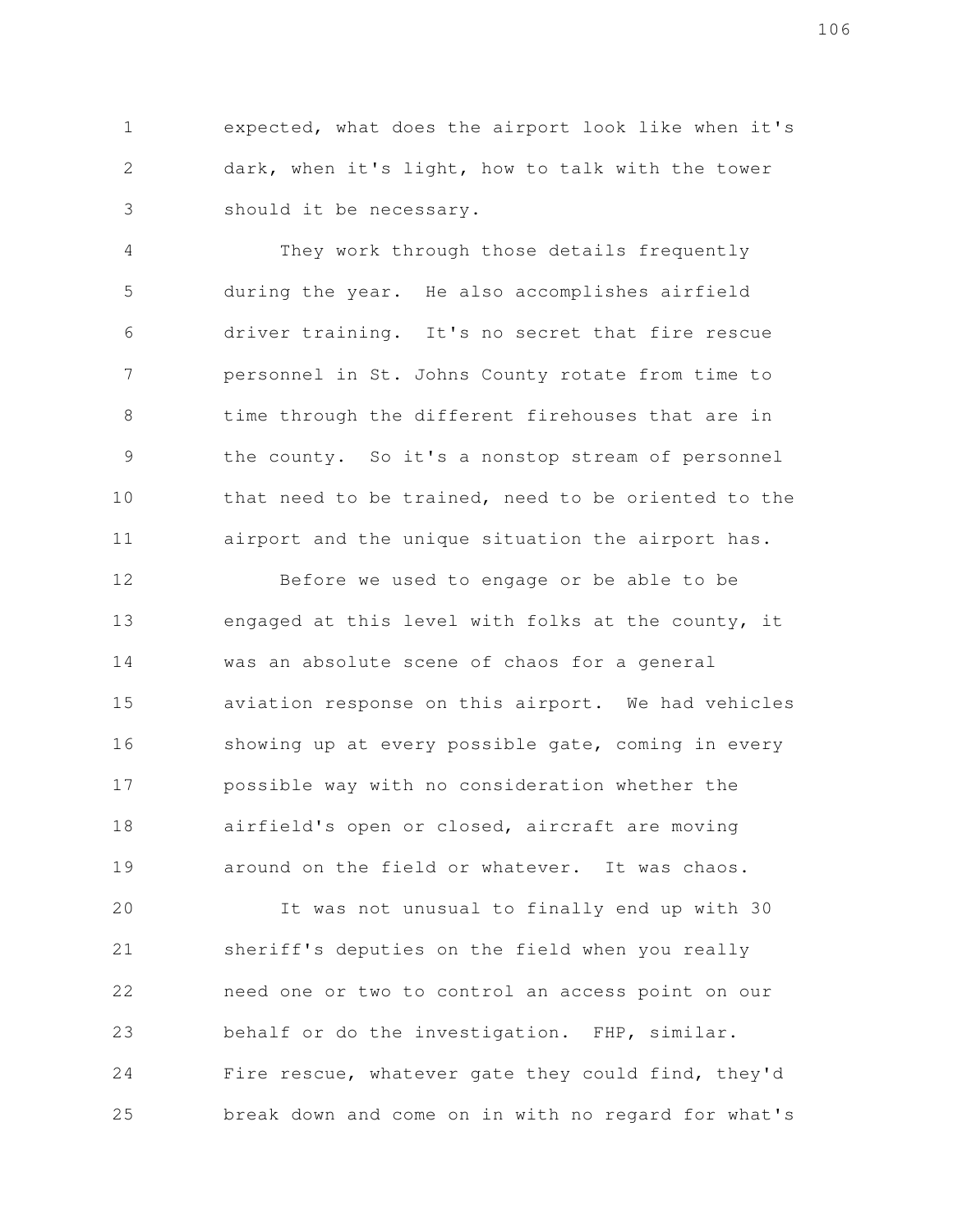going on on the airfield. 1

That is not the chaos scenario that exists today anywhere here. We facilitate live fire rescue -- live fire drills that are required under FAR Part 139 for 10 to 12 St. Johns County firefighters annually so that they remain in certification, have direct experience with responding to actual fire-type responses on the airport that involve unique fuels and materials in many cases that some of these aircraft are constructed out of. We can go to the next one here. 2 3 4 5 6 7 8 9 10 11 12

I threw these stats up. Kevin was kind enough to put them together for me. But over the last three years, you've had 62 events on the airport. 62 times fire rescue has made some kind of response related to this airport in -- whether it was someone calling saying they felt like they were having engine problems but weren't declaring an emergency. That's going to represent most of your level 1s here. 13 14 15 16 17 18 19 20 21

Level 2s are requiring a responding. If they think they've got smoke in the cockpit, they just can't get the gear down, whatever that is, Level 2 these guys show up on the airport, stage and wait 22 23 24 25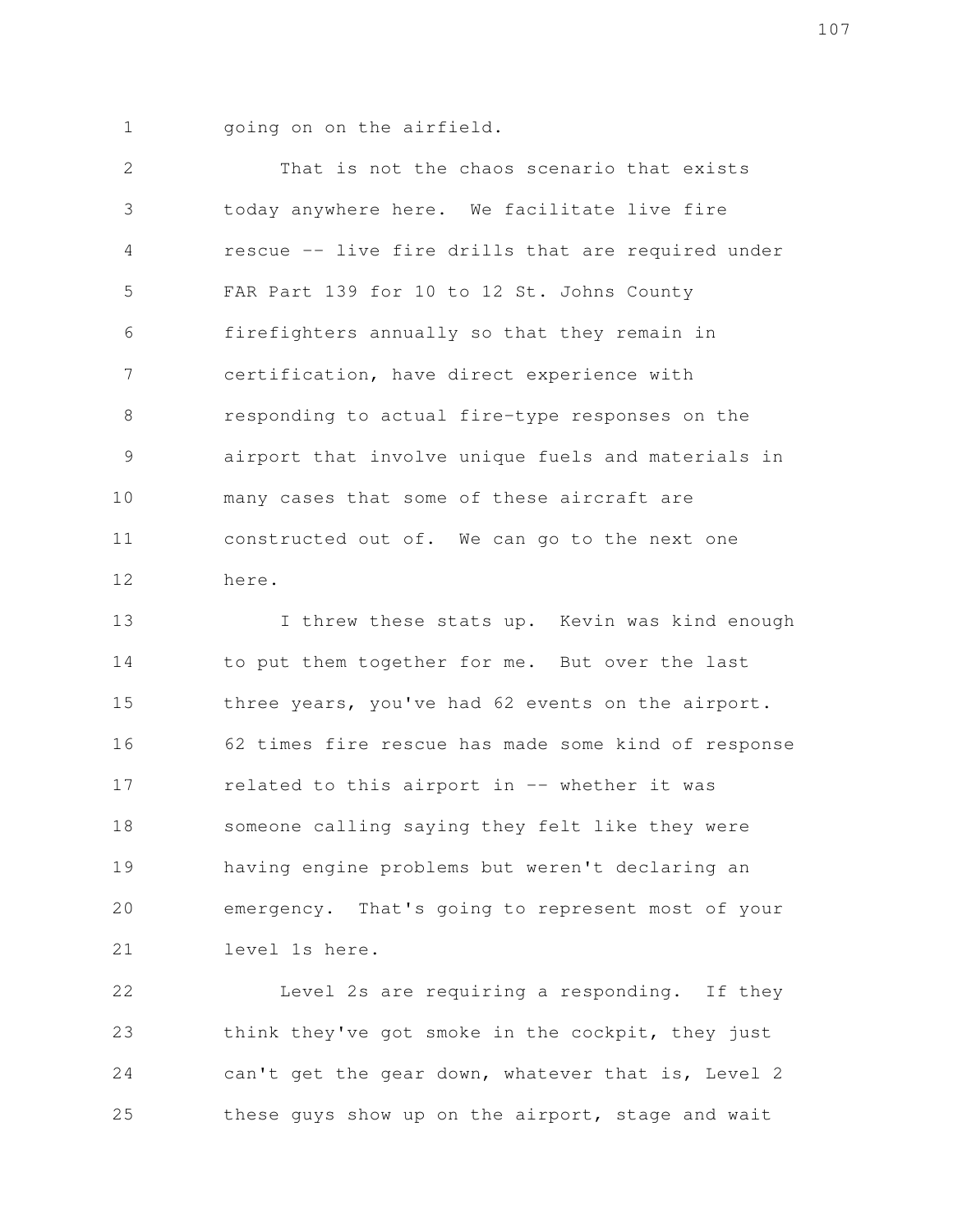for that event to occur if they are given that kind of lead time. If they don't have the lead time, then they're taking our cue as to whether they're going out on the airfield or the like. 1 2 3 4

The worst ones are the Level 3s. Level 3s are a full-blown actual emergency; something's happened that requires fire rescue response in one form or another on the property. 5 6 7 8

Some of those, as we all know including the last event, can occur in water  $--$  or in the marsh, if you prefer that term. But we've had three of those responses over the last three years, whether it's been actual responses required out into the marsh to facilitate some type of rescue attempt. And the balance of those, it looks like to be 11 of them, 12 of them, over the last three years have been full-blown emergencies where fire rescue was there. 9 10 11 12 13 14 15 16 17 18

Whether it's an aircraft that landed gear up and they're available for immediate response, doesn't mean they had to get somebody out of an airplane or put out a fire, but it required a full-blown response to the actual aircraft scenario to help rescue somebody. Next, please. 19 20 21 22 23 24

Obviously there are challenges. When you look 25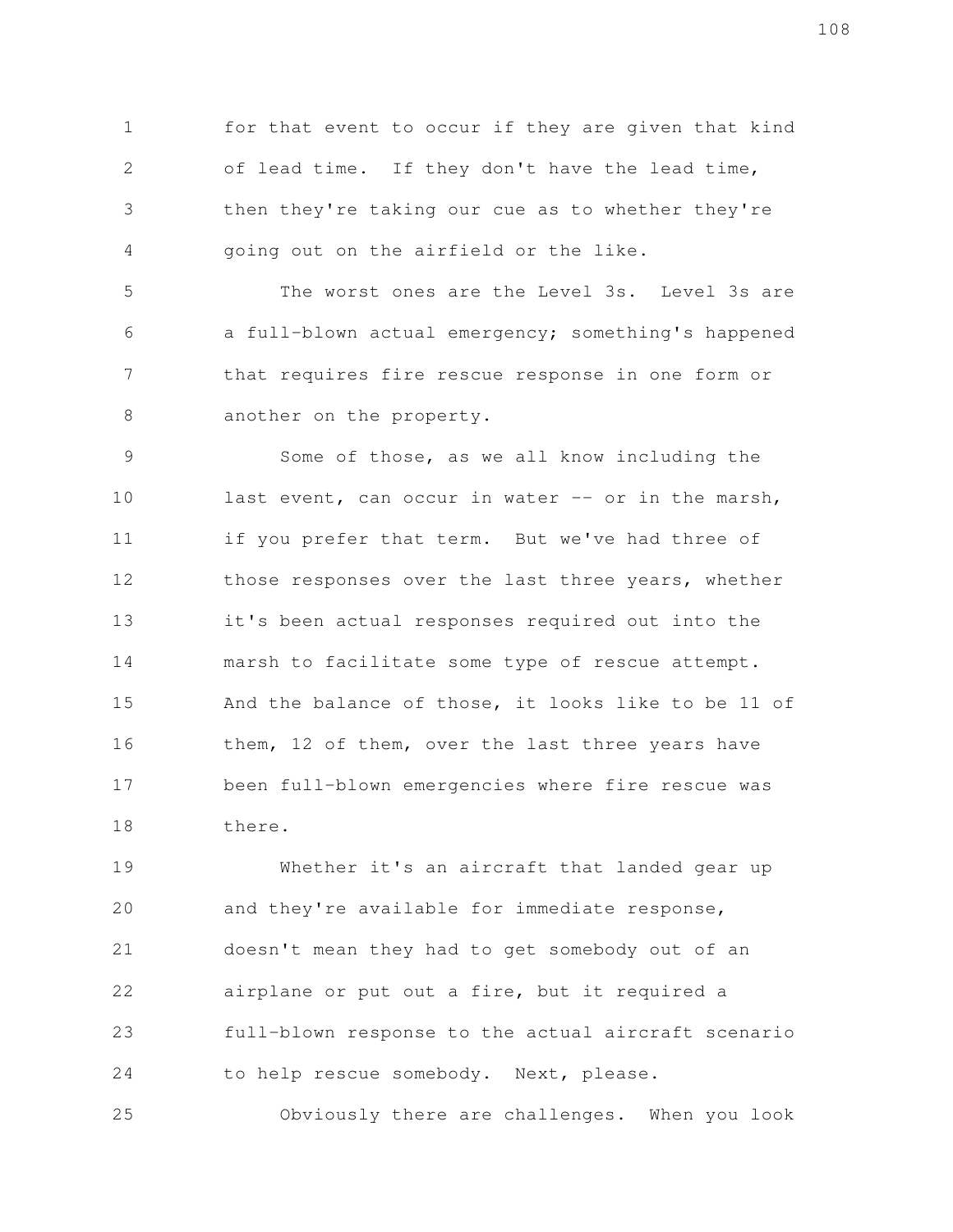at our airport and the geography of this airport, where it sits on the marsh and those kind of variables, proximity to U.S. 1, you name it, there are -- every airport has some challenges. There are very few airports that are blessed with just - you know, I can think of only a few where they have almost nothing that's an obstacle to getting to do fire rescue. 1 2 3 4 5 6 7 8

One of the fundamentals of course is lack of information. That cropped up in this last response. Location: Where is the accident or how difficult it is to get to that particular site to even help. 9 10 11 12 13

Situational specifics: You know, what kind of aircraft's involved? What -- how is that aircraft situated when you get up to it? Is it upside down? Is it right side up? What -- what kind of things? Any hazmat that's in the air. Is it fuel leaked all over? What do we have? That situation gets assessed as soon as they get there, and of course the condition of the overall site and aircraft when they get to it. Sometimes it's -- you know, there's not a lot we can do in certain situations. Next, please. 14 15 16 17 18 19 20 21 22 23 24

This gives you a -- this is a 2019 event that 25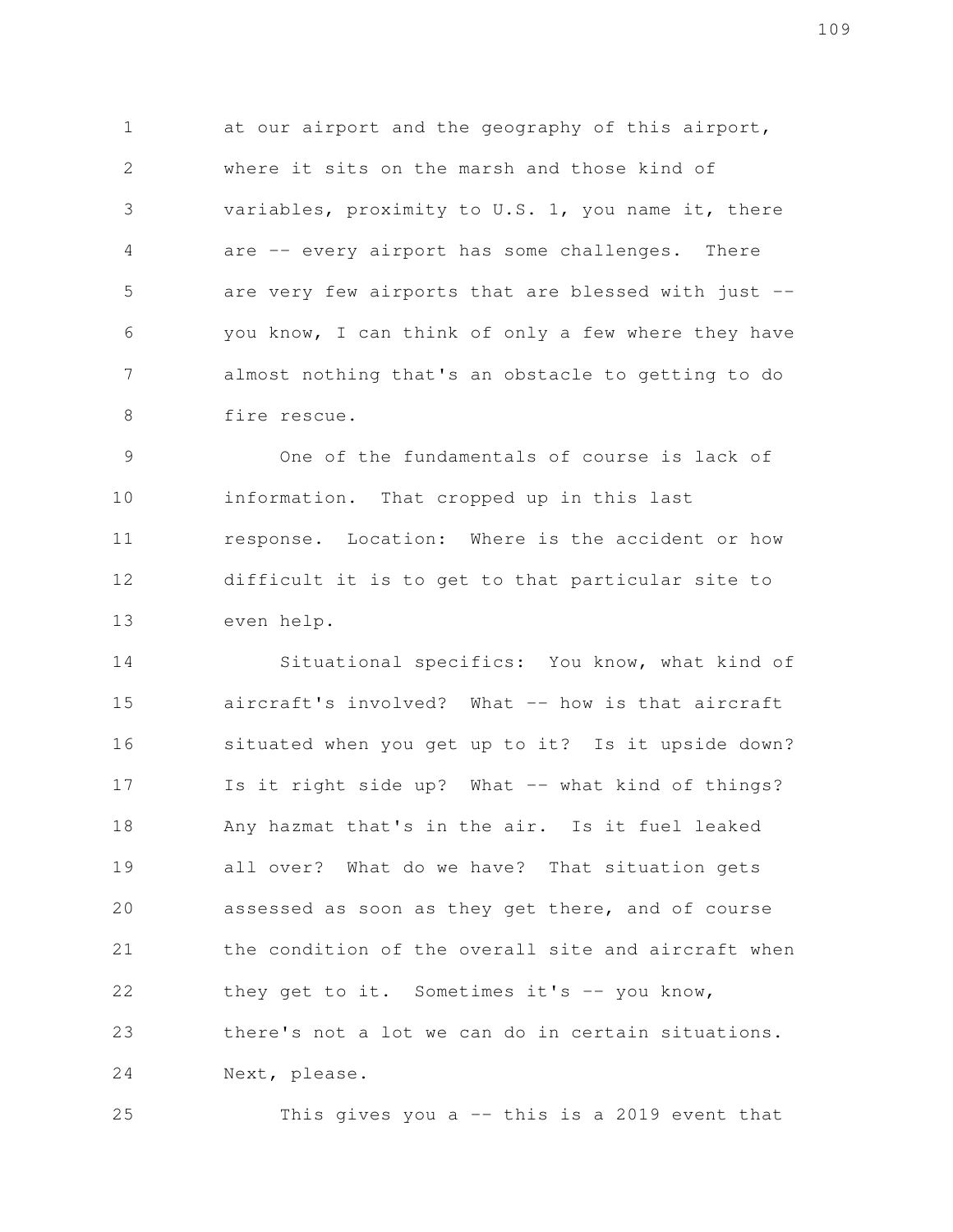was in the list there. This was a training aircraft that landed out there. I understand that they had an engine problem, they attempted to turn back, ended up dumping the aircraft in the marsh. Fortunately, they were able to keep the aircraft upright. 1 2 3 4 5 6

Actually I think this one was actually upside down, but it was -- had doors on the side, so it allowed the passengers fortunately were relatively minor injuries, some scrapes and cuts kind of thing, they were able to get out of the aircraft and kind of hang patiently by the aircraft. 7 8 9 10 11 12

Why didn't they walk to shore? Because it's simply impossible to walk to shore or walk to the edge of the airport from that environment. If you've not had the personal experience of sitting -- going out into that marsh area, getting out of the vehicle and attempting to move in that environment, you're in for a unique experience anywhere on that -- in that environment. 13 14 15 16 17 18 19 20

It is -- it will absolutely kill you. You go up to your knees almost immediately. You only get -- the healthiest people get a few steps in the marsh before they're absolutely exhausted. It requires specialized equipment and access to get 21 22 23 24 25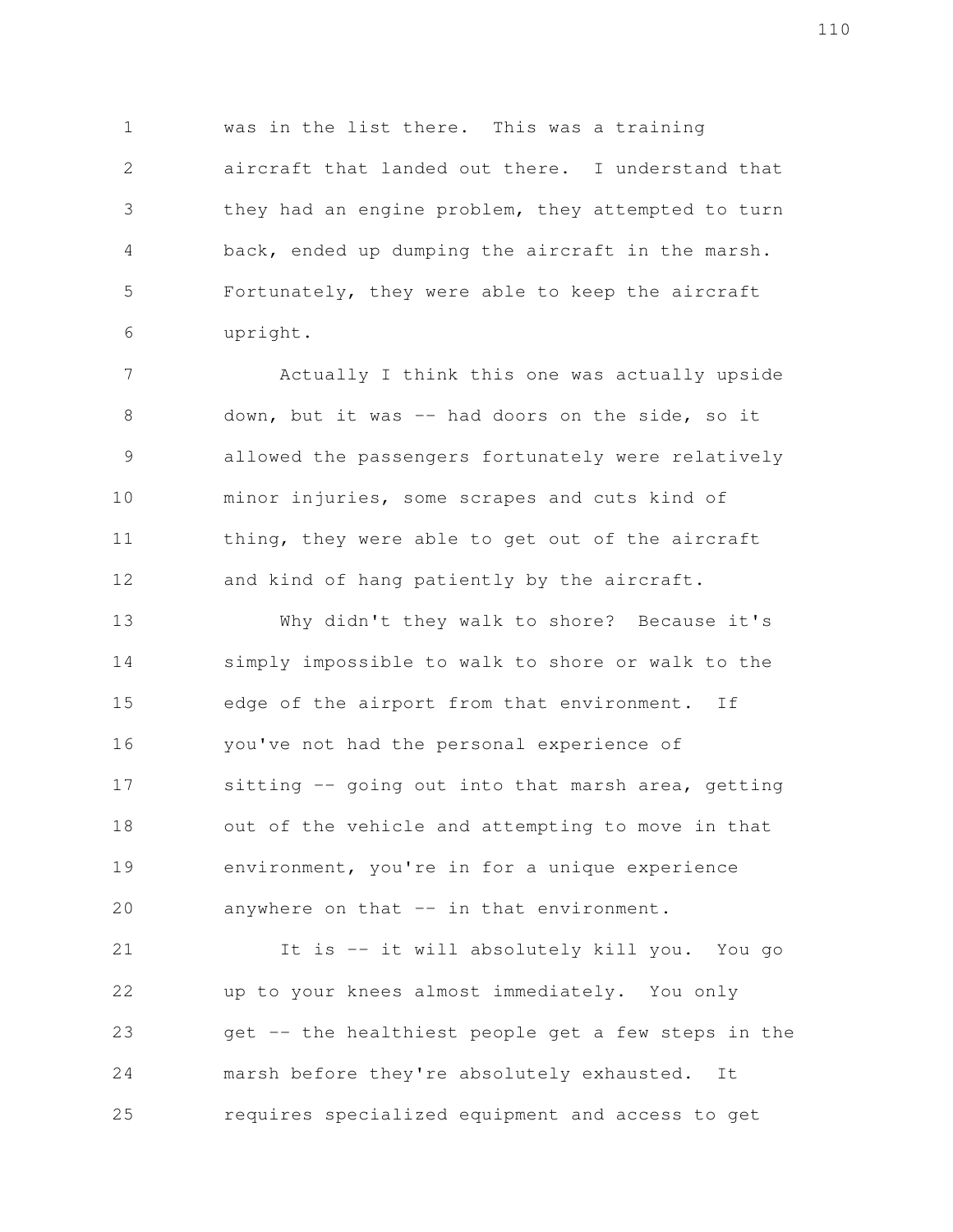out there. 1

Further, you can't see very far ahead of you depending on what the tidal conditions are at the time. It's a duned kind of environment out there, and there's a picture coming up in a few minutes that will help you understand that. But you can't necessarily see from one spot to the next. It's very difficult. 2 3 4 5 6 7 8

The latest accident was a perfect illustration of that. No one was a hundred percent sure where that airplane was located when the response occurred when they -- when the fire rescue initiated response. Even the tower didn't know exactly where the aircraft was. So being able to guide people to that required someone to know where it was first. 9 10 11 12 13 14 15 16

That developed over the ensuing minutes. It got figured out pretty quick in the scheme of things, but it doesn't make it any easier when they respond. You can see they ended up using a sled that was on one of the fire vehicles, it's actually a back stretcher, and hooked their lines to it and used an engine to pull on a sled the victims out of the marsh from that location. You can see the conditions in general there. It is not a pleasant 17 18 19 20 21 22 23 24 25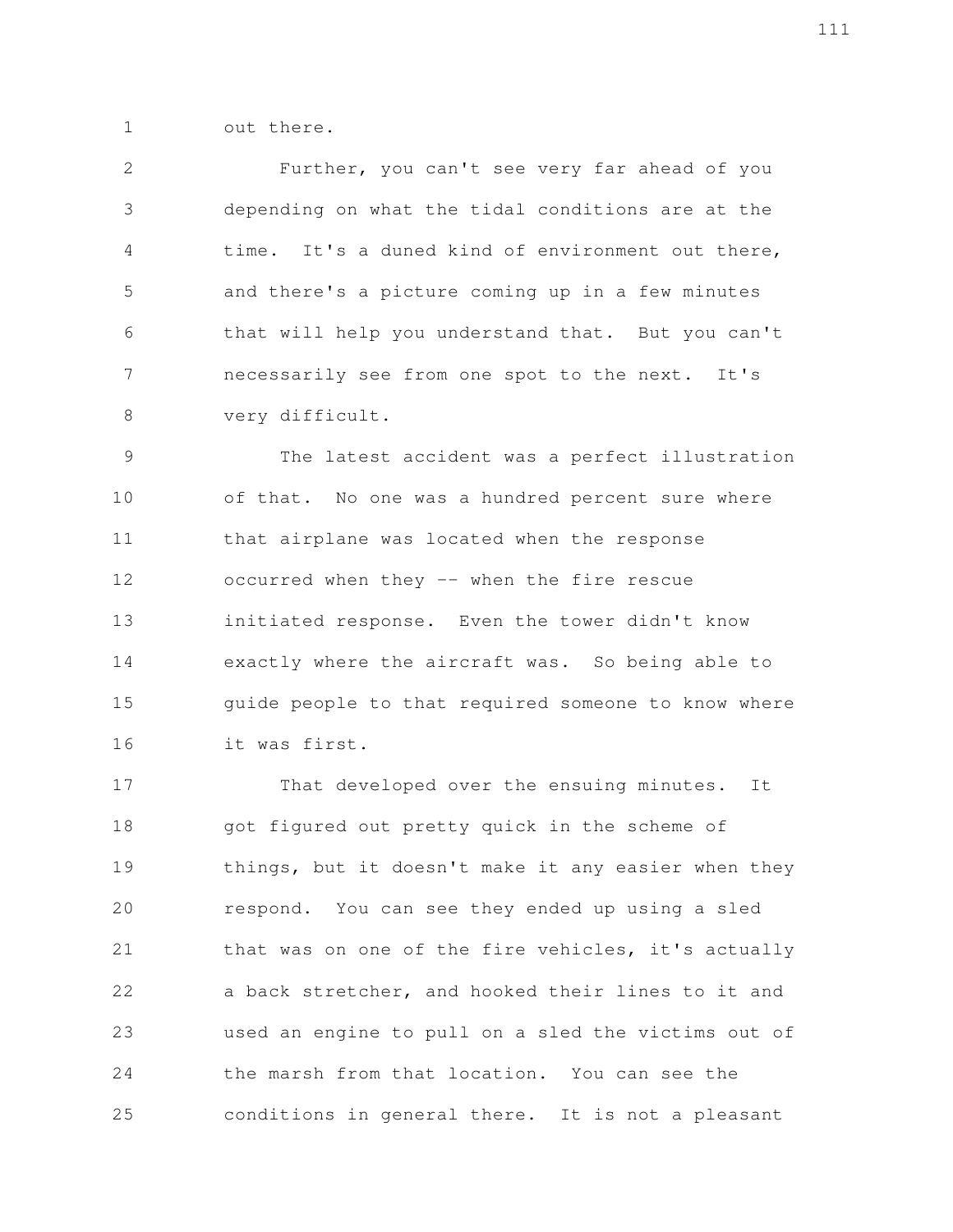environment to be stuck in. Next slide, please. All right. I want to show you this, and I'm not -- this is about the extent of what I'm going to talk about with the current event. But we had a lot of accusations about what fire rescue had to go through to get on the property and some statements to that effect. I want to put that issue to bed. Here are two still shots from the camera at the gate. They're time-stamped. They came right off the system that's -- that's -- even the Sheriff's Office has access to. Fire rescue showed up on the scene  $-$ - I want to point out. When they showed up there is no T-hangar tenant here letting people in, as we've been accused of. Here is the gentleman from the fire rescue truck who got out, and as we've stated before, uses their Knox box key to access the gate. They have a key they can turn their  $-$ - the gate automatically opens at that point, which it 1 2 3 4 5 6 7 8 9 10 11 12 13 14 15 16 17 18 19 20

did. Fire rescue vehicles went through. They closed that lock. 21 22

Here is arrival of it Troy, the very first tenant on scene, who then got out of his vehicle, seeing other fire rescue vehicles come up. Rather 23 24 25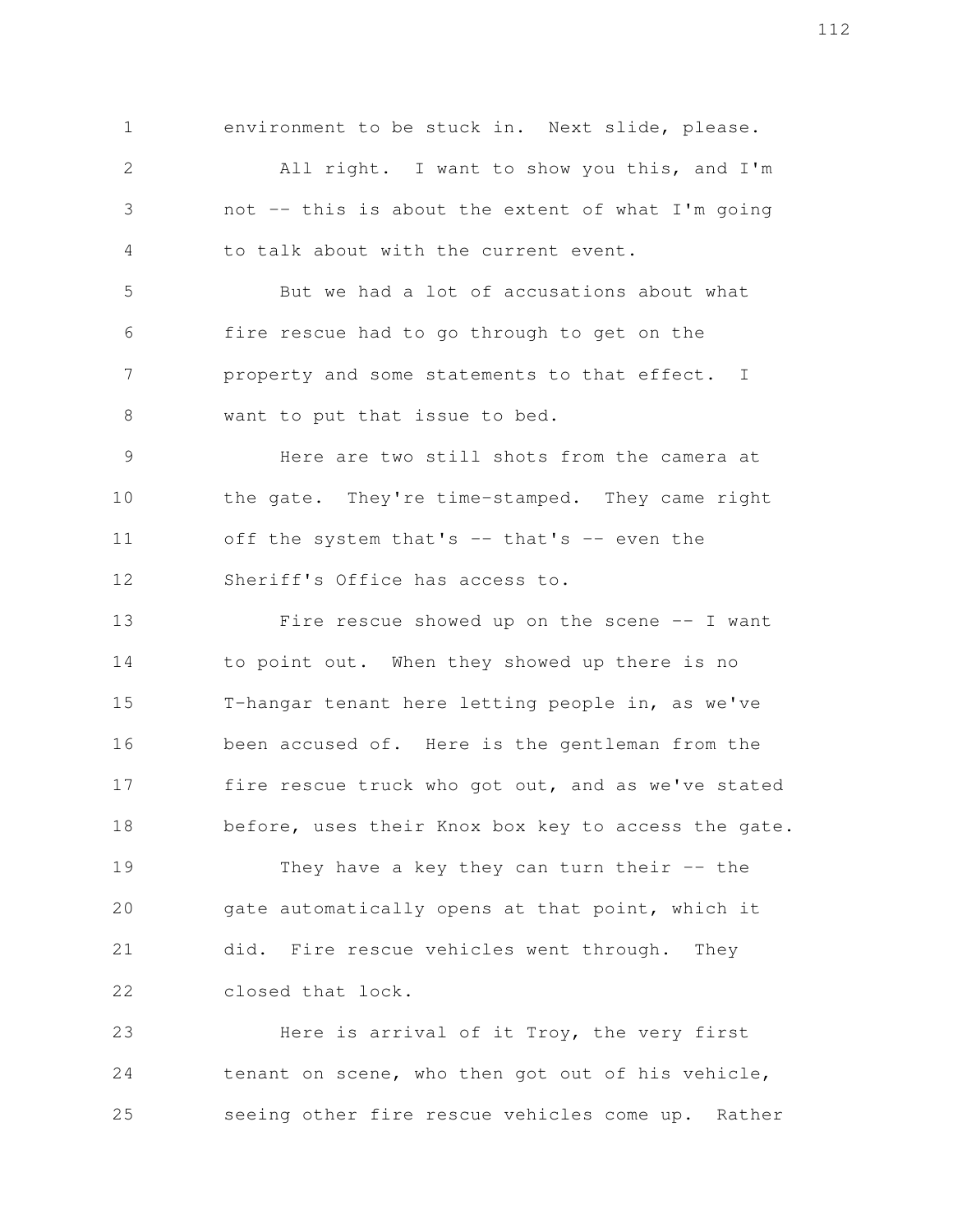than make them get out of the truck and open the gate, he used his badge to allow the additional fire rescue, Sheriff's Office, emergency responders onto the property. Note the times on those. MS. LUDLOW: 5:06. MS. GREEN: It was 5:00 and 5:06. MS. LUDLOW: But what time was --MR. WUELLNER: 25 seconds from arrival through the gate with all the fire rescue initial responders. 1 2 3 4 5 6 7 8 9 10

If you watch the video, which we're not going to show and we're not going to get into that, there are  $-$  about everybody involved in this re  $-$  this accident's response were on property by about 13 after, and that included resources from all over. Even the "Where was Ed?" question is answered in the video. I'm on property at that gate manning it at 11 after. 11 12 13 14 15 16 17 18

Those are the two fire rescue or our airboat as well as the Sheriff's Office. These are from the day of the event. But here are two photographs related to the response. I just want you to see what the condition of the aircraft was, how it was positioned in the marsh, why this was such a difficult response for our fire rescue guys. 19 20 21 22 23 24 25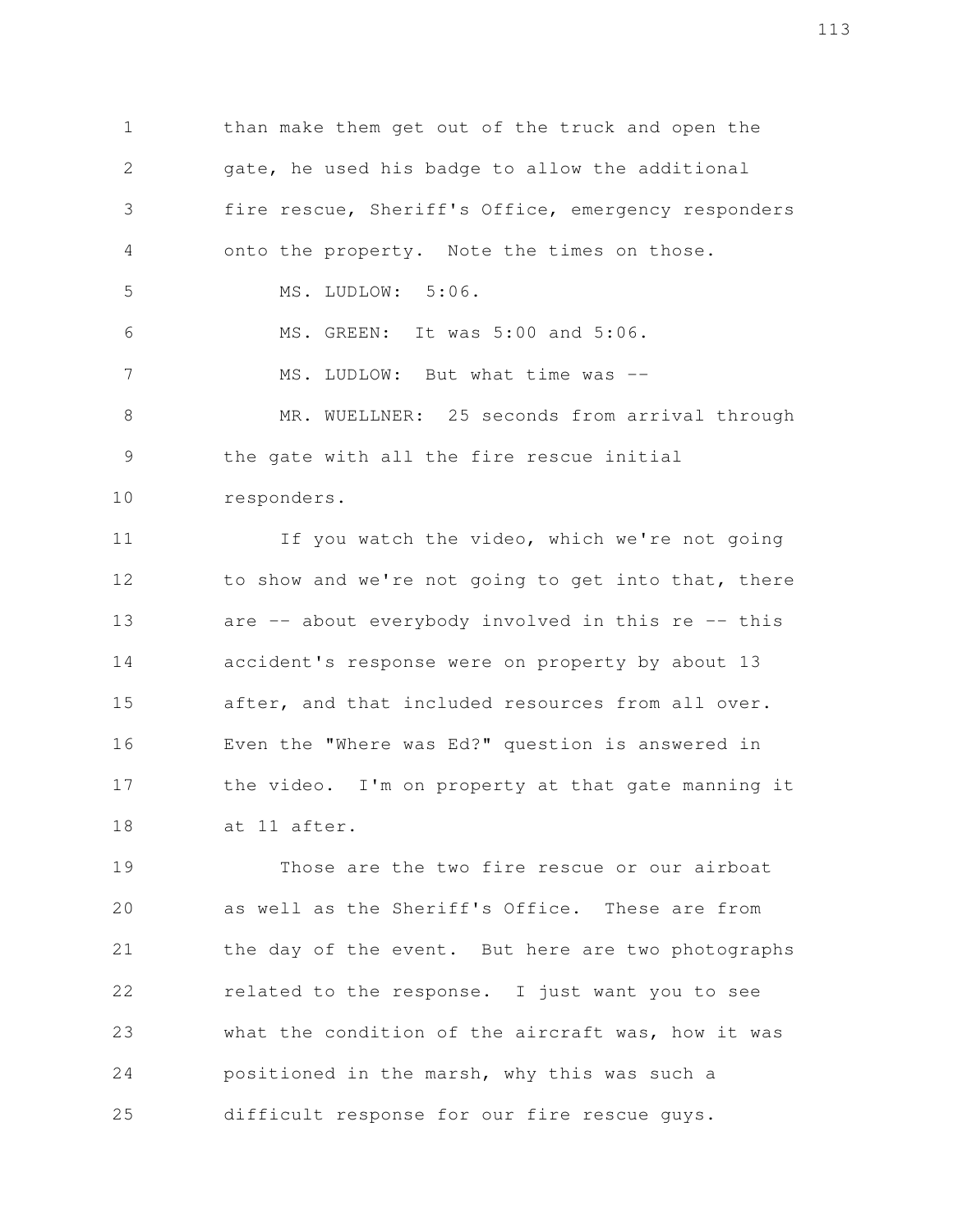You see Life Flight was on ready to go here. They're landing here. And you can see where we were -- the ambulance is parked that was working on -- on Ms. Fox. 1 2 3 4

So I hope  $-$ - hope you have  $-$  following this, you have a better understanding of what's required, what we do on a daily basis to make sure that the responses are adequate. 5 6 7 8

There were some great suggestions made between the last meeting and others about continuing the education component for our fire rescue responders. We think that's a fabulous idea and in fact are beginning to schedule with our first responders additional aircraft orientation training so that when they run up on an aircraft such as the Extra, which is a very unique aircraft in terms of being able to extract someone out of, particularly upside down. 9 10 11 12 13 14 15 16 17 18

It's built like a NASCAR airplane on the -- or vehicle on the inside. It's  $a$  -- a very elaborate structural system that makes the airplane strong and protects the pilot in it, making  $-$  but it makes a very difficult rescue when you can't get in through the canopy because the aircraft's on it in this case. 19 20 21 22 23 24 25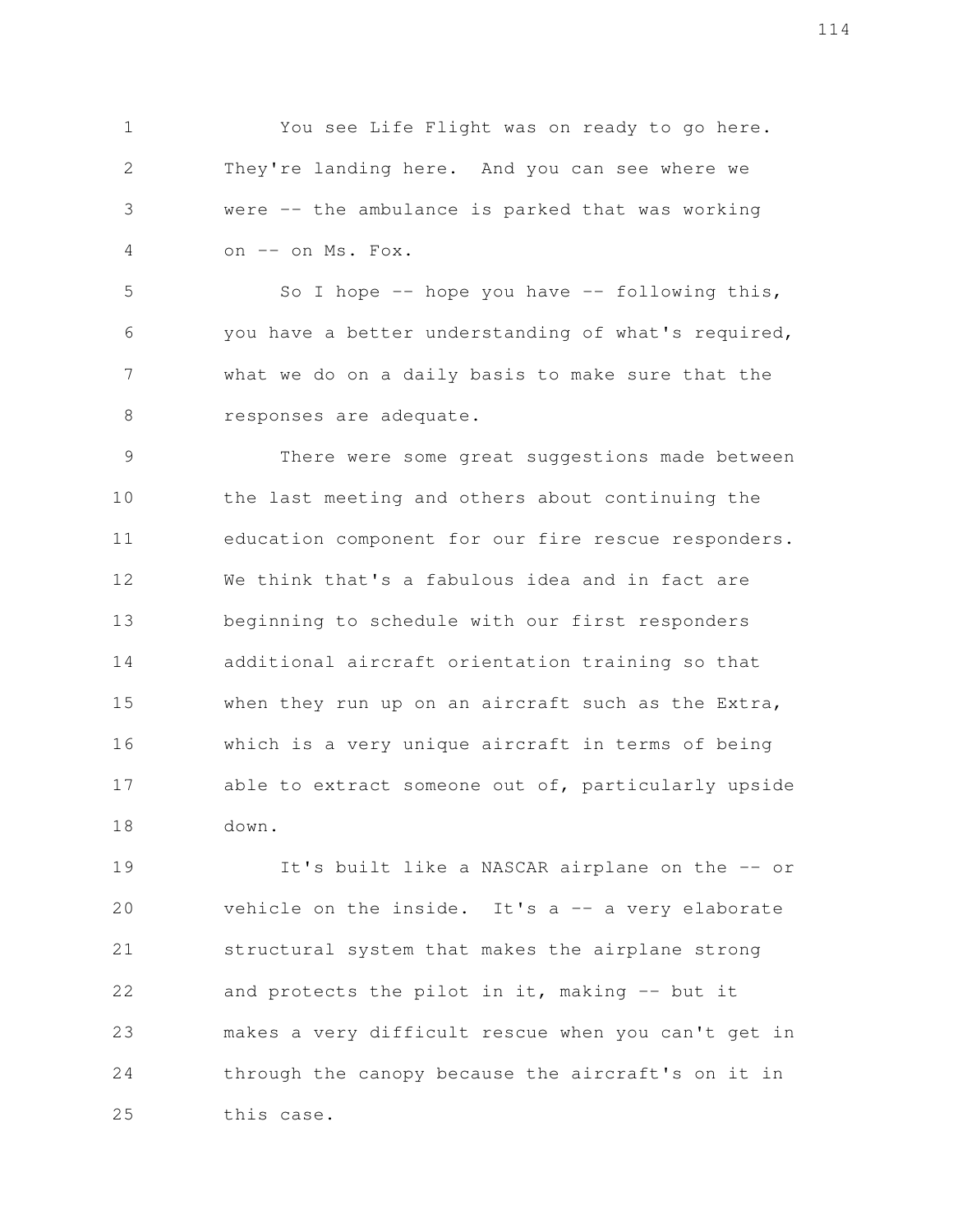1

CHAIRMAN MAGUIRE: Okay.

MR. WUELLNER: So we'll work through those additional aircraft so that we have the best possible response going forward. We'll continue to work with St. Johns County in the coming months to see if we can't get this station funded 24/7 and improve even on a really good situation here, despite how it's been characterized. MS. LUDLOW: What time was -- was it first reported? What time did she go in the marsh? MR. WUELLNER: It was a four-minute response, was it not, Kevin? MR. HARVEY: 4:59, if I recall. MR. WUELLNER: 4:59. MR. HARVEY: They came through the gates at 5:04, and that's coming from off airport. That's pretty darn fast. MS. LUDLOW: But the -- but the tower's supposed to do the calling -- MR. WUELLNER: They did. MS. LUDLOW: -- for emergencies. MR. WUELLNER: They did. MS. LUDLOW: So what time did the tower call? MR. WUELLNER: 4:59. MR. HARVEY: 4:59. 2 3 4 5 6 7 8 9 10 11 12 13 14 15 16 17 18 19 20 21 22 23 24 25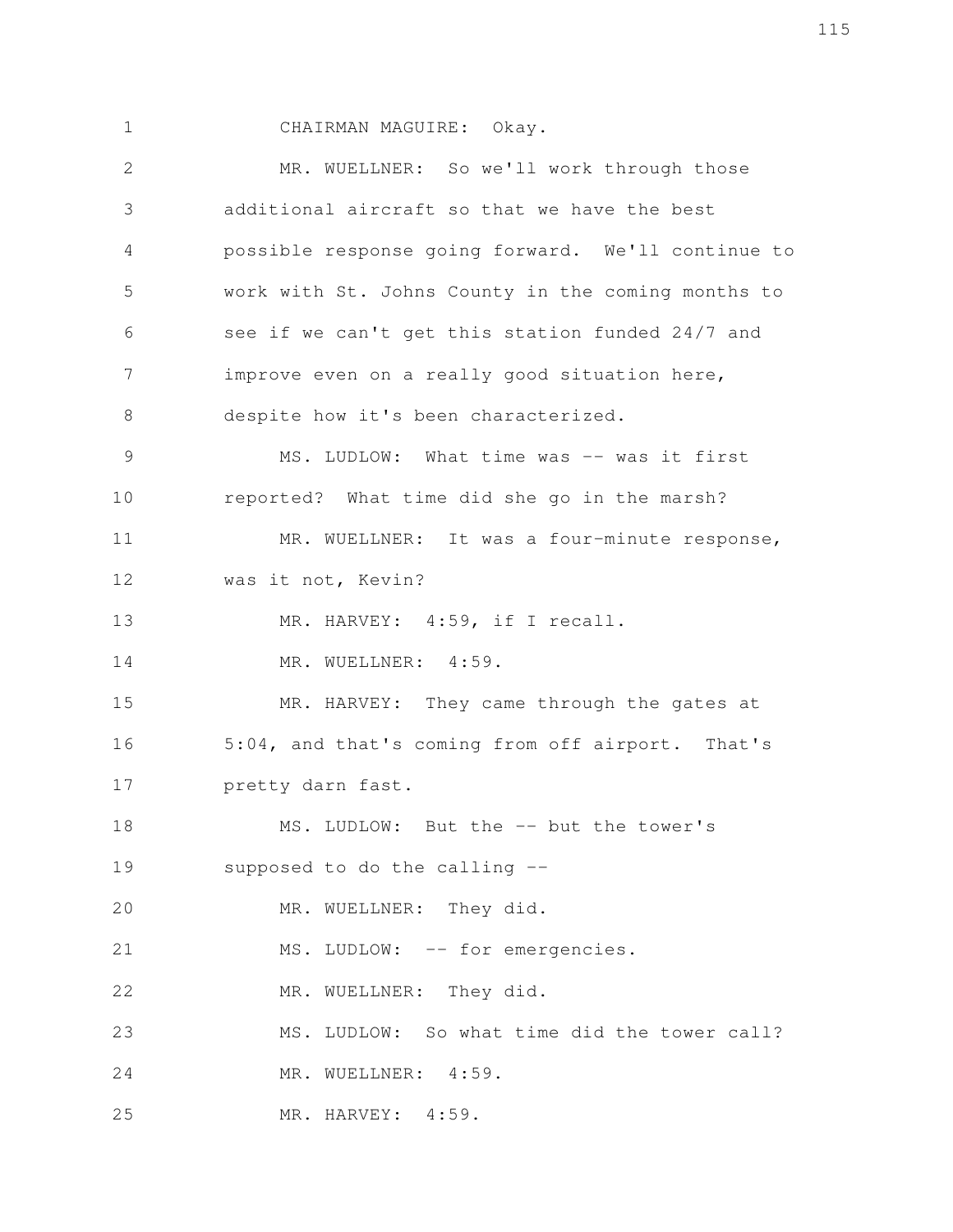CHAIRMAN MAGUIRE: Okay. Any other questions regarding Ed's presentation? Not what Reba's getting ready to talk about? Okay. MR. HARVEY: If I may add -- just to add to that. CHAIRMAN MAGUIRE: Microphone. You're not exempt. MR. HARVEY: I've got a big mouth. As part of the FAA requirements, when we do have our ARFF in action, they have to be able to respond within three minutes. You had off-airport response in just under five minutes, and that's pretty incredible. Pretty incredible. CHAIRMAN MAGUIRE: Okay. Thank you. SAFETY REVIEW COMMITTEE UPDATE CHAIRMAN MAGUIRE: Okay. Now we're going to go to Reba's presentation on the safety review committee update. MS. LUDLOW: Yes. And I was charged with presenting a reason, cause, and necessity to have a safety review committee. So, the  $--$  this is  $--$  you guys, I'm reading this because I want it in the record. Okay. The airport staff and the emergency response personnel operated to the best of their 1 2 3 4 5 6 7 8 9 10 11 12 13 14 15 16 17 18 19 20 21 22 23 24 25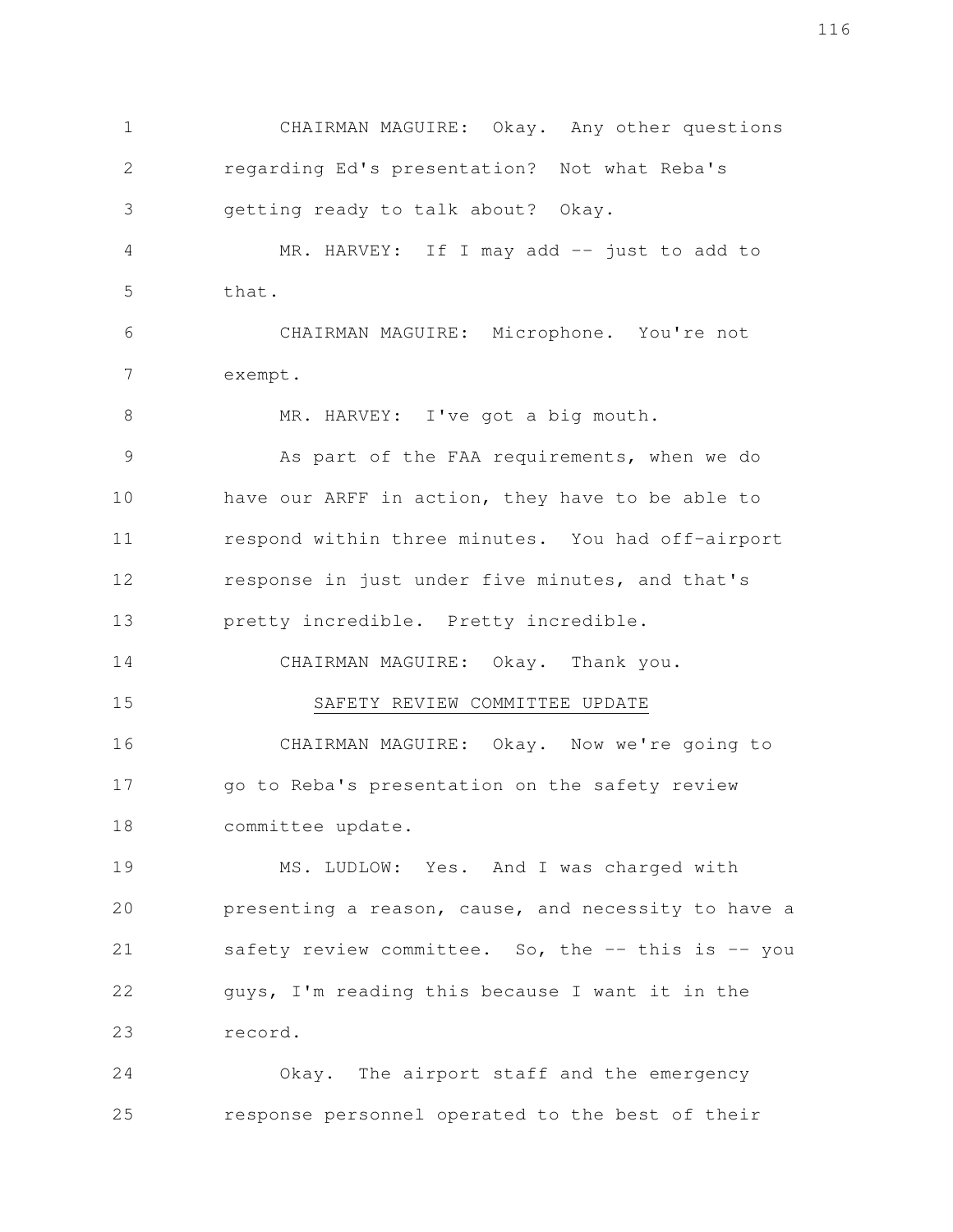ability and were dedicated to saving lives. The emergency response personnel in particular are heroes and risk their own safety in trying to save lives. 1 2 3 4

The goal of the safety committee is to evaluate the on-site resources and procedures to see if any improvement can be made to aid or support the process. 5 6 7 8

It will look at equipment based on the airport, procedures used in the process, and evaluate interagency resources that could be of benefit. It will focus on equipment and procedures that could help prevent accidents as well as resources that could improve rescue efforts. 9 10 11 12 13 14

The safety committee will not investigate accidents, but will use publicly available reports from various sources to include the NTSB, FAA, news media, eyewitness reports, to evaluate processes that could be improved. 15 16 17 18 19

The committee should be made up of St. Johns County Sheriff's personnel, St. Johns County Fire Rescue personnel, Airport Authority personnel, representatives from 20 21 22 23

airport businesses, and local experts. 24

We -- oh, okay. And that is why I think we 25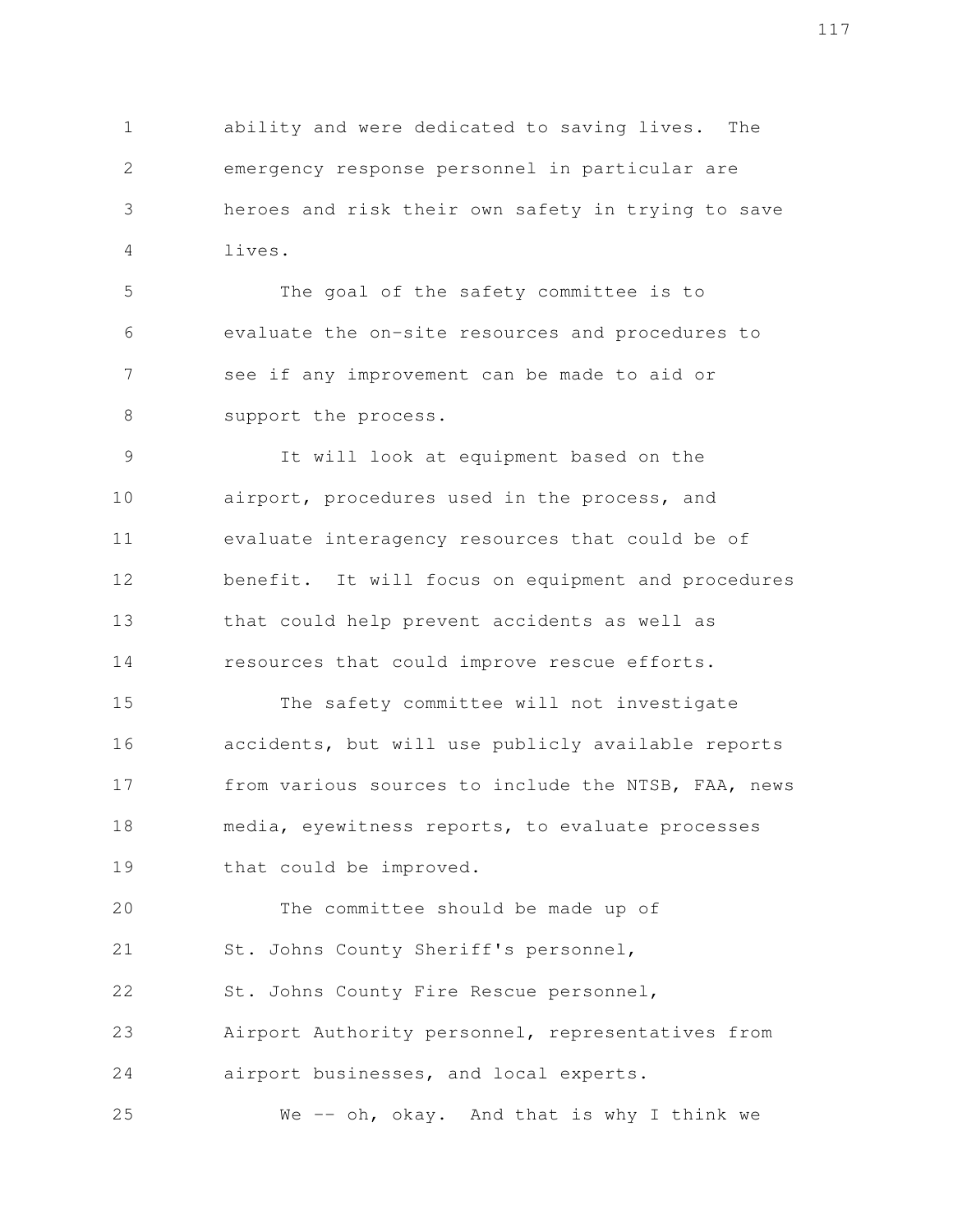need to have an airport safety review committee. CHAIRMAN MAGUIRE: My -- my only comment. I like this. This is very nice. But news media and eyewitness reports -- MS. LUDLOW: Let me remind you --CHAIRMAN MAGUIRE: -- the problem -- let me make my comment. The problem with news media is they report what they hear; they do not necessarily report facts. MS. LUDLOW: We know that. CHAIRMAN MAGUIRE: Well --MS. LUDLOW: We take all of -- all of that is taken into consideration. You're getting reports from various sources. Yes, you get the news media. Yes, you get eyewitness reports. Everything is slanted. CHAIRMAN MAGUIRE: All right. Take that with a grain of salt. Even eyewitness reports change from person to person. MS. LUDLOW: Okay. CHAIRMAN MAGUIRE: Okay. I'm not saying don't do it. Just be cautious -- MS. LUDLOW: Okay. CHAIRMAN MAGUIRE: -- okay, because that could taint one direction or another, all right? 1 2 3 4 5 6 7 8 9 10 11 12 13 14 15 16 17 18 19 20 21 22 23 24 25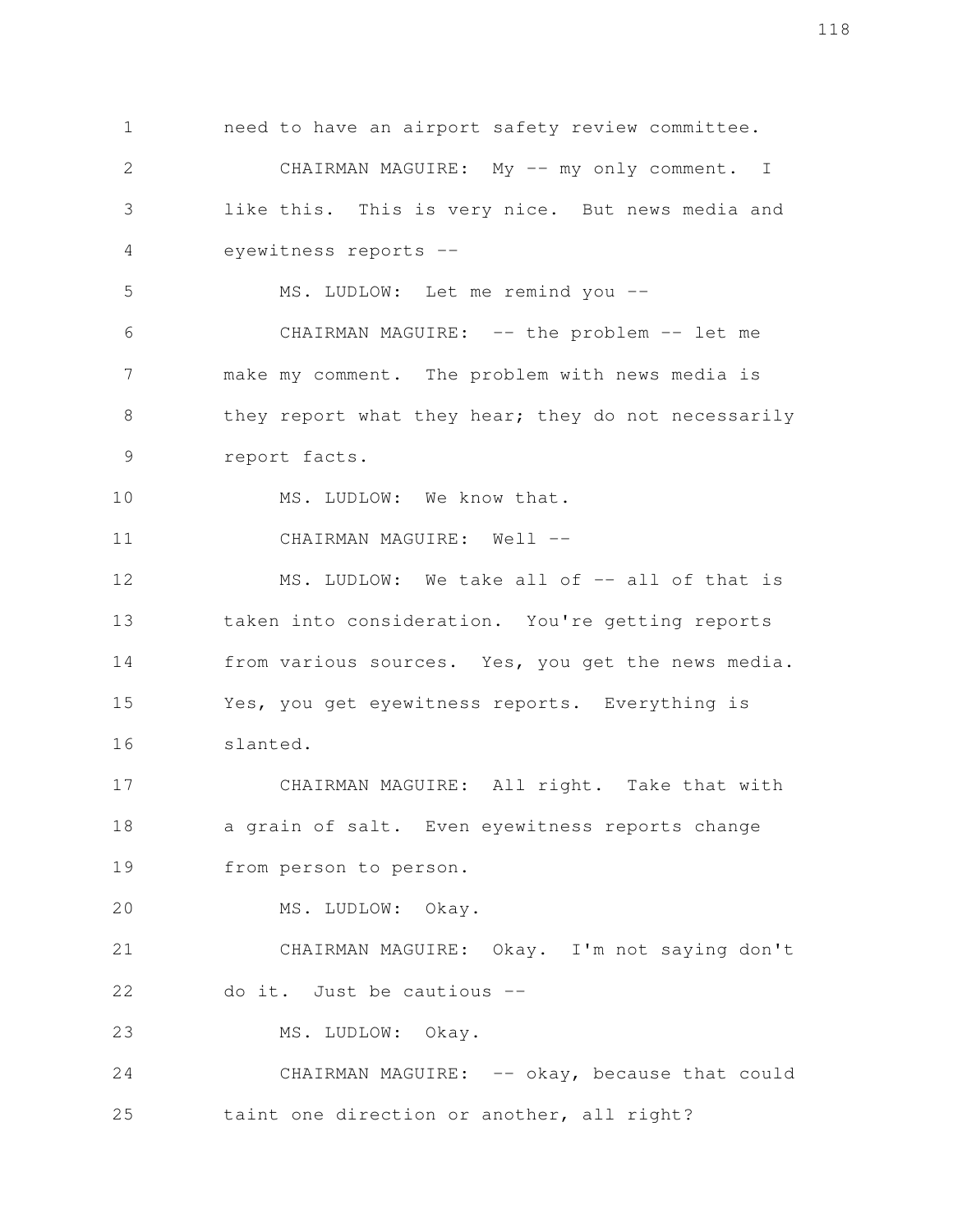MS. LUDLOW: I have one more thing to say. I was going to wait till you approved it, but anybody can form a safety committee. We on the board have media constraints that we adhere to. CHAIRMAN MAGUIRE: Yes. MS. LUDLOW: Any other safety committee will not have media constraints. CHAIRMAN MAGUIRE: Okay. Can I ask? This is an e-mail addressed to you. Who did it come from? MS. LUDLOW: I wrote it myself. CHAIRMAN MAGUIRE: You wrote it yourself? MS. LUDLOW: Yeah. CHAIRMAN MAGUIRE: To yourself? MS. LUDLOW: Yeah. Are you kidding? MR. OLSON: I have a question about the -would the committee do a  $--$  would it be a one-time thing? Because as I ask that, it's very common in laboratories, especially scientific laboratories that have a bunch of chemical activity and all that, to have a standing safety committee. It meets typically once a month or once every two months and just discusses safety and any -- any kinds of incidents that have come up and -- of the whole thing.  $I$  -- that's the way  $I'm$  -- that's 1 2 3 4 5 6 7 8 9 10 11 12 13 14 15 16 17 18 19 20 21 22 23 24 25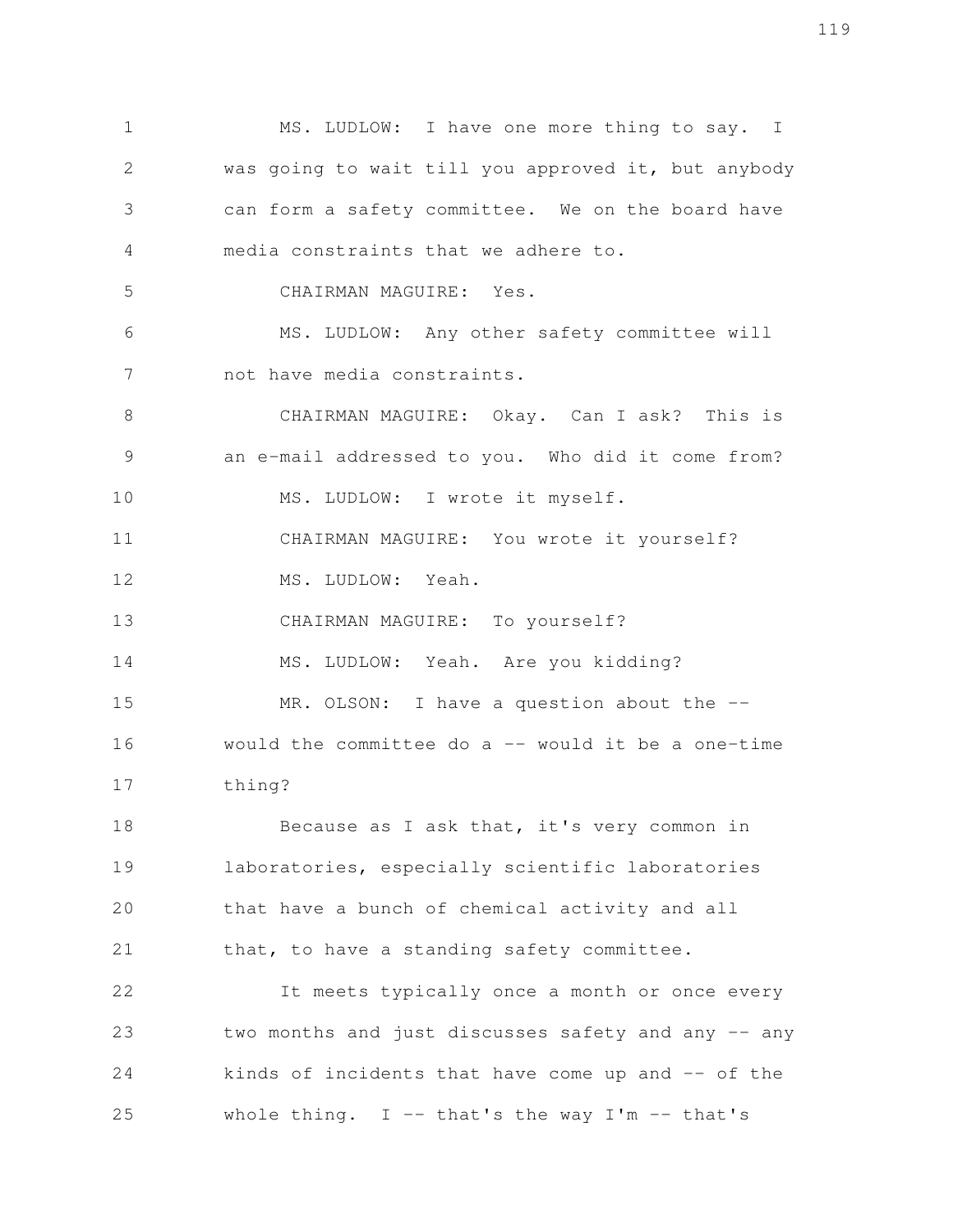what I'm thinking that maybe --1

MS. LUDLOW: More efficient. 2

MR. OLSON: -- you might want to consider a -something like that, a standing, you know, safety committee that just gets together and communicates, shares information and -- 3 4 5 6

MS. LUDLOW: That's a good idea. Because, I mean, we have no fault with the fire department or EMTs. You know, that's their job. Just like doctors in a hospital, they're there to save your life. You know, no matter what, they're going to try to save your life. 7 8 9 10 11 12

So our  $-$  this would be more internal, but  $$ and people, you know, that work here and, you know, we'd get help from everybody else. But I would say that's a very good idea that Tom had to establish a committee just like our TPO and with something a safety committee. 13 14 15 16 17 18

CHAIRMAN MAGUIRE: Well, when you first brought this up, I thought you were referencing a standing committee -- 19 20 21

MS. LUDLOW: Oh, good. I was. 22

CHAIRMAN MAGUIRE: -- okay? Not a one-time shot. 23 24

MS. LUDLOW: Right. 25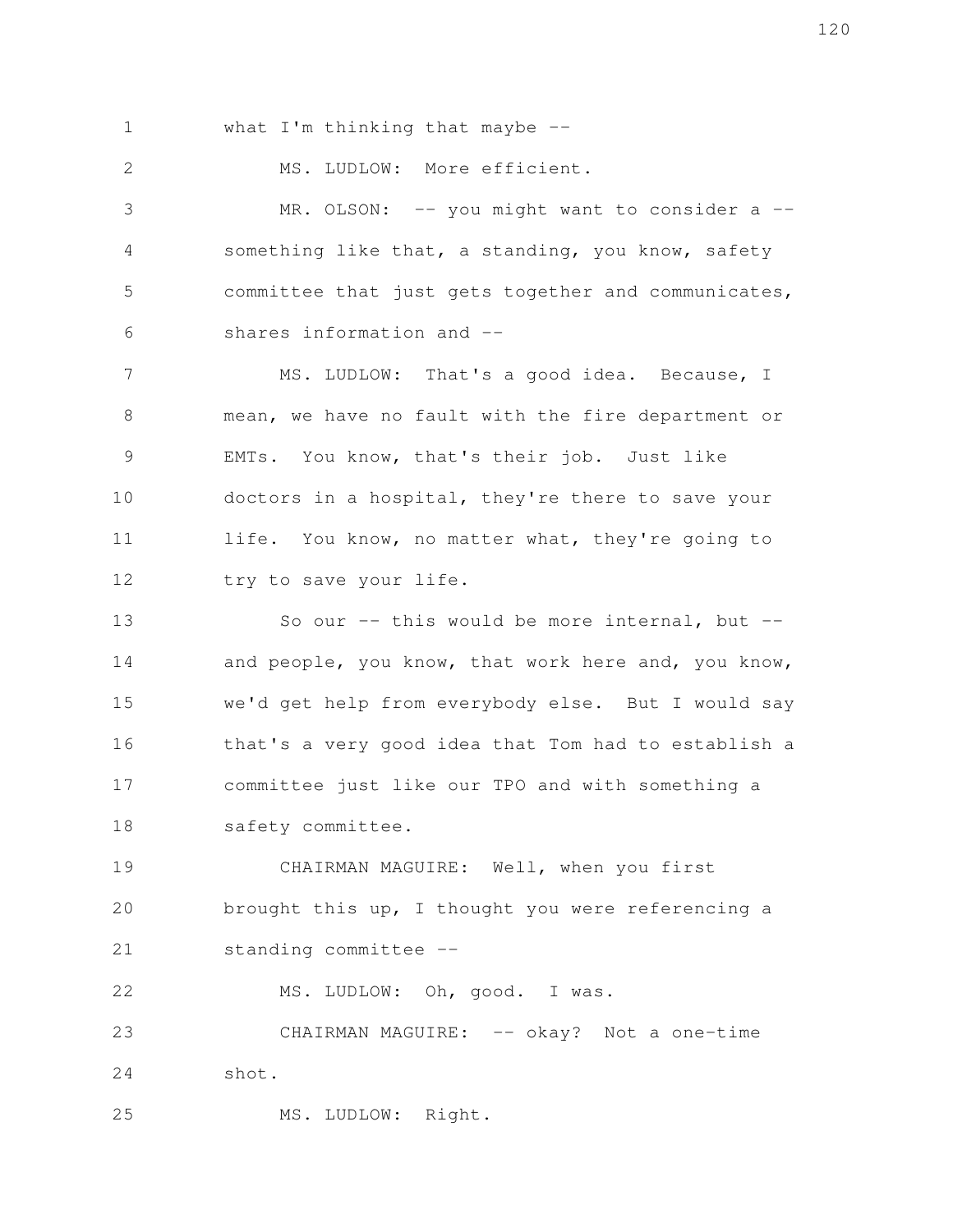CHAIRMAN MAGUIRE: Okay. I don't know about every month, though --MR. OLSON: No. CHAIRMAN MAGUIRE: -- because the real issue is when you talk about Sheriff's Department and fire department, they may not  $-$ MS. LUDLOW: They couldn't do it. CHAIRMAN MAGUIRE: -- they may say once a quarter at best -- MR. OLSON: Yeah. CHAIRMAN MAGUIRE: -- or once every six months. So I like the idea of a standing committee. Set a time frame that they will attend, because if it's too tight, you're going to see they're going to start falling off, okay? So you have to get something that they will attend. MS. LUDLOW: Yeah. MR. WUELLNER: If I might suggest something relative to structure. I have no issues with the group assembling; I think that that's great. But I'm wondering if there's a duplication of activity here from -- what I would suggest is maybe we consider including -- you've got three or four airport businesses, local aviation experts. 1 2 3 4 5 6 7 8 9 10 11 12 13 14 15 16 17 18 19 20 21 22 23 24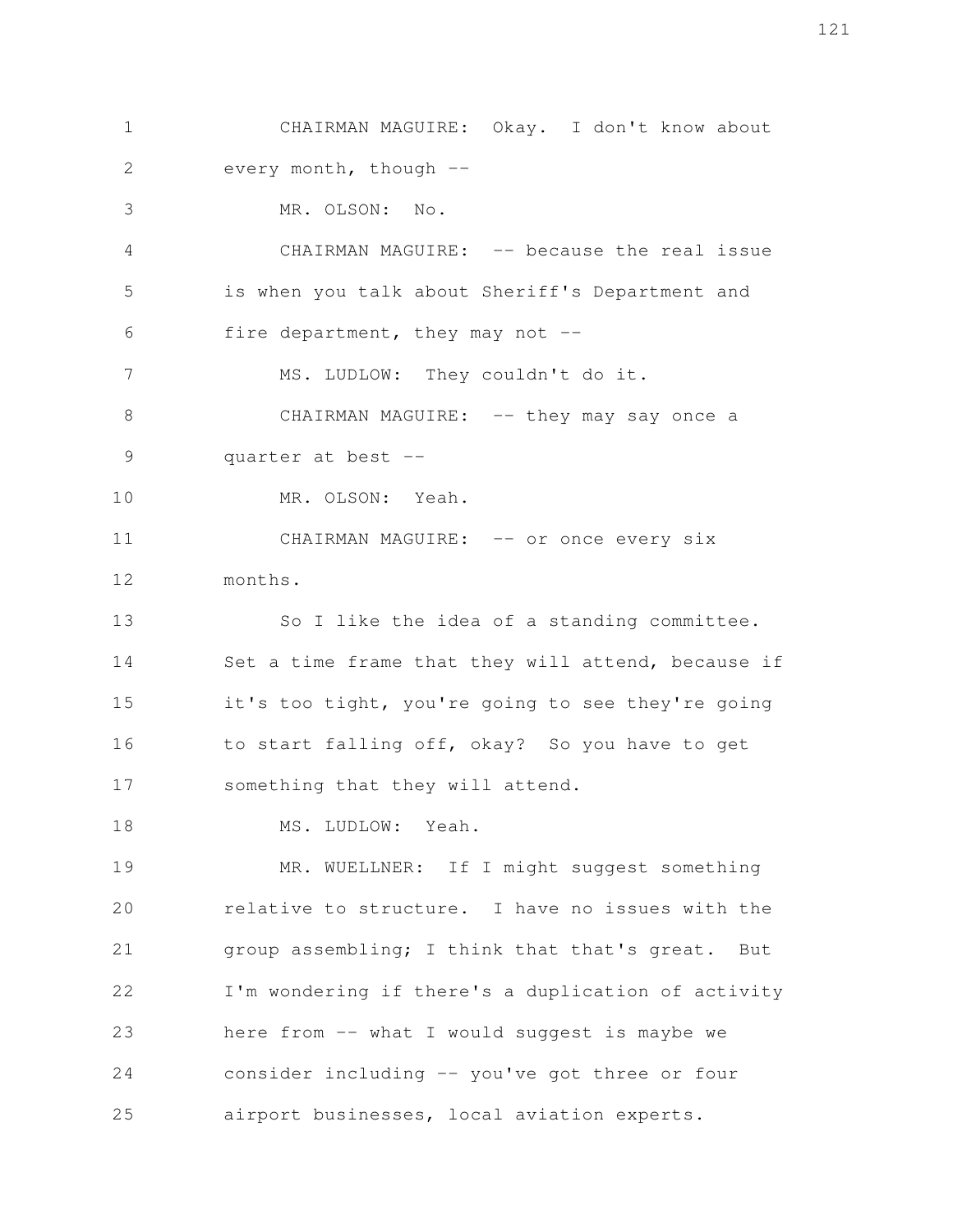Maybe the easiest way to accomplish this goal would be to include them in the debriefs and the conversations that occur post incident versus trying to get the top list, the sheriff's personnel, fire rescue, these guys, to commit to being involved in something else. We -- we always, I say always, but generally always meet following those events and do that debrief, and I think it's a great place to plug in some outside thoughts or, you know, observations for that matter. MS. LUDLOW: I -- I think that's a great idea, too. However, they will be talking about a specific incident -- MR. WUELLNER: They will be. MS. LUDLOW: -- and what we want to do is cover the future safety. Like get -- like you said, the airboat that we have, an air  $-$ MR. WUELLNER: Airboat. MS. LUDLOW: -- bus. MR. WUELLNER: Boat. MS. LUDLOW: Okay. Where is it, you know? MR. WUELLNER: Fire rescue. MS. LUDLOW: Well, they couldn't get in the fire station. 1 2 3 4 5 6 7 8 9 10 11 12 13 14 15 16 17 18 19 20 21 22 23 24 25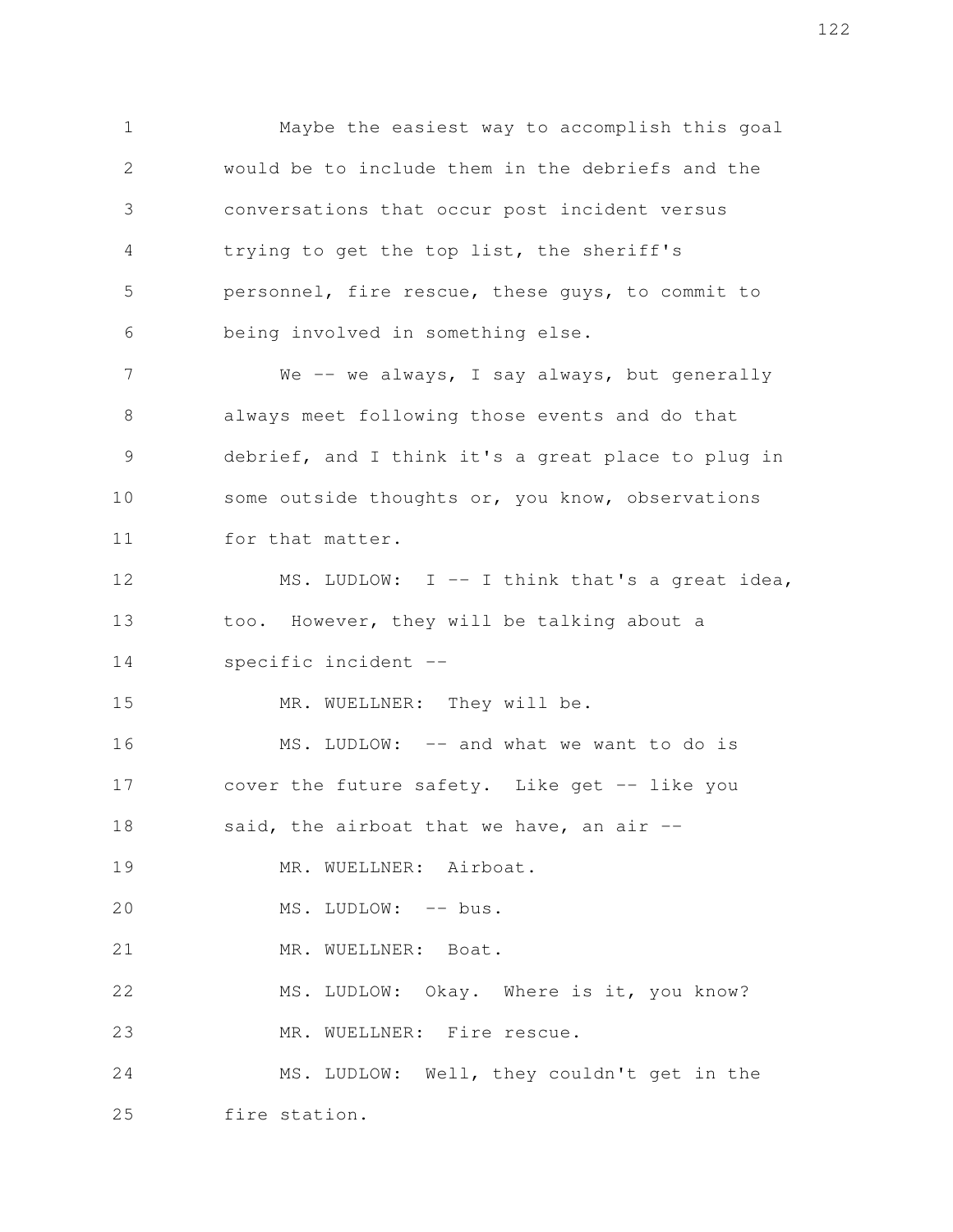CHAIRMAN MAGUIRE: Are you willing to be the chairman of the safety commission? MS. LUDLOW: Yes. MR. WUELLNER: There again, that's yet another rumor that isn't factual. MR. HARVEY: Correct. MS. LUDLOW: But that's why we need something. People on the airport care about safety. MR. WUELLNER: And we're glad. MS. LUDLOW: I mean, and just like it says, you know, they're not required to have the safety personnel for general aviation. They're not required to have those -- those -- that equipment here for general aviation. MR. MIRGEAUX: It's not required to be manned. MS. LUDLOW: Pardon? MR. MIRGEAUX: It's not required -- the AR- --MS. LUDLOW: Oh, yeah, it is not -- MR. MIRGEAUX: ARFF is not required to be manned. MS. LUDLOW: Yeah, it is not required. MR. MIRGEAUX: It's here. MR. WUELLNER: It's a good idea. MS. LUDLOW: Yeah, but -- so I only, you know, did -- I look at these because some of other ones 1 2 3 4 5 6 7 8 9 10 11 12 13 14 15 16 17 18 19 20 21 22 23 24 25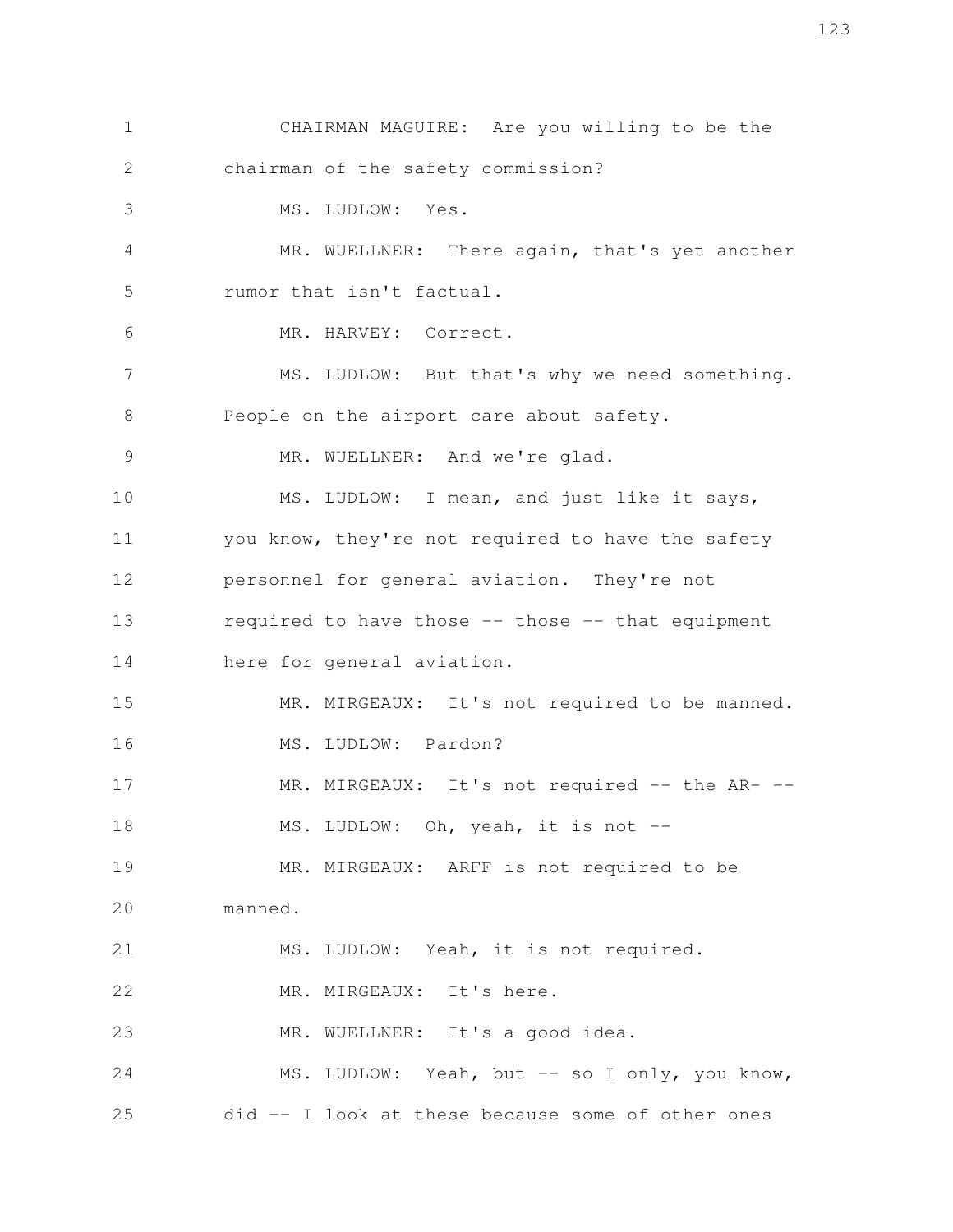in your report, you know, probably flat tire or blah, blah, blah, something like that. So September 11th, Patty Wagstaff upside down. September 24th, Jenny Douglas Skymaster. November 10, two injured, picked up in the marsh by fisherman. June 29th, '21, two killed, instructor and student on runway, fire. September 13th, 2021, flight school plane, three instructors in the marsh. And then March the 2nd was another marsh. I think that it bears looking into. No fault anywhere. But how we could help? How could we have gotten to that plane on fire? We were there, you know, and you didn't -- you couldn't get there. CHAIRMAN MAGUIRE: Well, I think we approved last time a committee to be formed, did we not? MR. WUELLNER: I don't think you did. I think you were waiting on -- MS. LUDLOW: No. CHAIRMAN MAGUIRE: Okay. MS. LUDLOW: I just had to give the reasons  $why$  --CHAIRMAN MAGUIRE: We directed to her to put this together? MR. WUELLNER: And come back here. CHAIRMAN MAGUIRE: Okay. So did you want to 1 2 3 4 5 6 7 8 9 10 11 12 13 14 15 16 17 18 19 20 21 22 23 24 25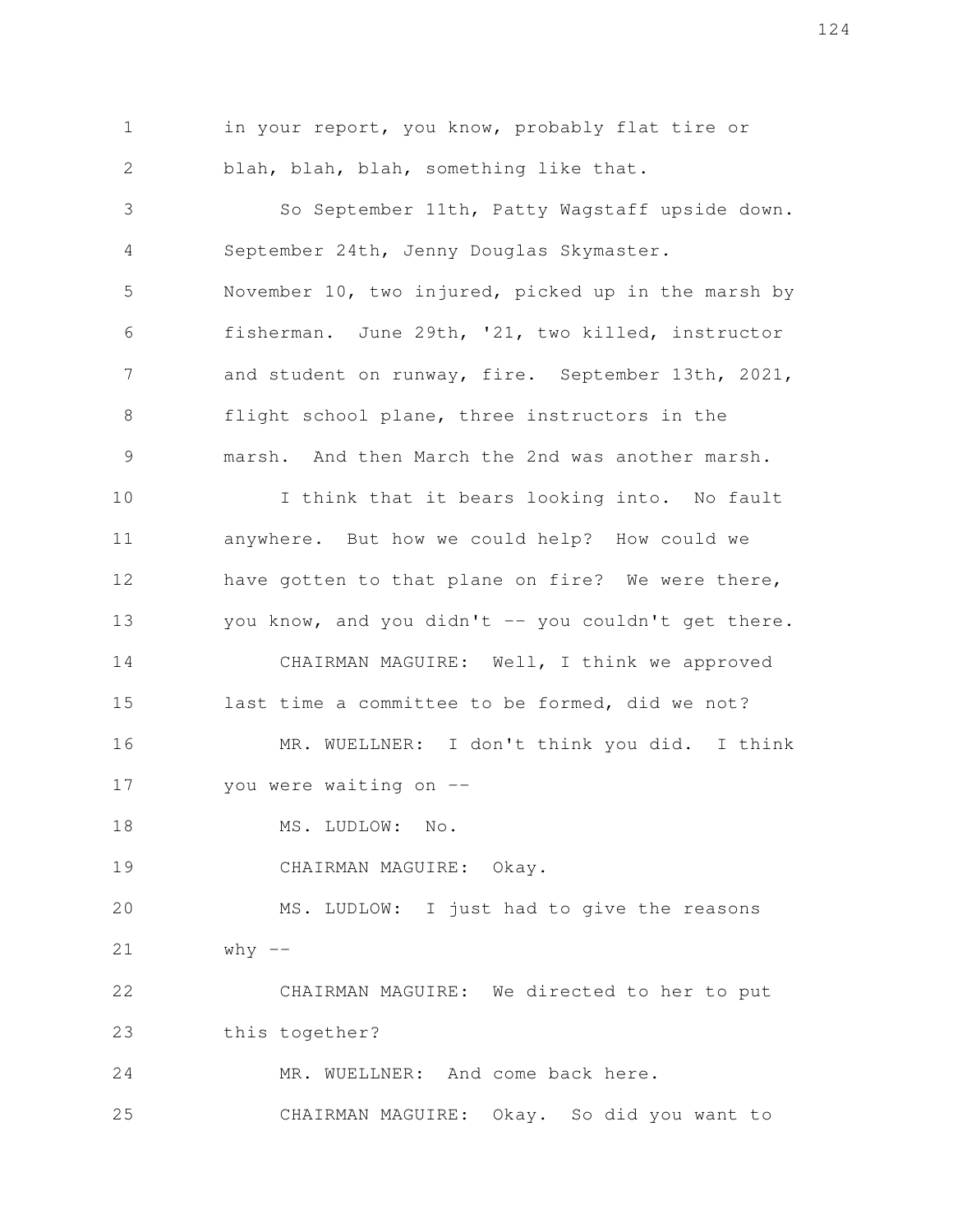make a motion create a standing committee? MS. LUDLOW: I make a motion that we create a standard safety review committee -- should I say based on the airport -- CHAIRMAN MAGUIRE: No. MS. LUDLOW: -- but just say --CHAIRMAN MAGUIRE: Just say standard safety committee. MS. GREEN: All right. So it can meet wherever. MS. LUDLOW: Yes, standing. CHAIRMAN MAGUIRE: Okay. MS. LUDLOW: Thank you. CHAIRMAN MAGUIRE: We have a motion to create the safety revenue committee. MR. OLSON: (Indicates.) CHAIRMAN MAGUIRE: Second by Robert. Discussion? (None.) CHAIRMAN MAGUIRE: Okay. MR. MIRGEAUX: You should be involved in the after-action discussion obviously. MS. LUDLOW: Yeah. MR. MIRGEAUX: They give one after every incident, so that's  $-$  I think that that is going 1 2 3 4 5 6 7 8 9 10 11 12 13 14 15 16 17 18 19 20 21 22 23 24 25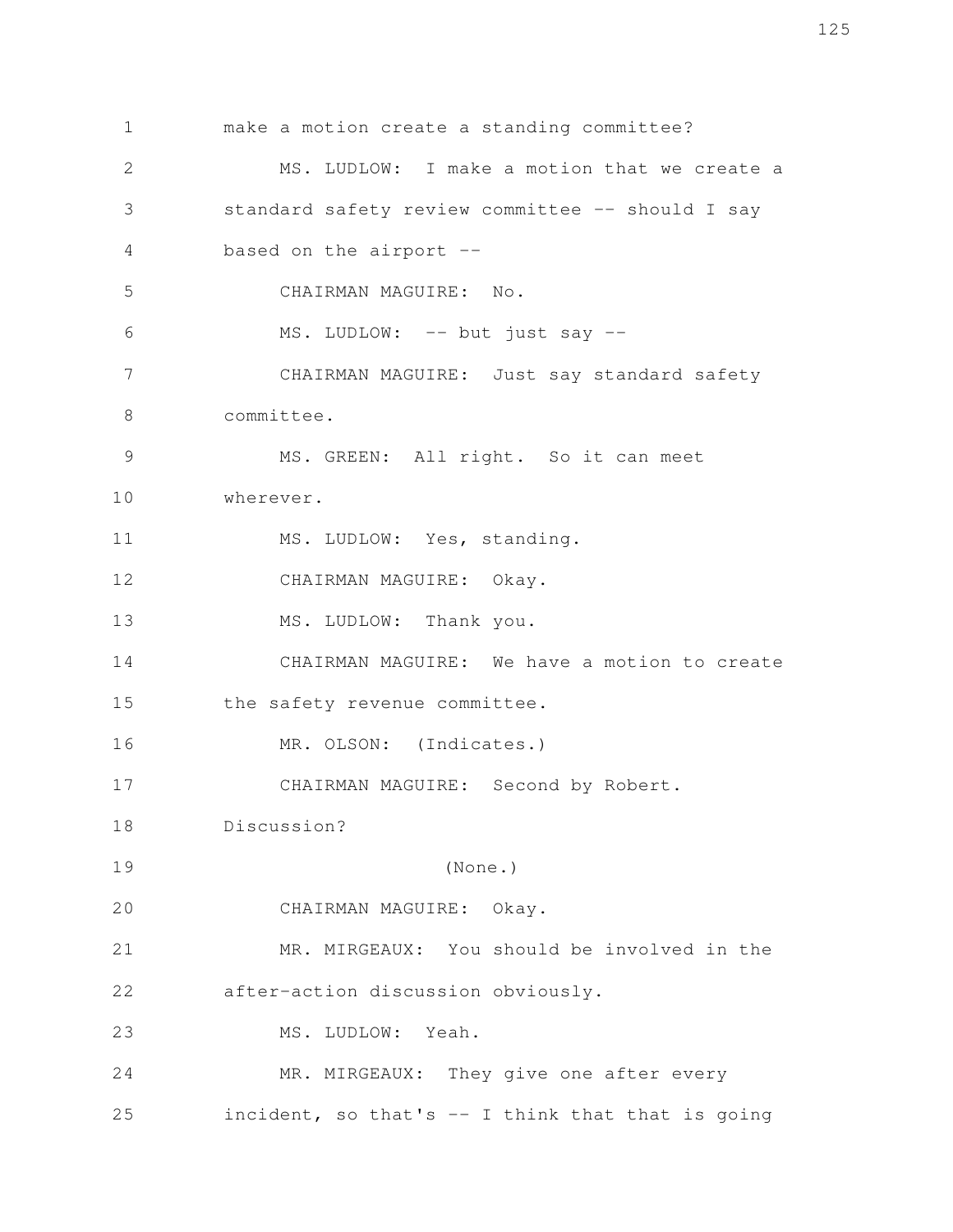to be the -- a main ingredient if not the key ingredient to the committee's success, so --MS. GREEN: And not just proactive, post. MR. MIRGEAUX: Yeah, not just, hey, you know, we're going to have a quarterly meeting -- MS. LUDLOW: No. MR. MIRGEAUX: -- and we're going to talk about the things that happened in the three months, but, you know, in addition to that, the discussion that Ed's talking about. CHAIRMAN MAGUIRE: Okay. Mr. Liotta, you wanted to comment? MS. LUDLOW: I agree. Thank you. MR. HAY: On this subject and another (tenders). MR. LIOTTA: Matt Liotta, St. Johns again. Obviously we're again talking about safety after various issues were brought up, and I think everybody appreciates hearing answers to the questions that were brought up previously. I think there's still some other unanswered questions and I'd like to pose some to everybody to think about. You know, one, it was stated that the expense associated with manning the fire station is related to the time for which Elite Airways is present at 1 2 3 4 5 6 7 8 9 10 11 12 13 14 15 16 17 18 19 20 21 22 23 24 25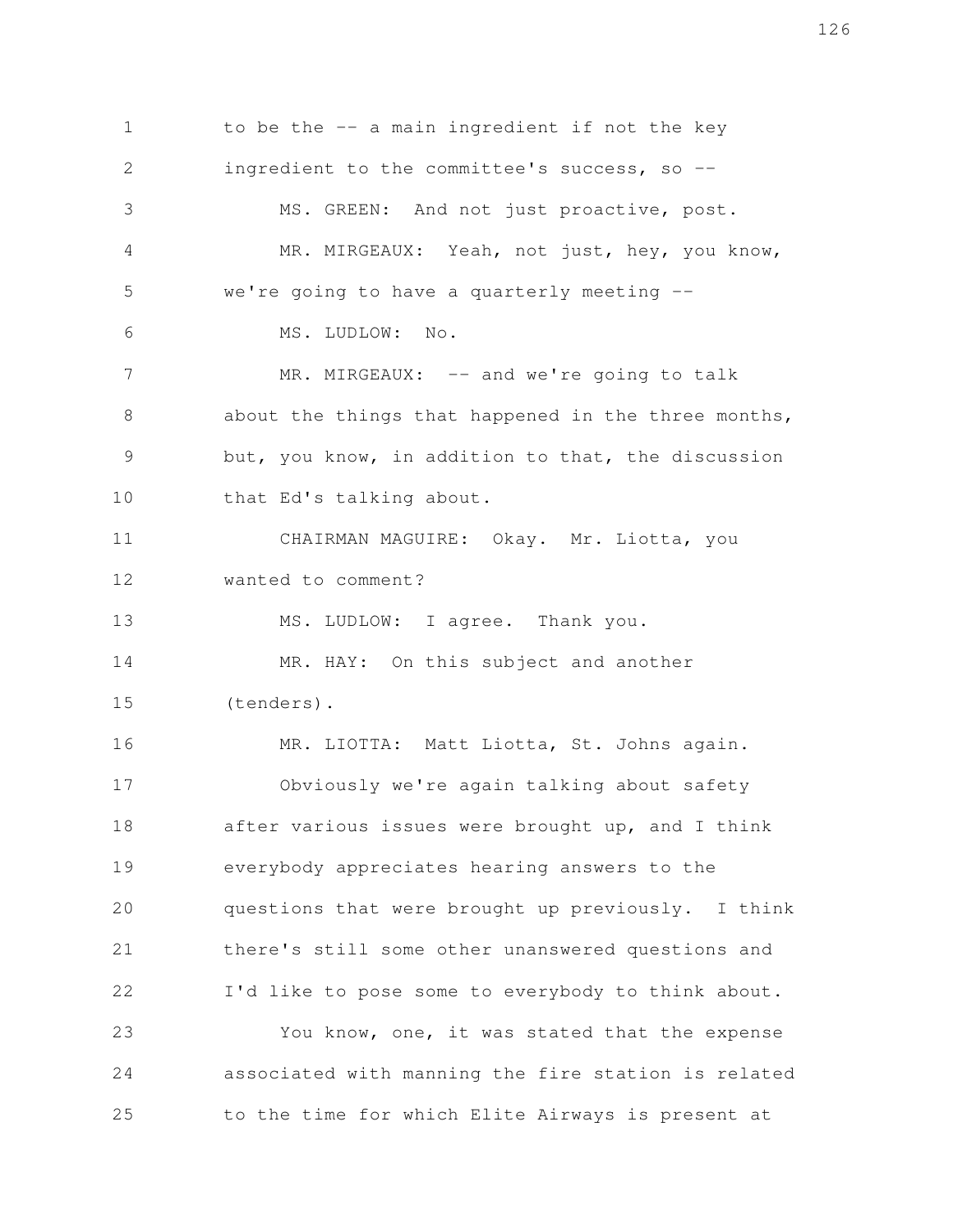the airport. 1

| $\mathbf{2}$  | So if that's the case, what does Elite              |
|---------------|-----------------------------------------------------|
| 3             | Airways, as the only beneficiary of that,           |
| 4             | contribute to the cost of those expenses versus     |
| 5             | what do the rest of the tenants contribute to the   |
| 6             | cost of those expenses when they're not afforded    |
| 7             | that same fire department protection when they're   |
| 8             | operating and Elite is not here?                    |
| $\mathcal{G}$ | To the point that many people in the GA             |
| 10            | community would like to see additional hours of     |
| 11            | coverage on the fire station, have we calculated    |
| 12            | what that would cost and presented to the tenants   |
| 13            | what the increase in their rent would be to support |
| 14            | what they're asking for? Why not just tell them     |
| 15            | and see if they'll pay? Maybe that will solve the   |
| 16            | problem. Just some questions that I think they're   |
| 17            | worth answering.                                    |
| 18            | CHAIRMAN MAGUIRE:<br>Thank you, very much.          |
| 19            | Okay. Mr. Hay?                                      |
| 20            | MR. HAY: Thank you, Mr. Chairman. Three             |
| 21            | minutes?                                            |
| 22            | CHAIRMAN MAGUIRE: Three minutes. Name.              |
| 23            | MR. HAY: Bill Hay. I represent Skypro               |
| 24            | Aviation. I've reached out to board member McClure  |
| 25            | (sic) about being a part -- I'm really disappointed |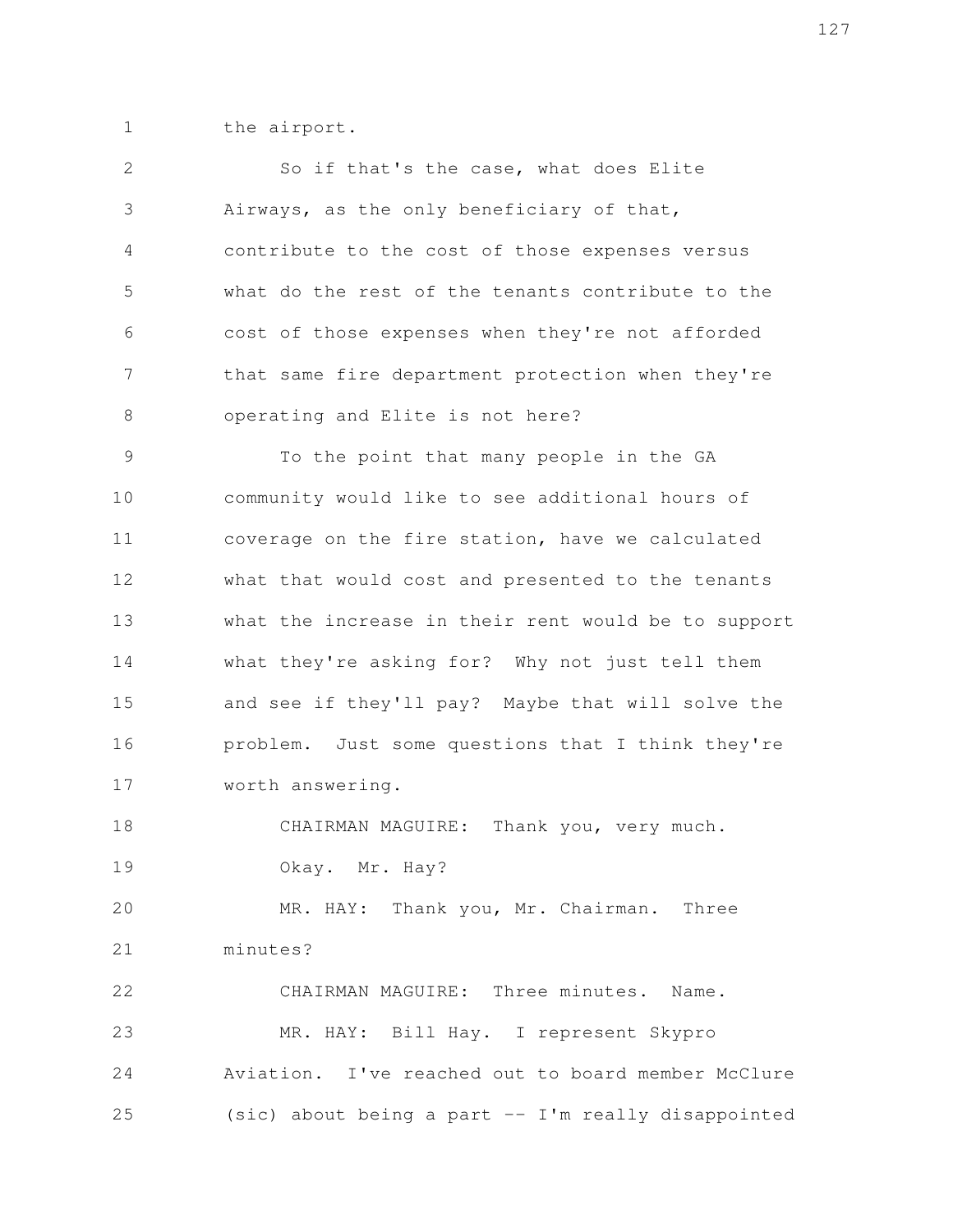that GA tenants weren't listed as potential members for that committee. 1 2

I want to say that in my real world job, I was honored to be part of the post Challenger return to flight safety review and also with the Columbia incident because of my work at KSC. 3 4 5 6

We sometimes do task force and committees and reviews and studies when many times all that's needed is an e-mail address. The general aviation population here at this airport offers you a couple of thousand extra eyes on a weekly basis for issues that are matters of safety. 7 8 9 10 11 12

I had no less than ten people come by my hangar, and I'm still asking why me, to talk to you folks today about the safety. Not about airboats or keys or response time or anything else, but probably the most general recurring event we're going to have at an airport with small planes are engine fires. Engine fires on startups or a student over-primes a motor too much. 13 14 15 16 17 18 19 20

When you look around, the Airport Authority's been nice enough to give us all fire extinguishers inside our hangars and I think that's great. But on a case like mine, if I'm the only one that's on B row that's out messing with his plane for the 21 22 23 24 25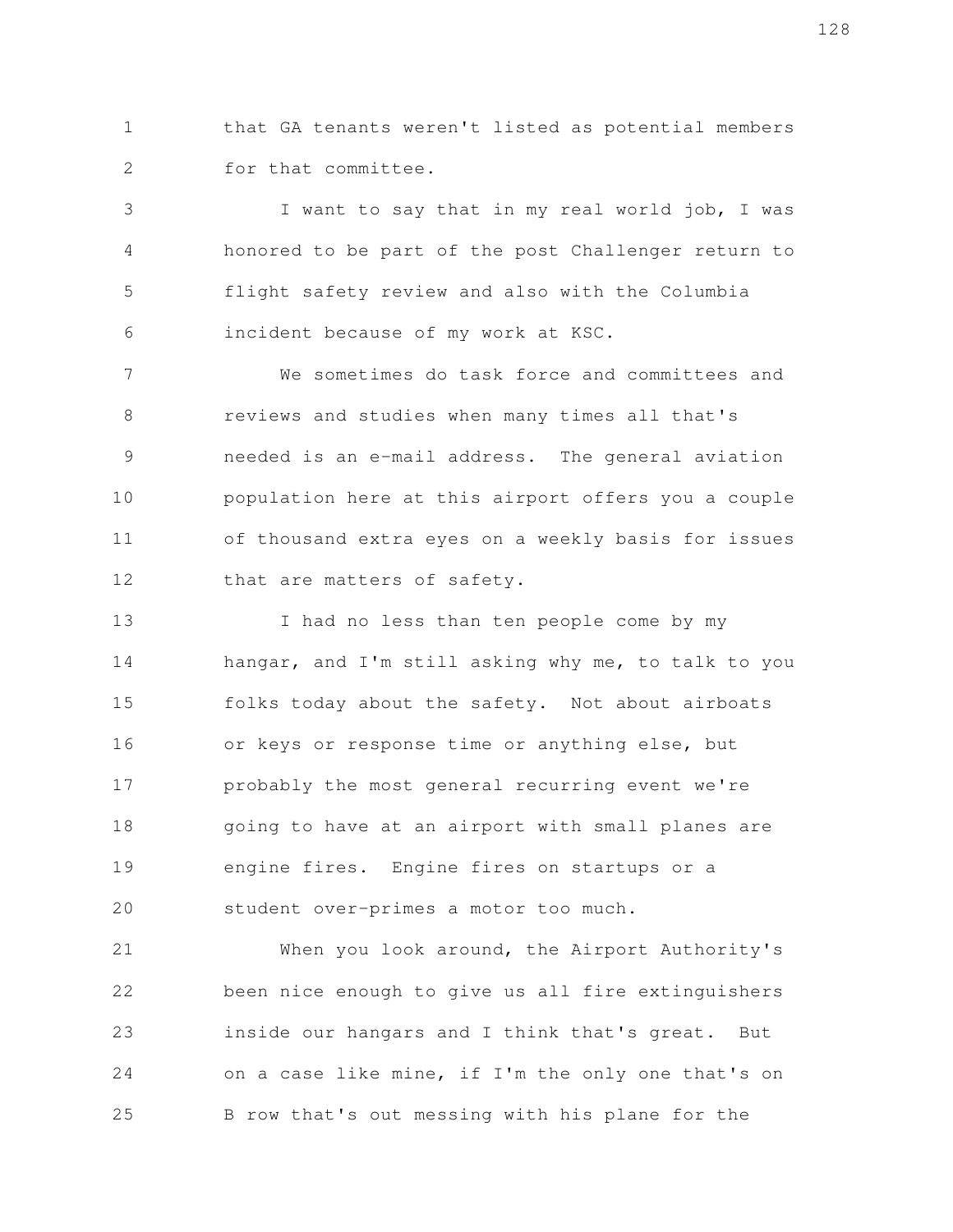day, I've got one extinguisher. 1

Now I've got three extinguishers in my truck right now in the parking lot, so I'm an overprepared person. But if I was the average GA tenant, I've got one extinguisher. There are no physical outlying extinguishers on the building. There's no access to water hoses. There are a lot of little tiny things that the Airport Authority could do right now to exponentially improve safety here at the airport without task force and committees and reviews, but it needs to include the general aviation tenants. You really need to take their input in order to do this professional and properly. Thank you. CHAIRMAN MAGUIRE: My only question is - that's a good comment, but why does the general aviation need a request from us if they see a problem? MR. HAY: Because we can't act on it. We could -- CHAIRMAN MAGUIRE: Okay. MR. HAY: We could tell Kevin everyday, but he's got better things to do than listen to us and we certainly can't buy external fire extinguishers. 2 3 4 5 6 7 8 9 10 11 12 13 14 15 16 17 18 19 20 21 22 23 24

CHAIRMAN MAGUIRE: I disagree with that. 25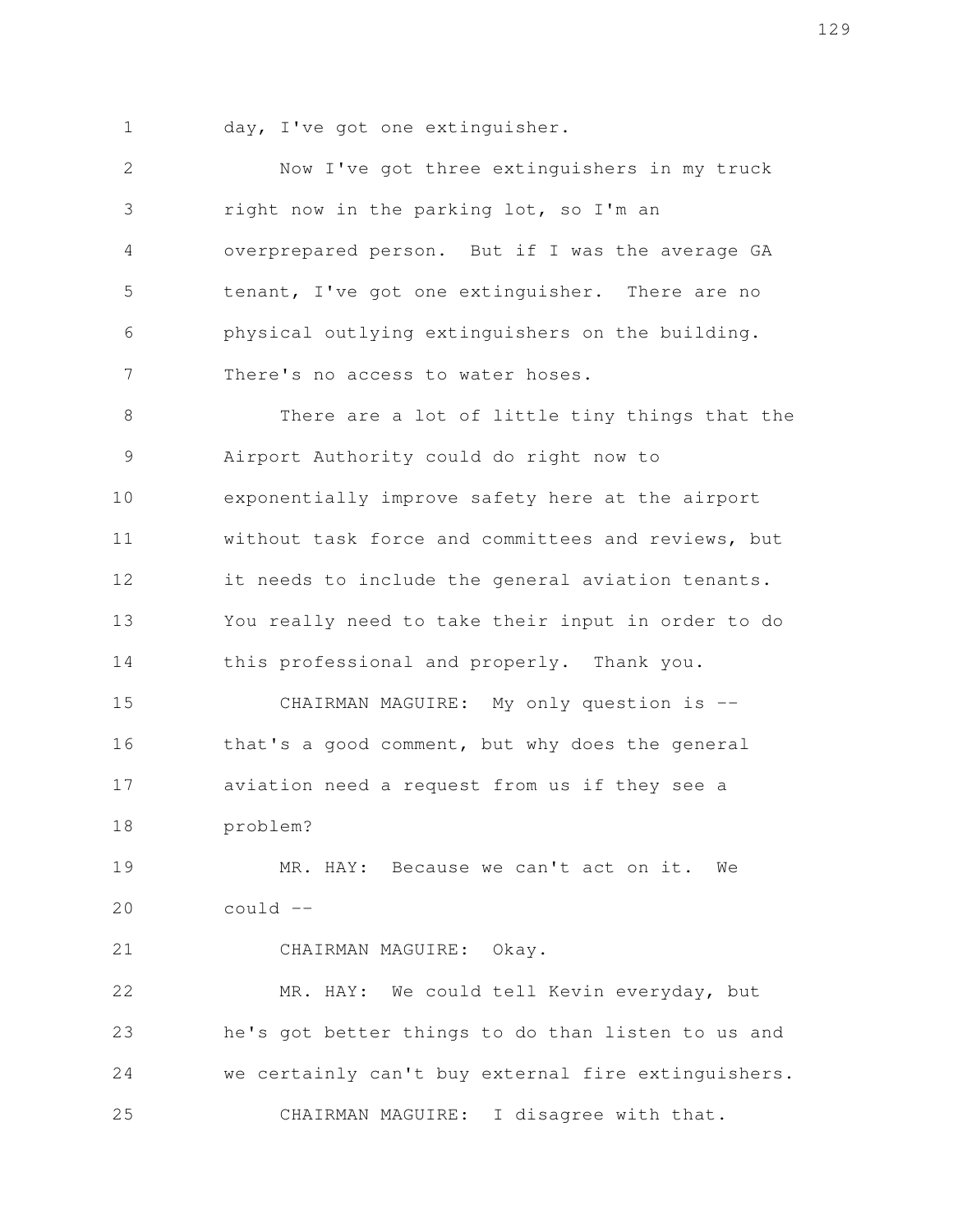Kevin's primary person, as I see it, as is Ed's, is safety on this airport. 1 2

MR. HAY: I agree with you, sir. And I'll meet you in the middle. 3 4

If we had an e-mail address that the general aviation tenants could fire off a quick e-mail and say, Hey, Kevin, how about let's getting some external fire extinguishers mounted on the building, then he could address it at his leisure when something else is not drawing his attention. CHAIRMAN MAGUIRE: Okay. My -- my point is, is that everybody is responsible for safety. You don't push it off on one individual because they hold a title or a position. 5 6 7 8 9 10 11 12 13 14

MR. HAY: I agree. 15

CHAIRMAN MAGUIRE: Okay. 16

MR. HAY: We have to have that opportunity, though, and I wish Ms. McClure's (sic) committee would include general aviation tenants, not just business owners and fire rescue and police personnel. 17 18 19 20 21

CHAIRMAN MAGUIRE: Okay. Thank you. All right. Anybody else -- 22 23

MS. LUDLOW: May I respond? Thank you, Bill. MS. GREEN: There's another. 24 25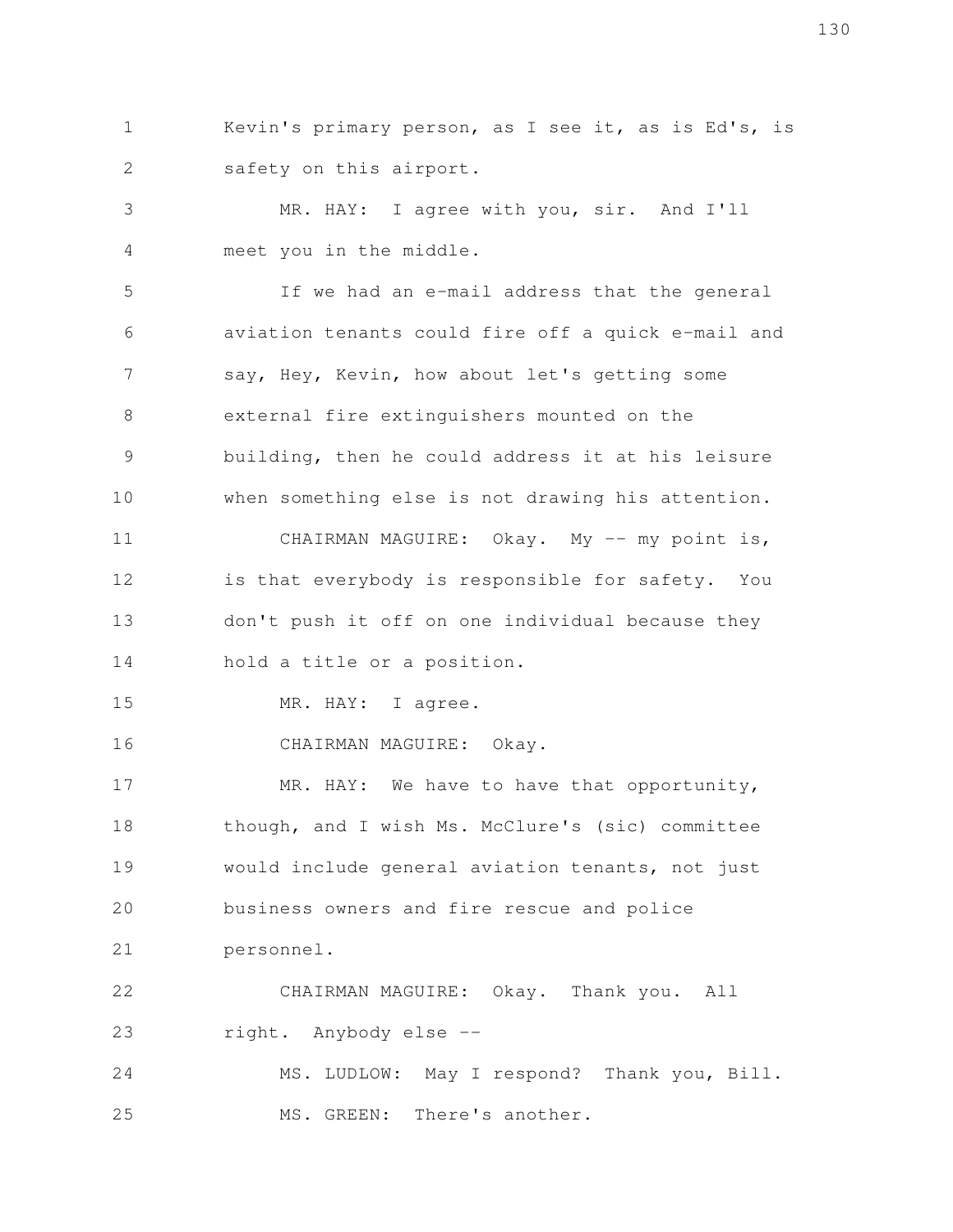CHAIRMAN MAGUIRE: Yeah, one more. MS. LUDLOW: I was going to respond to Bill's. CHAIRMAN MAGUIRE: Okay. MR. KREIS: Bruce Kreis, St. Augustine. As you all know, I was one of the outspoken people shortly after the accident first meeting. I just want to tell Ed personally, thank you for giving us that explanation. It's great to hear that things are changing and that there is an attempt maybe to try to get somebody in this fire station 7/24. I think you're pointing ahead in the right direction. We're not really doubting that. 1 2 3 4 5 6 7 8 9 10 11 12

I think also, though, I want to mention that, you know, the morning after the accident, I made a public records request for -- for your safety plan and you weren't able to share that. It's not public records, but I'm not sure why the public wouldn't be able to see your safety plan and response plan. 13 14 15 16 17 18 19

My interest was to see, hey, where can we  $-$  I want to start looking right now to see where I can make this better. So, had you shared that earlier, I think maybe some of the rumors and the misinformation would have not happened just because we would have had better information directly from 20 21 22 23 24 25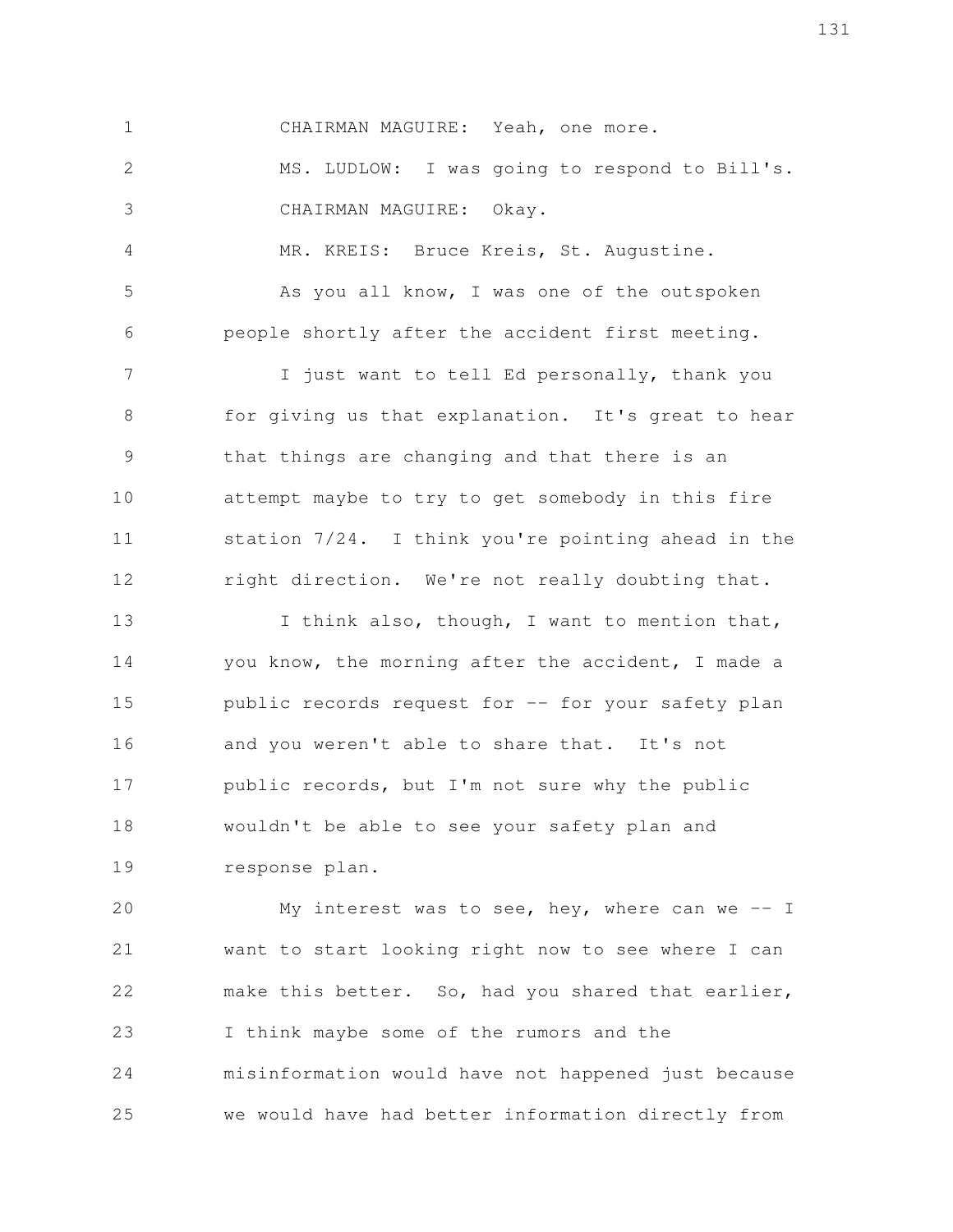you. 1

I think also kind of to your point about the media and such, I know The St. Augustine Record made that same request and they were also told they couldn't have it. Had they had that request and, you know, better information directly from you guys right up at the front, I think a lot of that bad press, if you will, could have been avoided. So two things that I just thought I'd mention. Another thing is no one saw chaos, necessarily. I thought it was very well coordinated, and you're absolutely right, they were here in five minutes. But I was -- I wasn't really timing them or anything, but it was no more than five minutes and you had fire trucks on the end of the runway. Unfortunately in this incident the response time that counted was how long it took to get all 2 3 4 5 6 7 8 9 10 11 12 13 14 15 16 17 18

the way out to where the accident was. The marsh is hell. It's not an easy environment to get around in. But there are helicopters that could have dropped people out there. 19 20 21 22

There are other things that we  $-$ - if we think out of the box, we could probably come up with a little better way of getting there quicker, or 23 24 25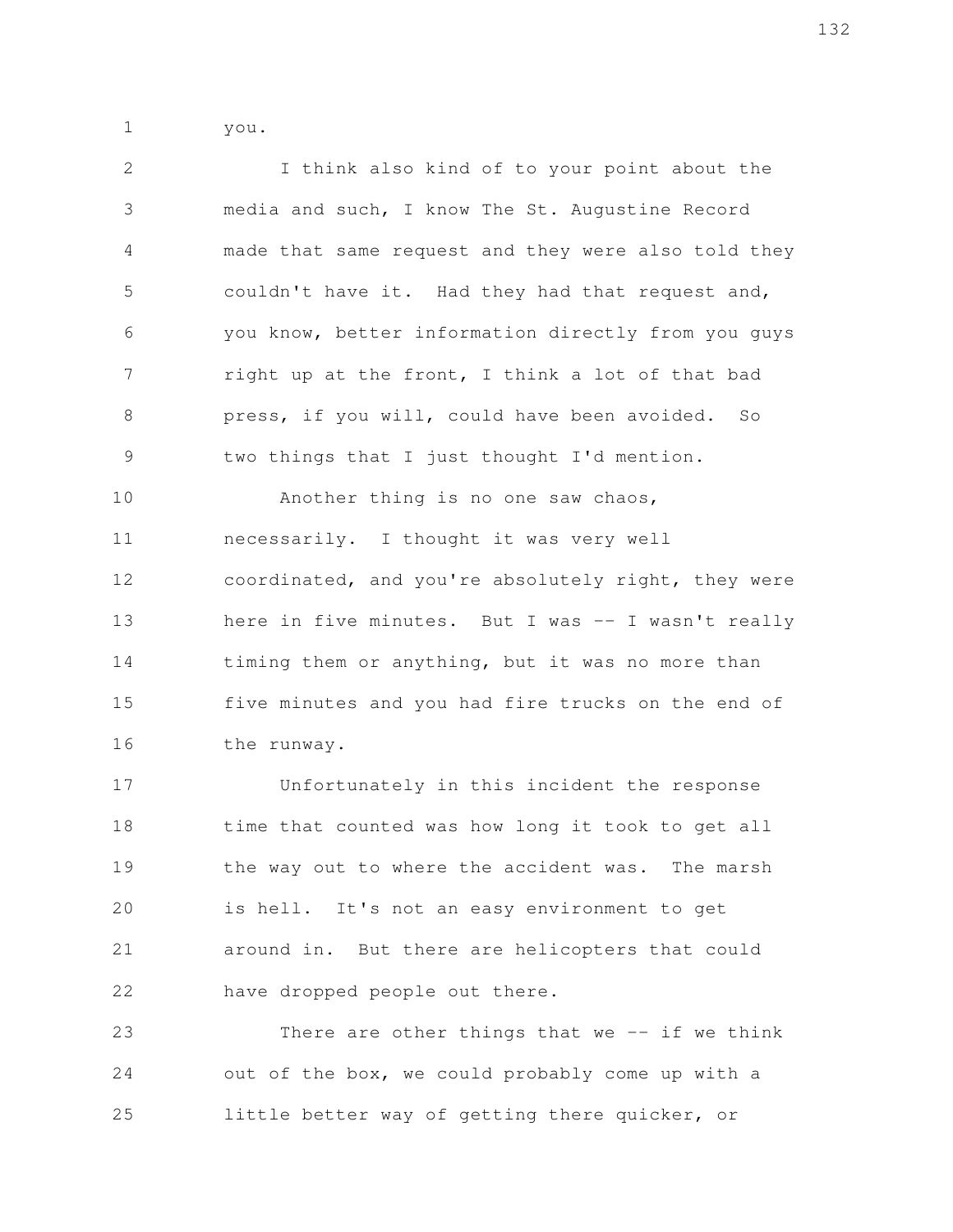maybe because we know that half of the -- that all of our runways have one end that ends in water or hits the marsh, there's no way to get around it, it's half of our environment. 1 2 3 4

So maybe we should look at what it's going to take to get that investment into some kind of crazy vehicle as -- as we've seen, you know, advertised that is a marsh crawler of some kind, something that's easier to get around than an airboat in that kind of environment. 5 6 7 8 9 10

I don't know what that might be, but I think it should be looked at, and that's  $-$  these are the kind of things that I think the safety committee that Reba's asking for could be looking into. So we appreciate that. Thanks. 11 12 13 14 15

CHAIRMAN MAGUIRE: Thank you. Let me make one comment on the -- on the media comment I made. 16 17

After that one meeting where Reba presented the idea of a safety committee, I had phone calls from three different television stations wanting to know what are we going to do about conducting an accident investigation for all of the problems that they had heard from people not associated with this board who made comments and created rumors. And they wanted to know what we were going to do to 18 19 20 21 22 23 24 25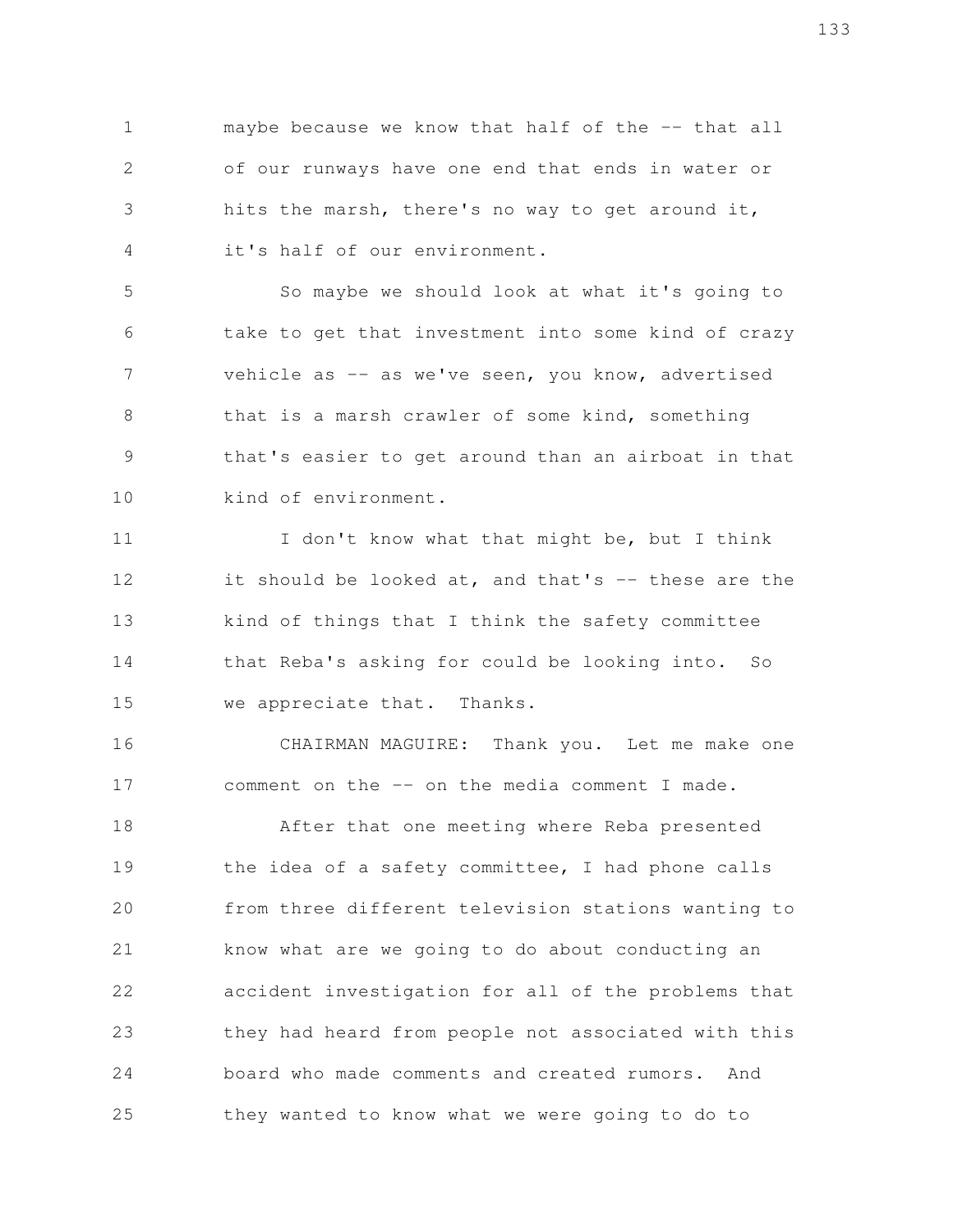solve all the failures that this airport had done.

That's the reason -- and there's people who is spoke right up here who accused this airport board and the staff of failing to do what needed to be done on this particular accident. 2 3 4 5

Do not -- do not listen to everything the media says because they report on people's comments without having the facts always in front of them. Eventually they get the facts. But quite often, they've already made the impression that doesn't fit the scenario, okay? That's the reason I'm saying be careful with media. 6 7 8 9 10 11 12

Media, if you've ever gone into a negotiation with a high-level experienced negotiator on a piece of property or something, you learn real quickly that these people know how to play the game. They know how to extract the information that they want, not necessarily the information that's the truth. Be careful. 13 14 15 16 17 18 19

MS. LUDLOW: Can --20

1

CHAIRMAN MAGUIRE: And then they flip. Be very careful, okay? 21 22

MS. LUDLOW: Can I respond to Bill, please? CHAIRMAN MAGUIRE: Yes. 23 24

MS. LUDLOW: Bill, where is he? That is 25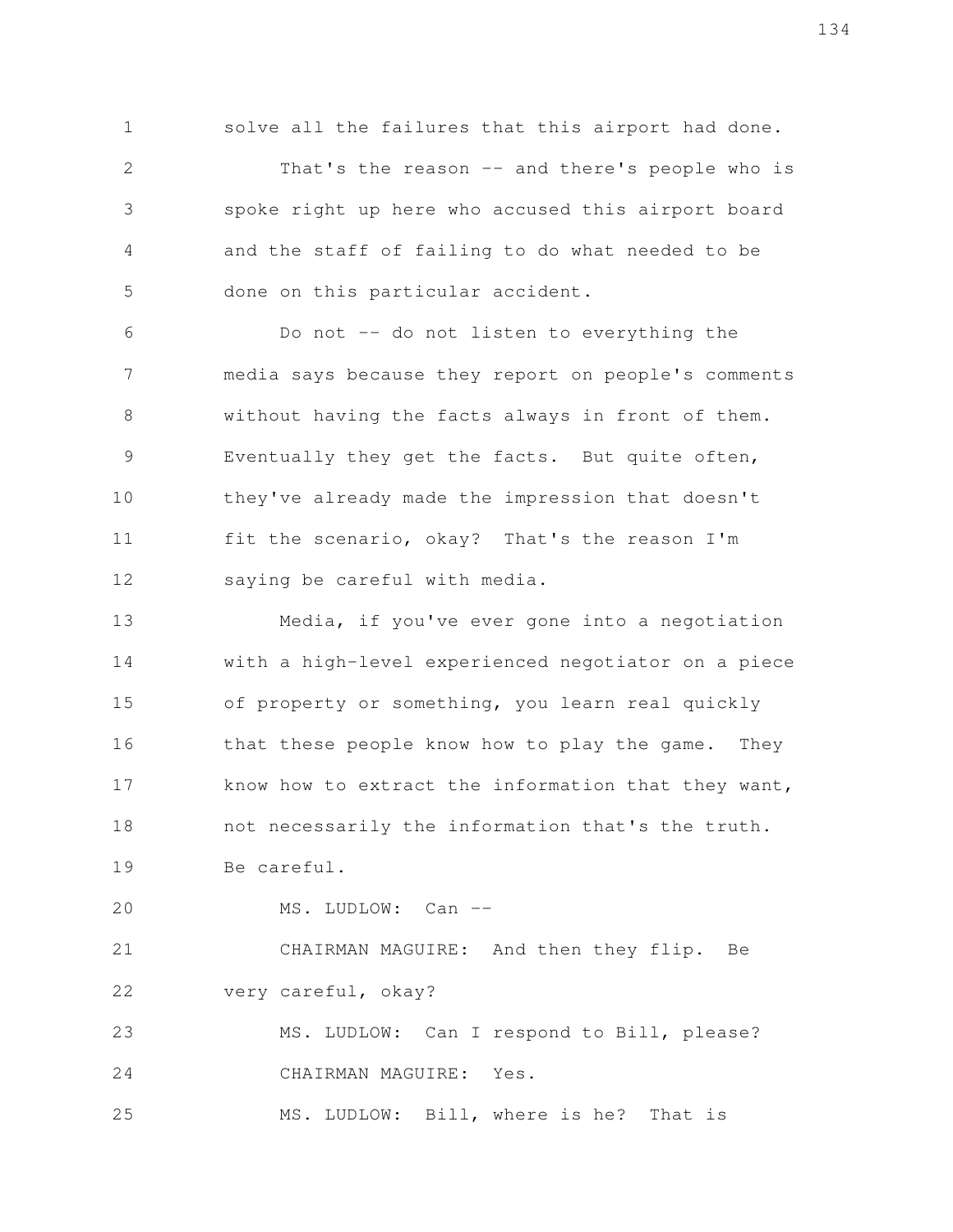totally an oversight that I didn't put GA on there. It takes a village. 1 2

But GA is so close to my heart, I mean, that came as a standard. And if I had started off with GA, this board might have looked at it being slanted, though I will put GA in there, for sure. That is the biggest part of it, to go right there. CHAIRMAN MAGUIRE: Thank you. All right. Anything else on Reba's presentation? MR. TUCKER: I think you missed me. CHAIRMAN MAGUIRE: Oh, did you want to come up? MR. TUCKER: Yeah, I had a request. CHAIRMAN MAGUIRE: I thought I asked you and you said no. MR. TUCKER: No, that was early on. CHAIRMAN MAGUIRE: You have an X on this one. You put an X on this one. MR. TUCKER: I'm sorry. Was it supposed to be a checkmark? CHAIRMAN MAGUIRE: X, X, X, X, and then Y down at public comment. MR. TUCKER: I mark them all. I mark them all. You did this to me on another one because I wanted to get up and say something about Carol 3 4 5 6 7 8 9 10 11 12 13 14 15 16 17 18 19 20 21 22 23 24 25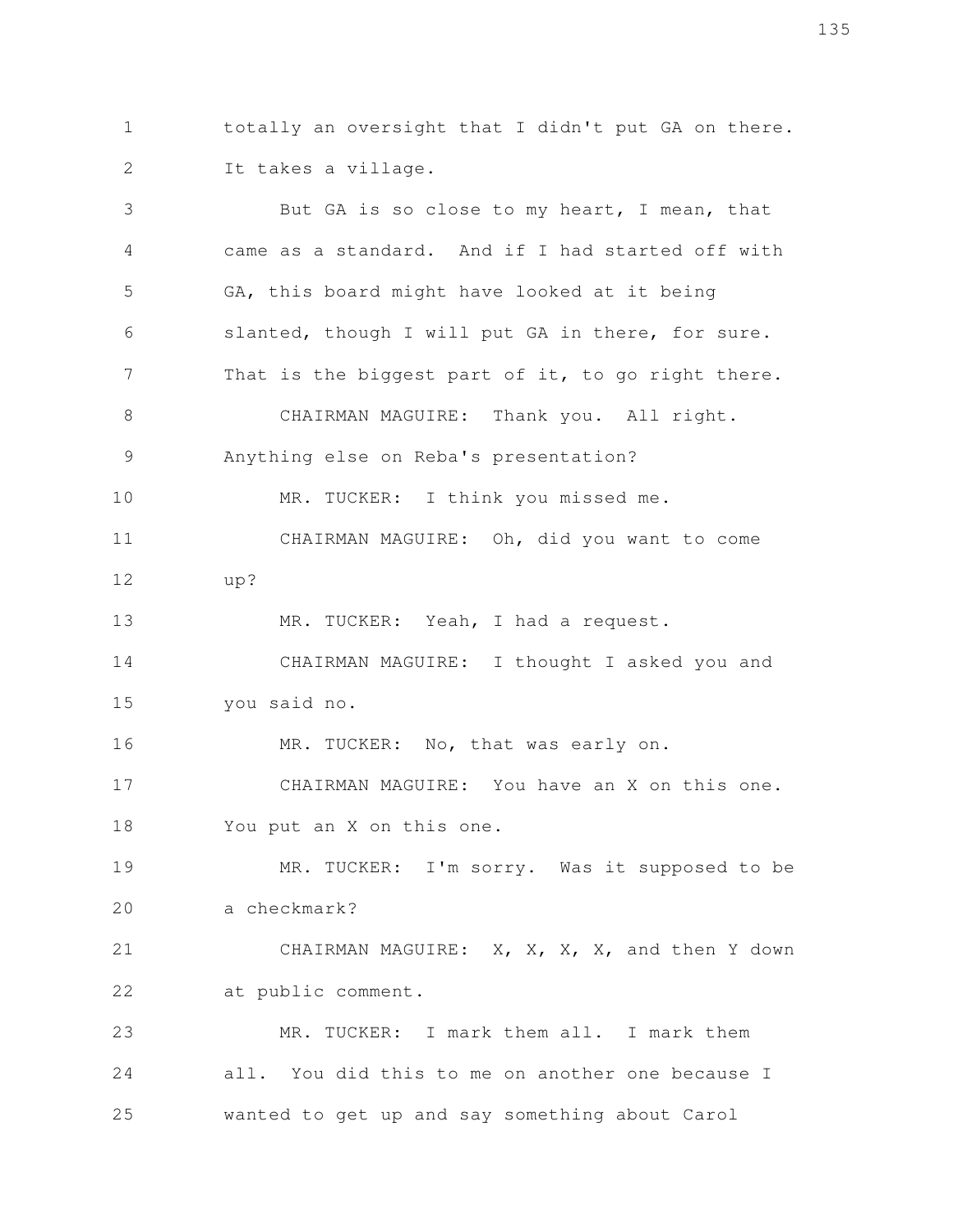Saviak. 1

2

| 3             | relationship with her and she did so much to help   |
|---------------|-----------------------------------------------------|
| 4             | us out with anything that we -- we had asked her    |
| 5             | for. And she was just a tremendous asset to -- to   |
| 6             | there. And I want to underscore that and make sure  |
| 7             | that's on the record, that we're very much          |
| 8             | supportive of her and really applaud her transition |
| $\mathcal{G}$ | to other career opportunities. So she was -- she    |
| 10            | was a big asset.                                    |
| 11            | Len Tucker, and I'm from St. Augustine. I am        |
| 12            | very grateful that y'all are considering doing this |
| 13            | safety committee. I think it is something that      |
| 14            | hopefully will be a benefit. I'd like to see us     |
| 15            | moving forward in a positive manner, which is what  |
| 16            | that is.                                            |
| 17            | But there's several comments that always pop        |
| 18            | up that I always just think need to be changed just |
| 19            | a little bit. 90 percent of what goes on at the     |
| 20            | airport happens during daylight hours, it's not     |
| 21            | $24/7$ .                                            |
| 22            | If all you had to do was man the fire station       |
| 23            | eight to ten hours a day, you're probably going to  |
| 24            | cover almost every one of those accidents that      |
| 25            | we've had here. I can only think of a couple of     |

The Pilots Association had a great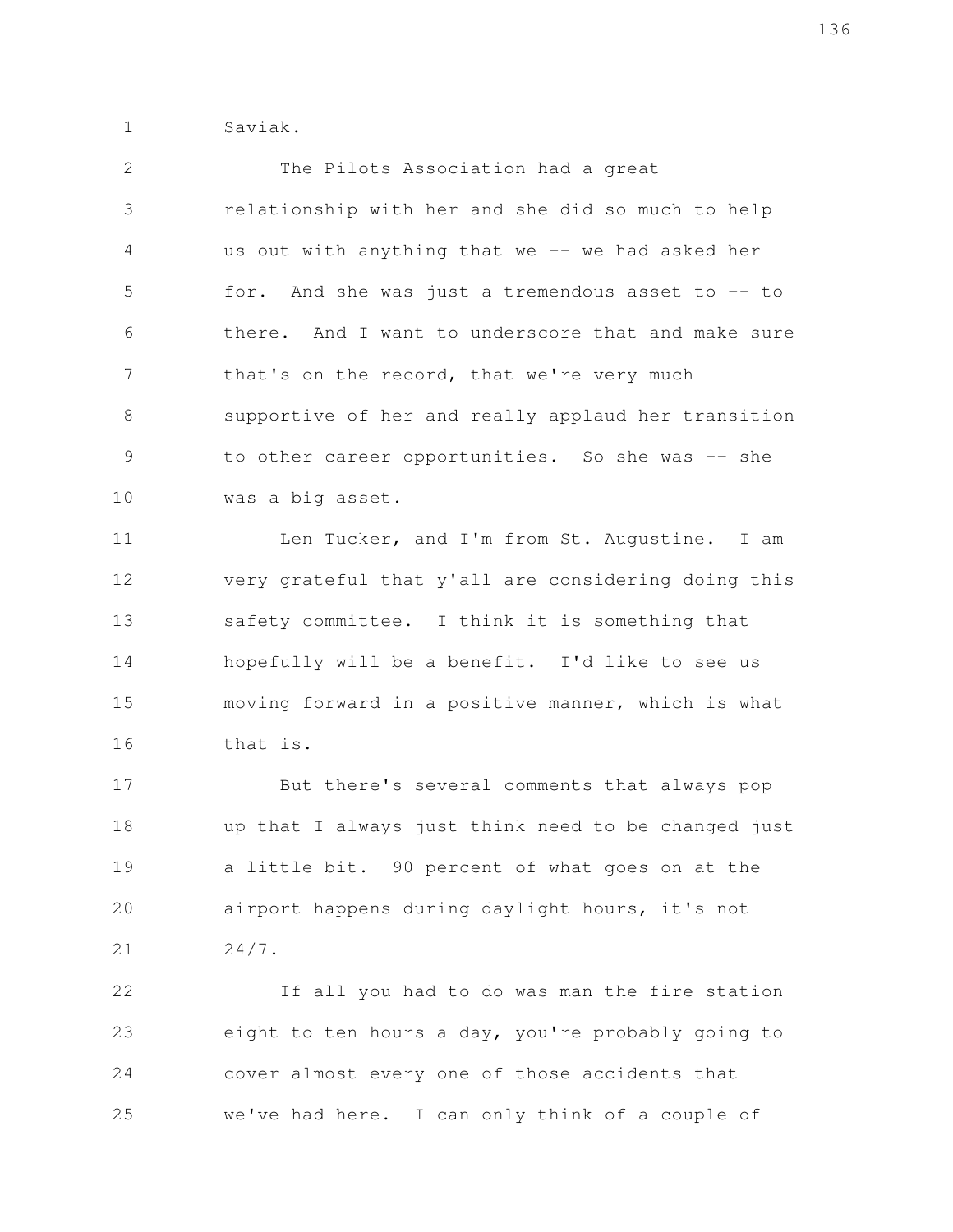them that have happened at nighttime while I've been here. 1 2

And so, it's -- it's to get and respond to those things, you don't need the 24-hour-a-day coverage. Let the offsite do it for the remainder hours. You know, so that's a -- that's a cost savings that could be quite significant when you're looking at how much that's going to take to accomplish. 3 4 5 6 7 8 9

And then, you know, I think the one unexplored thing which hopefully the committee can get into is how can some of the other agencies help with some of their equipment? 10 11 12 13

You know, the Sheriff's hel- -- the Sheriff's helicopter is right here on the airport and they man those things for almost instantaneous takeoff. Well, maybe we can convince the Sheriff's Department that they can also help out during the rescue effort to take a firefighter or a rescue person over to where the scene is. Those kind of issues are things that could be explored. And agencies don't like to talk between 14 15 16 17 18 19 20 21 22

themselves quite frequently, so somebody that can bring those agencies together like possibly this committee might be able to accomplish or get some 23 24 25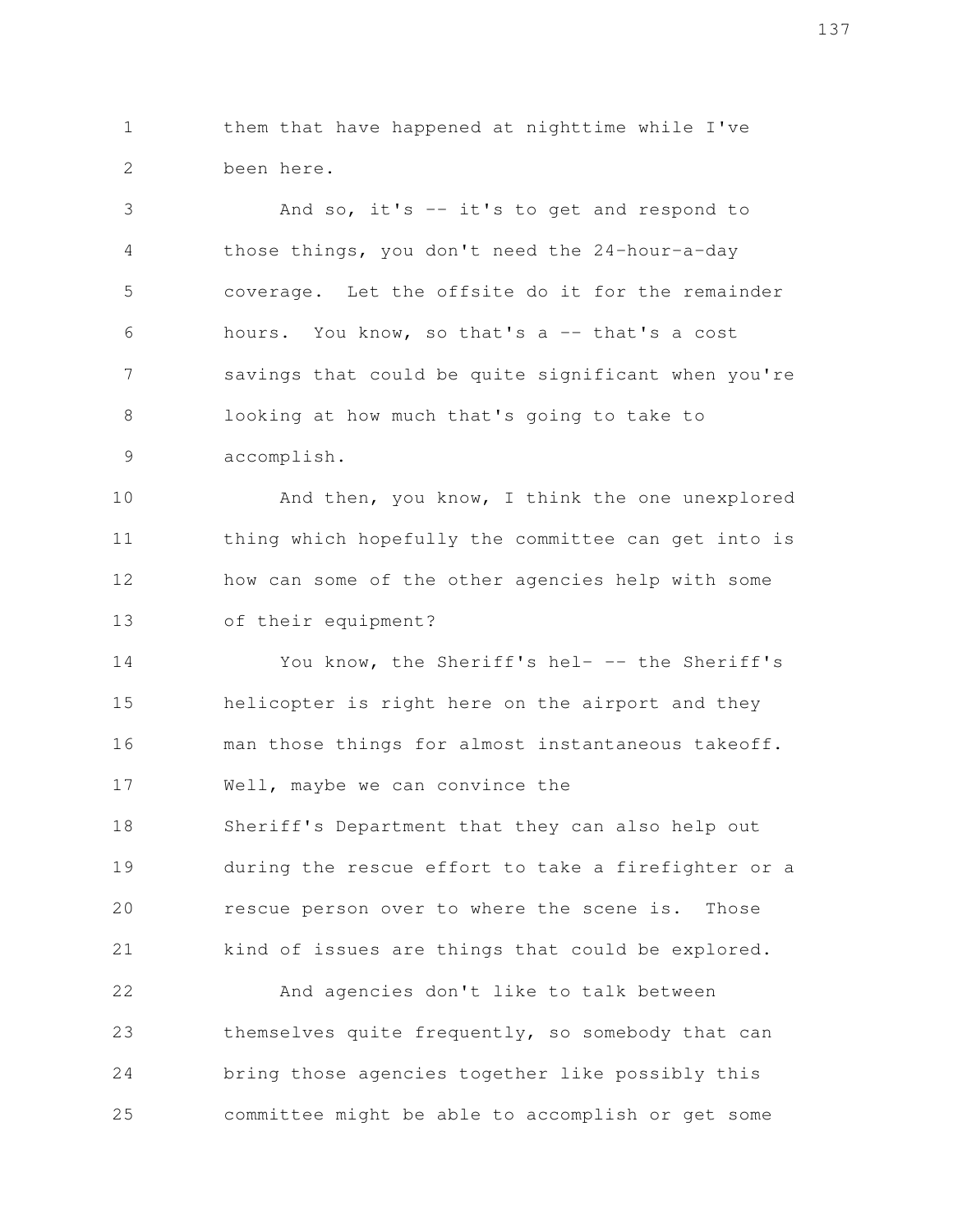traction there. But that's all I've got to say, so thank you very much. CHAIRMAN MAGUIRE: Thank you, very much. Okay. Is there anybody else that didn't have a card that would like to speak? (None.) CHAIRMAN MAGUIRE: Okay. Bring it back to the board. You have your direction? MS. LUDLOW: Yes, sir. CHAIRMAN MAGUIRE: Okay. Thank you, very much. AUTHORITY STAFFING CONSIDERATIONS CHAIRMAN MAGUIRE: Next presentation is Robert. MR. OLSON: Oh, thank you. Authority staffing considerations. MS. HOLLINGSWORTH: You didn't vote. CHAIRMAN MAGUIRE: Hmm? MS. HOLLINGSWORTH: You didn't vote. You did a mention and a second. CHAIRMAN MAGUIRE: We had a motion? MR. WUELLNER: To do what? MS. GREEN: For staffing. CHAIRMAN MAGUIRE: Oh, okay. I thought we voted. Okay. The vote is -- you're right. I 1 2 3 4 5 6 7 8 9 10 11 12 13 14 15 16 17 18 19 20 21 22 23 24 25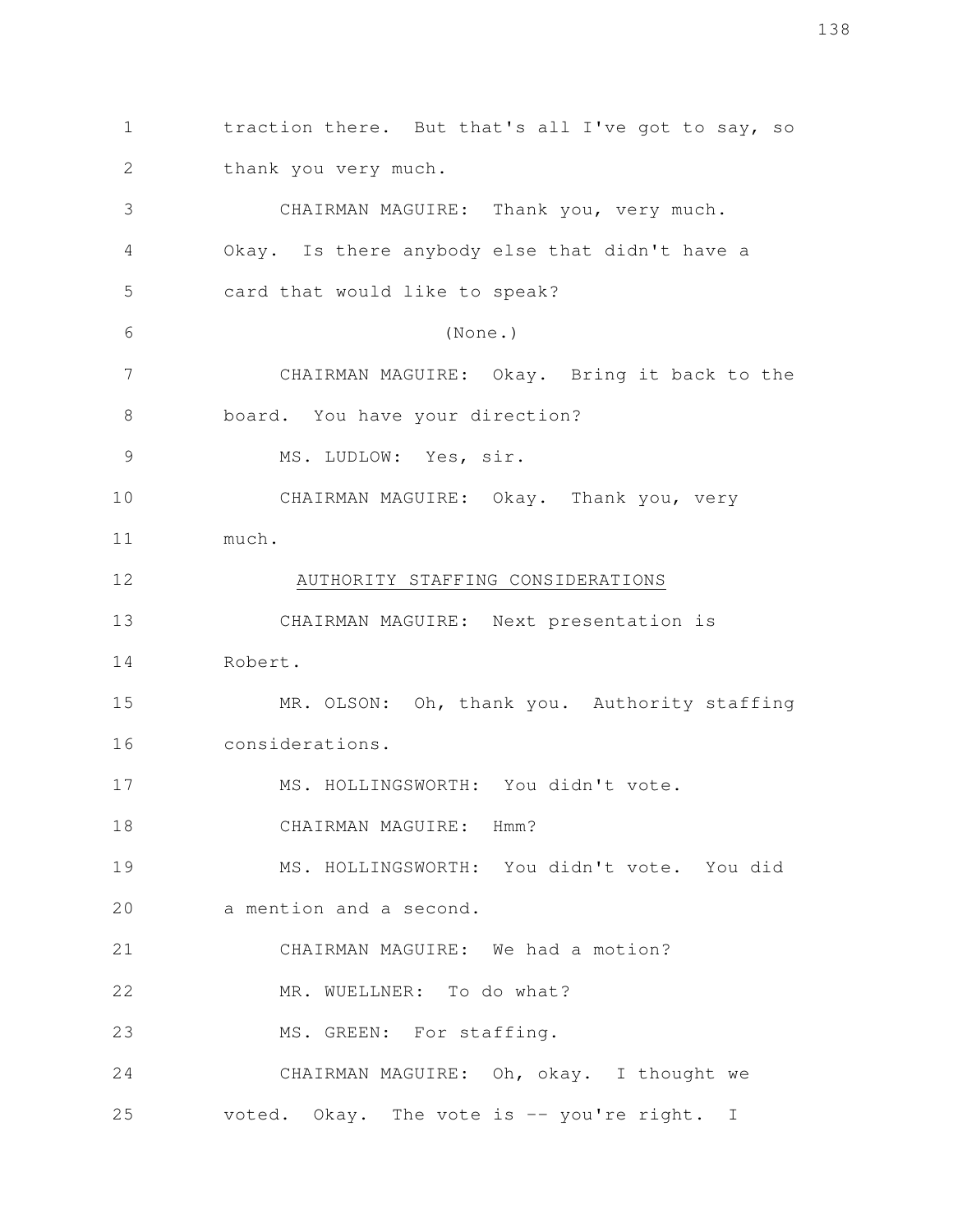remember now. 1

Okay. We -- we called public comment before the vote. So we have to vote on the motion for her to move forward with the standing committee, okay? Motion and second. All in favor? MS. GREEN: Aye. MR. MIRGEAUX: Aye. MS. LUDLOW: Aye. MR. OLSON: Aye. CHAIRMAN MAGUIRE: Aye. Approved. Thank you, very much. MR. OLSON: So I'll proceed to Authority staffing considerations. I -- I want to say that I had intended to address this at the last meeting, but we were at 5:45, so I decided I'd hold off till a meeting that we had probably less to discuss. But I'm really glad that I delayed, because I think this meeting is an ideal -- has been an ideal indication of the kinds -- the whole range and the types of things we expect our administrative staff to cover and handle regularly. And  $I've - I - what I want to talk about is$ I think we have -- our expectations of our small staff are unrealistic and that we are understaffed 2 3 4 5 6 7 8 9 10 11 12 13 14 15 16 17 18 19 20 21 22 23 24 25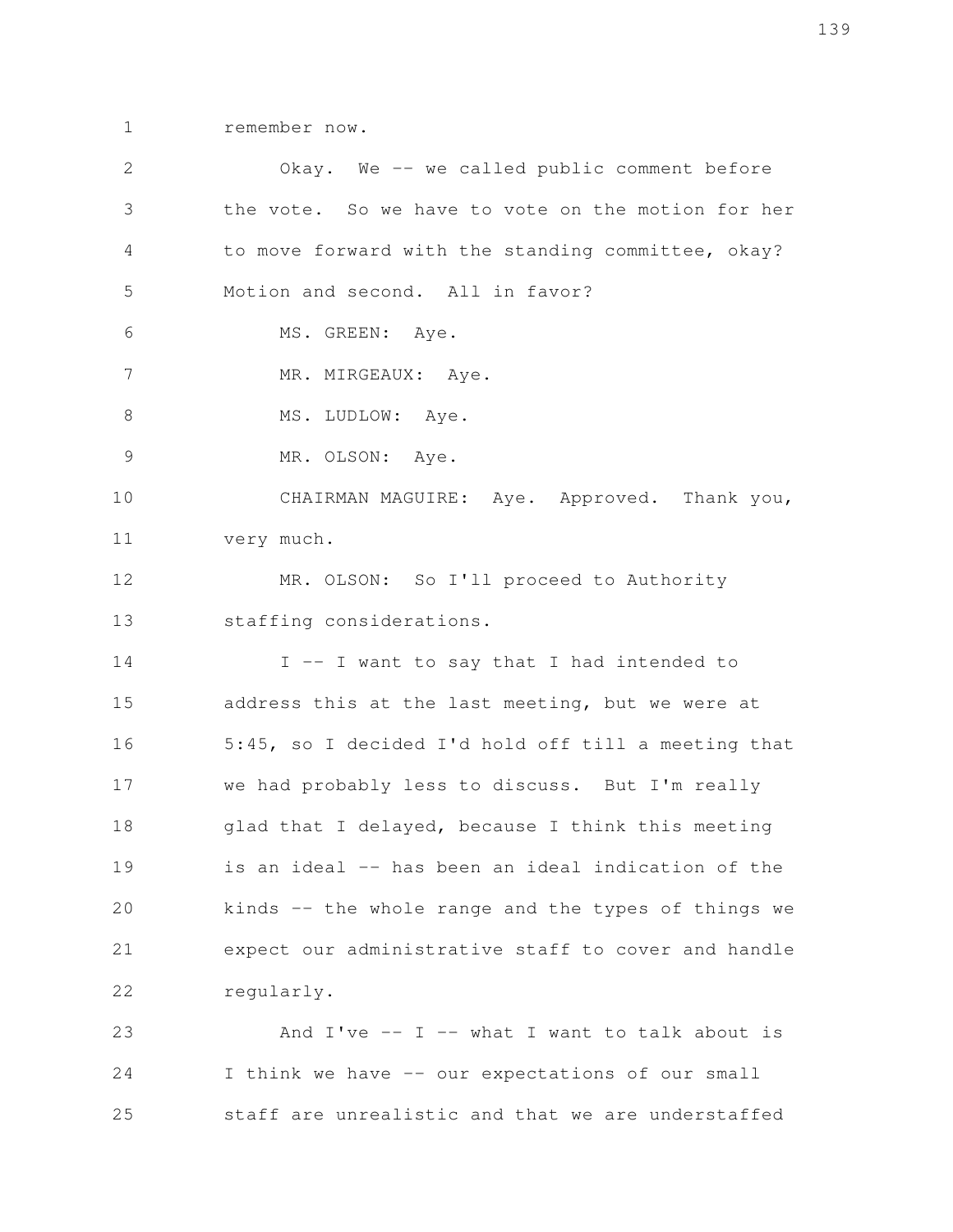and that we need to supplement our staff. We need to supplement our staff in particular I feel with a chief operating officer CFO type, all in one, a senior executive. 1 2 3 4

Just to review, our authority is really three things. We're a regional airport, and that comes with a huge amount of compliance and regulation issues and a whole bunch of administrative oversight requirements. We're a governmental entity, and that's probably the one thing that hasn't sort of reared its big head here today in this meeting on topics. But we're also a real estate operation, and certainly we've talked about that today. 5 6 7 8 9 10 11 12 13 14

So we're three really complex activities in one unit and we have a very small staff, a very dedicated staff, a staff with a huge amount of institutional memory because we've been fortunate to have them here for a long long time working with the airport. But  $I - I$  believe adding a COO and CFO should be a priority. 15 16 17 18 19 20 21

And why do I think we need this? We need increased financial oversight and increased attention to detail. And it's not just me that has that feeling; it's our latest audit that placed the 22 23 24 25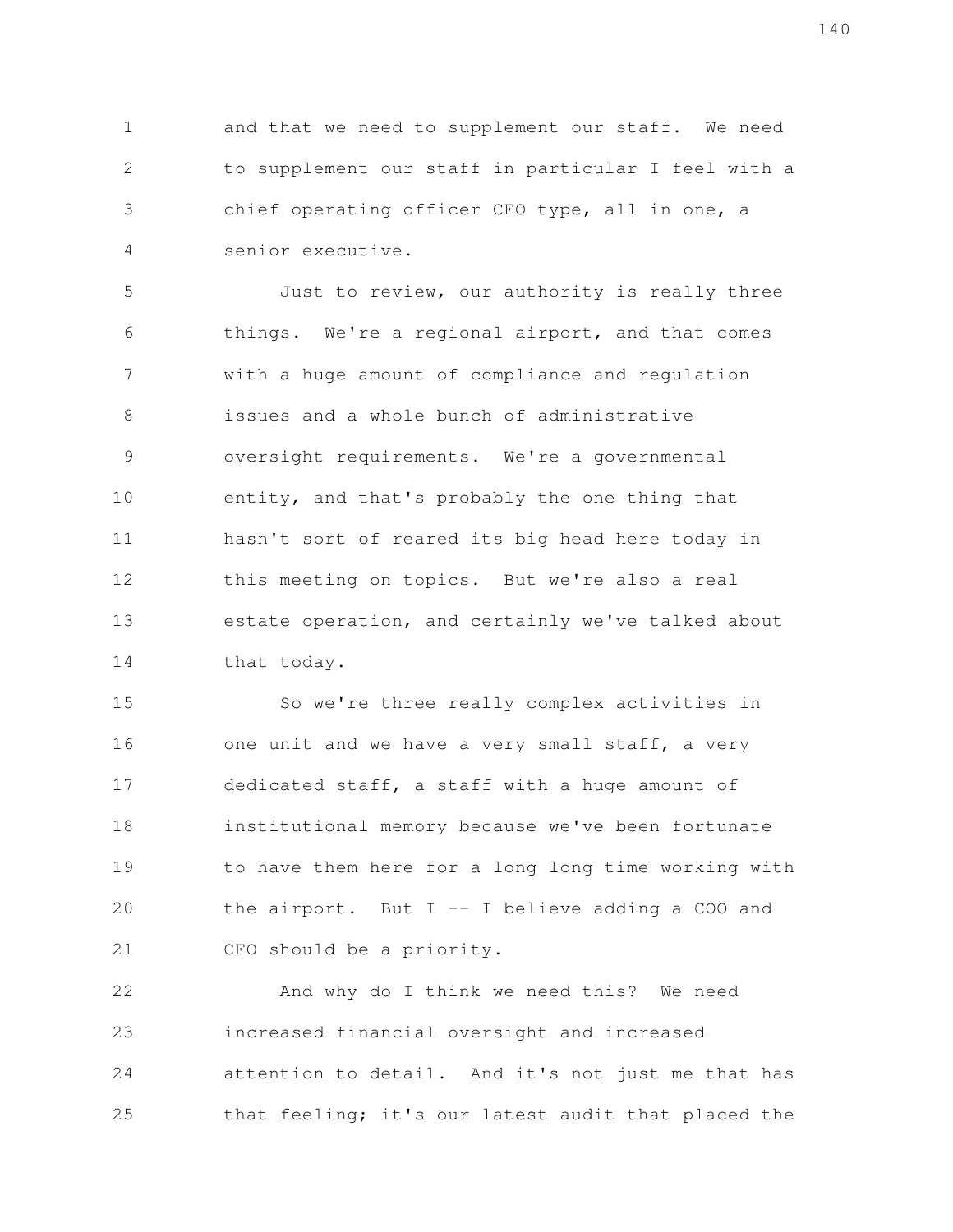Authority on a high risk status with findings of material weakness in oversight of grants and contracts. 1 2 3

And the status that we're under typically for an entity that is under that means higher audit fees because the audit has to be more involved, cover more issues, and as we've talked about here the possibility of issuing bonds, it tends to lower your bond rating and therefore increasing your borrowing costs. 4 5 6 7 8 9 10

I know we didn't spend a lot of time reflecting on the audit, the last audit, but one can imagine what if our St. Johns County or the City of St. Augustine had this finding? It would be a big news item. But we pretty much have the same powers and the same relationship with the voters that those two entities have. So  $I - - I$ think that's a real compelling thing. 11 12 13 14 15 16 17 18

The other attention to detail, another example that came up recently was our FAA classification as a basic airport. That was unnoticed for fours year because our staff needed to be giving attention to other things, but it also meant a foregone several hundred thousand dollars likely of allocated FAA support for grants that are allocated based on 19 20 21 22 23 24 25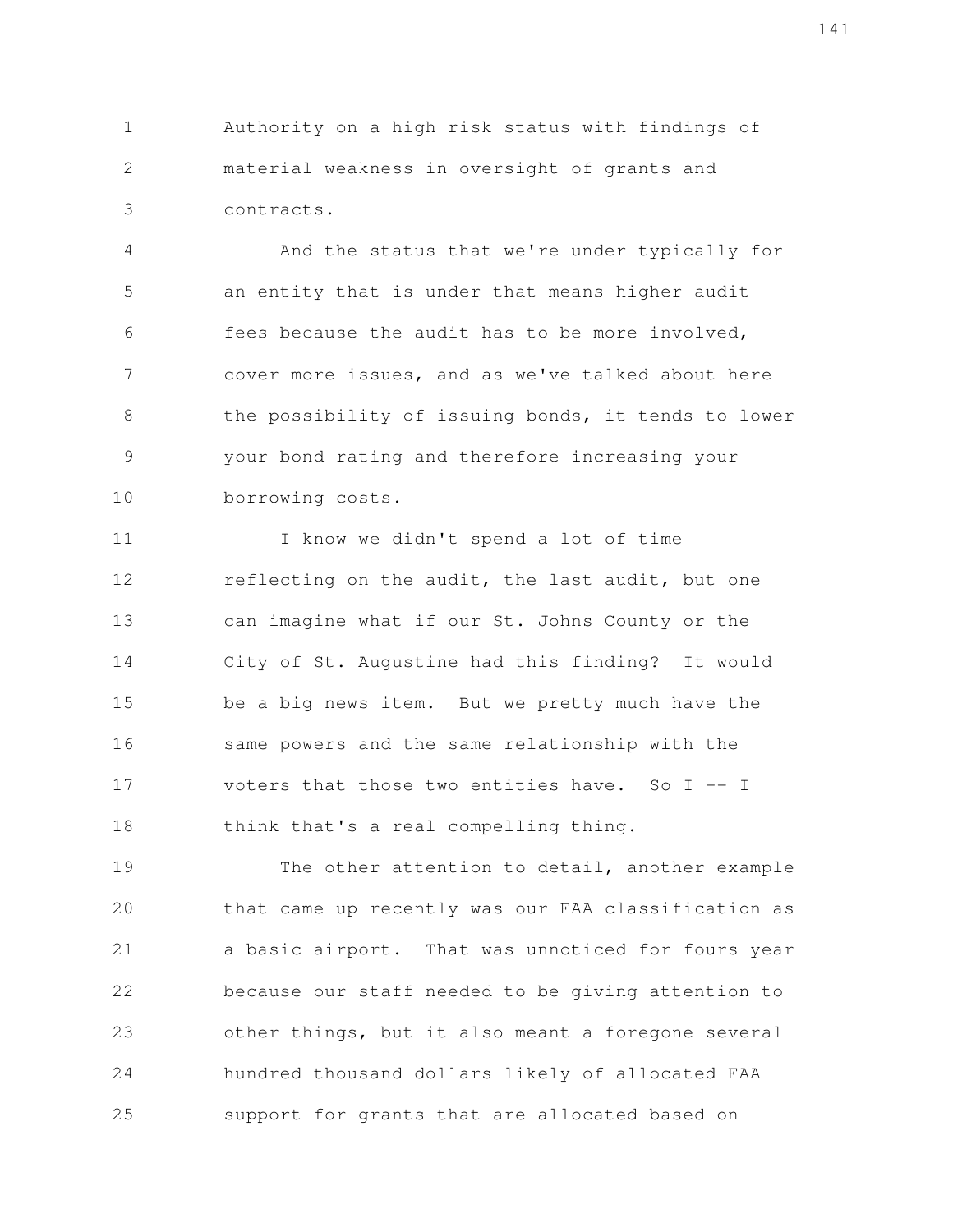airport classification. 1

Some of the other things that I feel we need to move to and now is our Authority does not publish annual reports. I think we're the only airport of our classification that doesn't issue annual reports and publish them online. We're -- we have taxing powers. We have other governmental powers. We're not reporting to the voters in a formal way, a comprehensive way annually, and I believe we have to do that. You can see airport annual reports online. You can go to almost any airport like ours and see it posted. I'm not going to talk about some of the other examples, other than I think with  $a$  -- adding a senior position to our staff would help us have less dependence on outside contractors. I think we will always -- an airport like ours will be dependent on outside contractors for many things, but I believe that we could pull in accounting, more of our accounting activities and not totally outsource that. 2 3 4 5 6 7 8 9 10 11 12 13 14 15 16 17 18 19 20 21

Another example is we were looking at recently and hope we can proceed at some point the business planning activity. We're looking at a \$20,000 fee to our consulting engineers who manage that, 22 23 24 25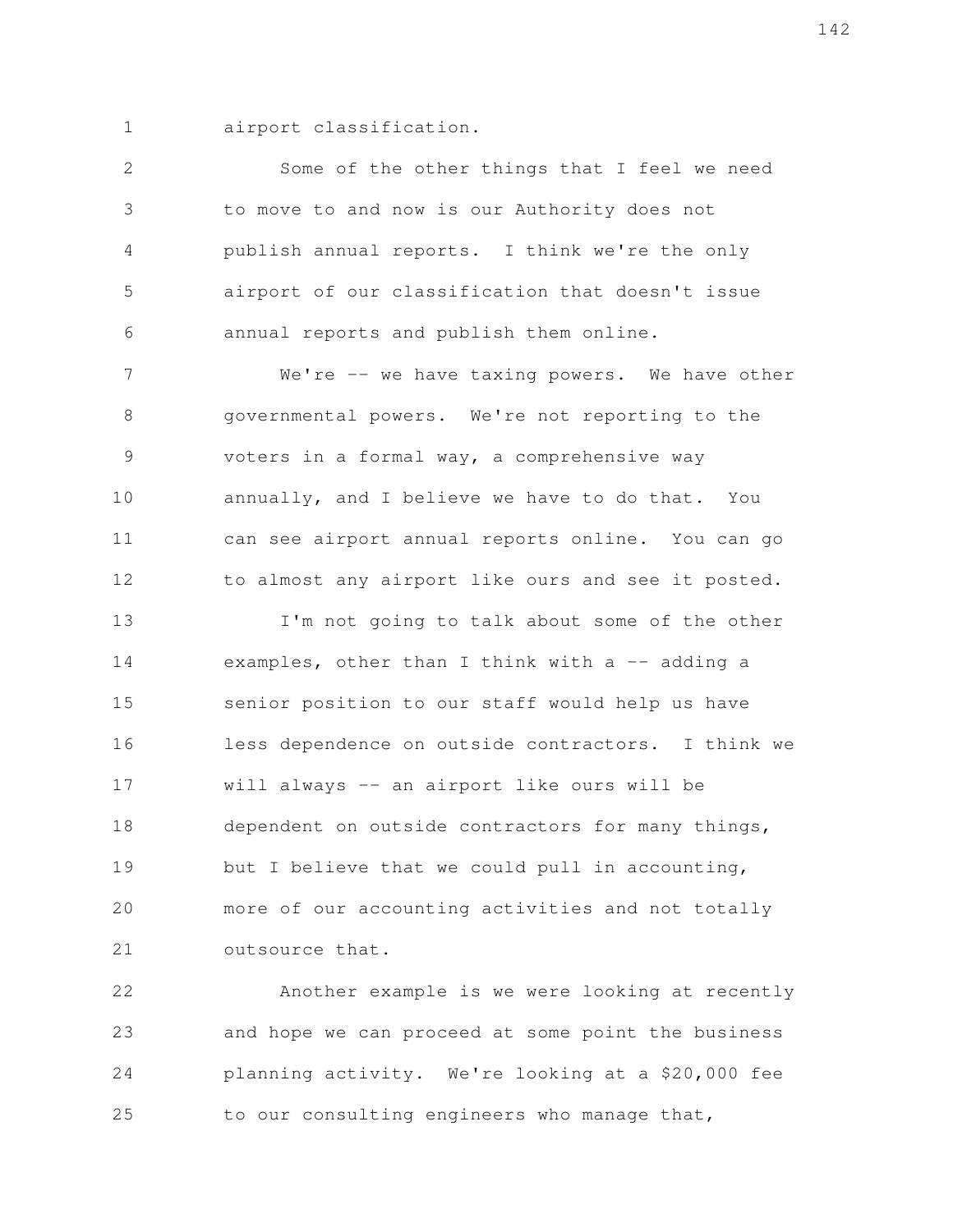whereas I think if we had another senior level person on staff, we might have a possibility of having that managed in-house. And what a better thing to do but have that individual be  $-$  be very much involved in the advancement of a business plan. Probably more value than having an outside consultant be -- have that role. 1 2 3 4 5 6 7

Just another example, last year this board seemed to give a nod and agree that an audit committee would be good to have. This was in the beginning of '21. We all agreed, but there was a big question as to how the audit committee was going to be -- the plan for having an audit committee, who was going to do it. Reba volunteered to do it, but of course she couldn't do it and interact with the board outside the board meetings and there was not apparently staff support to accomplish this, so we didn't have an audit committee. 8 9 10 11 12 13 14 15 16 17 18 19

Last but not least is I'm not sure we have a good succession plan if our staff -- if Ed gets persuaded to go and run the Orlando airport or some other job or our people on our -- the key people, the few people that are here that we depend on all decide retirement is going to be really attractive 20 21 22 23 24 25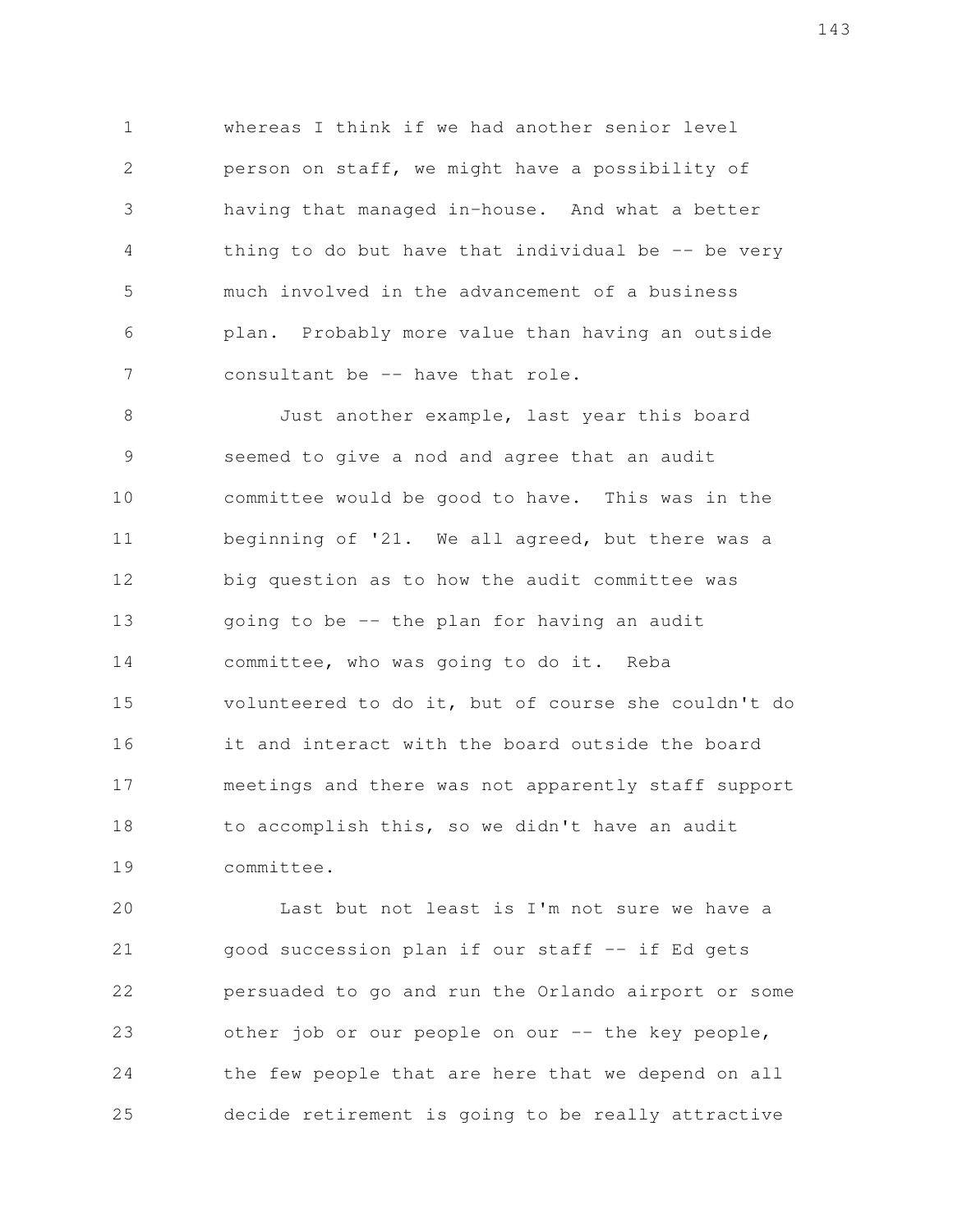1

now and are not with us anymore.

So I believe that we need to have this senior-level COO post filled by a very capable individual for a succession plan. It's a reduced risk of having administrative disruption and harm to the airport for not having a succession plan. I'll say that -- I'll just cite another airport, the Boca Airport again, that actually does -- is more one-dimensional I think than our airport would be  $-$ - would be considered. They have an executive director, a deputy executive director, an operations director; we have an operations director -- an office manager; we have an office manager -- but they have an operations and accounting coordinator, an operations coordinator, and a county manager. That's all in their core administrative staff. MS. GREEN: Are they all on the tax rolls? MR. OLSON: Are they all on the tax rolls? Interesting you should ask. The overall budget for the Boca Airport for this year is  $-$  is \$1,300,000 and ours is \$1,200,000. MS. GREEN: But that was my question. Do they tax the population for that? MR. OLSON: Oh, no, I -- we saw there  $-$ - no, I 2 3 4 5 6 7 8 9 10 11 12 13 14 15 16 17 18 19 20 21 22 23 24 25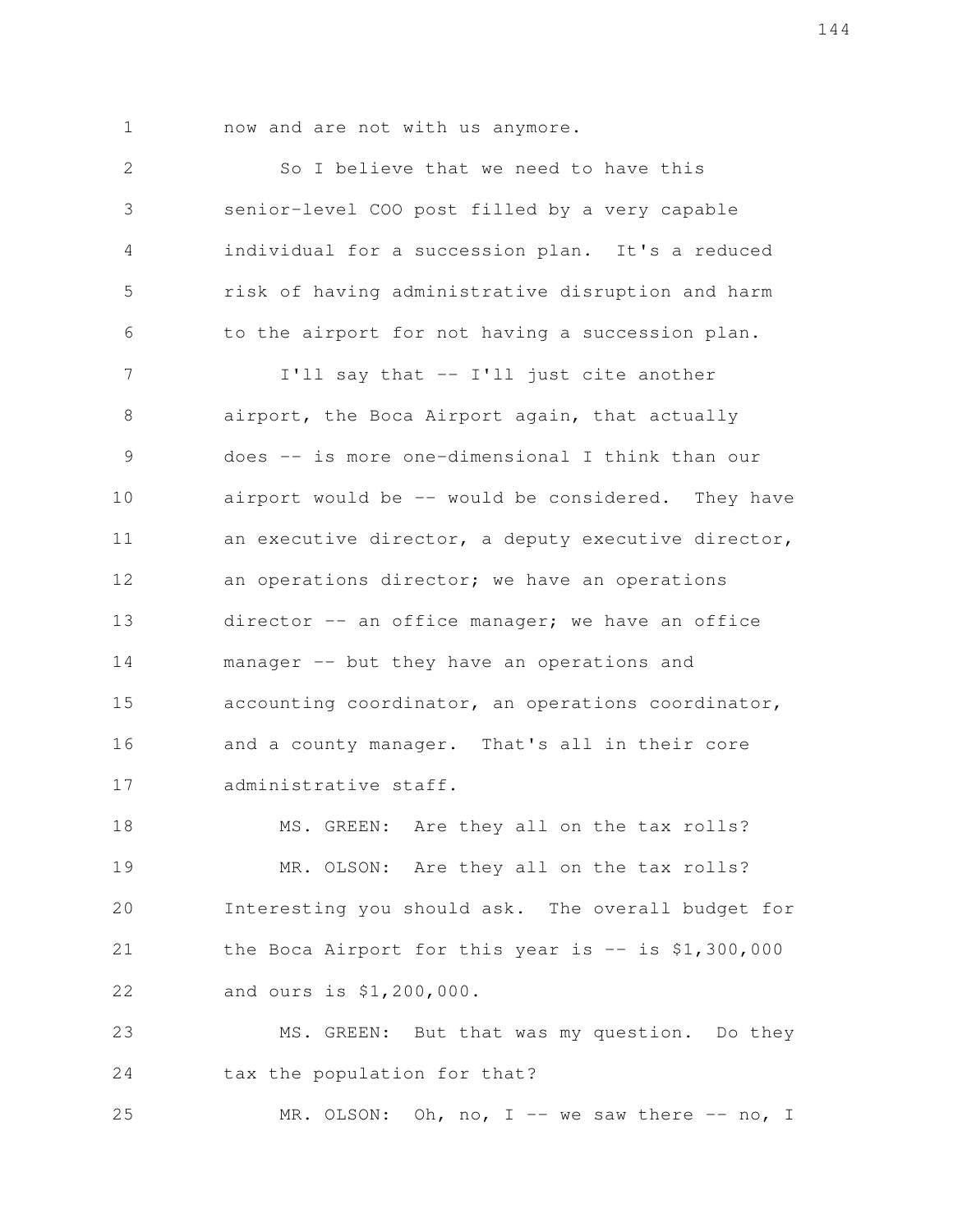don't  $-$  I think  $-$  I'm 95 percent sure the answer is no, that they are operating  $-$  one of the ways they're able to operate is they have a lot of retail -- a couple of big box retail tenants on their site. It's an unusual site. MS. GREEN: I was just wondering. MR. OLSON: Yeah, so they're -- so they're self-sufficient. 1 2 3 4 5 6 7 8

So, that's my observation and my feeling that has grown in my mind over the last several months. Being in the office, seeing the kind of activity that goes on there, being very cautious about holding back even in asking for sometimes information or suggesting we do things because I know we don't have the staff to do it and it further taxes our staff, so I'm urging that we consider at the next meeting authorizing a contract with a search firm to actually handle the search process for a chief operating officer/CFO senior executive. 9 10 11 12 13 14 15 16 17 18 19 20

And I've spoken with Ed about my view on this several times. He has mentioned that there's a -a search firm that specializes in that -- ATK, is that it? 21 22 23 24

MR. WUELLNER: ATK. 25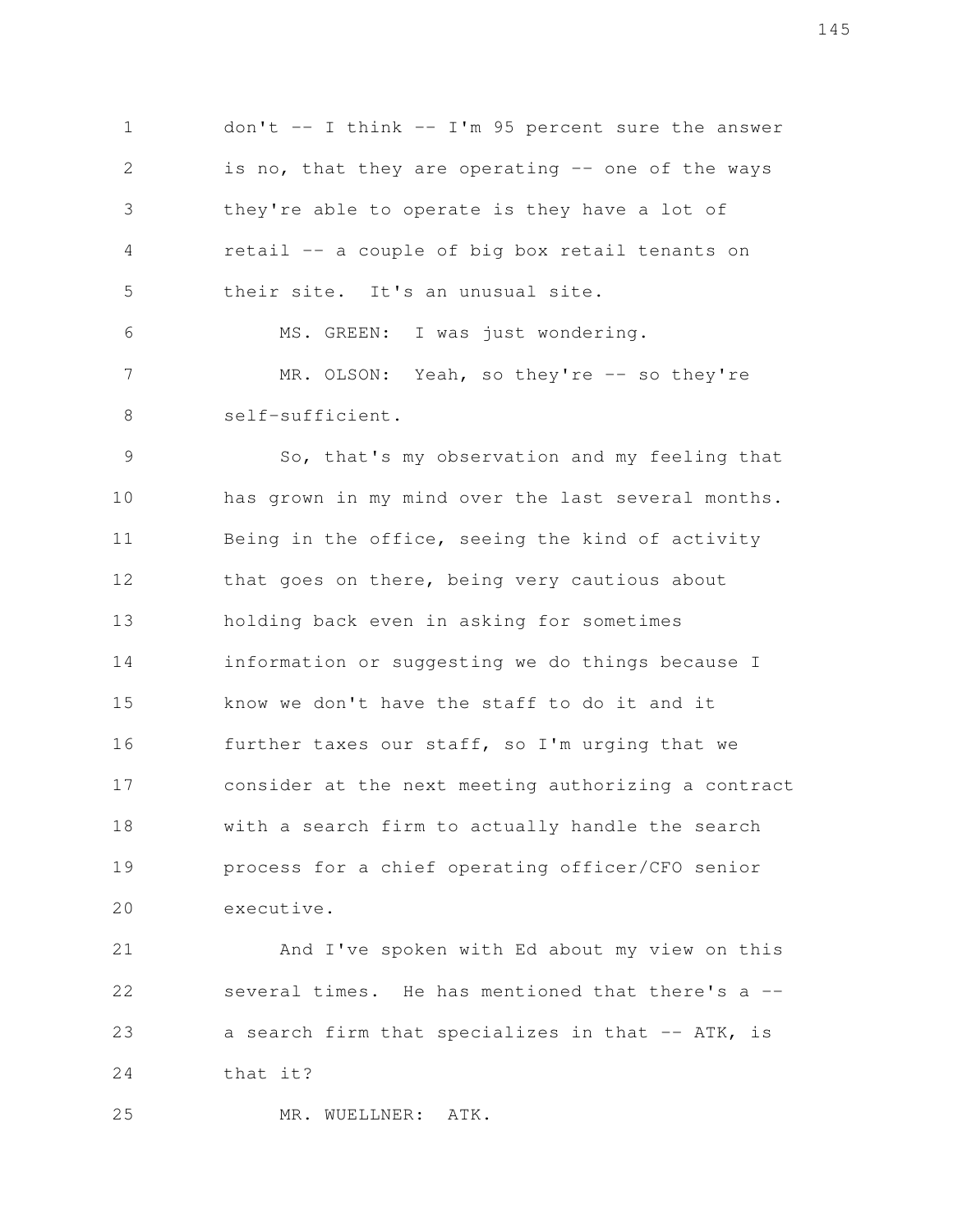MR. OLSON: ATK. But there may be others that do this. 1 2

But I think, again, we don't have the staff time to give attention to such a recruitment, but I believe we need it. I believe that it will -- part of what will fund this added position will be some of the green visor stuff that might show that we have more funds to actually support that. We do have some availability to handle that. And again, I'm not speaking about the Carol Saviak position -- we probably need to replace 3 4 5 6 7 8 9 10 11

that, too. I'm talking about a new position, a senior position that is a seasoned person with the credentials to come in and take on some of this work. 12 13 14 15

CHAIRMAN MAGUIRE: Okay. Comment? MS. LUDLOW: Is it board comment? I think that's an excellent idea. I mean, they have to wear 14 different hats to get anything done, and there -- there's no telling how many hats Cindy wears handling the money, personnel and everything, and Kevin what all they do. I wish I had thought of that. That is -- I 16 17 18 19 20 21 22 23

think that's a great idea, and a contract to search to -- to begin to start work with a search firm 24 25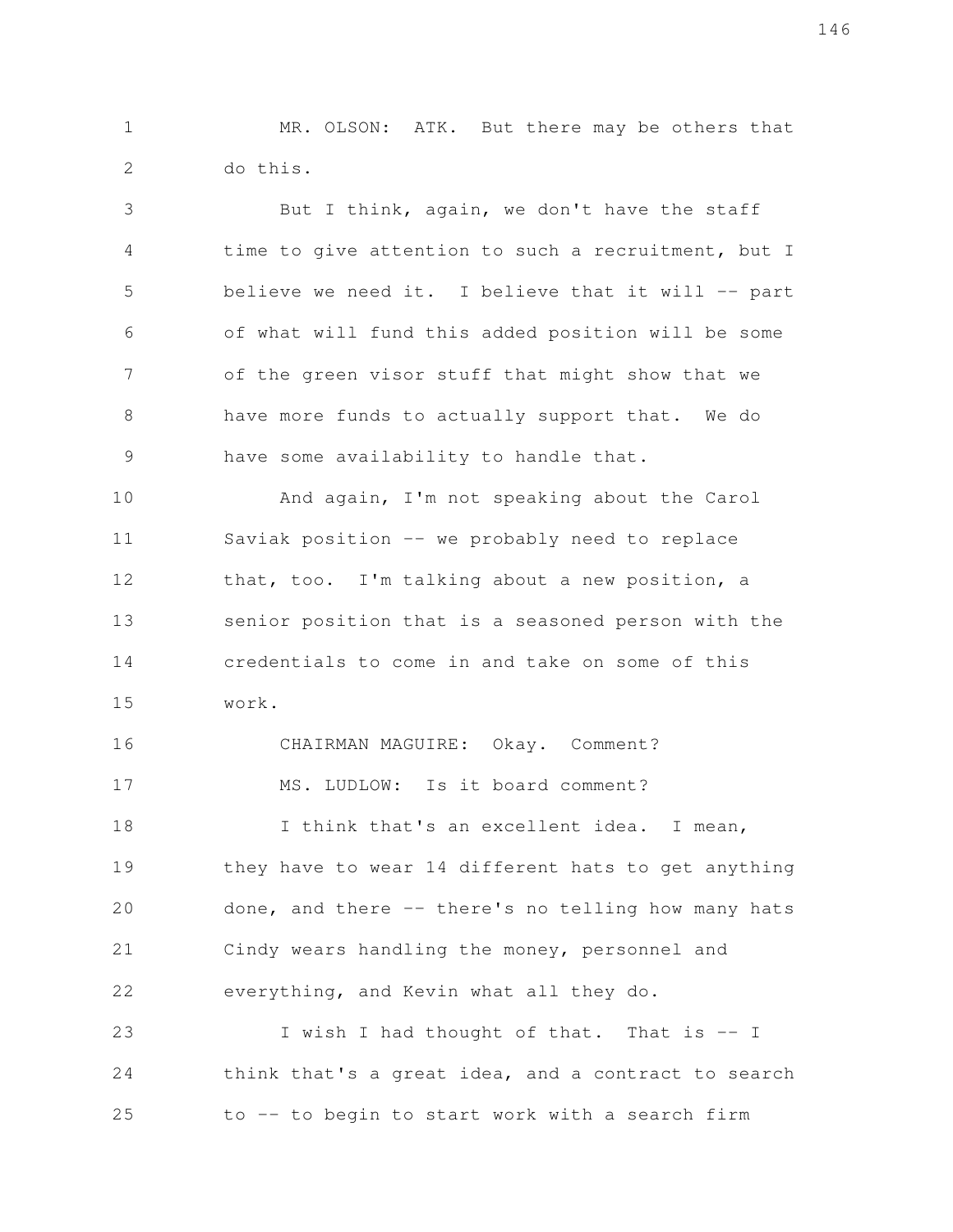would be fabulous. 1

CHAIRMAN MAGUIRE: Okay. 2

MS. LUDLOW: It's informative. It's a CYA. CHAIRMAN MAGUIRE: Well, I've -- I've always felt, and Ed remembers I brought this up three years ago, if Ed had a heart attack, what would we do? We'd be lost. 3 4 5 6 7

We need to have a succession plan. And the premise then was, as we build a business plan, that would be part of it. So, I'm glad you've put all this together because it really focuses on not the individual issues, but the underlying issue, and that's the size of the staff and who we have here. Not by name, but by position. 8 9 10 11 12 13 14

We do need to have a succession plan. We need to have somebody right underneath Ed. I agree. We need to have one or two more people with the appropriate titles and responsibilities inside the organization. 15 16 17 18 19

So we need to look at that. We need to come up with some ideas. And I like the idea of addressing this with a professional -- 20 21 22

MS. LUDLOW: Search firm. 23

CHAIRMAN MAGUIRE: -- search firm. If we could bring somebody in. Do you know of one, for 24 25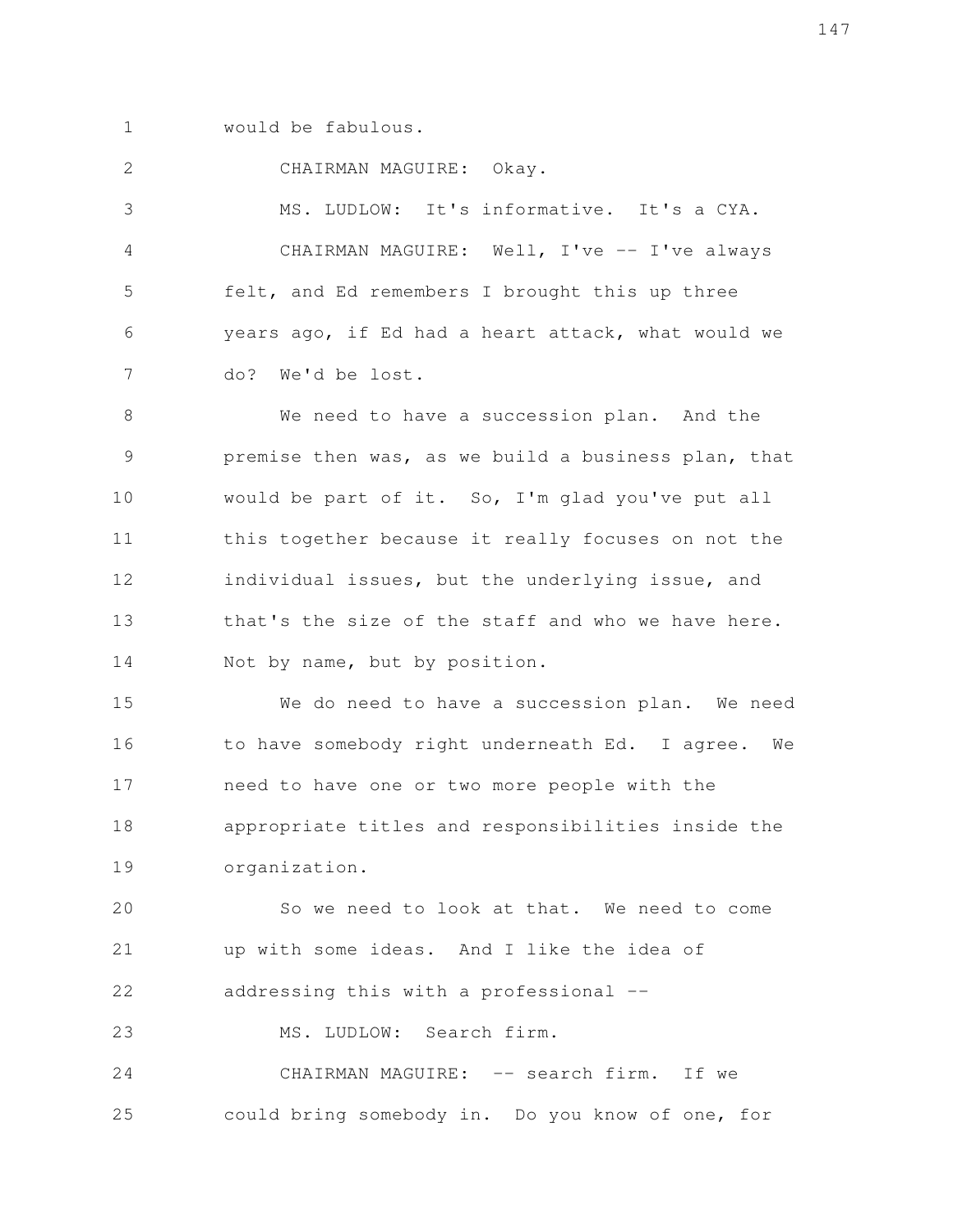example? 1

| 2  | MR. OLSON: Well, I mean, there -- the one        |
|----|--------------------------------------------------|
| 3  | that I mentioned that Ed had mentioned to me     |
| 4  | specializes in airport administrative positions. |
| 5  | CHAIRMAN MAGUIRE: Could they come in next        |
| 6  | meeting and talk?                                |
| 7  | MR. WUELLNER: I can certainly ask. I don't       |
| 8  | know them personally, so                         |
| 9  | CHAIRMAN MAGUIRE: Please do.                     |
| 10 | MR. WUELLNER: We see their information all       |
| 11 | the time.                                        |
| 12 | CHAIRMAN MAGUIRE: I think that would help a      |
| 13 | lot of the issues that we continually talk about |
| 14 | it, okay? Good report on both of you.            |
| 15 | MS. LUDLOW: Thank you.                           |
| 16 | CHAIRMAN MAGUIRE: All right. Any other           |
| 17 | comments for Robert?                             |
| 18 | (None.)                                          |
| 19 | CHAIRMAN MAGUIRE: Okay. Now let's move to        |
| 20 | members comments. I'm going to start off with -- |
| 21 | MR. WUELLNER: I think you have general public    |
| 22 | comments.                                        |
| 23 | CHAIRMAN MAGUIRE: Do that before?                |
| 24 | MR. WUELLNER: You usually do.                    |
| 25 | CHAIRMAN MAGUIRE: You're right. Public           |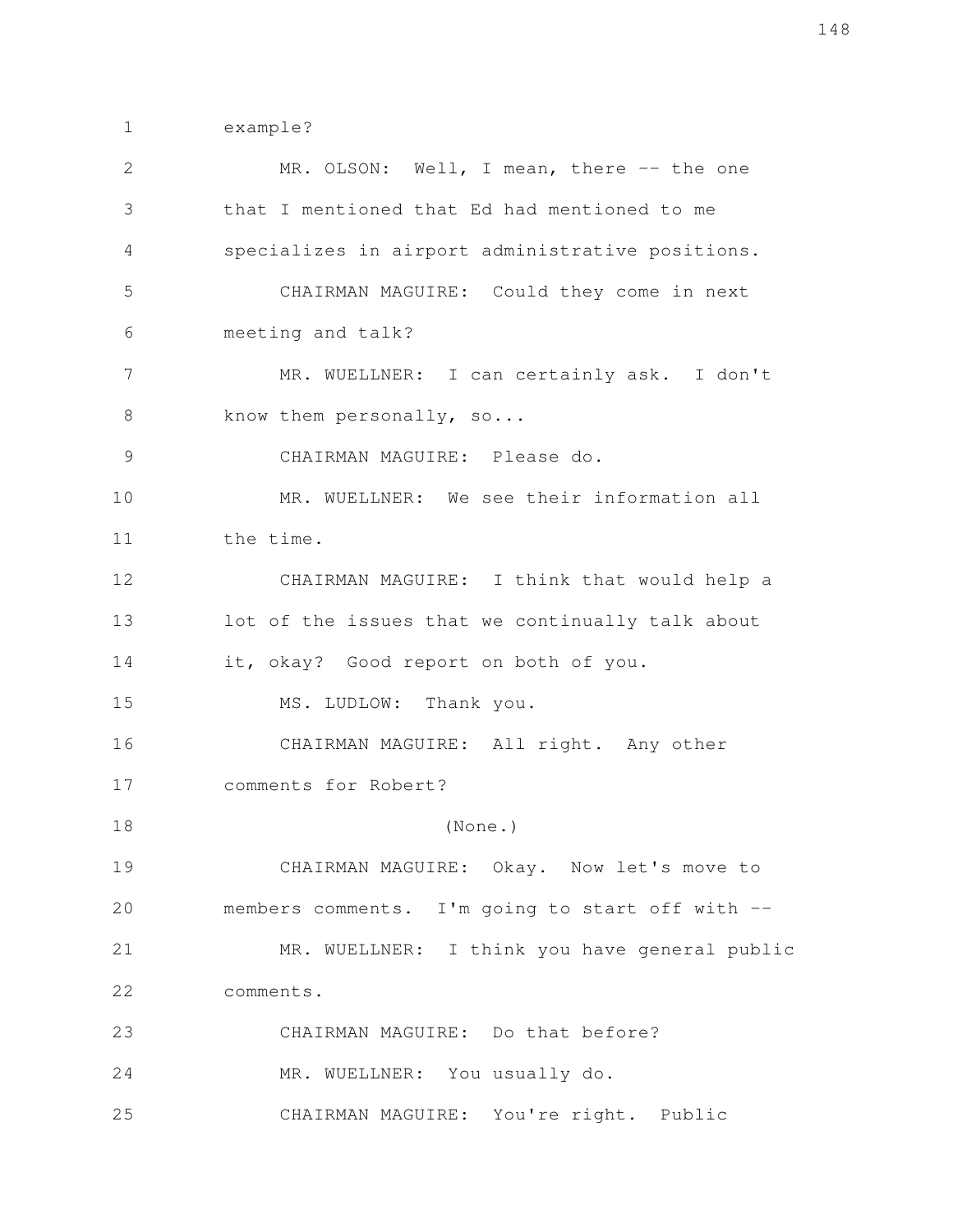comment before. I'm glad you guys are watching me carefully. 1 2

PUBLIC COMMENT - GENERAL CHAIRMAN MAGUIRE: All right. Len Tucker public comment. He has a lot. Where'd he go? MR. WUELLNER: He checked out, I guess. CHAIRMAN MAGUIRE: Okay. Bill Hay, public comment? (Ms. Green exits the room.) MR. HAY: On a different issue other than the safety committee -- but I did want to address, Mr. Chairman, that I applaud you recognizing that the media is not your friend. They have turned it into shock journalism on every single channel in the United States. So, that being said, moving on from the safety,  $I - I'd$  like to tell you that as part of a program that I've done at the Melbourne Airport and once at Craig, we have groups of pilots that come to St. Augustine -- (Mr. Burnett exits the room.) MR. HAY: -- on a regular basis because you have cheap gas at your self-serve. It's widely known that  $St.$  Augustine is  $-$  is cheap. Williston is cheap. There are other places in Florida that 3 4 5 6 7 8 9 10 11 12 13 14 15 16 17 18 19 20 21 22 23 24 25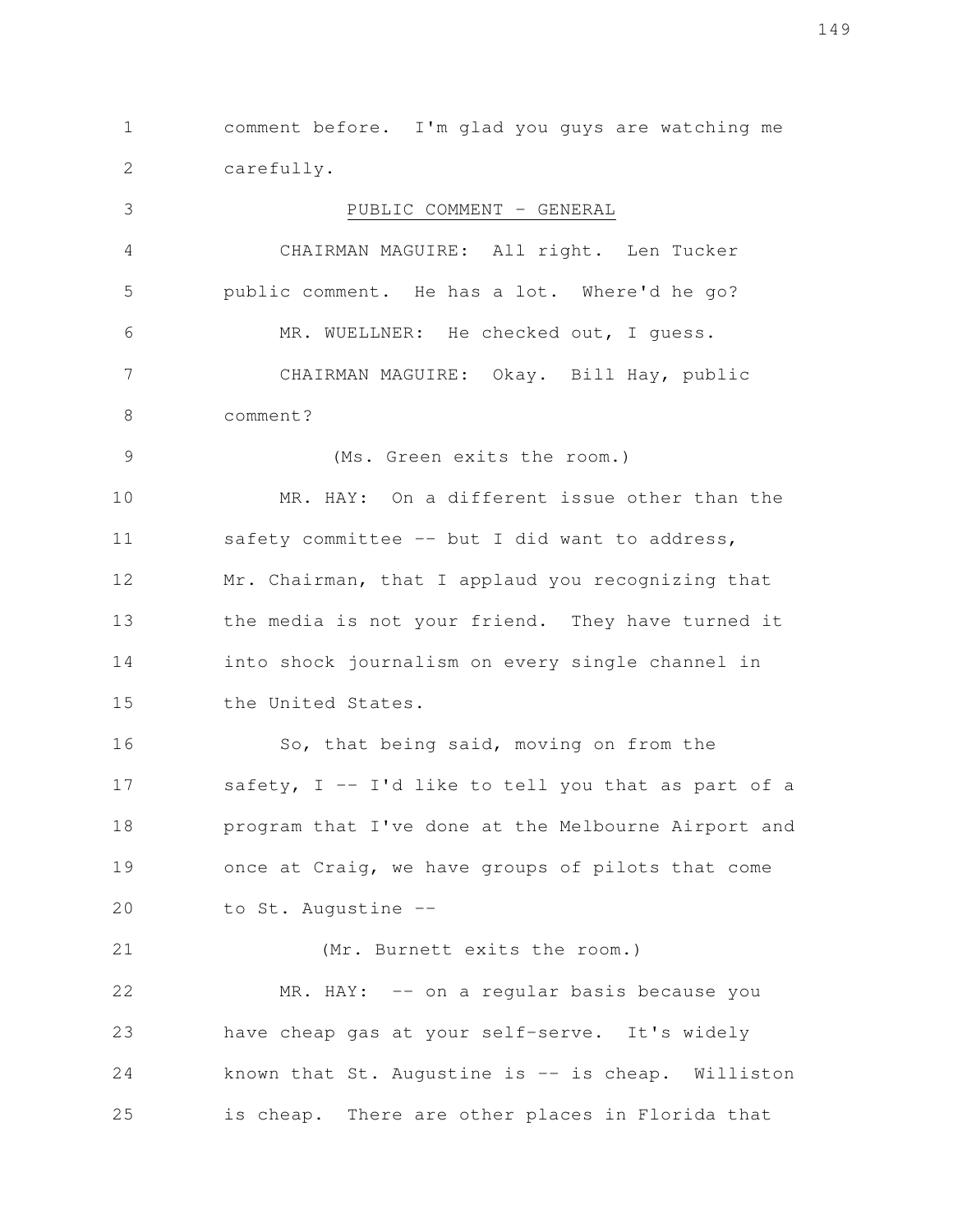1

13

are very economical in buying 100 low lead.

But in addition to that, a lot of pilots come here, and to answer Ms. McClure's (sic) question, it's \$30.79 for the pilot and the aircraft if it's single engine for Customs and then \$25.75 for every passenger you bring on. That's what most people collect. And there's an even bigger fee when you're leaving the Bahamas. 2 3 4 5 6 7 8

But from time to time, I run these little groups of first-time fliers to the Bahamas or maybe people that have been once or twice and had some hangups and wanted to smooth out their trips. 9 10 11 12

(Ms. Green reenters the room.)

MR. HAY: I contacted Cindy who came up with some great ideas, but they all ended up in dead ends, and that is act -- active places where someone like myself or someone from the FAAS committee, which is an FAA safety program that they designate individuals pilots in certain areas that can conduct courses, they can meet with groups of 25 or 30 people. 14 15 16 17 18 19 20 21

You have an excellent facility here, but I guess this room is not available for public use. The flight schools don't want to entertain anyone that isn't an active student at their facility. 22 23 24 25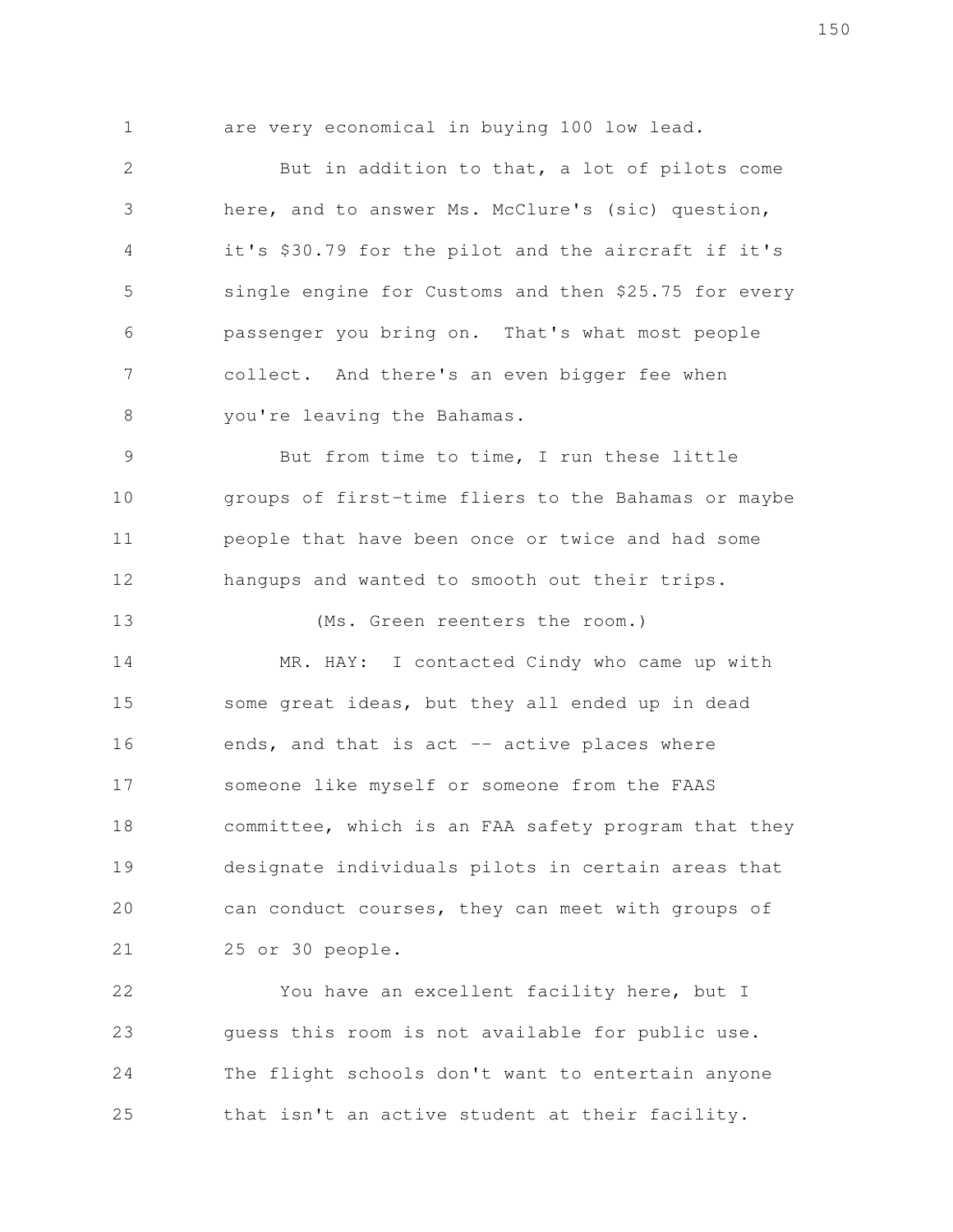Vinny I'm sure would, but he doesn't have facilities for 25 to 30 pilots to come in and talk about flying to the Bahamas. And the restaurant, which Cindy was nice enough to refer me to, which is an excellent idea, they're struggling and they can't give up that space for 25 or 30 people that aren't buying a full-fledged dinner. 1 2 3 4 5 6 7

So I'd ask the board if you would entertain, maybe at a future meeting or mull it over, an opportunity to rent this room or something similar to it with a significant deposit on someone's credit card like mine for damages or something, that was refundable if none of the chairs were broken, to be able to conduct these happy meetings for pilots that want to go to the Bahamas or pilots that want to go to Sun 'n Fun or pilots that want to leave St. Augustine and go to Oshkosh as a group. Because that fosters good will for the St. Augustine Airport. So you'll be known for other things other than inexpensive self-serve gas. Thank you. 8 9 10 11 12 13 14 15 16 17 18 19 20 21

(Mr. Burnett reenters the room.) CHAIRMAN MAGUIRE: Thank you very much. I think that's a good idea. If we can make money off this room, we need to look at that, yes. 22 23 24 25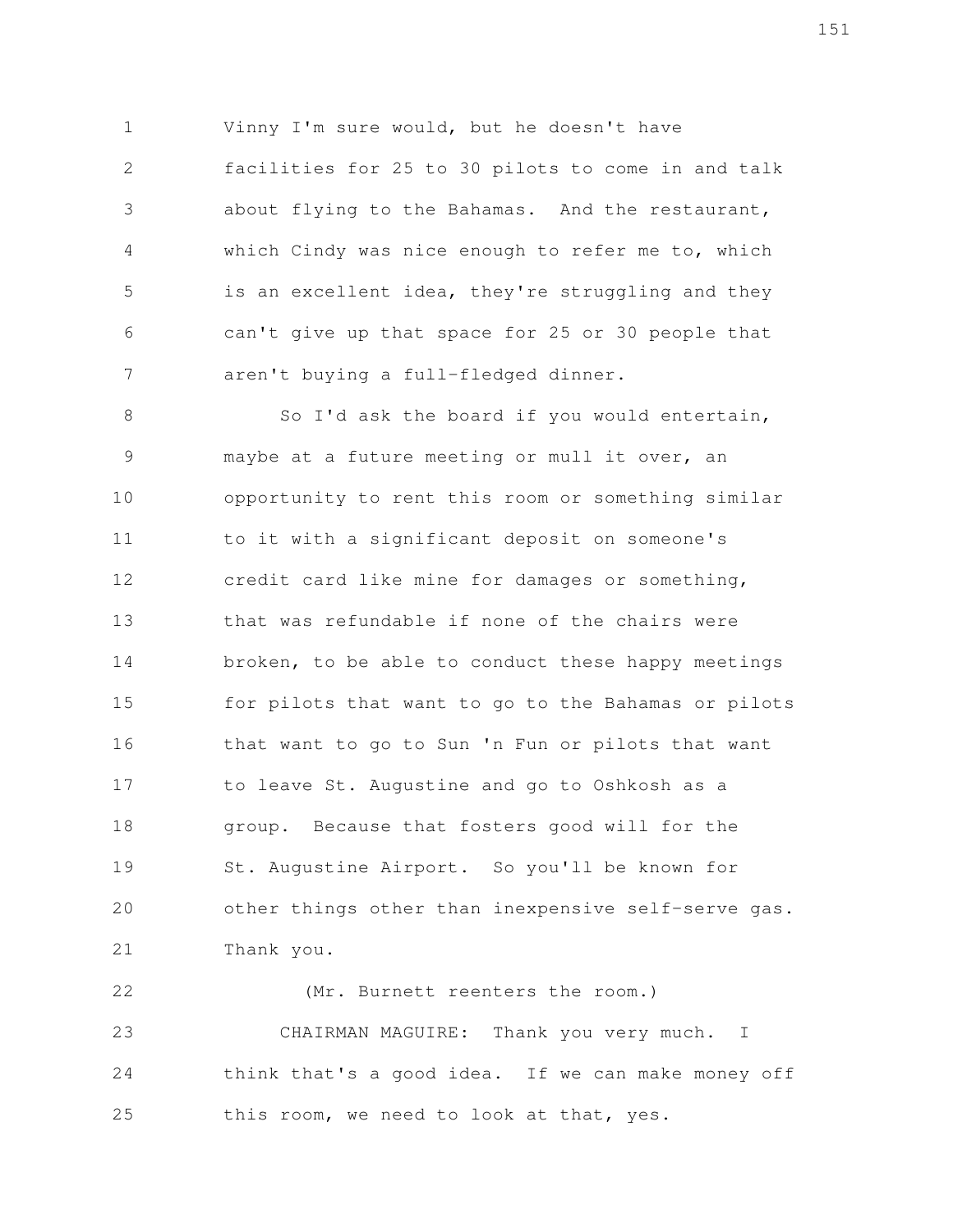MS. LUDLOW: And when we built these rooms, and Len's gone, but the way this whole conference center happened was we were talking to Ed one day just in general and we said -- Len said we need a conference center. We need a place, you know, to meet and have meetings and get work done. And Ed said, Well, give me a request. Give me a piece of paper. And so Len sat down and handwrote a piece of paper, gave it to Ed, and that's why we have this conference center. 1 2 3 4 5 6 7 8 9 10

However, we thought the whole top was supposed to be used for aviation-related activities. But now, you know, it's making money there, so our aviation activity space has been cut down. So we need an aviation space. That's what this was supposed to be. 11 12 13 14 15 16

CHAIRMAN MAGUIRE: Okay. Okay. Mr. Liotta, public comment. 17 18

MR. LIOTTA: Matt Liotta, St. Johns. 19

As a procedural point, you skipped public comment on Bob's talk about expanding staff. I want to support Bob's point of view that the staff does need to be expanded. And, you know, I think the only problem with what Bob came up with was it wasn't big enough. I think you need more than one 20 21 22 23 24 25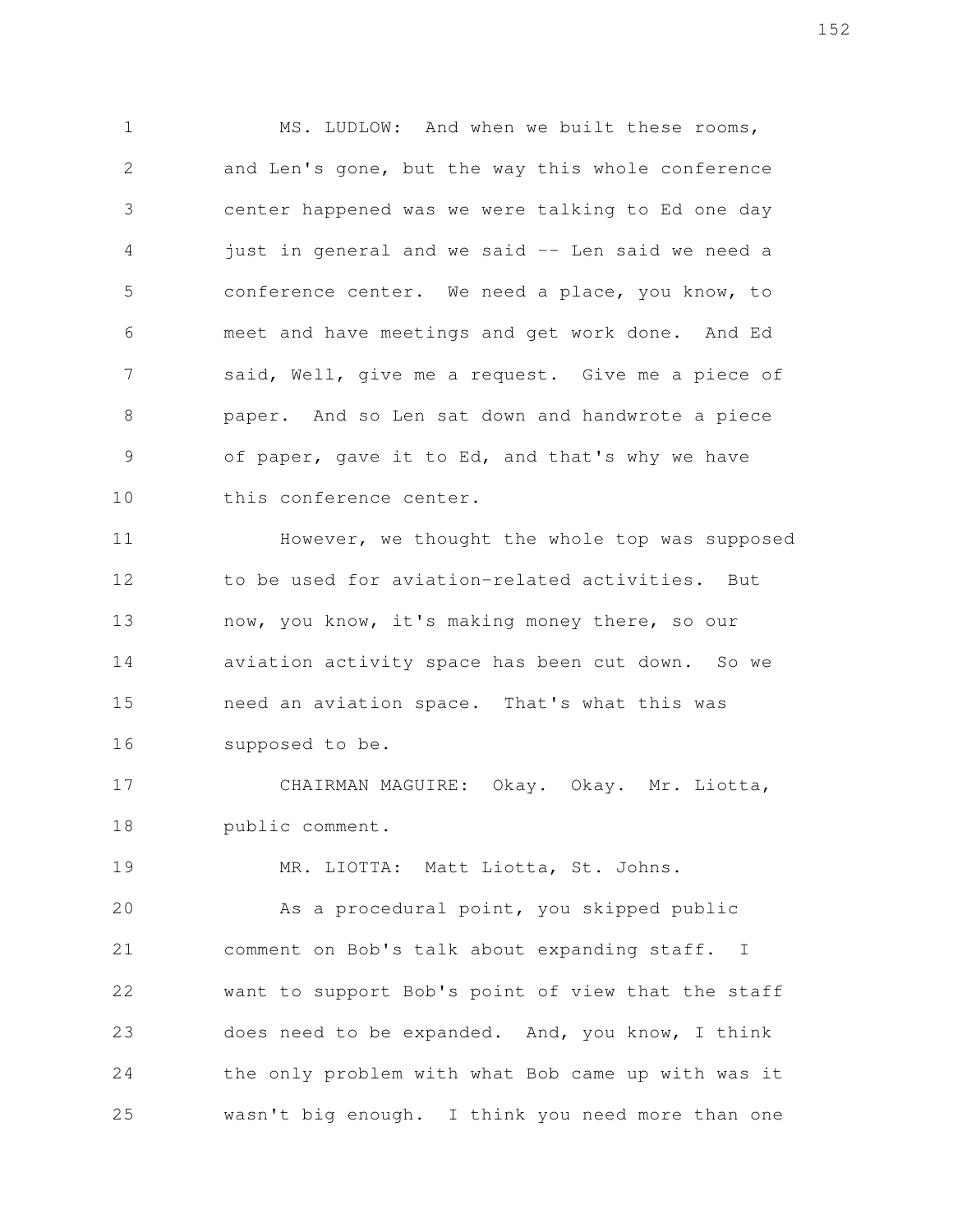person, frankly. So, I think you should really consider increasing your budget so that you can support more staff than just one additional person at a senior level. 1 2 3 4

I think part of what you need on -- on the staff is also to look at how this airport is governed. You know, the -- this has kind of gotten sloppy procedurally. 5 6 7 8

You just slipped a public comment, we're having to rewrite board minutes because we're not keeping up with stuff, and, you know, the staff is doing things without authority and then you guys are having to have a board meeting to try and clean it up after the fact. These are -- these are not good things and nobody seems to want to do anything about it. 9 10 11 12 13 14 15 16

A real simple suggestion is before you vote, actually state what it is you're voting for. I mean, I spoke to one of the board members here, I won't say who, who was confused as to what they were actually voting on or whether they had voted on something. I said it's right there in the transcript, look. And sure enough, you look at the transcript, the vote is recorded but there was no statement as to what they voted for. 17 18 19 20 21 22 23 24 25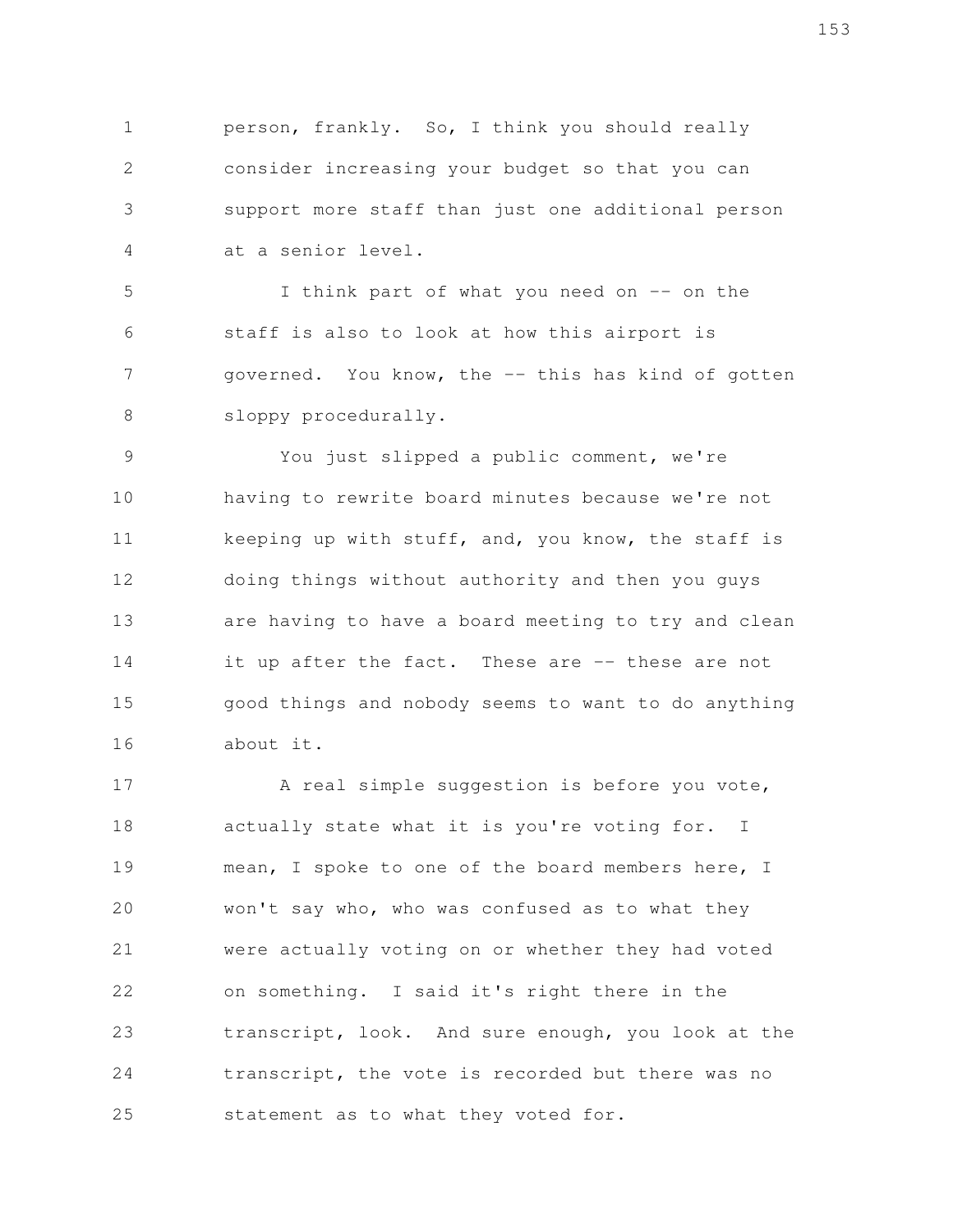You look at, for example, the county, right before they vote, what do they do? They state clearly what is up for the vote and then everybody votes so there can be no confusion as to what you're voting for. 1 2 3 4 5

And these procedural issues do matter. The meeting that we talked about previously where the Porter Road PUD came before here, when originally it was approved by the staff and then had to come back because the Land Development Code didn't allow for it to be approved by the staff, that's happened with other easements. Look at Cordova Palms or the other easements that were issued before, and there's no board vote that complies with the Land Development Code. What do you do about that? 6 7 8 9 10 11 12 13 14 15

We've got to get this stuff right because the public depends on you guys getting it right. And if you need more staff, you need more help, that's available to you. You have the money. You have the capability. And, you know, people in the public should be able to expect that kind of governance and accountability from the people they elect. 16 17 18 19 20 21 22 23

So I would really encourage you guys to take Bob's suggestion seriously, get additional staff, 24 25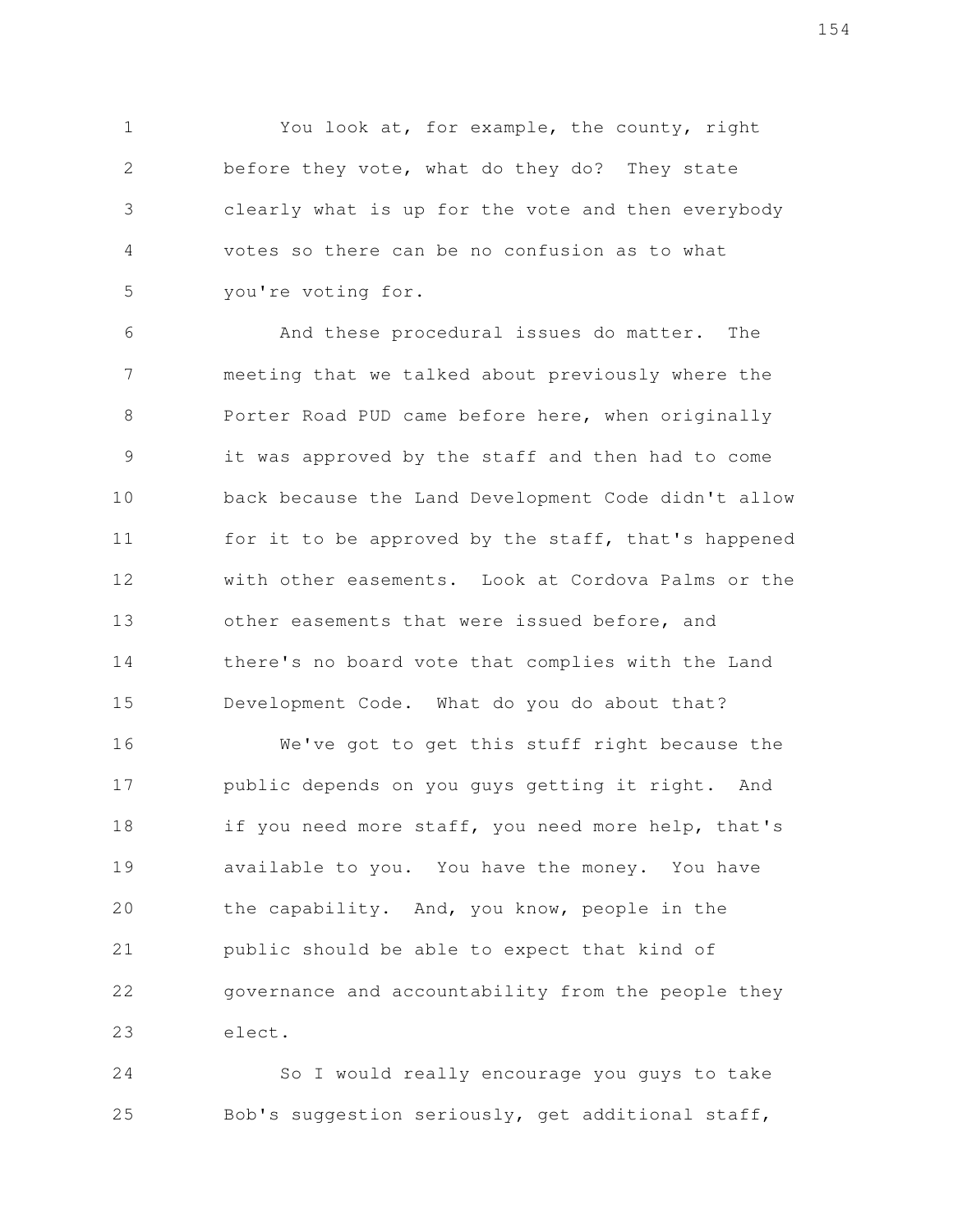and think about how to look back at your procedures and run this the way the citizens want, which is transparently with good accountability that they can feel proud. Thank you. CHAIRMAN MAGUIRE: Thank you. Any other public comment? We don't have a paper. (None.) AUTHORITY MEMBER COMMENTS AND REPORTS CHAIRMAN MAGUIRE: Okay. Bring it back to the board for member discussion. Reba Ludlow with Aerospace and TPO. MS. LUDLOW: TPO was rather dull and boring, so I won't even talk about that. But it was  $$ there was nothing major, no crisis, no whatever. But thank goodness, though, the Aerospace Academy will have a fourth annual advisory board meeting April 19 -- that's tomorrow -- CHAIRMAN MAGUIRE: Uh-huh. MS. LUDLOW: -- April 19th at 8:00 a.m. All right. So anyway, they're doing a fabulous job. You know, and this Robert Raymond is very very active and stays on top. So they're having the career academy awards, you know, for 2022. That's 1 2 3 4 5 6 7 8 9 10 11 12 13 14 15 16 17 18 19 20 21 22 23 24 25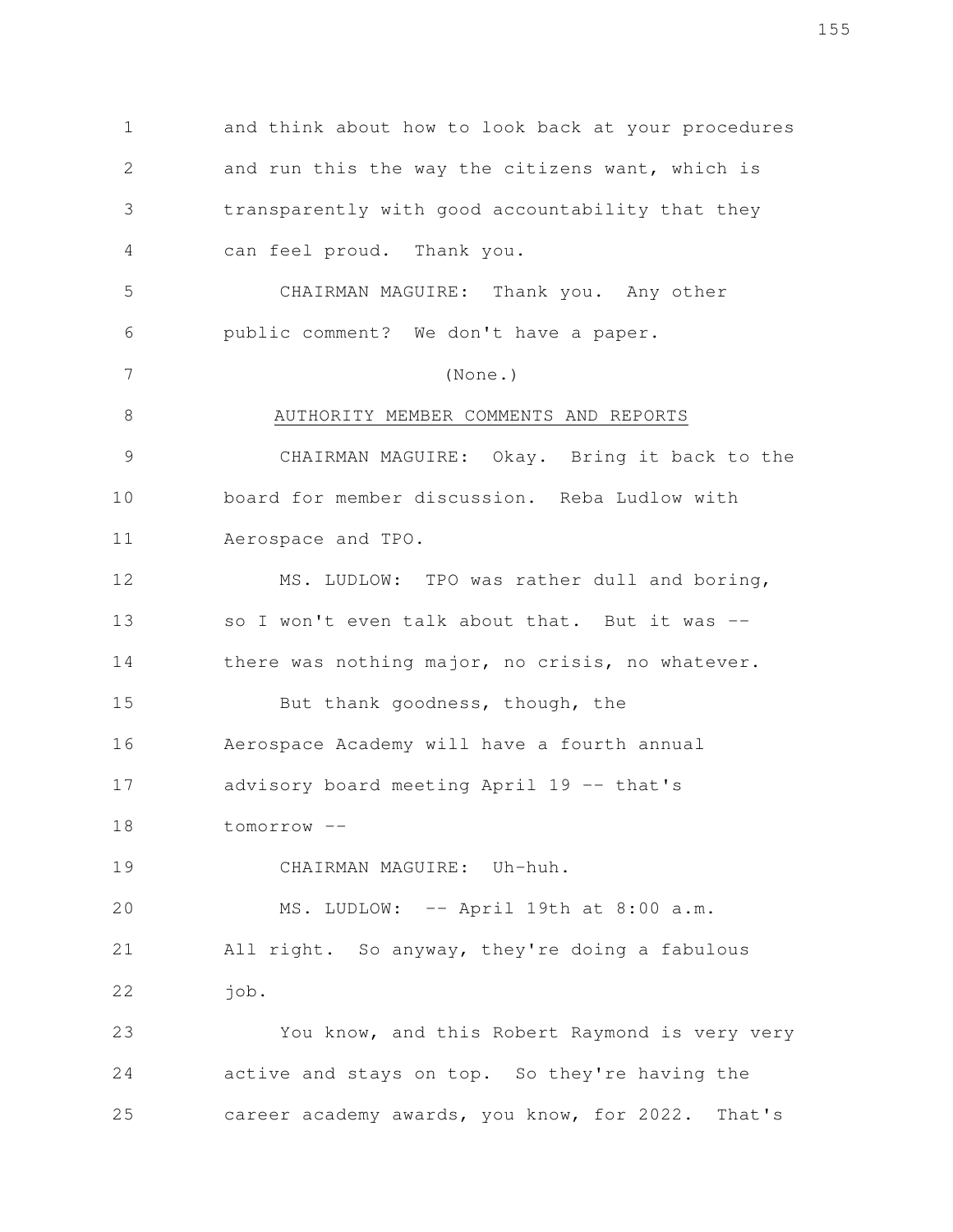April 28th, thank goodness. 1

| $\mathbf{2}$ | But they're doing the best they can with the         |
|--------------|------------------------------------------------------|
| 3            | pandemic and -- and trying to get people together.   |
| 4            | So I'm thinking this one is even $--$ I think $--$ I |
| 5            | think even the academy awards, which we've always    |
| 6            | gone and participated in and gave our scholarships   |
| 7            | many times, and I think they're going to have to do  |
| $\,8\,$      | it virtually one more time.                          |
| 9            | CHAIRMAN MAGUIRE: Okay.                              |
| 10           | MS. LUDLOW: And that's my report.                    |
| 11           | CHAIRMAN MAGUIRE: Okay. Thank you. Robert?           |
| 12           | MR. OLSON: Nothing to report.                        |
| 13           | CHAIRMAN MAGUIRE: Okay. Okay. Suzanne?               |
| 14           | MS. GREEN: We didn't have EDC, so it's coming        |
| 15           | up.                                                  |
| 16           | MR. OLSON: Yeah.                                     |
| 17           | CHAIRMAN MAGUIRE: Okay. Justin?                      |
| 18           | MR. MIRGEAUX: Nothing.                               |
| 19           | CHAIRMAN MAGUIRE: My only comment is I saw on        |
| 20           | the Internet today that a federal judge in Tampa     |
| 21           | vacated the mandate requirement for airlines to      |
| 22           | wear masks. Effective today, the mandate is          |
| 23           | vacated.                                             |
| 24           | MS. LUDLOW: Wow.                                     |
| 25           | CHAIRMAN MAGUIRE: Yes.                               |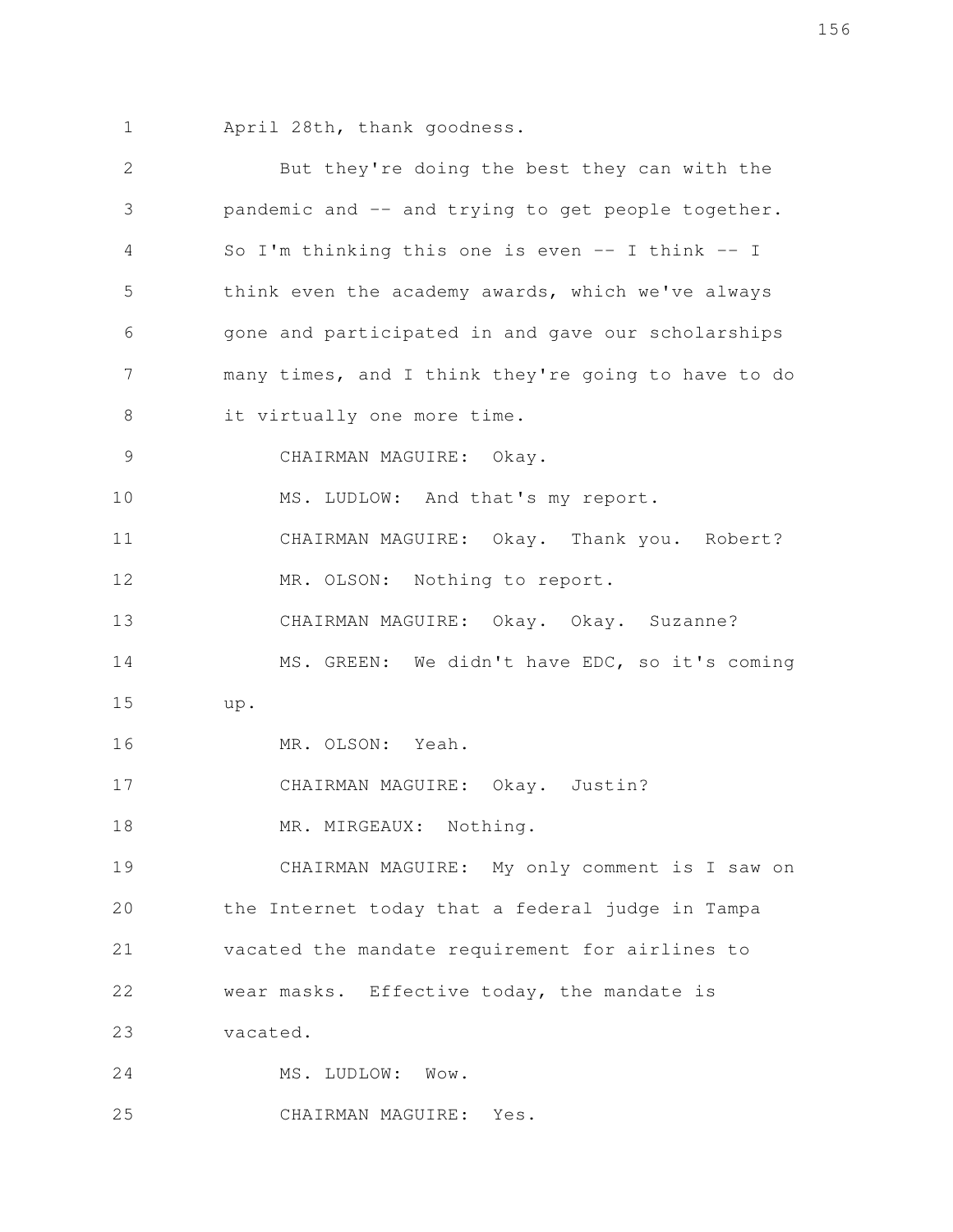MS. GREEN: But don't go to Philadelphia because you have to wear one. CHAIRMAN MAGUIRE: Avoid Philadelphia. MS. GREEN: Just saying. CHAIRMAN MAGUIRE: All right. Okay. Look at your proposed meeting dates. The next one is May 23rd, that's correct? All right. And any other comment, Ed? MR. WUELLNER: No, sir. Doug. MR. BURNETT: No, sir. CHAIRMAN MAGUIRE: Staff? MS. HOLLINGSWORTH: No, sir. CHAIRMAN MAGUIRE: Okay. Meeting adjourned. (Meeting adjourned at 6:47 p.m.)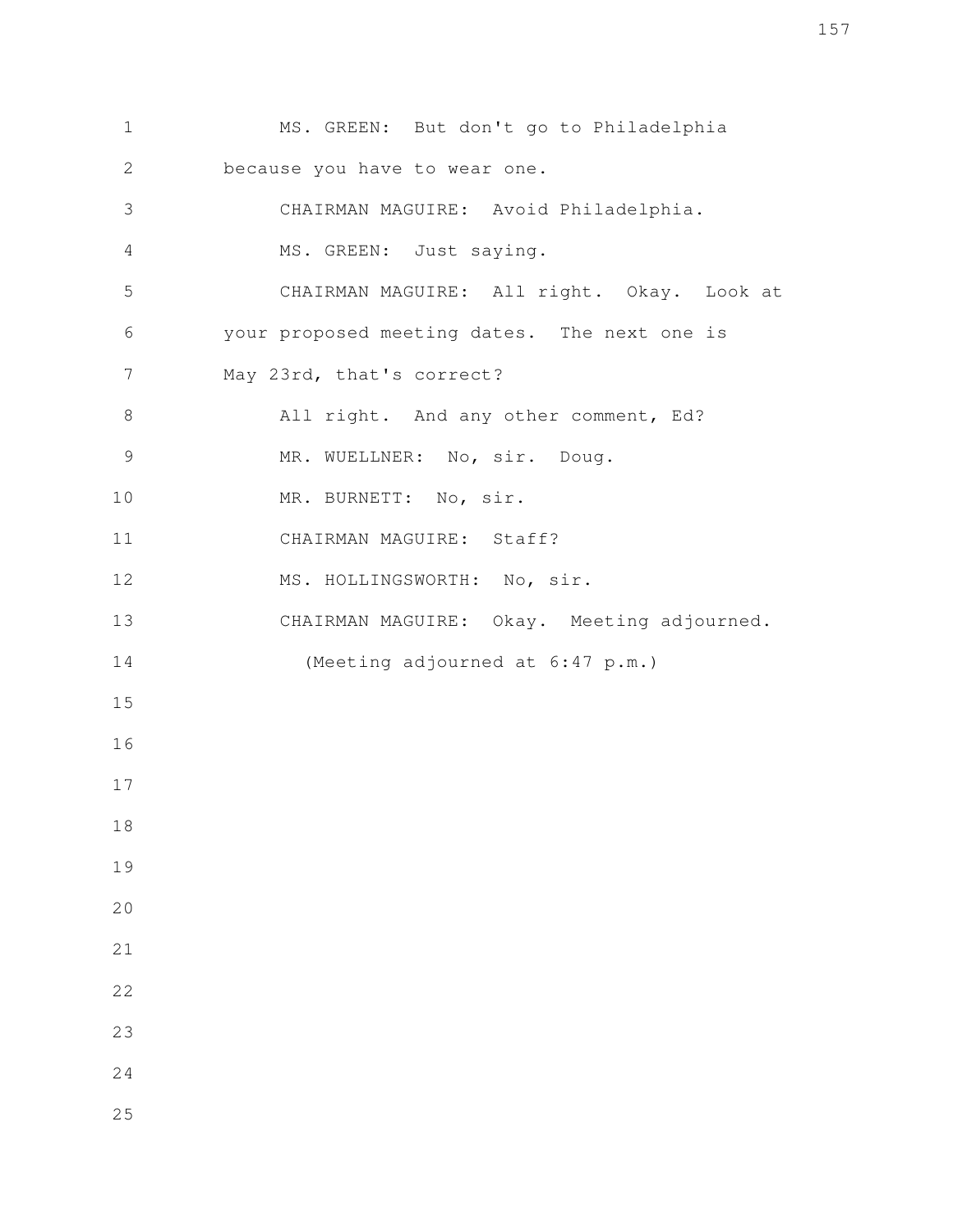| $\mathbf 1$    | REPORTER'S COURT CERTIFICATE                            |
|----------------|---------------------------------------------------------|
| $\mathbf{2}$   |                                                         |
| 3              | STATE OF FLORIDA<br>$\mathcal{L}$                       |
| $\overline{4}$ | COUNTY OF ST. JOHNS<br>$\rightarrow$                    |
| 5              |                                                         |
| 6              | I, JANET M. BEASON, RPR-CP, RMR, CRR, certify that I    |
| $\overline{7}$ | was authorized to and did stenographically report the   |
| 8              | foregoing proceedings and that the transcript is a true |
| $\mathsf 9$    | record of my stenographic notes.                        |
| 10             | Dated this 13th day of May, 2022.                       |
| 11             |                                                         |
| 12             |                                                         |
| 13             |                                                         |
| 14             | JANET M. BEASON, RPR-CP, RMR, CRR                       |
| 15             |                                                         |
| 16             |                                                         |
| 17             |                                                         |
| 18             |                                                         |
| 19             |                                                         |
| 20             |                                                         |
| 21             |                                                         |
| 22             |                                                         |
| 23             |                                                         |
| 24             |                                                         |
| 25             |                                                         |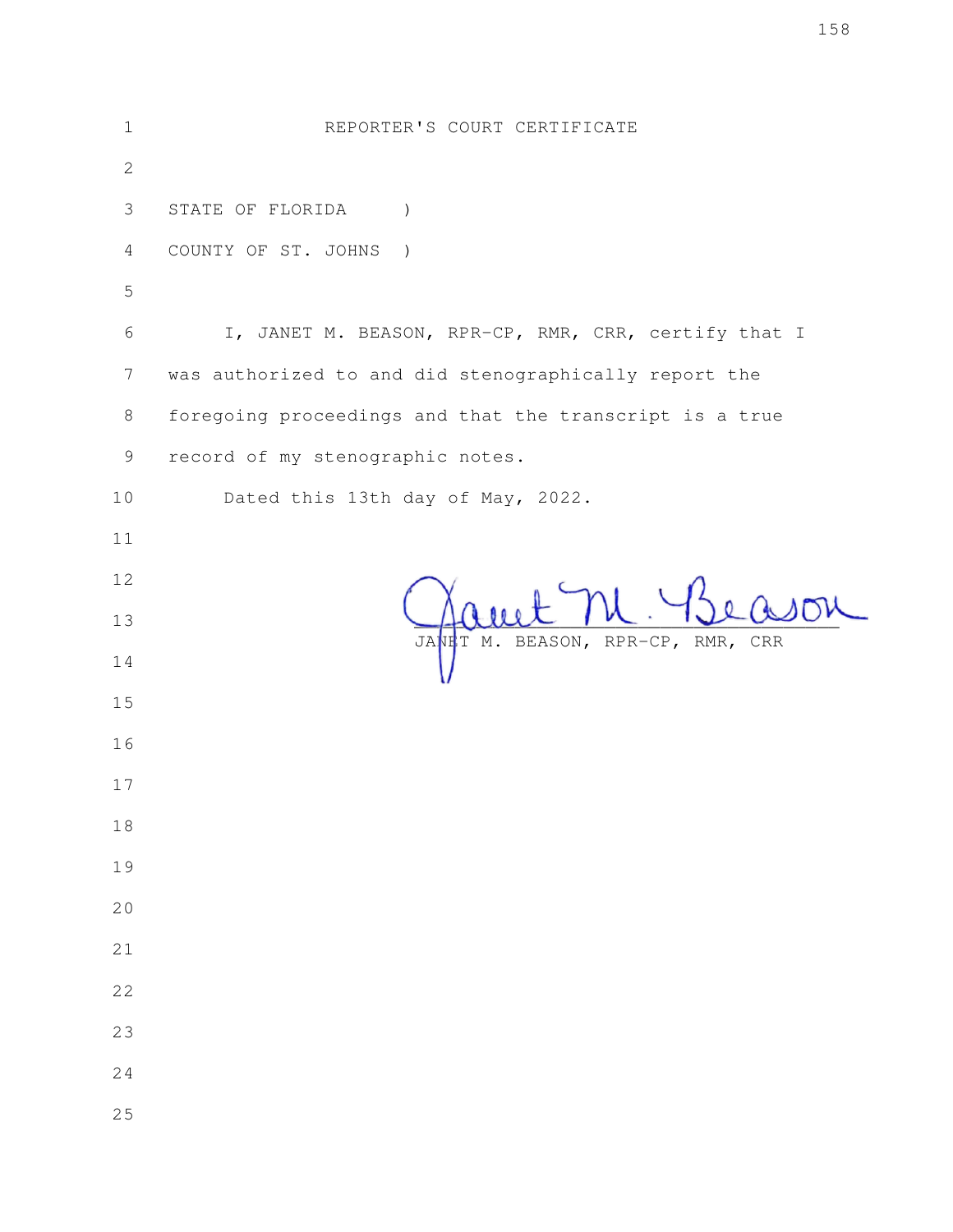| {PLAINTIFF} v.<br>{DEFENDANT}                      |                                             |                                             |                                                | {WITNESSNAME}<br>${DATE}$                       |
|----------------------------------------------------|---------------------------------------------|---------------------------------------------|------------------------------------------------|-------------------------------------------------|
|                                                    | 121/3 121/10 125/16                         | $'19$ [1] 57/4                              | 2021 [1] 124/7                                 | 65/7                                            |
|                                                    | 138/15 139/9 139/12                         | '21 [2] 124/6 143/11                        | 2022 [6] 1/6 4/9 40/7                          | 50/50 [1] 52/13                                 |
| <b>CHAIRMAN</b><br><b>MAGUIRE: [250]</b>           | 144/19 144/25 145/7                         | <b>'n [1]</b> 151/16                        | 43/18 155/25 158/10                            | 500 [2] 22/25 34/5                              |
| <b>COMMISSIONER</b>                                | 146/1 148/2 156/12                          | 0                                           | 2022-02 [2] 2/10 38/16 5:00 [1] 113/6          |                                                 |
| DEAN: [5] 33/12 33/15                              | 156/16                                      |                                             | 2024 [1] 56/4                                  | 5:04 [1] 115/16                                 |
| 36/12 36/17 36/24                                  | <b>MR. TUCKER: [7] 37/7</b>                 | 02 [4] 2/10 38/16 38/19 207 [2] 34/19 86/19 |                                                | 5:06 [2] 113/5 113/6                            |
| <b>MR. BEYERS: [2] 37/2</b>                        | 93/12 135/10 135/13<br>135/16 135/19 135/23 | 38/24<br>0570 [1] 1/23                      | 21 [6] 22/24 23/1 53/20                        | 5:45 [1] 139/16                                 |
| 37/4                                               | <b>MR. WUELLNER:</b>                        |                                             | 54/9 83/19 93/22<br>21.1 [1] 50/16             | 6                                               |
| MR. BOCK: [3] 37/11                                | [209]                                       | 1                                           | 23rd [1] 157/7                                 | 62 [3] 44/17 107/15                             |
| 37/15 37/17                                        | MS. GREEN: [74] 5/14                        | 10 [4] 21/22 91/23                          | 24 [2] 2/7 131/11                              | 107/16                                          |
| <b>MR. BURNETT: [20]</b>                           | 5/17 5/20 5/23 8/18                         | 107/5 124/5                                 | 24/7 [4] 102/8 102/19                          | 63 [1] 11/7                                     |
| 4/1 4/4 38/14 38/23<br>42/6 42/23 57/24 58/3       | 8/21 10/7 14/16 17/2                        | 10,000 [1] 76/16                            | 115/6 136/21                                   | 6:47 [2] 1/7 157/14                             |
| 69/24 70/1 84/18 86/9                              | 17/12 21/18 24/4 29/7                       | 10-plus [1] 63/16                           | 24th [2] 44/2 124/4                            | $\overline{7}$                                  |
| 88/9 88/15 88/18 88/21                             | 30/6 30/8 30/10 31/23                       | 10.4 [1] 44/20                              | 25 [5] 95/5 113/8                              |                                                 |
| 89/2 89/6 89/8 157/10                              | 32/22 37/13 40/15                           | 100 [1] 150/1<br>104 [1] 1/15               | 150/21 151/2 151/6                             | 7/24 [1] 131/11<br>78 [2] 57/24 58/3            |
| MR. CONKEY: [1]                                    | 40/17 40/19 41/7 41/10                      | 11 [5] 55/19 55/21                          | 25,000 [1] 60/17                               |                                                 |
| 43/23                                              | 41/13 41/16 41/19<br>41/22 42/1 45/9 46/18  | 76/14 108/15 113/18                         | 25,000-acre [1] 95/4<br>25,000-square-foot [4] | 8                                               |
| MR. HARVEY: [6]                                    | 46/21 47/4 47/18 48/14                      | 116 [1] 2/12                                | 85/21 93/25 94/4 94/6                          | 8,000 [1] 9/2                                   |
| 115/13 115/15 115/25                               | 48/17 58/18 59/4 67/10                      | 11th [1] 124/3                              | 25th [2] 24/15 24/20                           | 80s [1] 72/4                                    |
| 116/4 116/8 123/6                                  | 67/14 67/17 67/20                           | 12 [3] 76/15 107/5                          | 26 [1] 52/6                                    | 825-0570 [1] 1/23                               |
| MR. HAY: [11] 126/14<br>127/20 127/23 129/19       | 67/23 68/1 68/10 68/23                      | 108/16                                      | 27 [1] 52/6                                    | 8:00 [1] 155/20                                 |
| 129/22 130/3 130/15                                | 69/22 76/21 77/12                           | 121 [3] 98/14 98/15                         | 28 [2] 4/9 5/3                                 | 8th [1] 34/24                                   |
| 130/17 149/10 149/22                               | 77/18 82/23 90/3 90/17                      | 105/4                                       | 28th [3] 4/8 4/18 156/1                        | 9                                               |
| 150/14                                             | 90/19 90/22 90/25 91/2                      | 13 [6] 19/7 30/17 30/18                     | 29th [1] 124/6                                 | 90 [1] 29/4                                     |
| <b>MR. KREIS: [1] 131/4</b>                        | 91/6 91/24 93/1 93/7                        | 55/19 55/21 113/14<br>138 [1] 2/13          | 2nd [1] 124/9                                  | 90 percent [1] 136/19                           |
| <b>MR. LIOTTA: [4] 93/14</b>                       | 101/2 113/6 125/9<br>126/3 130/25 138/23    | 139 [15] 98/4 98/14                         | 2s [1] 107/22                                  | 90-degree [2] 26/16                             |
| 96/15 126/16 152/19                                | 139/6 144/18 144/23                         | 98/16 98/24 99/5 99/14                      | 3                                              | 29/3                                            |
| <b>MR. McKENDRICK:</b>                             | 145/6 156/14 157/1                          | 99/21 99/23 100/7                           | 3.2 [1] 66/23                                  | 904 [1] 1/23                                    |
| $[1]$ 38/7                                         | 157/4                                       | 100/12 102/8 103/24                         | 3.6 [1] 66/23                                  | 95 percent [2] 33/8                             |
| <b>MR. MIRGEAUX: [38]</b><br>5/24 14/7 14/10 14/24 | MS.                                         | 104/4 105/2 107/5                           | 30 [6] 74/11 80/10                             | 145/1                                           |
| 15/16 16/1 16/10 17/10                             | <b>HOLLINGSWORTH:</b>                       | 13th [2] 124/7 158/10                       | 106/20 150/21 151/2                            | 96 [1] 2/12                                     |
| 28/22 29/1 29/6 29/9                               | $[3]$ 138/17 138/19                         | 14 [2] 58/15 146/19                         | 151/6                                          | A                                               |
| 29/11 30/14 30/20 32/6                             | 157/12                                      | 149 [1] 2/14<br>15 [3] 13/6 49/19 78/25     | 30,000-square-foot [1]<br>85/23                | A.A.E [1] 1/17                                  |
| 32/9 33/5 40/20 45/5                               | <b>MS. LUDLOW: [182]</b>                    | 155 [1] 2/15                                | 31 [2] 25/10 26/5                              | $a.m$ [1] 155/20                                |
| 45/10 75/19 76/9 76/12                             | \$                                          | 157 [1] 2/16                                | 312 [1] 86/19                                  | abandoned $[1]$ 44/13                           |
| 76/20 76/23 90/7 93/8                              | \$1,200,000 [1] 144/22                      | 158 [1] 2/17                                | 32080 [1] 1/15                                 | ability [5] 63/7 64/25                          |
| 123/15 123/17 123/19                               | \$1,300,000 [1] 144/21                      | 15th [1] 93/22                              | 32084 [1] 1/23                                 | 65/1 77/4 117/1                                 |
| 123/22 125/21 125/24<br>126/4 126/7 139/7          | $$10$ [3] 64/13 64/18                       | 16 [2] 34/2 34/17                           | 33 [1] 2/8                                     | able [21] 37/23 53/1                            |
| 156/18                                             | 74/5                                        | 17 $[1]$ 1/22                               | 38 [1] 2/10                                    | 53/11 55/9 60/8 62/5<br>62/9 63/1 64/9 106/12   |
| MR. OLSON: [93] 5/21                               | \$10,000 [1] 9/5                            | 17,000 [3] 10/13 10/18                      | 3s [2] 108/5 108/5                             | 110/5 110/11 111/14                             |
| 6/1 8/4 8/12 8/16 12/13                            | \$17,000 [1] $9/15$                         | 11/5<br>170,000 [1] 59/14                   | 4                                              | 114/17 116/10 131/16                            |
| 12/20 12/25 13/2 14/14                             | \$2 [1] 64/20<br>\$2 million [1] 64/20      | 18 [3] 1/6 2/6 29/22                        | 40 [5] 9/3 10/11 29/20                         | 131/18 137/25 145/3                             |
| 14/17 16/5 16/8 21/3                               | \$20,000 [1] 142/24                         | 180,000 [1] 85/24                           | 59/10 62/1                                     | 151/14 154/21                                   |
| 21/7 24/17 40/13 40/22                             | \$25.75 [1] 150/5                           | 185 percent [1] 7/19                        | 40-year [1] 74/11                              | about [84] 8/4 14/25                            |
| 45/12 46/9 46/23 48/2                              | \$3 [1] 85/10                               | 18th [3] 40/6 43/17                         | 42 [2] 2/10 35/5                               | 26/2 26/8 28/18 29/20                           |
| 48/4 53/19 53/23 54/10                             | \$3 million [1] 85/10                       | 101/23                                      | 425,000 [1] 34/3                               | 31/15 31/23 32/12                               |
| 54/13 54/22 54/25 55/3<br>55/5 55/10 56/21 56/24   | \$30.79 [1] 150/4                           | 19 [10] 13/7 21/8 21/9                      | 45 [1] 2/11                                    | 32/15 32/17 35/15                               |
| 57/3 57/5 57/10 57/13                              | \$40,000 [1] 10/23                          | 21/10 21/12 21/14                           | 45 percent [2] 7/16                            | 42/16 42/23 46/6 46/22<br>47/1 49/12 49/19 50/2 |
| 57/18 57/21 57/23 58/2                             | \$5 [1] 63/21                               | 21/16 22/14 22/14                           | 17/18                                          | 52/6 53/4 55/19 57/1                            |
| 58/4 58/6 58/8 58/11                               | \$5 million [1] 63/21                       | 155/17                                      | 467,000 [1] 34/3<br>4730 [1] 1/4               | 58/25 59/14 60/9 64/20                          |
| 58/14 58/17 58/24                                  | \$500,000 [2] 85/9<br>88/18                 | 1988 [1] 62/6<br>19th [1] 155/20            | 49 [1] 2/11                                    | 66/23 67/10 67/11                               |
| 64/13 64/16 64/21                                  | $$6$ [1] 85/10                              | <b>1s [1]</b> 107/21                        | 4:00 [1] 1/7                                   | 67/18 72/1 76/17 76/22                          |
| 64/23 68/24 69/4 69/11                             | \$7 [1] 66/6                                |                                             | 4:59 [4] 115/13 115/14                         | 77/15 78/12 79/4 80/15                          |
| 69/16 69/18 69/20                                  | \$70 [3] 62/25 74/20                        | $\boldsymbol{2}$                            | 115/24 115/25                                  | 80/23 85/23 86/4 96/3                           |
| 69/23 71/20 71/22                                  | 75/5                                        | 2's [1] 32/14                               |                                                | 97/20 100/11 112/3                              |
| 75/14 75/17 79/10<br>80/13 80/22 83/24 84/1        | \$8 [2] 9/4 66/7                            | 2/20 [2] 31/14 32/6                         | 5                                              | 112/4 112/5 113/13                              |
| 88/4 88/14 88/17 88/19                             |                                             | 20 [6] 31/9 31/14 32/6                      | 5,000 [1] 60/19                                | 113/14 114/10 116/3                             |
| 89/1 89/4 89/7 89/11                               |                                             | 59/17 59/18 74/21                           | 50 [2] 44/18 52/13                             | 119/15 121/1 121/5<br>122/13 123/8 126/8        |
| $00/6$ 110/15 100/0                                | $'18$ [1] 57/4                              | 2019 [1] 109/25                             | 50 percent [2] 58/25                           |                                                 |

90/6 119/15 120/3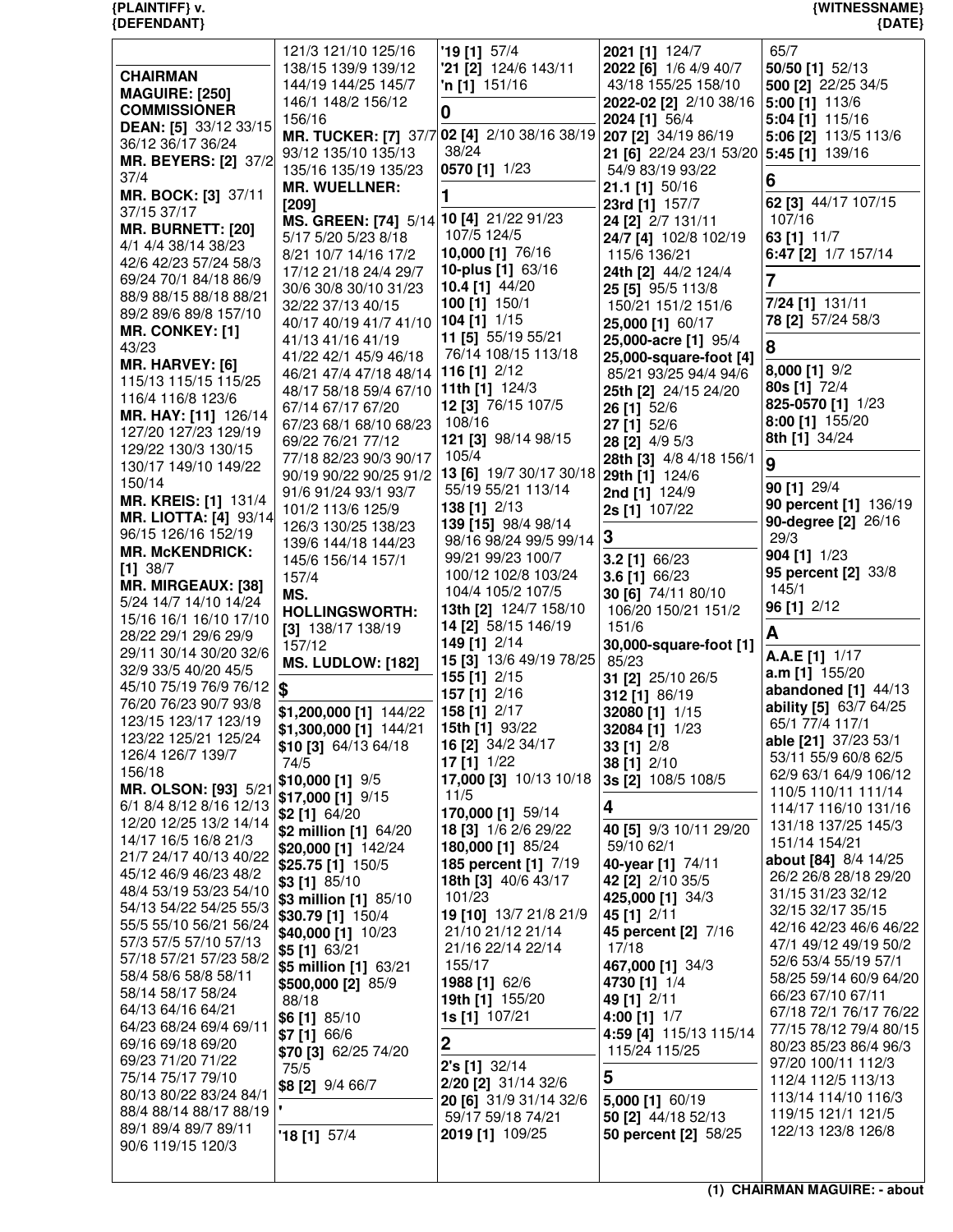| A                                                  | 91/23 93/22                                          | advertised [1] 133/7                                         | 104/16 113/19 122/18                                   | 95/19 96/17 96/21 99/4                       |
|----------------------------------------------------|------------------------------------------------------|--------------------------------------------------------------|--------------------------------------------------------|----------------------------------------------|
| about [26] 126/10                                  | across [5] 31/17 31/19                               | advisory [1] 155/17                                          | 122/19 133/9                                           | 99/12 99/19 100/5                            |
| 126/17 126/22 127/25                               | 55/24 61/16 86/3                                     | aerial [1] 56/24                                             | airboats [1] 128/15                                    | 100/6 101/11 103/17                          |
| 128/15 128/15 130/7                                | act [2] 129/19 150/16                                | Aero [3] 59/20 93/24                                         | aircraft [28] 30/16                                    | 103/18 104/14 104/14                         |
| 132/2 133/21 135/25                                | action [4] 25/23 99/24                               | 94/7                                                         | 30/23 59/7 77/7 98/13                                  | 105/12 105/14 108/9                          |
| 139/23 140/13 141/7                                | 116/10 125/22<br>action's [1] 103/20                 | AeroGo [1] 11/19<br>Aerospace [2] 155/11                     | 98/14 98/14 100/9<br>104/6 105/5 106/18                | 109/19 112/2 113/9<br>113/15 118/12 118/12   |
| 142/13 145/12 145/21                               | active [3] 150/16                                    | 155/16                                                       | 107/10 108/19 108/23                                   | 118/17 118/25 119/20                         |
| 146/10 146/12 148/13                               | 150/25 155/24                                        | <b>Aerospace Academy</b>                                     | 109/15 109/21 110/2                                    | 125/9 128/8 128/22                           |
| 151/3 152/21 153/16                                | activities [3] 140/15                                | $[1]$ 155/16                                                 | 110/4 110/5 110/11                                     | 130/22 131/5 132/18                          |
| 154/7 154/15 155/1<br>155/13                       | 142/20 152/12                                        | affect [2] 6/19 6/20                                         | 110/12 111/14 113/23                                   | 133/1 133/22 134/1                           |
| above [3] 57/19 67/12                              | activity [6] 35/9 119/20 AFFF [1] 105/9              |                                                              | 114/14 114/15 114/16                                   | 135/8 135/23 135/24                          |
| 73/20                                              | 121/22 142/24 145/11                                 | affiliated [1] 4/12                                          | 115/3 150/4                                            | 136/22 138/1 139/5                           |
| absolute [1] 106/14                                | 152/14                                               | affiliation [1] 4/21                                         | aircraft's [2] 109/15                                  | 140/3 143/11 143/24                          |
| absolutely [8] 16/14                               | actual [9] 18/9 59/9<br>98/10 98/13 102/24           | afford [2] 21/9 21/10                                        | 114/24                                                 | 144/16 144/18 144/19<br>146/22 147/10 148/10 |
| 40/17 97/24 99/4 105/4                             | 107/8 108/6 108/13                                   | afforded [1] 127/6<br>after [15] 26/8 31/4                   | aircraft-related [1]<br>100/9                          | 148/16 149/4 150/15                          |
| 110/21 110/24 132/12                               | 108/23                                               | 50/12 56/6 98/13                                             | airfield [8] 31/1 61/17                                | 155/21 157/5 157/8                           |
| academy [3] 155/16                                 | actually [21] 8/10 9/21                              | 101/16 113/15 113/18                                         | 98/19 99/11 103/17                                     | all right [19] 3/2 3/6                       |
| 155/25 156/5                                       | 15/11 29/25 34/13                                    | 125/22 125/24 126/18                                         | 106/5 107/1 108/4                                      | 4/25 18/15 24/9 38/17                        |
| accept [2] 17/7 17/15<br><b>ACCEPTANCE [1] 2/5</b> | 36/12 38/21 49/20 56/8                               | 131/6 131/14 133/18                                          | airfield's [1] 106/18                                  | 40/9 48/11 48/17 54/8                        |
| access [18] 11/13                                  | 58/19 60/21 89/9 102/6                               | 153/14                                                       | airlines [1] 156/21                                    | 62/15 96/21 104/14                           |
| 54/18 55/15 56/8 57/14                             | 110/7 110/7 111/21                                   | after-action [1] 125/22                                      | airplane [4] 108/22                                    | 112/2 135/8 149/4                            |
| 61/11 66/7 66/10 69/13                             | 144/8 145/18 146/8                                   | afternoon [1] 33/17                                          | 111/11 114/19 114/21                                   | 155/21 157/5 157/8                           |
| 69/14 69/24 70/4 84/8                              | 153/18 153/21                                        | afterwards [1] 103/6                                         | airport [164]                                          | <b>ALLEGIANCE [2] 2/3</b>                    |
| 106/22 110/25 112/12                               | acute [1] 42/21<br>add [5] 38/8 38/9 84/18           | again [17] 5/16 14/1<br>14/4 15/19 61/19 80/15               | <b>Airport Authority [30]</b><br>39/2 39/8 39/15 39/19 | 3/4<br>allocate [1] 46/10                    |
| 112/18 129/7                                       | 116/4 116/4                                          | 81/4 83/23 101/18                                            | 40/2 40/8 42/9 42/15                                   | allocated [2] 141/24                         |
| accident [10] 97/20                                | added [2] 59/19 146/6                                | 102/25 103/4 123/4                                           | 42/18 43/12 43/19 48/8                                 | 141/25                                       |
| 101/15 104/18 109/11                               | addendum [1] 28/8                                    | 126/16 126/17 144/8                                          | 50/21 51/2 52/7 52/11                                  | allow [6] 56/15 61/21                        |
| 111/9 131/6 131/14<br>132/19 133/22 134/5          | adding [2] 140/20                                    | 146/3 146/10                                                 | 62/19 65/12 74/15                                      | 78/21 93/24 113/2                            |
| accident's [1] 113/14                              | 142/14                                               | agencies [6] 55/17                                           | 77/21 84/23 86/11                                      | 154/10                                       |
| accidents [3] 117/13                               | addition [4] 93/21                                   | 101/5 101/17 137/12                                          | 86/22 89/9 89/16                                       | allowable [1] 53/14                          |
| 117/16 136/24                                      | 100/8 126/9 150/2                                    | 137/22 137/24                                                | 103/21 103/23 104/16                                   | allowed [5] 52/7 58/19                       |
| accommodate [3]                                    | additional [13] 53/2<br>55/13 56/15 76/14            | agenda [29] 2/6 4/5<br>4/23 14/6 16/19 18/14                 | 117/23 129/9<br><b>Airport Authority's [3]</b>         | 58/21 58/23 110/9<br>allows [1] 52/4         |
| 76/21 77/5 105/4                                   | 76/15 92/13 92/16                                    | 18/15 18/16 18/22 19/9                                       | 9/10 52/14 128/21                                      | <b>alma</b> [1] 36/25                        |
| accommodated [1]                                   | 113/2 114/14 115/3                                   | 19/20 19/23 20/3 20/10                                       | airport's [3] 85/14 89/5 almost [9] 26/6 33/21         |                                              |
| 87/21                                              | 127/10 153/3 154/25                                  | 20/19 20/24 22/3 22/6                                        | 103/18                                                 | 52/3 94/18 109/7                             |
| accomplish [5] 96/5<br>122/1 137/9 137/25          | address [8] 4/21 4/22                                | 22/8 22/22 23/16 23/21                                       | airports [5] 16/9 26/18                                | 110/22 136/24 137/16                         |
| 143/18                                             | 88/1 128/9 130/5 130/9                               | 24/7 24/9 34/15 36/19                                        | 46/25 104/10 109/5                                     | 142/12                                       |
| accomplished [4]                                   | 139/15 149/11                                        | 91/9 91/12 91/13                                             | Airways [2] 126/25                                     | alone [1] 95/12                              |
| 25/15 84/8 103/8                                   | addressed [2] 13/16                                  | agents [1] 99/3                                              | 127/3                                                  | along [2] 57/7 95/10                         |
| 103/20                                             | 119/9<br>addressing [1] 147/22                       | ago [8] 4/10 26/3 49/16 al [1] 49/7<br>52/6 52/7 101/3 103/8 | Alan [1] 37/15                                         | Alpha [1] 60/14<br>alphabet [1] 103/24       |
| accomplishes [1]                                   | adds [1] 59/13                                       | 147/6                                                        | all [130] 3/2 3/6 4/25                                 | already [7] 20/18 28/11                      |
| 106/5                                              | adequate [1] 114/8                                   | agree [12] 15/16 16/10                                       | 5/22 6/15 6/20 7/20 8/1                                | 68/9 75/8 95/13 95/21                        |
| accountability [2]<br>154/22 155/3                 | adhere [1] 119/4                                     | 21/24 22/1 76/25 77/12                                       | 8/20 10/1 12/16 14/16                                  | 134/10                                       |
| accountant [1] 7/4                                 | adjacent $[1]$ 61/2                                  | 86/1 126/13 130/3                                            | 14/21 18/10 18/15                                      | also [33] 1/14 4/23                          |
| accounting [4] 7/7                                 | adjourned [2] 157/13                                 | 130/15 143/9 147/16                                          | 18/23 18/23 19/17 24/9                                 | 13/9 34/4 35/2 51/11                         |
| 142/19 142/20 144/15                               | 157/14                                               | agreeable $[2]$ 28/12                                        | 27/8 27/21 30/7 34/4                                   | 58/21 59/25 60/24                            |
| accusation [1] 97/23                               | <b>ADJOURNMENT [1]</b>                               | 53/16                                                        | 35/5 36/17 38/17 39/22                                 | 64/24 68/6 70/11 79/11                       |
| accusations [1] 112/5                              | 2/16<br><b>Administration [1]</b>                    | agreed [1] 143/11<br>agreement [10] 12/10                    | 40/9 40/18 41/12 41/14<br>41/20 41/25 45/8 47/20       | 82/11 87/18 89/19<br>93/22 94/14 98/23       |
| accused [2] 112/16                                 | 31/5                                                 | 28/6 52/17 59/2 63/22                                        | 48/11 48/17 48/19                                      | 99/23 100/6 100/12                           |
| 134/3                                              | administrative [5]                                   | 71/12 81/19 90/16                                            | 50/24 54/8 55/3 57/15                                  | 104/15 105/20 106/5                          |
| acquired [2] 31/4<br>55/22                         | 139/21 140/8 144/5                                   | 90/17 104/22                                                 | 57/16 59/25 60/23                                      | 128/5 131/13 132/2                           |
| acquisition [3] 55/18                              | 144/17 148/4                                         | ahead [10] 4/3 6/11                                          | 62/15 62/19 62/20 63/4                                 | 132/4 137/18 140/12                          |
| 56/1 56/3                                          | administrator [2]                                    | 18/1 56/23 67/9 72/25                                        | 63/4 63/17 64/9 66/2                                   | 141/23 153/6                                 |
| acre [4] 66/24 67/1                                | 102/16 102/17                                        | 79/12 98/12 111/2                                            | 67/12 67/20 69/14 70/1                                 | alternative [10] 65/11                       |
| 73/16 95/4                                         | <b>ADO [1] 28/5</b><br><b>Adopted [2] 40/6 43/17</b> | 131/11<br>aid [2] 104/21 117/7                               | 70/14 73/6 73/24 76/1<br>78/14 79/23 80/14             | 77/14 77/20 79/10<br>79/13 80/15 80/16       |
| acreage [1] 69/8                                   | advance [1] 82/5                                     | air [5] 98/11 99/23                                          | 81/12 82/17 82/21 84/7                                 | 84/21 85/1 88/5                              |
| acres [11] 22/24 23/1<br>50/16 53/20 54/9 55/19    | advancement [1]                                      | 104/2 109/18 122/18                                          | 84/9 86/19 87/17 90/5                                  | <b>Alternative 2 [2] 80/16</b>               |
| 55/21 58/15 83/19                                  | 143/5                                                | airboat [6] 104/15                                           | 93/15 94/12 95/17                                      | 88/5                                         |
|                                                    |                                                      |                                                              |                                                        |                                              |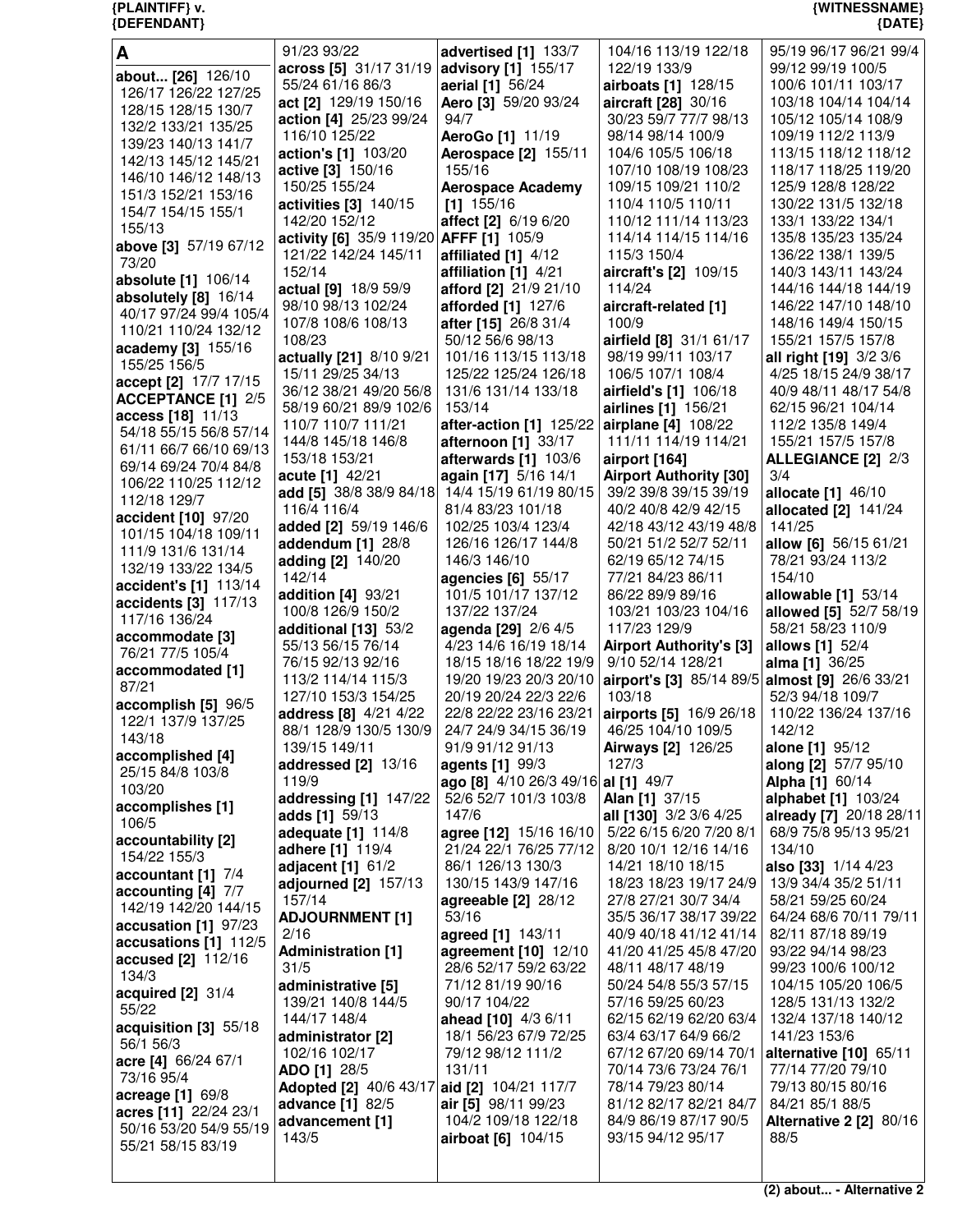| A                                                   | 128/16 132/14 135/9                            | 94/2 94/19 95/20 95/21                           | 67/7 67/7 67/7 68/25                                   | 141/19 141/22 146/4                             |
|-----------------------------------------------------|------------------------------------------------|--------------------------------------------------|--------------------------------------------------------|-------------------------------------------------|
| alternatives [6] 2/11                               | 136/4 146/19 153/15                            | 97/1 97/11 98/7 98/21                            | 68/25 70/2 70/15 70/15                                 | attorney [3] 1/16 4/11                          |
| 49/1 49/3 50/20 62/16                               | anyway [6] 11/1 18/19                          | 98/22 98/23 99/4 99/5                            | 70/19 73/16 74/1 74/17                                 | 38/13                                           |
| 80/19                                               | 24/20 63/11 70/20<br>155/21                    | 99/20 100/6 101/6<br>102/15 102/17 102/20        | 74/17 75/23 76/16<br>81/16 82/12 82/25 87/9            | attractive [1] 143/25                           |
| always [16] 9/9 14/21                               | anywhere $[4]$ 65/6                            | 103/15 103/18 104/10                             | 91/13 91/22 94/1 97/10                                 | audit [9] 140/25 141/5<br>141/6 141/12 141/12   |
| 44/23 73/10 74/18 75/3                              | 107/3 110/20 124/11                            | 104/24 105/2 106/8                               | 99/6 99/15 99/18 99/19                                 | 143/9 143/12 143/13                             |
| 103/2 122/7 122/7                                   | apart [1] 72/3                                 | 106/18 107/4 107/10                              | 99/19 99/21 99/22                                      | 143/18                                          |
| 122/8 134/8 136/17                                  | apologize [4] 31/12                            | 107/22 108/1 108/5                               | 99/25 99/25 99/25                                      | Augustine [13] 1/5                              |
| 136/18 142/17 147/4                                 | 45/21 45/22 96/16                              | 108/5 108/25 109/4                               | 100/7 100/8 101/14                                     | 1/15 1/22 1/23 47/10                            |
| 156/5                                               | apparatus [1] 105/11                           | 109/5 109/5 111/3                                | 101/20 102/1 102/4                                     | 131/4 132/3 136/11                              |
| am [10] 18/18 19/12<br>20/25 46/14 57/25            | apparently [1] 143/17                          | 112/9 113/13 113/19                              | 102/5 102/14 102/14                                    | 141/14 149/20 149/24                            |
| 73/12 73/12 73/13                                   | appears [2] 6/17 58/8                          | 113/20 113/21 114/8                              | 102/23 104/2 104/6                                     | 151/17 151/19                                   |
| 77/20 136/11                                        | applaud [2] 136/8                              | 114/12 117/2 119/14                              | 104/7 104/7 104/8                                      | authority [56] 1/1 1/16                         |
| amazing [1] 96/4                                    | 149/12                                         | 123/1 128/12 128/18                              | 104/11 104/25 105/6                                    | 2/13 2/15 4/11 39/2                             |
| ambulance $[1]$ 114/3                               | apple [1] 84/5                                 | 129/5 129/8 131/9                                | 105/23 105/23 108/3                                    | 39/8 39/15 39/19 40/2                           |
| ambushed [1] 96/22                                  | apple/orange [1] 84/5                          | 132/21 132/23 133/12                             | 108/9 109/20 109/20                                    | 40/8 42/9 42/15 42/18                           |
| amended [2] 94/17                                   | appreciate [1] 133/15                          | 133/21 136/12 137/21                             | 112/15 112/17 113/20                                   | 43/8 43/9 43/12 43/19                           |
| 95/3                                                | appreciates [1] 126/19                         | 139/25 139/25 141/25<br>143/24 144/1 144/18      | 113/20 114/15 116/9<br>117/13 117/13 119/18            | 46/2 48/8 50/21 51/2                            |
| among [1] 90/16                                     | appreciation [1] 39/22                         | 144/19 145/2 149/1                               | 127/3 128/1 130/1                                      | 52/7 52/11 52/22 55/2<br>62/19 63/11 64/7 64/14 |
| amortize [2] 74/7 78/23 approach [1] 28/6           | appropriate [2] 53/12                          | 149/25 150/1 153/13                              | 130/1 131/5 133/7                                      | 65/12 65/23 66/14                               |
| amount [6] 22/16                                    | 147/18                                         | 153/14 153/14                                    | 133/7 135/4 141/7                                      | 66/15 74/15 77/21                               |
| 44/10 82/15 88/16                                   | appropriation [1] 65/2                         | area [19] 24/21 35/8                             | 141/20 143/12 147/9                                    | 84/23 86/11 86/22 89/9                          |
| 140/7 140/17                                        | approval [5] 2/6 4/6                           | 57/18 58/6 58/25 59/16                           | 149/17 151/17 152/20                                   | 89/16 90/9 97/6 103/21                          |
| angle [1] 29/4                                      | 18/14 18/16 34/7                               | 61/7 61/8 71/19 75/20                            | 153/20 153/25 154/4                                    | 103/23 104/16 117/23                            |
| anniversary [1] 44/3                                | approve [9] 5/7 5/19                           | 75/24 76/3 76/4 76/10                            | as-need [1] 66/22                                      | 129/9 138/12 138/15                             |
| <b>annual</b> [5] 14/7 142/4<br>142/6 142/11 155/16 | 5/20 17/4 40/11 45/5                           | 77/16 86/20 89/8 96/3                            | ask [11] 13/22 21/12                                   | 139/12 140/5 141/1                              |
| annually [3] 99/6 107/6                             | 52/25 89/17 91/14                              | 110/17                                           | 29/12 34/25 46/6 50/1                                  | 142/3 153/12 155/8                              |
| 142/10                                              | approved [9] 3/12 6/5                          | areas [4] 27/13 34/9                             | 119/8 119/18 144/20                                    | Authority's [5] 9/10                            |
| another [20] 21/1                                   | 24/10 45/16 119/2                              | 34/11 150/19                                     | 148/7 151/8                                            | 39/23 46/3 52/14                                |
| 41/25 42/4 59/8 86/14                               | 124/14 139/10 154/9<br>154/11                  | aren't [1] 151/7<br>ARFF [6] 98/8 98/25          | asked [4] 47/12 47/25<br>135/14 136/4                  | 128/21<br>authorized [1] 158/7                  |
| 92/9 96/1 108/8 118/25                              | approximately [4]                              | 98/25 105/7 116/10                               | asking [12] 19/24 27/8                                 | authorizing [1] 145/17                          |
| 123/4 124/9 126/14                                  | 54/11 54/16 59/13                              | 123/19                                           | 51/24 56/21 67/10 68/1                                 | automatically [1]                               |
| 130/25 132/10 135/24                                | 93/25                                          | around [11] 47/23                                | 68/10 94/24 127/14                                     | 112/20                                          |
| 141/19 142/22 143/1                                 | April [10] 1/6 24/15                           | 59/13 59/24 66/6 67/24                           | 128/14 133/14 145/13                                   | availability [1] 146/9                          |
| 143/8 144/7<br>answer [6] 5/1 22/12                 | 34/16 40/6 42/19 43/10                         | 104/18 106/19 128/21                             | assembling [1] 121/21                                  | available [7] 78/20                             |
| 23/22 36/7 145/1 150/3                              | 43/17 155/17 155/20                            | 132/21 133/3 133/9                               | assessed [1] 109/20                                    | 92/6 104/17 108/20                              |
| answered [1] 113/16                                 | 156/1                                          | arrival [2] 112/23 113/8 asset [3] 104/24 136/5  |                                                        | 117/16 150/23 154/19                            |
| answering [1] 127/17                                | April 19 [1] 155/17                            | artesian [1] 44/14                               | 136/10                                                 | average [1] 129/4                               |
| answers [2] 91/13                                   | April 19th [1] 155/20                          | arts [15] 2/11 16/20                             | <b>Assets [1] 31/5</b>                                 | aviation [20] 8/11 37/1                         |
| 126/19                                              | April 25th [1] 24/15                           | 18/22 19/2 19/6 20/4                             | assistant [1] 102/16                                   | 44/24 67/19 67/23                               |
| any [44] 3/7 5/9 5/12                               | <b>April 28th [1] 156/1</b><br>Apron [1] 60/14 | 20/21 21/4 21/10 22/15<br>45/17 45/19 46/24 47/8 | associated $[6]$ 6/25<br>27/17 98/10 98/14             | 75/24 96/4 106/15<br>121/25 123/12 123/14       |
| 14/12 15/15 16/25                                   | AR [1] 123/17                                  | 47/12                                            | 126/24 133/23                                          | 127/24 128/9 129/12                             |
| 18/16 21/1 24/7 28/11                               | architectural [1] 87/10                        | as [156] 4/10 5/8 6/15                           | Association [1] 136/2                                  | 129/17 130/6 130/19                             |
| 28/21 31/22 33/18 36/8                              | are [137] 6/4 6/19 6/24                        | 6/17 6/21 9/11 9/11                              | assuming [1] 63/22                                     | 152/12 152/14 152/15                            |
| 36/9 37/3 44/17 46/2<br>46/3 46/7 47/23 48/22       | 9/3 9/4 11/18 14/20                            | 11/13 17/4 17/8 17/15                            | assure [2] 89/15 90/12                                 | aviation-related [1]                            |
| 61/22 64/9 64/25 67/2                               | 16/9 16/19 17/6 17/13                          | 19/20 19/23 20/2 20/2                            | assured [1] 51/21                                      | 152/12                                          |
| 78/10 80/19 81/10                                   | 17/16 17/17 17/19                              | 24/10 24/23 25/1 25/11                           | <b>ATCT</b> [1] 38/10                                  | aviator [1] 44/23                               |
| 92/24 96/7 96/8 104/18                              | 19/12 19/13 25/12                              | 25/11 25/13 25/25                                | ATK [3] 145/23 145/25                                  | <b>Avoid [1] 157/3</b>                          |
| 109/18 111/19 116/1                                 | 25/19 26/17 27/20                              | 25/25 26/5 26/11 26/11                           | 146/1                                                  | avoided [2] 74/18                               |
| 117/7 119/6 119/23                                  | 29/13 29/16 33/17<br>33/18 34/12 34/23 36/8    | 26/12 26/20 27/1 27/10<br>27/22 27/23 28/7 29/19 | <b>Atlanta [1] 37/1</b>                                | 132/8                                           |
| 119/23 142/12 148/16                                | 37/7 41/7 42/15 42/20                          | 30/22 31/6 31/7 31/7                             | <b>Atlantic [1] 92/8</b><br><b>Atlantic's [1] 94/9</b> | await [1] 25/2<br><b>award</b> [1] 25/16        |
| 155/5 157/8                                         | 46/5 46/15 46/20 46/22                         | 31/14 32/11 39/1 43/10 attack [1] 147/6          |                                                        | awarded [1] 25/6                                |
| anybody [8] 3/7 20/10                               | 46/24 47/10 47/19                              | 44/9 48/6 50/12 50/20                            | attempt [3] 9/11                                       | awards [2] 155/25                               |
| 23/4 41/17 60/24 119/2                              | 50/13 50/25 51/1 51/3                          | 50/22 50/22 51/14                                | 108/14 131/10                                          | 156/5                                           |
| 130/23 138/4                                        | 51/10 51/22 51/24 55/6                         | 51/24 52/21 53/3 53/12                           | attempted $[1]$ 110/3                                  | aware [12] 19/16 28/11                          |
| anymore [1] 144/1<br>anyone [4] 14/12 52/20         | 56/7 62/16 63/15 64/6                          | 53/13 53/15 54/21 55/8                           | attempting [1] 110/18                                  | 28/17 33/4 43/15 46/14                          |
| 78/2 150/24                                         | 66/23 67/11 67/17 68/1                         | 56/15 56/17 57/12                                | attend [2] 121/14                                      | 52/19 52/24 53/5 53/6                           |
| anything [14] 14/25                                 | 68/8 69/14 71/5 71/11                          | 59/10 60/1 61/15 61/21                           | 121/17                                                 | 55/11 83/16                                     |
|                                                     |                                                |                                                  |                                                        |                                                 |
| 28/14 31/23 33/2 78/2                               | 73/8 74/2 80/25 81/6                           | 63/6 63/6 63/14 64/11                            | attention [7] 25/22                                    | awareness [1] 42/16                             |
| 92/24 97/22 98/2                                    | 82/13 84/11 85/5 92/1                          | 65/21 66/22 67/3 67/6                            | 62/3 130/10 140/24                                     | away [5] 15/13 30/9                             |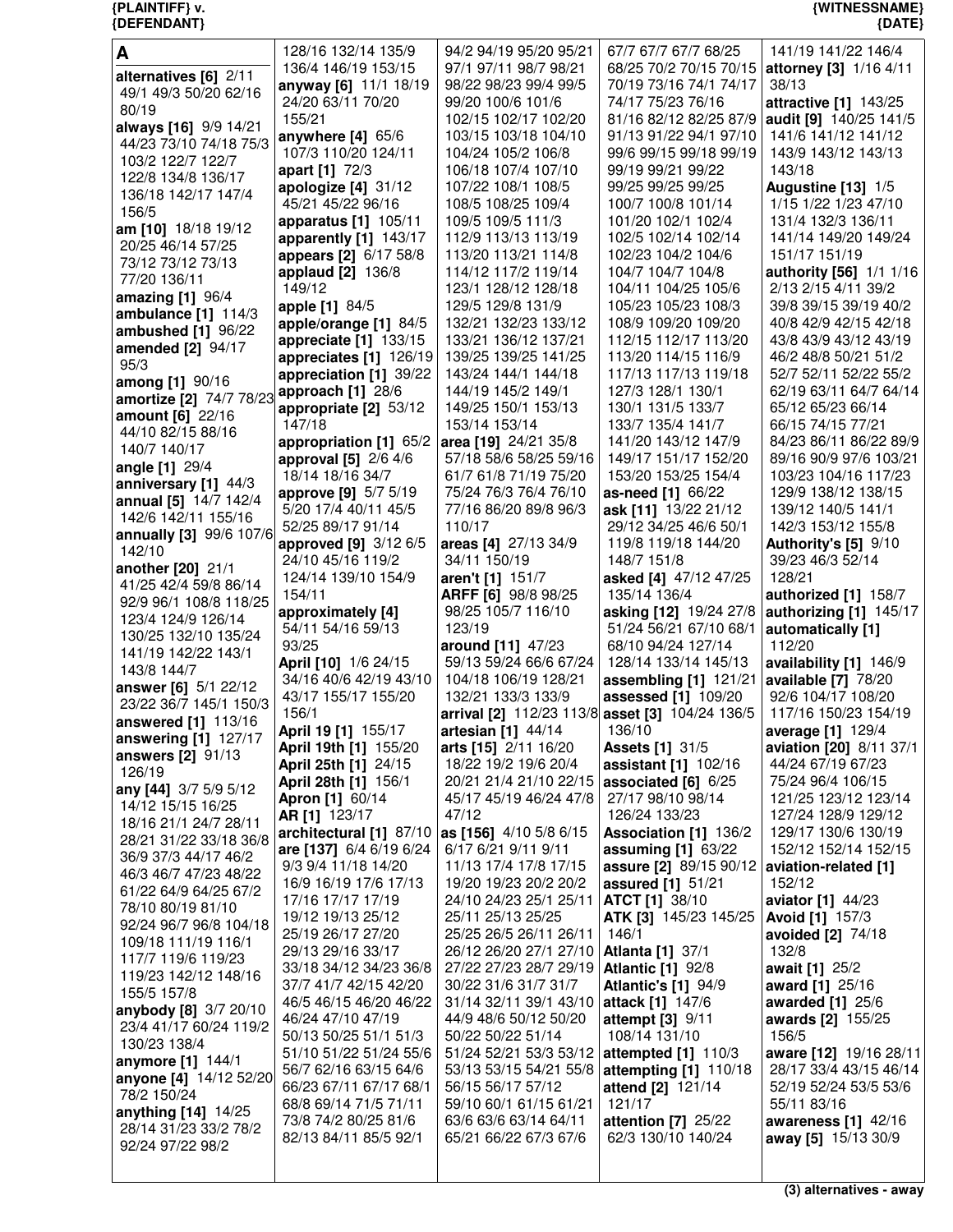| {DEFENDANT}                                      |                                                                      |                                                    |                                                          | ${$ (DATE)                                     |
|--------------------------------------------------|----------------------------------------------------------------------|----------------------------------------------------|----------------------------------------------------------|------------------------------------------------|
| A                                                | 133/1 134/7 135/24                                                   | 143/3                                              | <b>borrowing [1] 141/10</b>                              | 22/21 22/25 23/20                              |
| away [3] 45/24 59/3                              | 139/18 140/18 141/6                                                  | betterment [1] 95/23                               | <b>both [7]</b> 5/15 5/17                                | 23/21 25/20 33/9 33/10                         |
| 68/17                                            | 141/22 145/14 147/11                                                 | between [11] 8/6 12/21                             | 25/14 29/5 50/22 93/11                                   | 38/18 43/1 43/4 43/13                          |
| Aye [20] 5/23 5/24 5/25                          | 149/22 151/18 153/10                                                 | 26/5 49/22 52/25 54/3                              | 148/14                                                   | 130/20 142/23 143/5                            |
| 6/1 6/2 40/19 40/20                              | 154/10 154/16 157/2                                                  | 85/3 85/17 86/15 114/9                             | <b>bottom</b> [4] 6/20 8/18                              | 147/9                                          |
| 40/21 40/22 40/23 45/9                           | becomes [1] 57/11                                                    | 137/22                                             | 17/20 17/21                                              | businesses [2] 117/24                          |
| 45/10 45/11 45/12                                | becoming $[2]$ 43/15                                                 | beyond [2] 63/20 64/2                              | <b>Boulevard [2] 35/21</b>                               | 121/25                                         |
| 45/13 139/6 139/7                                | 46/15<br>bed [1] 112/8                                               | bid [3] 25/1 25/5 28/9<br><b>bidding [1] 25/12</b> | 35/24<br>box [3] 112/18 132/24                           | buy [1] 129/24<br>buying [2] 150/1 151/7       |
| 139/8 139/9 139/10                               | been [44] 7/4 9/8 9/9                                                | bids [1] 28/13                                     | 145/4                                                    |                                                |
| В                                                | 9/13 13/6 19/15 19/25                                                | big [14] 52/21 58/3                                | <b>Bradley [1] 44/12</b>                                 | C                                              |
|                                                  | 28/4 31/3 31/12 39/3                                                 | 60/5 64/22 78/4 95/7                               | bravo [10] 25/1 25/11                                    | calculated [1] 127/11                          |
| back [32] 7/3 25/3 28/2<br>28/3 30/25 31/1 37/12 | 44/11 44/16 49/7 49/18                                               | 98/24 116/8 136/10                                 | 26/4 26/5 26/5 30/16                                     | call [5] 25/22 64/4                            |
| 44/4 47/25 49/6 53/5                             | 51/21 52/2 52/5 52/15                                                | 140/11 141/15 143/12                               | 31/2 31/11 32/9 32/20                                    | 81/20 103/22 115/23                            |
| 59/22 61/14 61/17                                | 58/6 60/8 75/24 76/2                                                 | 145/4 152/25                                       | Bravo 2 [2] 31/2 32/20                                   | called [3] 60/2 62/3                           |
| 61/23 62/6 62/10 62/20                           | 77/7 78/24 79/20 79/22                                               | bigger [3] 11/19 61/10                             | break [1] 106/25                                         | 139/2                                          |
| 65/22 65/24 68/6 86/17                           | 85/20 94/17 100/19                                                   | 150/7                                              | <b>breathing [1] 105/11</b>                              | calling [3] 43/12                              |
| 96/10 97/7 110/4                                 | 101/2 103/2 105/13                                                   | <b>biggest</b> [4] 11/7 14/18                      | <b>brief</b> [3] 31/7 97/4 97/5                          | 107/18 115/19                                  |
| 111/22 124/24 138/7                              | 108/13 108/17 112/16                                                 | 104/10 135/7                                       | brightest [1] 40/4                                       | calls [3] 56/17 94/19<br>133/19                |
| 145/13 154/10 155/1                              | 115/8 128/22 132/8<br>137/2 139/19 140/18                            | bill [6] 9/21 127/23<br>130/24 134/23 134/25       | bring [10] 28/2 48/1<br>52/23 55/23 96/10                | came [8] 58/22 112/10                          |
| 155/9                                            | 150/11 152/14                                                        | 149/7                                              | 137/24 138/7 147/25                                      | 115/15 135/4 141/20                            |
| background [1] 26/25                             | before [19] 13/6 13/7                                                | <b>Bill's [1] 131/2</b>                            | 150/6 155/9                                              | 150/14 152/24 154/8                            |
| backlog [2] 77/23 78/5                           | 13/13 26/9 46/9 46/13                                                | bit [7] 26/23 27/25 61/8                           | <b>bringing [5] 22/25 30/3</b>                           | camera [1] 112/9                               |
| bad [4] 14/25 73/3<br>74/11 132/7                | 48/22 61/15 71/9                                                     | 65/11 84/4 86/2 136/19                             | 46/5 78/23 78/24                                         | can [103] 10/15 11/1                           |
| <b>badge</b> [1] 113/2                           | 106/12 110/24 112/18                                                 | <b>blah [6]</b> 50/11 50/11                        | <b>brings [1] 50/17</b>                                  | 11/1 11/18 12/1 12/1                           |
| <b>Bahamas</b> [5] 12/20                         | 139/2 148/23 149/1                                                   | 50/11 124/2 124/2                                  | broken [3] 10/25 11/3                                    | 13/15 13/15 13/22                              |
| 150/8 150/10 151/3                               | 153/17 154/2 154/8                                                   | 124/2                                              | 151/14                                                   | 14/21 14/22 16/12 17/7                         |
| 151/15                                           | 154/13                                                               | blessed [2] 33/16                                  | <b>brought [12]</b> 9/2 9/3                              | 18/2 19/5 19/17 20/3                           |
| <b>balance</b> [1] 108/15                        | begin [3] 24/15 24/20                                                | 109/5                                              | 10/23 14/19 30/2 83/3                                    | 20/9 20/10 21/9 22/1<br>22/5 22/13 22/18 22/18 |
| ballot [2] 34/24 84/25                           | 146/25<br>beginning $[4]$ 47/25                                      | blissfully $[1]$ 81/12<br>blown [4] 100/13 108/6   | 95/25 96/15 120/20<br>126/18 126/20 147/5                | 23/12 23/14 26/25 27/4                         |
| <b>bar</b> [1] $27/6$                            | 68/17 114/13 143/11                                                  | 108/17 108/23                                      | <b>BRUCE [2] 1/10 131/4</b>                              | 29/11 29/12 35/25                              |
| <b>bare</b> [1] $60/18$                          | behalf [4] 37/12 39/23                                               | <b>bluish [1]</b> 54/12                            | <b>budget [6] 9/11 13/9</b>                              | 36/13 37/11 41/1 42/24                         |
| <b>based</b> [6] 34/16 57/5<br>79/16 117/9 125/4 | 105/21 106/23                                                        | <b>board</b> [32] 1/9 13/22                        | 13/17 14/7 144/20                                        | 43/2 43/5 47/11 48/11                          |
| 141/25                                           | being [24] 6/21 6/24                                                 | 21/1 26/14 43/9 44/1                               | 153/2                                                    | 48/14 48/19 51/4 59/22                         |
| <b>basic [5]</b> 42/11 65/17                     | 25/6 35/4 44/12 44/23                                                | 44/11 45/2 48/9 51/14                              | <b>build [12]</b> 56/8 66/1                              | 60/21 60/21 66/21                              |
| 70/21 87/18 141/21                               | 46/3 52/21 55/9 56/1                                                 | 74/25 75/13 93/16                                  | 69/6 77/24 78/19 79/3                                    | 71/24 81/13 81/18 82/5                         |
| basically [7] 17/17                              | 64/6 81/23 81/23 98/11                                               | 95/25 102/7 119/3                                  | 79/6 83/18 93/25 94/10                                   | 83/18 87/5 89/9 94/14                          |
| 26/15 27/21 52/3 64/2                            | 100/21 103/14 111/14                                                 | 127/24 133/24 134/3                                | 95/14 147/9                                              | 95/5 95/6 95/9 95/10                           |
| 65/12 72/9                                       | 114/16 122/6 127/25                                                  | 135/5 138/8 143/8                                  | <b>building [21] 10/5 34/5</b><br>59/14 62/19 63/22 69/7 | 95/11 95/15 96/5 96/16<br>99/16 100/9 101/25   |
| basis [6] 66/22 100/14                           | 135/5 145/11 145/12<br>149/16                                        | 143/16 143/16 146/17<br>151/8 153/10 153/13        | 74/6 78/15 78/16 78/18                                   | 102/1 102/5 105/18                             |
| 102/20 114/7 128/11                              | believe [17] 11/22 21/3                                              | 153/19 154/14 155/10                               | 81/21 83/17 84/1 84/2                                    | 107/11 108/10 109/6                            |
| 149/22                                           | 25/24 50/16 54/6 56/3                                                | 155/17                                             | 87/12 87/12 87/14 94/7                                   | 109/23 111/20 111/24                           |
| be [197]<br>beach [5] 35/4 35/12                 | 74/19 74/20 95/6 100/5                                               | board's [1] 84/20                                  | 95/4 129/6 130/9                                         | 112/19 114/2 117/7                             |
| 35/14 35/17 35/22                                | 103/25 140/20 142/10                                                 | <b>Boat [1] 122/21</b>                             | <b>buildings [19] 53/2</b>                               | 119/3 119/8 125/9                              |
| <b>beaches</b> [1] 35/5                          | 142/19 144/2 146/5                                                   | Bob [2] 47/25 152/24                               | 53/7 53/9 53/13 60/22                                    | 131/20 131/21 134/20                           |
| <b>bears</b> [1] $124/10$                        | 146/5                                                                | <b>Bob's [3] 152/21</b>                            | 61/12 61/21 62/7 62/12                                   | 134/23 136/25 137/11                           |
| <b>BEASON [3] 1/21</b>                           | belonged [2] 59/1 59/1                                               | 152/22 154/25                                      | 62/20 63/15 63/16                                        | 137/12 137/17 137/18                           |
| 158/6 158/13                                     | <b>below</b> [1] 34/17                                               | Boca [2] 144/8 144/21                              | 63/20 75/9 76/1 85/22                                    | 137/23 141/13 142/11<br>142/11 142/23 148/7    |
| <b>because</b> $[62]$ $9/1$ $12/2$               | <b>benchmarking [1] 16/8 Bock [1] 37/15</b><br>beneficiary [1] 127/3 | <b>bomb</b> [1] 100/4                              | 85/23 94/4 105/8<br><b>builds [1] 77/8</b>               | 150/20 150/20 151/24                           |
| 18/24 20/13 22/8 30/19                           | <b>benefit [2] 117/12</b>                                            | <b>bond</b> [3] 66/15 84/21                        | <b>built [11]</b> 31/1 52/5                              | 153/2 154/4 155/4                              |
| 36/18 46/23 47/15                                | 136/14                                                               | 141/9                                              | 52/15 60/16 61/25 62/7                                   | 156/2                                          |
| 47/16 53/23 62/3 68/20                           | benefits $[1]$ 64/8                                                  | <b>bonded</b> [1] 86/10                            | 62/18 83/12 83/17                                        | can't [19] 19/3 21/10                          |
| 71/3 71/3 72/18 73/9<br>73/10 73/18 74/21 75/3   | <b>best [9]</b> 40/4 66/6                                            | <b>bonding [3] 63/5 78/12</b>                      | 114/19 152/1                                             | 22/12 31/23 56/19                              |
| 75/7 76/1 77/8 78/3                              | 73/18 75/4 80/17 115/3                                               | 78/13                                              | <b>bulk [1] 62/10</b>                                    | 71/11 74/16 81/22                              |
| 78/12 80/19 82/24                                | 116/25 121/9 156/2                                                   | <b>bonds</b> [1] 141/8                             | bunch [2] 119/20 140/8                                   | 94/18 95/2 95/4 107/24                         |
| 88/22 88/25 90/9 91/17                           | <b>bet [1]</b> 87/5                                                  | <b>bone [2]</b> 51/6 91/8                          | <b>BURNETT</b> [4] 1/15                                  | 111/2 111/6 114/23                             |
| 91/21 105/19 110/13                              | <b>better</b> [16] 15/1 16/11                                        | <b>bones</b> [1] 60/18                             | 38/13 149/21 151/22                                      | 115/6 129/19 129/24                            |
| 114/24 116/22 118/24                             | 61/4 65/19 86/12 95/18                                               | <b>boo</b> [1] $83/18$                             | burning $[1]$ 40/2                                       | 151/6<br>canopy [1] 114/24                     |
| 119/18 120/7 121/4                               | 101/12 101/19 102/20<br>114/6 129/23 131/22                          | <b>Border</b> [1] 15/6<br><b>boring [1] 155/12</b> | <b>bus</b> [1] $122/20$<br>business [21] 2/8 2/9         | capabilities [1] 98/9                          |
| 121/14 123/25 128/6                              | 131/25 132/6 132/25                                                  | <b>borrow</b> [1] 89/9                             | 4/21 8/10 8/11 21/11                                     | capability [2] 63/5                            |
| 129/19 130/13 131/24                             |                                                                      |                                                    |                                                          |                                                |

**{PLAINTIFF} v. {WITNESSNAME}**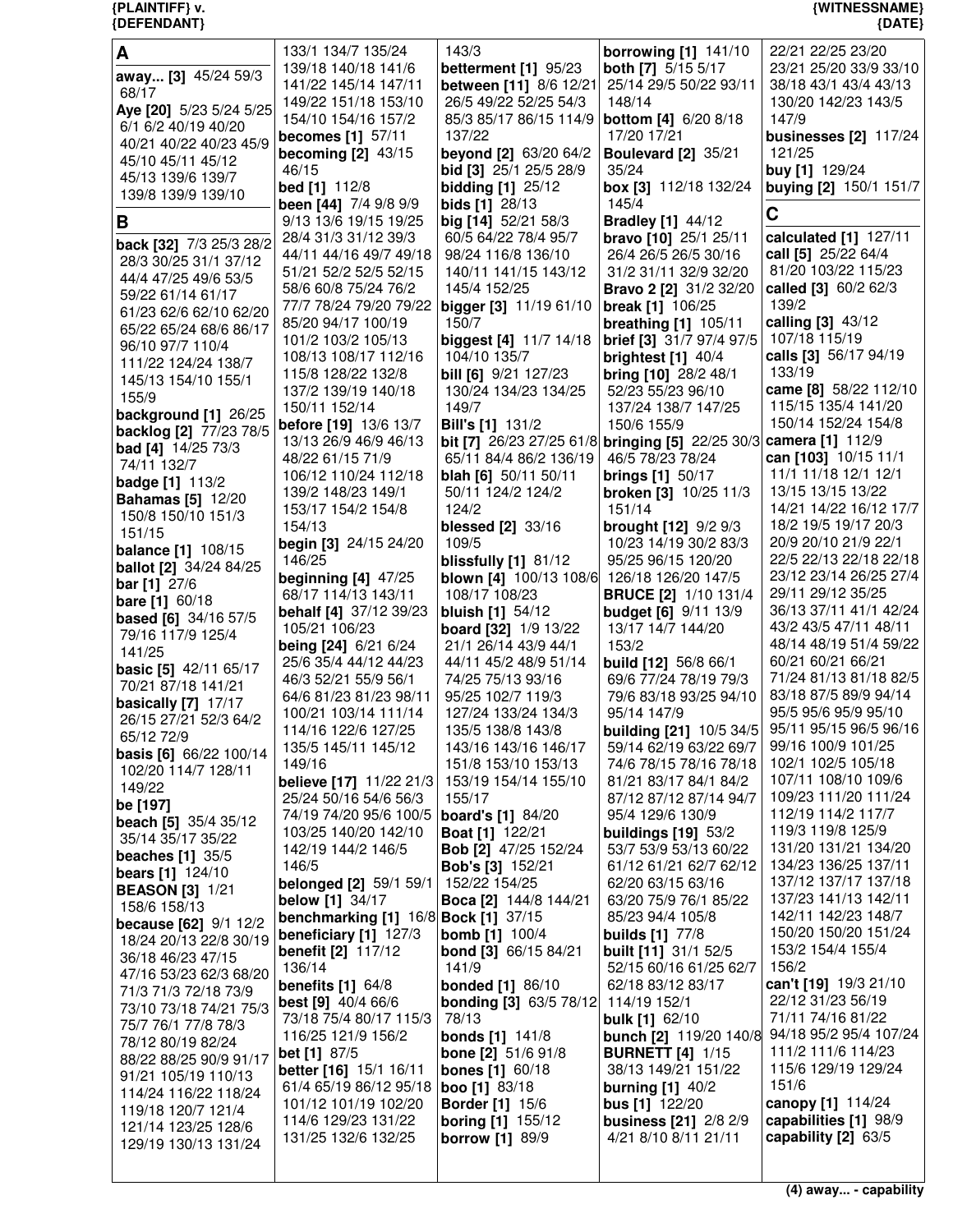| {DEFENDANT}                                  |                                                |                                               |                                             | ${$ (DATE)                          |
|----------------------------------------------|------------------------------------------------|-----------------------------------------------|---------------------------------------------|-------------------------------------|
| C                                            | 70/17                                          | clearly [2] 67/24 154/3                       | 67/21 72/3 73/17 96/4                       | 111/25                              |
|                                              | Challenger [1] 128/4                           | client [1] 11/15                              | 104/2                                       | conduct [5] 99/11                   |
| capability [1] 154/20                        | challenges $[5]$ 61/2                          | client/tenant $[1]$ 11/15                     | commission [1] 123/2                        | 100/13 100/18 150/20                |
| capable [1] 144/3<br>capacity [2] 34/17 39/5 | 61/10 61/24 108/25                             | clog [1] 35/24                                | <b>Commissioner [3]</b>                     | 151/14                              |
| card [2] 138/5 151/12                        | 109/4                                          | close [3] 9/16 10/16                          | 36/10 36/16 44/4                            | conducting [1] 133/21               |
| care [1] 123/8                               | challenging [2] 85/18                          | 135/3                                         | <b>Commissioner Dean</b>                    | conducts [1] 105/21                 |
| career [2] 136/9 155/25                      | 86/3                                           | closed [3] $31/3$ 106/18                      | $[2]$ 36/10 44/4                            | conference $[4]$ $1/3$              |
| careful [4] 71/17                            | change [13] 3/21 4/15                          | 112/22                                        | commit [1] 122/5                            | 152/2 152/5 152/10                  |
| 134/12 134/19 134/22                         | 4/19 7/25 8/1 8/18 18/8                        | closer [2] 59/25 79/16                        | committed $[1]$ 44/11                       | configuration [2] 30/4              |
| carefully [1] 149/2                          | 27/25 28/10 28/17                              | closest [1] 15/21                             | committee [37] 2/12                         | 30/13                               |
| Carol [10] 38/20 38/25                       | 28/19 55/15 118/18                             | Club [2] 35/14 55/22                          | 25/24 116/15 116/18                         | confused [2] 20/23                  |
| 39/3 39/7 39/9 39/13                         | changed [3] 5/2 7/7                            | cockpit [1] 107/23                            | 116/21 117/5 117/15                         | 153/20                              |
| 39/21 40/4 135/25                            | 136/18                                         | code [5] 61/22 62/6<br>79/4 154/10 154/15     | 117/20 118/1 119/3<br>119/6 119/16 119/21   | confusing $[1]$ 28/23               |
| 146/10                                       | changes [8] 3/8 5/12<br>17/13 17/16 17/24 24/7 | codes [3] 78/15 78/16                         | 120/5 120/17 120/18                         | confusion $[2]$ 27/4<br>154/4       |
| carry [1] 18/10                              | 24/10 28/11                                    | 78/19                                         | 120/21 121/13 124/15                        | congested [1] 34/10                 |
| carwash [2] 87/1 87/12                       | changes/modifications cohesiveness [1]         |                                               | 125/1 125/3 125/8                           | congestion $[1]$ 34/16              |
| Casa [2] 1/4 94/18                           | $[1]$ 3/8                                      | 87/14                                         | 125/15 128/2 130/18                         | <b>Conkey [1] 43/24</b>             |
| Casa Cola [1] 94/18                          | changing [3] 18/4                              | Cola [2] 1/4 94/18                            | 133/13 133/19 136/13                        | connect [1] 60/13                   |
| case [6] 27/24 70/24                         | 32/17 131/9                                    | colleague [1] 40/3                            | 137/11 137/25 139/4                         | connection $[1]$ 46/11              |
| 83/13 114/25 127/2                           | channel [1] 149/14                             | collect [3] 73/24 82/5                        | 143/10 143/12 143/14                        | connections [1] 69/3                |
| 128/24                                       | chaos [4] 106/14                               | 150/7                                         | 143/19 149/11 150/18                        | cons [2] 50/25 73/9                 |
| cases [3] 70/23 70/24<br>107/10              | 106/19 107/2 132/10                            | collecting $[1]$ 66/2                         | committee's [1] 126/2                       | conservation [7] 42/17              |
| catch [1] 73/2                               | characterized [1]                              | color [1] 61/3                                | committees [2] 128/7                        | 42/21 43/11 44/2 44/3               |
| catching [1] 72/17                           | 115/8                                          | <b>Columbia [1] 128/5</b>                     | 129/11                                      | 44/6 44/11                          |
| categorized [1] 6/21                         | charge [2] 9/22 11/10                          | combined [1] 11/17                            | common [4] 30/14                            | conserving $[1]$ 43/3               |
| cats [2] 86/2 94/22                          | charged [3] 9/12 11/11                         | come [35] 13/5 13/25                          | 30/15 69/15 119/18                          | consider [7] 48/13                  |
| caught [1] 33/19                             | 116/19                                         | 14/3 14/7 21/15 25/3                          | communicated [1]                            | 85/2 95/8 120/3 121/24              |
| cause [2] 88/6 116/20                        | charts [1] 44/16                               | 44/24 55/15 56/19                             | 50/3                                        | 145/17 153/2                        |
| cautious [2] 118/22                          | cheap [3] 149/23                               | 62/17 82/18 86/25 87/1                        | communicates [1]                            | consideration [5] 4/18              |
| 145/12                                       | 149/24 149/25<br>check [2] 73/21 73/25         | 99/9 100/20 101/6<br>101/24 102/13 103/6      | 120/5                                       | 50/18 51/14 106/17<br>118/13        |
| ceding [1] 90/10                             | checked [1] 149/6                              | 104/24 106/25 112/25                          | community [2] 43/6<br>127/10                | considerations [4]                  |
| cent [1] 34/23                               | checkmark [1] 135/20                           | 119/9 119/24 124/24                           | company's [1] 99/17                         | 2/13 138/12 138/16                  |
| center [11] 1/3 2/11 9/8                     | chem [1] 105/9                                 | 128/13 132/24 135/11                          | compare [1] 14/19                           | 139/13                              |
| 16/20 19/2 21/4 45/17                        | chemical [1] 119/20                            | 146/14 147/20 148/5                           | compared [1] 78/7                           | considered [3] 69/11                |
| 45/19 152/3 152/5                            | chemicals $[1]$ 105/8                          | 149/19 150/2 151/2                            | compass [1] 31/18                           | 76/3 144/10                         |
| 152/10                                       | chief [2] 140/3 145/19                         | 154/9                                         | compelling [1] 141/18                       | considering [2] 65/3                |
| centerlines [2] 27/5<br>28/23                | choice [1] 35/1                                | comes [6] 43/2 51/1                           | complements [1] 61/5                        | 136/12                              |
| certain [7] 12/5 26/18                       | choose [2] 56/16 90/1                          | 56/4 61/16 92/3 140/6                         | completed $[1]$ 83/11                       | constraints $[2]$ 119/4             |
| 26/19 26/19 82/15                            | chose [1] 91/18                                | comfortable [1] 51/23                         | completely [2] 71/15                        | 119/7                               |
| 109/23 150/19                                |                                                | chunks [2] 63/12 98/24 coming [14] 9/18 13/18 | 88/4                                        | construct $[2]$ 52/9                |
| certainly [7] 68/3 70/13                     | Cindy [5] 53/18 100/10                         | 21/13 53/5 55/14 71/9                         | complex [4] 59/9 60/3                       | 76/14                               |
| 84/14 99/17 129/24                           | 146/21 150/14 151/4                            | 89/2 100/17 101/22                            | 60/5 140/15                                 | constructed $[2]$ 98/21             |
| 140/13 148/7                                 | circumstances [1]                              | 106/16 111/5 115/5                            | compliance [2] 28/3                         | 107/11                              |
| certificate $[3]$ 2/17                       | 26/19                                          | 115/16 156/14                                 | 140/7                                       | construction [3] 56/7               |
| 98/17 158/1                                  | cite [1] 144/7<br>citizen [3] 43/2 43/5        | comment [27] 2/14<br>21/1 37/2 37/4 37/5      | complies [1] 154/14                         | 56/11 56/12<br>consultant [1] 143/7 |
| certificated [2] 98/5                        | 43/13                                          | 93/6 93/9 118/2 118/7                         | component $[4]$ $9/20$<br>56/4 66/16 114/11 | consulting [1] 142/25               |
| 98/17                                        | citizens [2] 42/23                             | 126/12 129/16 133/17                          | components [1] 63/18                        | contacted [1] 150/14                |
| certification [1] 107/7                      | 155/2                                          | 133/17 135/22 139/2                           | comprehensive [3]                           | contained [1] 105/11                |
| certifications [2] 98/23                     | city [10] 31/6 47/10                           | 146/16 146/17 149/1                           | 101/1 101/4 142/9                           | context [1] 13/9                    |
| 99/16                                        | 47/12 47/13 86/7 86/8                          | 149/3 149/5 149/8                             | concept [1] 51/5                            | continually [3] 103/19              |
| certified [2] 98/15<br>99/20                 | 86/9 94/22 105/6                               | 152/18 152/21 153/9                           | conceptually [1] 93/16                      | 105/6 148/13                        |
| certify [1] 158/6                            | 141/14                                         | 155/6 156/19 157/8                            | concern [1] 71/7                            | continue [7] 33/21                  |
| CFO [3] 140/3 140/21                         | Civic [1] 48/5                                 | comments $[20]$ 2/15                          | concerned [2] 25/12                         | 34/5 34/6 34/20 39/22               |
| 145/19                                       | claim [1] 50/14                                | 6/13 16/25 18/16 33/1                         | 27/2                                        | 51/5 115/4                          |
| chair [4] 4/1 42/6 44/12                     | claims [2] 71/1 71/2                           | 37/3 40/9 45/2 48/23                          | concerns [1] 18/17                          | continues [1] 24/21                 |
| 48/17                                        | clarify [1] 17/23                              | 92/24 93/11 96/8 97/10                        | concrete [1] 93/19                          | continuing $[1]$ 114/10             |
| chairman [11] 1/10                           | classification [4] 7/9                         | 133/24 134/7 136/17                           | concurrence [1] 13/23                       | contract [4] 12/7 12/9              |
| 36/7 41/8 44/12 76/25                        | 141/20 142/1 142/5                             | 148/17 148/20 148/22<br>155/8                 | concurrently $[3]$ 81/1                     | 145/17 146/24                       |
| 85/4 100/16 102/3                            | classified [1] 8/2<br>classifies $[1]$ 103/24  | commercial $[14]$ 6/18                        | 81/14 81/23<br>condition [2] 109/21         | contractors $[2]$ 142/16<br>142/18  |
| 123/2 127/20 149/12                          | clean [1] 153/13                               | 7/2 7/15 8/6 8/9 11/10                        | 113/23                                      | contracts [1] 141/3                 |
| chairs [1] 151/13                            | cleared [1] 58/8                               | 56/18 67/11 67/18                             | conditions $[2]$ 111/3                      | contribute [2] 127/4                |
| challenge [2] 63/3                           |                                                |                                               |                                             |                                     |
|                                              |                                                |                                               |                                             |                                     |

**{PLAINTIFF} v. {WITNESSNAME}**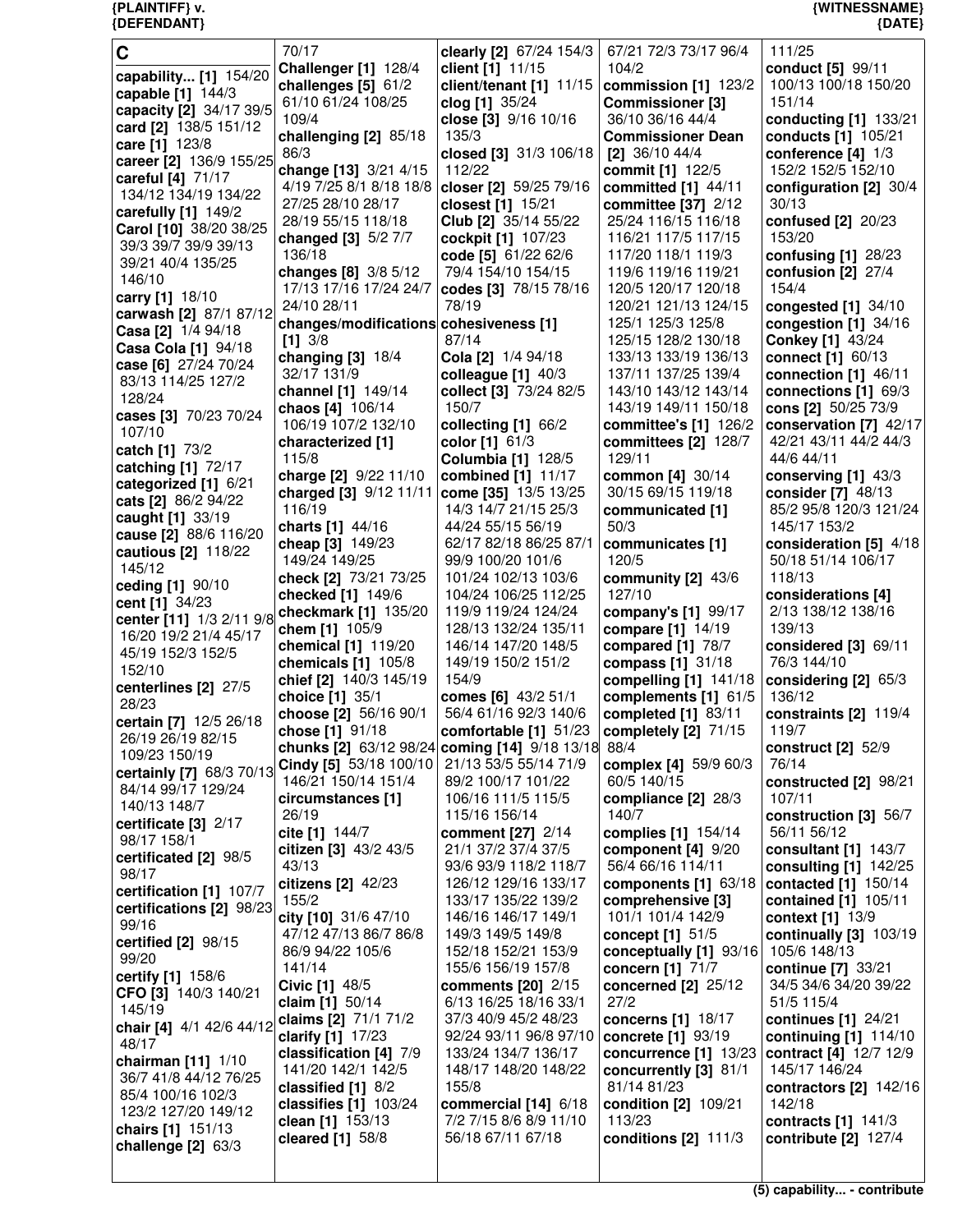| $\mathbf C$              | 124/11 124/11 129/9       | cross [2] 24/23 27/5    | 28/20 51/2 51/8                              | 94/23                    |
|--------------------------|---------------------------|-------------------------|----------------------------------------------|--------------------------|
|                          | 129/20 129/22 130/6       | cross-utilization [1]   | decisions [2] 51/3 73/3 developing [4] 50/21 |                          |
| contribute [1] 127/5     | 130/9 132/8 132/21        | 24/23                   | declaring [1] 107/19                         | 65/14 84/15 93/4         |
| contribution [1] 63/21   |                           |                         |                                              |                          |
| control [20] 64/7 65/12  | 132/24 133/14 137/7       | crosses [1] 32/11       | dedicated [2] 117/1                          | development [25] 2/11    |
| 65/23 70/18 73/7 73/10   | 137/21 142/19 147/25      | CRR [3] 1/21 158/6      | 140/17                                       | 24/25 34/14 49/1 49/3    |
| 73/11 73/25 77/16        | 148/5                     | 158/13                  | dedicating [1] 64/2                          | 50/18 51/16 52/25        |
|                          | couldn't [7] 79/5 79/6    | cue [1] 108/3           | deficits [1] 77/2                            | 56/18 57/7 59/21 60/18   |
| 82/24 83/1 86/17 87/5    | 121/7 122/24 124/13       | current [8] 25/15 27/9  | define [2] 66/20 68/20                       | 61/23 62/20 65/4 65/13   |
| 87/6 87/10 90/10 94/16   |                           |                         |                                              |                          |
| 94/16 95/10 106/22       | 132/5 143/15              | 27/9 28/1 66/7 102/8    | definitive $[2]$ 46/21                       | 65/18 65/24 74/1 75/21   |
| controls [1] 70/21       | counted [1] 132/18        | 105/15 112/4            | 47/4                                         | 75/24 76/4 96/3 154/10   |
|                          | countries [1] 12/22       | currently $[5]$ 6/25    | degree [2] 26/16 29/3                        | 154/15                   |
| conventional [1] 76/15   | country [1] 104/10        | 11/11 25/1 28/9 54/19   | degrees [1] 16/6                             | developments [1]         |
| conversation [4] 26/3    |                           | Customs [13] 8/25 9/1   |                                              | 66/11                    |
| 51/23 51/24 55/21        | county [35] 33/22 34/9    |                         | delayed [1] 139/18                           |                          |
| conversations [4]        | 35/17 39/1 39/15 39/18    | 9/7 9/23 10/12 10/20    | deletions [1] 18/17                          | develops $[1]$ 56/14     |
| 49/10 50/7 70/13 122/3   | 40/7 42/8 42/14 42/18     | 11/6 11/8 11/17 12/7    | deliberations [1] 97/17                      | Deviations [1] 29/15     |
|                          | 43/8 43/12 43/18 53/25    | 15/6 15/22 150/5        | deliver [1] 95/18                            | diagrams $[1]$ 31/1      |
| convince [1] 137/17      | 54/22 54/23 86/11         | cut [3] 30/13 80/11     | demands [2] 42/20                            | diam [1] 27/11           |
| COO [2] 140/20 144/3     | 102/12 102/15 102/16      | 152/14                  | 82/21                                        |                          |
| coordinated [1] 132/12   |                           |                         |                                              | dictating $[1]$ 31/24    |
| coordinates [1] 94/21    | 102/16 103/12 105/7       | cuts [2] 61/16 110/10   | denied [1] 34/14                             | did [26] 13/4 16/22      |
| coordinator [3] 43/24    | 105/12 106/7 106/9        | cutting [1] 30/8        | department [5] 120/8                         | 21/14 28/19 34/23        |
|                          | 106/13 107/5 115/5        | CYA [1] 147/3           | 121/5 121/6 127/7                            | 41/11 41/17 43/21 85/3   |
| 144/15 144/15            | 117/21 117/22 141/13      | cycle [1] 25/16         | 137/18                                       | 96/22 112/21 115/10      |
| copies [1] 96/15         |                           |                         |                                              |                          |
| copy [2] 96/1 96/13      | 144/16 154/1 158/4        | D                       | departures [1] 104/5                         | 115/20 115/22 115/23     |
| Cordova [1] 154/12       | <b>County's [2] 39/24</b> |                         | depend [1] 143/24                            | 119/9 123/25 124/15      |
| <b>Cordova Palms [1]</b> | 86/5                      | daily [2] 104/5 114/7   | dependence [1]                               | 124/16 124/25 135/11     |
|                          | countywide [1] 103/12     | damage [1] 35/25        | 142/16                                       | 135/24 136/3 138/19      |
| 154/12                   | couple [12] 24/13 26/9    | damages [1] 151/12      | dependent [1] 142/18                         | 149/11 158/7             |
| core [2] 84/9 144/16     |                           |                         |                                              |                          |
| corner [2] 29/18 59/21   | 33/18 33/20 49/6 49/11    | dark [1] 106/2          | depending [2] 66/3                           | didn't [19] 8/23 47/15   |
| corporate [11] 6/25 7/1  | 53/2 53/7 74/23 128/10    | <b>darling [1] 41/6</b> | 111/3                                        | 47/18 55/12 77/12        |
|                          | 136/25 145/4              | darn [1] 115/17         | depends [1] 154/17                           | 82/12 96/25 101/18       |
| 8/6 8/7 11/9 56/17       | course [11] 18/21         | data [1] 93/17          | deposit [1] 151/11                           | 110/13 111/13 124/13     |
| 59/16 59/19 67/22        | 27/25 69/14 78/2 98/24    | date [3] 9/1 10/23 11/7 | deputies [1] 106/21                          | 135/1 138/4 138/17       |
| 75/20 76/10              |                           |                         |                                              |                          |
| Corporate's [1] 8/8      | 101/14 101/21 102/10      | Dated [1] 158/10        | deputy [1] 144/11                            | 138/19 141/11 143/18     |
| correct [16] 5/4 5/6     | 109/9 109/20 143/15       | dates [1] 157/6         | describe [1] 57/12                           | 154/10 156/14            |
|                          | courses [1] 150/20        | dating [1] 44/4         | deserves [1] 51/13                           | difference [2] 8/5 43/2  |
| 5/18 7/18 7/20 17/25     | court [3] 1/22 4/14       | day [16] 40/6 43/17     | design [8] 26/10 26/11                       | different [11] 11/23     |
| 23/2 75/22 76/19 78/17   | 158/1                     | 44/7 44/20 66/1 67/6    | 27/9 27/10 29/14 56/11                       | 55/20 82/16 82/17        |
| 79/1 88/14 90/3 92/18    |                           | 71/6 97/16 100/22       | 75/1 82/21                                   |                          |
| 123/6 157/7              | <b>Courtney [1] 38/10</b> |                         |                                              | 84/11 87/13 100/1        |
| corrected [1] 17/5       | covenants $[3]$ 65/18     | 105/22 113/21 129/1     | designate [1] 150/19                         | 106/8 133/20 146/19      |
| corrective [1] 103/19    | 65/20 71/12               | 136/23 137/4 152/3      | designated [5] 26/4                          | 149/10                   |
|                          | cover [13] 3/22 4/15      | 158/10                  | 26/6 26/18 28/4 42/19                        | difficult [7] 77/8 88/7  |
| correctly [2] 4/20 7/23  | 4/15 4/16 4/19 5/3        | daylight [1] 136/20     | designation [1] 27/20                        | 97/13 109/12 111/8       |
| corridor [1] 34/19       |                           | days [3] 26/9 33/20     |                                              |                          |
| cost [20] 9/8 9/9 15/6   | 11/25 82/8 102/22         |                         | designed $[1]$ 67/24                         | 113/25 114/23            |
| 15/10 28/10 62/24 66/4   | 122/17 136/24 139/21      | 80/10                   | desirable [1] 77/1                           | dimensional [1] 144/9    |
| 66/13 66/18 77/21        | 141/7                     | Daytona [1] 15/23       | desire [1] 73/1                              | dimensioning [1] 27/9    |
|                          | coverage [3] 102/9        | dead [3] 24/6 67/5      | despite [2] 97/11 115/8 dinner [1] 151/7     |                          |
| 84/22 85/14 88/23        | 127/11 137/5              | 150/15                  | detail [4] 36/13 49/12                       | direct [2] 90/19 107/7   |
| 88/24 103/2 103/3        | covered [1] 103/3         | deal [3] 12/2 34/20     | 140/24 141/19                                | directed [1] 124/22      |
| 127/4 127/6 127/12       |                           |                         |                                              |                          |
| 137/6                    | CP [2] 158/6 158/13       | 54/3                    | details [2] 46/19 106/4                      | direction [13] 13/24     |
| <b>Costco [1] 79/7</b>   | Craig [1] 149/19          | dealing [2] 72/19 86/11 | determines [1] 104/6                         | 51/4 61/9 81/4 84/20     |
|                          | crash [1] 103/22          | Dean [3] 33/11 36/10    | develop [17] 29/17                           | 90/21 92/20 93/2 93/3    |
| costs [3] 70/15 82/8     | crawler [1] 133/8         | 44/4                    | 51/5 60/10 62/24 63/1                        | 96/11 118/25 131/12      |
| 141/10                   | crazy [2] 13/13 133/6     | dear [1] 40/3           | 65/22 70/5 70/16 72/12                       | 138/8                    |
| could [61] 8/5 22/7      |                           |                         |                                              |                          |
| 46/12 47/2 48/15 50/2    | create [8] 65/18 65/21    | debrief [2] 101/14      | 72/15 77/16 79/25 94/3                       | directions [1] 50/25     |
| 50/21 53/19 53/19        | 66/20 66/21 67/4 125/1    | 122/9                   | 94/6 94/20 95/15 97/12                       | directly [6] 31/17 31/19 |
| 53/24 60/6 60/12 60/14   | 125/2 125/14              | debriefing [1] 101/9    | developed [10] 55/9                          | 37/19 38/1 131/25        |
|                          | created [1] 133/24        | debriefs [1] 122/2      | 56/15 60/12 66/24 70/7                       | 132/6                    |
| 60/19 60/23 62/17        | creating [3] 62/10 67/3   | <b>decide [2] 23/14</b> | 70/8 86/23 87/7 92/2                         | director [6] 1/17 94/5   |
| 63/12 63/13 63/23 65/7   | 102/23                    | 143/25                  | 111/17                                       | 144/11 144/11 144/12     |
| 66/25 67/21 68/16 70/7   |                           |                         |                                              |                          |
| 71/13 71/19 77/24        | creature $[1]$ 42/12      | decided [4] 39/13       | developer [13] 65/15                         | 144/13                   |
| 80/17 80/25 83/9 83/17   | credentials [1] 146/14    | 50/13 79/11 139/16      | 70/20 71/14 71/20                            | dirty [1] 100/21         |
|                          | credit [1] 151/12         | deciding [1] 76/6       | 72/10 72/10 78/12 80/4                       | disagree $[2]$ 41/17     |
| 85/6 88/22 89/1 89/4     | crisis [1] 155/14         | decision [4] 28/20 51/2 | 83/18 84/1 87/5 90/10                        | 129/25                   |
| 91/21 92/7 92/9 94/2     | criteria [1] 82/21        | 51/8 80/10              | 95/9                                         | disappointed [1]         |
| 106/24 117/11 117/13     |                           |                         |                                              |                          |
| 117/14 117/19 118/24     | cropped [1] 109/10        | decision-making [3]     | developers [2] 70/11                         | 127/25                   |
|                          |                           |                         |                                              |                          |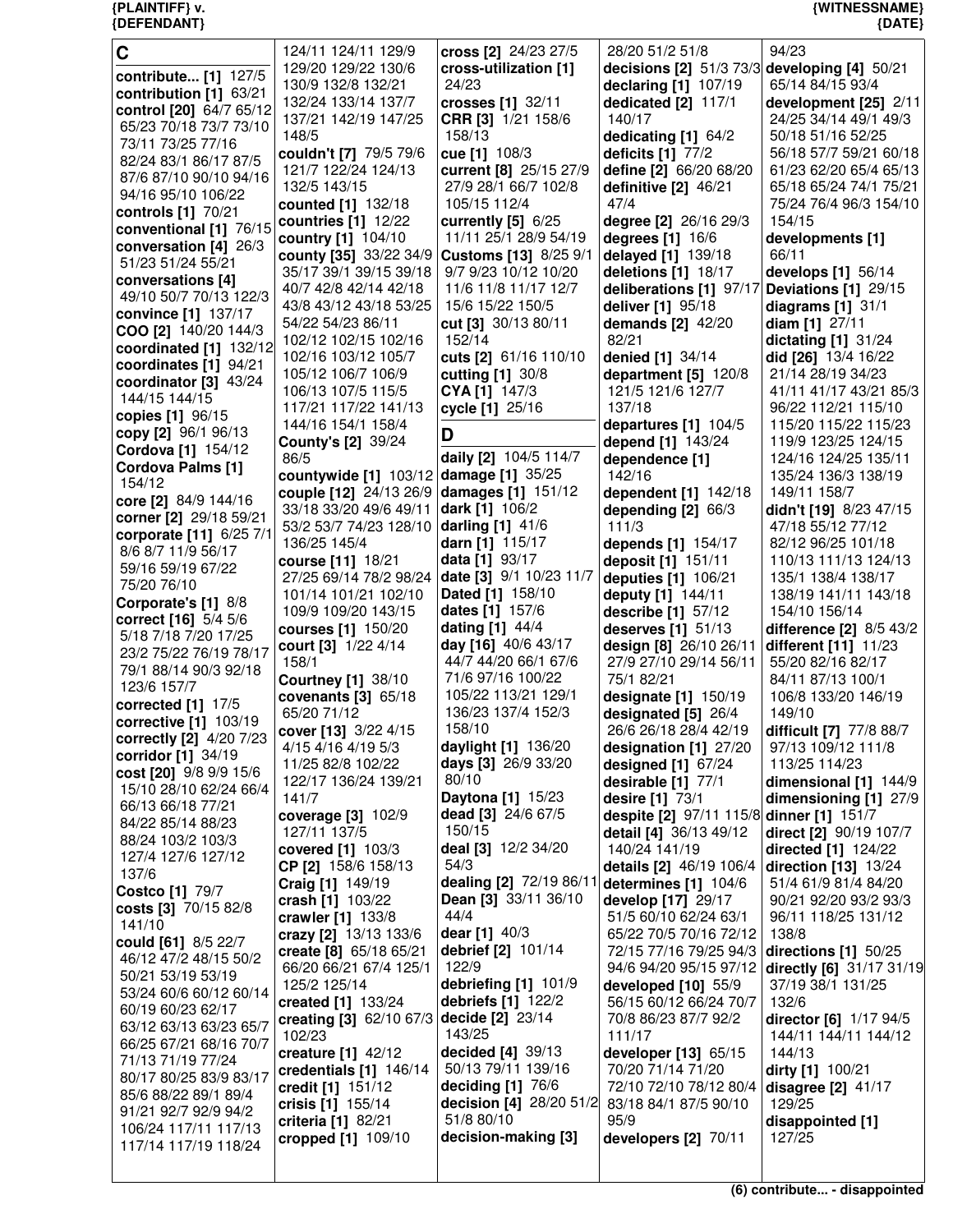| D                          | 8/18 13/25 14/3 20/12                     | 107/24 109/16 110/8           | 95/21 96/11 96/19                          | ends [5] 44/20 54/24      |
|----------------------------|-------------------------------------------|-------------------------------|--------------------------------------------|---------------------------|
|                            | 20/14 26/21 30/22                         | 114/18 124/3 135/21           | 113/16 131/7 143/21                        | 67/5 133/2 150/16         |
| discuss [5] 4/8 22/12      | 63/10 66/11 67/2 75/4                     | 152/8 152/14                  | 145/21 147/5 147/6                         |                           |
| 23/10 46/1 139/17          |                                           |                               |                                            | engage [3] 48/8 48/9      |
| discusses [1] 119/23       | 83/6 91/8 101/10                          | downside $[1]$ $74/4$         | 147/16 148/3 152/3                         | 106/12                    |
|                            | 108/21 111/19 134/10                      | Dr [1] $48/3$                 | 152/6 152/9 157/8                          | engaged [2] 102/12        |
| discussing $[2]$ 20/16     | 142/5 151/1                               | dragging [1] 83/22            | Ed's [3] 116/2 126/10                      | 106/13                    |
| 23/10                      | doing [13] 14/13 14/20 drainage [5] 54/15 |                               | 130/1                                      | engine [7] 11/12          |
| discussion $[10]$ 20/14    |                                           |                               |                                            |                           |
| 22/10 23/8 26/7 91/4       | 16/9 36/3 50/24 62/20                     | 61/9 65/17 66/8 69/15         | <b>EDC</b> [1] 156/14                      | 107/19 110/3 111/23       |
| 93/15 125/18 125/22        | 68/5 70/6 81/13 136/12                    | drawing [3] 61/14             | edge [1] 110/15                            | 128/19 128/19 150/5       |
|                            | 153/12 155/21 156/2                       | 85/20 130/10                  | editorial [1] 97/10                        | engineer [2] 79/14        |
| 126/9 155/10               | dollar [2] 63/16 88/15                    | drawings $[1]$ 62/14          | educate [1] 42/23                          | 86/1                      |
| disruption [1] 144/5       |                                           |                               | education [1] 114/11                       |                           |
| dissected $[1]$ $75/25$    | dollars [3] 64/1 94/21                    | drawn [1] 70/6                |                                            | engineering [6] 79/20     |
| distance $[2]$ 30/19       | 141/24                                    | dredge [2] 35/10 35/11        | <b>EDWARD [1] 1/17</b>                     | 80/18 81/17 81/21         |
| 30/23                      | don't [67] 8/14 11/15                     | drill [3] 100/13 101/23       | effect [1] 112/7                           | 82/16 82/17               |
|                            | 11/24 12/8 13/3 13/19                     | 103/7                         | effective $[2]$ 39/23                      | engineering's [1]         |
| distinction [1] 39/1       | 13/23 14/24 15/16                         | drills [2] 99/11 107/4        | 156/22                                     | 79/22                     |
| distribute [1] 62/5        |                                           |                               |                                            |                           |
| district [3] 43/25 44/5    | 19/21 20/6 21/3 22/15                     | drive [7] 15/2 15/11          | effectively [1] 50/17                      | engineers [1] 142/25      |
| 44/19                      | 23/7 32/4 35/19 38/12                     | 15/11 15/13 15/19             | efficient [1] 120/2                        | enjoyable [1] 33/16       |
|                            | 46/16 46/24 47/2 47/22                    | 15/20 28/22                   | effort [3] 80/8 94/17                      | enough [14] 4/14 6/13     |
| <b>District's [1] 28/5</b> | 47/23 48/2 48/10 52/20                    | driver [2] 28/22 106/6        | 137/19                                     | 12/24 26/22 30/23         |
| <b>Districts [1] 42/14</b> | 53/8 53/24 54/4 64/25                     | driving [1] 28/20             | efforts [1] 117/14                         | 51/23 60/25 82/19 95/2    |
| do [120] 3/9 3/13 3/17     |                                           |                               |                                            |                           |
| 3/19 5/7 6/8 6/16 10/19    | 66/20 67/5 72/2 73/3                      | dropped [1] 132/22            | eight [1] 136/23                           | 107/13 128/22 151/4       |
| 11/10 14/22 14/23          | 74/18 74/20 78/11                         | dry [2] 42/20 105/9           | either [2] 25/14 94/3                      | 152/25 153/23             |
|                            | 78/15 79/3 79/19 81/10                    | due [1] 51/14                 | elaborate [2] 62/11                        | ensuing [1] 111/17        |
| 17/10 17/14 18/18 19/1     | 82/9 83/11 83/19 84/14                    | dull [1] 155/12               | 114/20                                     | entertain [2] 150/24      |
| 19/4 22/2 22/13 22/19      |                                           |                               |                                            | 151/8                     |
| 24/2 25/22 28/14 31/23     | 85/7 87/10 88/15 91/13 dump [1] 35/19     |                               | elect [1] 154/23                           |                           |
| 35/24 36/19 37/20          | 92/24 94/11 96/8 97/22 dumping [1] 110/4  |                               | electors [1] 84/25                         | entire [4] 29/17 45/22    |
|                            | 108/2 118/21 121/1                        | duned [1] 111/4               | electronically [1]                         | 55/8 58/22                |
| 38/20 41/3 41/4 43/9       | 124/16 130/13 133/11                      | duplication [1] 121/22        | 96/16                                      | entirety [4] 39/19        |
| 43/20 52/25 55/11 59/7     | 137/4 137/22 145/1                        | during [8] 9/24 39/4          | elements [1] 25/14                         | 57/16 64/7 77/3           |
| 62/9 63/3 63/12 66/14      |                                           |                               |                                            |                           |
| 66/20 67/4 70/17 71/3      | 145/15 146/3 148/7                        | 98/9 103/13 105/3             | elevation [2] 55/5 55/6                    | entities [1] 141/17       |
| 72/1 74/16 75/1 76/6       | 150/24 155/6 157/1                        | 106/5 136/20 137/19           | eliminates [1] 28/4                        | entity [3] 72/2 140/10    |
| 77/24 78/13 79/7 79/14     | donated [1] 31/4                          | dynamic [2] 87/10             | Elite [3] 126/25 127/2                     | 141/5                     |
|                            |                                           |                               |                                            |                           |
|                            |                                           |                               |                                            |                           |
| 80/5 80/24 80/24 81/9      | done [24] 19/15 39/22                     | 87/11                         | 127/8                                      | entrance [2] 24/14        |
|                            | 55/19 58/13 68/19                         |                               | else [16] 12/12 15/4                       | 31/20                     |
| 82/19 83/7 83/15 84/16     | 73/18 79/20 79/22                         | E                             | 16/18 20/10 33/2 71/21                     | entry [1] 66/13           |
| 90/15 92/20 93/8 94/20     | 79/23 79/25 81/1 81/23                    | E's [1] 104/11                | 81/24 82/16 87/15                          | environment [9] 67/4      |
| 95/1 95/11 96/13           |                                           |                               | 120/15 122/6 128/16                        |                           |
| 101/14 103/1 103/3         | 82/3 95/5 97/1 97/2                       | e-mail [5] 48/19 119/9        |                                            | 110/15 110/19 110/20      |
| 105/1 106/23 109/7         | 98/20 98/20 101/2                         | 128/9 130/5 130/6             | 130/10 130/23 135/9                        | 111/4 112/1 132/20        |
| 109/19 109/23 114/7        | 134/1 134/5 146/20                        | e-mails [1] 94/19             | 138/4                                      | 133/4 133/10              |
|                            | 149/18 152/6                              | each [6] 34/6 43/13           | emergencies [3] 100/9 envisioned [1] 76/24 |                           |
| 115/19 116/9 118/8         | door [1] 87/24                            | 51/1 76/16 85/9 95/25         | 108/17 115/21                              | equals [1] 9/9            |
| 118/22 119/16 121/7        |                                           |                               |                                            |                           |
| 122/8 122/16 127/5         | doors [4] 87/21 87/22                     | earlier [4] 6/13 62/3         | emergency [14] 2/12                        | equation [1] 63/9         |
| 128/7 129/9 129/13         | 87/23 110/8                               | 64/10 131/22                  | 96/20 97/2 99/22 99/24                     | equipment $[10]$ 99/2     |
| 129/23 133/21 133/25       | DOT [10] 52/8 52/13                       | early [5] 34/15 34/16         | 99/24 100/7 104/17                         | 104/14 105/12 105/15      |
|                            | 52/15 56/2 63/14 63/19                    | 78/3 102/14 135/16            | 104/25 107/20 108/6                        | 105/18 110/25 117/9       |
| 134/4 134/6 134/6          | 63/22 64/3 64/11 64/20                    | easement [1] 24/23            | 113/3 116/24 117/2                         | 117/12 123/13 137/13      |
| 136/22 137/5 138/22        |                                           | easements [2] 154/12          |                                            |                           |
| 140/22 142/10 143/4        | <b>double [1] 60/24</b>                   | 154/13                        | employ [1] 39/14                           | especially $[5]$ 6/21     |
| 143/14 143/15 143/15       | double-storied [1]                        |                               | employee $[1]$ 39/1                        | 44/9 78/6 105/3 119/19    |
| 144/23 145/14 145/15       | 60/24                                     | easier [2] 111/19 133/9       | employees $[2]$ 15/8                       | <b>Esquire [1] 1/15</b>   |
|                            | doubtful [1] 65/8                         | easiest [1] 122/1             | 22/25                                      | essential [1] 42/11       |
| 146/2 146/8 146/22         | doubting [1] 131/12                       | easily [1] 66/25              | employment [1] 39/16                       | essentially [3] 55/23     |
| 147/7 147/15 147/25        | <b>Doug [7]</b> 38/13 38/21               | east [11] 49/2 49/23          |                                            | 56/9 65/20                |
| 148/9 148/23 148/24        |                                           |                               | <b>EMTs [1] 120/9</b>                      |                           |
| 153/15 154/2 154/2         | 42/4 43/23 65/18 84/17                    | 49/24 56/14 56/18             | en [1] 63/11                               | establish $[2]$ 15/12     |
| 154/6 154/15 154/15        | 157/9                                     | 59/16 61/16 72/21             | en masse [1] 63/11                         | 120/16                    |
|                            | <b>Doug's [1] 38/22</b>                   | 75/20 76/10 93/24             | encapsulate [1] 8/5                        | establishments [1]        |
| 156/7                      | <b>DOUGLAS [2] 1/15</b>                   | Easter [2] 33/16 33/16        | encourage [2] 101/23                       | 78/21                     |
| doctors [1] 120/10         | 124/4                                     | <b>Eastside [2] 2/11 49/1</b> |                                            |                           |
| does [23] 4/25 6/20        |                                           |                               | 154/24                                     | estate [1] 140/13         |
| 11/4 14/12 21/1 23/4       | down [31] 7/16 15/3                       | easy [2] 6/24 132/20          | end [15] 28/1 34/4 36/4                    | estimate [1] 68/24        |
| 28/2 33/5 33/7 38/21       | 15/12 15/20 23/25                         | economic [2] 65/3 96/3        | 53/25 63/8 66/1 67/6                       | et [1] 49/7               |
|                            | 26/21 30/23 32/14 35/1                    | economical [1] 150/1          | 71/6 71/13 71/17 93/19                     | et al [1] 49/7            |
| 39/20 68/24 76/12 80/4     | 35/20 37/23 47/13                         | economy $[1]$ 43/6            | 99/18 106/20 132/15                        | <b>European [1] 12/22</b> |
| 85/15 103/2 105/6          | 50/21 51/1 61/16 72/14                    | Ed [25] 14/19 20/13           | 133/2                                      | evaluate [3] 117/6        |
| 106/1 127/2 129/16         |                                           |                               |                                            |                           |
| 142/3 144/9 152/23         | 75/25 76/5 80/3 84/9                      | 22/5 22/7 24/11 33/2          | ended [3] 110/4 111/20                     | 117/11 117/18             |
| doesn't [21] 6/19 7/11     | 99/9 102/2 106/25                         | 38/20 47/24 49/3 57/24        | 150/15                                     | evaluation $[1]$ 14/13    |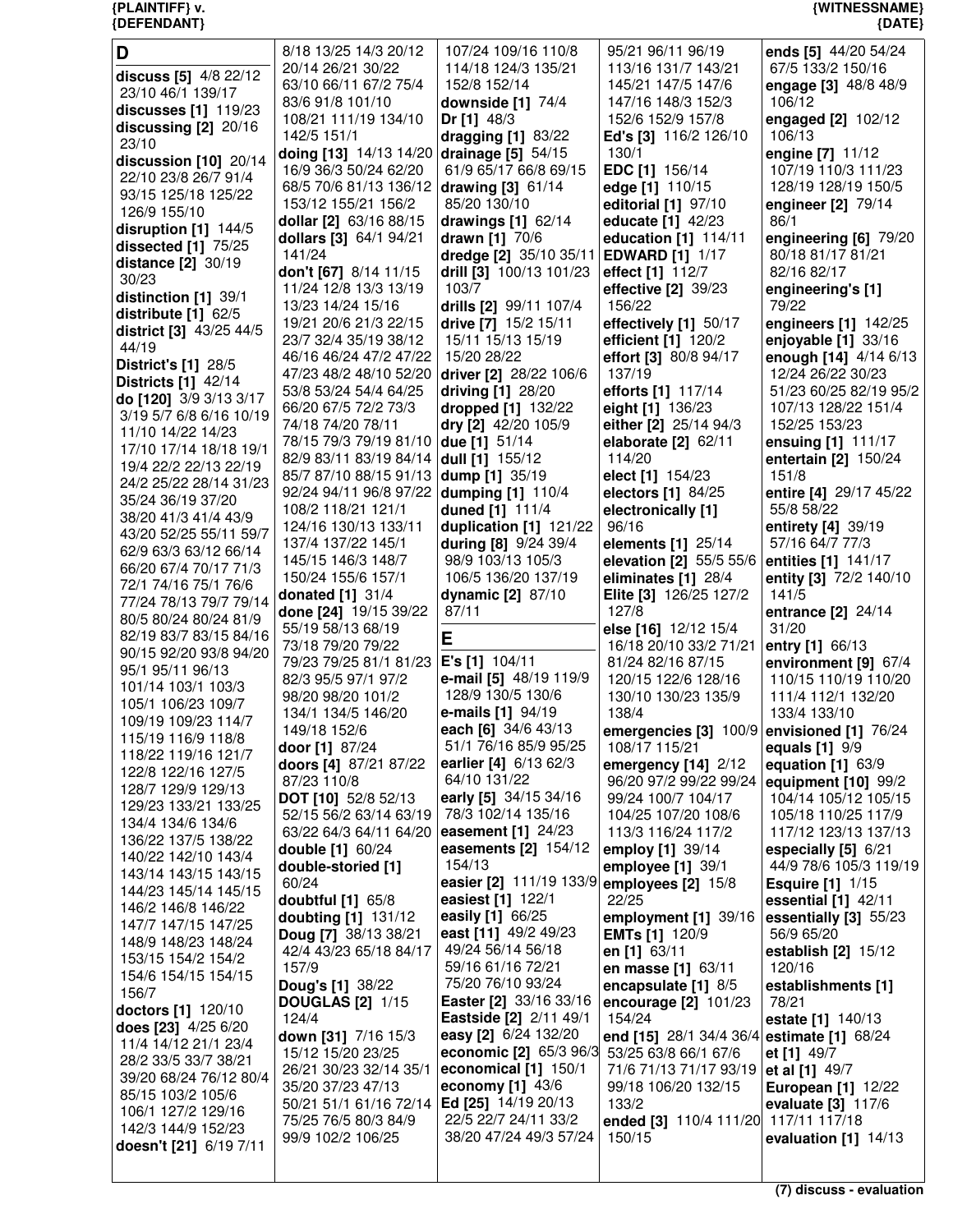| Е                                            | exist [3] 27/4 49/13                         | eyewitness [4] 117/18   FBO [2] 49/15 49/16   |                                                   | 105/22 106/6 106/24                          |
|----------------------------------------------|----------------------------------------------|-----------------------------------------------|---------------------------------------------------|----------------------------------------------|
| even [31] 9/8 12/21                          | 62/3                                         | 118/4 118/15 118/18                           | FDOT [3] 25/18 64/17                              | 107/3 107/4 107/8                            |
| 46/6 47/20 53/25 62/6                        | existed [1] 49/14                            | F                                             | 89/4                                              | 107/16 108/7 108/17                          |
| 68/16 68/19 69/15 72/2                       | existence [1] 11/12                          | F's [1] 104/11                                | feasibility [1] 61/19                             | 108/22 109/8 111/12                          |
| 77/7 77/7 77/10 79/16                        | existing [4] 27/3 27/15<br>30/12 61/5        | FAA [26] 25/2 25/6                            | features [1] 88/20<br><b>February [7] 4/8 4/9</b> | 111/21 112/6 112/13<br>112/17 112/21 112/25  |
| 83/11 87/9 92/13 94/14                       | exists [5] 27/1 54/21                        | 25/7 25/13 25/17 25/23                        | 4/18 5/3 6/8 34/1 93/22                           | 113/3 113/9 113/19                           |
| 94/18 102/20 109/13                          | 59/12 76/10 107/2                            | 25/25 26/7 26/10 28/5                         | February 15th [1]                                 | 113/25 114/11 117/22                         |
| 111/13 112/11 113/16                         | exit [4] 26/20 26/21                         | 29/7 29/8 31/24 37/19                         | 93/22                                             | 120/8 121/6 122/5                            |
| 115/7 118/18 145/13                          | 30/16 30/22                                  | 58/13 89/16 90/12 98/4                        | February 28 [2] 4/9 5/3                           | 122/23 122/25 124/7                          |
| 150/7 155/13 156/4                           | exits [5] 26/18 41/9                         | 98/5 99/8 104/6 116/9                         | February 28th [2] 4/8                             | 124/12 126/24 127/7                          |
| 156/5                                        | 100/16 149/9 149/21                          | 117/17 141/20 141/24                          | 4/18                                              | 127/11 128/22 129/24                         |
| event [11] 50/9 101/9<br>101/16 102/2 103/13 | expanded [1] 152/23                          | 150/18                                        | federal [3] 10/11 98/6                            | 130/6 130/8 130/20                           |
| 108/1 108/10 109/25                          | expanding [1] 152/21                         | FAA's [3] 26/14 26/15                         | 156/20                                            | 131/10 132/15 136/22                         |
| 112/4 113/21 128/17                          | expanse [2] 27/3 27/6                        | 28/11                                         | fee [5] 15/13 52/3                                | fire-type $[1]$ 107/8                        |
| events [3] 100/6                             | expect [4] 91/13                             | <b>FAA-certificated [1]</b>                   | 73/19 142/24 150/7                                | firefighter [1] 137/19                       |
| 107/15 122/8                                 | 104/11 139/21 154/21                         | 98/5                                          | feed [1] 60/5                                     | firefighters [1] 107/6                       |
| eventually [3] 68/21                         | expectations [1]                             | <b>FAAS</b> [1] 150/17                        | feel [7] 51/22 60/11                              | Firefighting [1] 98/9                        |
| 92/12 134/9                                  | 139/24                                       | fabulous [3] 114/12<br>147/1 155/21           | 61/1 96/22 140/2 142/2                            | firehouses [1] 106/8                         |
| ever [3] 73/18 85/2                          | expected $[2]$ 64/17                         | facet [1] 82/17                               | 155/4                                             | fires [2] 128/19 128/19                      |
| 134/13                                       | 106/1<br>expecting [2] 72/19                 | facilitate [2] 107/3                          | feeling [3] 103/9<br>140/25 145/9                 | firm [6] 51/3 145/18<br>145/23 146/25 147/23 |
| every [21] 42/12 43/1                        | 72/22                                        | 108/14                                        | fees [9] 9/12 10/24                               | 147/24                                       |
| 43/4 70/24 97/16 99/9                        | expenditure [1] 9/10                         | facilitated [1] 52/8                          | 11/25 12/13 13/14                                 | first [33] 5/10 11/12                        |
| 99/10 100/14 101/12                          | expense [1] 126/23                           | facilities [8] 19/4 46/24                     | 14/15 15/2 44/13 141/6                            | 18/21 23/8 35/16 38/18                       |
| 102/17 102/18 106/16                         | expenses [6] 6/23 7/12                       | 51/11 53/1 62/10 66/1                         | feet [5] 29/20 31/16                              | 44/15 45/21 49/13                            |
| 106/16 109/4 119/22<br>121/2 121/11 125/24   | 9/3 9/4 127/4 127/6                          | 70/22 151/2                                   | 76/16 83/22 85/24                                 | 49/17 49/25 50/14 54/5                       |
| 136/24 149/14 150/5                          | expensive $[1]$ 64/5                         | facility [20] 9/24 10/2                       | fell [3] 22/8 66/15 72/3                          | 55/18 62/18 73/6 73/7                        |
| everybody [6] 113/13                         | experience [3] 107/7                         | 47/12 49/23 49/24 52/2                        | <b>Fellow</b> [1] 44/1                            | 74/22 75/13 76/2 79/14                       |
| 120/15 126/19 126/22                         | 110/16 110/19                                | 52/4 52/9 52/19 52/20                         | felt [3] 26/1 107/18                              | 80/14 92/8 94/9 98/3                         |
| 130/12 154/3                                 | experienced [2] 82/19                        | 53/3 57/6 59/24 63/1                          | 147/5                                             | 102/12 111/16 112/23                         |
| everyday $[2]$ 44/7                          | 134/14                                       | 69/14 74/6 74/14 99/19<br>150/22 150/25       | fence [1] 29/20                                   | 114/13 115/9 120/19                          |
| 129/22                                       | experts [2] 117/24<br>121/25                 | fact [7] 8/1 72/22 80/22 few [11] 11/12 49/16 | fencing [1] 25/4                                  | 131/6 150/10<br>first-time $[1]$ 150/10      |
| everyone $[6]$ 12/12                         | explain [3] 20/3 46/1                        | 94/12 101/13 114/12                           | 84/18 97/4 97/9 103/5                             | fiscal [3] 44/15 44/18                       |
| 33/13 33/15 83/15                            | 46/2                                         | 153/14                                        | 109/5 109/6 110/23                                | 56/5                                         |
| 101/10 103/13                                | explanation [2] 37/21                        | factor [1] 82/4                               | 111/5 143/24                                      | fisherman $[1]$ 124/6                        |
| everything [10] 57/17                        | 131/8                                        | facts [4] 34/25 118/9                         | FHP [1] 106/23                                    | fit [5] 47/18 47/20 83/6                     |
| 64/3 73/20 87/15 90/2                        | explored [1] 137/21                          | 134/8 134/9                                   | field [5] 11/16 33/23                             | 94/13 134/11                                 |
| 98/18 98/19 118/15<br>134/6 146/22           | exponential [1] 33/22                        | factual [1] 123/5                             | 105/19 106/19 106/21                              | <b>Fitness [2] 87/2 87/12</b>                |
| exactly [4] 17/21 71/24                      | exponentially [1]                            | failed [1] 7/4                                | <b>Fields [1] 48/3</b>                            | fits [1] 68/4                                |
| 93/18 111/14                                 | 129/10                                       | failing [1] 134/4                             | figure [1] 68/18                                  | five [15] 35/15 45/15                        |
| example [11] 32/11                           | express [2] 39/21 71/7                       | failures [1] 134/1                            | figured [2] 66/17                                 | 55/16 63/25 64/2 67/1                        |
| 35/20 86/18 88/22                            | extended $[1]$ 58/20                         | fair [1] 22/17                                | 111/18                                            | 68/8 73/16 75/8 96/15                        |
| 91/22 99/21 141/19                           | extending $[1]$ 55/24<br>extension [1] 81/13 | fall [1] 102/14<br>falling [1] 121/16         | filled [1] 144/3<br>finally [2] 95/25 106/20      | 104/5 105/14 116/12<br>132/13 132/15         |
| 142/22 143/8 148/1                           | extent [2] 57/15 112/3                       | falls [1] 20/13                               | <b>financial</b> $[10]$ $2/5$ $6/6$               | five-acre [1] 73/16                          |
| 154/1                                        | external [2] 129/24                          | familiar [3] 35/13 47/9                       | 6/7 6/14 7/9 16/22 17/1                           | five-mile [1] 35/15                          |
| examples [1] 142/14                          | 130/8                                        | 86/19                                         | 17/14 52/11 140/23                                | fixed [4] 8/2 15/6 15/9                      |
| excellent [3] 146/18                         | extinguisher [2] 129/1                       | family [2] 34/1 34/6                          | find [4] 71/11 71/19                              | 18/5                                         |
| 150/22 151/5<br>except [2] 5/3 73/25         | 129/5                                        | far [9] 9/2 25/11 26/21                       | 77/8 106/24                                       | FL [2] 1/15 1/23                             |
| exception [1] 26/17                          | extinguishers [5]                            | 54/7 98/4 98/14 103/24                        | finding [4] 49/8 49/9                             | flat [1] 124/1                               |
| exclusive $[1]$ 52/18                        | 128/22 129/2 129/6                           | 107/5 111/2                                   | 50/22 141/14                                      | flavor [1] 103/14                            |
| excuse [4] 7/6 27/22                         | 129/24 130/8                                 | Far 139 [1] 103/24                            | findings [1] 141/1                                | fledged [1] 151/7                            |
| 40/24 61/6                                   | extinguishing [1] 99/3                       | FAR Part 139 [2] 98/14                        | fine [3] 28/7 47/6 72/14 flexibility [1] 75/7     |                                              |
| excused [1] 41/1                             | extra [3] 9/18 114/15                        | 107/5<br>fashion [3] 95/3 95/5                | finish [2] 16/22 86/3                             | fliers [1] 150/10                            |
| execute [2] 66/18                            | 128/11<br>extract [2] 114/17                 | 95/7                                          | finished $[1]$ 41/24<br>finishing [1] 61/11       | flight [4] 114/1 124/8<br>128/5 150/24       |
| 81/18                                        | 134/17                                       | fast [2] 79/19 115/17                         | fire [63] $60/4$ 61/12                            | flights [1] 12/21                            |
| executive $[5]$ 1/17                         | extreme [2] 28/1 29/18                       | faster [5] 83/17 83/18                        | 61/13 61/22 62/6 62/12                            | flip [1] 134/21                              |
| 140/4 144/11 144/11                          | extremely [2] 63/9                           | 85/14 95/11 101/20                            | 98/25 99/12 99/13                                 | Florida [14] 1/5 39/12                       |
| 145/20                                       | 71/17                                        | fault [2] 120/8 124/10                        | 101/16 102/9 102/19                               | 39/20 42/9 42/13 42/19                       |
| exempt [1] 116/7<br>exercise [1] 100/19      | extremes [1] 74/18                           | favor [5] 5/22 40/18                          | 102/24 103/18 103/22                              | 44/4 52/8 52/13 52/15                        |
| exercises [1] 105/22                         | eye [1] 33/19                                | 41/12 45/8 139/5                              | 103/24 104/8 104/12                               | 63/14 63/22 149/25                           |
| exhausted [1] 110/24                         | eyes [1] 128/11                              | favorable [1] 66/13                           | 104/22 105/7 105/13                               | 158/3                                        |
|                                              |                                              |                                               |                                                   |                                              |

**(8) even - Florida**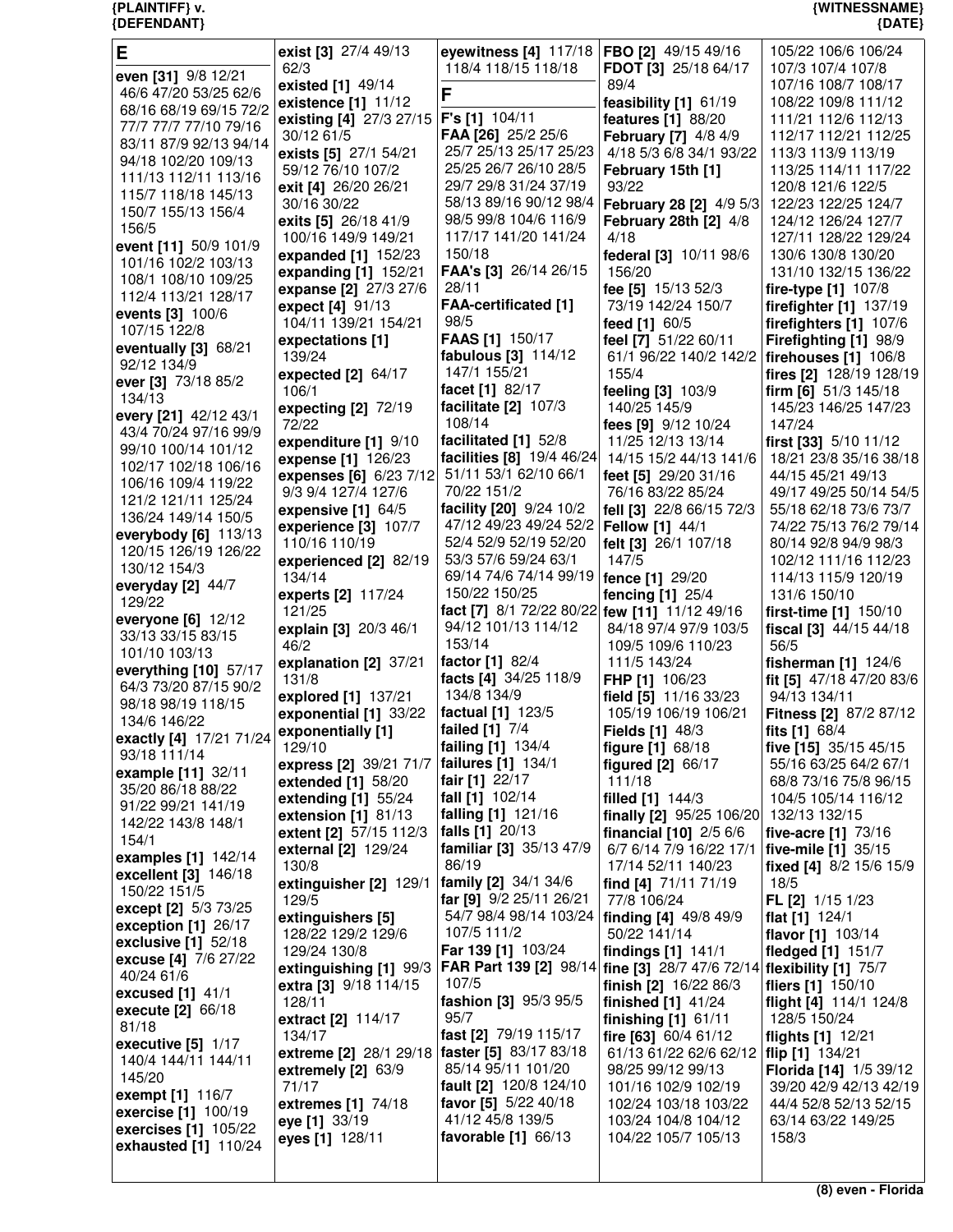| F                           | front [8] 71/17 85/6     | geometry [1] 27/12      | 59/23 60/19 61/9 61/14  | 86/22 89/17 92/19 93/1      |
|-----------------------------|--------------------------|-------------------------|-------------------------|-----------------------------|
|                             | 85/11 85/13 88/13        | geotech [2] 68/18       | 63/14 64/5 64/11 65/1   | 94/5 94/22 96/22            |
| <b>Florida DOT [5] 52/8</b> |                          |                         |                         |                             |
| 52/13 52/15 63/14           | 88/24 132/7 134/8        | 81/10                   | 65/15 67/9 74/12 74/24  | 102/11 107/23 111/18        |
| 63/22                       | front-load $[3]$ 85/6    | get [122] 7/14 7/22 8/2 | 75/4 79/2 79/12 81/5    | 112/17 112/24 116/8         |
|                             | 85/11 88/13              | 10/15 11/1 11/1 13/23   | 81/15 81/20 83/3 85/6   | 121/24 129/1 129/2          |
| Florida's [2] 42/21         | <b>FTEs [1] 15/7</b>     | 19/3 20/9 20/14 20/23   | 85/25 87/3 90/5 90/21   | 129/5 129/23 138/1          |
| 42/24                       | fuel [4] 98/20 99/16     | 25/14 26/21 29/11       | 91/13 92/9 94/6 97/8    | 154/16                      |
| flow [1] 62/8               |                          |                         |                         |                             |
| flown [1] 98/11             | 99/19 109/18             | 29/15 34/7 35/22 37/20  | 97/10 101/18 101/20     | gotten [4] 23/16 34/10      |
| flying [1] 151/3            | fuels [1] 107/9          | 48/18 50/3 52/15 53/18  | 102/2 107/11 110/21     | 124/12 153/7                |
|                             | full [8] 44/18 44/18     | 54/15 56/9 60/6 60/11   | 112/6 114/1 115/10      | govern [1] 78/15            |
| focus [3] 80/18 99/25       | 100/13 100/18 108/6      | 60/12 60/22 60/25 61/1  | 116/17 135/7 142/11     | governance [1] 154/22       |
| 117/12                      | 108/17 108/23 151/7      | 61/9 62/11 62/23 63/17  | 143/22 149/5 151/15     |                             |
| focuses [1] 147/11          |                          |                         |                         | governed [4] 78/14          |
| focusing [1] 79/11          | full-blown [4] 100/13    | 63/19 63/23 64/1 64/3   | 151/16 151/17 157/1     | 78/18 79/3 153/7            |
|                             | 108/6 108/17 108/23      | 64/9 64/11 64/25 65/2   | goal [2] 117/5 122/1    | government [2] 10/11        |
| fold [1] 63/3               | full-fledged $[1]$ 151/7 | 65/5 65/6 66/5 66/7     | God [1] 12/23           | 71/3                        |
| folks [3] 96/24 106/13      | fun [2] 44/23 151/16     | 66/9 67/9 67/15 68/14   | goes [6] 55/25 61/17    | governmental [2]            |
| 128/15                      |                          |                         | 97/15 103/11 136/19     | 140/9 142/8                 |
| follow [2] 35/2 61/18       | fund [1] 146/6           | 68/16 68/19 71/24 73/1  |                         |                             |
| following $[4]$ 26/7        | <b>Fundamentally</b> [1] | 73/1 73/11 79/24 81/5   | 145/12                  | gracious $[1]$ 4/14         |
|                             | 72/9                     | 81/8 81/17 81/17 81/20  | going [102] 4/8 6/8 7/4 | grain [1] 118/18            |
| 101/9 114/5 122/8           | fundamentals [1]         | 81/25 83/11 83/20 86/3  | 7/14 8/24 15/2 15/3     | grand [1] 83/6              |
| follows [1] 54/18           | 109/9                    | 89/1 89/4 89/8 90/1     | 15/13 20/15 21/4 23/9   | grant [5] 25/13 25/16       |
| food [1] 96/5               |                          | 90/24 91/7 94/17 94/19  |                         |                             |
| foot [7] 59/14 60/17        | funded [3] 25/9 56/1     |                         | 23/24 23/25 25/3 26/23  | 25/19 33/5 55/17            |
| 85/21 85/23 93/25 94/4      | 115/6                    | 95/2 95/5 97/1 100/9    | 28/17 28/18 34/4 35/9   | granted [1] 49/15           |
| 94/6                        | funds [3] 25/20 56/2     | 100/21 102/19 103/3     | 36/1 36/17 36/19 37/12  | grants [4] 25/2 25/14       |
|                             | 146/8                    | 103/9 104/24 107/24     | 37/14 38/22 41/4 44/10  | 141/2 141/25                |
| footage [2] 60/20           | further [7] 33/1 40/1    | 108/21 109/12 109/16    | 49/18 50/10 50/13 57/7  | graphic [1] 55/13           |
| 60/23                       | 51/5 58/11 79/15 111/2   | 109/20 109/22 110/11    |                         |                             |
| force [2] 128/7 129/11      |                          |                         | 60/13 61/22 68/12       | graphics $[1]$ 54/4         |
| foreclosure [1] 71/23       | 145/16                   | 110/23 110/23 110/25    | 68/15 71/1 71/7 74/5    | grass [1] 100/24            |
|                             | future [7] 40/5 61/12    | 112/6 113/1 113/12      | 74/6 74/10 74/13 74/19  | grateful [1] 136/12         |
| foregoing [1] 158/8         | 75/23 81/1 97/17         | 114/23 115/6 118/14     | 74/22 74/25 75/14       | gray [1] 30/4               |
| foregone [1] 141/23         | 122/17 151/9             | 118/15 120/15 121/16    | 76/25 77/20 79/6 79/18  | great [15] 36/13 64/20      |
| forever [1] 39/11           |                          | 122/4 122/17 122/24     | 81/17 81/20 81/24       | 88/10 101/25 102/11         |
| <b>forgot [1]</b> 100/23    | G                        | 124/13 131/10 132/18    | 82/19 82/20 83/20 84/5  | 103/1 114/9 121/21          |
| form [2] 108/7 119/3        |                          |                         |                         |                             |
| formal [3] 50/1 50/6        | G5 [1] 77/6              | 132/20 133/3 133/6      | 84/18 84/20 84/23       | 122/9 122/12 128/23         |
| 142/9                       | GA [9] 24/20 102/23      | 133/9 134/9 135/25      | 84/24 85/5 85/19 85/20  | 131/8 136/2 146/24          |
|                             | 127/9 128/1 129/4        | 137/3 137/11 137/25     | 85/25 86/5 86/9 86/17   | 150/15                      |
| formed [1] 124/15           | 135/1 135/3 135/5        | 146/19 152/6 154/16     | 87/18 87/19 89/21       | green [4] 1/10 146/7        |
| Fort [1] 15/23              | 135/6                    | 154/25 156/3            | 93/18 94/20 103/15      | 149/9 150/13                |
| Fort Pierce [1] 15/23       | gallons [1] 44/20        | gets [7] 85/14 96/18    | 107/1 107/20 108/4      | grew [1] 65/19              |
| forth [1] 75/2              | game [2] 36/11 134/16    |                         | 110/17 112/3 113/11     |                             |
| forthcoming [1] 20/1        |                          | 101/10 103/13 109/19    |                         | ground [2] 66/3 69/6        |
| fortunate [1] 140/18        | gas [2] 149/23 151/20    | 120/5 143/21            | 113/12 115/4 116/16     | grounds [1] 10/3            |
| fortunately [2] 110/5       | gate [8] 106/16 106/24   | getting [11] 29/13      | 119/2 120/11 121/15     | group [10] 1/15 4/13        |
|                             | 112/10 112/18 112/20     | 51/20 61/12 68/25       | 121/15 125/25 126/5     | 4/22 25/25 27/10 50/2       |
| 110/9                       | 113/2 113/9 113/17       | 109/7 110/17 116/3      | 126/7 128/18 131/2      | 70/10 85/5 121/21           |
| forward [6] 46/5 85/21      | gates [2] 25/4 115/15    | 118/13 130/7 132/25     | 133/5 133/21 133/25     | 151/18                      |
| 91/13 115/4 136/15          |                          |                         |                         |                             |
| 139/4                       | gave [4] 4/13 92/8       | 154/17                  | 136/23 137/8 142/13     | groups [3] 149/19           |
| fosters [1] 151/18          | 152/9 156/6              | give [14] 8/24 22/15    | 143/13 143/14 143/25    | 150/10 150/20               |
|                             | gear [2] 107/24 108/19   | 50/24 70/6 96/14 97/14  | 148/20 156/7            | Grove [1] 1/15              |
| four [11] 55/16 55/16       | general [24] 2/14 9/10   | 124/20 125/24 128/22    | golf [1] 36/11          | grown [1] 145/10            |
| 68/8 75/8 78/1 78/5         | 9/23 13/24 35/8 60/7     | 143/9 146/4 151/6       | gone [3] 134/13 152/2   | growth [4] 33/22 34/20      |
| 84/13 84/15 85/5            | 69/15 77/4 86/20 90/15   | 152/7 152/7             | 156/6                   | 44/10 76/24                 |
| 115/11 121/24               |                          |                         |                         |                             |
| four-minute [1] 115/11      | 90/17 106/14 111/25      | given [3] 19/9 96/1     | good [28] 12/14 14/10   | Grumman [18] 24/22          |
| fours [1] 141/21            | 123/12 123/14 128/9      | 108/1                   | 33/3 33/3 35/18 36/21   | 31/18 49/20 49/23 50/4      |
|                             | 128/17 129/12 129/16     | gives [3] 23/22 54/8    | 36/23 68/10 74/2 82/4   | 50/5 50/8 50/12 51/18       |
| fourth [1] 155/16           | 130/5 130/19 148/21      | 109/25                  | 83/3 89/18 93/5 102/10  | 52/9 52/13 53/15 59/8       |
| <b>Fox [1] 114/4</b>        | 149/3 152/4              | giving [4] 19/6 22/14   | 102/10 115/7 120/7      | 59/9 60/3 60/6 61/25        |
| frame [1] 121/14            | generalizing [1] 89/25   | 131/8 141/22            | 120/16 120/22 123/23    | 76/6                        |
| frankly [3] 63/24 72/22     | generally [3] 46/24      |                         |                         |                             |
| 153/1                       |                          | glad [4] 123/9 139/18   | 129/16 143/10 143/21    | Guana [1] 36/4              |
| free [1] 13/11              | 103/2 122/7              | 147/10 149/1            | 148/14 151/18 151/24    | <b>Guana River [1] 36/4</b> |
| freed [1] 64/1              | generated [1] 12/15      | glasses $[1]$ $7/15$    | 153/15 155/3            | guard [1] 72/18             |
|                             | gentleman [1] 112/16     | go [65] 4/3 6/10 11/24  | goodness [2] 155/15     | guess [8] 30/14 66/6        |
| freeing [1] 76/7            | genuinely [1] 73/3       | 13/13 15/3 16/2 18/1    | 156/1                   | 66/7 79/16 86/7 88/2        |
| frequently [2] 106/4        | geographically [2]       | 24/10 24/13 30/9 36/13  | got [30] 12/4 12/23     | 149/6 150/23                |
| 137/23                      | 76/11 76/12              | 37/23 38/17 50/11 54/7  | 31/8 36/18 54/3 72/4    | guidance [1] 26/15          |
| <b>Friday [1] 33/24</b>     | geography [1] 109/1      | 55/12 56/23 59/3 59/22  | 72/23 73/2 81/24 85/9   | guide [1] 111/15            |
| friend [2] 40/3 149/13      |                          |                         |                         |                             |
|                             |                          |                         |                         |                             |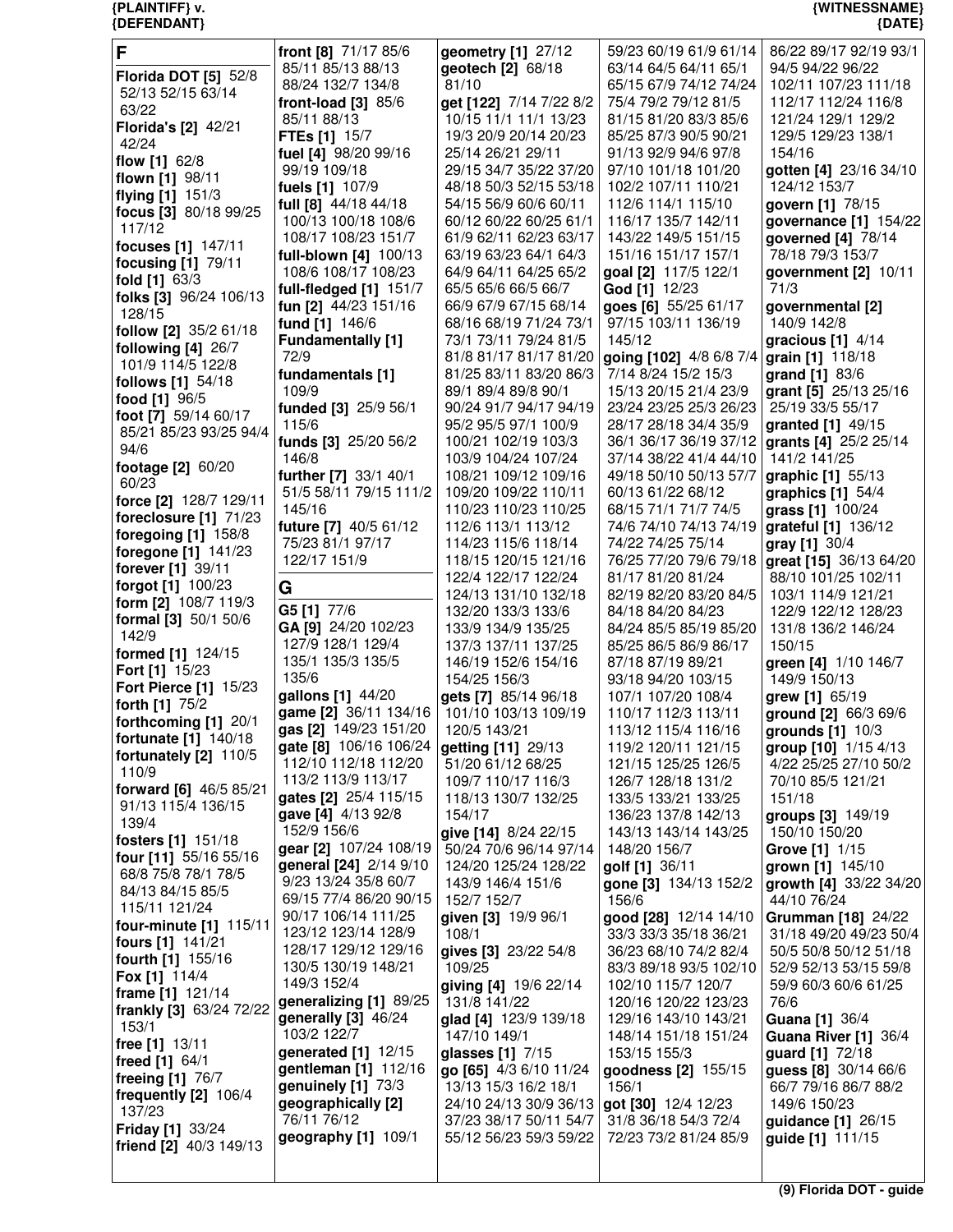| G                                       | 34/10 38/25 39/3 39/13   helping [1] 105/24 |                           | holdover [1] 30/25        | I'll [19] 20/23 22/2         |
|-----------------------------------------|---------------------------------------------|---------------------------|---------------------------|------------------------------|
|                                         | 39/22 42/19 44/11                           | helps [1] 85/13           | <b>Holesko's [1] 14/4</b> | 33/17 36/6 36/13 42/6        |
| Gun [1] 55/22                           | 47/23 48/7 50/5 50/13                       | Henry [1] 33/11           | holistically [1] 95/18    | 49/12 57/11 73/5 75/17       |
| guys [13] 36/25 72/13                   |                                             |                           |                           |                              |
| 93/5 94/2 107/25                        | 52/2 56/2 56/7 60/10                        | her [9] 39/4 39/11        | home [4] 33/25 34/1       | 75/19 85/7 93/12 97/9        |
| 113/25 116/22 122/5                     | 63/5 64/8 65/18 72/7                        | 41/10 124/22 136/3        | 49/8 49/9                 | 103/22 130/3 139/12          |
|                                         | 75/3 76/5 78/24 81/24                       | 136/4 136/8 136/8         | homes [2] 34/6 50/22      | 144/7 144/7                  |
| 132/6 149/1 153/12                      |                                             |                           |                           |                              |
| 154/17 154/24                           | 82/3 82/18 87/5 89/10                       | 139/3                     | <b>homework [1] 36/20</b> | I'm [85] $7/14$ 10/25        |
|                                         | 94/5 94/8 94/25 98/16                       | herd [1] 94/22            | honored [1] 128/4         | 14/21 16/11 16/24            |
| Н                                       | 101/15 103/2 105/13                         | <b>herding [1] 86/2</b>   | hooked [1] 111/22         | 18/18 19/16 21/9 22/17       |
|                                         | 106/11 107/16 109/4                         | here [71] 4/10 9/1        | hope [7] 33/12 33/15      | 23/24 24/17 25/3 26/23       |
| had [62] 8/23 18/22                     |                                             |                           |                           |                              |
| 29/22 29/24 33/15                       | 112/12 139/19 140/24                        | 10/22 12/21 23/24 27/6    | 84/14 91/7 114/5 114/5    | 31/10 33/3 33/3 36/12        |
| 45/21 50/6 50/7 55/19                   | 141/6 145/10 145/22                         | 32/3 32/9 32/14 32/18     | 142/23                    | 36/17 36/19 37/15 38/7       |
|                                         | 149/5 152/14 153/7                          | 32/24 37/7 38/7 43/21     | hopefully [4] 35/23       | 41/13 43/23 43/24 46/9       |
| 62/3 62/4 70/9 70/11                    | hashed [1] 27/12                            | 47/23 49/21 50/19         | 62/8 136/14 137/11        | 46/25 47/9 49/18 50/19       |
| 70/12 72/1 72/7 87/2                    |                                             |                           |                           |                              |
| 87/6 87/23 88/2 93/11                   | hashmarks [1] 27/13                         | 53/18 53/21 55/1 56/8     | <b>hoping [1] 97/3</b>    | 50/24 52/19 56/21            |
| 93/16 97/8 106/15                       | hasn't [1] 140/11                           | 58/10 60/7 60/14 63/15    | hopper [1] 35/11          | 57/25 58/4 62/17 67/13       |
|                                         | <b>hatched</b> [1] 30/7                     | 71/9 78/19 80/11 80/25    | hoses [1] 129/7           | 68/1 72/1 75/14 76/9         |
| 107/15 108/11 108/21                    | hats [2] 146/19 146/20                      | 83/13 83/16 86/22 87/8    |                           | 76/14 77/13 79/11            |
| 110/3 110/8 110/16                      |                                             |                           | hospital [1] 120/10       |                              |
| 112/5 112/6 116/11                      | have [237]                                  | 95/4 96/8 99/9 102/19     | hot [4] 26/6 26/6 26/13   | 80/13 80/13 80/16            |
|                                         | haven't [2] 13/5 23/16                      | 103/5 107/3 107/12        | 28/4                      | 83/12 88/4 88/21 91/17       |
| 120/16 124/20 128/13                    | having [11] 51/23                           | 107/21 112/9 112/15       | hour [1] 137/4            | 91/17 91/18 93/5 93/5        |
| 130/5 131/22 131/25                     |                                             |                           |                           |                              |
| 132/5 132/5 132/15                      | 107/19 134/8 143/3                          | 112/16 112/23 113/21      | <b>hourly</b> [1] 15/8    | 93/7 93/10 97/3 112/2        |
| 133/19 133/23 134/1                     | 143/6 143/13 144/5                          | 114/1 114/2 115/7         | hours [8] 9/24 10/11      | 112/3 113/17 116/22          |
|                                         | 144/6 153/10 153/13                         | 120/14 121/23 123/14      | 26/2 105/3 127/10         | 118/21 119/25 120/1          |
| 135/4 135/13 136/2                      | 155/24                                      | 123/22 124/24 127/8       | 136/20 136/23 137/6       | 121/22 127/25 128/14         |
| 136/4 136/22 136/25                     |                                             |                           |                           |                              |
| 138/21 139/14 139/17                    | Hay [3] 127/19 127/23                       | 128/10 129/10 132/13      | house [2] 60/1 143/3      | 128/24 129/3 131/17          |
| 141/14 143/1 146/23                     | 149/7                                       | 134/3 136/25 137/2        | how [51] 8/1 19/6         | 134/11 135/19 136/11         |
|                                         | hazmat [2] 100/3                            | 137/15 140/11 140/19      | 30/14 30/15 36/11         | 139/17 142/13 143/20         |
| 147/6 148/3 150/11                      | 109/18                                      | 141/7 143/24 147/13       | 42/23 51/15 56/14         | 145/1 145/16 146/10          |
| 153/21 154/9                            |                                             |                           |                           |                              |
| half [5] 59/1 76/17                     | he [27] 17/17 20/13                         | 150/3 150/22 153/19       | 60/10 60/11 60/13         | 146/12 147/10 148/20         |
| 83/12 133/1 133/4                       | 20/14 20/15 22/4 22/5                       | 154/8                     | 64/16 65/21 65/22 66/3    | 149/1 151/1 156/4            |
|                                         | 22/7 22/8 22/12 22/13                       | Here's [1] 73/19          | 70/7 75/1 76/24 77/23     | I've [22] 5/14 5/17          |
| half-built [1] 83/12                    | 47/22 47/22 47/23                           | hereby [2] 39/20 43/9     | 78/24 79/17 83/7 87/6     | 24/19 31/11 51/21            |
| hallmark [1] 39/11                      |                                             |                           | 94/19 95/5 97/1 97/1      | 55/19 71/8 74/18 94/17       |
| hand [1] 75/13                          | 47/25 48/7 83/17 89/24   heroes [1] 117/3   |                           |                           |                              |
| handle [6] 74/2 83/7                    | 91/22 106/5 113/2                           | hey [4] 33/12 126/4       | 97/12 98/19 98/20         | 101/2 116/8 127/24           |
| 99/19 139/21 145/18                     | 130/9 134/25 145/22                         | 130/7 131/20              | 98/21 103/2 103/3         | 129/1 129/2 129/5            |
|                                         | 149/5 149/5 149/6                           | hi [1] 36/24              | 105/25 106/2 109/11       | 137/1 138/1 139/23           |
| 146/9                                   | 151/1                                       | high [7] 9/4 26/18        | 109/15 113/23 115/8       | 145/21 147/4 147/4           |
| <b>handles</b> [1] 77/6                 |                                             |                           |                           |                              |
| handling [1] 146/21                     | he's [5] 37/16 72/24                        | 26/20 30/22 63/9          | 124/11 124/11 130/7       | 149/18                       |
| handwrote [1] 152/8                     | 72/25 94/5 129/23                           | 134/14 141/1              | 132/18 134/16 134/17      | <b>Iceland</b> [1] 12/22     |
|                                         | head [2] 72/13 140/11                       | high-level [1] 134/14     | 137/8 137/12 143/12       | idea [23] 28/19 46/19        |
| hang [1] 110/12                         | headaches [1] 73/23                         | high-speed [3] 26/18      | 146/20 153/6 155/1        | 50/24 54/8 54/16 62/24       |
| hangar [9] 56/16 56/17                  |                                             |                           |                           |                              |
| 56/18 62/6 68/6 77/3                    | healthiest [1] 110/23                       | 26/20 30/22               | however $[8]$ 52/12       | 70/7 102/10 102/10           |
| 93/25 112/15 128/14                     | <b>healthy [2]</b> 35/5 43/6                | higher [1] 141/5          | 56/16 60/15 76/7 85/5     | 102/11 103/1 114/12          |
|                                         | hear [6] 21/24 24/2                         | highlight [1] 50/19       | 96/25 122/13 152/11       | 120/7 120/16 121/13          |
| hangars [13] 59/19                      | 28/18 46/6 118/8 131/8                      | <b>Highway [2] 29/19</b>  | huge [3] 63/19 140/7      | 122/12 123/23 133/19         |
| 60/17 60/19 67/11                       |                                             |                           |                           |                              |
| 67/18 67/25 76/14                       | heard [4] 24/19 60/1                        | 34/17                     | 140/17                    | 146/18 146/24 147/21         |
| 76/15 77/5 77/23 77/24                  | 93/15 133/23                                | Highway 16 [1] 34/17      | huh [9] 8/17 10/14        | 151/5 151/24                 |
| 95/14 128/23                            | hearing [1] 126/19                          | hijacking [1] 100/4       | 12/19 17/12 20/8 64/15    | ideal [2] 139/19 139/19      |
|                                         | heart [2] 135/3 147/6                       | him [3] $22/7$ 23/5 38/12 | 67/16 97/21 155/19        | <b>ideas</b> [4] 80/15 93/19 |
| hangs [1] 64/20                         |                                             |                           | Huh-uh [1] 17/12          |                              |
| hangups [1] 150/12                      | heartfelt [1] 39/21                         | hire [1] 82/20            |                           | 147/21 150/15                |
| happen [8] 35/19 56/20 heck's [1] 28/18 |                                             | his [9] 48/9 72/25        | hundred $[4]$ 15/22       | identify [1] 76/16           |
| 68/13 71/8 71/8 79/19                   | hel [1] 137/14                              | 99/17 99/17 112/24        | 59/13 111/10 141/24       | illustration $[1]$ 111/9     |
|                                         | held [2] 1/3 26/1                           | 113/2 128/25 130/9        | <b>hurting [1] 102/6</b>  | illustrative $[1]$ 60/9      |
| 83/9 83/10                              | helicopter [1] 137/15                       | 130/10                    | <b>hush</b> $[1]$ 60/1    | imagine [1] 141/13           |
| <b>happened [6] 108/6</b>               |                                             |                           |                           |                              |
| 126/8 131/24 137/1                      | helicopters [1] 132/21                      | history [1] 35/16         | hybrid [4] 65/11 85/17    | <b>immediate</b> [1] 108/20  |
| 152/3 154/11                            | hell [1] 132/20                             | hit [1] 97/3              | 86/15 90/22               | immediately [5] 51/25        |
|                                         | Hello [1] 33/12                             | hits [1] 133/3            | hybridize [1] 88/6        | 59/15 103/20 105/18          |
| happens [1] 136/20                      | help $[16]$ 43/5 43/13                      | Hmm [2] 14/2 138/18       | <b>hydrants</b> [1] 105/7 | 110/22                       |
| happy [3] 36/7 95/20                    |                                             |                           |                           |                              |
| 151/14                                  | 82/25 92/3 108/24                           | hog [1] 74/19             |                           | <b>impacts</b> [1] 65/4      |
| hard [1] 78/7                           | 109/13 111/6 117/13                         | hold [7] 23/12 27/5       |                           | implication [1] 97/25        |
| <b>harm</b> [1] $144/5$                 | 120/15 124/11 136/3                         | 27/19 27/19 75/14         | l'd [10] 46/18 47/19      | importance [1] 42/16         |
|                                         | 137/12 137/18 142/15                        | 130/14 139/16             | 51/7 100/9 126/22         | importantly [1] 44/19        |
| has [57] 9/7 9/13 9/23                  | 148/12 154/18                               | holding $[2]$ 51/9        | 132/9 136/14 139/16       | impose [1] 87/19             |
| 11/23 19/4 19/8 19/15                   |                                             |                           | 149/17 151/8              |                              |
| 19/25 25/23 28/4 31/3                   | helpful [1] 105/13                          | 145/13                    |                           | impossible [1] 110/14        |
|                                         |                                             |                           |                           |                              |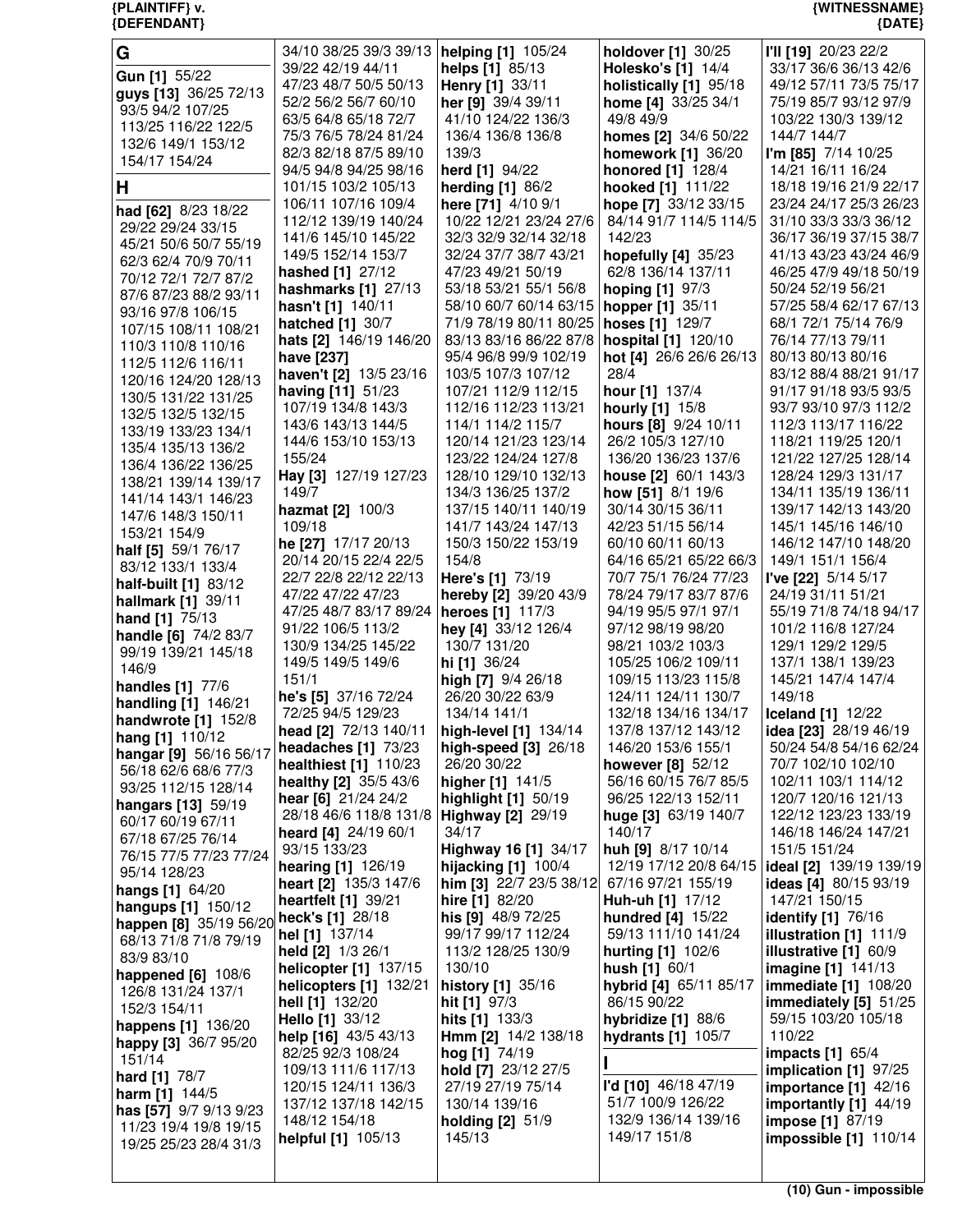| I                              | infrastructure [18]         | 106/23 133/22                           | 122/9 123/15 123/17        | 77/7 77/8 78/19 80/18       |
|--------------------------------|-----------------------------|-----------------------------------------|----------------------------|-----------------------------|
|                                | 34/21 65/14 66/5 68/15      | investment $[2]$ $71/16$                | 123/22 123/23 131/8        | 84/18 88/21 89/24           |
| impression $[2]$ 4/13          |                             |                                         |                            |                             |
| 134/10                         | 68/24 68/25 69/8 74/25      | 133/6                                   | 131/16 132/20 133/4        | 90/19 92/1 93/6 94/3        |
|                                | 78/20 79/15 79/21           | involve [1] 107/9                       | 133/5 136/20 137/3         | 95/1 96/2 96/5 96/17        |
| impressive $[1]$ 12/17         | 80/19 84/9 85/11 85/19      | involved [14] 35/4 46/4                 | 137/3 140/24 140/25        | 97/14 97/19 100/8           |
| improve [3] 115/7              |                             |                                         |                            |                             |
| 117/14 129/10                  | 85/24 86/13 86/23           | 66/2 70/25 71/9 78/14                   | 144/4 145/5 147/3          | 100/20 101/24 102/1         |
|                                | <b>ingredient [2] 126/1</b> | 100/2 100/19 109/15                     | 147/3 149/23 150/4         | 103/7 107/23 109/5          |
| improved [1] 117/19            | 126/2                       | 113/13 122/6 125/21                     | 150/4 152/13 153/22        | 113/22 116/4 116/12         |
| improvement [1] 117/7          |                             |                                         |                            |                             |
| improvements [3] 86/4          | initial [1] 113/9           | 141/6 143/5                             | 156/14                     | 118/22 119/23 120/5         |
|                                | initiated [1] 111/13        | involves [4] 22/11                      | item [14] 6/23 9/12        | 120/9 120/17 123/10         |
| 86/6 86/10                     | injured [1] 124/5           | 49/20 50/16 101/5                       | 19/20 19/23 20/3 20/24     | 124/20 125/6 125/7          |
| improving [1] 61/7             |                             |                                         |                            |                             |
| inappropriate [1]              | injuries [1] 110/10         | is [340]                                | 23/16 23/20 23/21 24/7     | 126/3 126/4 127/14          |
|                                | ink [2] 18/23 45/23         | island [3] 58/13 58/16                  | 45/18 52/23 91/12          | 127/16 130/19 131/7         |
| 47/16                          | inked [1] 78/2              | 59/3                                    | 141/15                     | 131/24 132/9 136/5          |
| inception $[1]$ $9/7$          |                             |                                         |                            |                             |
| incident [5] 122/3             | input [6] 79/4 79/5         | <b>islands</b> [1] 12/18                | items [5] 2/9 24/13        | 136/18 136/18 140/5         |
|                                | 79/8 92/24 101/10           | isn't [4] 14/9 69/20                    | 38/18 73/7 80/25           | 140/24 143/8 144/7          |
| 122/14 125/25 128/6            | 129/13                      | 123/5 150/25                            | its [8] 9/7 9/9 39/21      | 145/6 152/4 153/3           |
| 132/17                         |                             |                                         |                            |                             |
| incidentally [1] 94/1          | inputs [1] 82/21            | issue [24] 3/23 4/7                     | 51/25 55/17 59/16          | 153/9 157/4                 |
|                                | insanely [2] 29/16          | 14/25 20/11 22/23 34/5                  | 84/23 140/11               | <b>JUSTIN [5] 1/11 16/3</b> |
| incidents [1] 119/24           | 105/13                      | 44/22 52/21 72/9 74/17                  | itself [2] 60/3 65/13      | 75/18 77/13 156/17          |
| include [8] 61/2 66/11         |                             |                                         |                            |                             |
| 68/25 100/3 117/17             | inside [3] 114/20           | 75/1 81/10 81/12 83/2                   | J                          | Κ                           |
|                                | 128/23 147/18               | 83/2 88/5 88/7 92/1                     |                            |                             |
| 122/2 129/12 130/19            | inspect [1] 105/6           | 92/22 112/8 121/4                       | Jacksonville [3] 15/24     | keep [7] 9/6 23/2 38/1      |
| included [2] 25/11             |                             |                                         |                            |                             |
| 113/15                         | <b>inspected</b> [1] 103/19 | 142/5 147/12 149/10                     | 16/1 16/2                  | 51/7 67/6 103/21 110/5      |
|                                | inspection [1] 99/7         | <b>issued</b> [1] 154/13                | Jaime [1] 37/6             | keeping [3] 63/14           |
| includes [4] 52/1 66/10        | inspections $[1]$ 100/11    | issues [19] 4/4 14/19                   | James [3] 4/10 4/20        | 70/23 153/11                |
| 98/18 105/8                    |                             |                                         |                            |                             |
| including [3] 98/19            | <b>instance</b> [1] 8/13    | 34/20 55/6 71/6 73/15                   | 4/20                       | Kevin [6] 105/21            |
|                                | instantaneous [1]           | 73/24 73/24 82/3 87/23                  | JANET [3] 1/21 158/6       | 107/13 115/12 129/22        |
| 108/9 121/24                   | 137/16                      | 121/20 126/18 128/11                    | 158/13                     | 130/7 146/22                |
| income [1] 10/20               |                             |                                         |                            |                             |
| incorporate [1] 88/20          | instead [2] 15/5 55/24      | 137/21 140/8 141/7                      | <b>Jenny [1] 124/4</b>     | Kevin's [1] 130/1           |
|                                | institutional [1] 140/18    | 147/12 148/13 154/6                     | job [7] 10/15 35/3         | key [4] 112/18 112/19       |
| incorrect $[1]$ 4/13           |                             |                                         | 100/22 120/9 128/3         | 126/1 143/23                |
| increase [5] 15/2 33/24        | instructor $[1]$ 124/6      | <b>issuing [1] 141/8</b>                |                            |                             |
| 34/24 42/15 127/13             | instructors $[1]$ 124/8     | it [346]                                | 143/23 155/22              | keys [1] 128/16             |
|                                | <b>insurance</b> [1] 73/21  | it's [137] 6/23 7/3 8/1                 | <b>JOHNS [29] 1/1 1/15</b> | kickstart $[1]$ 65/3        |
| increased [2] 140/23           |                             |                                         | 4/12 4/22 35/17 39/1       | kidding [1] 119/14          |
| 140/23                         | <b>intact</b> [1] 70/22     | 9/9 9/16 9/20 9/21                      |                            |                             |
|                                |                             |                                         |                            |                             |
|                                |                             | 10/16 10/16 10/18                       | 39/15 39/18 39/24 40/1     | kill [1] 110/21             |
| increasing $[3]$ 14/21         | <b>intend</b> [1] 76/6      |                                         |                            |                             |
| 141/9 153/2                    | <b>intended</b> [3] 50/9    | 10/21 10/24 11/2 11/5                   | 40/7 42/8 42/14 42/18      | killed [1] 124/6            |
|                                | 96/25 139/14                | 11/5 12/5 12/17 12/23                   | 43/8 43/12 43/18 43/25     | kind [51] 25/16 50/19       |
| incredible [2] 116/13          |                             | 13/6 15/11 15/13 16/6                   | 93/14 105/12 106/7         | 51/19 52/3 53/17 54/12      |
| 116/13                         | intending $[1]$ 51/22       |                                         |                            |                             |
|                                | interact [1] 143/16         | 21/6 21/22 22/13 27/10                  | 107/5 115/5 117/21         | 55/25 56/14 60/12 61/3      |
| incur [1] 70/14                | interagency [1] $117/11$    | 27/15 27/25 28/9 29/14                  | 117/22 126/16 141/13       | 61/15 62/18 63/1 63/10      |
| <b>Index [1] 104/7</b>         | interest [13] 19/8 46/3     | 29/18 30/18 30/19                       | 152/19 158/4               | 64/1 64/3 65/19 66/23       |
| <b>indicate [1] 72/7</b>       |                             |                                         |                            |                             |
| <b>indicated [3]</b> 50/5 50/8 | 46/7 50/4 68/9 70/10        | 30/22 30/25 31/10                       | join [1] 95/15             | 68/19 71/10 73/4 76/5       |
|                                | 72/8 78/1 79/17 94/5        | 31/11 31/11 31/12                       | jointly [1] 102/18         | 77/9 78/6 81/8 81/16        |
| 72/8                           | 94/8 94/13 131/20           | 31/13 31/18 32/23                       | journalism [1] 149/14      | 85/17 86/21 90/22           |
| <b>Indicates [1] 125/16</b>    |                             |                                         |                            | 101/11 102/25 103/10        |
| indicating $[8]$ 53/22         | interested [8] 19/8         | 32/23 41/24 44/7 44/23 judge [1] 156/20 |                            |                             |
| 54/19 55/2 57/22 58/7          | 22/16 46/9 46/15 51/11      | 47/7 47/8 47/16 47/20                   | <b>June [1]</b> $124/6$    | 104/21 107/13 107/16        |
|                                | 60/25 68/5 70/11            | 52/3 52/15 53/21 54/19                  | June 29th [1] 124/6        | 108/1 109/2 109/14          |
| 58/10 59/10 60/4               |                             |                                         | just [120] 8/1 8/5 10/4    | 109/17 110/10 110/12        |
| <b>indication</b> [1] 139/19   | interesting $[3]$ 24/19     | 55/3 55/7 55/8 55/8                     |                            |                             |
| individual $[6]$ 88/13         | 35/3 144/20                 | 55/19 59/17 60/2 60/10                  | 10/5 10/8 10/9 12/13       | 111/4 132/2 133/6           |
|                                | Interestingly [1] 68/7      | 61/19 63/19 66/12                       | 12/14 13/9 13/24 14/4      | 133/8 133/10 133/13         |
| 94/23 130/13 143/4             |                             | 66/14 70/6 71/3 72/9                    | 14/24 17/15 18/24          | 137/21 145/11 153/7         |
| 144/4 147/12                   | intergovernmental [1]       |                                         |                            |                             |
| individually [1] 87/6          | 43/24                       | 73/17 75/19 75/24 76/2                  | 20/10 21/6 23/1 24/14      | 154/21                      |
|                                | <b>internal</b> [2] 17/24   | 77/7 77/9 78/3 78/23                    | 25/4 27/15 28/7 28/9       | kinds [8] 56/18 60/18       |
| individuals [4] 7/5            | 120/13                      | 84/22 84/25 86/1 86/7                   | 28/16 29/6 29/9 29/22      | 63/16 66/9 100/1 100/6      |
| 65/25 66/19 150/19             |                             |                                         |                            |                             |
| <b>industrial</b> [1] 71/10    | international [1] 12/16     | 88/18 90/17 92/1 93/18                  | 29/24 30/13 30/22          | 119/24 139/20               |
|                                | <b>Internet [1] 156/20</b>  | 97/3 98/11 100/22                       | 32/24 33/4 33/6 34/10      | knees [1] 110/22            |
| industry [2] 43/1 43/4         | interruption [1] 24/16      | 100/25 100/25 102/10                    | 41/13 41/19 42/1 46/5      | know [126] 3/24 8/23        |
| inexpensive [1] 151/20         |                             |                                         |                            |                             |
| information $[16]$ 15/1        | intersection [3] 26/4       | 102/10 102/25 103/20                    | 46/25 49/15 49/15          | 9/1 10/19 10/23 12/3        |
|                                | 27/2 32/24                  | 104/19 105/19 106/1                     | 49/21 50/19 51/18 52/6     | 13/3 14/5 15/1 15/5         |
| 16/11 16/13 19/24              | intersections [1] 26/16     | 106/2 106/6 106/9                       | 53/4 53/6 53/9 56/2        | 15/5 15/7 15/10 15/12       |
| 48/12 48/18 68/17              |                             |                                         | 57/6 60/9 60/16 61/1       |                             |
| 68/21 109/10 120/6             | invariably [2] 74/6 75/3    | 108/13 108/19 109/22                    |                            | 15/18 15/18 18/23           |
|                                | <b>inventory</b> [1] 50/18  | 110/13 111/4 111/7                      | 61/19 65/14 67/10 68/1     | 19/21 19/25 21/6 21/22      |
| 131/25 132/6 134/17            | investigate [1] 117/15      | 111/21 114/19 114/20                    | 68/12 70/6 73/16 73/24     | 31/17 34/11 34/11           |
| 134/18 145/14 148/10           |                             |                                         | 75/19 76/9 76/11 77/5      | 46/13 46/16 47/2 47/5       |
| informative $[1]$ 147/3        | investigation [2]           | 115/8 119/18 121/15                     |                            |                             |
|                                |                             |                                         |                            |                             |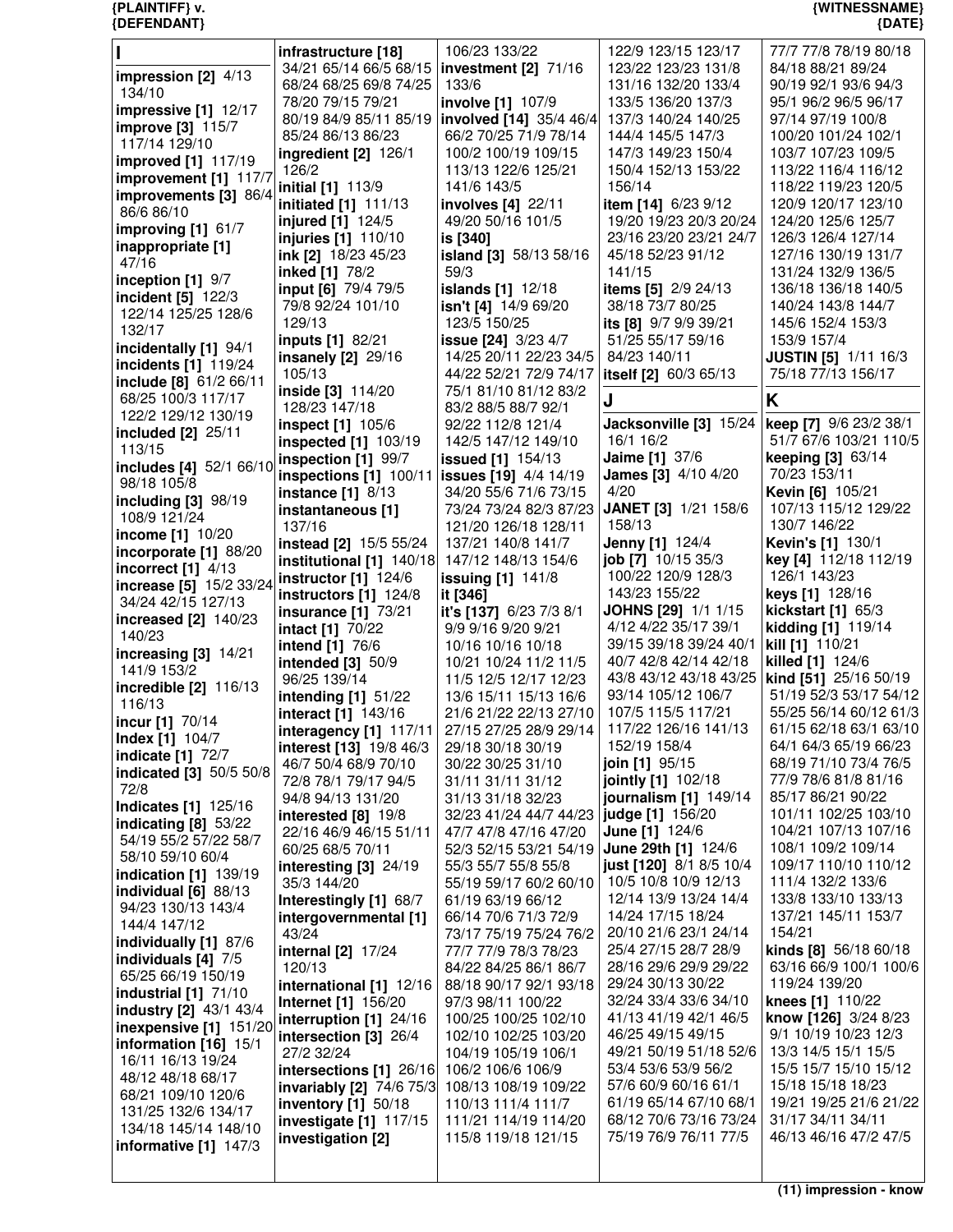| K                                           | last [26] 12/21 13/4                             | <b>lenders [1] 70/25</b>                         | 61/20 61/24 66/8 76/23                          | 137/8 142/22 142/24                           |
|---------------------------------------------|--------------------------------------------------|--------------------------------------------------|-------------------------------------------------|-----------------------------------------------|
|                                             | 14/5 33/20 34/13 34/22                           | length [1] 60/21                                 | 77/14 86/3 90/5                                 | looks [5] 9/14 27/13                          |
| know [98] 49/7 53/8                         | 44/14 57/7 62/22 70/9                            | lengthy [1] 18/16                                | lines [2] 69/13 111/22                          | 54/11 87/15 108/15                            |
| 53/10 53/24 55/13                           | 78/25 96/21 103/7                                | less [6] 12/5 29/9 49/5                          | Liotta [9] 72/7 82/14                           | loose [1] 104/21                              |
| 56/16 62/23 62/25 63/4                      | 105/14 107/14 108/10                             | 128/13 139/17 142/16                             | 91/22 93/13 93/14                               | lose [1] 70/17                                |
| 63/16 64/25 65/6 65/18                      | 108/12 108/16 109/10                             | lessees [1] 81/6                                 | 126/11 126/16 152/17                            | loss [1] 11/6                                 |
| 68/18 68/21 69/12                           | 114/10 124/15 139/15                             | lesson [1] 8/24                                  | 152/19                                          | losses [1] 11/25                              |
| 70/15 73/2 75/8 75/25                       | 141/12 143/8 143/20                              | let [12] 46/12 50/10                             | Liotta's [3] 50/2 51/10                         | lost [1] 147/7                                |
| 76/24 77/6 77/24 77/25                      | 145/10                                           | 54/2 54/2 79/2 79/6                              | 68/4                                            | lot [29] 12/20 30/8                           |
| 78/11 78/22 78/23 79/7                      | late [2] 9/17 9/18                               | 81/2 81/2 118/5 118/6                            | list [4] 12/15 13/2                             | 46/10 56/22 65/9 67/5                         |
| 79/24 80/13 80/14<br>82/11 83/15 83/22 85/1 | latest [2] 111/9 140/25                          | 133/16 137/5                                     | 110/1 122/4                                     | 72/3 75/7 77/9 82/2                           |
| 85/7 87/24 88/15 89/16                      | launch [1] 81/16                                 | let's [14] 5/9 18/1                              | listed [1] 128/1                                | 87/5 87/6 87/18 87/25                         |
| 89/18 91/14 94/3 97/7                       | Law [3] 1/15 4/12 4/22                           | 24/10 38/6 38/17 81/8                            | listen [4] 20/4 20/5                            | 92/2 94/24 96/23 96/23                        |
| 97/12 97/15 100/19                          | lay [2] 60/8 74/24                               | 81/9 94/6 94/8 94/8                              | 129/23 134/6                                    | 96/23 109/23 112/5                            |
| 100/20 103/17 104/15                        | laying [1] 100/23                                | 94/11 98/3 130/7                                 | little [18] 36/19 47/4                          | 129/3 129/8 132/7                             |
| 105/1 108/9 109/6                           | layout [3] 60/7 60/12                            | 148/19                                           | 59/17 59/25 61/8 65/11                          | 141/11 145/3 148/13                           |
| 109/14 109/22 111/13                        | 75/1                                             | lets [1] 81/20                                   | 72/18 72/24 72/24                               | 149/5 150/2                                   |
| 111/15 118/10 120/4                         | layouts [1] 76/1                                 | letter [1] 93/23                                 | 77/16 83/5 84/11 86/2                           | lots [1] 67/3                                 |
| 120/9 120/11 120/14                         | lead [6] 3/3 27/18                               | letting [1] 112/15                               | 96/22 129/8 132/25                              | love [1] 70/14                                |
| 120/14 121/1 122/10                         | 72/15 108/2 108/2                                | level [11] 79/19 106/13                          | 136/19 150/9                                    | <b>low</b> [1] 150/1                          |
| 122/22 123/11 123/24                        | 150/1                                            | 107/21 107/22 107/24                             | live [3] 100/19 107/3                           | lower [2] 66/12 141/8                         |
| 124/1 124/13 126/4                          | lead-in [1] 27/18                                | 108/5 108/5 134/14                               | 107/4                                           | <b>luck [1] 36/23</b>                         |
| 126/9 126/23 131/5                          | leader [2] 40/4 44/5<br>leadership [1] 44/22     | 143/1 144/3 153/4<br>liaison [1] 37/6            | lives [2] 117/1 117/4<br>living [2] 39/10 42/12 | LUDLOW [6] 1/11 4/7<br>6/12 41/9 42/22 155/10 |
| 131/14 132/3 132/6                          | leading $[1]$ 80/2                               | life [5] 18/19 74/8                              | load [3] 85/6 85/11                             | lurking [1] 81/11                             |
| 133/1 133/7 133/11                          | <b>leaked</b> [1] 109/18                         | 114/1 120/11 120/12                              | 88/13                                           |                                               |
| 133/21 133/25 134/16                        | learn [3] 39/9 53/12                             | lifespan [1] 74/11                               | loading [1] 87/20                               | Μ                                             |
| 134/17 137/6 137/10                         | 134/15                                           | light [3] 11/13 40/2                             | loans [1] 72/3                                  | ma'am [1] 3/22                                |
| 137/14 141/11 145/15                        | learning [1] 39/10                               | 106/2                                            | local [3] 65/9 117/24                           | made [12] 3/21 47/9                           |
| 147/25 148/8 152/5                          | lease [36] 7/6 7/16 8/9                          | lighting [2] 10/2 27/22                          | 121/25                                          | 56/2 107/16 114/9                             |
| 152/13 152/23 153/7                         | 50/9 52/2 52/4 52/16                             | lights [8] 25/10 27/16                           | locate [2] 47/11 49/22                          | 117/7 117/20 131/14                           |
| 153/11 154/20 155/23                        | 53/14 53/16 63/2 66/18                           | 29/22 29/23 29/23                                | located [4] 56/20 84/6                          | 132/4 133/17 133/24                           |
| 155/25                                      | 69/6 70/15 71/12 72/6                            | 29/24 30/1 30/3                                  | 101/6 111/11                                    | 134/10                                        |
| known [3] 95/21<br>149/24 151/19            | 72/16 73/17 73/17 74/1                           | like [80] 9/3 9/4 9/14                           | <b>location</b> [7] 28/25                       | <b>MAGUIRE [3] 1/10</b>                       |
| knows [4] 23/24 23/25                       | 74/4 75/2 76/6 78/7                              | 10/23 12/12 12/13 13/4                           | 47/17 53/11 54/9 55/1                           | 100/16 102/3                                  |
| 47/22 47/22                                 | 78/22 81/19 82/10 83/2                           | 13/6 14/4 15/3 19/22                             | 109/11 111/24                                   | mail [5] 48/19 119/9                          |
| <b>Knox [1] 112/18</b>                      | 83/16 85/6 85/11 85/13                           | 20/2 20/10 21/22 22/14                           | locations [2] 13/11                             | 128/9 130/5 130/6                             |
| <b>Kreis</b> [1] 131/4                      | 88/13 92/9 93/21 94/17                           | 23/20 26/1 26/9 27/13                            | 26/19                                           | mails [1] 94/19                               |
| KSC [1] 128/6                               | 95/2                                             | 29/21 46/18 47/16                                | lock [1] 112/22                                 | main [4] 1/15 69/12                           |
|                                             | leased [2] 73/16 92/7                            | 47/19 51/7 51/15 52/17   long [7] 36/18 47/7     |                                                 | 88/2 126/1                                    |
| ш                                           | leasehold $[1]$ 53/3                             | 53/1 53/10 60/10 62/12 71/6 78/22 132/18         |                                                 | maintained $[4]$ 31/6                         |
| labor [1] 73/23                             | leaseholds [1] 7/7                               | 63/6 63/8 63/20 64/4                             | 140/19 140/19                                   | 98/21 98/23 105/12                            |
| laboratories [2] 119/19                     | leases [12] 7/1 7/2                              | 65/15 71/2 72/18 74/3                            | long-term [2] 71/6                              | maintenance [2] 73/21<br>98/19                |
| 119/19                                      | 65/25 66/3 66/18 67/11<br>67/14 67/17 72/20 74/2 | 78/19 81/5 82/23 83/9<br>85/16 86/2 86/5 86/21   | 78/22                                           | major [4] 83/1 83/2                           |
| lack [3] 61/4 83/1                          | 81/18 82/5                                       | 87/15 92/8 93/18 96/22                           | longer [1] 49/19<br>look [36] 6/21 12/14        | 92/1 155/14                                   |
| 109/9                                       | leasing [8] 22/24 23/1                           | 97/23 100/3 100/12                               | 13/8 16/5 30/25 32/7                            | make [46] 13/15 13/20                         |
| land [24] 47/11 56/1                        | 62/19 70/20 72/8 77/10                           | 106/1 107/18 108/4                               | 34/25 35/7 56/13 63/6                           | 14/23 18/1 18/2 22/18                         |
| 56/3 56/9 65/25 67/10                       | 84/10 88/1                                       | 108/15 114/19 118/3                              | 74/5 74/7 75/6 79/17                            | 22/19 35/1 35/5 37/20                         |
| 67/14 67/17 70/14                           | least [7] 62/25 65/5                             | 120/4 120/9 120/17                               | 81/15 82/13 86/17                               | 37/24 41/14 41/19 43/2                        |
| 72/20 73/8 73/17 74/1                       | 66/16 77/25 78/23                                | 121/13 122/17 122/17                             | 86/17 87/11 90/20                               | 52/17 52/24 53/15                             |
| 74/2 74/4 82/4 83/2                         | 86/13 143/20                                     | 123/10 124/2 126/22                              | 103/6 106/1 108/25                              | 55/11 63/10 65/7 66/16                        |
| 83/16 92/6 92/7 93/21                       | leave [3] 39/14 40/2                             | 127/10 128/24 136/14                             | 117/9 123/25 128/21                             | 70/21 71/1 71/2 71/18                         |
| 93/23 154/10 154/14                         | 151/17                                           | 137/22 137/24 138/5                              | 133/5 147/20 151/25                             | 73/3 80/9 81/9 87/21                          |
| landed [2] 108/19<br>110/2                  | <b>leaving [1] 150/8</b>                         | 142/12 142/17 147/21                             | 153/6 153/23 153/23                             | 96/18 97/9 97/22 99/18                        |
| landing [3] 30/16                           | left [3] 42/1 51/13                              | 149/17 150/17 151/12                             | 154/1 154/12 155/1                              | 102/5 102/12 104/17                           |
| 30/18 114/2                                 | 59/16                                            | likely [5] 62/16 63/5                            | 157/5                                           | 111/19 113/1 114/7                            |
| landlord [6] 73/12                          | legal [2] 102/9 102/22                           | 76/4 86/10 141/24                                | looked [2] 133/12                               | 118/7 125/1 125/2                             |
| 73/14 73/14 73/16                           | legislature [1] 65/2                             | <b>Likewise [1] 104/8</b>                        | 135/5                                           | 131/22 133/16 136/6                           |
| 74/17 75/4                                  | leisure [1] 130/9                                | limit [2] 73/9 78/21                             | looking [24] 11/1 47/5                          | 151/24                                        |
| large [4] 59/23 76/15                       | Len [5] 93/10 136/11                             | limited $[1]$ 73/7                               | 47/10 47/19 50/13 51/3                          | makes [3] 34/3 114/21                         |
| 77/23 77/23                                 | 149/4 152/4 152/8                                | line [22] 6/18 6/20 8/19                         | 51/4 55/23 58/4 61/7                            | 114/23                                        |
| larger [6] 51/11 51/12                      | Len's [1] 152/2                                  | 9/12 10/25 17/20 17/21                           | 64/1 65/14 68/2 73/6                            | making [19] 23/5 28/16                        |
| 61/18 67/25 77/6                            | lender [4] 70/25 71/22<br>74/12 74/12            | 27/6 29/20 53/23 54/19<br>54/20 57/7 57/12 61/15 | 75/9 80/2 86/15 90/22<br>124/10 131/21 133/14   | 28/20 29/1 29/2 29/4<br>33/4 41/23 41/24 51/2 |
| 101/13                                      |                                                  |                                                  |                                                 |                                               |
|                                             |                                                  |                                                  |                                                 |                                               |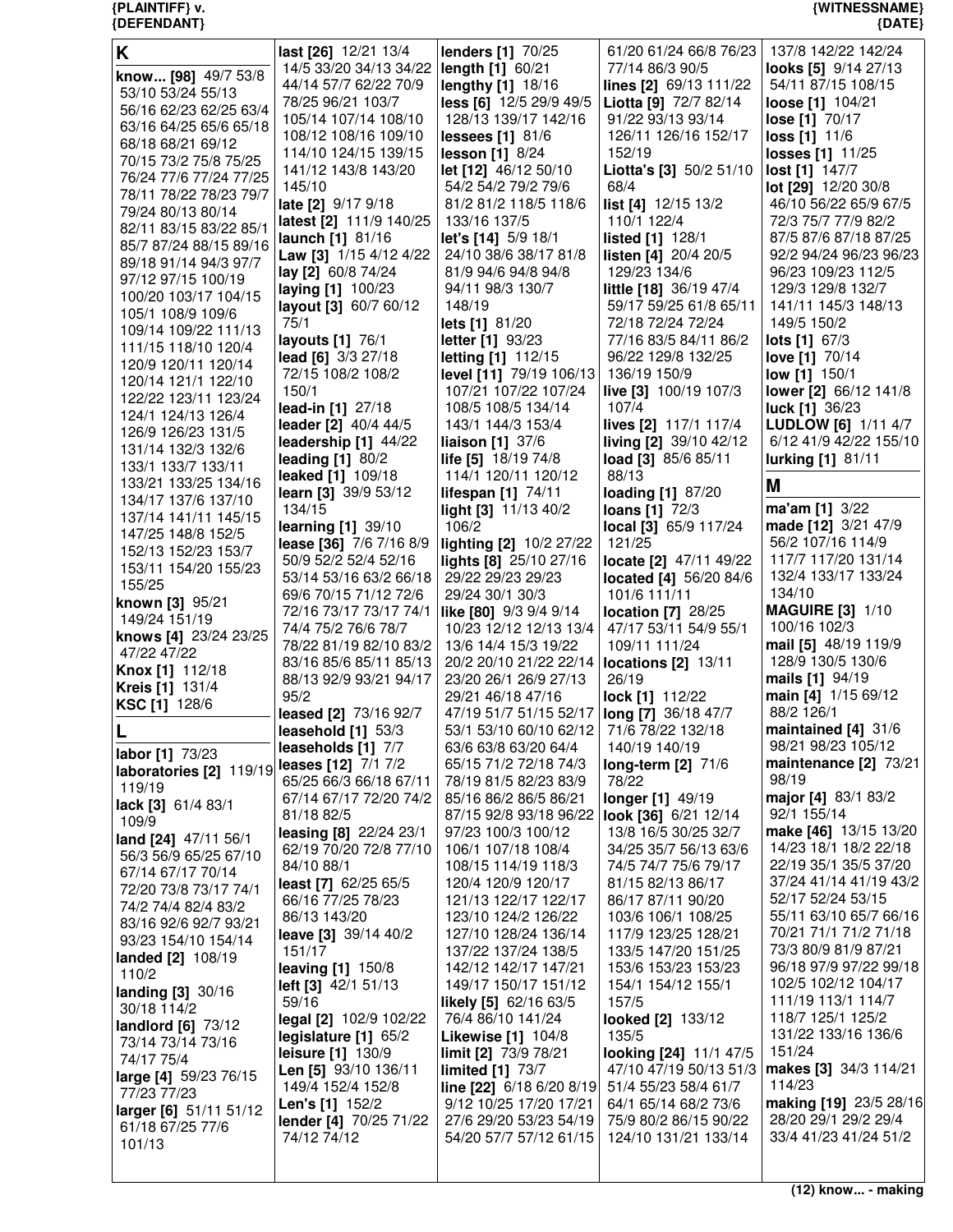| {DEFENDANT}                                   |                                           |                                                |                                              | ${$ [DATE]                                           |
|-----------------------------------------------|-------------------------------------------|------------------------------------------------|----------------------------------------------|------------------------------------------------------|
| M                                             | 101/21 120/11 122/11                      | 99/6 99/20 101/16                              | 4/9 4/9 4/18 4/20 4/24                       | 42/21 44/19 54/18 55/7                               |
| making [9] 51/8 53/4                          | 154/6                                     | 122/8 125/9 130/4                              | 5/3 5/8 5/14 5/17 6/4                        | 70/23 70/24 77/1 81/22                               |
| 53/6 101/12 101/19                            | matters [1] 128/12                        | 150/20 152/6                                   | 19/7 21/8 21/10 21/11                        | 107/20 128/17 150/6                                  |
| 102/17 105/14 114/22                          | maturity [1] 55/17                        | meeting [36] 1/2 1/3                           | 21/12 21/14 21/22                            | mostly [1] 52/24                                     |
| 152/13                                        | maximize [4] 74/20                        | 2/4 3/5 3/6 4/24 13/16                         | 21/22 22/14 23/23                            | motion [24] 5/19 13/15                               |
| mall [1] 34/19                                | 83/5 89/22 90/2                           | 18/11 23/6 23/8 26/8<br>26/10 36/20 36/21 37/8 | 96/18 111/5 111/17                           | 13/20 13/24 17/10                                    |
| man [2] 136/22 137/16                         | maximum [2] 89/15<br>90/12                | 46/10 48/22 81/3 99/14                         | 116/11 116/12 127/21<br>127/22 132/13 132/15 | 17/14 18/2 18/2 22/18<br>22/20 23/17 23/19           |
| manage [1] 142/25                             | may [27] 6/12 21/12                       | 114/10 126/5 131/6                             | 153/10                                       | 40/11 41/11 41/18 45/4                               |
| managed [1] 143/3                             | 60/1 65/5 74/4 74/14                      | 133/18 139/15 139/16                           | <b>MIRGEAUX [1] 1/11</b>                     | 45/5 45/6 125/1 125/2                                |
| management [6] 36/25                          | 80/15 82/14 83/4 85/4                     | 139/18 140/12 145/17                           | misassociation [1]                           | 125/14 138/21 139/3                                  |
| 42/14 43/21 43/25<br>81/11 84/7               | 85/16 86/2 86/12 87/9                     | 148/6 151/9 153/13                             | 6/16                                         | 139/5                                                |
| <b>manager</b> [4] 39/6                       | 87/13 88/23 91/22                         | 154/7 155/17 157/6                             | misinformation [2]                           | motion's [1] 24/6                                    |
| 144/13 144/14 144/16                          | 100/18 100/18 101/23                      | 157/13 157/14                                  | 96/24 131/24                                 | motions [1] 91/14                                    |
| mandate [2] 156/21                            | 116/4 121/6 121/8                         | meetings $[4]$ 44/24                           | missed [3] 14/4 37/21                        | motor [1] 128/20                                     |
| 156/22                                        | 130/24 146/1 157/7                        | 143/17 151/14 152/6                            | 135/10                                       | mounted [1] 130/8                                    |
| mandates [1] 100/12                           | 158/10                                    | meets [5] 27/8 29/19                           | missing [3] 19/12                            | mouth [1] 116/8                                      |
| mandatory [1] 27/20                           | May 18th [1] 101/23<br>May 23rd [1] 157/7 | 71/12 105/15 119/22<br>Melbourne [1] 149/18    | 19/13 20/25<br>mitigate [1] 26/13            | move [12] 29/22 35/12<br>40/13 50/21 58/11           |
| <b>manned</b> [3] 102/19                      | maybe [18] 12/6 13/2                      | member [6] 2/15 21/1                           | mitigation $[1]$ 58/22                       | 95/10 104/6 104/9                                    |
| 123/15 123/20                                 | 21/16 31/7 47/2 85/12                     | 39/4 127/24 155/8                              | mix [1] 62/5                                 | 110/18 139/4 142/3                                   |
| manner [1] 136/15                             | 88/12 120/1 121/23                        | 155/10                                         | modal [1] 56/2                               | 148/19                                               |
| manning [2] 113/17<br>126/24                  | 122/1 127/15 131/10                       | members [7] 1/9 43/9                           | modifications [3] 3/8                        | movie [3] 86/18 86/20                                |
| manufacturer [1]                              | 131/23 133/1 133/5                        | 44/1 95/25 128/1                               | 5/10 5/13                                    | 86/21                                                |
| 87/22                                         | 137/17 150/10 151/9                       | 148/20 153/19                                  | moment [1] 41/1                              | moving [7] 33/10 35/10                               |
| manufacturers [1]                             | McClure [1] 127/24                        | membership [1] 39/18                           | Monday [2] 1/6 24/15                         | 73/1 85/14 106/18                                    |
| 87/24                                         | <b>McClure's [2] 130/18</b>               | memory [1] 140/18                              | money [16] 14/23 33/5                        | 136/15 149/16                                        |
| many [16] 13/11 19/6                          | 150/3                                     | <b>mention</b> [5] $33/19$ $35/2$              | 56/7 63/7 65/7 65/9<br>77/9 78/24 78/24 82/5 | Mr [4] 22/4 41/8 149/21<br>151/22                    |
| 77/23 80/25 85/5 95/13                        | <b>McDonald's [2] 86/25</b><br>87/11      | 131/13 132/9 138/20<br>mentioned $[9]$ 34/22   | 89/2 89/10 146/21                            | Mr. [15] 4/1 4/12 33/11                              |
| 95/21 101/5 101/5                             | McKendrick [2] 38/6                       | 62/15 64/10 67/8                               | 151/24 152/13 154/19                         | 36/7 38/13 42/6 72/7                                 |
| 101/5 107/10 127/9                            | 38/10                                     | 100/11 101/22 145/22                           | month [24] 8/3 9/5                           | 85/4 91/22 93/13                                     |
| 128/8 142/18 146/20                           | me [24] 7/6 8/24 22/19                    | 148/3 148/3                                    | 9/15 10/13 11/7 18/5                         | 126/11 127/19 127/20                                 |
| 156/7<br>map [1] 49/21                        | 27/23 32/2 40/24 54/2                     | messing [1] 128/25                             | 21/9 26/2 34/6 34/22                         | 149/12 152/17                                        |
| maps [1] 32/8                                 | 54/2 61/6 73/8 100/23                     | met [1] 98/12                                  | 37/9 42/20 42/21 43/10                       | Mr. Chair [2] 4/1 42/6                               |
| marathon [1] 26/2                             | 107/14 118/5 118/6                        | method [1] 31/25                               | 43/11 44/7 51/3 62/22                        | Mr. Chairman $[4]$ 36/7                              |
| March [7] 4/6 4/23 6/9                        | 128/14 133/16 135/10                      | methodology [1] 44/7                           | 79/12 80/11 91/10                            | 85/4 127/20 149/12                                   |
| 6/15 34/1 34/15 124/9                         | 135/24 140/24 148/3                       | Microphone [1] 116/6                           | 96/21 119/22 121/2                           | Mr. Doug [1] 38/13                                   |
| mark [2] 135/23 135/23                        | 149/1 151/4 152/7<br>152/7                | middle [5] 28/1 74/24<br>75/7 83/5 130/4       | month's [1] 23/21<br>monthly [2] 9/21 9/22   | Mr. Hay [1] 127/19<br>Mr. Henry [1] 33/11            |
| marketable [1] 67/7                           | mean [26] 10/22 12/2                      | <b>might [15]</b> 4/2 53/6                     | months [14] 4/10                             | <b>Mr. Liotta [5] 72/7</b>                           |
| markings $[2]$ 27/18                          | 16/3 24/1 29/11 30/10                     | 65/15 80/11 82/3 97/17                         | 11/12 13/18 19/18                            | 91/22 93/13 126/11                                   |
| 27/19                                         | 31/24 46/23 63/11                         | 100/1 104/11 120/3                             | 34/13 44/15 49/6 49/16                       | 152/17                                               |
| marsh [17] 57/12 58/16<br>108/10 108/14 109/2 | 67/18 68/17 76/20 78/4                    | 121/19 133/11 135/5                            | 91/15 115/5 119/23                           | <b>Mr. Wilson's [1] 4/12</b>                         |
| 110/4 110/17 110/24                           | 78/21 79/5 79/6 79/18                     | 137/25 143/2 146/7                             | 121/12 126/8 145/10                          | Mrs. [1] 6/12                                        |
| 111/24 113/24 115/10                          | 80/7 83/10 108/21                         | Mike [1] 37/6                                  | more [53] 8/22 11/16                         | <b>Mrs. Ludlow [1] 6/12</b>                          |
| 124/5 124/9 124/9                             | 120/8 123/10 135/3                        | mile [1] 35/15                                 |                                              | 14/23 15/1 16/10 16/12 <b>Ms [5]</b> 6/12 41/9 42/22 |
| 132/19 133/3 133/8                            | 146/18 148/2 153/19                       | miles [2] 15/22 35/6                           | 20/20 21/21 23/21                            | 149/9 150/13                                         |
| masks [1] 156/22                              | meaning [6] 52/18<br>66/22 70/18 72/17    | million [15] 44/20<br>62/25 63/16 63/21        | 24/18 28/16 34/7 34/7<br>36/19 43/15 44/17   | Ms. [6] 4/7 39/21<br>100/19 114/4 130/18             |
| masse [1] 63/11                               | 81/16 98/8                                | 64/13 64/18 64/20 66/7                         | 46/21 47/4 48/12 49/4                        | 150/3                                                |
| master [5] 56/13 56/17                        | meaningful $[1]$ 51/12                    | 74/5 74/20 75/5 85/10                          | 53/12 53/12 53/12                            | <b>Ms. Carol [1] 39/21</b>                           |
| 75/20 76/13 77/15                             | means [5] 70/25 73/20                     | 85/10 88/23 88/24                              | 59/22 60/22 62/16                            | <b>Ms. Fox [1] 114/4</b>                             |
| master plan $[5]$ 56/13<br>56/17 75/20 76/13  | 84/24 98/5 141/5                          | millions [1] 94/21                             | 66/12 77/16 79/16 86/2                       | <b>Ms. Ludlow [1] 4/7</b>                            |
| 77/15                                         | meant [4] 23/19 54/20                     | mind [7] 9/6 54/5 62/17                        | 86/10 89/13 104/2                            | Ms. McClure's [2]                                    |
| mater [1] 36/25                               | 54/20 141/23                              | 63/14 70/23 103/21                             | 104/2 104/8 105/14                           | 130/18 150/3                                         |
| <b>material</b> [3] 7/25 28/10                | measures $[1]$ 43/15                      | 145/10                                         | 119/1 120/2 120/13                           | Ms. Reba's [1] 100/19                                |
| 141/2                                         | meat [2] 51/6 91/7                        | mine [2] 128/24 151/12                         | 131/1 132/14 141/6                           | much [29] 9/11 12/4                                  |
| materials [1] 107/9                           | media [12] 117/18<br>118/3 118/7 118/14   | minimal $[1]$ 104/1<br>minimum [3] 87/14       | 141/7 142/20 143/6<br>144/9 146/8 147/17     | 36/16 36/22 44/25 45/1<br>60/11 61/20 63/20          |
| Matt [8] 50/2 51/10                           | 119/4 119/7 132/3                         | 104/1 104/7                                    | 152/25 153/3 154/18                          | 64/16 65/15 66/12                                    |
| 68/3 81/6 93/11 93/14                         | 133/17 134/7 134/12                       | minor [1] 110/10                               | 154/18 156/8                                 | 66/12 70/7 78/24 82/12                               |
| 126/16 152/19                                 | 134/13 149/13                             | minute [1] 115/11                              | morning [1] 131/14                           | 103/2 127/18 128/20                                  |

**{PLAINTIFF} v. {WITNESSNAME}**

**minutes [37]** 2/4 3/5 3/7 3/8 3/12 3/21 4/6

**most [16]** 9/17 12/5 12/17 26/16 34/11

**Matt's [2]** 51/9 70/10 **matter [9]** 27/11 27/16 72/12 101/14 101/21

**median [2]** 33/24 34/2 **meet [10]** 26/22 62/6

 136/3 136/7 137/8 138/2 138/3 138/11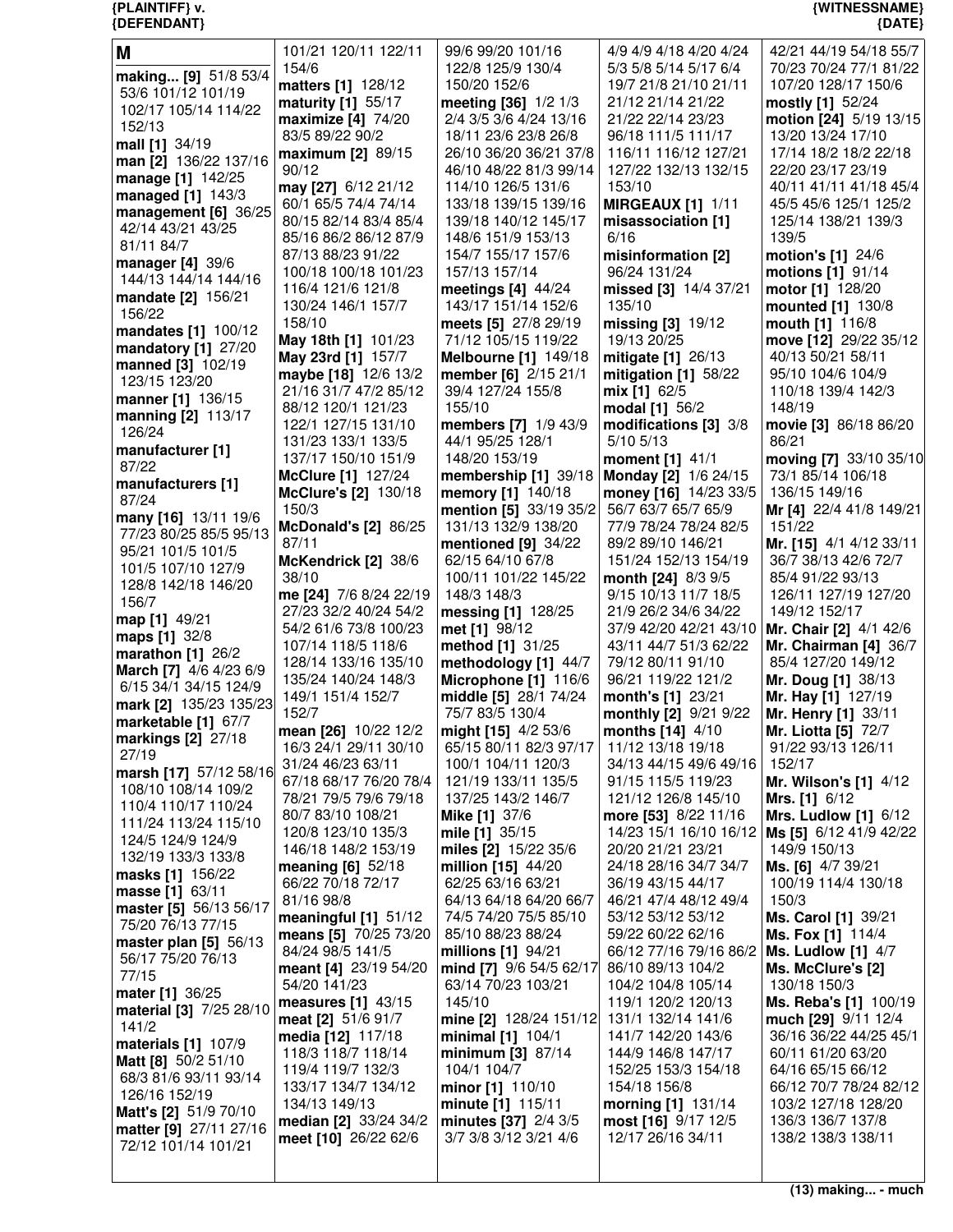| {DEFENDANT}                                  |                                                     |                                                     |                                              | ${$ (DATE)                                                         |
|----------------------------------------------|-----------------------------------------------------|-----------------------------------------------------|----------------------------------------------|--------------------------------------------------------------------|
| M                                            | negotiation $[1]$ 134/13                            | 138/6 148/18 151/13                                 | 147/14 149/13 150/23                         | 116/11 121/16 130/6                                                |
|                                              | negotiator [1] 134/14                               | 155/7                                               | 153/10 153/14                                | 130/13 135/4 139/16                                                |
| much [4] 139/11                              | <b>Neither [1] 37/7</b>                             | nonexclusive [1] 52/2                               | Note [1] 113/4                               | 148/20 151/24                                                      |
| 141/15 143/5 151/23                          | net [1] 73/19                                       | <b>nonstop</b> [1] 106/9                            | noted [1] 44/9                               | off-airport [1] 116/11                                             |
| mull [1] 151/9                               | never [5] 9/7 9/13                                  | <b>normal</b> [1] 9/24                              | notes [1] 158/9                              | off-site [1] 79/15                                                 |
| multiple [8] 27/5 28/23                      | 11/11 31/6 83/8                                     | north [4] 29/18 59/10                               | nothing [13] 5/2 37/8                        | offers [1] 128/10                                                  |
| 94/4 94/22 95/16 99/10                       | nevermind [1] 36/13                                 | 61/4 62/1                                           | 38/7 38/9 38/14 38/15                        | office [12] 28/5 59/20                                             |
| 104/11 105/21<br>multiyear [1] 63/21         | new [9] 4/15 26/10                                  | North 40 [2] 59/10 62/1                             | 77/6 77/21 95/1 109/7                        | 60/20 60/23 85/22                                                  |
| must [2] 18/19 26/15                         | 26/15 27/22 29/14                                   | <b>Northeast [3] 39/12</b>                          | 155/14 156/12 156/18                         | 104/23 112/12 113/3                                                |
| mutual [1] 104/21                            | 37/25 56/5 57/13                                    | 39/20 42/9                                          | <b>November [2] 34/24</b>                    | 113/20 144/13 144/13                                               |
| my [36] 7/14 11/24                           | 146/12                                              | Northrop [16] 31/18                                 | 124/5                                        | 145/11                                                             |
| 18/23 18/23 19/1 23/19                       | news [5] 117/17 118/3                               | 49/20 49/23 50/4 50/5                               | November 10 [1] 124/5 officer [2] 140/3      |                                                                    |
| 33/19 35/3 35/3 36/6                         | 118/7 118/14 141/15                                 | 50/8 50/12 51/18 52/9                               | November 8th [1]                             | 145/19                                                             |
| 36/24 36/25 73/12 75/6                       | next [43] 7/22 8/3                                  | 52/13 52/17 53/15 59/8                              | 34/24                                        | officer/CFO [1] 145/19                                             |
| 80/17 88/2 118/2 118/2                       | 13/16 13/18 15/21 18/5<br>18/11 21/9 22/3 22/21     | 59/9 60/3 60/6                                      | now [35] 6/8 9/22                            | offset [1] 85/13<br>11/23 22/19 31/2 39/13 offshore [3] 35/9 35/18 |
| 118/7 128/3 128/6                            | 23/5 23/20 24/15 25/8                               | <b>Northrop Grumman</b><br>[15] $31/18$ 49/20 49/23 | 39/14 39/17 43/7 50/6                        | 35/25                                                              |
| 128/13 129/2 129/15                          | 25/8 25/22 36/2 41/4                                | 50/4 50/5 50/8 50/12                                | 51/23 59/11 59/12                            | offsite [1] 137/5                                                  |
| 130/11 130/11 131/20                         | 45/18 46/25 53/18 54/6                              | 51/18 52/9 52/13 53/15                              | 59/17 59/18 64/24 67/8                       | often [2] 83/4 134/9                                               |
| 135/3 144/23 145/9                           | 55/16 63/25 65/10                                   | 59/8 59/9 60/3 60/6                                 | 75/14 76/13 78/1 80/17                       | oh [23] 3/18 5/11 10/9                                             |
| 145/9 145/10 145/21                          | 79/12 80/10 81/3 81/3                               | northwest [1] 34/18                                 | 84/11 94/7 94/18 96/11                       | 16/19 16/24 17/18                                                  |
| 156/10 156/19 158/9                          | 90/14 91/9 92/22                                    | not [155] 4/12 4/21                                 | 116/16 129/2 129/3                           | 17/20 21/17 30/2 32/19                                             |
| myriad [1] 98/16<br>myself [2] 119/10        | 100/10 103/4 107/11                                 | 8/20 10/16 10/25 11/4                               | 129/9 131/21 139/1                           | 53/19 58/12 75/11 88/9                                             |
| 150/17                                       | 108/24 109/24 111/7                                 | 11/10 12/23 14/16                                   | 142/3 144/1 148/19                           | 91/16 93/7 117/25                                                  |
|                                              | 112/1 138/13 145/17                                 | 15/11 15/14 15/20                                   | 152/13                                       | 120/22 123/18 135/11                                               |
| N                                            | 148/5 157/6                                         | 15/22 17/14 18/3 18/19 NTSB [1] 117/17              |                                              | 138/15 138/24 144/25                                               |
| name [6] 11/23 25/24                         | nice [4] 6/13 118/3                                 | 19/16 19/25 20/10 21/4   number [14] 8/1 11/2       |                                              | okay [164]                                                         |
| 101/17 109/3 127/22                          | 128/22 151/4                                        | 22/8 23/22 26/20 28/16                              | 15/7 15/7 20/14 22/9                         | old [5] 26/25 30/25                                                |
| 147/14                                       | <b>night [1] 105/22</b>                             | 29/13 30/23 31/9 31/10                              | 22/11 63/1 70/4 73/6                         | 37/18 57/2 59/18                                                   |
| narrowed [1] 81/8                            | nighttime [1] 137/1<br><b>Nimbus [2] 83/16 84/6</b> | 31/11 31/11 31/12<br>35/24 38/11 44/6 46/14         | 85/7 85/7 94/14 103/25<br>number 2 [1] 94/14 | older [1] 49/17<br><b>OLSON</b> [1] 1/12                           |
| narrower [2] 29/2 29/3                       | nine [2] 29/22 29/23                                | 47/15 50/6 50/10 51/2                               | <b>Number 3 [4] 20/14</b>                    | once [6] 119/22 119/22                                             |
| narrowing [1] 29/25                          | no [89] 5/14 7/24 7/25                              | 51/9 51/9 52/11 52/19                               | 22/9 22/11 73/6                              | 121/8 121/11 149/19                                                |
| <b>NASCAR [1] 114/19</b>                     | 7/25 9/19 10/4 10/4                                 | 53/3 53/11 54/14 57/25                              | numbers [4] 7/24 7/25                        | 150/11                                                             |
| Nate [2] 38/6 38/10                          | 10/4 10/4 10/6 10/18                                | 60/10 61/10 62/17 67/3                              | 17/17 59/14                                  | one [116] 4/4 8/22                                                 |
| <b>nature</b> [1] 65/4<br>near [1] 65/6      | 14/14 14/16 14/17 17/2                              | 68/12 69/18 70/3 70/7                               | numerous [1] 51/21                           | 11/15 11/19 11/19                                                  |
| necessarily [7] 61/18                        | 17/6 17/7 17/11 17/13                               | 70/10 70/12 70/23 71/7                              |                                              | 12/14 13/1 14/18 15/15                                             |
| 70/23 74/11 111/7                            | 18/3 18/8 19/24 20/12                               | 72/9 73/9 73/13 74/11                               | O                                            | 15/22 18/19 23/13                                                  |
| 118/8 132/11 134/18                          | 20/17 20/20 21/3 22/20                              | 74/22 75/24 76/6 78/2                               | objection [1] 23/5                           | 23/25 24/18 25/3 25/8                                              |
| necessary [1] 106/3                          | 24/4 24/5 24/10 28/10                               | 78/4 78/7 78/13 80/9                                | observation [2] 85/4                         | 25/13 29/12 29/17 31/3                                             |
| necessity [1] 116/20                         | 31/10 32/18 36/15 37/2                              | 81/23 82/19 83/12 85/2                              | 145/9                                        | 32/8 34/3 34/4 34/15                                               |
| need [55] 13/10 13/23                        | 37/4 37/5 37/8 41/19                                | 88/4 88/10 88/11 88/19                              | observations [2] 84/19<br>122/10             | 34/15 34/15 34/17                                                  |
| 17/10 17/14 28/14                            | 46/19 47/25 54/23                                   | 89/23 91/17 91/17                                   | observer [1] 102/1                           | 34/19 34/22 34/23 35/3<br>35/14 36/3 37/7 41/1                     |
| 37/13 42/11 43/15                            | 57/23 72/12 73/23<br>73/23 73/24 77/8 81/22         | 91/19 92/23 93/18 95/2<br>96/21 97/24 98/1 100/5    | <b>obstacle</b> [2] 103/1                    | 47/12 49/11 49/12                                                  |
| 48/10 66/22 68/21 70/5                       | 82/1 88/21 91/16 91/16                              | 101/6 101/7 104/19                                  | 109/7                                        | 49/14 49/17 54/1 54/5                                              |
| 72/12 72/14 77/18                            | 93/1 102/7 102/22                                   | 105/1 106/20 107/2                                  | obstacles [1] 101/19                         | 54/6 59/22 60/6 61/10                                              |
| 79/25 80/20 91/8 96/17                       | 106/6 106/17 106/25                                 | 109/23 110/16 111/25                                | obstruct $[1]$ 88/7                          | 61/24 62/18 63/3 65/5                                              |
| 104/23 104/24 104/25<br>105/17 106/10 106/10 | 111/10 112/14 120/8                                 | 112/3 113/11 113/12                                 | obviously [7] 66/12                          | 65/10 66/15 68/21                                                  |
| 106/22 118/1 123/7                           | 120/11 121/3 121/20                                 | 115/12 116/2 116/6                                  | 93/15 94/4 104/10                            | 73/18 74/19 77/2 77/8                                              |
| 129/13 129/17 136/18                         | 124/10 124/18 125/5                                 | 117/15 118/8 118/21                                 | 108/25 125/22 126/17                         | 79/11 80/16 82/3 85/2                                              |
| 137/4 140/1 140/1                            | 126/6 128/13 129/5                                  | 119/7 120/23 121/6                                  | occupied $[1]$ 31/7                          | 86/14 87/16 89/13 90/4                                             |
| 140/22 140/22 142/2                          | 129/7 132/10 132/14                                 | 123/11 123/12 123/15                                | occupying [1] 7/6                            | 90/4 93/4 95/3 95/9                                                |
| 144/2 146/5 146/11                           | 133/3 135/15 135/16                                 | 123/17 123/18 123/19                                | occur [4] 104/9 108/1                        | 98/24 106/22 107/11                                                |
| 147/8 147/15 147/15                          | 144/25 144/25 145/2                                 | 123/21 124/15 126/1                                 | 108/10 122/3                                 | 108/7 109/9 110/7                                                  |
| 147/17 147/20 147/20                         | 146/20 153/24 154/4                                 | 126/3 126/4 127/6                                   | occurred [2] 101/15<br>111/12                | 111/7 111/10 111/21                                                |
| 151/25 152/4 152/5                           | 154/14 155/14 155/14<br>157/9 157/10 157/12         | 127/8 127/14 128/15<br>130/10 130/19 131/12         | occurs [2] 101/9                             | 118/25 119/1 119/16<br>120/23 125/24 126/23                        |
| 152/15 152/23 152/25                         | nobody [3] 23/24                                    | 131/16 131/17 131/24                                | 104/18                                       | 128/24 129/1 129/5                                                 |
| 153/5 154/18 154/18                          | 23/25 153/15                                        | 132/20 133/23 134/6                                 | off [29] 3/7 3/12 18/24                      | 130/13 131/1 131/5                                                 |
| needed [4] 99/18 128/9                       | nod [1] 143/9                                       | 134/6 134/18 136/20                                 | 34/19 37/22 38/18                            | 132/10 133/2 133/16                                                |
| 134/4 141/22                                 | nonaviation [1] 71/15                               | 140/24 142/3 142/8                                  | 44/16 57/23 58/9 62/18                       | 133/18 135/17 135/18                                               |
| needs [5] 66/22 80/22<br>81/8 82/25 129/12   | none [14] 6/3 24/3 24/8                             | 142/13 142/20 143/17                                | 72/18 73/5 75/14 79/15                       | 135/24 136/24 137/10                                               |
| negative [1] 73/10                           | 40/10 45/3 45/14 48/24                              | 143/20 143/20 144/1                                 | 84/4 94/25 95/17 98/3                        | 140/3 140/10 140/16                                                |
| negotiate [1] 84/14                          | 78/25 96/9 125/19                                   | 144/6 146/10 147/11                                 | 101/25 112/11 115/16                         | 141/12 144/9 145/2                                                 |
|                                              |                                                     |                                                     |                                              |                                                                    |

**{PLAINTIFF} v. {WITNESSNAME}**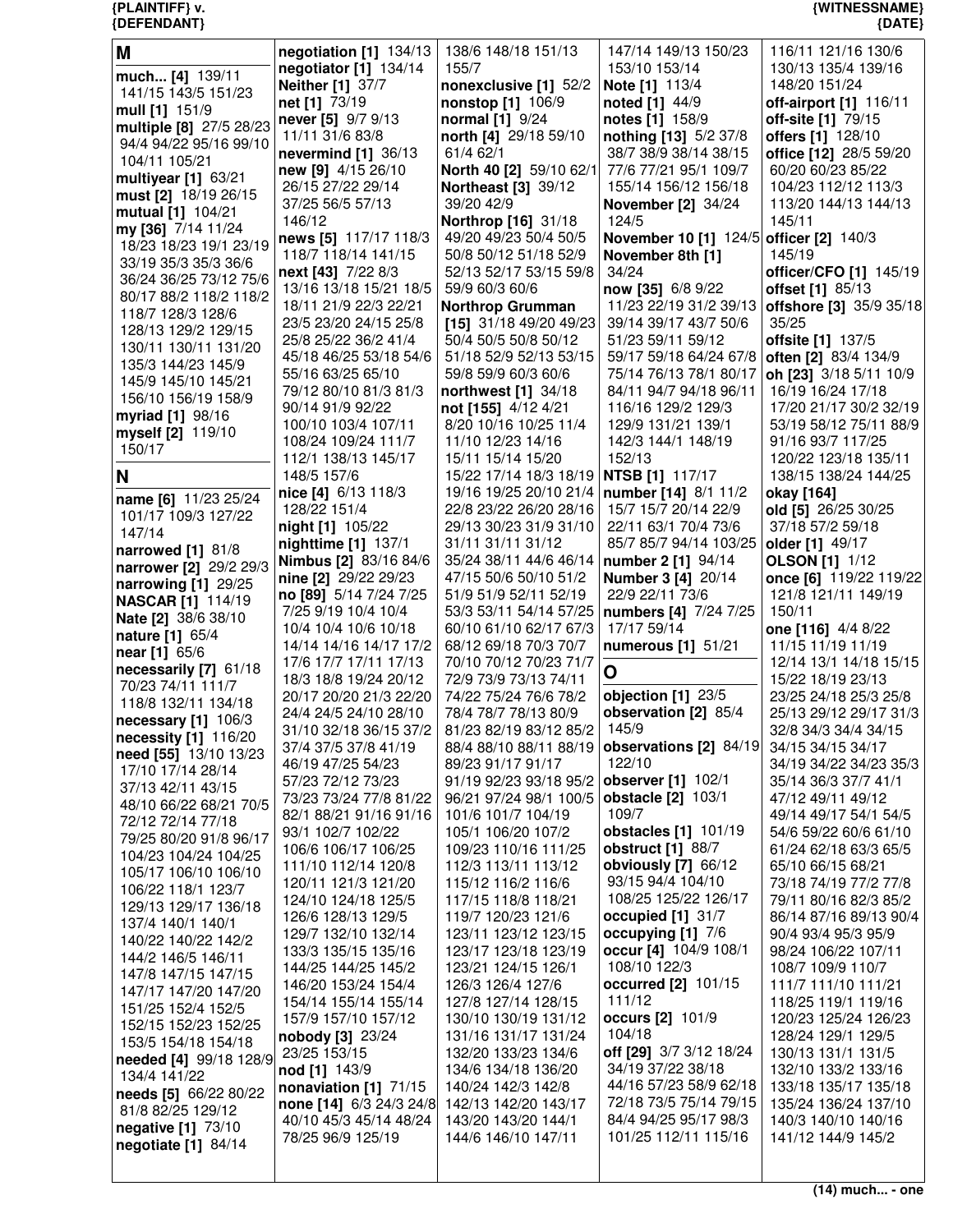| $\mathbf O$                                    | <b>Orlando</b> [2] 15/25                      | 112/17 112/24 113/1                        | parcel [23] 49/15 49/21 pay [12] 9/14 9/18 10/1 |                                                 |
|------------------------------------------------|-----------------------------------------------|--------------------------------------------|-------------------------------------------------|-------------------------------------------------|
| one [11] 147/17                                | 143/22                                        | 114/17 127/24 128/25                       | 49/24 50/3 50/15 51/13<br>51/25 52/1 55/8 57/7  | 10/11 12/6 12/9 12/11<br>73/19 73/20 82/9 82/12 |
| 147/25 148/2 152/3                             | Oshkosh [1] 151/17                            | 132/19 132/22 132/24<br>136/4 137/18 149/6 | 59/5 59/6 67/1 70/14                            | 127/15                                          |
| 152/25 153/3 153/19                            | other [60] 5/10 5/12<br>7/16 11/11 12/6 12/22 | 150/12                                     | 72/24 73/8 73/17 75/1                           | paying [1] 15/9                                 |
| 156/4 156/8 157/2                              | 14/20 16/9 16/25 21/3                         | outages [1] 100/5                          | 76/7 76/10 81/9 86/18                           | payoff [1] 82/10                                |
| 157/6                                          | 24/7 25/8 31/22 34/21                         | outlay [1] 82/11                           | 95/3                                            | peaks [1] 25/16                                 |
| one-dimensional [1]                            | 46/15 48/23 50/23                             | outlet [1] 34/18                           | parcels [7] 49/11 66/21                         | peer [1] 40/3                                   |
| 144/9                                          | 52/20 52/23 54/5 59/1                         | outline [2] 53/20 54/12                    | 66/23 66/24 68/7 69/5                           | people [35] 9/18 12/6                           |
| one-time [4] 35/14                             | 59/21 63/18 68/2 68/5                         | outlying [1] 129/6                         | 75/2                                            | 75/9 82/22 85/25 95/2                           |
| 36/3 119/16 120/23                             | 68/22 70/11 72/6 74/17                        | outparcels [2] 86/23                       | Pardon [1] 123/16                               | 95/13 95/20 95/21                               |
| ones [6] 6/10 7/22<br>24/19 105/2 108/5        | 78/19 86/16 87/16 92/5                        | 86/24                                      | park [1] 71/10                                  | 99/19 102/6 105/16                              |
| 123/25                                         | 96/8 102/8 104/14                             | outside [5] 122/10                         | parked [1] 114/3                                | 110/23 111/15 112/15                            |
| ongoing [1] 91/3                               | 112/25 116/1 119/6                            | 142/16 142/18 143/6                        | parking [6] 60/7 61/1                           | 120/14 123/8 127/9                              |
| online [2] 142/6 142/11                        | 123/25 126/21 132/23                          | 143/16                                     | 69/24 70/3 70/5 129/3                           | 128/13 131/6 132/22                             |
| only [32] 3/20 13/4                            | 136/9 137/12 141/19                           | outsource [1] 142/21                       | parlay [1] 83/4                                 | 133/23 134/2 134/16                             |
| 13/6 18/18 23/25 26/17                         | 141/23 142/2 142/7                            | outspoken [1] 131/5                        | part [37] 10/24 26/12                           | 143/23 143/23 143/24                            |
| 29/15 39/24 40/4 51/9                          | 142/13 142/14 143/23                          | over [38] 12/7 13/18                       | 26/17 27/2 27/23 28/7                           | 147/17 150/6 150/11                             |
| 51/12 61/11 70/10                              | 148/16 149/10 149/25                          | 18/11 24/13 25/2 25/7                      | 48/6 51/24 53/3 54/18                           | 150/21 151/6 154/20                             |
| 70/17 88/10 88/11                              | 151/20 151/20 154/12                          | 25/8 34/5 55/15 55/20                      | 55/7 74/1 75/21 96/18                           | 154/22 156/3                                    |
| 96/15 96/22 98/7 101/7                         | 154/13 155/5 157/8                            | 59/18 59/19 59/25                          | 98/4 98/14 98/15 98/16                          | people's [1] 134/7                              |
| 105/1 109/6 110/22                             | <b>others [9] 26/1 33/8</b>                   | 62/22 70/18 73/25 74/8                     | 99/5 99/7 99/14 99/21                           | per [3] 12/9 12/11                              |
| 118/2 123/24 127/3                             | 51/10 59/20 75/17 81/6                        | 79/7 81/3 82/9 82/24                       | 99/22 99/23 100/12                              | 63/22                                           |
| 128/24 129/15 136/25                           | 94/11 114/10 146/1                            | 87/5 87/6 87/24 95/4                       | 104/4 105/2 105/10                              | percent [10] 7/16 7/19                          |
| 142/4 152/24 156/19                            | ought [2] 14/23 97/10                         | 97/8 101/18 105/13<br>107/14 108/12 108/16 | 107/5 116/9 127/25                              | 17/18 33/8 34/2 58/25                           |
| open [4] 75/12 94/11                           | our [73] 3/11 4/22 7/4<br>9/2 9/3 10/19 11/7  | 109/19 111/17 113/15                       | 128/4 135/7 146/5<br>147/10 149/17 153/5        | 65/7 111/10 136/19<br>145/1                     |
| 106/18 113/1                                   | 11/25 12/15 12/16                             | 128/20 137/20 145/10                       | Part 121 [1] 98/15                              | perfect [1] 111/9                               |
| opened [1] 72/24                               | 15/21 19/4 22/21 26/7                         | 151/9                                      | Part 139 [8] 98/4 98/16                         | performing [15] 2/11                            |
| opens [1] 112/20                               | 29/10 30/25 34/14 35/5                        | over-primes [1] 128/20                     | 99/5 99/14 99/21 99/23                          | 16/20 18/22 19/2 19/6                           |
| operate [2] 8/14 145/3                         | 35/5 36/20 40/3 43/13                         | overall [4] 27/3 65/23                     | 104/4 105/2                                     | 20/4 20/20 21/4 21/10                           |
| operated [2] 39/24                             | 44/2 44/8 44/11 56/13                         | 109/21 144/20                              | partiality [1] 15/15                            | 22/15 45/17 45/18                               |
| 116/25                                         | 59/16 63/7 75/20 77/15                        | overprepared [1]                           | participate [1] 64/18                           | 46/24 47/8 47/11                                |
| operating [6] 6/22 8/10                        | 80/14 83/22 92/6 99/7                         | 129/4                                      | participated [1] 156/6                          | perhaps [5] 46/2 46/3                           |
| 127/8 140/3 145/2                              | 99/7 99/22 100/6                              | oversight [4] 135/1                        | participation [2] 64/11                         | 65/1 65/17 102/12                               |
| 145/19                                         | 105/21 106/22 108/3                           | 140/9 140/23 141/2                         | 89/4                                            | perimeter [2] 54/16                             |
| operation [2] 103/4<br>140/13                  | 109/1 113/19 113/25                           | overview $[3]$ 2/12                        | particular [8] 50/15                            | 104/19                                          |
| operations [7] 11/6                            | 114/11 114/13 116/10                          | 96/20 97/14                                | 67/1 67/2 100/22                                | period [2] 31/7 98/10                           |
| 98/13 105/5 144/12                             | 120/13 120/17 128/23                          | own [8] 9/9 66/1 69/6                      | 109/12 117/2 134/5                              | permanent [1] 53/16                             |
| 144/12 144/14 144/15                           | 133/2 133/4 139/21                            | 70/5 78/13 81/21                           | 140/2                                           | permits [1] 34/5                                |
| opinion [1] 13/23                              | 139/24 139/24 140/1                           | 104/15 117/3                               | particularly [3] 33/22                          | perpendicular [1] 29/4                          |
| opportunities [2] 46/1                         | 140/2 140/5 140/25                            | owned [2] 39/24 71/4                       | 34/21 114/17                                    | person [10] 83/4                                |
| 136/9                                          | 141/13 141/20 141/22                          | owner [3] 73/13 73/14                      | parties [2] 68/5 72/6                           | 118/19 118/19 129/4                             |
| opportunity [5] 26/12                          | 142/3 142/5 142/15                            | 86/20                                      | partner [5] 2/8 33/9                            | 130/1 137/20 143/2                              |
| 39/16 75/10 130/17                             | 142/20 142/25 143/21                          | owners [1] 130/20                          | 33/11 52/12 63/13                               | 146/13 153/1 153/3                              |
| 151/10                                         | 143/23 143/23 144/9                           | owns [4] 55/4 103/21                       | partnership [2] 52/8                            | personal [1] 110/16                             |
| <b>Opposed</b> [2] 6/2 45/13                   | 145/16 152/13 156/6<br>ours [3] 142/12 142/17 | 103/23 104/16                              | 63/19<br>Partnerships [1] 39/5                  | personally [2] 131/7<br>148/8                   |
| option [15] 20/14 22/8                         | 144/22                                        | P                                          | parts [1] 35/3                                  | personnel [14] 98/22                            |
| 22/11 23/22 70/9 71/18                         | out [69] 6/17 8/15                            | p.m [3] 1/7 1/7 157/14                     | <b>party</b> [1] 72/10                          | 105/23 105/23 106/7                             |
| 72/13 73/6 75/7 77/1                           | 10/25 11/3 12/16 18/21                        | <b>Pacific [1] 1/22</b>                    | pass [4] 36/14 48/12                            | 106/9 116/25 117/2                              |
| 79/2 83/9 90/1 91/18                           | 25/1 25/5 28/8 28/13                          | page [8] 2/2 4/15 4/15                     | 75/17 93/12                                     | 117/21 117/22 117/23                            |
| 94/3                                           | 30/8 32/4 32/5 34/8                           | 4/16 4/19 5/3 11/6 97/7                    | passenger [1] 150/6                             | 122/5 123/12 130/21                             |
| options [2] 53/18 90/5                         | 34/18 35/7 36/18 48/19                        | Page 3 [1] 11/6                            | passengers [1] 110/9                            | 146/21                                          |
| orange [1] 84/5                                | 50/12 60/8 60/14 60/18                        | pages [2] 21/16 22/14                      | Passero [2] 62/22                               | perspective [2] 85/15                           |
| order [11] 61/8 62/5<br>62/6 63/25 66/14 66/16 | 60/23 61/2 61/17 63/8                         | paid [3] 33/8 52/13                        | 79/23                                           | 86/13                                           |
| 71/15 79/25 104/12                             | 63/23 64/10 67/3 68/7                         | 85/13                                      | past [2] 50/5 100/20                            | persuaded $[1]$ 143/22                          |
| 105/4 129/13                                   | 68/18 70/15 74/24 77/9                        | painted [1] 27/21                          | patiently [1] 110/12                            | phase [3] 24/21 56/11                           |
| organization [1]                               | 81/11 81/20 85/8 85/12                        | <b>Palms [1] 154/12</b>                    | patrol [1] 15/6                                 | 56/12                                           |
| 147/19                                         | 96/24 100/20 100/24                           | pandemic [1] 156/3                         | pattern [1] 37/20                               | Phase 2 [1] 24/21                               |
| orientation [2] 105/22                         | 101/24 107/11 108/4                           | paper [4] 18/23 152/8                      | <b>Patty [1] 124/3</b>                          | phased [1] 64/14                                |
| 114/14                                         | 108/13 108/21 108/22                          | 152/9 155/6                                | pavement [12] 26/11                             | Philadelphia [2] 157/1                          |
| oriented [1] 106/10                            | 110/2 110/11 110/17                           | papers [1] 96/8                            | 27/1 27/3 27/7 27/14                            | 157/3                                           |
| originally [2] 52/10                           | 110/18 111/1 111/4                            | parameters [2] 72/13<br>72/15              | 27/15 27/19 27/19                               | philosophy [2] 73/12<br>75/6                    |
| 154/8                                          | 111/18 111/23 112/14                          |                                            | 28/24 30/7 30/12 31/2                           |                                                 |
|                                                |                                               |                                            |                                                 |                                                 |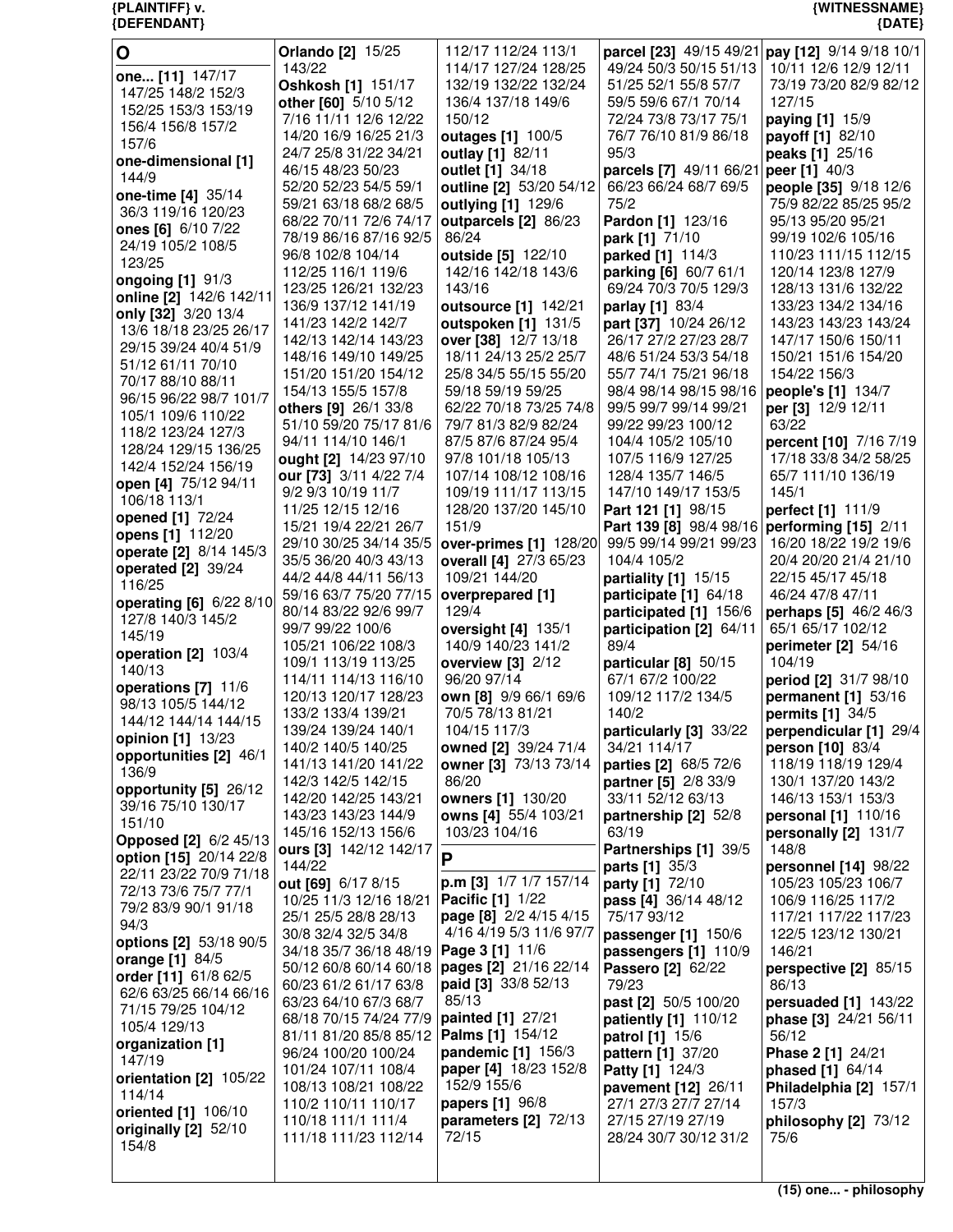| $\mathsf{P}$                           | 63/17                         | prefer [1] 108/11                           | procedures [4] 117/6                         | provides $[1]$ 62/8                  |
|----------------------------------------|-------------------------------|---------------------------------------------|----------------------------------------------|--------------------------------------|
| phone [2] 24/16 133/19                 | pluses [1] 64/6               | preferred [1] 31/25                         | 117/10 117/12 155/1                          | proximity $[1]$ 109/3                |
| photo [1] 56/24                        | point [28] 7/8 24/21          | preliminary [2] 81/9                        | proceed [4] 28/7 51/15 public [25] 2/14 4/14 |                                      |
| photo's [1] 57/1                       | 25/9 26/24 34/8 34/9          | 82/2                                        | 139/12 142/23                                | 25/19 34/25 86/4 86/6                |
|                                        | 51/18 52/22 53/5 53/8         | premise [1] 147/9                           | proceedings [1] 158/8                        | 93/6 93/8 131/15                     |
| photographs [1]                        | 56/10 66/13 81/15             | prescribed [2] 98/10                        | process [6] 13/21 28/8                       | 131/17 131/17 135/22                 |
| 113/21                                 | 81/18 83/3 84/10 85/3         | 99/5                                        | 99/7 117/8 117/10                            | 139/2 148/21 148/25                  |
| physical [1] 129/6                     | 89/20 103/9 106/22            | present [16] 1/9 1/14                       | 145/19                                       | 149/3 149/5 149/7                    |
| pick [3] 7/5 88/1 92/13                | 112/14 112/20 127/9           | 16/21 18/25 19/2 19/3                       | processes [1] 117/18                         | 150/23 152/18 152/20                 |
| picked [1] 124/5                       | 130/11 132/2 142/23           | 20/7 21/25 22/2 22/5                        | proclaim $[1]$ 43/9                          | 153/9 154/17 154/21                  |
| picture [2] 61/5 111/5                 | 152/20 152/22                 | 22/20 38/11 45/19                           | proclamation [5] 2/10                        | 155/6                                |
| pictures [2] 97/4 103/7                | pointed [1] 6/17              | 45/25 48/14 126/25                          | 42/3 42/5 42/8 45/16                         | publicly [2] 39/24                   |
| piece [9] 50/17 55/18                  | pointing [4] 7/23 18/6        | presentation [15] 2/11                      | product [1] 74/21                            | 117/16                               |
| 58/3 58/7 86/13 89/5                   | 58/5 131/11                   | 18/4 22/21 23/5 23/15                       | professional [2]                             | publish [2] 142/4                    |
| 134/14 152/7 152/8                     | points [1] 88/2               | 45/17 45/22 47/7 47/9                       | 129/14 147/22                                | 142/6                                |
| Pierce [1] 15/23                       | police [1] 130/20             | 48/5 48/6 116/2 116/17                      | profitable [1] 9/8                           | <b>PUD [1] 154/8</b>                 |
| pilot [2] 114/22 150/4                 | Ponte [4] 35/15 35/21         | 135/9 138/13                                | <b>profits</b> [1] 64/9                      | pull [4] 49/21 94/25                 |
| pilots [8] 136/2 149/19                | 35/22 35/24                   | presentation's [1] 47/1                     | program [2] 149/18                           | 111/23 142/19                        |
| 150/2 150/19 151/2                     | Ponte Vedra [1] 35/22         | presented [4] 17/7                          | 150/18                                       | pumping [1] 62/11                    |
| 151/15 151/15 151/16                   | <b>Ponte Vedra</b>            | 17/15 127/12 133/18                         | programmed [3] 25/7                          | purposes [2] 60/10                   |
| <b>Pilots Association [1]</b>          | <b>Boulevard [2] 35/21</b>    | presenting [2] 21/5                         | 63/23 63/25                                  | 98/7                                 |
| 136/2                                  | 35/24                         | 116/20                                      | programming [1] 56/3                         | pursue [2] 39/15 79/13               |
| pink [2] 27/13 27/13                   | pop [1] 136/17                | preserve [2] 36/5 44/8                      | project [43] 25/3 25/4                       | push [1] 130/13                      |
| pistons [1] 11/14                      | population [2] 128/10         | press [1] 132/8                             | 25/9 25/11 27/14 27/23                       | put [24] 13/10 19/9                  |
| Pittman [1] 38/10                      | 144/24                        | pressure [2] 61/13                          | 28/2 28/8 28/10 35/12                        | 22/5 22/8 34/23 51/5                 |
| place [9] 49/18 53/2                   | Porter [1] 154/8              | 62/12                                       | 35/23 36/1 37/12 46/2                        | 53/6 54/4 60/14 65/16                |
| 53/10 65/17 66/8 66/9                  | <b>Porter Road [1] 154/8</b>  | presumably [1] 57/13                        | 46/4 46/6 51/9 51/10                         | 84/4 84/25 85/21 89/19               |
| 84/10 122/9 152/5                      | portion [3] 9/19 24/23        | pretty [9] 6/23 12/17                       | 52/14 55/16 57/14                            | 92/3 93/22 107/14                    |
| placed [2] 61/25                       | 85/12                         | 36/18 63/24 111/18                          | 58/13 58/20 59/18 63/6                       | 108/22 112/8 124/22                  |
| 140/25                                 | pose [1] 126/22               | 115/17 116/13 116/13                        | 64/4 64/6 64/8 64/18                         | 135/1 135/6 135/18                   |
| placement [2] 35/14                    | position [9] 20/3 74/15       | 141/15                                      | 65/9 65/16 66/10 67/2                        | 147/10                               |
| 36/3                                   | 130/14 142/15 146/6           | prevent [1] 117/13                          | 68/4 70/18 71/16 72/20                       | puts [1] 65/12                       |
| places [3] 61/1 149/25                 | 146/11 146/12 146/13          | previous $[1]$ 44/18                        | 72/23 74/1 81/17 83/12                       | putting [1] 55/12                    |
| 150/16                                 | 147/14                        | previously [2] 126/20                       | 86/21 95/7                                   |                                      |
| plan [23] 56/13 56/17                  | positioned [1] 113/24         | 154/7                                       | projects [7] 34/14                           | Q                                    |
| 65/24 75/20 76/13<br>77/15 83/19 94/13 | positions $[1]$ 148/4         | price [3] 12/5 33/25                        | 55/14 65/22 68/6 70/12                       | quadrant [1] 34/18                   |
| 99/22 99/24 100/7                      | positive [1] 136/15           | 34/2                                        | 72/1 83/10                                   | qualify [2] 26/20 30/22              |
| 101/7 131/15 131/18                    | possibility [2] 141/8         | primarily [4] 8/8 11/9                      | promoting [1] 43/5                           | quantity [1] 62/4                    |
| 131/19 143/6 143/13                    | 143/2                         | 27/18 76/1                                  | proper [1] 25/24                             | quarter [1] 121/9                    |
| 143/21 144/4 144/6                     | possible [11] 9/11            | primary [1] 130/1                           | properly [3] 18/6                            | quarterly [1] 126/5                  |
| 147/8 147/9 147/15                     | 20/12 50/20 67/7 67/7         | primes [1] 128/20                           | 104/13 129/14                                | quarters [1] 9/22                    |
| plane [3] 124/8 124/12                 | 85/16 102/17 102/18           | printed [1] 18/21                           | property $[29]$ 46/16                        | question [12] 3/11 5/1               |
| 128/25                                 | 106/16 106/17 115/4           | priority [1] 140/21                         | 47/23 49/11 49/14                            | 16/6 19/1 30/15 88/11                |
| planes [2] 9/18 128/18                 | possibly [2] 80/17            | <b>pristine</b> [1] 57/12                   | 49/14 49/24 50/10                            | 113/16 119/15 129/15                 |
| Planet [2] 87/2 87/12                  | 137/24                        | private [2] 39/16 72/10                     | 50/15 50/17 51/13                            | 143/12 144/23 150/3                  |
| Planet Fitness [2] 87/2                | post [4] 122/3 126/3          | private-sector [1]                          | 51/16 54/17 61/3 71/2                        | questions $[16]$ 17/1                |
| 87/12                                  | 128/4 144/3                   | 39/16                                       | 71/10 73/19 87/16 92/6                       | 17/7 18/17 28/18 28/21               |
| planning [5] 25/21                     | posted [1] 142/12             | proactive $[1]$ 126/3                       | 92/7 92/14 92/17                             | 31/22 33/18 36/7 36/9                |
| 79/15 79/23 80/18                      | potential [9] 6/14 25/6       | probably [24] 7/3 9/16                      | 104/12 105/2 108/8                           | 36/15 56/22 92/2 116/1               |
| 142/24                                 | 28/11 46/1 62/24 75/9         | 16/6 31/3 32/7 36/2                         | 112/7 113/4 113/14                           | 126/20 126/21 127/16                 |
| plans [1] 99/25                        | 76/3 81/6 128/1               | 49/19 51/12 53/11 57/2                      | 113/17 134/15                                | quick [6] 7/24 33/17                 |
| platted [1] 53/25                      | potentially [6] 27/4          | 66/15 70/24 77/1 80/2                       | proposal $[1]$ 96/1                          | 36/6 95/5 111/18 130/6               |
| play [4] 15/14 56/4                    | 50/23 63/12 63/13 82/7        | 85/2 103/16 124/1                           | proposals $[3]$ 89/15                        | quicker [1] 132/25                   |
| 56/19 134/16                           | 94/2                          | 128/17 132/24 136/23                        | 89/17 90/11                                  | quickly [4] 72/21 91/8               |
| pleasant [1] 111/25                    | power [7] 8/14 8/15           | 139/17 140/10 143/6<br>146/11               | proposed $[1]$ 157/6                         | 94/12 134/15<br>quite [8] 35/13 83/4 |
| please [6] 65/10                       | 11/20 12/3 12/7 12/9<br>100/4 |                                             | proposing $[1]$ 94/2                         | 96/25 97/4 97/11 134/9               |
| 108/24 109/24 112/1                    | powers [3] 141/16             | problem [9] 24/25<br>95/16 98/1 110/3 118/6 | pros [2] 50/25 73/9<br>protect [1] 43/13     | 137/7 137/23                         |
| 134/23 148/9                           | 142/7 142/8                   | 118/7 127/16 129/18                         | protection [2] 29/19                         |                                      |
| pleased [1] 97/11                      | practice [1] 93/18            | 152/24                                      | 127/7                                        | R                                    |
| pledge [4] 2/3 3/3 3/4                 | practicing $[2]$ 43/14        | problems $[4]$ 14/13                        | protects [1] 114/22                          | raise [1] 14/21                      |
| 84/23                                  | 44/8                          | 95/9 107/19 133/22                          | proud [1] 155/4                              | raised [3] 4/7 75/13                 |
| plug [2] 105/18 122/9                  | precious $[3]$ 42/24          | procedural [2] 152/20                       | proven [1] 75/3                              | 85/15                                |
| plugged [1] 44/17                      | 43/14 44/9                    | 154/6                                       | provide [3] 16/12                            | ramp [1] 66/11                       |
| plugging [1] 44/13                     | precluded [1] 71/18           | procedurally [1] 153/8                      | 48/12 57/14                                  | range [2] 55/9 139/20                |
| <b>plus [3]</b> 26/2 63/16             |                               |                                             |                                              |                                      |
|                                        |                               |                                             |                                              |                                      |

**(16) phone - range**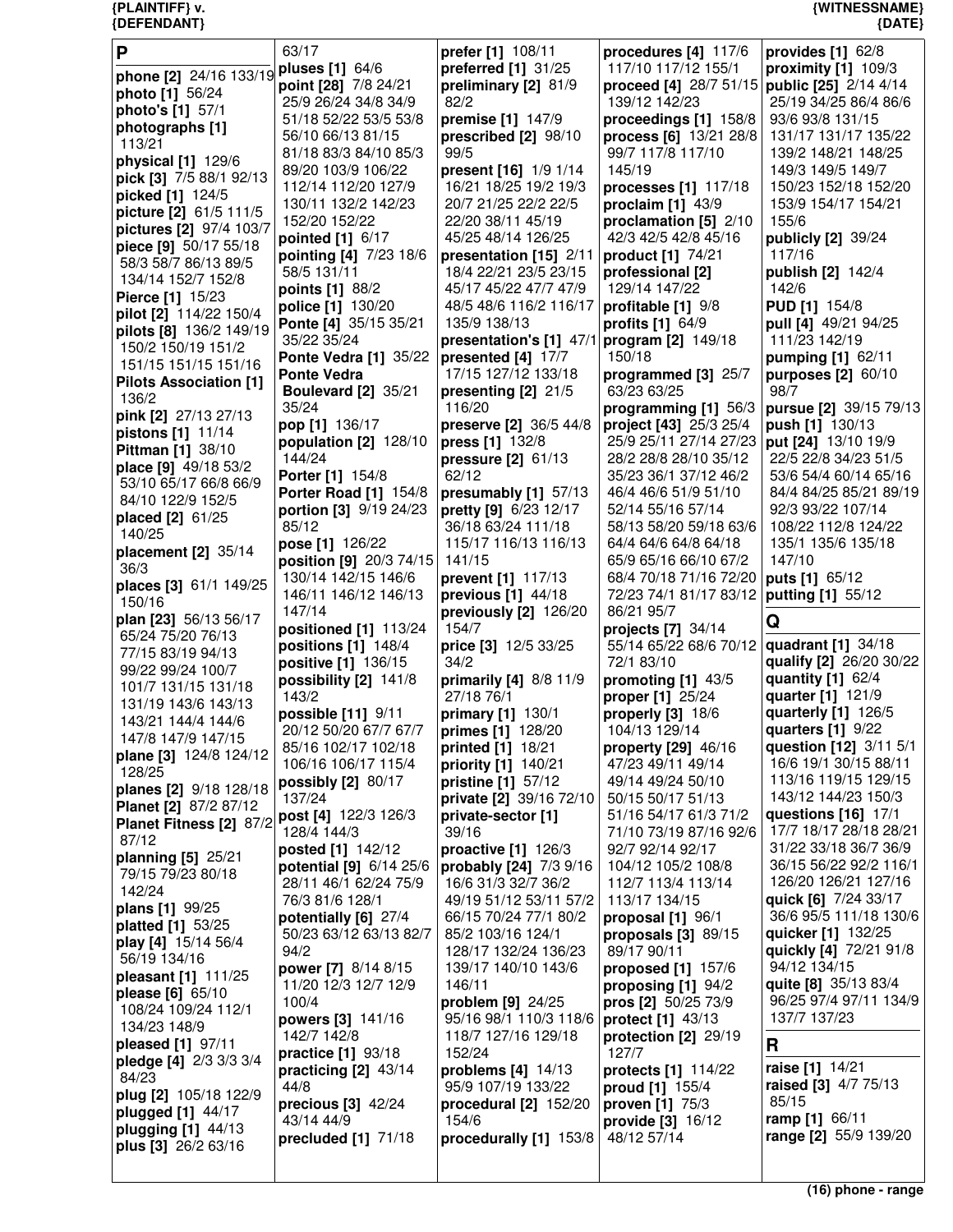| {DEFENDANT}                                   |                                                  |                                            |                                                    | ${$ (DATE)                                     |
|-----------------------------------------------|--------------------------------------------------|--------------------------------------------|----------------------------------------------------|------------------------------------------------|
| $\mathbf R$                                   | 116/23 132/3 136/7                               | relinquish $[1]$ 50/14                     | 108/13 108/22 111/15                               | 101/5 101/8 101/22                             |
| ratchet [1] 104/3                             | 158/9                                            | relocating [1] 27/16                       | 114/6 123/11 123/13                                | 102/4 102/20 103/10                            |
| rate [1] 52/13                                | recorded [1] 153/24                              | relocation [2] 72/23                       | 123/15 123/17 123/19                               | 103/24 104/1 104/8                             |
| rather [2] 112/25                             | recordkeeping [1]                                | 92/13                                      | 123/21                                             | 106/15 107/16 108/7                            |
| 155/12                                        | 98/20                                            | relook [1] 12/7                            | requirement [10] 26/22                             | 108/20 108/23 109/11                           |
| rating [1] 141/9                              | records [3] 99/12                                | rely [2] 85/19 85/25                       | 89/21 90/11 90/13                                  | 111/11 111/13 113/14                           |
| <b>Raymond [1] 155/23</b>                     | 131/15 131/17                                    | remain [3] 70/22 105/1                     | 99/23 102/8 102/22                                 | 113/22 113/25 115/4                            |
| re [2] 72/6 113/13                            | recoup [3] 15/10 74/7                            | 107/6                                      | 104/4 104/7 156/21                                 | 115/11 116/12 116/25                           |
| re-lease [1] 72/6                             | 74/21                                            | remainder [1] 137/5                        | requirements [9] 87/19                             | 117/2 128/16 131/19                            |
| reach [1] 55/17                               | recover [3] 9/11 63/7                            | remark [1] 99/15                           | 97/6 98/12 98/16 99/6                              | 132/17                                         |
| reached [1] 127/24                            | 71/16                                            | remember $[5]$ 48/2                        | 99/14 99/20 116/9                                  | responses $[9]$ 100/1                          |
| reaching $[1]$ 34/8                           | recovery $[1]$ 66/4                              | 48/4 56/14 72/2 139/1                      | 140/9                                              | 100/4 101/13 102/25                            |
| read [5] 29/21 38/20                          | recruitment [1] 146/4                            | remembers [1] 147/5                        | requires [3] 99/24                                 | 103/15 107/8 108/12                            |
| 38/22 42/6 90/8                               | recurring $[2]$ 91/12                            | remind [4] 13/10 97/19                     | 108/7 110/25                                       | 108/13 114/8                                   |
| reading [1] 116/22                            | 128/17                                           | 102/7 118/5                                | requiring [1] 107/22<br>rescue [43] 98/8 98/25     | responsibilities [1]<br>147/18                 |
| ready [6] 81/16 87/2                          | red [5] 27/13 53/23<br>54/19 54/20 61/15         | reminder [3] 24/14<br>25/18 52/6           | 99/12 99/13 101/17                                 | responsible [1] 130/12                         |
| 91/18 91/19 114/1                             | redesign $[1]$ 26/23                             | remove [1] 27/12                           | 102/9 102/19 102/24                                | rest [2] 11/16 127/5                           |
| 116/3                                         | redesigned [1] 27/1                              | removed [1] 27/14                          | 103/18 103/23 104/8                                | restaurant $[2]$ 35/8                          |
| real [9] 81/17 96/25                          | reduce [4] 82/9 82/10                            | removing [1] 27/17                         | 104/22 105/7 105/13                                | 151/3                                          |
| 102/13 121/4 128/3                            | 82/11 88/25                                      | renourishment [2]                          | 105/23 106/6 106/24                                | restoration [2] 58/13                          |
| 134/15 140/12 141/18                          | reduced [1] 144/4                                | 35/4 35/17                                 | 107/4 107/16 108/7                                 | 58/21                                          |
| 153/17                                        | <b>Reef</b> [1] 35/7                             | rent [2] 127/13 151/10                     | 108/14 108/17 108/24                               | restrictions [1] 65/21                         |
| realistic [1] 102/5                           | reenters $[4]$ 42/22                             | rental [1] 63/7                            | 109/8 111/12 112/6                                 | result [1] 26/11                               |
| reality [2] 44/6 89/25                        | 102/3 150/13 151/22                              | rents [3] 63/8 63/9 82/5                   | 112/13 112/17 112/21                               | results [1] 44/15                              |
| really [41] 7/3 8/24<br>9/20 11/11 19/25 20/6 | refer [2] 11/13 151/4                            | replace [1] 146/11                         | 112/25 113/3 113/9                                 | retail [2] 145/4 145/4                         |
| 32/23 34/10 34/10                             | referencing [1] 120/20                           | replaced $[1]$ 27/22                       | 113/19 113/25 114/11                               | retains [1] 65/23                              |
| 52/19 54/14 54/15                             | referred [3] 24/22 59/9                          | replacing [1] 27/17                        | 114/23 117/14 117/22                               | retired [1] 44/23                              |
| 56/20 57/6 63/4 64/19                         | 59/25                                            | report [20] 2/5 6/6 6/7                    | 122/5 122/23 130/20                                | retirement [1] 143/25                          |
| 65/13 71/24 72/5 75/24                        | referring [2] 59/6 60/2                          | 6/16 14/4 16/23 17/14                      | 137/19 137/20                                      | return [5] 74/22 83/6                          |
| 77/3 83/6 84/12 85/22                         | reflect [2] 7/23 96/25                           | 33/24 36/6 37/8 38/14                      | research $[1]$ 14/13                               | 89/15 90/12 128/4                              |
| 95/15 95/23 102/11                            | reflecting [1] 141/12                            | 38/15 118/8 118/9                          | researching [1] 14/25                              | returned [3] 58/16                             |
| 106/21 115/7 127/25                           | reflects $[1]$ 4/20                              | 124/1 134/7 148/14                         | reserves [1] 89/10                                 | 94/19 94/19                                    |
| 129/13 131/12 132/13                          | refundable [1] 151/13<br>refusal [6] 49/18 49/25 | 156/10 156/12 158/7<br>reported [1] 115/10 | residential [2] 33/23<br>34/14                     | revenue [10] 6/18 7/12<br>7/15 7/17 9/2 9/12   |
| 136/8 139/17 140/5                            | 50/15 76/2 92/9 94/9                             | reporter $[1]$ 4/14                        | resol [1] 91/14                                    | 10/22 82/12 84/24                              |
| 140/15 143/25 147/11                          | refusals [1] 49/13                               | <b>REPORTER'S [2] 2/17</b>                 | resolution $[8]$ 2/10                              | 125/15                                         |
| 153/1 154/24                                  | regard [1] 106/25                                | 157/15                                     | 28/6 32/1 38/16 38/19                              | revenues $[2]$ 6/22                            |
| reapprove [3] 3/13                            | regarding [3] 4/18 6/14 Reporters [1] 1/22       |                                            | 38/24 40/12 41/5                                   | 14/22                                          |
| $3/16$ 5/8                                    | 116/2                                            | reporting $[1]$ 142/8                      | <b>Resolution 2022-02 [2] review [17]</b> 2/12 4/6 |                                                |
| rear [1] 99/18                                | <b>Regency [1] 11/22</b>                         | reports [14] 2/7 2/15                      | 38/19 38/24                                        | 4/17 7/24 48/19 97/6                           |
| reared [1] 140/11<br>reason [5] 81/22 83/12   | regional [4] 39/12                               | 24/11 24/12 117/16                         | resolved [3] 39/17 40/1                            | 99/9 99/12 99/15 99/15                         |
| 116/20 134/2 134/11                           | 39/20 42/9 140/6                                 | 117/18 118/4 118/13                        | 43/7                                               | 116/15 116/17 116/21                           |
| reasonably [1] 95/6                           | regular [4] 1/2 40/7                             | 118/15 118/18 142/4                        | resource [3] 43/14                                 | 118/1 125/3 128/5                              |
| reasons $[2]$ 34/22                           | 43/18 149/22                                     | 142/6 142/11 155/8                         | 44/9 104/23                                        | 140/5                                          |
| 124/20                                        | regularly [1] 139/22                             | represent $[2]$ 107/20                     | resources $[9]$ 42/24                              | reviewed [2] 5/14 5/17                         |
| REBA [8] 1/11 3/2 3/10                        | regulation $[1]$ 140/7                           | 127/23                                     | 95/11 95/17 103/13                                 | <b>reviews [2] 128/8</b>                       |
| 16/16 77/19 133/18                            | regulations [1] 98/6                             | representatives [1]<br>117/23              | 105/17 113/15 117/6<br>117/11 117/14               | 129/11<br>rewrite [1] 153/10                   |
| 143/14 155/10                                 | reiterate [1] 77/13<br>relate [1] 26/11          | request [20] 16/20                         | respect [1] 35/10                                  | right [84] 3/2 3/6 4/25                        |
| Reba's [6] 35/13                              | <b>related</b> [13] 8/9 25/19                    | 18/24 19/2 19/3 19/5                       | respond $[13]$ 94/15                               | 5/5 7/8 10/17 11/6                             |
| 100/19 116/2 116/17                           | 46/7 73/3 86/6 87/19                             | 21/6 22/2 22/20 45/19                      | 97/13 98/22 104/12                                 | 16/24 18/10 18/15                              |
| 133/14 135/9                                  | 98/25 100/9 100/13                               | 45/20 45/25 48/2 50/6                      | 105/17 105/24 105/25                               | 19/17 24/9 32/24 36/17                         |
| recall [1] 115/13                             | 107/17 113/22 126/24                             | 93/21 129/17 131/15                        | 111/20 116/11 130/24                               | 37/18 38/17 40/9 41/25                         |
| received [3] 45/20 49/6                       | 152/12                                           | 132/4 132/5 135/13                         | 131/2 134/23 137/3                                 | 48/11 48/17 49/13                              |
| 50/1<br>recent [2] 56/24 70/13                | relates [1] 27/10                                | 152/7                                      | responders [6] 99/13                               | 49/17 49/25 50/14                              |
| recently [3] 12/14                            | relationship [2] 136/3                           | requesting $[1]$ 93/23                     | 104/17 113/3 113/10                                | 53/21 54/8 58/18 59/4                          |
| 141/20 142/22                                 | 141/16                                           | requests $[2]$ 19/18                       | 114/11 114/13                                      | 59/24 62/15 68/17                              |
| reclaimed [1] 58/15                           | relative [4] 49/8 84/5                           | 34/7                                       | responding [4] 100/8                               | 68/23 75/14 76/2 76/13                         |
| recognition [1] 38/19                         | 97/2 121/20                                      | require [5] 26/23 74/14                    | 101/17 107/8 107/22                                | 78/1 78/9 80/23 82/1                           |
| recognizing [1] 149/12                        | relatively [3] 97/4 97/5                         | 82/15 89/14 103/15                         | responds [1] 105/10                                | 83/16 86/5 86/12 88/22                         |
| recommend $[1]$ 13/8                          | 110/9                                            | required $[21]$ 61/22                      | response $[40]$ 2/12                               | 90/25 91/20 92/8 92/15<br>94/7 94/7 94/9 96/17 |
| recommendation [1]                            | release [3] 51/17 51/20<br>51/22                 | 62/9 98/7 99/4 99/5<br>100/7 103/20 104/1  | 96/20 97/2 98/8 98/9<br>98/25 99/1 99/2 99/11      | 96/21 103/8 104/14                             |
| 76/13                                         | released [2] 26/10 50/3 105/2 105/4 107/4        |                                            | 100/7 100/14 101/1                                 | 109/17 112/2 112/10                            |
| record [6] 42/7 99/10                         |                                                  |                                            |                                                    |                                                |

**{PLAINTIFF} v. {WITNESSNAME}**

**(17) ratchet - right**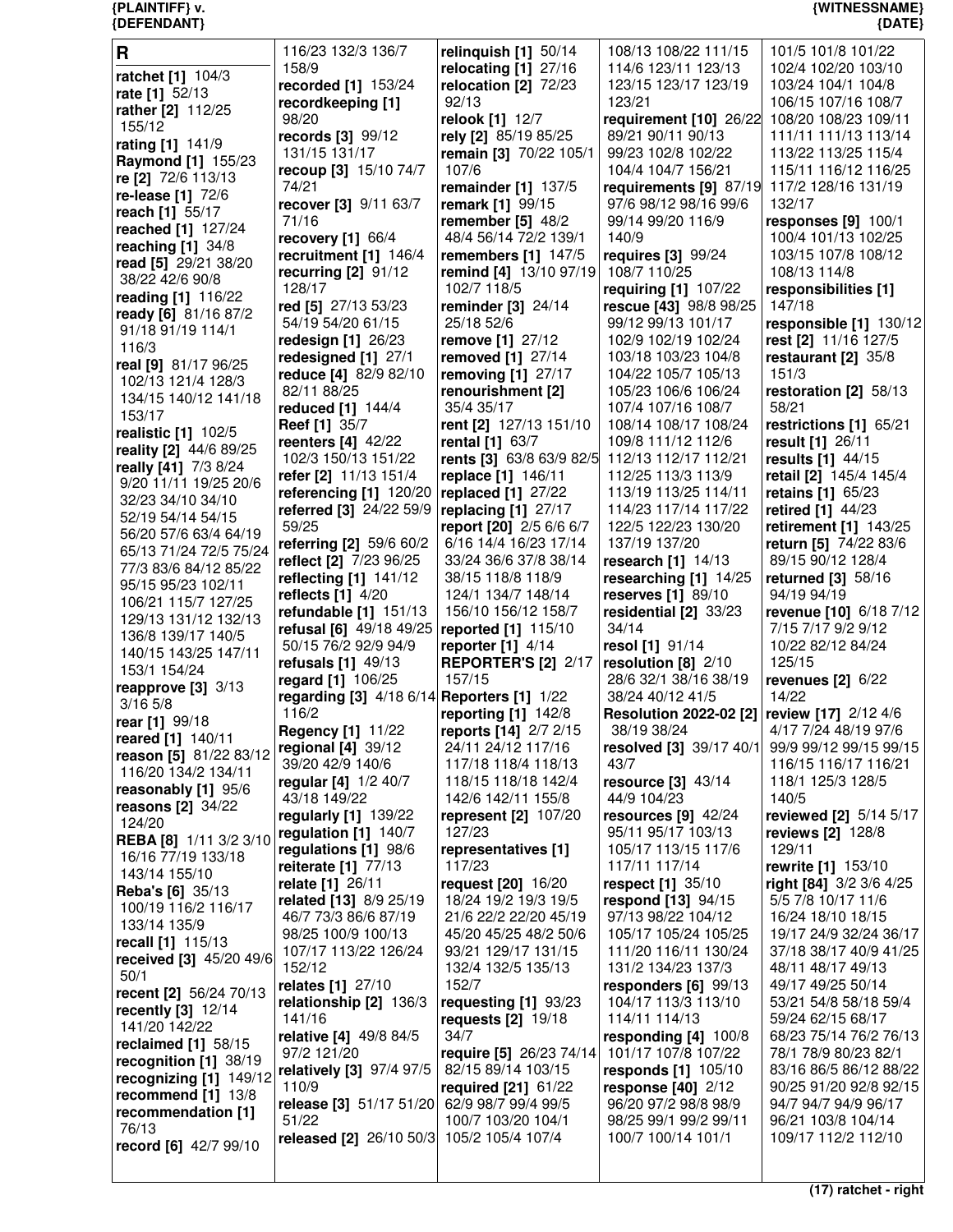| R                                             | runups [1] 59/7                           | say [35] 5/16 14/25                              | 117/7 121/15 127/10                                                | 53/13 131/16                                    |
|-----------------------------------------------|-------------------------------------------|--------------------------------------------------|--------------------------------------------------------------------|-------------------------------------------------|
| right [27] 118/17                             | runway [24] 25/10                         | 18/24 22/2 35/7 36/24                            | 127/15 129/17 130/1                                                | shared [2] 69/7 131/22                          |
| 118/25 120/25 125/9                           | 25/23 26/5 26/21 29/5                     | 37/11 43/22 57/4 64/13                           | 131/18 131/20 131/21                                               | shares [1] 120/6                                |
| 129/3 129/9 130/23                            | 29/18 30/17 31/2 31/3                     | 75/19 79/5 79/6 81/2                             | 136/14 142/11 142/12                                               | she [9] 39/22 42/1 42/2                         |
| 131/12 131/21 132/7                           | 31/7 31/9 31/11 31/13                     | 82/14 83/18 85/20                                | 148/10                                                             | 115/10 136/3 136/5                              |
| 132/12 134/3 135/7                            | 31/16 31/19 32/2 32/11                    | 91/18 91/19 91/22                                | seeing [4] 50/2 58/1                                               | 136/9 136/9 143/15                              |
| 135/8 137/15 138/25                           | 32/16 32/18 37/24 38/2                    | 100/8 119/1 120/15                               | 112/25 145/11                                                      | sheet [2] 6/23 10/25                            |
| 147/16 148/16 148/25                          | 58/22 124/7 132/16                        | 121/8 122/7 125/3                                | seek [1] 46/3                                                      | sheriff [1] 101/17                              |
| 149/4 153/22 154/1                            | <b>Runway 13/31 [2]</b>                   | 125/6 125/7 128/3                                | seem [2] 20/12 53/8                                                | sheriff's [13] 59/20                            |
| 154/16 154/17 155/21                          | 25/10 26/5                                | 130/7 135/25 138/1                               | seemed [1] 143/9                                                   | 104/23 105/23 106/21                            |
| 157/5 157/8                                   | <b>Runway 2 [5] 31/11</b>                 | 139/14 144/7 153/20                              | seems [7] 29/6 29/9                                                | 112/12 113/3 113/20<br>117/21 121/5 122/4       |
| Ring [6] 8/14 8/15                            | 32/2 32/11 32/16 32/18                    | saying [11] 21/9 22/17<br>31/12 76/9 77/22 88/19 | 60/17 64/4 65/8 77/14<br>153/15                                    | 137/14 137/14 137/18                            |
| 11/20 12/3 12/7 12/9                          | Runway 2/20 [1] 31/9                      | 88/21 107/18 118/21                              | seen [2] 71/8 133/7                                                | <b>Sheriff's Department</b>                     |
| <b>Ring Power [6] 8/14</b>                    | runways [3] 26/17<br>37/19 133/2          | 134/12 157/4                                     | <b>select</b> [1] 86/1                                             | $[2]$ 121/5 137/18                              |
| 8/15 11/20 12/3 12/7                          | <b>Russia [1] 12/23</b>                   | says [5] 3/11 88/23                              | self [4] 105/11 145/8                                              | Sheriff's Office [5]                            |
| 12/9                                          |                                           | 89/23 123/10 134/7                               | 149/23 151/20                                                      | 59/20 104/23 112/12                             |
| risk [4] 78/21 117/3                          | S                                         | scale [2] 32/5 103/9                             | self-contained [1]                                                 | 113/3 113/20                                    |
| 141/1 144/5                                   | SAAPA [3] 37/5 37/16                      | scarred [1] 57/18                                | 105/11                                                             | shock [1] 149/14                                |
| River [2] 36/4 43/25                          | 37/17                                     | <b>SCEA [1] 105/11</b>                           | self-serve [2] 149/23                                              | shoehorn [1] 71/14                              |
| <b>RMR [3] 1/21 158/6</b>                     | <b>SAAPA's [1] 37/11</b>                  | scenario [6] 72/11                               | 151/20                                                             | shore [2] 110/13                                |
| 158/13                                        | sabotage [1] 100/4                        | 83/24 84/11 107/2                                | self-sufficient [1]                                                | 110/14                                          |
| road [19] 24/14 35/25                         | <b>safe [1] 29/9</b>                      | 108/23 134/11                                    | 145/8                                                              | shoreline [1] 58/21                             |
| 53/25 54/18 54/22                             | safety [38] 2/12 25/23                    | scene [4] 106/14                                 | send [4] 4/15 6/13                                                 | short [5] 30/19 30/20                           |
| 54/24 55/4 55/24 56/4                         | 38/1 116/15 116/17                        | 112/13 112/24 137/20                             | 48/19 96/16                                                        | 51/7 76/4 102/5                                 |
| 56/8 56/12 56/20 57/14                        | 116/21 117/3 117/5                        | schedule [3] 24/25                               |                                                                    | senior [8] 102/15 140/4 shortly [3] 31/4 101/16 |
| 69/13 69/13 72/23 80/3                        | 117/15 118/1 119/3                        | 46/13 114/13                                     | 142/15 143/1 144/3                                                 | 131/6                                           |
| 92/13 154/8                                   | 119/6 119/21 119/23                       | scheme [2] 83/7                                  | 145/19 146/13 153/4                                                | shot [1] 120/24                                 |
| roads [2] 34/16 65/16<br>Rob [1] 44/12        | 120/4 120/18 122/17                       | 111/18                                           | senior-level [1] 144/3                                             | shots [1] 112/9                                 |
| <b>ROBERT [13] 1/12</b>                       | 123/2 123/8 123/11                        |                                                  | scholarships [1] 156/6 sense [2] 63/10 102/13 should [20] 7/1 12/6 |                                                 |
| 21/2 40/12 46/8 75/13                         | 125/3 125/7 125/15                        | school [3] 43/1 43/4                             | sent [1] 93/23                                                     | 15/14 15/17 19/9 19/9                           |
| 79/9 80/1 88/3 125/17                         | 126/17 128/5 128/12                       | 124/8                                            | separate [2] 23/15 69/5                                            | 44/8 54/6 64/9 97/5                             |
| 138/14 148/17 155/23                          | 128/15 129/10 130/2                       | schools [1] 150/24                               | September [3] 124/3                                                | 106/3 117/20 125/3                              |
|                                               | 130/12 131/15 131/18                      | scientific [1] 119/19                            | 124/4 124/7                                                        | 125/21 133/5 133/12                             |
|                                               |                                           |                                                  |                                                                    |                                                 |
| 156/11                                        | 133/13 133/19 136/13                      | scope [2] 68/4 103/10                            | September 11th [1]                                                 | 140/21 144/20 153/1                             |
| Rod [1] 55/22                                 | 149/11 149/17 150/18                      | scrapes [1] 110/10                               | 124/3                                                              | 154/21                                          |
| role [1] 143/7                                | said [15] 17/17 20/13                     | Sea [1] 1/15                                     | September 13th [1]                                                 | <b>Shouldn't [1] 20/4</b>                       |
| <b>rolling [1] 68/19</b>                      | 41/12 51/17 57/6 73/19                    | search [7] 145/18                                | 124/7                                                              | show [10] 32/2 32/2                             |
| rolls [2] 144/18 144/19<br>room [12] 1/3 41/9 | 77/13 94/5 122/18                         | 145/18 145/23 146/24                             | September 24th [1]                                                 | 53/24 54/20 93/20                               |
| 42/22 100/16 102/3                            | 135/15 149/16 152/4                       | 146/25 147/23 147/24                             | 124/4                                                              | 95/20 107/25 112/2                              |
| 149/9 149/21 150/13                           | 152/4 152/7 153/22                        | seasoned [1] 146/13                              | <b>Serenata [2] 35/14</b>                                          | 113/12 146/7                                    |
| 150/23 151/10 151/22                          | sales [1] 34/24                           | second [22] 5/21 5/22                            | 36/4                                                               | showed [4] 60/16                                |
| 151/25                                        | salt [1] 118/18                           | 7/15 23/18 24/2 24/4                             | Serenata Beach [1]                                                 | 60/19 112/13 112/14                             |
| rooms [1] 152/1                               | saltwater [1] 57/12                       | 24/5 25/4 26/24 40/14                            | 35/14                                                              | showing [2] 61/19                               |
| rose [1] 31/18                                | same [14] 17/17 17/19                     | 40/15 40/16 45/6 45/7                            | seriously [2] 18/20                                                | 106/16                                          |
| <b>rotate [1]</b> 106/7                       | 17/22 19/11 22/16                         | 45/8 49/13 49/17 49/22                           | 154/25                                                             | shown [2] 62/13 75/23                           |
| round [2] 48/5 59/14                          | 35/23 55/8 87/7 94/1                      | 76/25 125/17 138/20                              | serve [3] 61/11 149/23                                             | sic [4] 95/4 127/25                             |
| route $[2]$ 24/24 61/19                       | 97/7 127/7 132/4                          | 139/5                                            | 151/20                                                             | 130/18 150/3                                    |
| routine [1] 101/21                            | 141/16 141/16                             | seconded [1] 41/11                               | served [2] 38/25 39/7                                              | side [14] 29/23 29/23                           |
| row [2] 54/4 128/25                           | sand [6] 35/10 35/10<br>35/12 35/18 35/23 | seconds [1] 113/8                                | service [6] 13/11 38/19                                            | 49/2 49/23 49/24 55/14                          |
| RPR [3] 1/21 158/6                            | 35/25                                     | <b>secret</b> [1] 106/6                          | 54/21 98/11 104/2<br>104/3                                         | 56/14 56/19 59/16<br>72/21 99/15 102/1          |
| 158/13                                        | sat [2] 48/6 152/8                        | sector [1] 39/16                                 |                                                                    | 109/17 110/8                                    |
| <b>RPR-CP [2] 158/6</b>                       | satisfactory [1] 16/16                    | secured [1] 66/8<br>security [1] 74/13           | serving [2] 4/10 39/4<br>session [3] 26/2 40/7                     |                                                 |
| 158/13                                        | save [5] 42/24 43/16                      | see [51] 5/9 6/24 12/25                          | 43/18                                                              | sig [1] 73/8<br>signage [1] 27/17               |
| rumor [1] 123/5                               | 117/3 120/10 120/12                       | 16/3 16/20 20/2 26/25                            | set [2] 101/25 121/14                                              | significant [13] 62/4                           |
| <b>rumors</b> [2] 131/23                      | Saviak [8] 38/20 38/25                    | 32/19 32/19 35/9 38/6                            | setting [1] 69/5                                                   | 73/8 78/1 84/22 85/1                            |
| 133/24                                        | 39/3 39/7 39/13 39/21                     | 38/12 46/11 46/18                                | seven [2] 67/1 69/18                                               | 92/16 101/8 101/15                              |
| run [7] 37/18 60/21                           | 136/1 146/11                              | 47/19 47/20 50/20                                | seven-acre [1] 67/1                                                | 103/12 104/5 105/9                              |
| 66/8 114/15 143/22                            | <b>Saviak's [1] 39/9</b>                  | 52/21 59/24 60/13 61/3                           | several [8] 11/18 12/22                                            | 137/7 151/11                                    |
| 150/9 155/2                                   | saving [4] 43/5 43/14                     | 61/15 74/22 84/3 94/8                            | 68/5 91/15 136/17                                                  | significantly [1] 60/22                         |
| running [2] 35/20<br>63/17                    | 44/20 117/1                               | 94/9 94/12 95/22 96/2                            | 141/23 145/10 145/22                                               | signs [3] 27/19 27/20                           |
|                                               | savings [1] 137/7                         | 98/18 111/2 111/7                                | severe [1] 100/5                                                   | 27/20                                           |
| runup [8] 49/22 52/1<br>52/4 52/19 53/2 57/6  | saw [5] 33/23 66/23                       | 111/20 111/24 113/22                             | shaped [1] 37/25                                                   | similar [3] 87/17                               |
| 59/6 59/24                                    | 132/10 144/25 156/19                      | 114/1 114/2 115/6                                | share [4] 52/14 53/11                                              | 106/23 151/10                                   |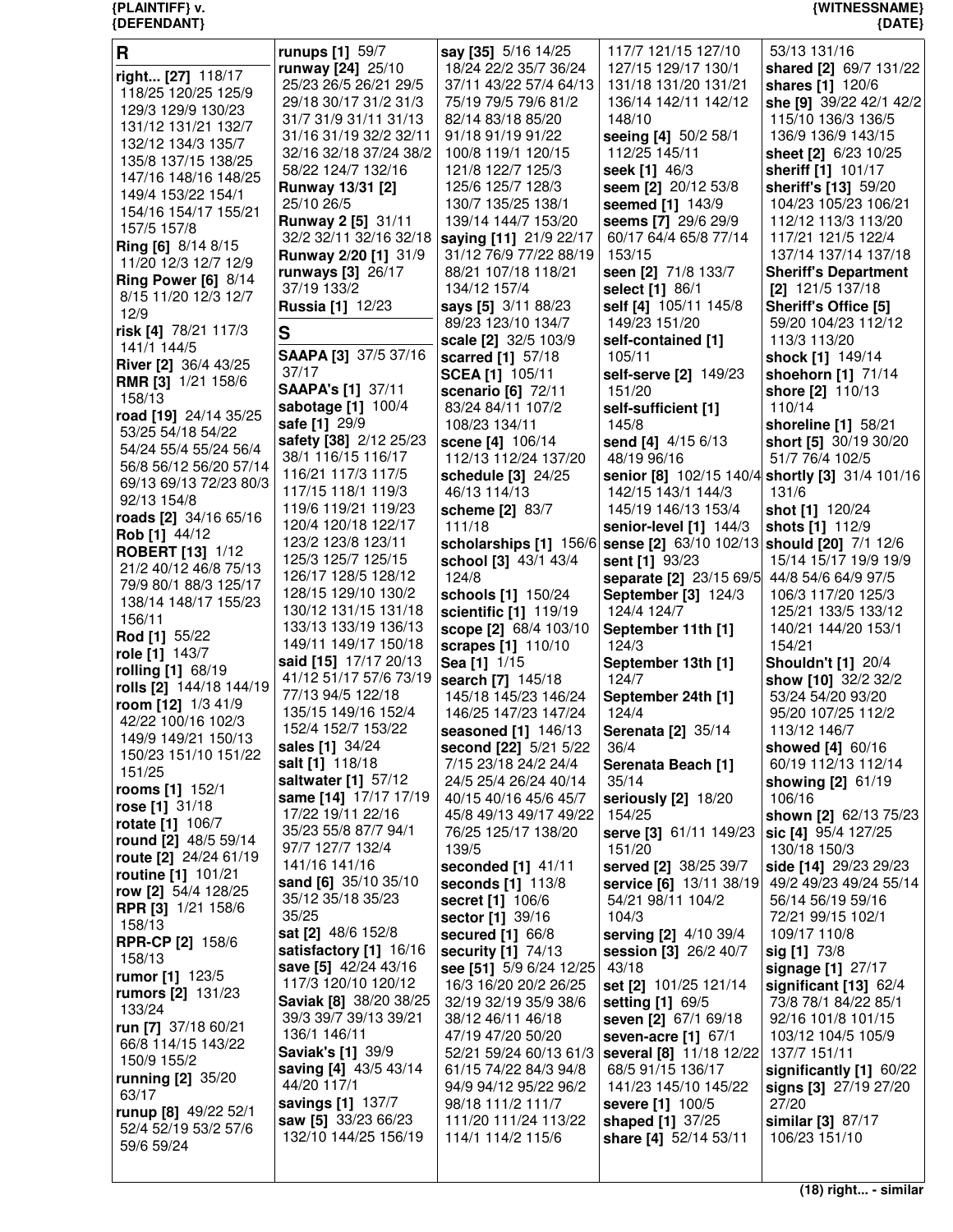| $\mathbf S$                                    | smooth [1] 150/12                              | 145/13                                                          | 40/1 40/7 42/8 42/14                           | 153/18 154/2 158/3                           |
|------------------------------------------------|------------------------------------------------|-----------------------------------------------------------------|------------------------------------------------|----------------------------------------------|
|                                                | sneak [1] 36/18                                | somewhere [2] 35/8                                              | 42/18 43/8 43/12 43/18                         | stated [3] 5/8 112/17                        |
| simple [2] 23/2 153/17                         | so [210]                                       | 66/6                                                            | 43/25 47/10 93/14                              | 126/23                                       |
| simply [5] 26/21 27/16                         | sole [1] 52/18                                 | soon [2] 36/2 109/20                                            | 105/12 106/7 107/5                             | statement $[4]$ 6/22                         |
| 34/25 46/5 110/14                              | solicitation [4] 89/14                         | sorry [14] 16/24 18/18                                          | 115/5 117/21 117/22                            | 7/10 7/11 153/25                             |
| simultaneous [1] 26/6                          | 89/17 90/1 90/11                               | 24/17 24/17 24/17                                               | 126/16 131/4 132/3                             | statements [4] 6/15                          |
| since [2] 9/7 52/16                            | solicited [1] 95/13                            | 24/17 41/13 56/21                                               | 136/11 141/13 141/14                           | 18/4 18/9 112/7                              |
| single [7] 6/23 11/12<br>34/1 34/6 83/3 149/14 | solicits [1] 96/4                              | 57/25 67/13 76/14 93/7                                          | 149/20 149/24 151/17                           | states [2] 26/15 149/15                      |
| 150/5                                          | solution [1] 15/19                             | 93/10 135/19                                                    | 151/19 152/19                                  | station [8] 102/19                           |
| single-engine [1]                              | solve [4] 95/9 95/16                           | sort [7] 33/19 34/3 34/8 St. Augustine [9]                      |                                                | 102/24 115/6 122/25                          |
| 11/12                                          | 127/15 134/1                                   | 35/3 50/1 65/3 140/11                                           | 47/10 131/4 132/3                              | 126/24 127/11 131/11                         |
| single-family [2] 34/1                         | some [78] 6/13 14/13                           | sound [1] 85/16                                                 | 136/11 141/14 149/20                           | 136/22                                       |
| 34/6                                           | 25/20 27/16 27/16                              | sounds [2] 12/13 97/23 149/24 151/17 151/19                     |                                                | stations [2] 104/12                          |
| sir [9] 38/14 38/23                            | 27/18 28/9 28/19 29/16                         |                                                                 | source [3] 35/18 35/23 St. Johns [7] 4/12 4/22 | 133/20                                       |
| 43/23 88/21 130/3                              | 34/9 35/9 46/4 46/21                           | 36/1                                                            | 40/1 43/25 93/14                               | stats [1] 107/13                             |
| 138/9 157/9 157/10                             | 47/11 48/18 50/25 51/4   sources [3] 51/21     |                                                                 | 126/16 152/19                                  | status [2] 141/1 141/4                       |
| 157/12                                         | 52/16 53/5 59/7 60/12                          | 117/17 118/14                                                   | St. Johns County [18]                          | stay [1] 35/5                                |
| sit [1] 68/12                                  | 64/8 64/11 65/2 65/5                           | south [5] 35/15 36/4                                            | 35/17 39/1 39/15 39/18                         | stayed [2] 47/24 47/24                       |
| site [17] 55/5 55/6 58/9                       | 69/7 70/17 70/24 71/5                          | 51/25 57/8 58/20                                                | 40/7 42/8 42/14 42/18                          | stays [2] 31/14 155/24                       |
| 59/15 61/10 61/13                              | 72/2 72/4 74/7 74/13<br>74/14 78/20 79/23 81/9 | southeast [4] 59/20<br>77/3 93/24 94/7                          | 43/8 43/12 43/18<br>105/12 106/7 107/5         | stems [1] 7/3                                |
| 65/15 69/1 69/2 79/15                          | 81/11 82/24 85/6 85/12 Southeast Aero [1]      |                                                                 | 115/5 117/21 117/22                            | stenographic [1] 158/9                       |
| 79/16 79/24 109/12                             | 87/14 87/23 88/13 89/2                         | 59/20                                                           | 141/13                                         | stenographically [1]<br>158/7                |
| 109/21 117/6 145/5                             | 93/17 93/19 103/7                              | space [10] 56/16 60/11                                          | St. Johns County's [1]                         | step [2] 79/14 90/14                         |
| 145/5                                          | 107/10 107/16 108/9                            | 67/5 77/4 78/7 78/7                                             | 39/24                                          | steps [1] 110/23                             |
| sites [2] 87/2 87/7                            | 108/14 109/4 110/10                            | 85/22 151/6 152/14                                              | staff [46] 2/7 4/16 10/4                       | sticking [1] 52/21                           |
| sits [1] 109/2                                 | 112/7 114/9 122/10                             | 152/15                                                          | 10/7 10/8 10/9 10/11                           | still [15] 9/3 9/4 16/19                     |
| sitting [2] 62/25 110/17                       | 123/25 126/21 126/22                           | sparse [1] 15/14                                                | 24/11 24/12 39/4 39/19                         | 23/9 25/12 51/18 63/19                       |
| situated [1] 109/16                            | 127/16 130/7 131/23                            | speak [1] 138/5                                                 | 48/14 72/17 90/19                              | 65/9 66/14 69/7 82/24                        |
| situation $[5]$ 71/13<br>97/1 106/11 109/19    | 133/6 133/8 137/12                             | speaking [1] 146/10                                             | 94/15 95/10 102/15                             | 92/7 112/9 126/21                            |
| 115/7                                          | 137/12 137/25 142/2                            | special [2] 12/3 12/4                                           | 116/24 134/4 139/21                            | 128/14                                       |
| Situational [1] 109/14                         | 142/13 142/23 143/22                           | specialist [1] 92/3                                             | 139/25 140/1 140/2                             | stimulate [1] 102/2                          |
| situations [3] 29/16                           | 146/6 146/9 146/14                             | specialized [1] 110/25                                          | 140/16 140/17 140/17                           | stone [1] 102/18                             |
| 97/12 109/23                                   | 147/21 150/11 150/15                           | specializes [2] 145/23                                          | 141/22 142/15 143/2                            | stop [2] 37/22 53/19                         |
| six [15] 26/2 44/15                            | somebody $[14]$ 19/7                           | 148/4                                                           | 143/17 143/21 144/17                           | storage [6] 8/9 8/12                         |
| 60/9 66/25 68/7 69/18                          | 20/5 22/15 43/20 50/9                          | specific [6] 12/8 46/11                                         | 145/15 145/16 146/3                            | 8/13 8/14 62/10 71/19                        |
| 75/8 85/5 85/9 85/20                           | 81/24 82/16 82/20                              | 46/14 70/19 75/25                                               | 147/13 152/21 152/22                           | storage-related [1] 8/9                      |
| 85/21 85/23 85/25                              | 108/21 108/24 131/10                           | 122/14                                                          | 153/3 153/6 153/11                             | store [1] 62/4                               |
| 91/19 121/11                                   | 137/23 147/16 147/25                           | specifics [1] 109/14                                            | 154/9 154/11 154/18                            | storied [1] 60/24                            |
| six-plus [1] 26/2                              | somebody's [1] 80/8                            | speculate [1] 65/8                                              | 154/25 157/11                                  | stormwater [2] 61/6                          |
| size [13] 53/9 60/19                           | somehow [2] 13/25<br>14/3                      | speculation [1] 77/10                                           | staffing [7] 2/13 9/23                         | 84/7                                         |
| 61/24 63/14 67/3 70/12                         | someone [9] 8/10 19/3                          | speed [3] 26/18 26/20<br>30/22                                  | 99/2 138/12 138/15<br>138/23 139/13            | straight [1] 55/24<br>straightened [1] 56/12 |
| 72/20 75/2 76/18 77/4                          | 66/22 69/6 107/18                              | spend [2] 74/5 141/11                                           | stage [1] 107/25                               | strategic [2] 25/20                          |
| 77/5 94/1 147/13                               | 111/15 114/17 150/17                           | spending [1] 74/20                                              | stamped [1] 112/10                             | 39/5                                         |
| <b>SJRWMD [2] 2/10 42/3</b>                    | 150/17                                         | spent [1] 39/11                                                 | stand [1] 26/23                                | stream [1] 106/9                             |
| skewed [1] 55/25                               | <b>someone's [2] 8/24</b>                      | spoil [3] 58/13 58/15                                           | standard [5] 29/14                             | street [3] 1/15 1/22                         |
| skies [1] 40/5                                 | 151/11                                         | 59/3                                                            | 62/1 125/3 125/7 135/4                         | 84/9                                         |
| skip [1] 56/9                                  | someplace $[1]$ 15/3                           | spoke [2] 134/3 153/19 standards [5] 26/10                      |                                                | stretch [1] 35/15                            |
| skipped [1] 152/20                             | something $[40]$ 16/5                          | spoken [1] 145/21                                               | 27/9 28/3 29/15 105/15                         | stretcher [1] 111/22                         |
| skips [1] 56/6<br><b>Skymaster</b> [1] 124/4   | 19/7 20/7 20/16 20/25                          | sponsor [1] 52/12                                               | standing [7] 119/21                            | stripes [1] 27/18                            |
| <b>Skypro [1] 127/23</b>                       | 21/23 22/5 22/11 26/9                          | spot [5] 26/6 26/6                                              | 120/4 120/21 121/13                            | strong [2] 33/21                             |
| slanted [2] 118/16                             | 37/11 43/22 47/3 48/1                          | 26/13 28/4 111/7                                                | 125/1 125/11 139/4                             | 114/21                                       |
| 135/6                                          | 68/13 71/14 71/21 74/3   sprinkle [1] 62/12    |                                                                 | standpoint [2] 85/18                           | structural [1] 114/21                        |
| sled [2] 111/20 111/23                         | 74/3 83/5 83/9 83/20                           | sprinkled [1] 61/21                                             | 102/9                                          | structure [4] 63/7 66/4                      |
| slide [5] 25/23 53/18                          | 85/16 91/11 94/20                              | sprinkler [1] 60/5                                              | stands [1] 24/10                               | 82/15 121/20                                 |
| 54/6 100/10 112/1                              | 95/18 120/4 120/17                             | square [11] 59/14                                               | start [10] 3/7 58/5 73/5                       | structures $[2]$ 65/17                       |
| slides [1] 103/5                               | 121/17 121/19 122/6                            | 60/17 60/20 60/23                                               | 90/18 93/4 98/3 121/16                         | 87/20                                        |
| slightly [2] 98/12 98/13                       | 123/7 124/2 130/10                             | 76/16 85/21 85/23                                               | 131/21 146/25 148/20                           | struggling [1] 151/5                         |
| slipped [1] 153/9                              | 133/8 134/15 135/25                            | 85/24 93/25 94/4 94/6                                           | started [4] 59/18 66/5                         | stuck [2] 83/11 112/1                        |
| <b>sloppy [1]</b> 153/8                        | 136/13 151/10 151/12                           | squeaked [1] 64/10                                              | 68/16 135/4                                    | <b>student [3] 124/7</b>                     |
| slurry [1] 35/11                               | 153/22<br>something's [1] 108/6                | ST [7] 1/1 1/5 1/15 1/15 starting [1] 102/13<br>1/22 1/23 158/4 |                                                | 128/20 150/25<br>studies [1] 128/8           |
| small [4] 9/20 128/18                          | sometimes $[5]$ 14/3                           | St. [35] 4/12 4/22 35/17                                        | startups [1] 128/19<br>state [9] 42/13 42/19   | stuff [5] 69/4 82/2                          |
| 139/24 140/16                                  | 82/4 109/22 128/7                              | 39/1 39/15 39/18 39/24                                          | 44/3 56/5 59/2 59/2                            | 146/7 153/11 154/16                          |
| smoke [1] 107/23                               |                                                |                                                                 |                                                |                                              |
|                                                |                                                |                                                                 |                                                |                                              |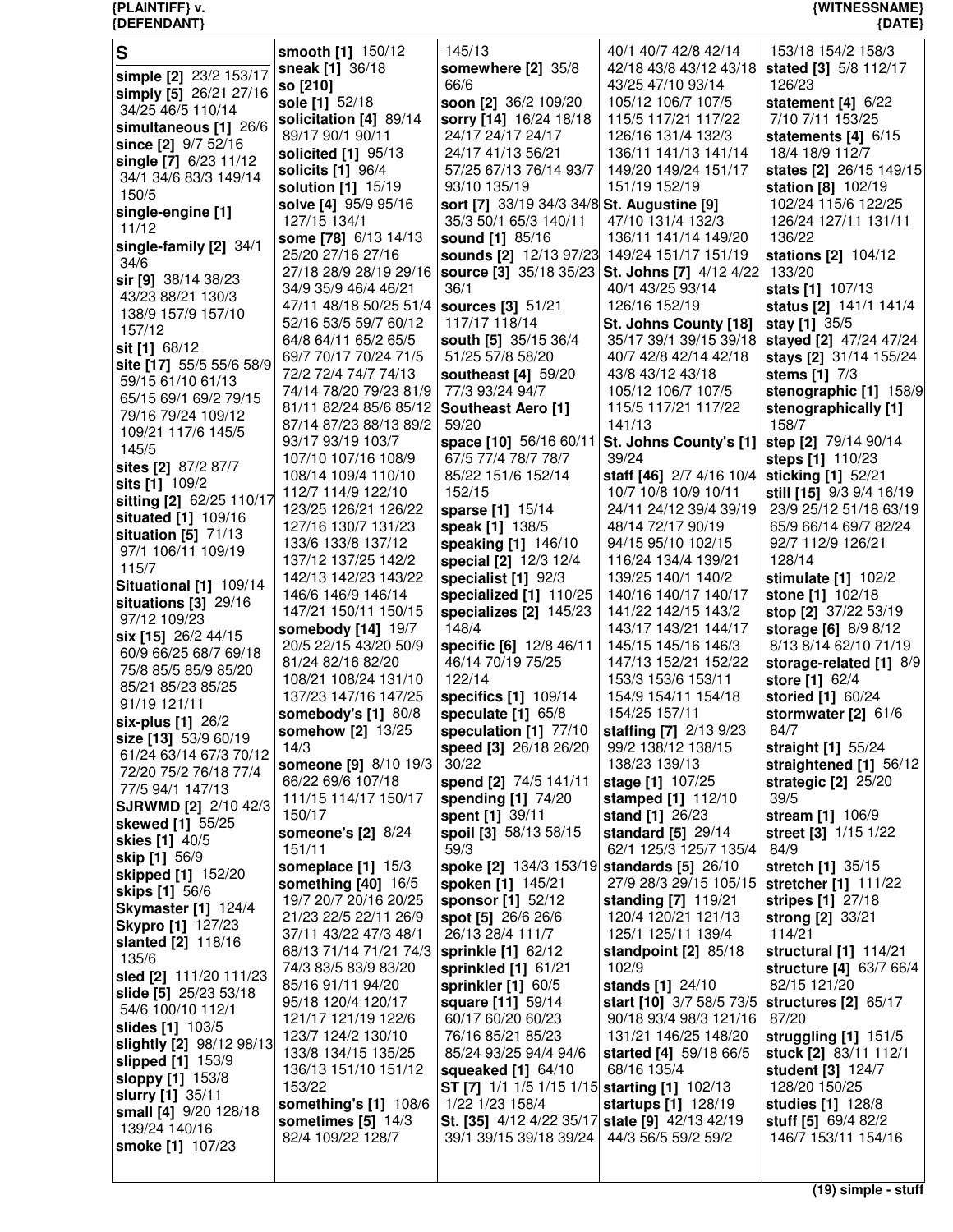| S                                               |                                                  | 87/4 127/14 129/22                                 | 24/18 25/1 28/17 30/10                          | themselves $[1]$ 137/23                         |
|-------------------------------------------------|--------------------------------------------------|----------------------------------------------------|-------------------------------------------------|-------------------------------------------------|
| subject [2] 49/25                               | T-hangar [1] 112/15                              | 131/7 149/17<br>telling [1] 146/20                 | 31/19 31/24 31/25<br>35/18 37/25 41/14 47/6     | then [45] 3/12 4/22 5/8<br>7/16 9/3 14/23 17/4  |
| 126/14                                          | table [5] 13/10 23/18                            | tells [1] 93/17                                    | 47/18 47/19 49/18                               | 18/24 23/13 23/14                               |
| submit [1] 47/2                                 | 48/5 52/24 70/9                                  | ten [2] 128/13 136/23                              | 51/13 51/25 52/5 53/16                          | 27/17 28/3 35/19 48/15                          |
| subordinate [1] 74/15<br>subsidizing [1] 15/17  | taint [1] 118/25<br>take [18] 18/19 63/11        | tenant [19] 6/18 7/5                               | 54/14 54/15 58/6 59/5                           | 50/7 56/6 56/15 59/15                           |
| success $[2]$ 64/25                             | 74/25 79/18 88/20 93/8                           | 7/15 8/6 8/7 8/9 8/14                              | 59/12 59/19 60/2 61/6                           | 59/21 61/16 63/2 72/14                          |
| 126/2                                           | 95/6 95/17 97/16 99/10                           | 11/15 15/15 46/15 70/4                             | 62/13 62/13 63/20 64/4                          | 74/6 81/5 81/17 81/24                           |
| succession [5] 143/21                           | 118/12 118/17 129/13                             | 71/11 73/13 73/14 74/4                             | 64/22 64/22 65/9 66/6                           | 82/9 86/22 89/8 89/18                           |
| 144/4 144/6 147/8                               | 133/6 137/8 137/19                               | 74/19 112/15 112/24<br>129/5                       | 67/8 68/10 69/16 70/9<br>71/15 72/14 73/21      | 92/9 92/12 101/8 108/3<br>112/24 124/9 130/9    |
| 147/15                                          | 146/14 154/24                                    | tenants [20] 6/19 6/24                             | 75/10 78/4 79/18 79/20                          | 134/21 135/21 137/10                            |
| such [7] 67/3 87/9 95/6 taken [4] 3/12 18/24    |                                                  | 12/15 50/23 67/15 68/2                             | 80/13 81/10 81/11                               | 147/9 150/5 153/12                              |
| 113/24 114/15 132/3<br>146/4                    | 56/25 118/13<br>takeoff [1] 137/16               | 81/1 82/25 88/13 91/19                             | 85/16 85/20 87/15 88/2                          | 154/3 154/9                                     |
| sufficient [1] 145/8                            | takes [4] 74/21 94/16                            | 91/19 95/19 95/22                                  | 88/10 88/11 89/20                               | there [144] 6/16 8/22                           |
| suggest [3] 83/8                                | 94/21 135/2                                      | 127/5 127/12 128/1                                 | 89/21 90/10 90/12                               | 9/19 10/18 15/8 16/3                            |
| 121/19 121/23                                   | taking [2] 70/12 108/3                           | 129/12 130/6 130/19<br>145/4                       | 91/25 95/23 96/17<br>101/25 103/16 105/10       | 17/6 17/13 17/16 17/16<br>17/24 18/22 23/18     |
| suggesting [3] 63/15                            | talk [20] 19/6 22/5                              | tend [1] 74/24                                     | 107/20 109/7 109/18                             | 23/20 23/25 25/19 27/7                          |
| 83/13 145/14                                    | 37/14 44/24 79/24                                | tenders [1] 126/15                                 | 112/11 112/11 114/12                            | 27/15 27/21 33/17                               |
| suggestion [2] 153/17<br>154/25                 | 97/20 106/2 112/4<br>116/3 121/5 126/7           | tending [1] 77/13                                  | 115/16 115/16 116/12                            | 33/18 34/18 36/7 37/7                           |
| suggestions [1] 114/9                           | 128/14 137/22 139/23                             | tends [1] 141/8                                    | 119/25 119/25 120/7                             | 37/8 41/10 45/22 46/11                          |
| suitable [1] 49/9                               | 142/13 148/6 148/13                              | tentatively [1] 60/8                               | 120/9 120/16 121/21                             | 48/4 49/10 51/20 51/22                          |
| <b>Suite [1] 1/22</b>                           | 151/2 152/21 155/13                              | tenure [1] 39/5                                    | 122/12 123/4 123/7<br>125/25 127/2 128/8        | 52/5 53/18 53/25 54/7<br>55/6 56/6 57/7 58/11   |
| summer [3] 25/2 25/7                            | talked [3] 140/13 141/7                          | term [6] 65/19 65/20<br>71/6 78/22 82/10           | 128/23 128/24 128/25                            | 59/15 59/19 59/23                               |
| 25/16                                           | 154/7                                            | 108/11                                             | 129/16 133/9 133/12                             | 59/24 60/12 60/16                               |
| Sun [1] 151/16                                  | talking [22] 8/4 32/12                           | terminal $[2]$ 24/14                               | 134/2 134/11 134/18                             | 60/18 61/2 61/4 61/10                           |
| Sun 'n Fun [1] 151/16<br>supplement $[2]$ 140/1 | 32/15 32/17 46/22<br>49/12 53/4 67/11 67/18      | 24/20                                              | 136/7 137/6 137/6                               | 61/23 61/25 62/11                               |
| 140/2                                           | 72/1 76/17 76/22 77/15                           | terms [9] 27/11 66/13                              | 137/8 138/1 140/10                              | 62/14 62/16 62/21                               |
| supply [1] 105/9                                | 80/23 85/23 86/4 93/6                            | 72/25 73/13 75/6 94/23                             | 141/18 144/16 145/9                             | 63/23 64/6 65/22 65/24                          |
| support [10] 44/2                               | 122/13 126/10 126/17                             | 98/23 102/23 114/16<br>terribly [1] 20/22          | 146/18 146/24 147/13<br>150/6 151/24 152/9      | 66/23 66/25 68/6 68/9<br>68/13 70/6 70/17 71/5  |
| 44/21 95/16 117/8                               | 146/12 152/3                                     | terrific [1] 75/10                                 | 152/15 154/11 154/18                            | 71/11 71/15 72/4 75/20                          |
| 127/13 141/25 143/17                            | Tampa [1] 156/20                                 | tested [1] 103/19                                  | 155/17 155/25 156/10                            | 77/24 79/7 80/12 80/25                          |
| 146/8 152/22 153/3<br>supporting [1] 65/15      | tanks [2] 60/4 62/2<br>task [3] 39/10 128/7      | testify [1] 99/17                                  | 157/7                                           | 81/7 81/11 82/2 83/10                           |
| supportive [1] 136/8                            | 129/11                                           | than [30] 11/11 11/16                              | theater [3] 86/18 86/20                         | 84/4 84/5 84/8 85/6                             |
| supposed $[5]$ 14/5                             | tax [5] 34/24 84/24                              | 12/5 20/4 20/20 21/3<br>21/21 23/21 44/17          | 86/21                                           | 85/8 85/25 87/1 88/22<br>89/25 90/11 91/11 92/1 |
| 115/19 135/19 152/11                            | 144/18 144/19 144/24                             | 46/15 49/19 52/20                                  | their [42] 13/22 20/3<br>22/24 31/25 47/1 47/11 | 94/7 94/12 96/23 96/24                          |
| 152/16                                          | taxes [2] 73/21 145/16                           | 83/17 83/18 84/11                                  | 50/14 53/1 66/1 69/2                            | 100/24 101/2 102/7                              |
| suppression [1] 60/4<br>sure [34] 13/17 16/11   | taxi [1] 37/23<br>taxiing $[1]$ 38/1             | 86/10 95/11 102/20                                 | 69/6 70/5 71/16 78/13                           | 102/22 103/16 108/18                            |
| 16/14 19/10 29/20 35/5                          | taxing [1] 142/7                                 | 113/1 128/13 129/23                                | 81/8 81/21 83/5 85/6                            | 108/25 109/3 109/4                              |
| 41/2 41/14 41/19 41/23   taxiway [19] 25/1      |                                                  | 132/14 133/9 142/14                                | 85/11 87/7 92/8 95/1                            | 109/20 110/1 110/2                              |
| 41/24 42/1 69/10 70/21                          | 25/11 26/4 26/12 26/16                           | 143/6 144/9 149/10<br>151/20 152/25 153/3          | 95/10 95/11 96/3 99/15<br>105/16 105/20 111/22  | 111/1 111/4 111/25<br>112/14 113/12 114/9       |
| 71/18 74/9 81/10 87/21                          | 27/23 28/1 29/2 29/5                             | thank [41] 5/11 8/16                               | 112/18 112/19 116/25                            | 120/10 123/4 124/12                             |
| 88/4 91/24 92/10 96/18                          | 31/13 32/22 37/12                                | 12/23 16/17 18/12                                  | 117/3 120/9 127/13                              | 124/13 129/5 129/8                              |
| 99/13 99/18 105/14<br>111/10 114/7 131/17       | 37/18 37/18 37/23<br>58/20 60/14 66/10           | 36/15 36/22 38/5 41/22                             | 129/13 137/13 144/16                            | 131/9 132/21 132/22                             |
| 135/6 136/6 143/20                              | 69/13                                            | 43/23 44/1 44/21 44/24                             | 145/5 148/10 150/12                             | 132/23 132/25 135/1                             |
| 145/1 151/1 153/23                              | Taxiway Alpha [1]                                | 45/1 58/17 69/23 96/7                              | 150/25                                          | 135/6 135/7 136/6                               |
| surplus [2] 25/20 31/6                          | 60/14                                            | 116/14 125/13 126/13<br>127/18 127/20 129/14       | them [46] 3/13 3/16 7/8<br>7/23 17/4 17/8 17/15 | 138/1 138/4 143/11<br>143/17 144/25 145/12      |
| survey [1] 68/18                                | Taxiway B [4] 26/12                              | 130/22 130/24 131/7                                | 21/24 47/13 49/8 49/9                           | 146/1 146/20 148/2                              |
| suspense [2] 51/8 76/5                          | 27/23 28/1 58/20                                 | 133/16 135/8 138/2                                 | 52/4 52/18 52/20 53/10                          | 149/25 152/13 153/22                            |
| <b>SUZANNE [3] 1/10</b><br>22/19 156/13         | Taxiway Bravo [2]<br>25/1 25/11                  | 138/3 138/10 138/15                                | 66/25 68/8 68/9 70/13                           | 153/24 154/4 155/14                             |
| swale [1] 54/15                                 | Taxiway Bravo 2 [1]                              | 139/10 148/15 151/21                               | 72/6 78/15 79/2 79/6                            | there'd [1] 69/7                                |
| swamped [1] 51/19                               | 26/4                                             | 151/23 155/4 155/5                                 | 81/14 81/20 84/13                               | there's [44] 5/9 7/24                           |
| swoop [1] 66/15                                 | taxpayers $[1]$ 15/17                            | 155/15 156/1 156/11<br><b>Thanks [4] 38/4 96/6</b> | 85/10 89/18 94/6<br>102/18 103/22 105/24        | 7/24 7/25 12/21 15/22<br>18/3 18/8 25/6 31/15   |
| <b>Syeles [1] 48/6</b>                          | teal $[1]$ 61/3                                  | 100/10 133/15                                      | 107/14 108/16 108/16                            | 32/6 46/7 53/23 55/21                           |
| system [7] 7/7 35/11                            | technical [1] 52/12                              | that [683]                                         | 113/1 122/2 127/14                              | 66/24 68/7 68/9 68/11                           |
| 60/5 61/6 69/17 112/11<br>114/21                | Technically [1] 54/23<br>television $[1]$ 133/20 | that's [125] 5/18 10/10                            | 132/14 134/8 135/23                             | 70/24 71/22 77/5 79/13                          |
| systems [2] 62/11                               | tell [11] 19/18 22/19                            | 10/10 14/17 15/9 16/5                              | 135/23 137/1 140/19                             | 79/13 81/22 82/2 85/10                          |
| 98/20                                           | 49/19 64/19 68/8 86/16                           | 20/10 20/18 22/16                                  | 142/6 148/8                                     | 85/21 95/1 97/4 101/8                           |
|                                                 |                                                  |                                                    |                                                 |                                                 |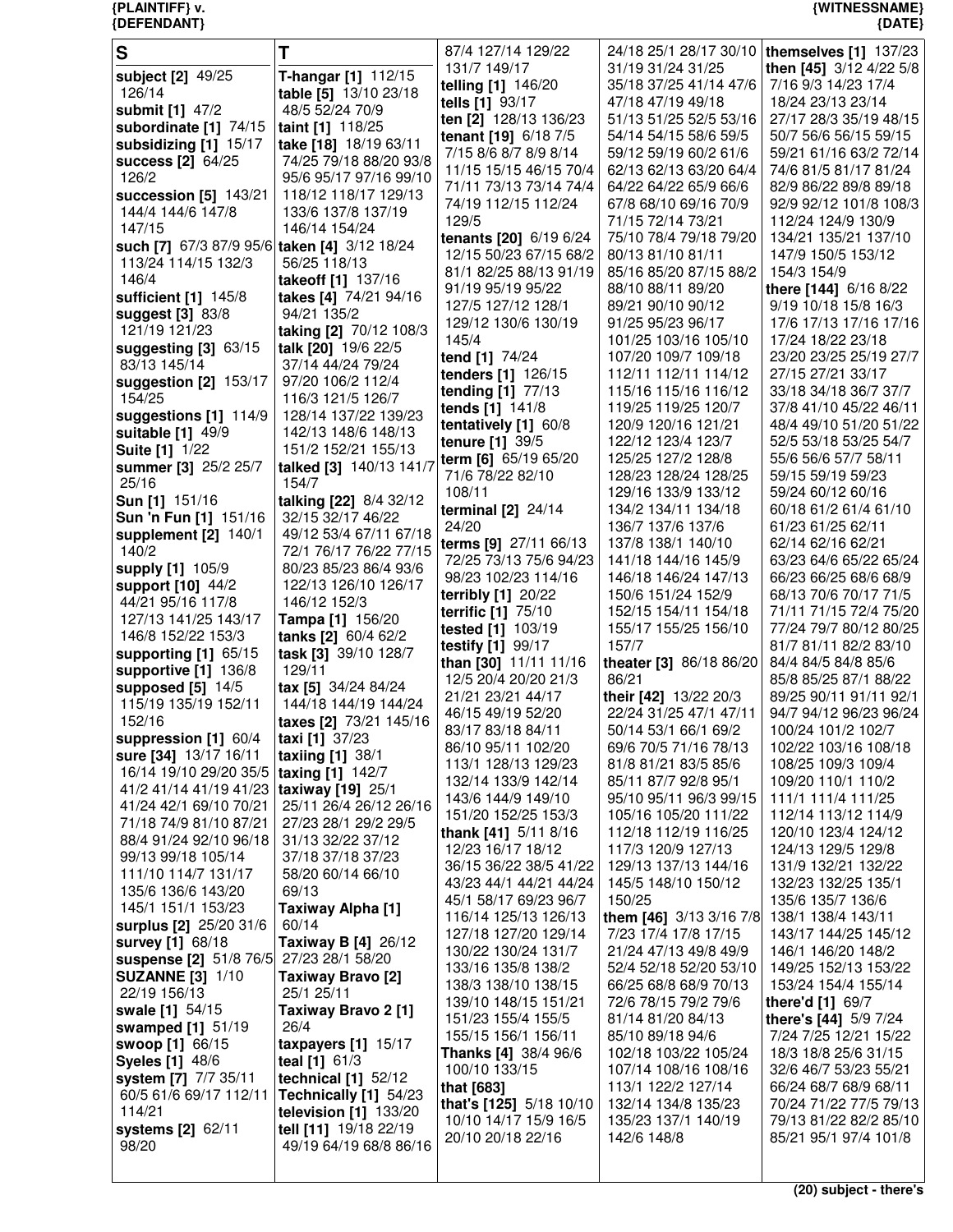| T                                              | 77/25 80/1 80/16 80/25   threats [1] 100/4      |                                                | 156/20 156/22                                      | try [11] 26/24 48/9 54/2                        |
|------------------------------------------------|-------------------------------------------------|------------------------------------------------|----------------------------------------------------|-------------------------------------------------|
| there's [14] 105/9                             | 81/4 81/15 85/18 86/14   three [33] 15/18 19/18 |                                                | today's [2] 23/8 62/1                              | 63/13 65/2 67/4 74/14                           |
| 109/23 111/5 121/22                            | 86/18 87/25 88/9 88/9                           | 19/21 21/21 23/22 39/7                         | together [13] 42/15                                | 85/19 120/12 131/10                             |
| 126/21 129/7 130/25                            | 89/21 90/17 93/1 93/16                          | 50/19 53/17 57/2 62/15                         | 60/15 82/18 92/3 95/15                             | 153/13                                          |
| 133/3 134/2 136/17                             | 93/17 94/24 95/8 95/22                          | 62/16 62/17 77/1 80/3                          | 95/22 101/7 107/14                                 | trying [13] 35/4 37/19                          |
| 145/22 146/20 150/7                            | 97/10 102/11 102/25<br>103/16 107/23 109/6      | 90/5 91/19 100/14<br>103/8 107/15 108/11       | 120/5 124/23 137/24<br>147/11 156/3                | 50/24 60/11 60/25<br>62/23 68/20 71/14 86/1     |
| 154/14                                         | 110/7 114/12 117/25                             | 108/12 108/16 116/11                           | told [2] 22/7 132/4                                | 94/17 117/3 122/4                               |
| therefore [3] 39/17                            | 121/21 122/9 122/12                             | 121/24 124/8 126/8                             | Tom [1] 120/16                                     | 156/3                                           |
| 43/7 141/9                                     | 124/10 124/14 124/16                            | 127/20 127/22 129/2                            | tomorrow [3] 36/19                                 | Tucker [3] 93/11                                |
| these [21] 32/8 44/24                          | 124/16 125/25 126/18                            | 133/20 140/5 140/15                            | 36/20 155/18                                       | 136/11 149/4                                    |
| 63/15 65/20 73/3 80/19                         | 126/20 126/22 127/16                            | 147/5                                          | ton [1] $63/10$                                    | turn [4] 37/22 37/25                            |
| 97/11 107/10 107/13<br>107/25 113/20 122/5     | 128/23 131/11 131/13                            | threshold $[1]$ 25/10                          | tonight [1] 36/20                                  | 110/3 112/19                                    |
| 123/25 133/12 134/16                           | 131/23 132/2 132/7                              |                                                | threw [2] 103/5 107/13 too [10] 9/4 36/25 54/7     | turned [3] 47/13 76/5                           |
| 150/9 151/14 152/1                             | 132/23 133/11 133/13                            | through [24] 25/23                             | 78/3 90/8 101/25                                   | 149/13                                          |
| 153/14 153/14 154/6                            | 135/10 136/13 136/18                            | 26/3 26/24 49/18 53/15                         | 121/15 122/13 128/20                               | turning [1] 102/18                              |
| they [163]                                     | 136/25 137/10 139/18                            | 56/8 64/11 71/5 74/12                          | 146/12                                             | turns $[1]$ 50/12                               |
| they'd [1] 106/24                              | 139/24 140/22 141/18                            | 79/24 81/3 97/8 97/9                           | took [2] 84/13 132/18                              | tweaking [1] 28/9                               |
| they'll [1] 127/15                             | 142/4 142/14 142/16<br>143/1 144/9 145/1        | 101/7 101/20 103/25<br>106/4 106/8 112/6       | top [4] 61/4 122/4<br>152/11 155/24                | twice [1] 150/11<br>twin [1] 11/13              |
| they're [55] 6/21 8/2                          | 146/3 146/18 146/24                             | 112/21 113/8 114/24                            | topic [1] 96/23                                    | two [37] 4/4 4/9 6/19                           |
| 9/4 13/2 15/3 17/7 27/2                        | 148/12 148/21 151/24                            | 115/2 115/15                                   | topics [1] 140/12                                  | 6/24 13/5 13/18 15/18                           |
| 27/8 28/12 30/6 30/16                          | 152/23 152/25 153/1                             | throw [1] 85/7                                 | total [3] 10/19 58/3                               | 25/13 26/8 34/13 34/14                          |
| 30/18 47/5 51/19 51/19                         | 153/5 155/1 156/4                               | thrown [1] 96/24                               | 73/25                                              | 35/18 36/3 54/3 55/20                           |
| 53/11 68/12 70/6 71/1<br>74/5 74/6 74/13 78/14 | 156/5 156/7                                     | thus [1] 43/5                                  | totally [2] 135/1 142/20                           | 56/7 57/1 57/1 63/3                             |
| 78/18 79/3 87/13 87/16                         | thinking [3] 80/14                              | tidal [1] 111/3                                | touch [4] 30/23 47/24                              | 73/7 76/17 80/2 80/7                            |
| 95/14 97/7 97/12 99/13                         | 120/1 156/4                                     | tie [2] 63/4 103/12                            | 47/24 85/3                                         | 81/24 81/24 103/21                              |
| 105/3 108/3 108/3                              | thinks [1] 96/2                                 | tied [1] 33/5                                  | tours [1] 99/10                                    | 103/22 106/22 112/9                             |
| 108/20 110/24 112/10                           | third [1] 72/10                                 | tight [1] 121/15                               | toward [3] 50/21 64/3                              | 113/19 113/21 119/23                            |
| 114/2 120/10 120/11                            | third-party $[1]$ 72/10                         | till [6] 72/22 80/8 81/3                       | 101/11                                             | 124/5 124/6 132/9                               |
| 121/15 123/11 123/12                           | this [206]<br>thoroughness [1]                  | 81/25 119/2 139/16<br>time [46] 14/5 14/6      | towards [1] 77/14<br>tower [5] 26/1 30/15          | 141/17 147/17<br>two-fold [1] 63/3              |
| 127/6 127/7 127/14                             | 39/10                                           | 22/17 31/3 35/14 35/16                         | 106/2 111/13 115/23                                | two-year [1] 80/7                               |
| 127/16 145/3 145/7                             | those [71] 7/6 7/6                              | 36/3 39/11 39/14 46/10   tower's [1] 115/18    |                                                    | type [9] 67/17 74/14                            |
| 145/7 151/5 155/21                             | 27/21 29/16 31/17                               | 48/10 52/16 56/5 65/5                          | TPO [3] 120/17 155/11                              | 82/14 82/17 90/13 99/3                          |
| 155/24 156/2 156/7                             | 34/11 35/2 49/10 50/25                          | 72/25 94/16 98/10                              | 155/12                                             | 107/8 108/14 140/3                              |
| they've [3] 105/19<br>107/23 134/10            | 53/9 53/13 60/21 61/11                          | 99/11 101/12 101/24                            | tract [2] 68/25 69/4                               | types [2] 70/1 139/20                           |
| thing [22] 8/15 12/14                          | 61/21 62/7 64/1 66/9                            | 102/12 106/7 106/8                             | traction [2] 65/5 138/1                            | typical $[1]$ 64/16                             |
| 14/10 37/25 72/8 79/17                         | 68/19 69/14 70/1 70/14                          | 108/2 108/2 111/4                              | traffic [10] 15/3 15/11                            | typically $[4]$ 42/20                           |
| 84/5 86/16 87/4 87/7                           | 70/21 70/21 71/5 72/2                           | 112/10 113/7 115/9                             | 15/12 15/13 15/19                                  | 103/15 119/22 141/4                             |
| 88/10 88/11 89/13                              | 72/4 73/8 75/9 81/13                            | 115/10 115/23 119/16                           | 15/20 34/10 34/16                                  | U                                               |
| 110/11 119/1 119/17                            | 82/13 86/9 87/25 89/3<br>95/17 95/20 95/21 97/6 | 120/23 121/14 124/15<br>126/25 128/16 132/18   | 34/21 37/20<br>trained [1] 106/10                  | <b>U.S [2]</b> 9/1 29/19                        |
| 119/25 132/10 137/11                           | 98/7 98/12 98/22 99/4                           | 140/19 141/11 146/4                            | training [7] 99/3 99/12                            | <b>U.S.</b> [5] 9/7 9/23 10/12                  |
| 140/10 141/18 143/4                            | 99/6 100/3 100/5 100/6                          | 148/11 150/9 150/9                             | 99/20 103/10 106/6                                 | 61/17 109/3                                     |
| things [46] 27/21 33/18                        | 100/20 101/11 102/25                            | 150/10 156/8                                   | 110/1 114/14                                       | <b>U.S. 1 [2]</b> 61/17 109/3                   |
| 35/18 65/4 66/9 68/19<br>70/1 73/4 73/18 78/19 | 103/6 103/14 104/8                              | time-stamped [1]                               | transcript $[3]$ 153/23                            | <b>U.S. Customs [3] 9/7</b>                     |
| 79/18 81/13 82/13                              | 104/18 106/4 108/9                              | 112/10                                         | 153/24 158/8                                       | 9/23 10/12                                      |
| 83/10 87/9 87/25 89/3                          | 108/12 108/15 109/2                             | timeline [1] 81/19                             | transition $[1]$ 136/8                             | uh [9] 8/17 10/14 12/19                         |
| 96/4 97/1 97/1 98/22                           | 113/4 113/19 115/2                              | timely [2] 95/3 95/7                           | transmitted $[1]$ 6/15                             | 17/12 20/8 64/15 67/16                          |
| 99/4 100/3 100/3                               | 122/8 123/13 123/13                             | times [11] 71/11 76/17                         | transparently [1] 155/3                            | 97/21 155/19                                    |
| 101/11 109/17 111/19                           | 127/4 127/6 136/24<br>137/4 137/16 137/20       | 99/2 102/20 105/20<br>105/21 107/16 113/4      | travel [1] 12/16<br>tremendous $[1]$ 136/5         | Uh-huh [8] 8/17 10/14<br>12/19 20/8 64/15 67/16 |
| 126/8 129/8 129/23                             | 137/24 141/17                                   | 128/8 145/22 156/7                             | tried [3] 48/7 72/5 72/5                           | 97/21 155/19                                    |
| 131/9 132/9 132/23                             | though [9] 4/23 17/23                           | timing [2] 72/18 132/14 triennial [1] 100/14   |                                                    | ultimate [1] 70/18                              |
| 133/13 137/4 137/16                            | 77/10 89/14 121/2                               | tiny [1] 129/8                                 | trigger [1] 94/8                                   | ultimately [6] 51/1 51/8                        |
| 137/21 139/20 140/6<br>141/23 142/2 142/18     | 130/18 131/13 135/6                             | tipping [1] 34/9                               | trips [3] 13/6 13/7                                | 52/25 55/22 80/24                               |
| 145/14 151/20 153/12                           | 155/15                                          | tire [1] 124/1                                 | 150/12                                             | 97/15                                           |
| 153/15                                         | thought [10] 11/24                              | title [1] 130/14                               | trouble [2] 12/24 55/12 un [1] 84/12               |                                                 |
| think [100] 4/5 11/18                          | 12/6 96/5 120/20 132/9                          | titles [1] 147/18                              | Troy [1] 112/23                                    | unable [1] 71/3                                 |
| 11/23 14/17 14/18                              | 132/11 135/14 138/24                            | today [18] 6/14 18/4                           | truck [3] 112/17 113/1                             | unanswered [1]<br>126/21                        |
| 15/12 15/17 20/22 32/4                         | 146/23 152/11<br>thoughts [1] 122/10            | 21/5 22/9 23/10 36/6<br>49/12 50/19 53/4 54/21 | 129/2<br>trucks [2] 35/19 132/15 unaware [1] 81/12 |                                                 |
| 33/23 37/21 48/9 48/10                         | thousand $[3]$ 31/16                            | 60/4 79/12 107/3                               | true [1] 158/8                                     | unclear [1] 25/12                               |
| 54/3 56/6 66/9 67/8                            | 128/11 141/24                                   | 128/15 140/11 140/14                           | truth [1] 134/18                                   | under [18] 7/1 20/13                            |
| 72/12 72/14 73/13 76/7                         |                                                 |                                                |                                                    |                                                 |
|                                                |                                                 |                                                |                                                    |                                                 |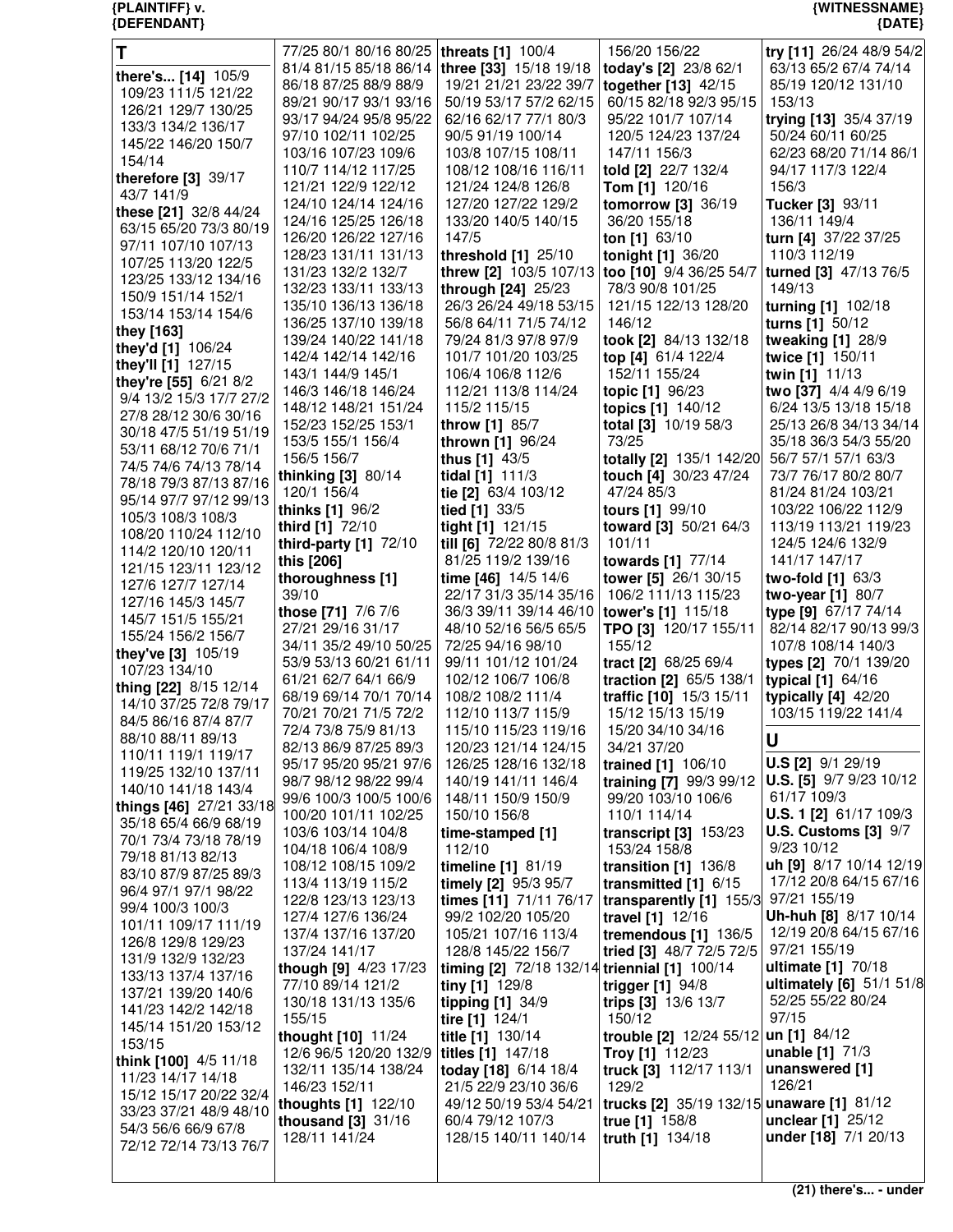| U                        | 136/18 141/20 147/5                        | vehicles [10] 103/18                           | walked [1] 45/24                           | 132/18 132/19 135/16                          |
|--------------------------|--------------------------------------------|------------------------------------------------|--------------------------------------------|-----------------------------------------------|
|                          | 147/21 150/14 150/15                       | 103/22 103/23 105/1                            | Walmart [1] 71/19                          | 135/19 136/5 136/9                            |
| under [16] 52/16         | 151/6 152/24 153/11                        | 105/7 105/20 106/15                            | want [80] 6/16 15/10                       | 136/10 136/22 141/20                          |
| 59/15 76/2 79/10 98/6    | 153/14 154/3 156/15                        | 111/21 112/21 112/25                           | 19/1 20/7 23/15 25/22                      | 141/21 143/10 143/11                          |
| 98/15 98/24 99/5 99/21   | update [3] 2/12 116/15                     | vehicular [1] 57/14                            | 35/2 38/1 38/20 43/21                      | 143/12 143/14 143/17                          |
| 99/23 100/7 104/4        | 116/18                                     | verbal [1] 51/19                               | 44/1 44/21 46/6 53/6                       | 144/23 145/6 147/9                            |
| 107/4 116/12 141/4       | updated $[1]$ $7/8$                        | version [5] 45/21 52/16                        | 55/11 57/4 63/4 67/4                       | 151/4 151/13 152/3                            |
| 141/5                    | <b>UPDATES [2] 2/8 33/9</b>                | 59/7 59/23 68/14                               | 67/6 67/8 71/1 72/13                       | 152/11 152/15 152/24                          |
| underlying [1] 147/12    | upfront [1] 82/8                           | versus [4] 8/13 82/23                          | 73/10 74/13 76/7 77/12                     | 153/20 153/24 154/9                           |
| underneath [1] 147/16    | uploaded $[1]$ 4/16                        | 122/3 127/4                                    | 81/5 81/20 82/14 84/23                     | 155/12 155/13 155/14                          |
| underscore [1] 136/6     | upon [1] 43/13                             | very [51] 30/19 33/21                          | 86/6 86/9 87/7 87/9                        | 158/7                                         |
| undersized $[1]$ 62/2    | upright [1] 110/6                          | 33/21 36/16 36/22 39/3                         | 87/13 87/20 88/6 89/19                     | wasn't [6] 7/8 42/1                           |
| understaffed [2] 94/25   | upscaled $[1]$ 61/20                       | 45/1 46/9 51/7 62/1                            | 91/23 92/24 93/8 94/10                     | 76/3 76/4 132/13                              |
| 139/25                   | upside [5] 76/5 109/16                     | 70/19 70/19 74/2 77/7                          | 94/11 94/16 94/20 95/8                     | 152/25                                        |
| understand $[7]$ 8/23    | 110/7 114/17 124/3                         | 78/4 87/13 87/13 91/8                          | 95/14 96/2 97/9 97/14                      | wasted [1] 18/23                              |
| 12/3 20/6 84/19 105/24   | urging [1] 145/16                          | 93/16 97/12 100/25                             | 97/17 101/24 102/7                         | watch [3] 101/25 102/1                        |
| 110/2 111/6              | us [30] 3/3 4/15 6/13                      | 101/4 101/8 109/5                              | 103/7 103/17 112/2                         | 113/11                                        |
| understanding [2]        | 28/15 46/12 52/24 64/5                     | 111/2 111/8 112/23                             | 112/8 112/13 113/22                        |                                               |
| 12/4 114/6               | 72/14 72/17 72/25                          | 114/16 114/20 114/23                           | 116/22 120/3 122/16                        | watching [1] 149/1<br>water [31] 36/24 42/11  |
| understood [3] 88/5      |                                            |                                                |                                            |                                               |
| 90/7 90/8                | 73/20 81/2 81/2 88/6                       | 118/3 119/18 120/16<br>127/18 132/11 134/22    | 124/25 128/3 131/7<br>131/13 131/21 134/17 | 42/13 42/16 42/20                             |
| underway $[1]$ 36/2      | 90/16 92/1 93/3 93/17                      |                                                |                                            | 42/21 42/24 43/3 43/5                         |
| underwriter [1] 84/22    | 95/15 99/5 99/24                           | 136/7 136/12 138/2                             | 135/11 136/6 139/14                        | 43/11 43/14 43/16                             |
| undeveloped [1] 84/12    | 105/13 128/22 129/17                       | 138/3 138/10 139/11                            | 139/23 149/11 150/24                       | 43/21 43/25 44/2 44/3                         |
| unexplored [1] 137/10    | 129/23 131/8 136/4                         | 140/16 140/16 143/4                            | 151/15 151/16 151/16                       | 44/6 44/20 54/20 61/12                        |
| Unfortunately [1]        | 136/14 142/15 144/1                        | 144/3 145/12 150/1                             | 152/22 153/15 155/2                        | 61/20 62/2 62/4 62/8                          |
| 132/17                   | use [16] 10/24 12/9                        | 151/23 155/23 155/23                           | wanted [12] 33/19                          | 62/10 66/8 69/12 81/11                        |
| unique [4] 106/11        | 12/11 35/23 35/25                          | vested [1] 43/8                                | 41/13 41/19 50/9 52/23                     | 108/10 129/7 133/2                            |
| 107/9 110/19 114/16      | 48/10 52/4 52/18 53/14                     | via [1] 48/19                                  | 59/3 97/3 97/5 126/12                      | water-saving [1] 43/14                        |
| unit [1] 140/16          | 70/18 104/15 104/25                        | victim [1] 100/21                              | 133/25 135/25 150/12                       | waterflow $[1]$ 61/13                         |
| <b>United [1] 149/15</b> | 105/16 105/18 117/16                       | victims [1] 111/23                             | wanting [1] 133/20                         | way [36] 1/4 22/12                            |
| <b>United States [1]</b> | 150/23                                     | video [2] 113/11                               | wants [3] 16/2 22/4                        | 25/8 25/14 29/15 34/4                         |
| 149/15                   | used [9] 99/3 102/21                       | 113/17                                         | 82/16                                      | 46/4 48/9 55/25 57/15                         |
| universally [1] 59/10    | 105/8 105/19 106/12                        | view [3] 80/17 145/21                          | War [1] 31/5                               | 64/5 68/21 70/8 74/2                          |
| unless [1] 33/17         | 111/23 113/2 117/10                        | 152/22                                         | was [143] 3/20 3/20                        | 74/7 75/4 77/22 78/3                          |
| unnoticed [1] 141/21     | 152/12                                     | village [1] 135/2                              | 3/22 4/8 4/10 4/14 5/2                     | 85/12 86/5 86/12 86/14                        |
| unrealistic [1] 139/25   | useful [2] 30/24 67/7                      | Vinny [2] 99/16 151/1                          | 6/13 7/16 7/19 7/21                        | 87/16 90/7 90/8 100/17                        |
| until [3] 50/6 50/7      | user [5] 11/8 12/13                        | virtually $[2]$ 98/18                          | 8/22 9/8 12/3 12/4 13/7                    | 106/17 119/25 122/1                           |
| 56/20                    | 15/2 15/13 52/3                            | 156/8                                          | 14/5 18/24 21/16 21/21                     | 132/19 132/25 133/3                           |
| unused [1] 44/14         | users [6] 9/13 11/10                       | virtue [1] 43/7                                | 23/19 26/8 29/21 31/1                      | 142/9 142/9 152/2                             |
| unusual [4] 29/16        | 11/19 15/18 25/25                          | visor [1] 146/7                                | 31/2 31/4 31/6 33/23                       | 155/2                                         |
| 30/19 106/20 145/5       | 95/16                                      | Volato [6] 19/19 22/2                          | 34/2 34/17 34/19 36/6                      | ways [3] 55/20 71/5                           |
| up [95] 7/5 7/19 11/25   | uses [2] 11/16 112/18                      | 22/2 22/21 49/7 50/22                          | 37/8 41/10 41/20 42/2                      | 145/2                                         |
| 13/18 13/25 14/4 14/8    | using [7] 11/19 35/11                      | volunteered [1] 143/15                         | 44/4 48/3 48/4 49/15                       | we [378]                                      |
| 14/19 15/11 15/19        | 35/17 46/16 52/20                          | vote [15] 5/8 17/4                             | 52/5 52/11 52/12 52/24                     | we'd [4] 64/11 68/20                          |
| 26/24 32/9 34/2 35/1     | 91/22 111/20                               | 34/23 35/1 41/11                               | 56/25 58/12 59/2 59/6                      | 120/15 147/7                                  |
| 35/14 35/20 36/4 44/20   | usually [1] 148/24                         | 138/17 138/19 138/25                           | 60/24 61/25 62/24                          | we'll [12] 7/22 8/2                           |
| 48/1 49/21 50/6 51/9     | utilities [3] 65/16 69/1                   | 139/3 139/3 153/17                             | 67/10 68/10 71/9 71/10                     | 12/25 18/10 28/7 35/23                        |
| 53/7 54/5 55/14 55/15    | 84/8                                       | 153/24 154/2 154/3                             | 76/3 77/12 83/16 84/7                      | 48/12 49/21 53/12                             |
| 59/21 61/7 61/10 63/4    | utility [2] 81/13 86/7                     | 154/14                                         | 84/8 84/10 84/18 85/9                      | 90/24 115/2 115/4                             |
| 63/8 63/17 64/1 65/19    | utilization $[1]$ 24/23                    |                                                |                                            | we're [71] 6/8 8/4 15/8                       |
| 66/23 67/6 69/5 71/13    |                                            | voted [3] 138/25                               | 86/21 88/6 89/24 93/16                     |                                               |
| 72/24 73/2 75/12 76/7    |                                            | 153/21 153/25                                  | 96/1 96/23 100/23                          | 18/3 22/14 23/9 23/10                         |
| 82/11 83/3 85/13 88/24   | $\mathbf v$                                | voters [2] 141/17 142/9                        | 103/8 106/14 106/19                        | 24/22 25/18 29/1 29/1                         |
|                          | vacated [2] 156/21                         | votes [1] 154/4                                | 106/20 107/13 107/17                       | 29/25 30/3 32/12 32/15                        |
| 92/8 92/13 94/11 96/8    | 156/23                                     | voting [5] 41/10 42/2                          | 108/17 110/1 110/1                         | 34/8 35/17 41/4 44/8                          |
| 100/18 101/22 103/5      | valid [2] 19/8 89/20                       | 153/18 153/21 154/5                            | 110/7 110/8 111/9                          | 49/12 51/2 51/9 53/4                          |
| 103/6 103/12 104/4       | valuable $[1]$ 39/4                        |                                                | 111/10 111/11 111/14                       | 55/23 61/7 62/25 63/15                        |
| 106/16 106/20 107/13     | value [1] 143/6                            | W                                              | 111/16 111/21 113/6                        | 63/24 65/13 68/20                             |
| 107/25 108/19 109/10     | variables [1] 109/3                        | <b>Wagstaff [1] 124/3</b>                      | 113/7 113/16 113/23                        | 68/20 76/21 78/13                             |
| 109/16 109/17 110/4      | various [4] 99/25                          | wait [2] 107/25 119/2                          | 113/23 113/24 114/1                        | 78/22 79/6 80/2 81/12                         |
| 110/22 111/5 111/20      | 117/17 118/14 126/18                       | waiting [3] 25/19 68/13                        | 114/3 115/9 115/9                          | 81/15 81/16 81/23                             |
| 112/13 112/14 112/25     | Vedra [4] 35/15 35/21                      | 124/17                                         | 115/11 115/12 116/19                       | 82/19 82/20 83/22                             |
| 114/15 117/20 119/24     | 35/22 35/24                                | waived [1] 44/13                               | 119/2 120/22 124/9                         | 86/19 92/23 95/20 98/4                        |
| 120/20 124/5 126/18      | vehicle [5] 105/10<br>110/18 112/24 114/20 | waiver [2] 29/12 29/13<br>walk [4] 97/9 110/13 | 126/23 128/3 129/4<br>131/2 131/5 131/20   | 98/4 98/5 99/17 113/11<br>113/12 116/16 123/9 |

**{PLAINTIFF} v. {WITNESSNAME}**

110/14 110/14

132/11 132/13 132/14

 126/20 132/7 132/24 134/3 135/12 135/25

 ${$ <sup>{</sup>DEFENDANT}

133/7

126/5 126/7 126/17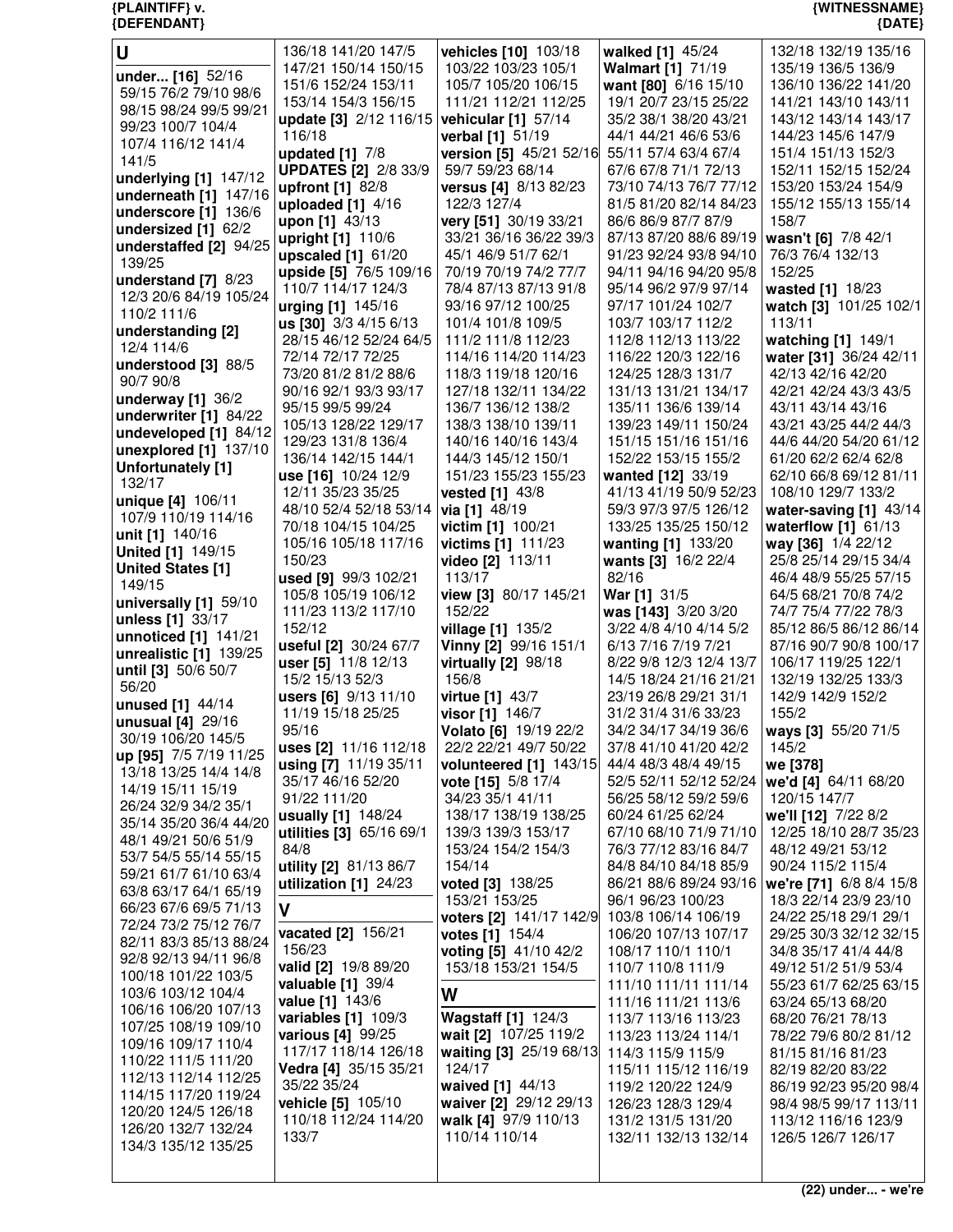**{PLAINTIFF} v. {WITNESSNAME} {DEFENDANT} {DATE}**

| W                                               | 16/18 19/12 19/12                               | 152/1 154/8                                  | 124/21 127/14 128/14                          | worked [4] 62/22 62/23                          |
|-------------------------------------------------|-------------------------------------------------|----------------------------------------------|-----------------------------------------------|-------------------------------------------------|
| we're [14] 128/17                               | 19/13 19/15 22/17                               | where [53] 4/10 6/20                         | 129/16 131/17 140/22                          | 101/10 101/18                                   |
| 131/12 136/7 140/6                              | 22/23 23/10 26/1 26/8                           | 6/23 21/12 21/14 31/18                       | 152/9                                         | working [10] 9/24                               |
| 140/9 140/12 140/15                             | 28/18 28/20 28/20                               | 31/19 32/10 32/10                            | widely [1] 149/23                             | 24/22 42/15 49/7 59/17                          |
| 141/4 142/4 142/7                               | 31/16 37/19 40/25                               | 32/11 32/14 34/4 34/9                        | widen [1] 29/24                               | 81/14 95/22 102/15                              |
| 142/8 142/24 153/9                              | 46/10 46/19 46/21                               | 34/11 48/6 49/13 53/24                       | width [1] 28/24                               | 114/3 140/19                                    |
| 153/10                                          | 46/23 47/1 47/1 47/5                            | 54/8 59/7 59/12 59/19                        | widths [1] 60/22                              | works [6] 24/21 73/22                           |
| we've [26] 34/13 36/18                          | 47/19 47/19 50/25                               | 67/5 71/13 72/3 81/18                        | will [65] 3/3 3/16 14/7                       | 80/16 85/12 88/9                                |
| 44/17 49/7 50/7 54/3                            | 50/25 51/3 51/14 53/3                           | 83/10 84/5 84/11 85/21                       | 18/5 18/5 22/19 24/14                         | 105/15                                          |
| 55/19 60/8 70/9 70/11                           | 53/8 53/13 54/14 55/8<br>57/5 57/18 57/21 57/25 | 87/14 87/16 97/11<br>101/9 105/3 105/24      | 24/20 25/4 25/9 25/13<br>25/14 29/5 31/5 34/8 | world [2] 29/10 128/3<br>worry [2] 78/12 79/4   |
| 73/2 73/18 79/23 87/23                          | 60/2 61/25 62/24 67/17                          | 108/17 109/2 109/6                           | 34/25 35/10 35/11                             | worst [1] 108/5                                 |
| 97/8 102/11 108/11                              | 68/10 72/12 73/20 75/9                          | 109/11 111/10 111/14                         | 35/13 36/3 39/10 40/2                         | worth [1] 127/17                                |
| 112/15 112/17 133/7                             | 76/21 77/13 77/15                               | 111/15 113/16 114/2                          | 51/20 52/3 55/15 55/15                        | would [132] 4/1 4/5 4/5                         |
| 136/25 140/13 140/18                            | 78/23 79/24 80/1 80/13                          | 122/22 131/20 131/21                         | 55/17 56/10 56/19                             | 4/17 8/10 11/13 13/8                            |
| 141/7 154/16 156/5                              | 80/23 88/6 94/1 97/15                           | 132/19 133/18 134/25                         | 66/21 70/7 71/2 85/17                         | 13/9 20/2 23/20 26/20                           |
| weakness [1] 141/2                              | 101/10 101/10 101/18                            | 137/20 150/16 154/7                          | 87/25 90/1 91/3 91/9                          | 26/22 27/12 27/12                               |
| wear [3] 146/19 156/22<br>157/2                 | 101/18 101/19 102/21                            | Where'd [1] 149/5                            | 91/11 91/12 94/12                             | 27/14 27/21 27/22 30/9                          |
| wears [1] 146/21                                | 103/14 105/16 106/1                             | whereas [12] 8/9 38/25                       | 100/18 101/16 104/22                          | 30/13 33/7 37/18 38/24                          |
| weather [1] 100/6                               | 109/14 109/15 109/17                            | 39/3 39/7 39/9 39/13                         | 110/21 111/6 117/9                            | 48/1 50/8 51/15 52/17                           |
| week [2] 10/11 36/2                             | 109/17 109/19 111/3                             | 42/11 42/13 42/18 43/1                       | 117/12 117/15 117/16                          | 52/18 53/1 53/5 53/9                            |
| weekend [1] 33/16                               | 112/3 112/5 113/7                               | 43/4 143/1                                   | 119/6 121/14 121/17                           | 53/10 53/13 53/14 54/4                          |
| weekly [1] 128/11                               | 113/23 114/7 115/9                              | wherever [2] 97/16                           | 122/13 122/15 127/15                          | 55/21 55/23 56/10                               |
| weeks [1] 26/8                                  | 115/10 115/23 116/2                             | 125/10                                       | 132/8 135/6 136/14                            | 56/11 56/15 57/5 57/6                           |
| weird [2] 71/25 72/5                            | 118/8 120/1 120/11                              | whether [14] 23/14                           | 142/17 142/17 146/5                           | 57/14 60/13 61/8 61/17                          |
| welcome $[4]$ 29/10                             | 121/23 122/16 127/2                             | 25/13 46/7 65/6 80/4<br>88/1 94/14 104/19    | 146/6 146/6 151/18<br>155/16                  | 61/20 61/21 62/1 62/9                           |
| 97/16 103/5 104/24                              | 127/5 127/12 127/13<br>127/14 133/5 133/11      | 106/17 107/17 108/3                          | willing [2] 95/14 123/1                       | 62/11 62/18 64/5 64/7<br>64/9 64/16 64/17 64/17 |
| well [50] 12/8 12/11                            | 133/21 133/25 134/4                             | 108/12 108/19 153/21                         | willingness $[2]$ 73/1                        | 64/19 65/1 65/25 66/15                          |
| 12/25 13/17 14/7 15/21                          | 136/15 136/19 138/22                            | which [48] 4/7 4/8 4/19                      | 95/1                                          | 66/17 66/24 67/19 68/8                          |
| 17/6 18/3 19/17 20/20                           | 139/23 141/13 143/3                             | 13/18 18/22 18/23 23/8                       | <b>Williston [1] 149/24</b>                   | 68/14 69/2 69/8 70/4                            |
| 22/13 25/25 36/12                               | 146/6 146/22 147/6                              | 26/8 27/6 30/21 34/22                        | <b>Wilson [1] 4/10</b>                        | 70/13 70/19 70/20 71/1                          |
| 46/25 48/7 50/12 50/22                          | 150/6 152/15 152/24                             | 37/20 44/17 47/11                            | Wilson's [2] 4/12 4/21                        | 71/7 72/15 75/21 76/21                          |
| 63/6 63/24 67/10 67/19<br>68/3 68/25 69/12 70/2 | 153/5 153/18 153/20                             | 49/11 49/15 50/16 52/1                       | win [2] 95/24 95/24                           | 78/13 78/20 78/21 79/4                          |
| 70/3 80/4 80/21 82/14                           | 153/25 154/2 154/3                              | 62/2 70/25 71/2 73/1                         | win-win [1] 95/24                             | 79/5 79/25 81/2 81/5                            |
| 82/25 83/21 83/25                               | 154/4 154/15                                    | 73/19 74/16 75/21                            | wind [1] 87/20                                | 81/5 82/15 82/22 83/8                           |
| 89/24 90/15 92/23                               | what's [14] 4/17 4/23                           | 76/16 79/10 82/23                            | window $[1]$ 40/3                             | 83/13 83/24 83/25 85/2                          |
| 96/24 99/19 104/15                              | 15/21 22/9 23/24 23/25                          | 84/24 85/15 93/4 93/24                       | wise [1] 93/16                                | 86/16 87/4 87/7 87/25                           |
| 105/23 113/20 117/13                            | 24/22 74/25 79/19                               | 94/1 99/16 99/22                             | wish [3] 40/4 130/18                          | 88/5 88/7 89/14 89/18                           |
| 118/11 120/19 122/24                            | 90/14 105/19 105/25                             | 100/17 105/8 112/20                          | 146/23                                        | 90/5 93/24 94/13 100/8                          |
| 124/14 132/11 137/17                            | 106/25 114/6<br>whatever [17] 22/19             | 113/11 114/16 126/25                         | wished [1] 63/12<br>within [12] 6/17 7/9 7/9  | 101/23 104/6 119/16                             |
| 147/4 148/2 152/7                               | 28/12 28/12 28/19                               | 136/15 137/11 150/18<br>151/4 151/4 155/2    | 15/22 25/15 25/15 36/2                        | 119/16 120/13 120/15<br>121/23 122/2 127/10     |
| wells [2] 44/14 44/17                           | 46/16 67/23 70/5 79/12                          | 156/5                                        | 53/14 55/9 62/5 68/4                          | 127/12 127/13 130/19                            |
| went [2] 34/2 112/21                            | 81/19 83/12 87/1                                | whichever [2] 72/13                          | 116/11                                        | 131/24 131/25 138/5                             |
| were [42] 3/12 3/12                             | 100/21 101/20 106/19                            | 89/25                                        | without [4] 62/10                             | 141/14 142/15 143/10                            |
| 17/24 29/22 34/17                               | 106/24 107/24 155/14                            | while [8] 7/4 8/4 41/3                       | 129/11 134/8 153/12                           | 144/10 144/10 147/1                             |
| 49/10 50/10 60/11<br>61/15 62/7 64/13 65/21     | wheeled [1] 103/21                              | 68/19 76/3 79/18 80/14   Witnesseth [2] 40/6 |                                               | 147/6 147/10 148/12                             |
| 68/2 69/4 69/5 77/15                            | when [58] 7/5 7/14                              | 137/1                                        | 43/17                                         | 151/1 151/8 154/24                              |
| 84/8 84/21 87/2 101/19                          | 19/2 20/23 28/17 29/21                          | who [21] 11/7 16/2                           | won't [3] 37/23 153/20                        | wouldn't [4] 54/5                               |
| 107/18 110/5 110/9                              | 31/1 31/7 42/20 43/2                            | 18/19 35/2 68/1 81/6                         | 155/13                                        | 61/18 65/8 131/18                               |
| 110/11 113/14 114/3                             | 44/4 47/25 56/13 59/18                          | 94/8 95/14 95/20                             | wonder [1] 34/3                               | Wow [1] 156/24                                  |
| 114/9 117/1 120/20                              | 61/25 62/7 63/6 66/22                           | 112/17 112/24 119/9                          | wonderful $[1]$ 44/5                          | write [1] 73/20                                 |
| 124/12 124/17 126/18                            | 71/11 72/5 72/5 73/9                            | 133/24 134/2 134/3                           | wondering $[3]$ 47/1                          | written [3] 51/20 88/10                         |
| 126/20 132/4 132/12                             | 83/2 86/25 87/11 94/20<br>95/22 96/2 98/11      | 142/25 143/14 147/13<br>150/14 153/20 153/20 | 121/22 145/6<br>word [1] 19/22                | 88/12<br>wrong [2] 19/15 31/12                  |
| 133/25 139/15 142/22                            | 100/23 101/14 103/19                            | whole [12] 3/21 9/25                         | words [2] 61/4 68/2                           | wrote [2] 119/10                                |
| 151/13 152/3 153/21                             | 105/16 106/1 106/2                              | 10/2 72/8 73/22 74/19                        | work [25] 39/23 46/25                         | 119/11                                          |
| 154/13                                          | 106/21 108/25 109/16                            | 83/19 119/25 139/20                          | 53/15 66/17 68/18 71/5                        | <b>WUELLNER [1] 1/17</b>                        |
| weren't [5] 72/19 72/22                         | 109/21 111/11 111/12                            | 140/8 152/2 152/11                           | 79/23 81/2 81/9 84/15                         |                                                 |
| 107/19 128/1 131/16                             | 111/12 111/19 112/14                            | why [23] 11/24 19/1                          | 90/24 91/2 93/18 101/7                        | Y                                               |
| west [1] 34/18<br>wetland [1] 61/6              | 114/15 114/23 116/9                             | 21/10 22/11 22/15 23/7                       | 101/11 101/11 101/18                          | y'all [2] 36/21 136/12                          |
| what [127] 3/13 4/5 4/5                         |                                                 |                                              | 106/4 115/2 115/5                             | yeah [59] 6/10 9/6 11/5                         |
|                                                 | 120/19 121/5 127/6                              | 28/18 30/21 54/4 62/2                        |                                               |                                                 |
|                                                 | 127/7 128/8 128/21                              | 62/13 82/23 110/13                           | 120/14 128/6 146/15                           | 12/11 13/4 13/19 16/7                           |
| 10/10 10/19 10/19 12/5                          | 130/10 137/7 150/7                              | 113/24 117/25 123/7                          | 146/25 152/6                                  | 16/10 16/14 21/7 23/11                          |
| 14/19 14/20 16/3 16/8                           |                                                 |                                              |                                               |                                                 |